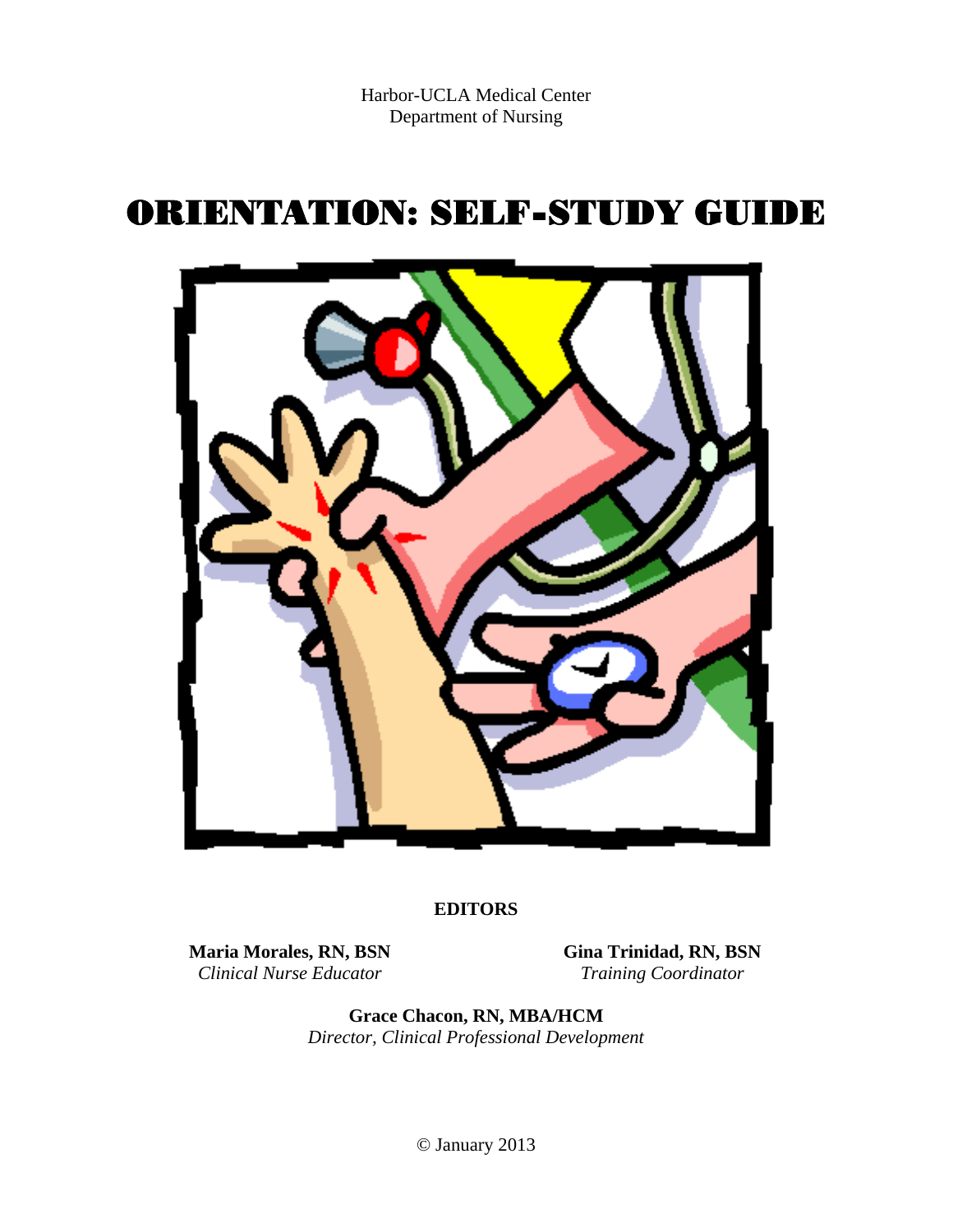## **PREFACE**

The format of the Orientation Self-Study Guide has been organized to reflect the hospital's commitment to adult learning in educational programs. Each employee is required to read the study guides to update himself/herself with information and successfully complete the tests.

|                                         | Roles and<br><b>Delegation</b> | <b>Patient</b><br>Safety:<br><b>Patient</b><br>Identification | Comprehensive:<br>Age<br>Appropriate | Use of<br><b>Restraints</b> | IV<br><b>Therapy</b><br>Part I | <b>Patient</b><br><b>Teaching</b><br>(Adults) | <b>Patient</b><br><b>Teaching</b><br>(Children) | <b>Medication</b><br><b>Safety</b> | <b>Medication</b><br><b>Calculation</b> |   |
|-----------------------------------------|--------------------------------|---------------------------------------------------------------|--------------------------------------|-----------------------------|--------------------------------|-----------------------------------------------|-------------------------------------------------|------------------------------------|-----------------------------------------|---|
| Registered<br><b>Nurses</b>             | X                              | X                                                             | X                                    | X                           | X                              | X                                             | Applicable<br>to only<br>those<br>nurses        |                                    | X                                       | X |
| Nurse<br>Practitioners                  | $\mathbf X$                    | X                                                             | $\mathbf X$                          | X                           | X                              | $\mathbf X$                                   |                                                 | $\mathbf X$                        | X                                       |   |
| Licensed<br>Vocational<br><b>Nurses</b> | X                              | X                                                             | X                                    | X                           | X                              | $\mathbf X$                                   |                                                 | X                                  | X                                       |   |
| Student<br>Worker,<br>Nursing           | X                              | $\boldsymbol{\mathrm{X}}$                                     | $\mathbf X$                          | X                           |                                |                                               | working<br>with<br>children<br>(Peds,           |                                    |                                         |   |
| Nursing<br>Attendants,<br>Technicians   | $\mathbf X$                    | X                                                             | $\mathbf X$                          | $\mathbf X$                 |                                |                                               | Neonatal)                                       |                                    |                                         |   |
| Clerks                                  | X                              | $\mathbf X$                                                   | X                                    | X                           |                                |                                               |                                                 |                                    |                                         |   |

The following table describes which Self-Study Guide each staff member must complete:

If your position is not listed in the table or you are not sure in which category you belong, consult the Nursing Orientation Coordinator.

#### **INSTRUCTIONS FOR COMPLETING**

Welcome to the Harbor-UCLA Medical Center Department of Nursing. Please read each Self-Study Guide thoroughly. Study questions are provided at the back of each self-study guide for your practice.

Check your answers against the answer key provided at the end of study questions. Please bring this manual and the completed test on the first day of nursing orientation.

## **PLEASE DO NOT WRITE IN THE MANUAL.**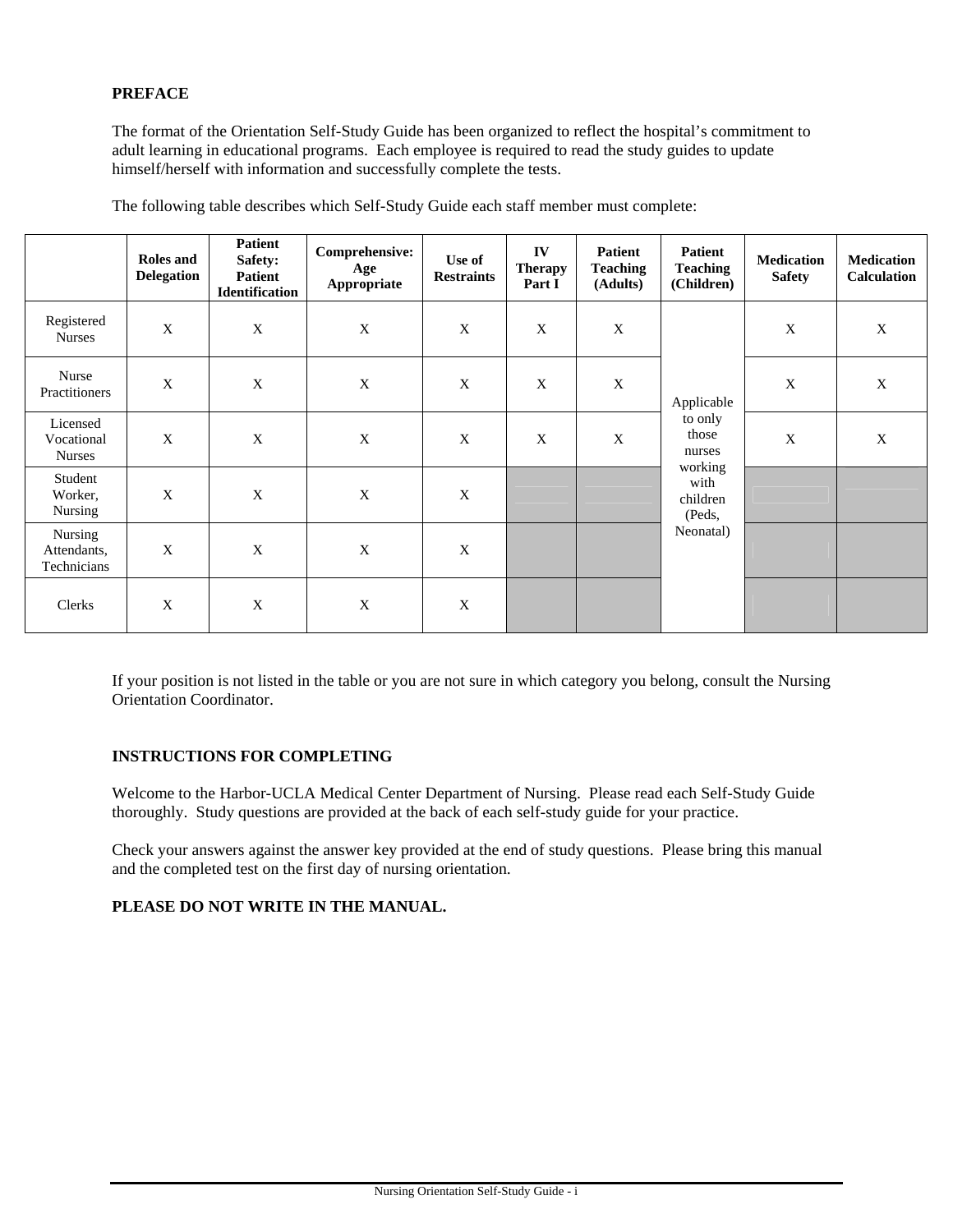# **TABLE OF CONTENTS**

| Patient Safety: Patient Identification [15] Patient Safety: Patient Identification [15] Patient Safety: Patient Identification [15] Patient Identification [15] Patient Identification [15] Patient Identification [15] Patien |  |
|--------------------------------------------------------------------------------------------------------------------------------------------------------------------------------------------------------------------------------|--|
| Comprehensive Age Appropriate 23                                                                                                                                                                                               |  |
|                                                                                                                                                                                                                                |  |
| IV Therapy (Part I) [61]                                                                                                                                                                                                       |  |
| Patient Teaching (Adults) 26                                                                                                                                                                                                   |  |
| Patient Teaching (Children) 20 minutes and the control of the control of the control of the control of the control of the control of the control of the control of the control of the control of the control of the control of |  |
|                                                                                                                                                                                                                                |  |
| Medication Calculation 2012 and 2013 and 2014 and 2014 and 2014 and 2014 and 2014 and 2014 and 2015 and 2015 and 2014 and 2015 and 2014 and 2015 and 2016 and 2016 and 2016 and 2016 and 2016 and 2016 and 2016 and 2016 and 2 |  |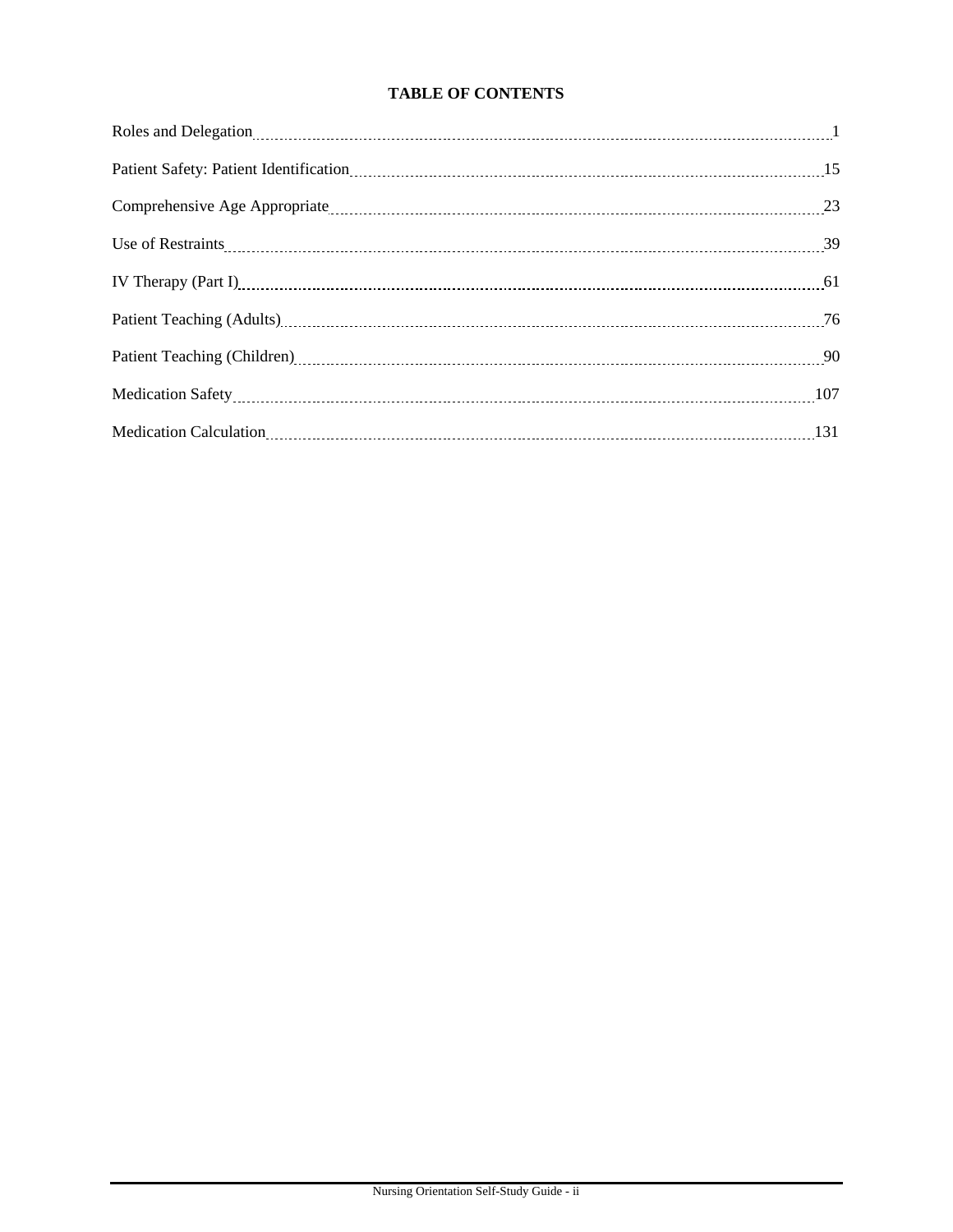Harbor-UCLA Medical Center Department of Nursing

# **Roles and Delegation**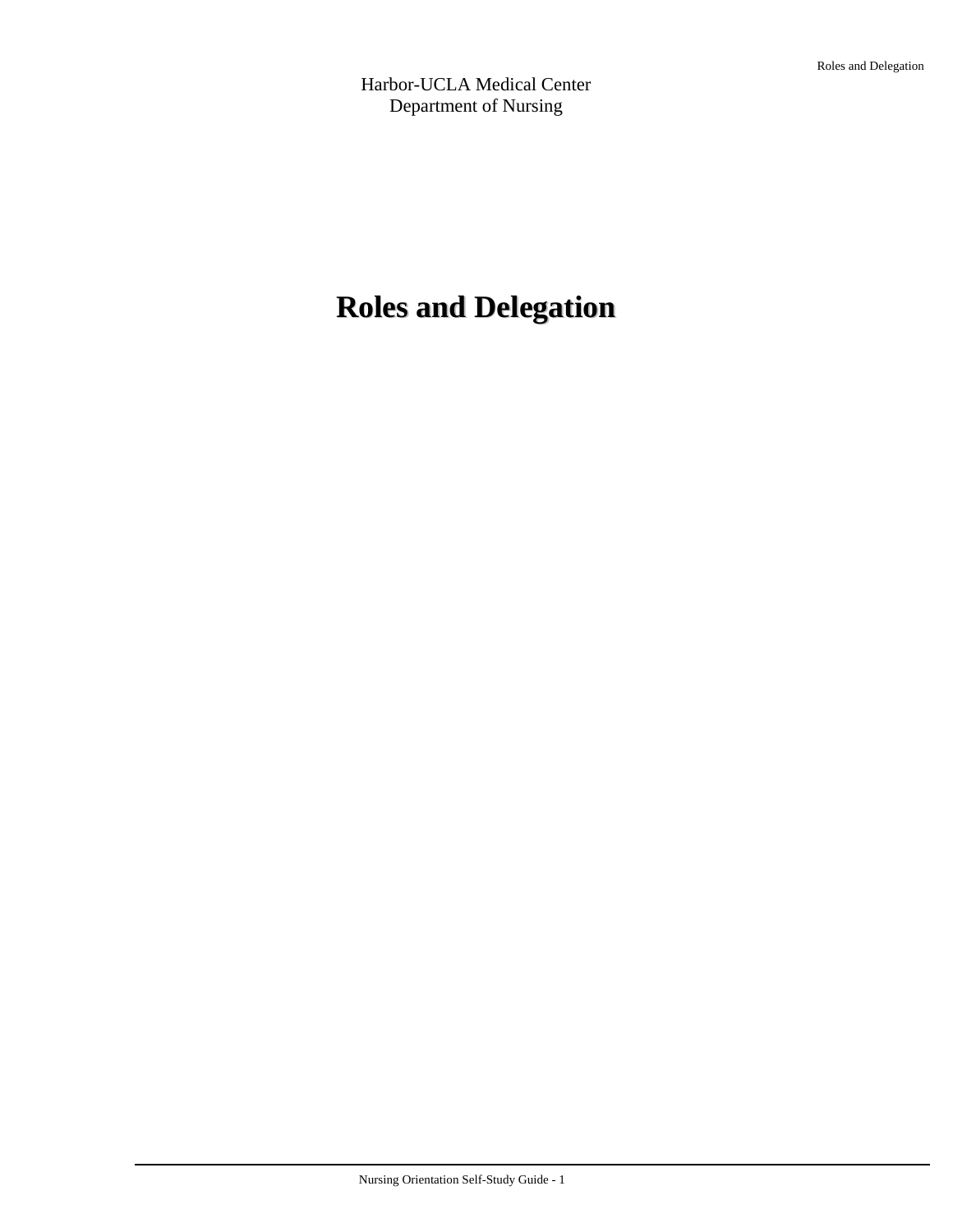#### **ROLES AND DELEGATION**

## **Objectives:**

Upon completion of this section, the nurse will be able to:

- 1. Differentiate specific functions within the scope of practice for Registered Nurses (RNs), Licensed Vocational Nurses (LVNs) and Unlicensed Assistive Personnel (UAPs; e.g., Nursing Attendants, Senior Student Nurse Workers, Surgical Technicians).
- 2. State the five rights of delegation.
- 3. Identify four essential components of communication to use when delegating tasks in the clinical setting.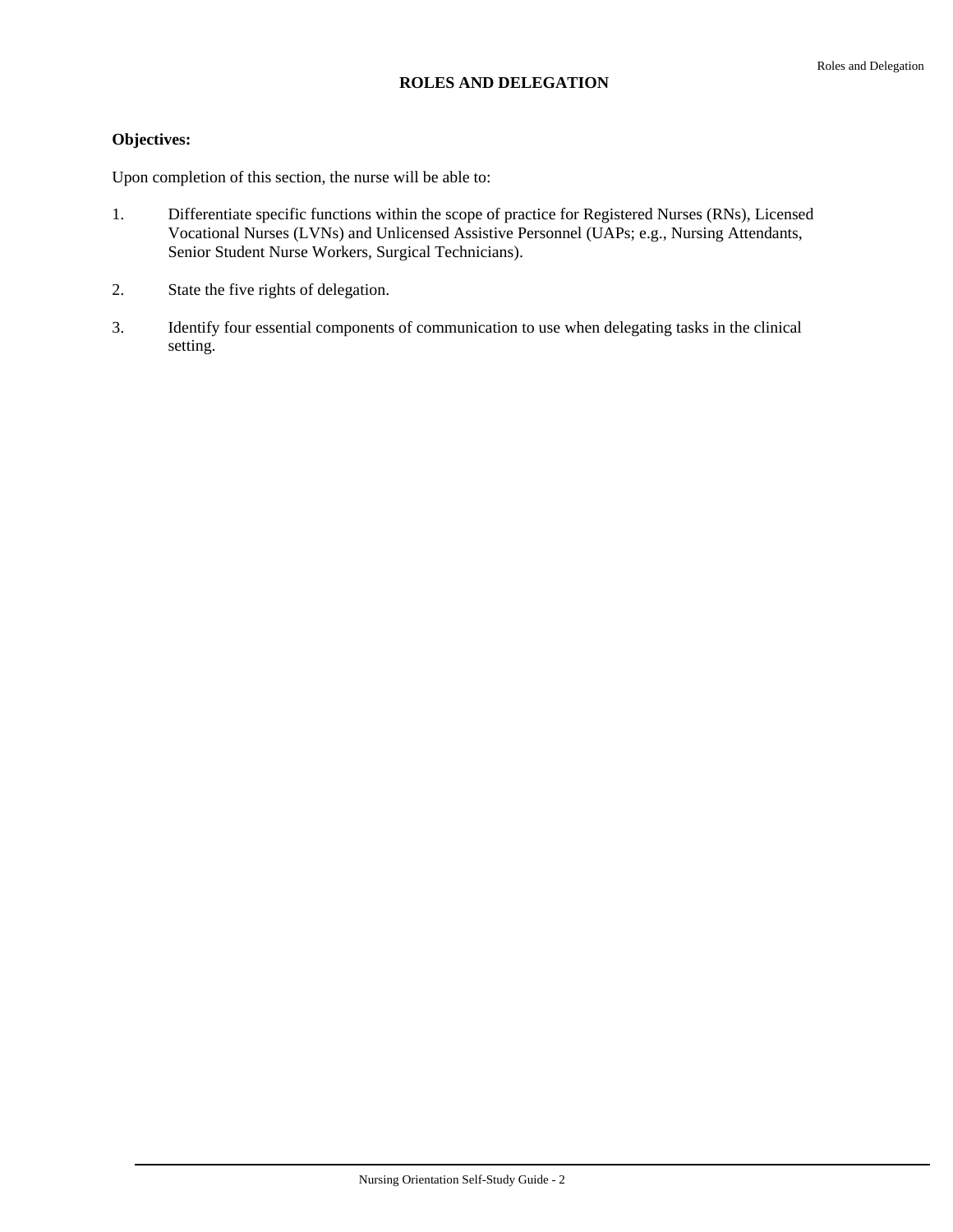## I. INTRODUCTION

The current nursing shortage is impacting healthcare delivery and nursing practice across America, and especially in California. Providing safe and therapeutic care to patients is a challenge to nurses and hospitals everywhere. Finding effective ways to meet today's challenges requires careful consideration and evaluation of the scope of practice for registered nurses (RNs), licensed vocational nurses (LVNs), and unlicensed assistive personnel (e.g., nursing attendants, senior student nurse workers, surgical technicians, etc).

It is important to understand the roles and responsibilities of all members of the nursing team. This knowledge allows members of the team to maximize their own abilities and special skills in delivering optimum care. It is the responsibility of the individual care provider to develop a working knowledge of the laws and regulations defining his or her role. The following section will explore the roles and responsibilities of the various members of the nursing team and strategies for successful delivery of nursing care.

#### II. THE ROLE OF THE REGISTERED NURSE

- A. The Nursing Practice Act is a designated section of the Business and Professions Code of California addressing nursing practice. The Nursing Practice Act addresses many administrative and educational issues as well as those related to licensure and practice. Section 2725 of the Business and Professions Code of California provides "clear legal authority" for the practice of nursing by registered nurses. It identifies the following functions within the scope of nursing practice.
	- 1. Overview of the Scope of Nursing Practice<sup>1</sup>
		- a. The practice of nursing includes those functions of basic healthcare, that help people cope with challenges in performing Activities of Daily Living (ADLs) related to treatment and/or illness or that require a substantial amount of scientific knowledge and/or technical skill to:
			- Provide for patient safety
			- Prevent disease
			- Promote restoration of health and function
			- Provide comfort
			- Encourage and facilitate hygiene
			- Administer medication
			- Administer skin tests, venipuncture, and immunization
			- Observe for signs of illness, reactions to treatment, general condition and behaviors
			- Determine whether observed signs, symptoms or behaviors exhibit abnormal characteristics
			- Implement care and initiate referral based on observed abnormalities

## III. THE ROLE OF THE LICENSED VOCATIONAL NURSE

- A. The Bureau of Vocational Nursing and Psychiatric Technicians (BVNPT) defines the LVN as 1) An entry-level healthcare provider who is responsible for rendering basic nursing care; 2) An LVN performs/practices under the direction of a physician or registered professional nurse; and 3) The LVN is not an independent practitioner. The LVN must work under the clinical direction and supervision of the RN or MD.
- B. Scope of Vocational Nursing Practice<sup>6</sup>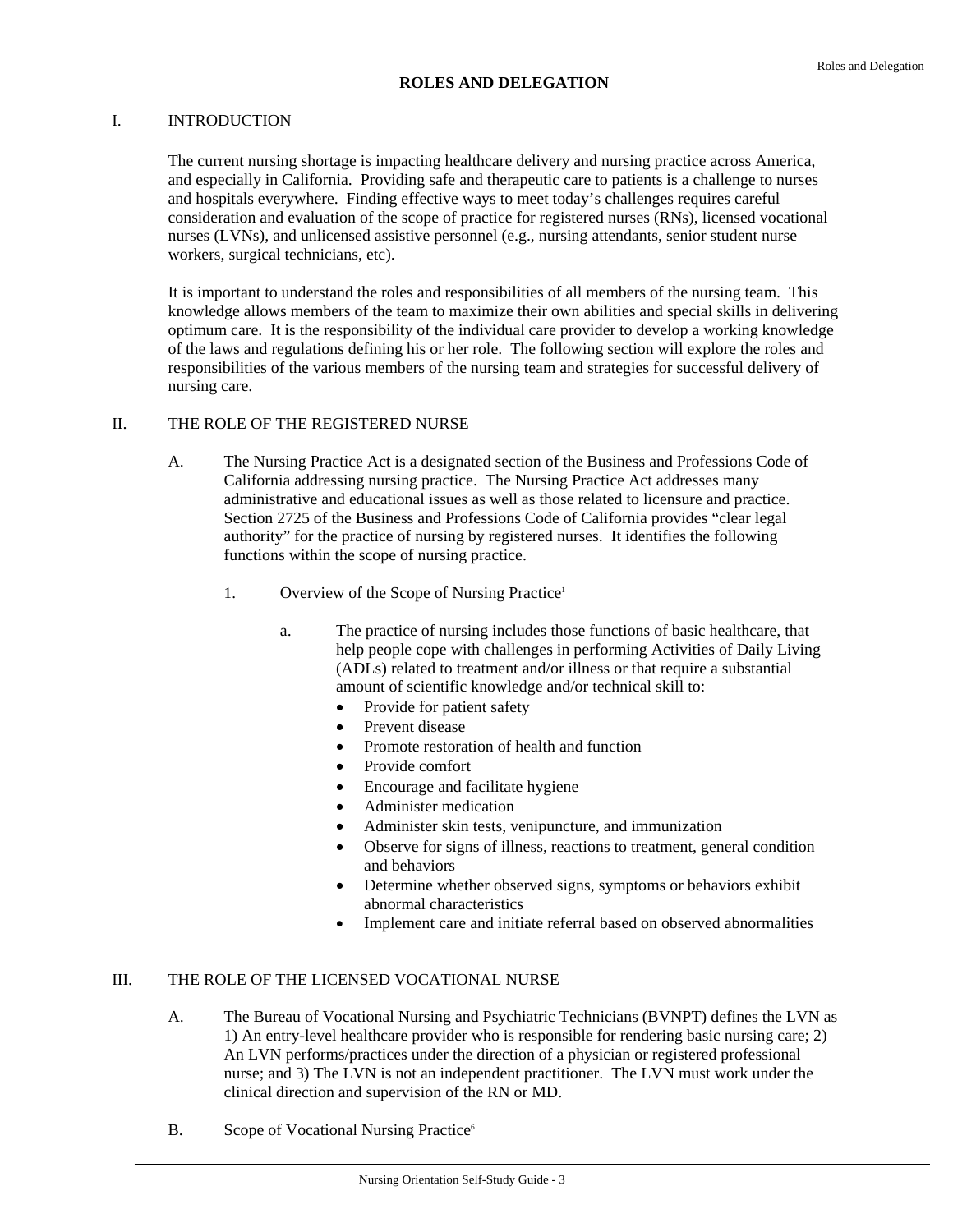- 1. According to Title 16 § 2518.5: "The LVN performs services requiring technical and manual skills which include the following:
	- a. LVNs may perform basic assessment, which the LVN Scope of Practice defines as data collection. The LVN may not perform assessment that requires analysis or synthesis of data. The LVN also participates in planning, and executing interventions according to the care or treatment plan. Data collected by the LVN can be used by the RN to assist in the assessment process. LVNs should inform the direct care RN of any abnormal values recognized during the course of performing data collection.
	- b. LVNs provide direct patient care by which the licensee:
		- i. Performs basic nursing services
		- ii. Administers medications
		- iii. Applies communication skills for the purpose of patient/client care and education
		- iv. Contributes to the development and implementation of a teaching plan related to self-care for the patient/client
	- c. LVNs are not independent practitioners, but may implement components of patient care assigned to them by the RN responsible for the patient. Basic nursing services within the LVN Scope of Practice<sup>7</sup> include:

| $\bullet$ Bed-making          |
|-------------------------------|
| •Specimen collection          |
| • Hot and cold applications   |
| •Range of motion              |
| •Personal hygiene and comfort |
| measures                      |
| •Positioning and transfer     |
| •Vital signs                  |
|                               |

- 2. Special certifications relating to IV therapy for LVNs are also defined in the LVN Scope of Practice. An LVN who is IV certified by meeting the state requirements for IV certification may start peripheral IVs and superimpose intravenous solutions of electrolytes, nutrients, vitamins, blood and blood products. The law prohibits LVNs from administering IV medications or any intravenous agent via a central line, in any practice setting.<sup>8,9</sup>
- 3. Harbor-UCLA Medical Center nursing policies and procedures reflect the legal standards of IV therapy for IV certified LVNs.<sup>10,11,12</sup>

### IV. THE ROLE OF UNLICENSED ASSISTIVE PERSONNEL (UAP)<sup>13</sup>

- A. Use of UAPs is commonly seen in various healthcare settings. UAPs assist licensed nursing personnel in care delivery. The Board of Registered Nursing defines UAPs as healthcare workers who may have received special training or certification, but are not licensed.
	- 1. Examples of UAPs at Harbor-UCLA include nursing attendants, senior student workers, nursing, and surgical technicians.
	- 2. UAPs do not include members of the client's immediate family, guardians, or friends. These individuals may perform nursing care without specific authority from a licensed nurse.<sup>13</sup>
- B. Since there is no specific regulatory agency for UAPs, the Board of Registered Nursing provides legal guidance and definition of the role of the UAP.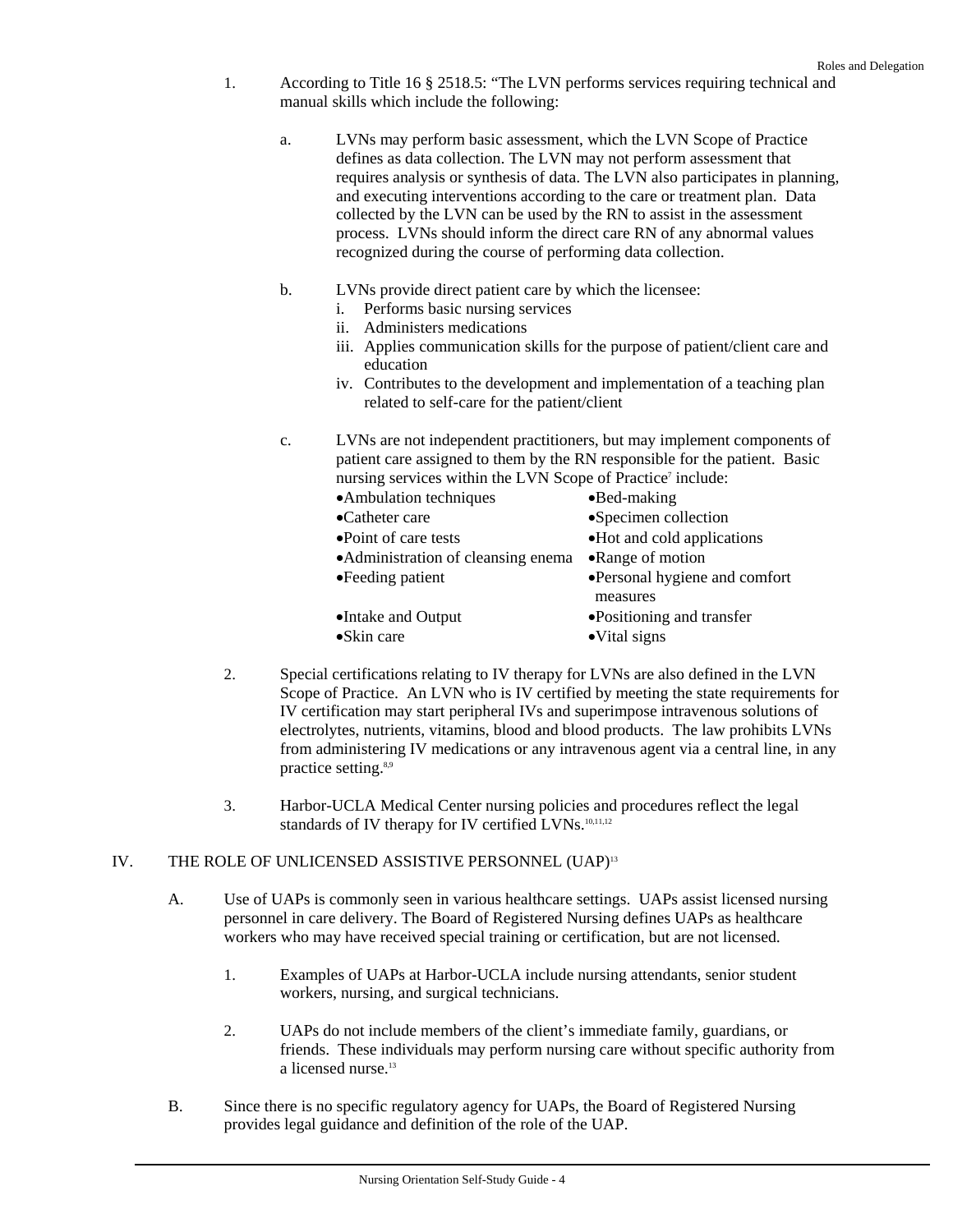| C. | UAPs can assist patients with:   |                              |  |  |  |  |  |
|----|----------------------------------|------------------------------|--|--|--|--|--|
|    | $\bullet$ Bathing                | • Assistance with ambulation |  |  |  |  |  |
|    | $\bullet$ Feeding                | $\bullet$ Vital signs        |  |  |  |  |  |
|    | • Assistance with elimination    | $\bullet$ Weight             |  |  |  |  |  |
|    | • Maintaining a safe environment |                              |  |  |  |  |  |
|    |                                  |                              |  |  |  |  |  |

- D. Nursing Tasks Which Should **Not** Be Assigned to UAPs include:13
	- 1. Tasks to be completed when the client/patient is medically fragile. "A medically fragile patient is a patient whose condition can no longer be classified as chronic or stable and for whom performance of the assigned task could not be termed routine. Medically fragile includes those patients who are experiencing an acute phase of illness, or are in an unstable state that would require ongoing assessment by an RN<sup>"13</sup>
	- 2. Tasks associated with on-going chronic problems which pose potential harm to the patient experiencing an acute illness.
	- 3. Tasks which require a substantial amount of scientific knowledge or technical skill including, but not limited to:
		- a. Formulation of the nursing diagnosis
		- b. Formulation of the plan of care
		- c. Evaluation of the effectiveness of the nursing care provided
		- d. Patient education Educating patients and their families concerning healthcare problems and/or discharge teaching
		- e. Care of invasive lines Invasive procedures including inserting nasogastric tubes, inserting catheters, or tracheal suctioning
		- f. Procedures involving sterile techniques

#### V. THE FOUNDATION OF NURSING PRACTICE<sup>14</sup>

- A. The nursing process is recognized as the foundation of nursing practice. The nursing process consists of assessment, diagnosis, planning, implementation, and evaluation. A definition of the components follows:
	- 1. Assessment: Collects and interprets data about health status, risk factors, health problems, psychosocial needs and support systems as well as spiritual needs and support systems
	- 2. Diagnosis: Analyzes assessment data and identifies appropriate nursing diagnosis/diagnoses
	- 3. Planning:
		- Prioritizes diagnoses and problems
		- Defines desired/expected outcomes and goals
		- Selects appropriate interventions
	- 4. Implementation: Performs and documents interventions and activities identified in the plan of care
	- 5. Evaluation: Assesses the patients for their response to individual interventions and measure progress according to stated outcomes and interventions. Modifies interventions and outcomes as appropriate
- B. Assessment is the collection and interpretation of health data. Data collection focuses on discovering evidence of health problems and contributing factors.<sup>15</sup> RNs are expected to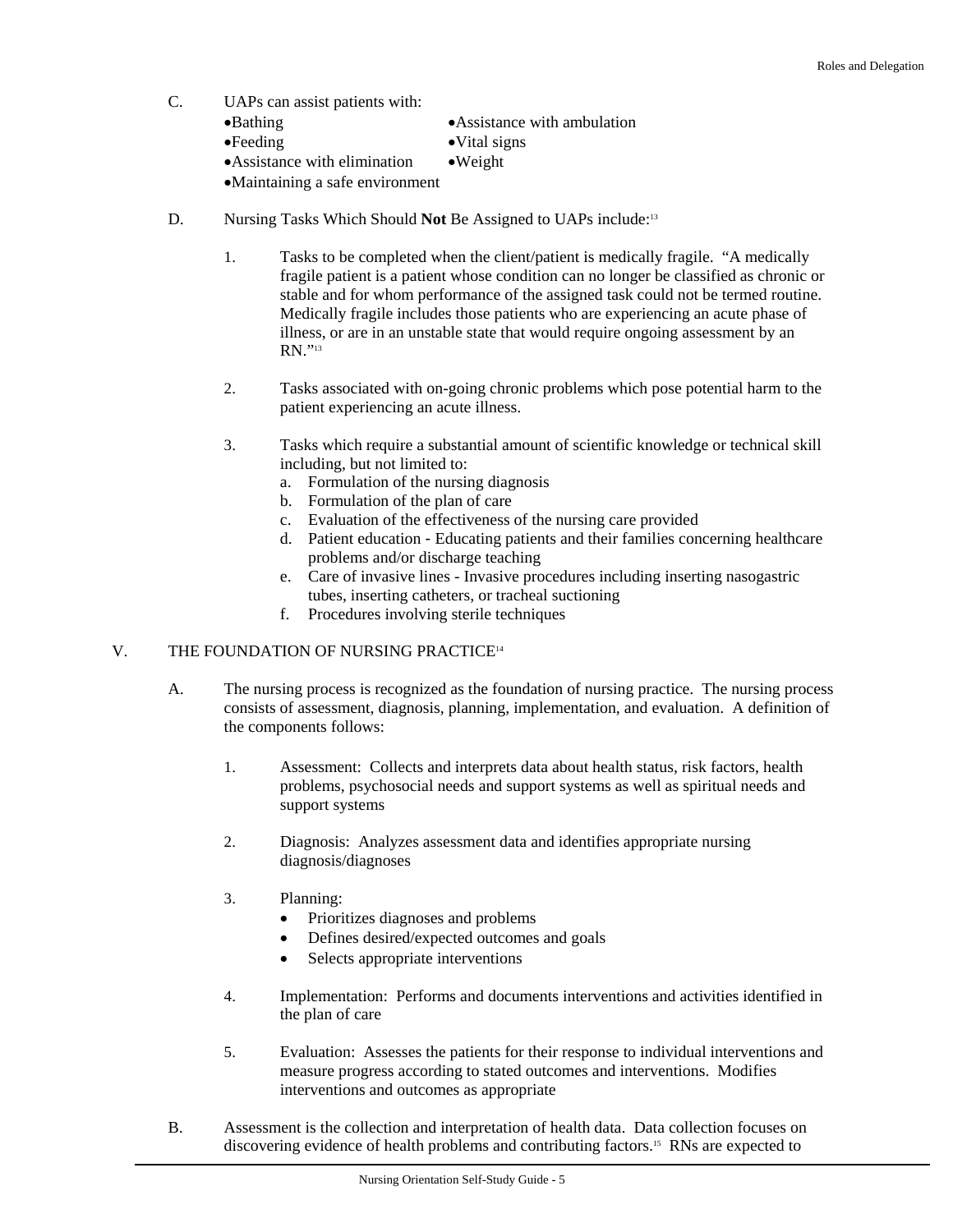utilize their knowledge in the various sciences when performing patient assessment. While LVNs and UAPs can participate in data collection, only the RN can interpret the assessment data. Synthesis of assessment data into a nursing diagnosis is clearly designated as an RN responsibility.

- 1. The RN is required to perform and document a complete assessment for each assigned patient during the shift and upon admission and/or transfer of a patient.<sup>2,16,17</sup> A complete assessment includes physical, psychosocial, and spiritual components as well as any elements impacting the patient's health status.
- 2. In addition to patient assessment, the RN is also required to assess the competence and skill levels of LVNs and UAPs in order to appropriately delegate patient care activities.<sup>1</sup>
- C. Synthesis of assessment findings results in a diagnosis. 15
	- 1. The American Nurses Association (ANA) includes "diagnosis as an essential element of nursing practice, and describes diagnosis as the nurse analyzing data to determine a diagnosis."<sup>4</sup> Formulation of nursing diagnoses "requires a substantial amount of scientific knowledge or technical skill", thus, only an RN can formulate a nursing diagnosis.<sup>16</sup>
	- 2. Accurate application of the nursing process at the diagnosis stage is critical for effective and safe care planning. 14
- D. Planning includes prioritization, outcome identification and selection of appropriate interventions.<sup>17</sup>
	- 1. The planning phase of the nursing process involves three major components.
		- a. Determination of priority nursing diagnosis/diagnoses
		- b. Establishment of expected outcomes and goal development
		- c. Selection of interventions that will work toward desired outcomes and goal achievement
	- 2. Professional and legal regulations require care planning for each patient. They mandate that the plan of care be developed collaboratively with the patient, family members, or other representatives and interdisciplinary team members involved. Regulation also requires that the care plan remain in the patient's permanent medical record.<sup>3,5</sup>
- E. Implementation is putting "the plan into action".<sup>15</sup> Essential components of implementation include patient and family teaching as well as delegation of tasks and supervision of nursing team members.<sup>3</sup>
- F. Nursing interventions are performed to: Monitor health status; reduce risks; resolve, prevent, or manage a problem; facilitate independence or assist with activities of daily living (ADLs); promote optimum sense of physical, psychological, and spiritual well being.
- G. Evaluation determines the effectiveness of the patient in meeting the outcomes in the plan of care.18 Ongoing assessments and evaluation keeps the nursing process dynamic, and maintains continuity of care.14
	- 1. Careful evaluation of the plan of care will result in one of three general actions:17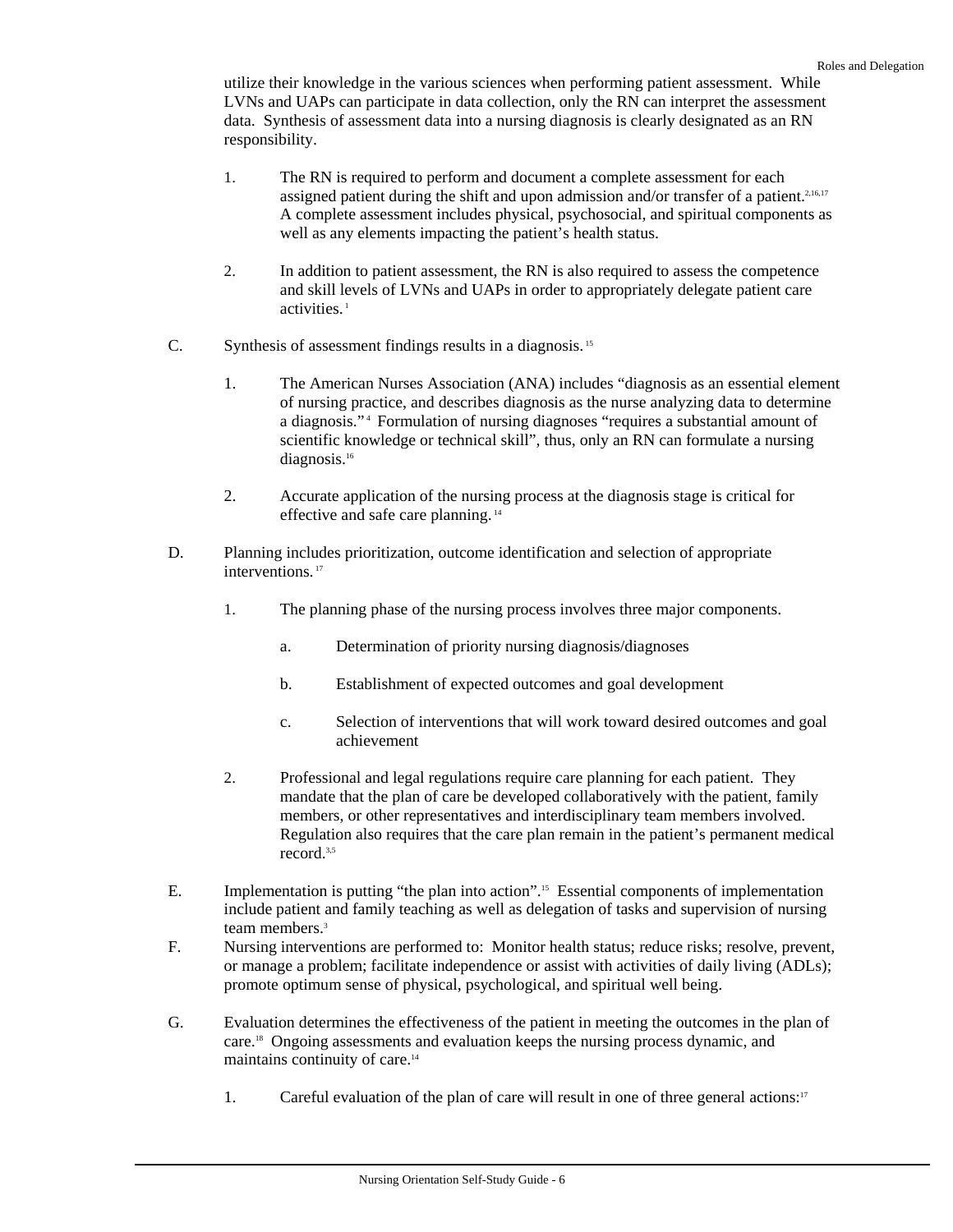- a. Continuation of the plan desired outcomes remain unmet, yet feasible for the patient; current strategies and interventions are working to move the patient toward desired outcome achievement.
- b. Modification of the plan desired outcomes are deemed unachievable and/or current strategies and interventions are not moving the patient towards outcome achievement; new problems/diagnoses arise and new outcomes and interventions are identified.
- c. Resolution of the plan desired outcomes are met, no new problems/diagnoses are identified.
- 2. Advocacy is a fundamental component of the evaluation process. Title 16 requires that the RN act as the patient's advocate by initiating action to improve healthcare or to change decisions or activities which are against the interests or the wishes of the patient. The patient must have the opportunity to make informed decisions about healthcare before it is provided.<sup>2</sup>

The nurse acting as an advocate shall: Protect privacy; ensure confidentiality; assure the competence of nursing care providers; take corrective action when questionable practice is noted; and guard a patient's right to self-determination when they are considering or participating in research.

## VI. APPLICATION OF ROLES AND RESPONSIBILITIES WITHIN THE NURSING TEAM

A. Nursing care is most effective when all team members are maximizing their role and fulfilling their responsibilities. Table 1 shows examples of specific applications of nursing team roles and responsibilities.

| <b>ROLE</b>                  | <b>RN</b>                                                                                                                                                                                                                     | <b>LVN</b>                                                                                                                                                    | <b>NA</b>                                                                                                               |
|------------------------------|-------------------------------------------------------------------------------------------------------------------------------------------------------------------------------------------------------------------------------|---------------------------------------------------------------------------------------------------------------------------------------------------------------|-------------------------------------------------------------------------------------------------------------------------|
| Assessment<br>$\bullet$ Pain | •Completes pain assessment<br>•Integrates data from other<br>healthcare providers<br>•Documents findings                                                                                                                      | •Collects information about<br>patient's pain including using<br>appropriate pain scale<br>•Communicates findings to RN<br>and documents in medical<br>record | •Screens patients for presence<br>of pain - may use<br>appropriate pain scale<br>•Communicates findings to<br><b>RN</b> |
| ·Nutrition                   | •Completes nutritional<br>screening<br>•Integrates data from members<br>of the nursing team<br>•Assesses oral mucosa<br>•Obtains and interprets<br>appropriate lab values as<br>needed (e.g., albumin)<br>·Documents findings | •Monitors and documents height,<br>weight, intake and output<br>•Obtains appropriate labs as<br>ordered<br>•Reports patient identified                        | • Measures and documents<br>height, weight, intake and<br>output<br>•Reports patient identified                         |
| ·Diagnosis                   | •Syntheses assessment findings<br>into appropriate nursing<br>diagnoses                                                                                                                                                       | $\bullet$ None                                                                                                                                                | $\bullet$ None                                                                                                          |
| •Planning                    | •Selects appropriate outcomes<br>and interventions for each<br>nursing diagnosis<br>• Appropriately prioritizes<br>nursing diagnoses                                                                                          | •Contributes information to care<br>plan development                                                                                                          | •Contributes information to<br>care plan development                                                                    |

|  |  | Table 1. Specific Examples of Application of Roles and Responsibilities within the Nursing Team |  |  |
|--|--|-------------------------------------------------------------------------------------------------|--|--|
|  |  |                                                                                                 |  |  |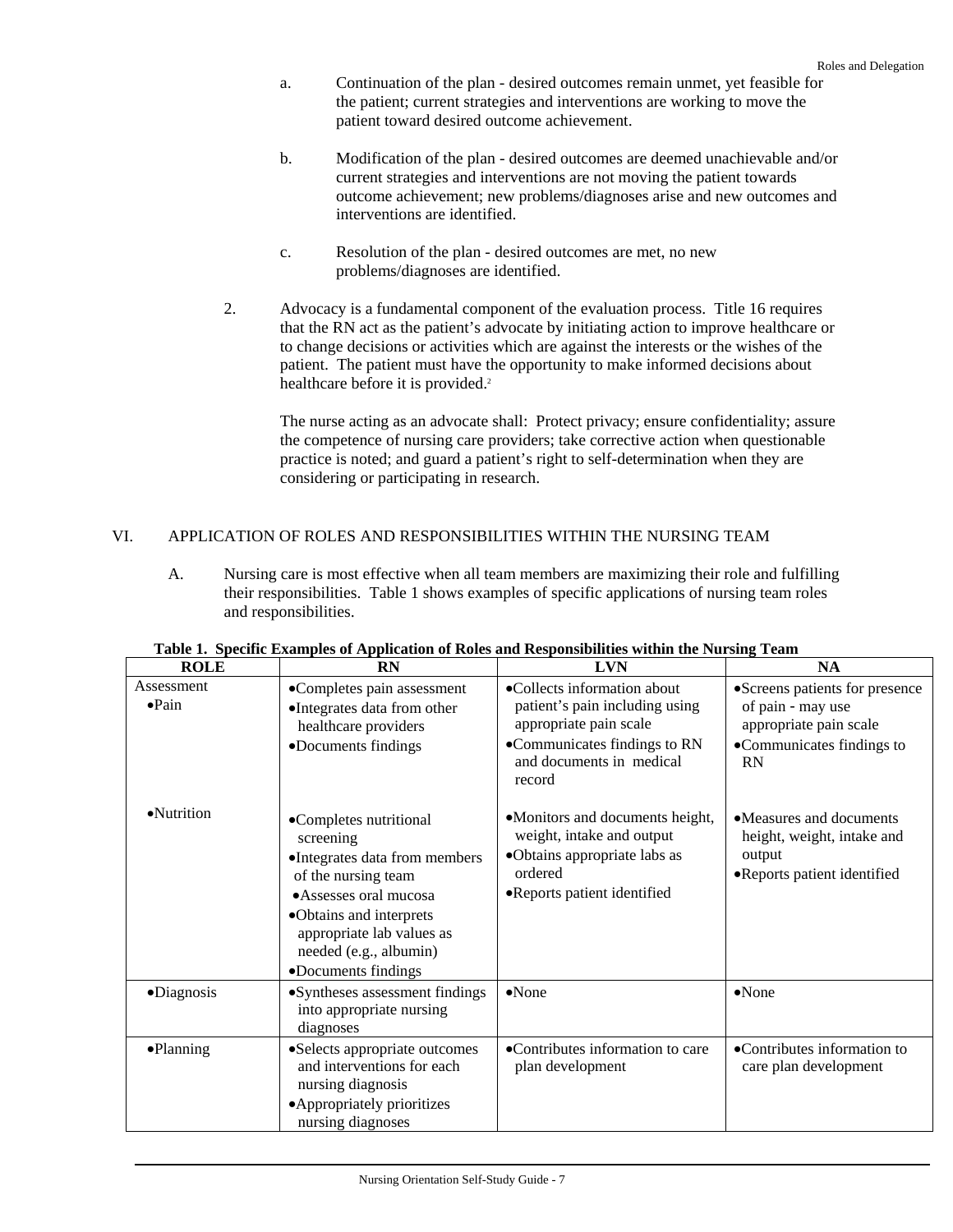| <b>ROLE</b>                  | <b>RN</b>                                                                                                                                                                                                                                                                                                      | <b>LVN</b>                                                                                                                                                                | Roles and Delegation<br><b>NA</b>                                                                                         |
|------------------------------|----------------------------------------------------------------------------------------------------------------------------------------------------------------------------------------------------------------------------------------------------------------------------------------------------------------|---------------------------------------------------------------------------------------------------------------------------------------------------------------------------|---------------------------------------------------------------------------------------------------------------------------|
| <b>Interventions</b>         |                                                                                                                                                                                                                                                                                                                |                                                                                                                                                                           |                                                                                                                           |
| $\bullet$ Pain               | • Administers appropriate pain<br>medications (IV, PO, IM,<br>transdermal, SQ, PR)<br>•Recommends pain consult to<br>MD<br>•Facilitates pain management<br>education                                                                                                                                           | • Administers appropriate pain<br>medications (PO, IM,<br>transdermal, SQ, PR)<br>·Provides education about pain<br>medication, and non-<br>pharmacological interventions | •Provides comfort measures                                                                                                |
| ·Nutrition                   | •Initiates nutrition consults<br>•Places and maintains enteral<br>feeding devices (e.g., NG<br>tube)<br>• Administers TPN & PPN<br>·Monitors fluid balance,<br>electrolyte, and weight<br>•Documents care provided                                                                                             | ·Monitors fluid balance,<br>electrolyte and weight<br>·Places and maintains enteral<br>feeding device (e.g., NG tube)<br>·Provides oral care<br>•Documents care provided  | • Assists with feeding as<br>needed<br>·Provides oral care                                                                |
| Evaluation<br>$\bullet$ Pain | •Reassesses effectiveness of<br>pain interventions<br>•Evaluates progress towards<br>Identified outcomes<br>•Integrates data from other<br>healthcare providers when<br>making decisions regarding<br>modification of the care plan<br>and documents findings                                                  | • Asks patient to re-rate pain on<br>previously identified pain scale<br>•Reports data to RN<br>•Documents findings<br>•Reports patient identified<br>problem to RN       | •Reports data to RN as<br>requested by RN (e.g.,<br>presence of pain, HR)<br>·Reports patient identified<br>problem to RN |
| ·Nutrition                   | • Analyzes data for changes in<br>nutritional status<br>•Reassesses effectiveness of<br>interventions<br>• Evaluates progress towards<br>identified outcomes<br>•Integrates data from other<br>healthcare providers when<br>making decisions regarding<br>modification of the care plan<br>•Documents findings | •Reports and documents intake<br>and output<br>•Monitors changes in weight<br>·Reports patient identified<br>problem to RN                                                | •Reports and documents<br>intake, output, and weight<br>•Reports patient identified<br>problem to RN                      |

B. Successful application of roles and responsibilities of each team member will result in quality patient safe care.

## VII. DELEGATION

- A. Understanding each team member's role facilitates the work of patient care. Delegation is used in an effort to have the right person involved in the appropriate work. The ability of the RN to delegate is an essential component of nursing practice in order to provide quality care. Both professional and legal regulations specifically identify delegation and supervision as important aspects of the RN role. This section will discuss some practical guidelines to use when making delegatory decisions and strategies for successful delegation and supervision of nursing tasks.
- B. The Five Rights of Delegation identified in *Delegation: Concepts and Decision-making Process* assists nurses in the decision-making process, and clarifies important elements of delegation.20 Delegation of nursing activities must be "based upon the fundamental principal of protection of health, safety and welfare of the public
	- 1. Right Task one that is appropriate to delegate for a specific patient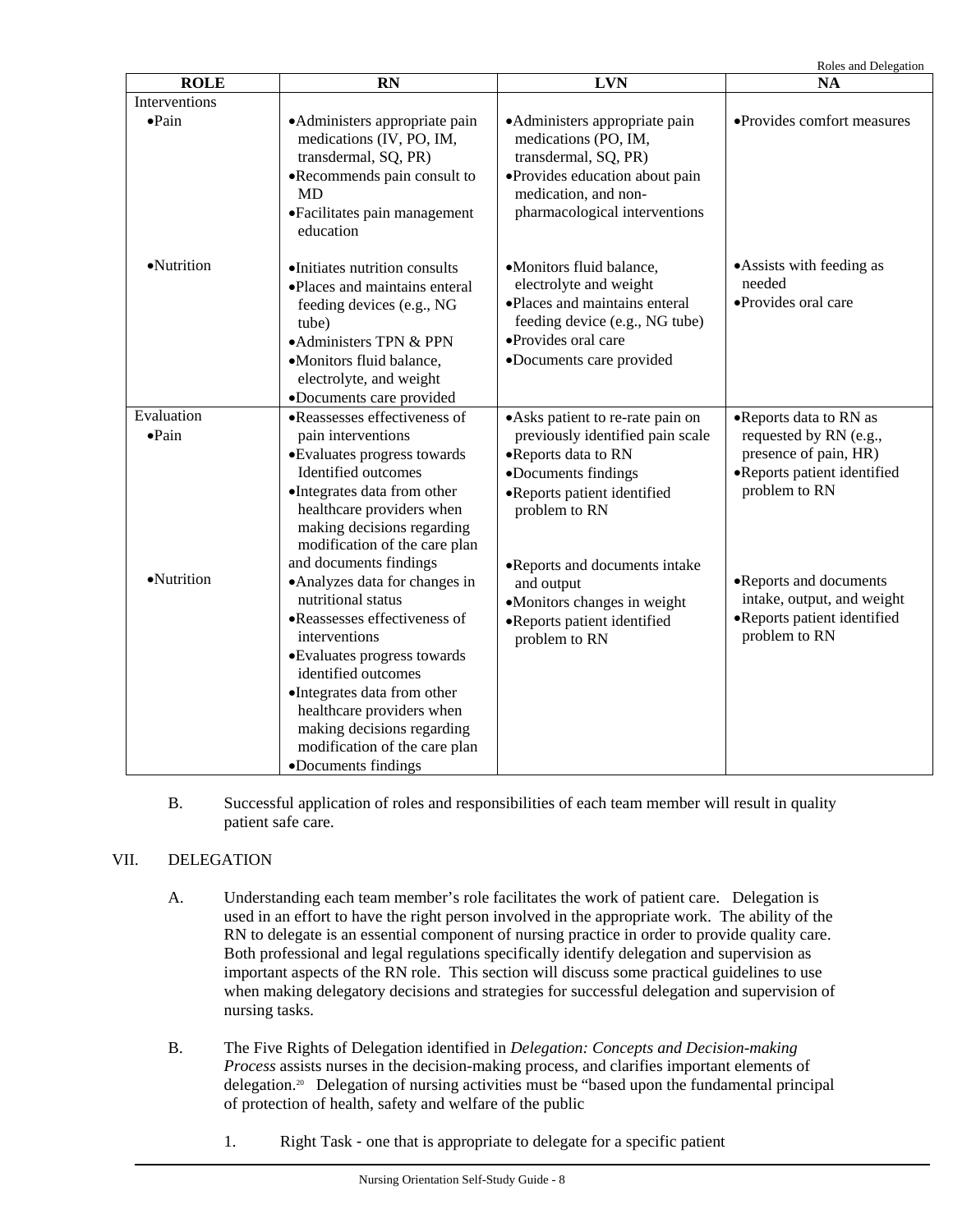- 2. Right Circumstances appropriate patient setting, available resources, and other relevant factors considered
- 3. Right Person right person is delegating the right task to the correct person to be performed on the appropriate person
- 4. Right Direction/Communication clear, concise description of the task, including its objectives, limits and expectations
- 5. Right Supervision appropriate monitoring, evaluation, intervention (as needed) and feedback
- C. Terms commonly utilized in the delegation process<sup>20,22</sup>
	- 1. Accountability: being responsible and answerable for actions or inactions of self or others in the context of delegation
	- 2. Assignment: designating nursing activities to be performed by an individual consistent with his/her licensed scope of practice or role
	- 3. Delegation: the transfer to a competent individual the authority to perform a selected task in a selected situation. The delegation of an activity passes on the responsibility for task performance but not accountability for the process or the outcome of the task
	- 4. Delegator: the person making the decision
	- 5. Delegatee: the person receiving the delegation
	- 6. Supervision: the provision of guidance or direction, evaluation and follow-up by the licensed nurse for accomplishment of a nursing task delegated to unlicensed assistive personnel.
- D. The following *Delegation Decision-making Tree* illustrates decision-making in the delegation of nursing tasks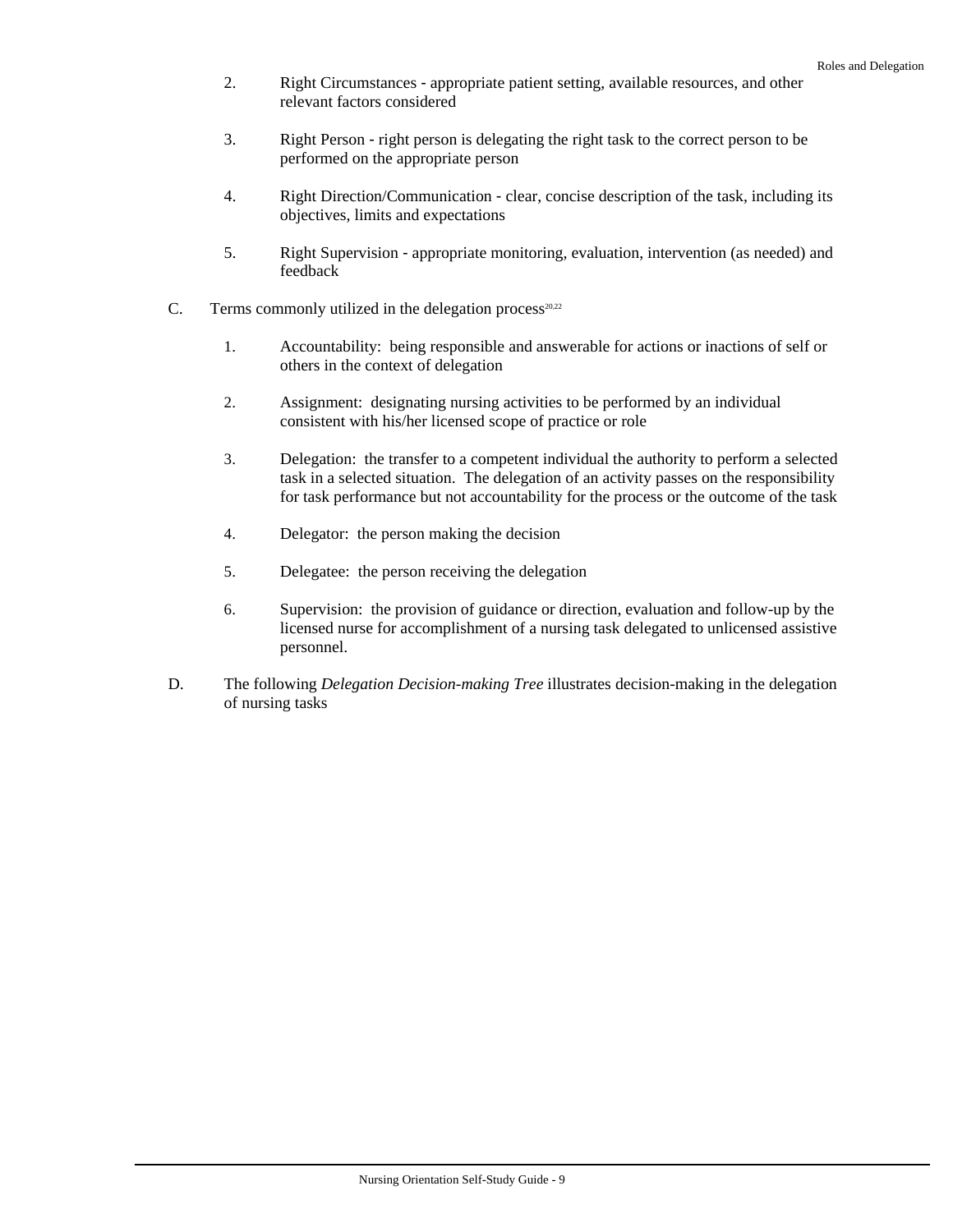# Delegation Decision-making Tree





*Note: Authority to delegate varies, so licensed nurses must check the jurisdiction's statutes and regulations. RNs may need to delegate to the LVN the authority to delegate to the UAP.*

National Council of State Boards of Nursing, Inc/1997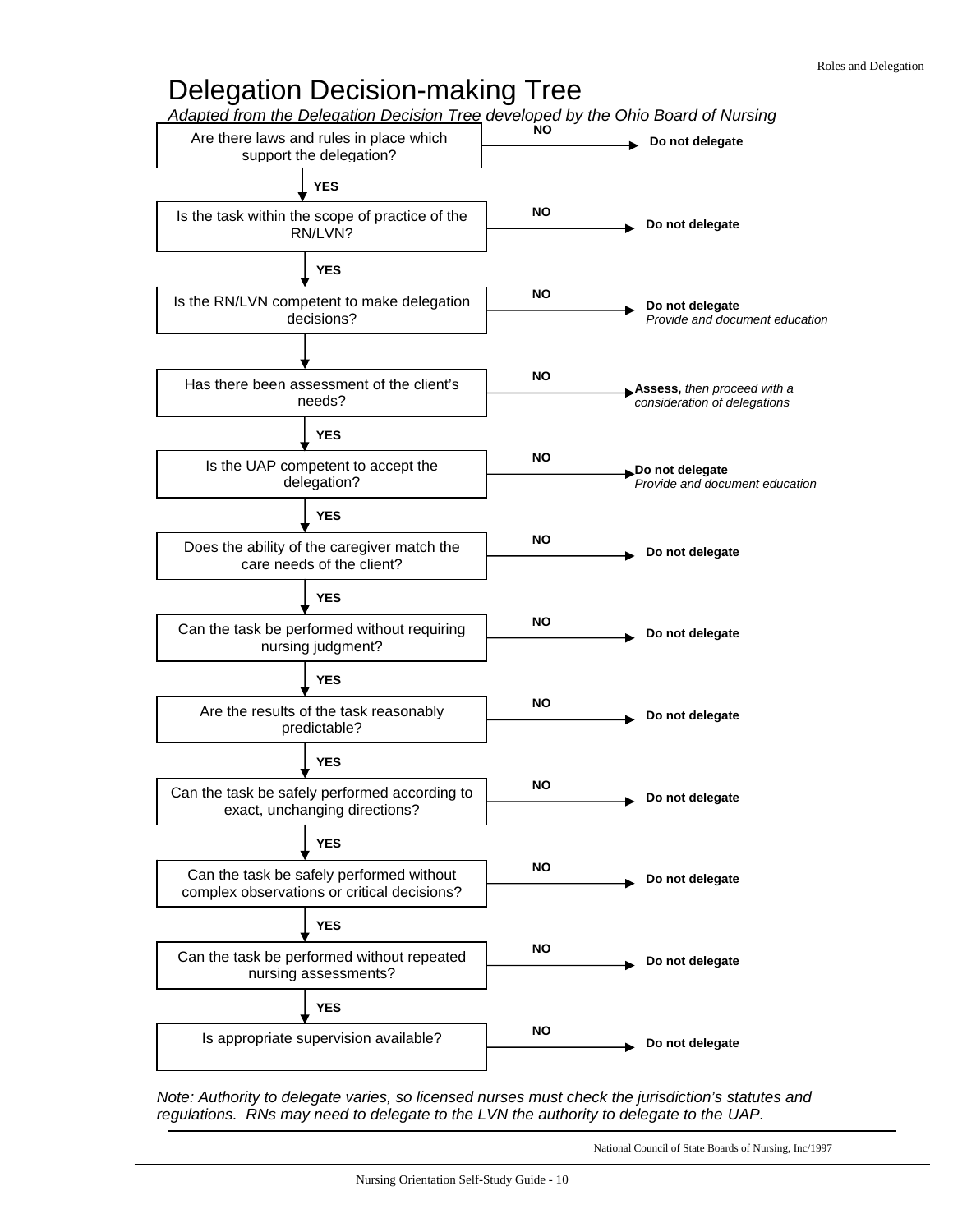E. Communication is one of the most essential components in effective delegation because the outcomes can vary depending on how the delegation is communicated. The nursing team includes people from significantly different educational and cultural backgrounds, age, work experience, and language, which affects the communication of delegation.<sup>22</sup>

The 4 "Cs" of communication assist the delegator in providing clear and well-defined instructions to the delegate. The delegator must ensure that the communication is:  $22$ 

- 1. Clear, Concise, Correct, and Complete
	- a. Clear Am I saying what I want to say and is the delegatee hearing it?
	- b. Concise Am I confusing him/her with too much information?
	- c. Correct Is this a task I can comfortably delegate to a competent individual and is the task within his/her role?
	- d. Complete Am I stating the outcome we want to achieve? (Explaining why this is being done); Have I given parameters for reporting? And does delegatee have enough information to do the job accurately?
- 2. The delegator should never assume that a delegatee will perform a delegated task as directed when the delegated task has not been communicated with clear, well-defined expectations, and concrete instructions.<sup>20</sup>
- 3. The instructions should include: Who, What, When, Where, How, Why.22
	- a. Who Refers to who the delegate is and who the patient is.
	- b. What Identifies the task to be done within the scope of the delegatee.
	- c. When Defines the time frame for task completion and specifies deadline for reporting back to delegator.
	- d. Where Refers to anatomical and/or geographical location for task completion.
	- e. How Method for task completion.
	- f. Why It is important that delegatee understands the significance of the delegated task to patient care outcomes.

Example of complete/combined approach to communicate delegation: Martha *(who-delegatee),* Do you have 10-15 minutes to ambulate?*(what),* Mr. Parker *(who),* before lunch please *(when)*? He is slightly weak on his right side; so please walk on his left side *(how)* to give support on his unaffected side *(why)*. See if you can get him to walk the length of the hall *(where)*.

- 4. The following situation is communicated in two different ways. Which situation would be the most effective way to communicate when delegating a task?<sup>23</sup>
	- a. Situation 1: An RN asks an NA to do a blood pressure check on Mrs. Hodges. The blood pressure is taken within an hour and the NA charts the findings. Mrs. Hodges' blood pressure is 190/118. The nurse fails to notice or check with the NA until over two hours later.<sup>23</sup>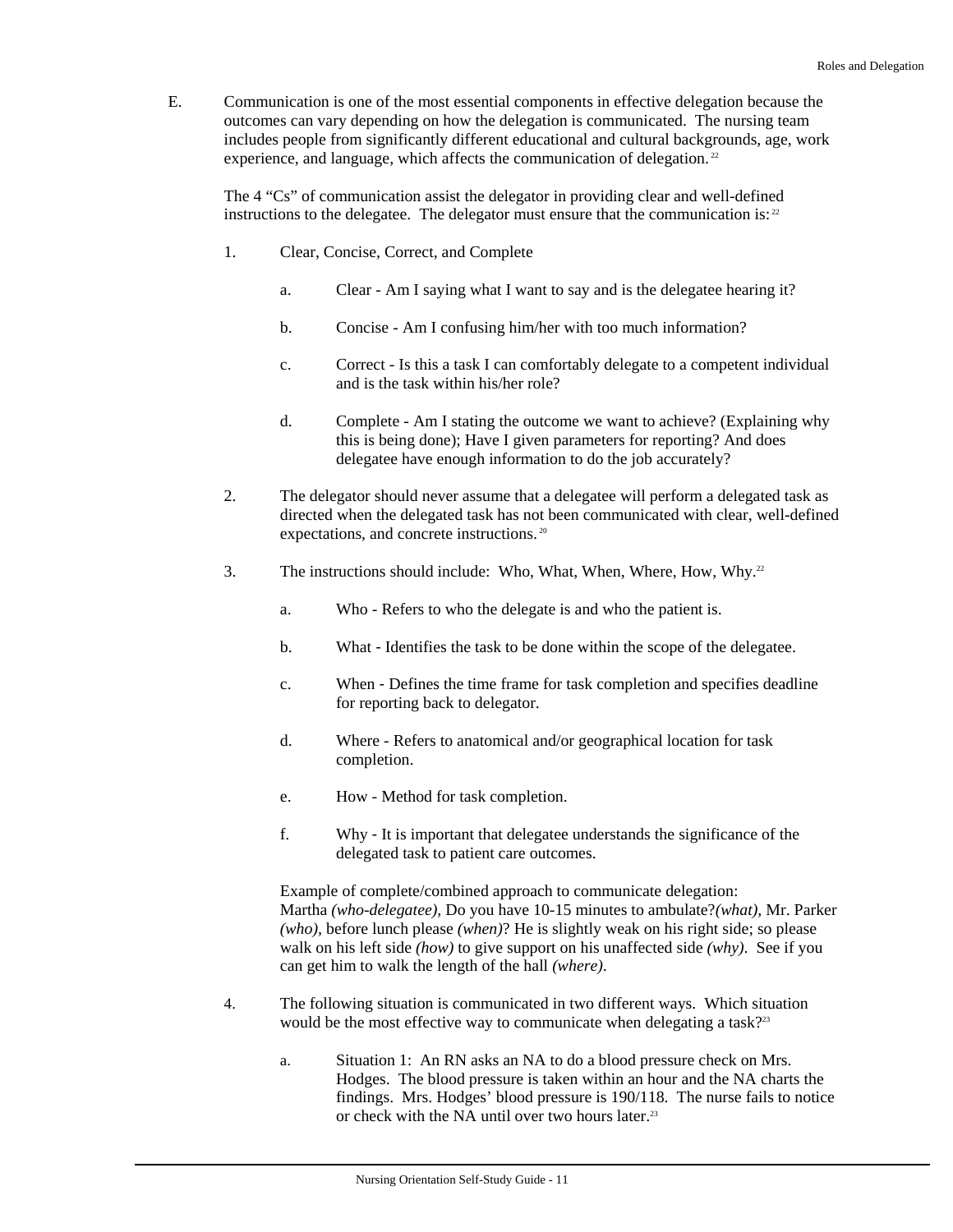- b. Situation 2: An RN informs the NA, "Mrs. Hodges had headaches last night and her blood pressure was a little high. Would you please check Mrs. Hodges' blood pressure by 9:00 am and report her blood pressure to me as soon as possible. Thank you."
- c. In situation 1, there is a problem in instruction and delegation because the instruction was not clear and well-defined. However, in situation 2, the RN provided more clear and well-defined instructions including, who, what, when, where (implied), how, and why information which resulted in effective communication of the delegated task.
- F. Commonly asked questions regarding supervision and delegation<sup>23</sup>
	- **Q:** *Is an LVN an independent practitioner?*
	- **A:** No. According to the LVN scope of practice, the LVN may provide nursing care under the supervision of the RN.
	- **Q:** *If an RN is responsible for supervision of UAPs what does that entail for the RN?*
	- **A:** Supervision is the action of the RN in directing, guiding, and influencing the UAP in performing an activity or task.
	- **Q:** *What guidelines should be used when determining the appropriate level of supervision?*
	- **A:** The RN, as the person ultimately responsible for patient outcomes, should incorporate measures or controls for determining if an activity has been completed in a suitable manner that meets expectations. Second, controls should be instituted to assure that the RN delegating an activity can stop an inappropriate act, review the measures taken, or otherwise regain control and complete the activity or task.
	- **Q:** *Does the act of delegation of tasks carry accountability with it?*
	- **A:** While the state laws may vary in interpretations, it is a reasonable assumption that the RN remains legally responsible for the activities that are delegated to UAP.
	- **Q:** *If the UAP does not perform an activity correctly, why is the RN accountable?*
	- **A:** The RN is responsible for assessing the competence and skill level of a UAP prior to delegating nursing tasks. The RN should also provide appropriate supervision of task completion.
- G. Tips for Delegators<sup>22</sup>
	- Delegate to the most appropriate person
	- Define task and expectations
	- Specify time frames
	- Include need to know information
	- Guide priorities
	- Listen to suggestions
	- Ask for help instead of telling
	- Make your availability known to the support person
	- Retain control while giving the support person the necessary freedom to think and act

### VIII. CONCLUSION

A basic understanding of regulatory standards and Harbor-UCLA policies and procedures builds a foundation for effective nursing practice and enhances each team member's ability to provide quality patient care. Applying knowledge of the regulatory standards, effective communication, and delegation strategies are the key to successful coordination of patient care. Recognizing that everyone plays a vital role in care delivery will improve outcomes and create a positive work environment.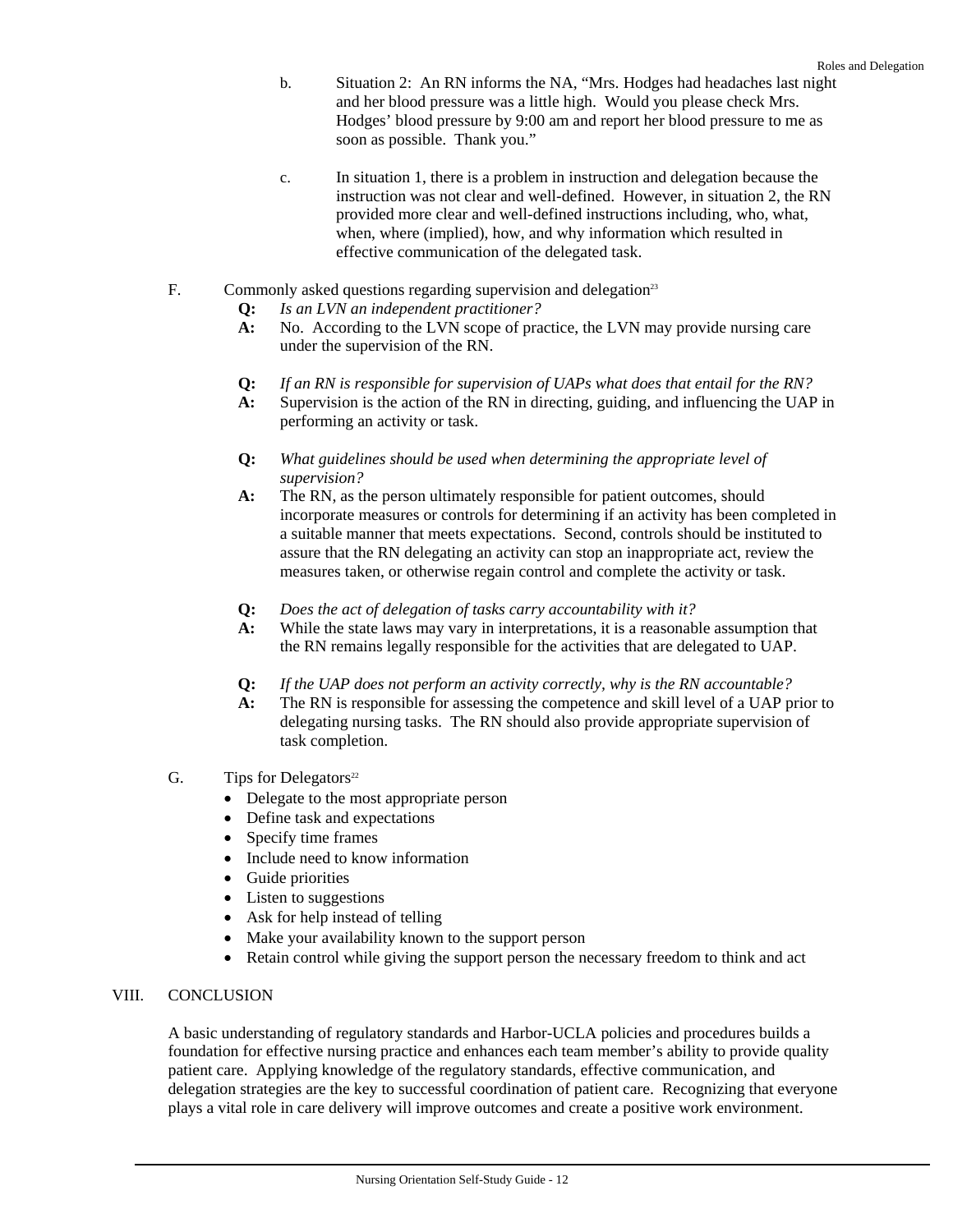#### **ROLES AND DELEGATION Study Questions**

- 1. Which of the following nursing staff is allowed to delegate tasks to others?
	- a. Registered Nurse
	- b. Licensed Vocational Nurse
	- c. Nursing attendants
	- d. Clerks
- 2. When using the four C's of communication for delegation, concise refers to?
	- a. Providing clear information
	- b. Giving too much or too little information
	- c. Identifying the right task to be delegated
	- d. Explaining why the task needs to be done
- 3. Which of the following statements reflects appropriate communication of delegation to unlicensed assistive personnel?
	- a. Patient in room 18B needs vital signs.
	- b. Patient in room 18B needs vital signs now.
	- c. Patient in room 18B needs vital signs in 20 minutes and please let me know what his blood pressure is.
	- d. Patient in room 18B needs vital signs in 20 minutes because I just increased his PCA dosage. Would you please report back to me what his vital signs are when you are done?
- 4. Which of the following tasks cannot be delegated to UAPs?
	- a. Vital signs
	- b. Assisting with ambulation
	- c. Administering cleansing enema
	- d. Monitoring patients in restraints
- 5. Which of the following tasks would be appropriate to delegate to an LVN and not an UAP?
	- a. Insert Foley catheter
	- b. Assist in hygiene care
	- c. Formulate nursing diagnosis
	- d. Assist in collecting data for Nursing Admission/History and Assessment
- 6. Which of the following functions are not within the Scope of Nursing Practice as defined in the Nursing Practice Act?
	- a. Prevent disease
	- b. Observe for signs of illness
	- c. Cure disease
	- d. Provide comfort
- 7. The following are examples of an unlicensed assistive personnel **EXCEPT**:
	- a. Surgical technician
	- b. Nursing attendant
	- c. Patient's neighbor
	- d. Escort Services staff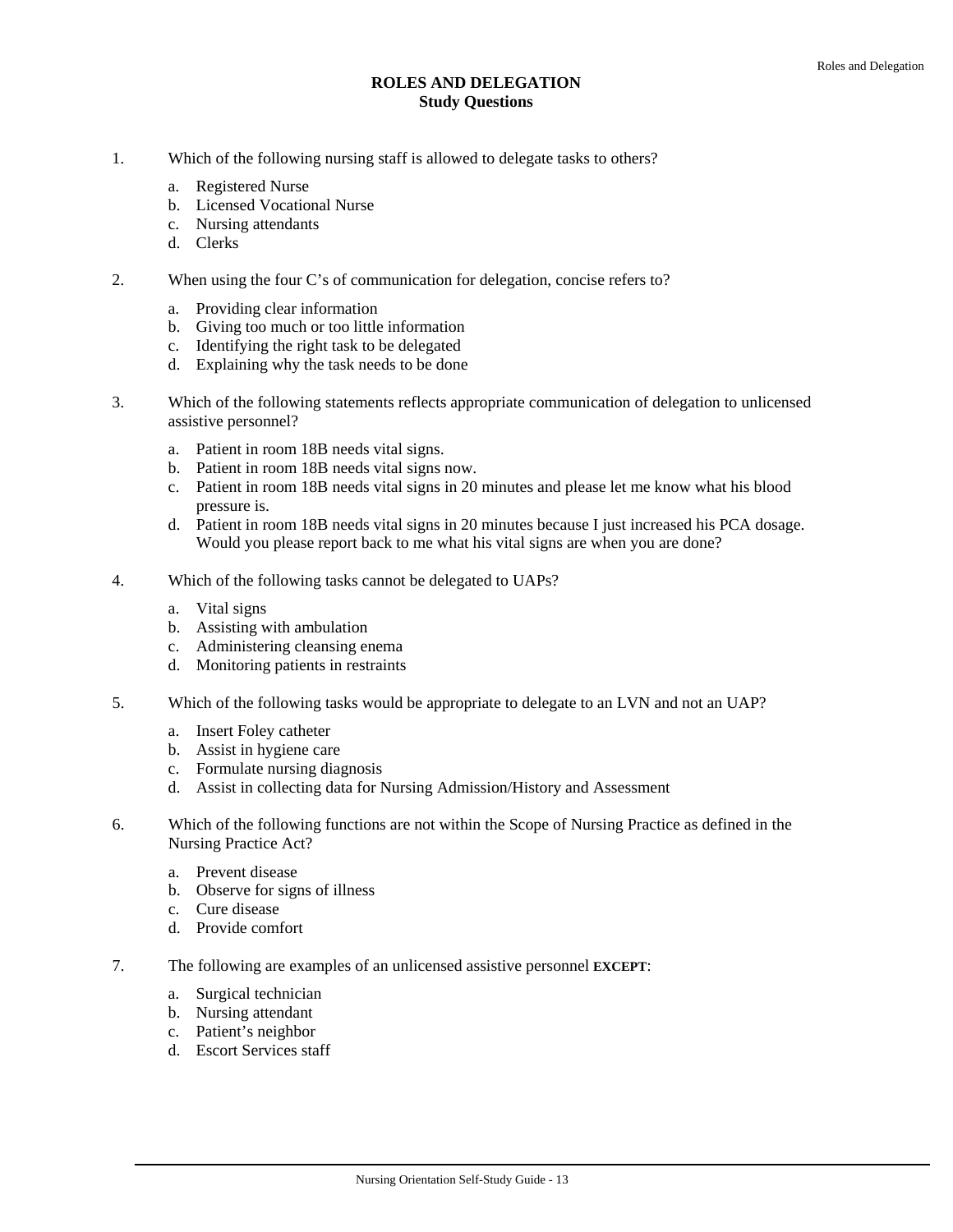- 8. An LVN can administer the following:
	- a. Insulin SQ
	- b. Coumadin PO
	- c. Blood and blood products
	- d. All of the above

9. An LVN may participate in the assessment process in all of the following ways **EXCEPT**:

- a. Calculate I & O
- b. Monitor vital signs
- c. Measure pain on a pain scale
- d. Evaluate patient need for fall prevention measures (FPM)
- 10. Which of the following is the correct sequence of the nursing process?
	- a. Assessment, implementation, evaluation
	- b. Assessment, planning, diagnosis, evaluation
	- c. Assessment, implementation, evaluation, planning
	- d. Assessment, diagnosis, planning, implementation, evaluation

## **CHECK YOUR ANSWERS TO THE STUDY QUESTIONS**

#### **Answers to Study Questions**

|                 |  |  | 1. a 2. b 3. d 4. c 5. a 6. c 7. c |
|-----------------|--|--|------------------------------------|
| 8. d 9. d 10. d |  |  |                                    |

If you answered 9 out of the 11 questions correctly, go on to the next section. If you missed 3 or more, read the content again and repeat the study guide questions.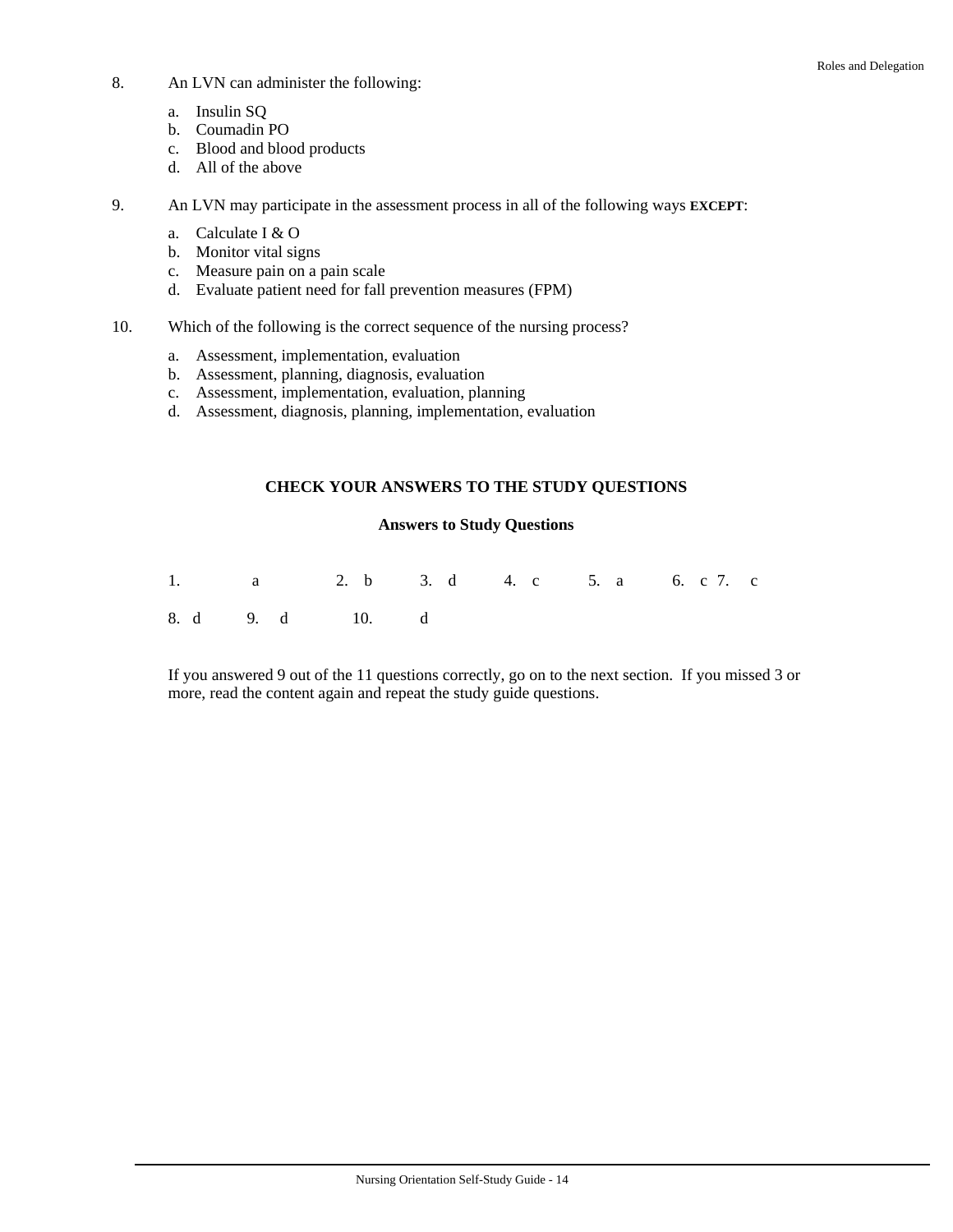- 1. Board of Registered Nursing. The Nursing Practice Act, Business and Professions Code of California, § 2700-2838.4.Web site. http://www.rn.ca.gov/regulations/bpc.shtml#2725. Accessed November 1, 2012.
- 2. Department of Consumer Affairs. Standards of Competent Performance, 16CCR § 1443.5. Web site. http://www.rn.ca.gov/pdfs/regulations/npr-i-20.pdf. Accessed December 10, 2009 November 1, 2012.
- 3. Waterman-Taylor J. *Implementation of Nursing Practice Standards & Guidelines.* Washington DC: American Nurses Publishing; 1995,15.
- 4. Joint Commission Accreditation for Healthcare Organizations. In: *Comprehensive Accreditation Manual for Hospitals: The Official Handbook.* 2000.
- 5. Board of Vocational nursing and Psychiatric Technicians. Scope of Vocational Nursing Practice, 16CCR § 2518.5. Web site. http://www.bvnpt.ca.gov/pdf/mandatory\_reporting\_language.pdf. Accessed November 6, 2012.
- 6. Department of Consumer Affairs. Eligibility for Licensure, 16CCR § 2516. Web site. http://www.rn.ca.gov/pdfs/applicants/end-app.pdf. Accessed December 5, 2012.
- 7. Board of Registered Nursing. The Nursing Practice Act, Business and Professions Code of California § 2860.5. Web site. http://www.rn.ca.gov/pdfs/applicants/end-app.pdf. Accessed November 6, 2012.
- 8. Professional and Vocational Regulations, 16CCR § 2542 (1997).
- 9. Los Angeles County Harbor-UCLA Medical Center Department of Nursing. Intravenous Therapy (Peripheral). In: *Policy Procedure Manual.* Torrance, CA: Harbor-UCLA Medical Center Department of Nursing; 2012: 215.0-215.18.
- 10. Los Angeles County Harbor-UCLA Medical Center Department of Nursing. Blood and Blood Products Transfusion, Administration and Monitoring. In: *Procedure Manual.* Torrance, CA: Harbor-UCLA Medical Center Department of Nursing; 2011: 50.0-50.11.
- 11. Board of Registered Nursing. Unlicensed Assistive Personnel. Web site. http://www.rn.ca.gov/pdfs/regulations/npr-b-16.pdf. Accessed November 6,2012.
- 12. Alfaro-LeFevre R. *Applying the Nursing Process: Promoting Collaborative Care*. Philadelphia: Lippincott; 2002.
- 13. Alfaro-LeFevre R. *Applying the Nursing Process: Promoting Collaborative Care*. Philadelphia: Lippincott; 2002:5.
- 14. Board of Registered Nursing.. The Nursing Practice Act, Business and Professions Code of California § 2725. Web site. http://www.rn.ca.gov/pdfs/regulations/npr-b-53.pdf. Accessed November 6, 2012.
- 15. Alfaro-LeFevre R. *Applying the Nursing Process: Promoting Collaborative Care*. Philadelphia: Lippincott; 2002; 142.
- 16. Nettina SM. *The Lippincott Manual of Nursing Practice*. 8<sup>th</sup> ed. Philadelphia: Lippincott; 2006.
- 17. Habel M. Delegating Nursing Care to Unlicensed Assistive Personnel. In: *Continuing Education for California Nurses 2000.* Sacramento: Continuing Education Resource; 2000:1-20.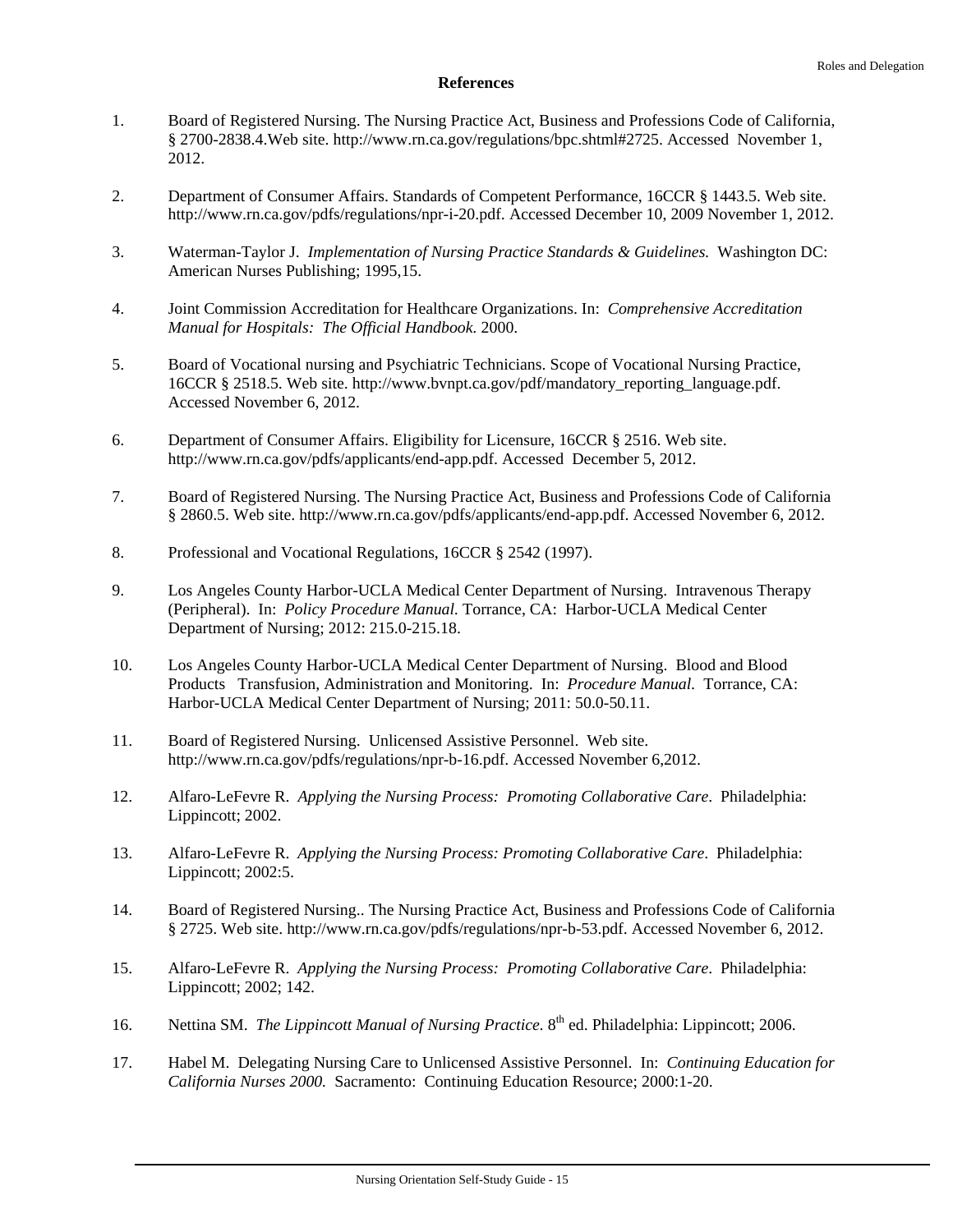- 18. National Council of State Boards of Nursing, Inc. Delegation Concepts and Decision-Making Process, National Council Position Paper, 1995. Web site. <http://www/ncsbn.org/public/regulations/delegation> documents-delegati.htm. http://www.state.ia.us/nursing/images/pdf/delegation1.pdf Accessed December 5, 2012.
- 19. National Council of State Boards of Nursing, Inc. The Five Rights of Delegation. 1997. State of California Department of Consumer Affairs, Board of Registered Nursing. Unlicensed Assistive Personnel. Web site. http://www.rn.ca.gov/pdfs/regulations/npr-b-53.pdf . November 16, 2012.
- 20. Hansten RI. & Washburn MJ. Interventions to making it all happen. In: *Toolbook for Healthcare Redesign.* Gaithersburg, MD: Aspen Publishers; 1997; 119-218.
- 21. Walton, JC, Waszkiewicz, M. Managing Unlicensed Assistive Personnel; Tips for Improving Quality Outcomes. *MedSurg Nursing.* 1997;6:24-28.

F:\Orientation Manuals\Orientation 2012\Roles & Delegation FA.doc Orig: 2003 Revised: December 19, 2012 (FA)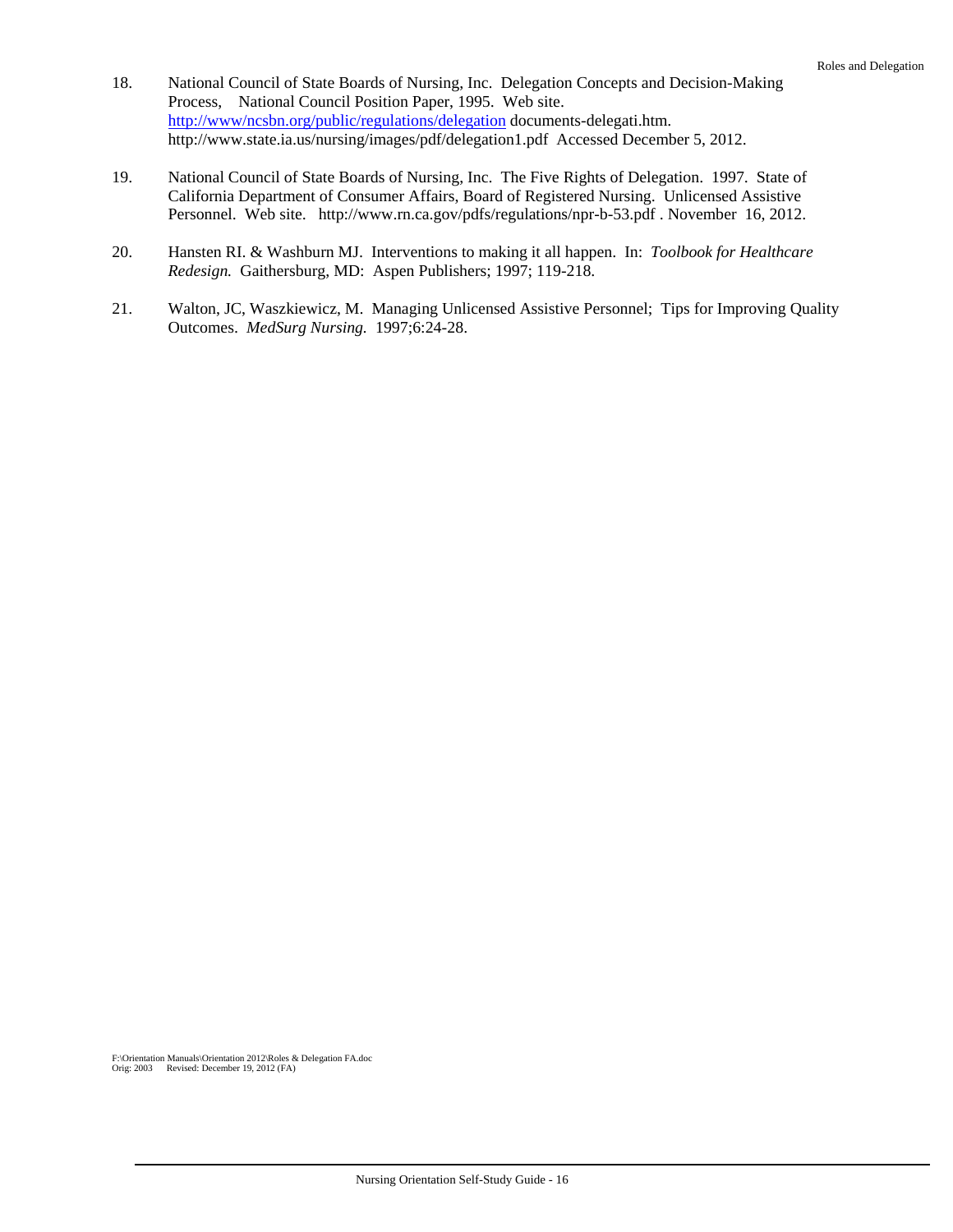Harbor-UCLA Medical Center Department of Nursing

# **PATIENT SAFETY: PATIENT IDENTIFICATION SELF-STUDY GUIDE**

j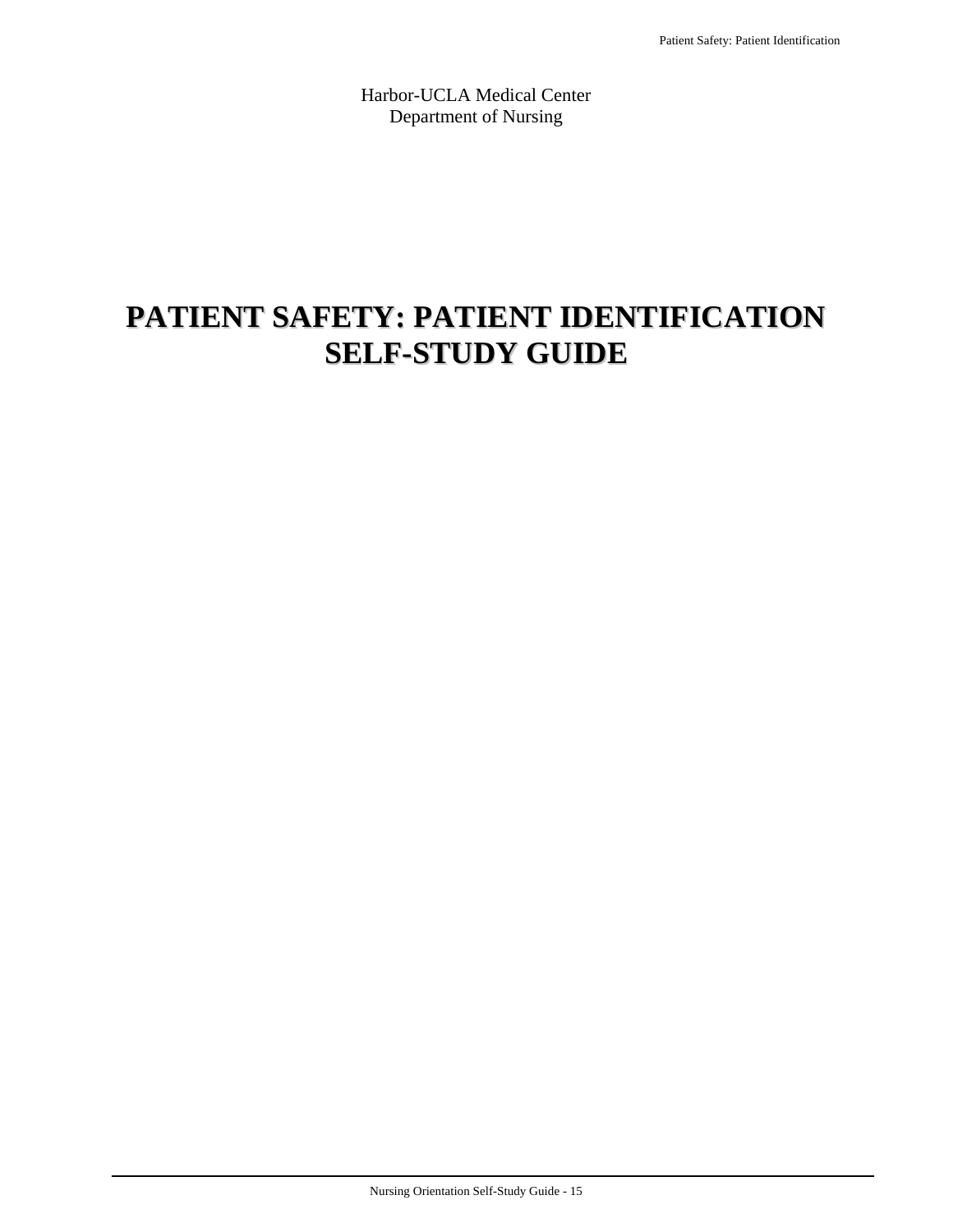## **Patient Safety: Patient Identification**

### **Objectives:**

j

After completion of this section, the participant will be able to:

- 1. Differentiate between patient identifier and source of patient identification.
- 2. Give examples of patient identifiers and examples of non-patient identifiers.
- 3. Identify the number of patient identifiers to use before obtaining lab specimens, or administering medications or blood products, registering a patient or sending a patient for a test.
- 4. Identify procedures that require use of two patient identifiers based on Harbor-UCLA policy.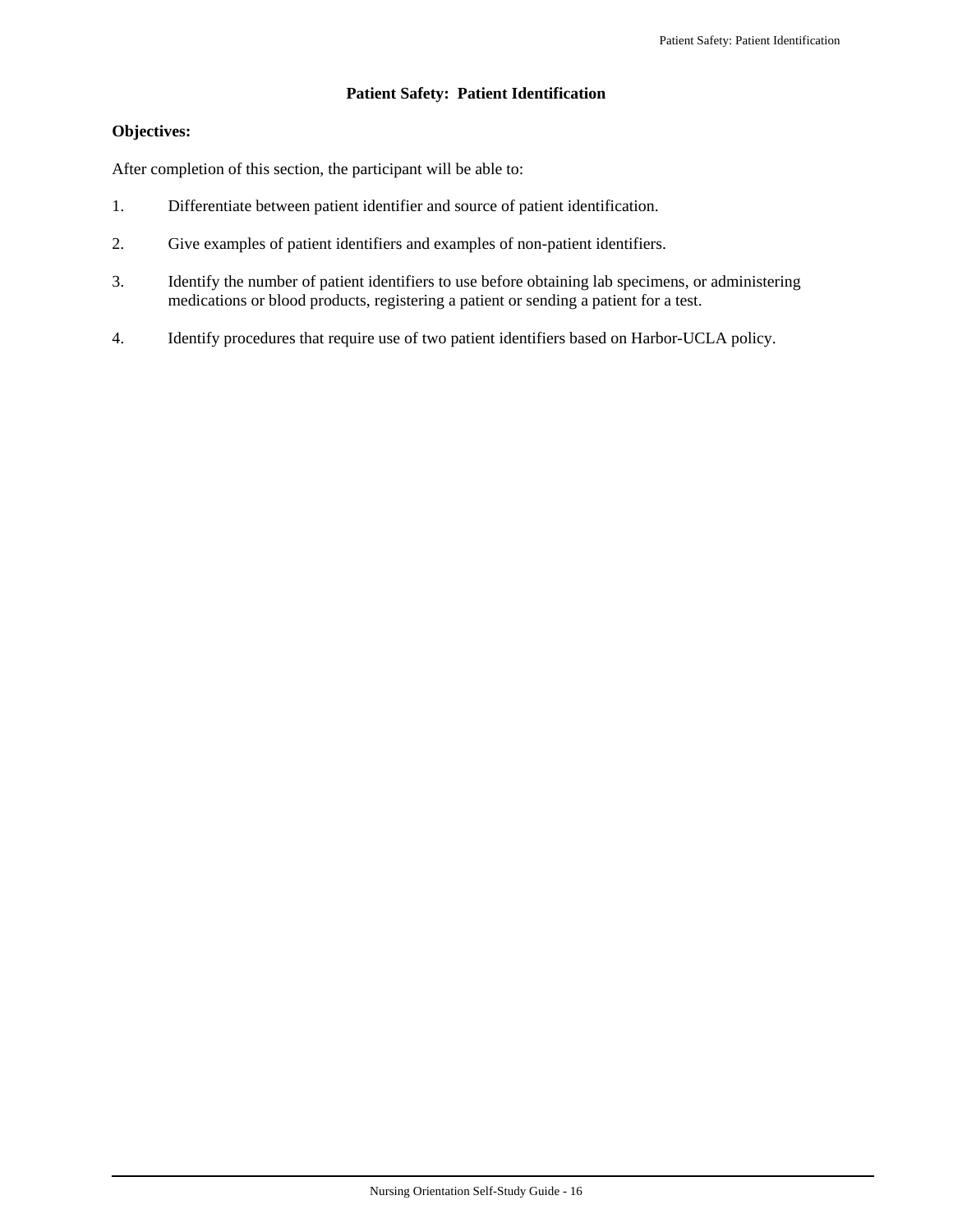### I. DEFINITION: PATIENT IDENTIFIERS

## A. What is meant by two "patient identifiers"?

An identifier is a piece of information specific to the person, for example the patient's name, identification number, telephone number, date of birth, social security number. An identifier **is not** the medium on which the information is kept (e.g., driver's license, identification card) (Table 1). In other words, two patient identifiers could mean name and identification number, name and social security number, **but not** identification card and bed card.

| Table 1. Patient Identifiers, Sources of ID, Non-patient Identifiers |  |  |
|----------------------------------------------------------------------|--|--|
|                                                                      |  |  |

| <b>Patient Identifiers</b><br><b>Examples</b>                                                                                                           | Sources of<br><b>Identification</b><br><b>Examples</b>                                        |                                          | NOT<br><b>Patient Identifiers</b>                                                                                       |
|---------------------------------------------------------------------------------------------------------------------------------------------------------|-----------------------------------------------------------------------------------------------|------------------------------------------|-------------------------------------------------------------------------------------------------------------------------|
| Name<br>Patient identification number<br>Date of birth<br>Social security number<br>Address<br>Telephone number<br>Tag number (newborns and<br>mothers) | Driver's license<br>Patient ID card<br>Picture ID card<br>Passport<br>Alien registration card | $\bullet$<br>$\bullet$<br>٠<br>$\bullet$ | Room number<br>Bed number<br>Diagnosis (the "gun<br>shot wound" in bed 3)<br>Organ of disease (the<br>"liver" in bed 5) |

## B. Intent of using two patient identifiers

The intent of the recommendation to use two identifiers is to reliably identify the individual as the person for whom the service or treatment is intended; and to match the service or treatment to that individual (Table 2). The two patient-specific identifiers must be directly associated with the individual and the same two identifiers must be directly associated with the medication, blood product or specimen tube (such as an attached label).

## **Table 2. Intent of Using Two Identifiers**

| Intent                                                                                     | <b>Action (Example)</b>                                                                                                                                                                       |
|--------------------------------------------------------------------------------------------|-----------------------------------------------------------------------------------------------------------------------------------------------------------------------------------------------|
| Identify the individual as the person for<br>whom the service or treatment is<br>intended. | Check the order and compare the<br>patient's name and MRUN on the<br>physician order sheet with the<br>patient's name and MRUN on the<br>patient's identification bracelet.                   |
| Match the service or treatment (e.g.,<br>medication administration) to that<br>individual. | Check the medication administration<br>record (MAR) and compare the<br>patient's name and MRUN on the<br>MAR with the patient's name and<br>MRUN on the patient's identification<br>bracelet. |

## C. Unidentifiable patients

j

Some patients who come to the emergency department may not be able to provide their identifying information because they are unconscious or unable to communicate. These patients can be assigned a temporary "name", e.g., John Doe, Trauma Patient and an E.D. or medical record number. These identifiers could then be used to identify the patient and match against specimen labels, medications ordered for the patient, or blood product labels.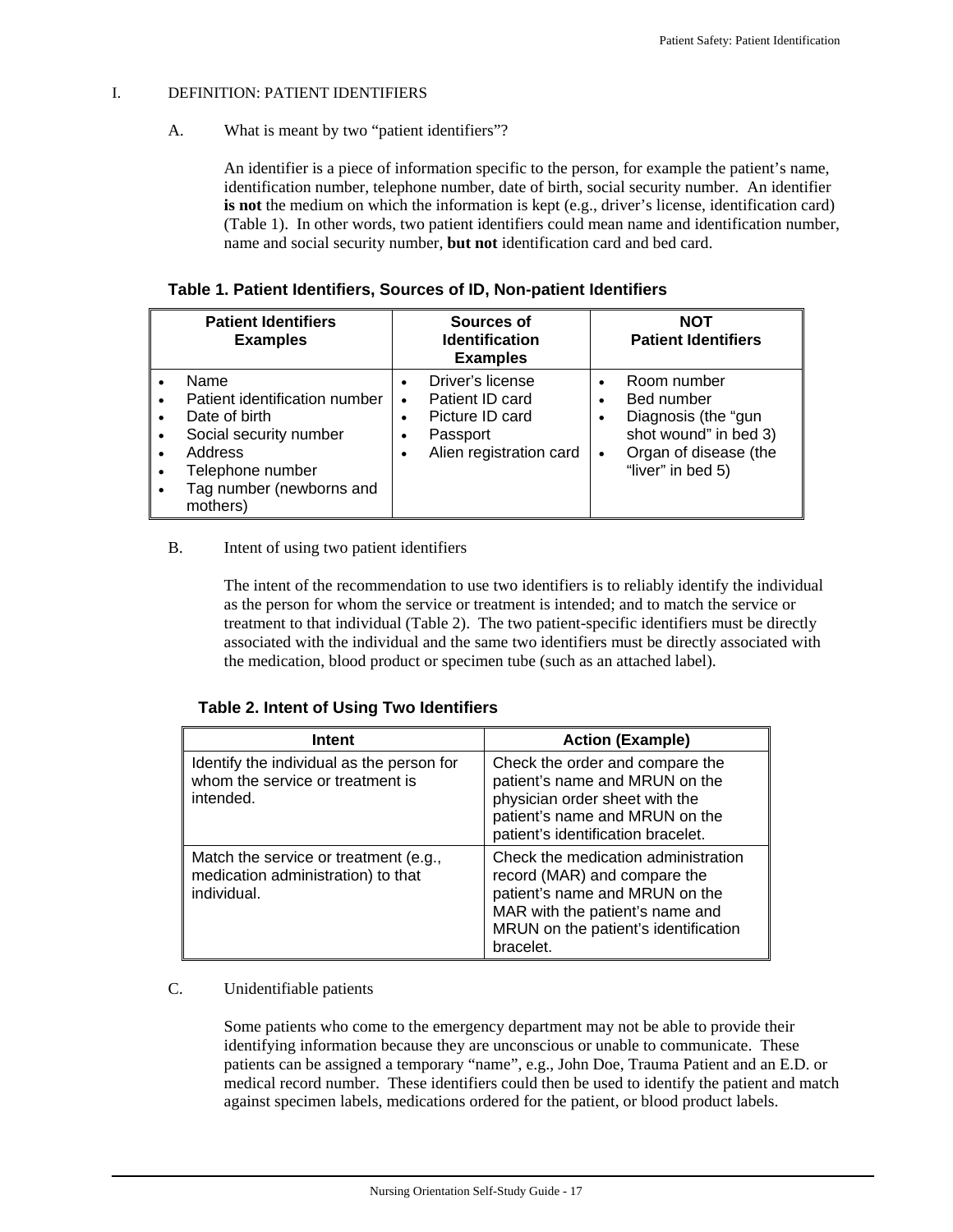#### D. Patients without identification bracelets

Patients in the ambulatory care setting may not have armbands. If patients do not have an armband, asking them their name and comparing it to existing paperwork **does not** constitute two patient identifiers. Comparing the patient's stated name to a name on existing paperwork is **one** identifier. A second identifier might be date of birth, social security number, address, or phone number.

#### II. HARBOR-UCLA POLICY: PATIENT IDENTIFICATION

Patient Identification. Harbor-UCLA Medical Center. Hospital and Medical Administration Policy & Procedure Manual. Torrance, CA: Harbor-UCLA Medical Center; 2012. Policy 452.

#### **Figure 1. Patient Identifiers for Various Types of Patients (identifiers shown inside circles)**



- A. At least two of pieces information are required to validate a patient's identification prior to the administration of any of the following procedures:
	- 1. Administering medications
	- 2. Providing treatments or procedures
	- 3. Obtaining blood or other specimens for laboratory tests
	- 4. Performing diagnostic tests and/or invasive procedures
	- 5. Administering blood/blood products
	- 6. Transporting or discharging patients
	- 7. Distributing diet trays
	- 8. Storing, thawing, or administering breastmilk
	- 9. Dispensing discharge and outpatient prescriptions
- B. Verification of patient identity

j

At least two pieces of information are used to verify the patient's identity prior to performance of any of the previously identified procedures (see above) except in case of a life-threatening emergency. Whenever possible, patients must be actively included in the identification process. To verify identification, one must include the following minimum criteria: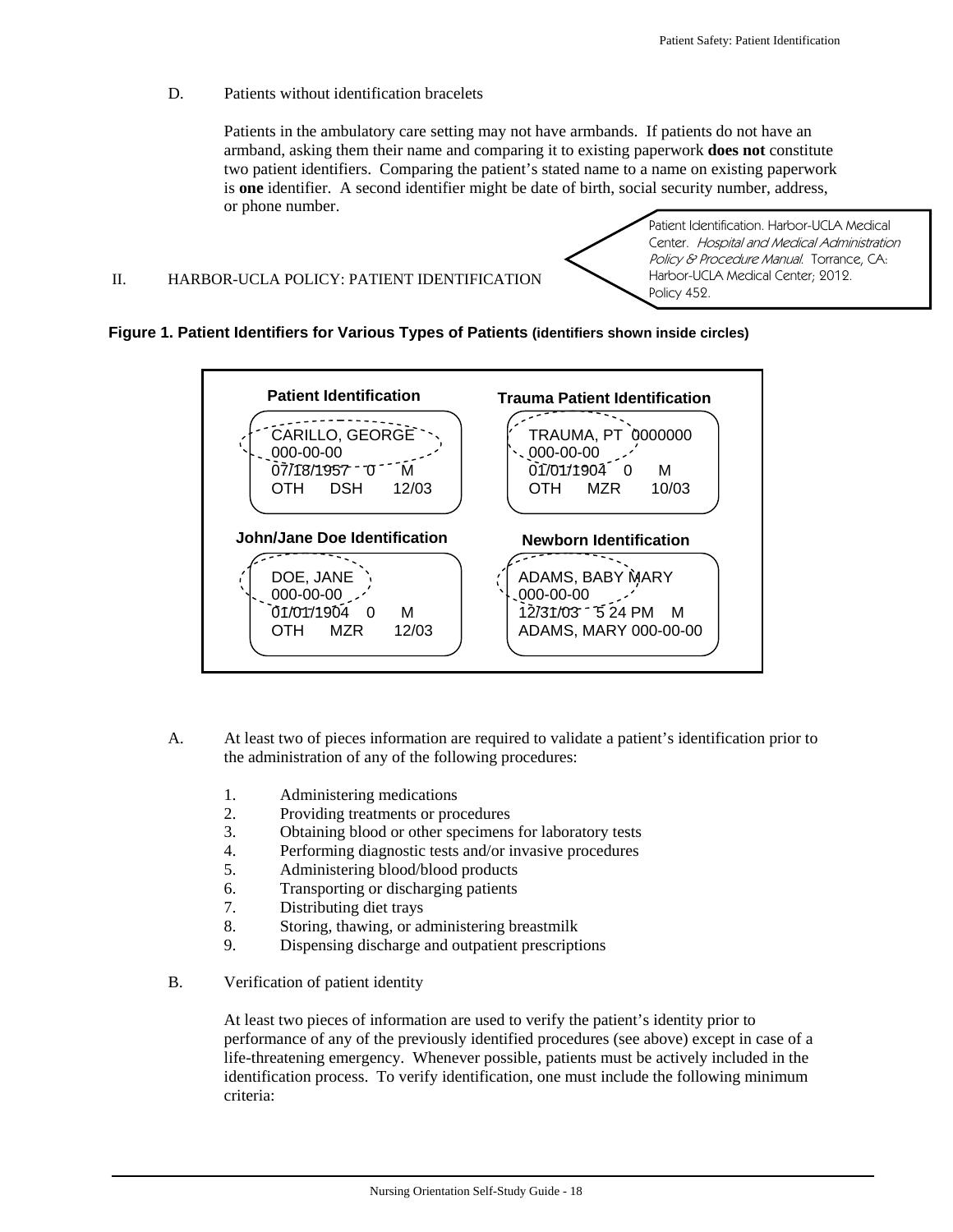## 1. **Inpatients and Emergency Department**

Verify name **and** MRUN from the identification band (Figure 1). If the patient is able, also ask him/her to state his/her name. Do not ask, "Are you Mrs. Smith?". Patients who are anxious or who do not speak English may respond "yes" without appropriately hearing or understanding the question.

#### 2. **Ambulatory Care Clinics**

Ask the patient to state his/her name and date of birth. Confirm this information against the patient's identification plate. In the event that the plate is not available, ask the patient his/her name and birth date and confirm by comparing with one of the following additional sources of identification:

- a. Driver's license
- b. Picture ID
- c. Passport
- d. Alien registration card

#### 3. **Newborn Identification System**

This additional banding system consists of 3 bands, each pre-printed with an identical 5 digit number. This 5 digit number is separate and distinct from a patient's MRUN and compared to verify the newborn's identity with the mother. Once the bands are placed, they are compared whenever infants have been separated and reunited with their mothers.

### C. **Name Alert**

Nursing staff will prepare and post a "name alert" label for any patients with similar/same names (Figure 2).

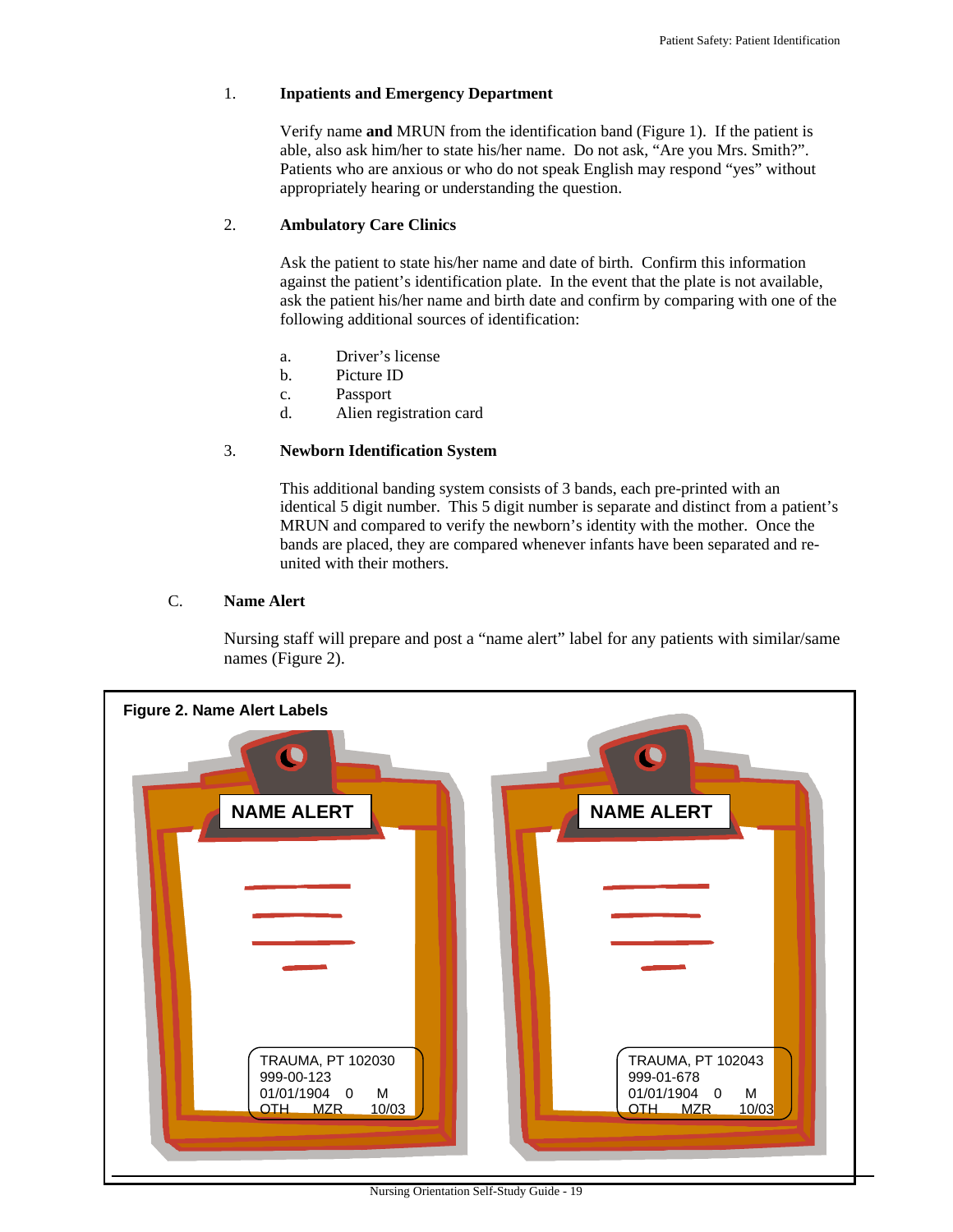## **Lessons from the Front Lines**

**Mr. Smith Mix-Up**. Joe Smith [not his real name] a 42 year old man was on a medical surgical floor. Raymond Smith [not his real name] was in the same room. Raymond Smith was scheduled to receive a dose of haloperidol (Haldol) IV. The nurse obtained the prefilled syringe from Mr. Smith's medication drawer and went over to Joe Smith to administer the drug. Had a rounding medical student not been present and asked the nurse what she was giving, the nurse would've administered the Haldol to the wrong Mr. Smith.<sup>1</sup>

#### III. PATIENT EDUCATION

The Agency for Healthcare Research and Quality (AHRQ) has developed informative sheets for patients and parents on how they can help prevent medical errors.<sup>2,3</sup> These patient fact sheets are available on the internet at [www.ahrq.gov](http://www.ahrw.gov/).

The single most important thing that healthcare consumers can do to help prevent medical errors is to be involved in their care. Patients and parents should be encouraged to participate in care decisions that affect them, their significant others, and their children. Teaching points specific to patient identification include the following. $<sup>2</sup>$ </sup>

- A. Teach patients to expect healthcare workers to look at their patient identification bracelet before administering any medications, blood or performing any procedures. In ambulatory care settings, teach patients to expect healthcare workers to ask their patients their names and birth dates and confirm them by comparing with one of their additional sources of identification, (i.e., driver's license, picture ID, passport, etc.)
- B. Encourage patients to be familiar with their medications. Patients should feel comfortable asking questions about the medications that are being administered to them. If a nurse plans to administer a medication that is not familiar to the patient, the nurse should question it and he/she should confirm that the medication is ordered for that patient.
- C. Encourage patients to know the interventions and treatments ordered for them. If a healthcare worker approaches the patient to perform an unfamiliar or unexpected treatment or procedure, the patient should question it and expect the healthcare worker to confirm that the procedure is ordered for him/her.

## IV. CONCLUSION

j

Services and treatments could be harmful if given to the wrong patient. It is imperative to accurately identify patients using two unique pieces of information about the person, called patient identifiers. Nurses must know the procedures they perform that require verification through the use of two patient identifiers. Whenever possible, patients must be actively included in the identification process.

## **PLEASE COMPLETE THE STUDY QUESTIONS ON THE NEXT PAGE**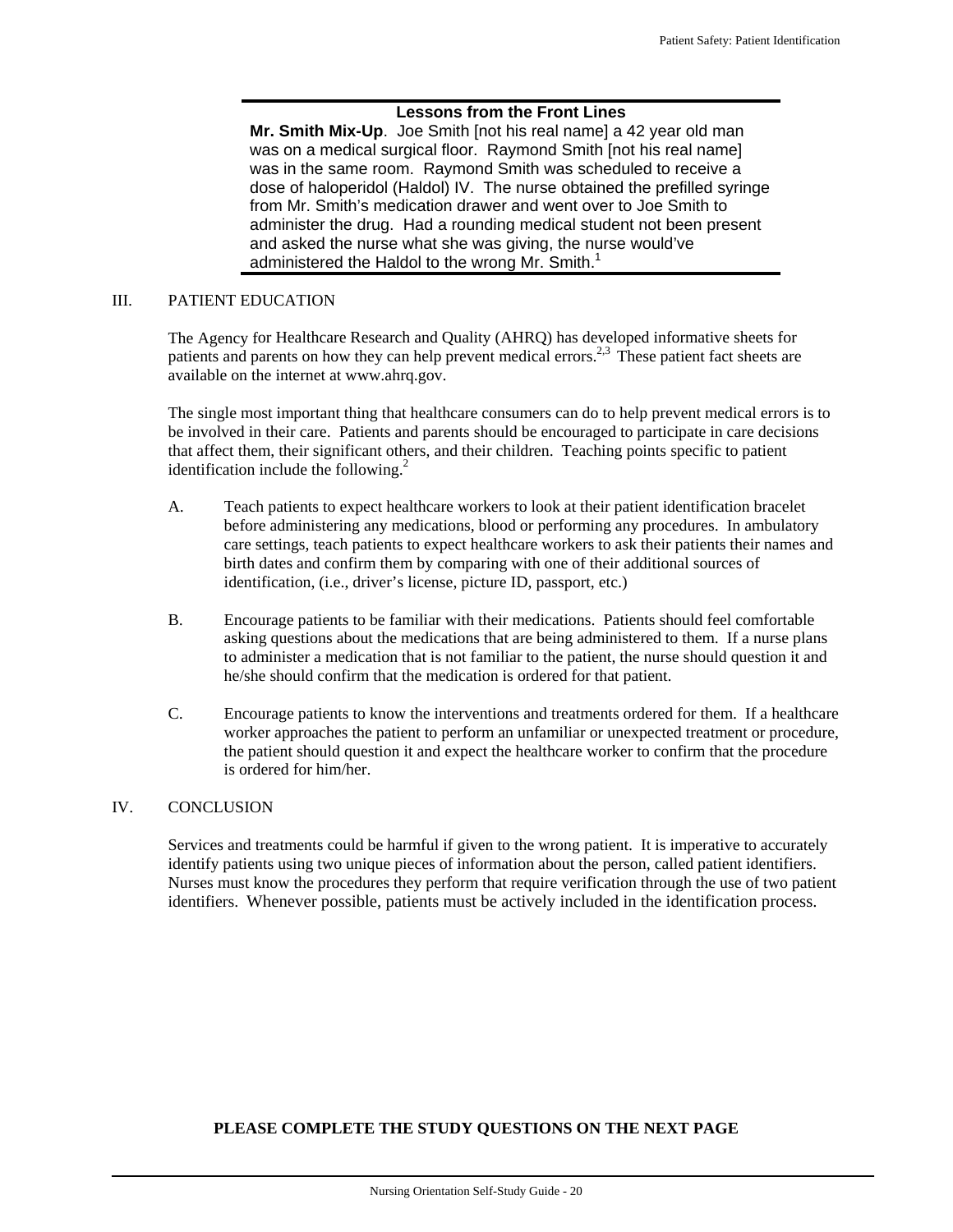#### **PATIENT SAFETY: PATIENT IDENTIFICATION Study Questions**

Select the best answer to each question. **DO NOT** write in the manual.

- 1. Which of the following is considered a patient identifier?
	- a. Room number
	- b. Driver's license
	- c. Medical record number
	- d. Identification wristband
- 2. Which of the following procedures does **NOT** require verification by comparing two patient identifiers?
	- a. Thawing breastmilk
	- b. Distributing diet tray

j

- c. Administering medication
- d. Providing patient education
- 3. According to Harbor-UCLA policy, what are the minimum two pieces of information required to verify patient identity in the inpatient areas and Emergency Department?
	- a. First and last name from patient self report
	- b. Name and MRUN from identification band
	- c. First and last name from identification band
	- d. Name from identification band and bed number
- 4. Mr. Garcia presents at the clinic for his scheduled appointment. Which of the following best describes the procedure to verify Mr. Garcia's identity?
	- a. Confirm identity by looking at a picture ID of Mr. Garcia.
	- b. Ask him to state his name and date of birth, then confirm his answer against his identification card.
	- c. Ask him, "Are you Mr. Garcia, and were you born on September 4, 1959?", then confirm his answer against his identification card.
	- d. Confirm identity by comparing his name and MRUN from the identification card with the name and MRUN in the patient scheduling application of Affinity.

#### **CHECK YOUR ANSWERS TO THE STUDY QUESTIONS**

#### **Answers to Study Questions**

1. c 2. d 3. b 4. b

If you answered 4 out of 4 questions correctly, go on to the next section. If you missed 1 or more, read the content again and repeat the study questions.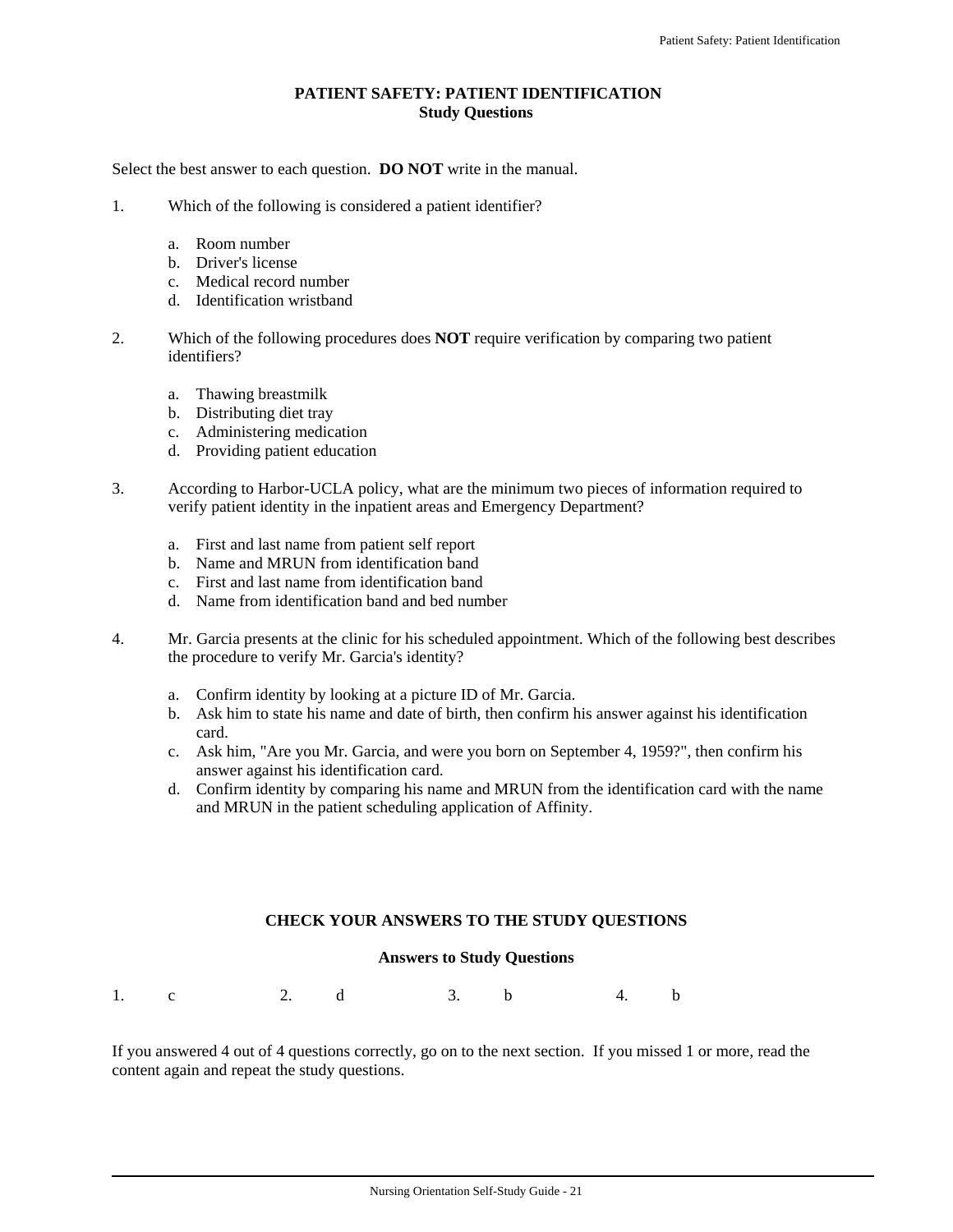#### **PATIENT SAFETY: PATIENT IDENTIFICATION References**

- 1. Archived cases & commentaries: Medicine. The Case: "Mr Smith" Mix-up: patient almost received haloperidol ordered for roommate with same last name*. Web M&M: Morbidity & Mortality Rounds on the Web* [serial online]. [http://webmm.ahrq.gov/cases.aspx?ic=1](http://webmm.ahrq.gov/cases.aspx?ic=36). Accessed December 5, 2012
- 2. *20 Tips to Help Prevent Medical Errors*. Agency for Healthcare Research and Quality Medical Errors & Patient Safety page. AHRQ Pub. No. 02-P038. September 2002. <http://www.ahrq.gov/consumer/20tips.pdf>. Accessed December 5, 2012
- 3. *20 Tips to Help Prevent Medical Errors in Children*. Agency for Healthcare Research and Quality Medical Errors & Patient Safety page. AHRQ Pub. No. 02-P034. September 2002. http://www.ahrq.gov/consumer/20tipkid.pdf. Accessed December 5, 2012

#### **Bibliography**

Institute for Healthcare Improvement. Failure modes and effects analysis (FMEA) tool. http://www.ihi.org/ihi/workspace/tools/fmea/ProcessDetailDataReport.aspx?ToolId=4359&ScenarioId=5198& Type=1. Accessed December 5, 2012

Patient identification. In: *Hospital and Medical Administration Policy and Procedure Manual*. Torrance, CA: Harbor-UCLA Medical Center; 2012. Policy 452.

-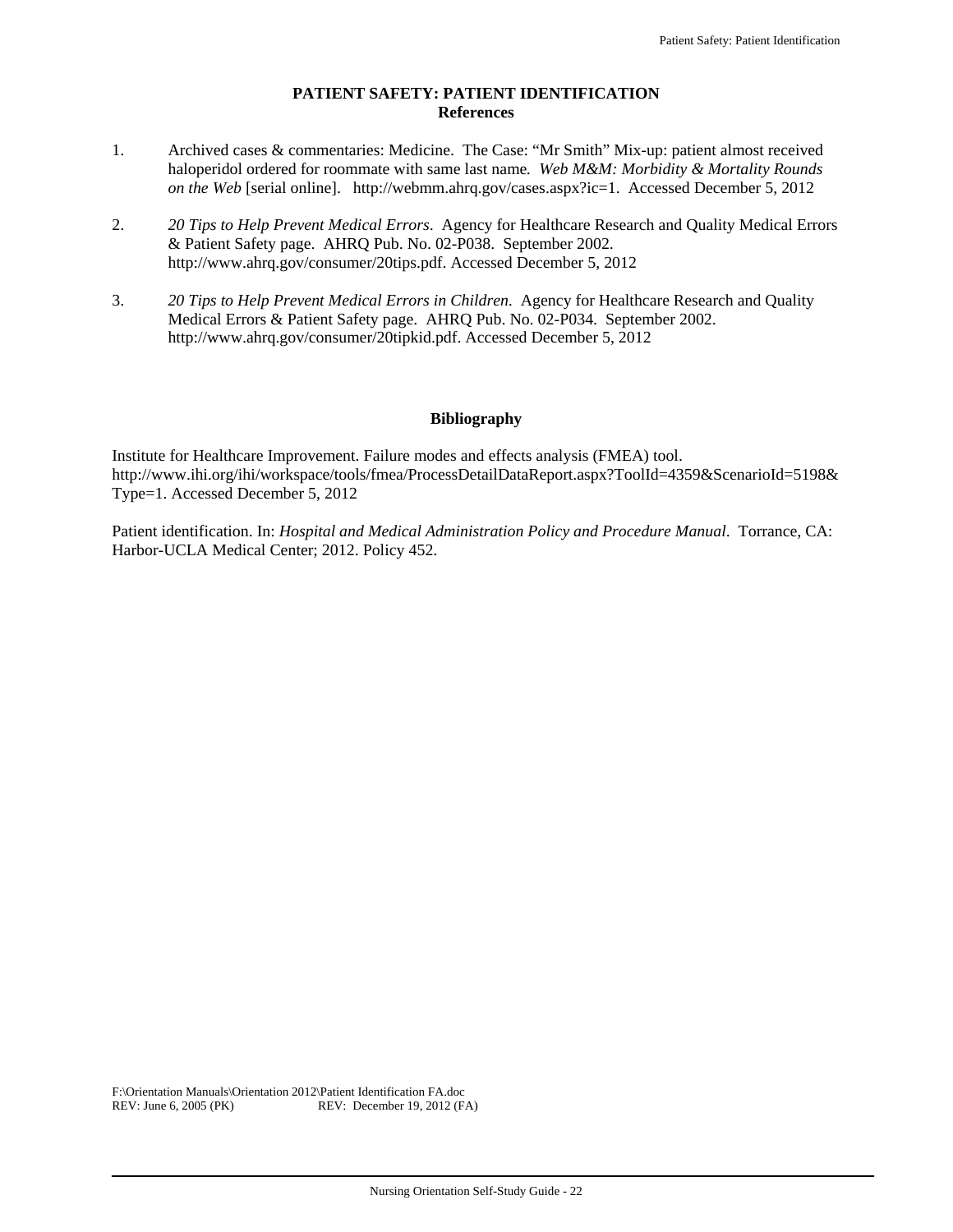Harbor-UCLA Medical Center Department of Nursing

# **COMPREHENSIVE AGE APPROPRIATE CARE CONSIDERATIONS SELF-STUDY GUIDE**

Developed by:

Robin Watson, RN, MN, CCRN Neonatal/Pediatrics Clinical Nurse Specialist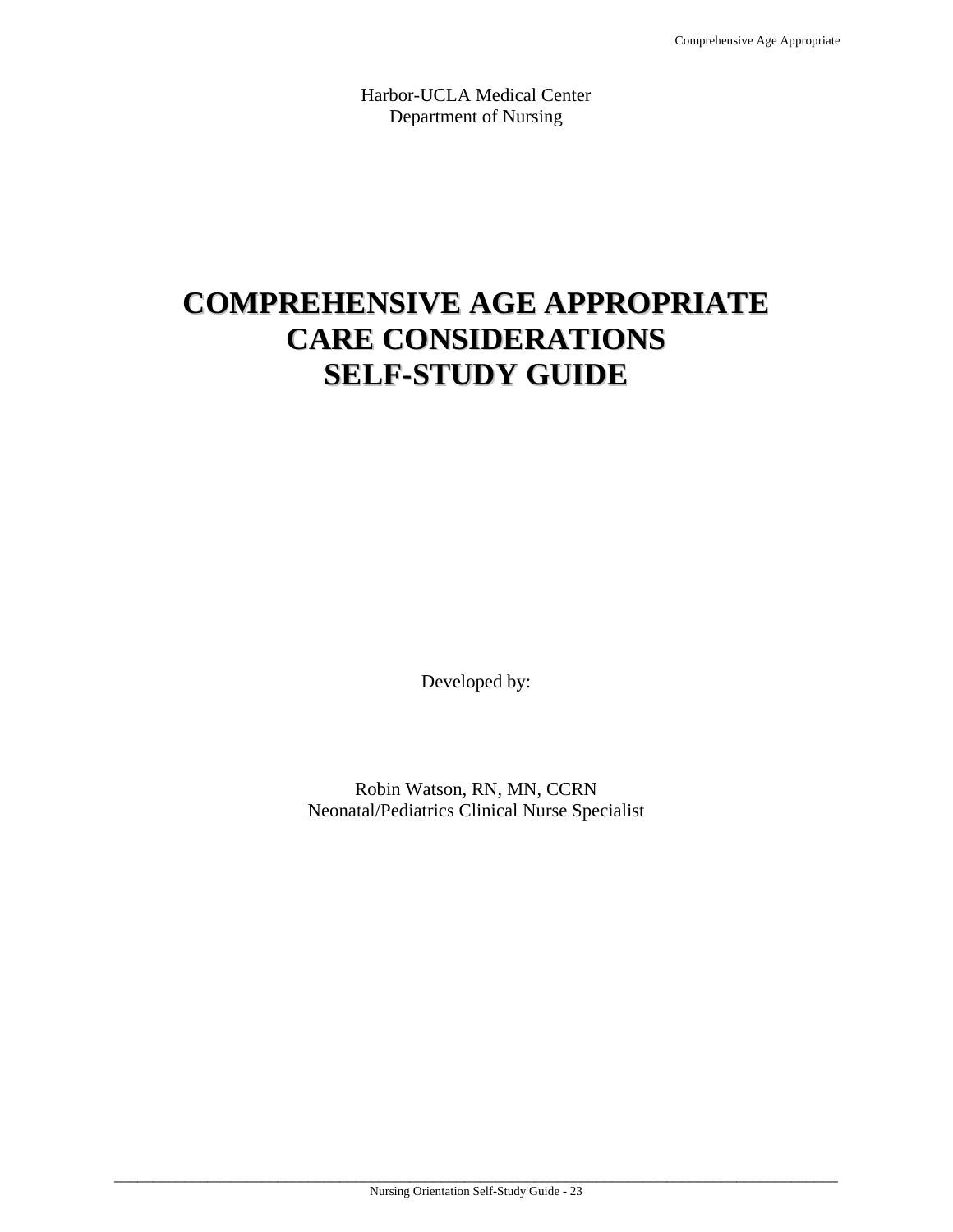## **Comprehensive Age Appropriate**

## **Objectives:**

After completion of this section, the participant will be able to:

- 1. Name the major age categories of the human lifespan.
- 2. Describe the psychological stages of each age group.
- 3. Identify each age group's most common fears.
- 4. Discuss how to modify his/her nursing care to incorporate the psychological needs of different age groups.
- 5. State at least one action to take to promote the physical safety for patients in each age category.
- 6. Explain the differences in teaching approaches for patients of different age stages.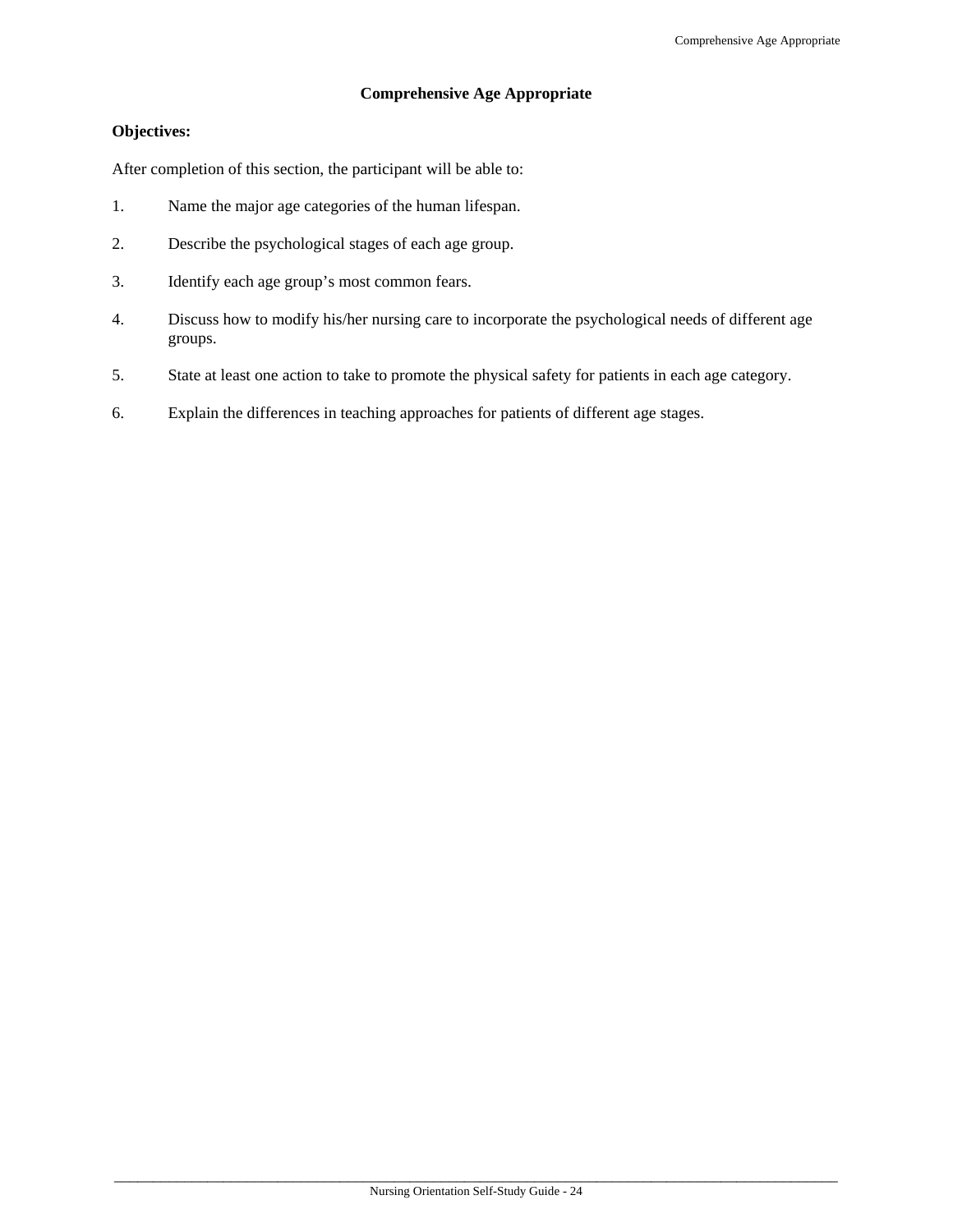## **INFANCY - PREMATURE INFANT (<37 weeks gestation)**

#### **COMPREHENSIVE AGE APPROPRIATE CARE CONSIDERATIONS**

#### *NOTE: See also, "Infancy"*

#### **CAPABILITIES/LIMITATIONS OF PREMATURE INFANTS**

*Physical and Motor* 

- Irregular state regulation
- Increased and decreased tone
- Easily exhausted
- Irritable, difficult to soothe
- Poor and altered coordination
- Altered autonomic regulation
- Large body surface area to mass ratio predisposes premature infants to fluid and heat loss.
- Differences in anatomy of head, neck, chest, airways put infants at risk for airway obstruction.
- Immaturity of skin predisposes premature infants to epidermal stripping, chemical and thermal burns, fluid and electrolyte imbalances

#### *Auditory*

- Active responses to sound observed in preterm infants by 25-28 weeks gestation
- Preterm infants respond to sound by autonomic, attentional, and alerting responses

#### *Visual*

- Preterm infants demonstrate pupillary light responses and blinking to a bright light by 29-30 weeks, fixate on simple patterns by 30 weeks, demonstrate pattern preference by 31-32 weeks gestation
- Preterm infants take longer to fixate, are less visually responsive, have poorer visual acuity and ability to accommodate than term infants

#### **STRESS SIGNALS** (Signs that a premature infant is overwhelmed with stimuli)

*Autonomic System* 

- Respiratory pauses, tachypnea, gasping
- Color changes (dusky, pale, mottled, cyanotic)
- Tremors, startles, twitches
- Yawning
- Gagging, spitting up
- Hiccoughing
- Sneezing, coughing
- Sighing

#### *Motor System*

- Flaccidity (trunk, extremities, face)
- Hypertonicity
- Finger splaying
- Facial grimacing
- Hand on face
- Frantic diffuse activity

#### *State System*

- Diffuse sleep-wake states
- Fussing or irritability
- Staring or gaze averting
- Panic or worried alertness
- Glassy eyed alertness
- Diffuse arousal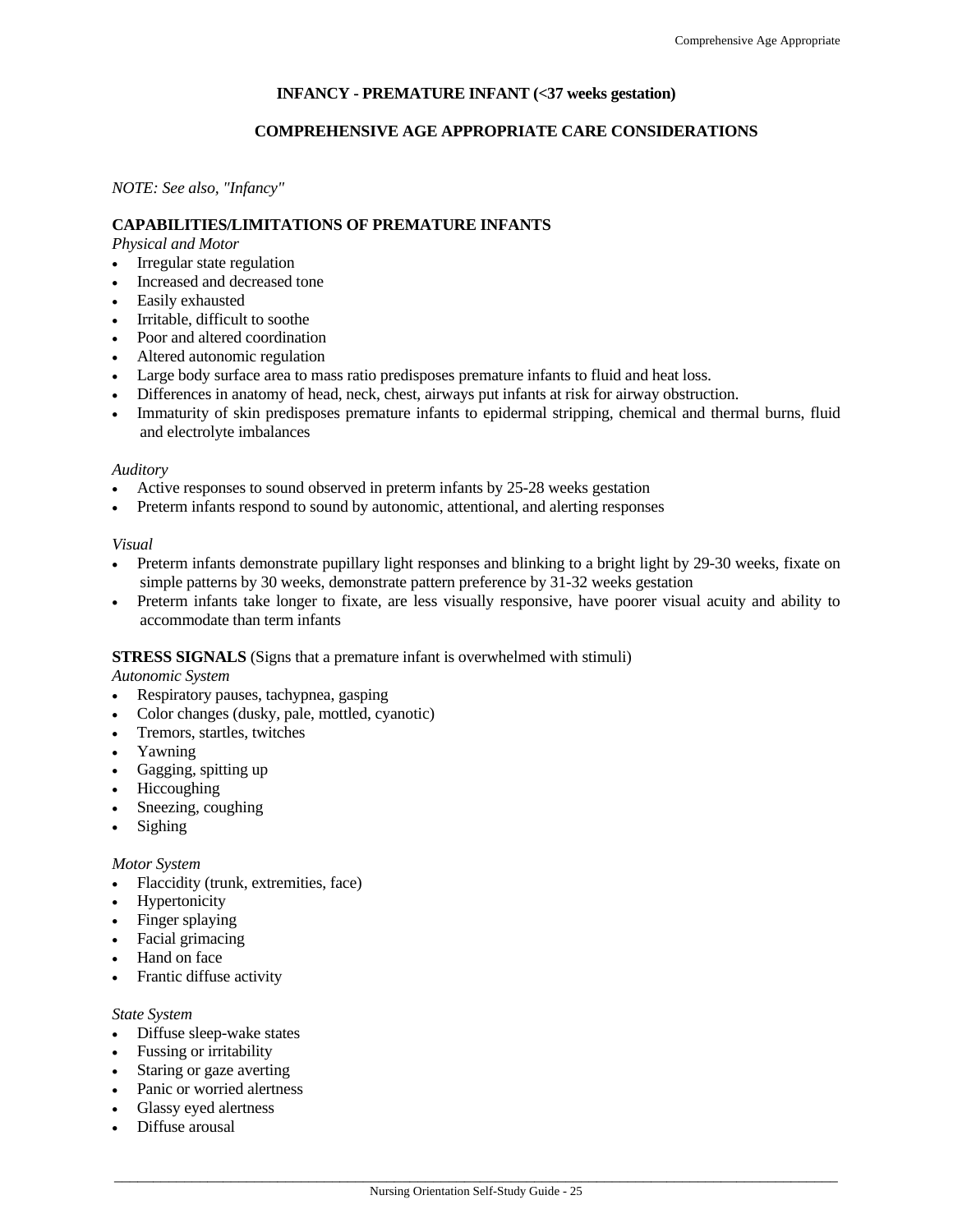#### **APPROACHES**

- Pay attention to "stress signals" and minimize sensory input when infant is displaying such signals
- Cluster care to provide periods of rest
- Provide appropriate sensory stimuli
- Single visual stimulus placed within infant's visual range on side of incubator
- Single stuffed animal or toy placed in infant's visual range
- Mobile
- Frequently assess maintainability of airway
- Pay attention to non-verbal cues (e.g., vital signs, body language, crying) for assessment of pain and/or discomfort
- Provide appropriate thermal management
- Use a barrier such as Duoderm Extra Thin between skin and tape
- Avoid frequent baths to maintain acidity of skin pH
- Use minimal amounts of disinfectants on skin, on smallest area possible, and wash off as soon as possible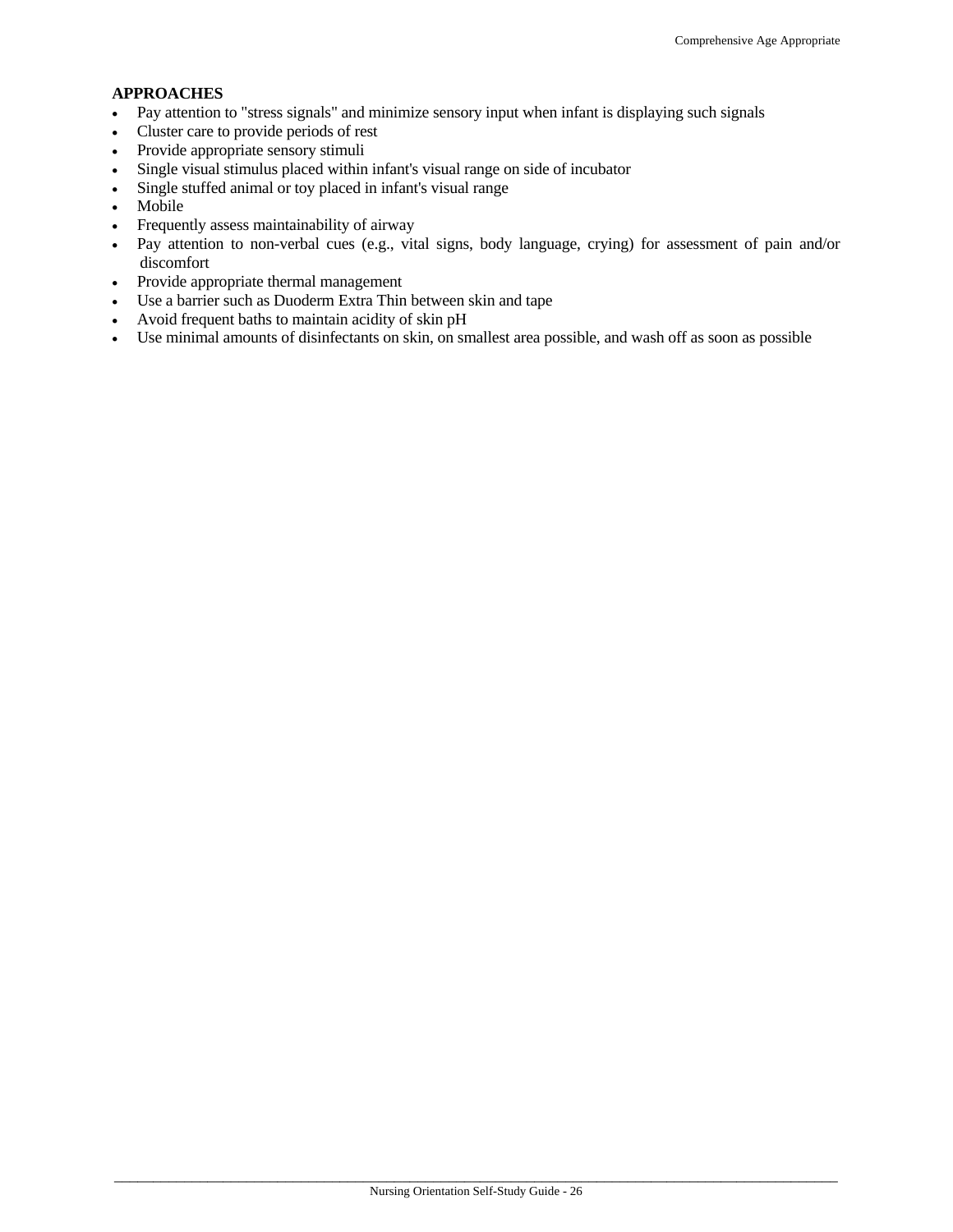## **INFANCY**

## **COMPREHENSIVE AGE APPROPRIATE CARE CONSIDERATIONS INFANCY (0-18 months)**

## **PSYCHOSOCIAL STAGE: Trust vs. Mistrust**

- Major task is to acquire a sense of trust.
	- An infant whose physical and emotional needs are met learns to trust self and environment. Needs include:
- Basic physical needs
	- Nurturing
	- Opportunity to explore environment
- An infant whose needs are not always met or who becomes frustrated with the caregiver grows mistrustful and insecure.

#### *Common fears*

- **Separation**
- **Strangers**

#### **COGNITIVE STAGE: Sensorimotor** (0-2 years)

- Learning occurs by the use of their senses.
- Sensorimotor thought begins with simple reflexes in first few months and ends with primitive symbolic thinking.
- Object permanence is a major cognitive task of this stage. This occurs when infants understand that objects and events continue to exist even when they cannot be seen, heard, or touched.

## **GENERAL CHARACTERISTICS**

- Infancy is a period of rapid growth.
- Regains birthweight by 3 weeks, birthweight doubles by 5 months, triples by 12 months
- Large body surface area to mass ratio predisposes infants to fluid and heat loss.
- Differences in anatomy of head, neck, chest, airways put infants at risk for airway obstruction.

 Vital signs: BP: 87-105/53-66 HR: 100-160 RR: 30-60

| PHYSICAL AND MOTOR CHARACTERISTICS                                                                                                                                                                                                     | <b>BEHAVIORAL CHARACTERISTICS</b>                                                                                                                                                                                                                                       |
|----------------------------------------------------------------------------------------------------------------------------------------------------------------------------------------------------------------------------------------|-------------------------------------------------------------------------------------------------------------------------------------------------------------------------------------------------------------------------------------------------------------------------|
| 0-1 month (neonate)<br>Normal birthweight ranges from 5 lb 8 oz to 9 lb 4 oz<br>Primitive reflexes present and include Moro, tonic neck,<br>grasp, stepping<br>Moves both sides of body equally<br>Momentarily lifts head off mattress | Looks intently at people's faces<br>٠<br>Responds to bell<br>٠<br>Cries when hungry or uncomfortable<br>٠                                                                                                                                                               |
| $1-2$ months<br>Lifts head from prone position<br>Turns head side-side<br>Responds to sounds                                                                                                                                           | Completely dependent on adults to meet needs<br>٠<br>Exhibits social smile<br>$\bullet$<br>Has great sucking needs<br>$\bullet$<br>Quiets when picked up<br>$\bullet$<br>Recognizes familiar face<br>$\bullet$<br>Follows moving objects/persons with eyes<br>$\bullet$ |
| 3-4 months<br>Rolls over<br>Brings objects to mouth<br>Grasps objects in both hands<br>Primitive reflexes fading                                                                                                                       | Laughs<br>٠<br>Still has great sucking needs<br>$\bullet$<br>Demands attention by fussing<br>$\bullet$<br>Recognizes familiar faces, objects<br>$\bullet$<br>Babbles, coos                                                                                              |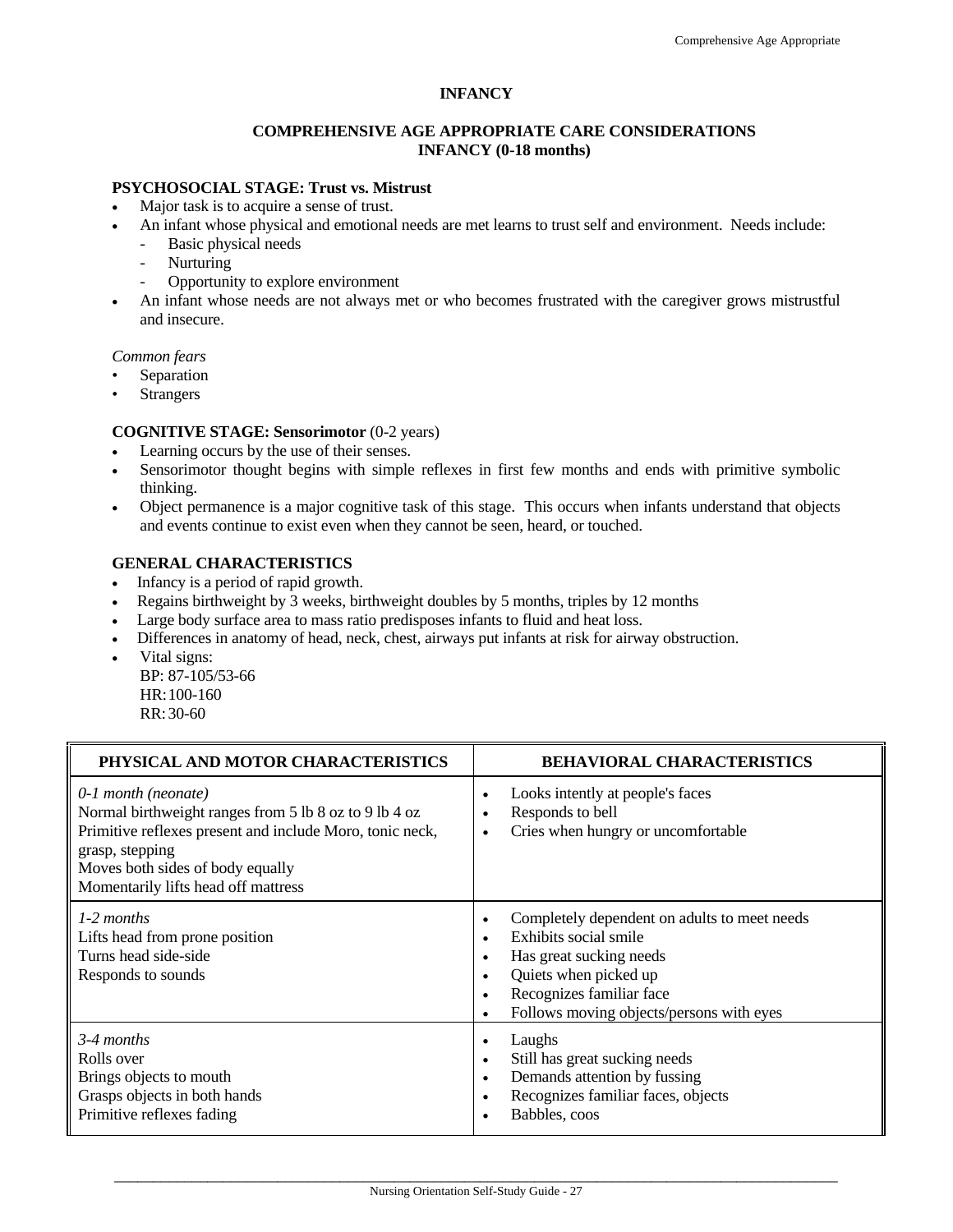| PHYSICAL AND MOTOR CHARACTERISTICS                                                                                           | <b>BEHAVIORAL CHARACTERISTICS</b>                                                                                                                                                                                                                                                                                                                                                                                     |
|------------------------------------------------------------------------------------------------------------------------------|-----------------------------------------------------------------------------------------------------------------------------------------------------------------------------------------------------------------------------------------------------------------------------------------------------------------------------------------------------------------------------------------------------------------------|
| 5-6 months<br>Sits with support<br>Grasps, holds objects<br>Reaches persistently                                             | Beginning of sense of self<br>$\bullet$<br>Beginning ability to postpone gratification<br>$\bullet$<br>Enjoys play with people, objects<br>$\bullet$<br>Able to discriminate strangers from family<br>$\bullet$<br>Object permanence beginning<br>$\bullet$<br>Has likes/dislikes<br>$\bullet$                                                                                                                        |
| 7-8 months<br>Sits without support<br>Rolls supine to prone<br>Gums or mouths food<br>Self feeding begins<br>Teething        | Strong attachment to mother<br>$\bullet$<br>Orally aggressive in biting and mouthing<br>Increasing fear of strangers<br>$\bullet$<br>Imitates simple activities<br>$\bullet$<br>Plays peek-a-boo<br>$\bullet$<br>Combines syllables (baba, dada)<br>$\bullet$                                                                                                                                                         |
| $9-10$ months<br>Pulls to standing<br>Creeps/crawls<br>Uses thumb and forefinger to pick up small objects<br>Drinks from cup | Begins to experience separation anxiety<br>$\bullet$<br>Beginning of fears of going to bed alone<br>$\bullet$<br>Plays pat-a-cake<br>$\bullet$<br>Explores objects by sucking, chewing, biting<br>$\bullet$<br>Imitates others' speech<br>$\bullet$<br>Responds to simple verbal requests<br>$\bullet$<br>Inhibits behavior in response to "no"<br>$\bullet$<br>Looks for an object if sees it is hidden<br>$\bullet$ |
| $11-12$ months<br>Cruises around furniture<br>Walks with or without assistance<br>Uses spoon in feeding                      | Able to show emotions of fear, anger, affection,<br>$\bullet$<br>jealousy, anxiety<br>Communicates by pointing to objects<br>$\bullet$<br>Looks for an object even if has not seen it hidden;<br>$\bullet$<br>searches only where object last seen<br><b>Jabbers</b><br>$\bullet$                                                                                                                                     |
| $12-15$ months<br>Walks well<br>Creeps up stairs                                                                             | Beginning to imitate parents<br>$\bullet$<br>Kisses/hugs parents<br>$\bullet$                                                                                                                                                                                                                                                                                                                                         |
| $15-18$ months<br>Begins to run                                                                                              | May develop dependency on transitional objects<br>May have temper tantrums                                                                                                                                                                                                                                                                                                                                            |

## **APPROACHES**

## *General*

- Frequently assess maintainability of airway
- Pay attention to non-verbal cues (e.g., vital signs, body language, crying) for assessment of pain and/or discomfort
- Provide appropriate thermal management
- Assess infant while on parent's lap, when possible, to decrease separation anxiety
- Allow parents to stay with infant when possible.
- Provide consistent caretakers
- Provide verbal, auditory, visual, tactile stimulation
- Talk to infant during care
- Avoid insertion of IVs into infant's favored extremity as they may want to suck their fingers, thumb, hand
- TOYS: mobiles, soft toys, musical toys, large balls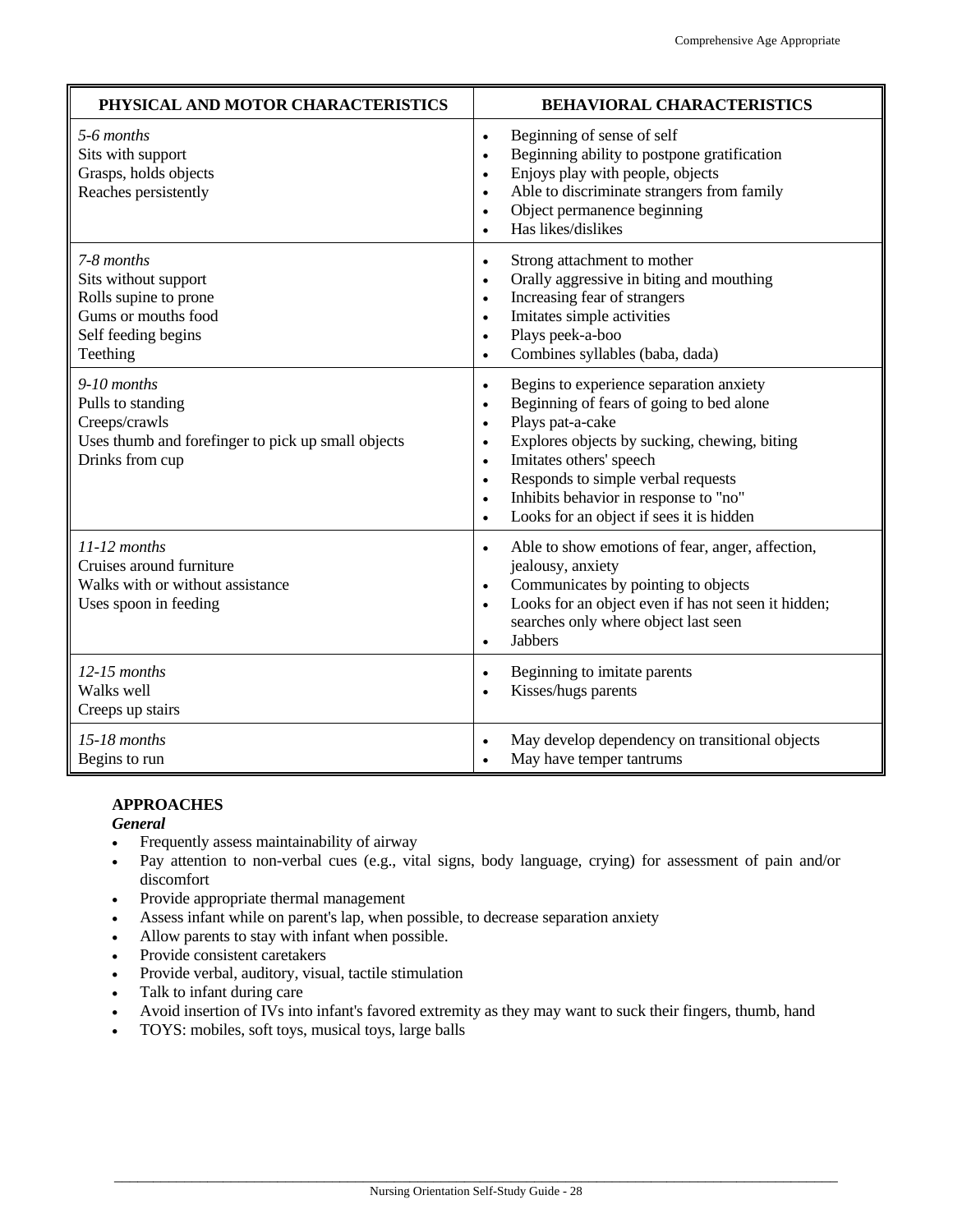## *Safety*

- Never leave alone on bed/table without side rails up
- Keep small objects (<1.75 inch in diameter) out of reach (any item smaller than this is a choking hazard for children  $<$  3 years of age)
- Avoid bottle propping
- Do not feed infant small foods (e.g., raisins, grapes, hard candy, nuts)
- Secure infant in high chair or stroller

## *Teaching*

- Provide teaching to parents
- Promote injury prevention strategies concerning child proofing, poison control, car seats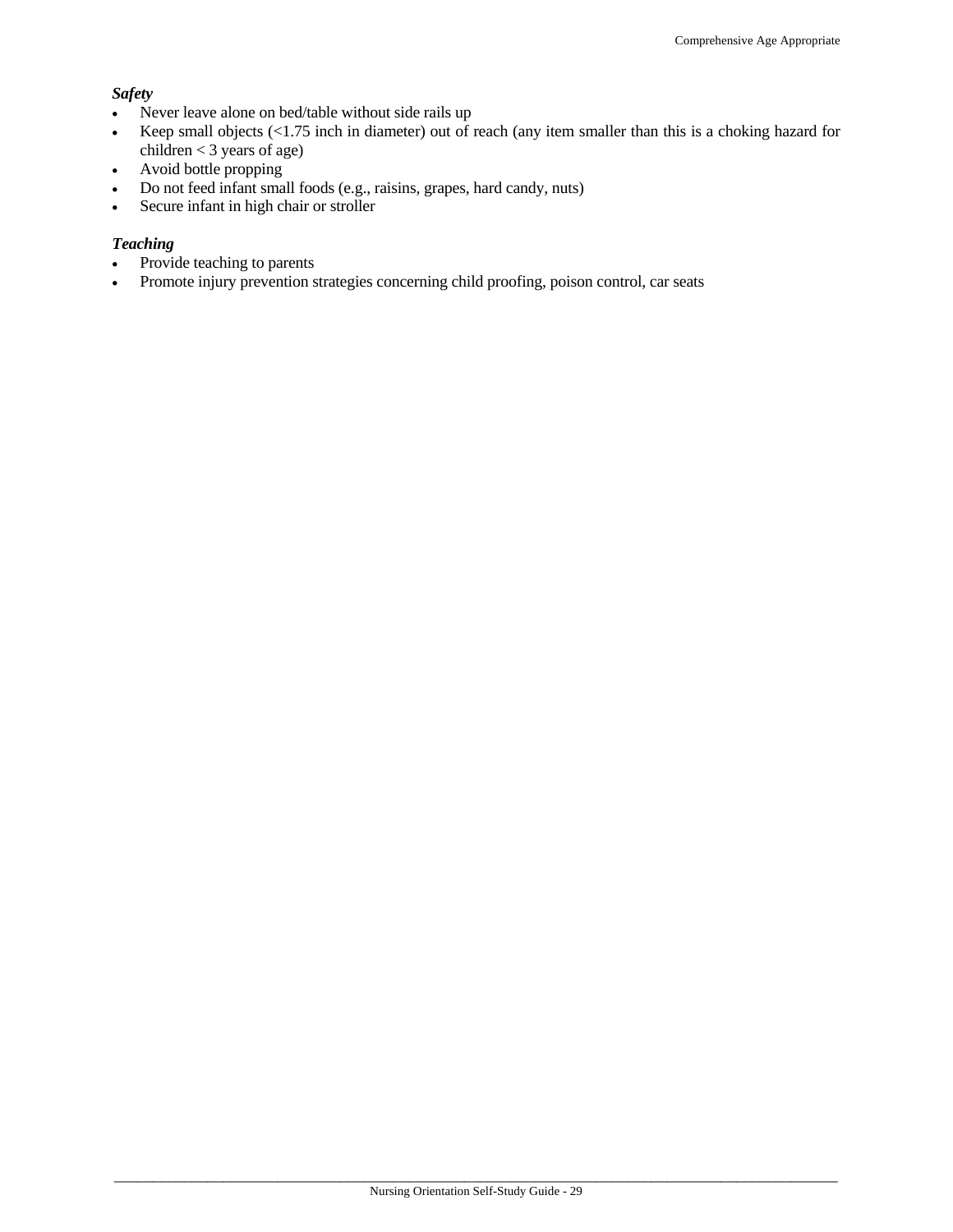## **CHILD**

#### **COMPREHENSIVE AGE APPROPRIATE CARE CONSIDERATIONS Toddler (18 months-3 years)**

## **PSYCHOSOCIAL STAGE: Autonomy vs. Shame and Doubt**

- Strives to control body functions, learns to do things unassisted.
- Differentiates self from others.
- Doing things unassisted and exploring the environment helps develop a sense of autonomy.
- If toddler cannot perform self-care independently, exploration is prohibited, or efforts are ridiculed, the toddler develops a sense of shame and doubt.

#### *Common fears*

- Separation
- Loss of control
- Altered rituals
- Pain

#### **COGNITIVE STAGE:**

**Sensorimotor** (0-2 years)

- Learning occurs by the use of their senses.
- Sensorimotor thought begins with simple reflexes in first few months and ends with primitive symbolic thinking.
- Object permanence is a major cognitive task of this stage. This occurs when infants understand that objects and events continue to exist even when they cannot be seen, heard, or touched.

#### **Preoperational** (2-6 years)

- Formation of mental representations of objects and action patterns.
- Thought is egocentric unable to distinguish between his own perspective and that of someone else.

## **PHYSICAL AND MOTOR CHARACTERISTICS**

- Physical growth slows
- Runs by about 2 years of age
- Likes to explore the environment
- Jumps in place
- Potty training
- Vital signs:

BP: 95-105/53-66 HR: 80-110 RR: 24-40

#### **BEHAVIORAL CHARACTERISTICS**

- Behaviors that represent attempts to control the environment:
	- *Negativism* saying "no" in response to requests
		- *Ritualism* relying on routines
		- *Defiance* refusing to follow commands
		- *Dawdling* responding slowly and offering excuses
- Imitates behaviors
- Plays pretend games
- Still very dependent on parents/caregivers especially in times of stress
- Very possessive of toys
- Begins to develop reasoning capacities
- Thinking is concrete, based on what the toddler sees, hears, experiences.
- Expresses distress by crying and repetitive use of words
- Magical thinking
- Short attention span
- Relates cause and effect, but no concept of danger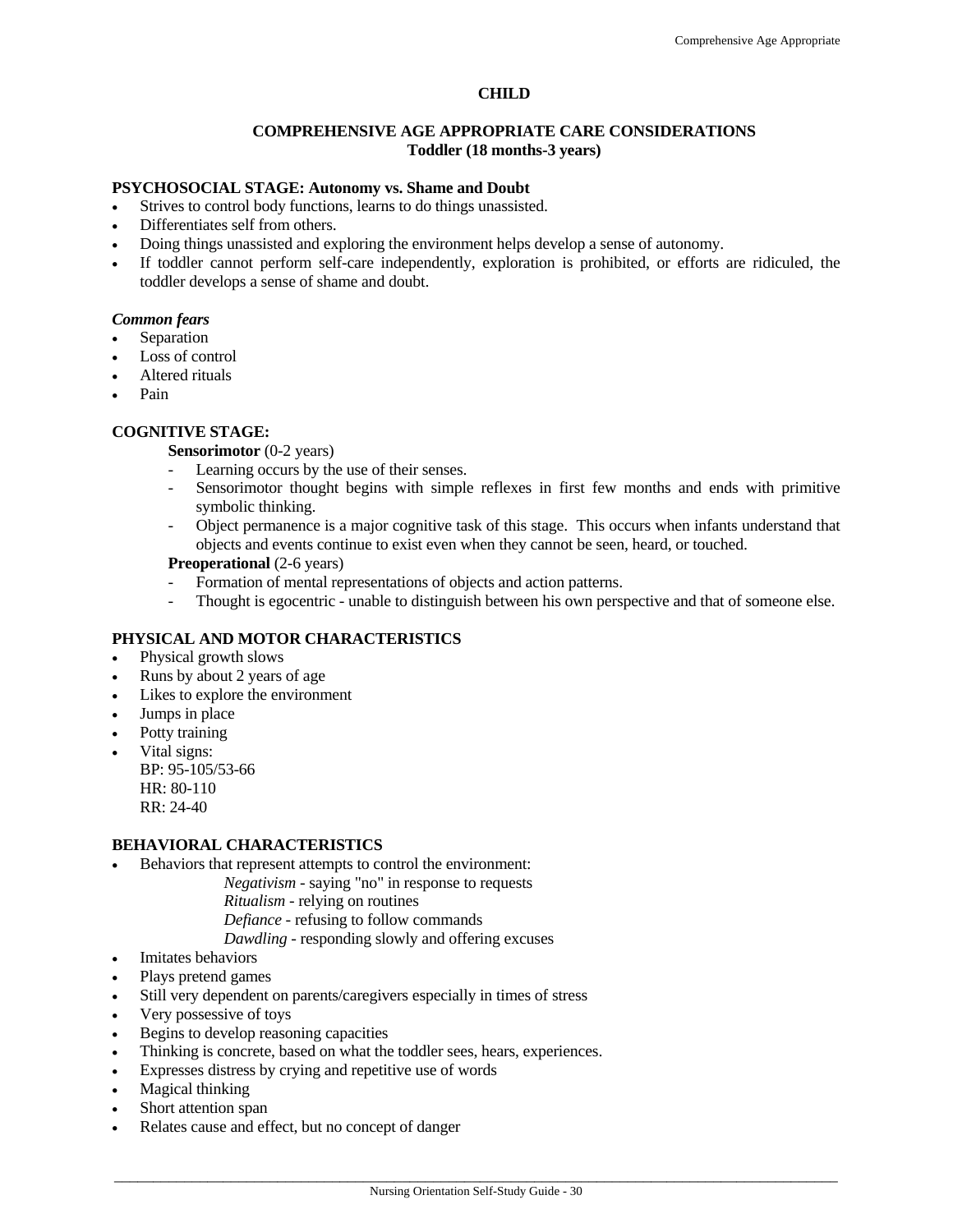## **APPROACHES**

## *General*

- Minimize separation from parents
- Involve parent in care
- Keep security objects close by
- Provide continuity in familiar routines of eating, toileting and sleeping
- Recognize that any intrusive procedure (rectal temp) may provoke an intense reaction (the problem is likely fear of injury and not pain)
- TOYS: Things that turn, ring, push; music

## *Safety*

- Keep small objects (<1.75 inch in diameter) out of reach (any item smaller than this is a choking hazard for children  $<$  3 years of age)
- Ingestion of foreign objects and toxic substances is very common at this age. Keep all objects that the toddler may put in his mouth out of reach

#### *Teaching*

- Use play as a technique
- Let child handle medical equipment (e.g., stethoscope)
- Prepare child a few hours or minutes before procedures (preparation too far in advance may lead to increased levels of anxiety)
- Keep explanations simple, choose wording carefully
- Promote injury prevention strategies (to parents) concerning child proofing, poison control, car seats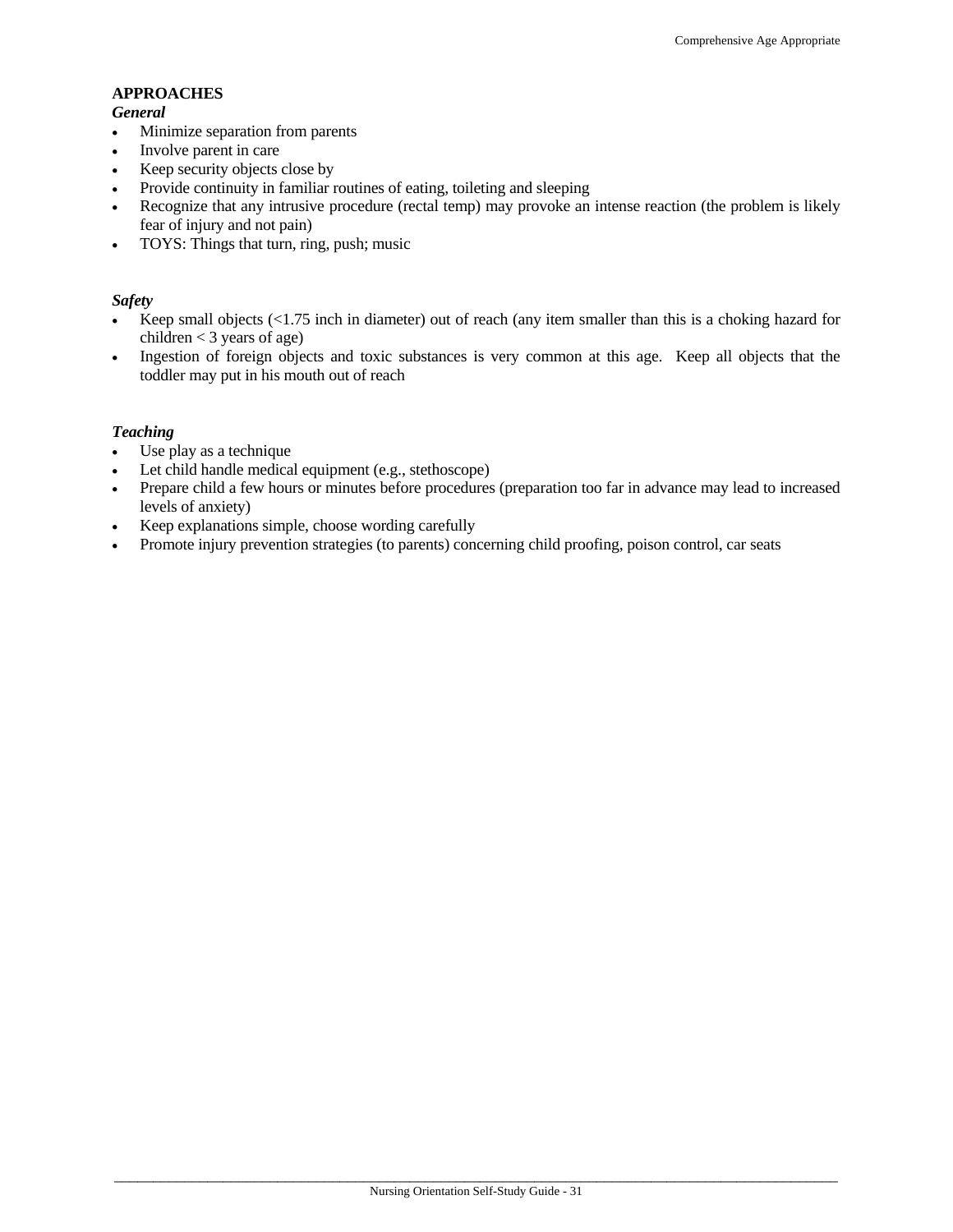## **CHILD**

## **COMPREHENSIVE AGE APPROPRIATE CARE CONSIDERATIONS SCHOOL AGE (5-12 years)**

## **PSYCHOSOCIAL STAGE: Industry vs. Inferiority**

- Strives to become industrious while overcoming sense of inferiority.
- Child wants to learn how to do and make things with others.
- In learning to accept instruction and to win recognition by producing "things", he opens the way for the capacity of work enjoyment.
- The danger in this period is the development of a sense of inadequacy and inferiority in a child who does not receive recognition for his efforts.
- Child becomes increasingly peer-oriented.

#### *Major fears*

- Loss of control
- Bodily injury
- Not being able to live up to expectations of important others
- Death

#### **COGNITIVE STAGE:** Preoperational thinking until 7 years

Concrete Operations (7-11 years)

- Development of logical thinking and ability to perform logical operations on concrete objects
- Cognitive operations include:

*Conservation* - the recognition that certain properties of an object (e.g., liquid, mass, length) remain the same despite changes in other properties of that object (e.g., shape) *Classification* - ability to group objects according to shared characteristics *Combinational* - ability to manipulate numbers and learn basic math

# **PHYSICAL AND MOTOR CHARACTERISTICS**

- Climbs, skips, hops well
- Very active physically
- Visible signs of reproductive maturation may become evident at around 9-12 years
- Vital signs

BP: 97-112/57-71 HR: 65-110  $RR: 18-30$ 

## **BEHAVIORAL CHARACTERISTICS**

- Needs parental support in times of stress; may be unwilling to ask
- Understands cause and effect
- Self conscious
- Able to carry out activities on own
- Needs privacy
- Easily influenced by activities of peer group
- Vague, false, nonexistent ideas about illness and body functioning
- A tendency to nod with understanding when in reality they don't
- May listen attentively to all that is said without always comprehending
- Reluctant to ask questions
- Use intellectualization as a coping mechanism
- Has personified concept of death
- Can make logical decisions with assistance
- Beginning of logical thought
- Learns to tell time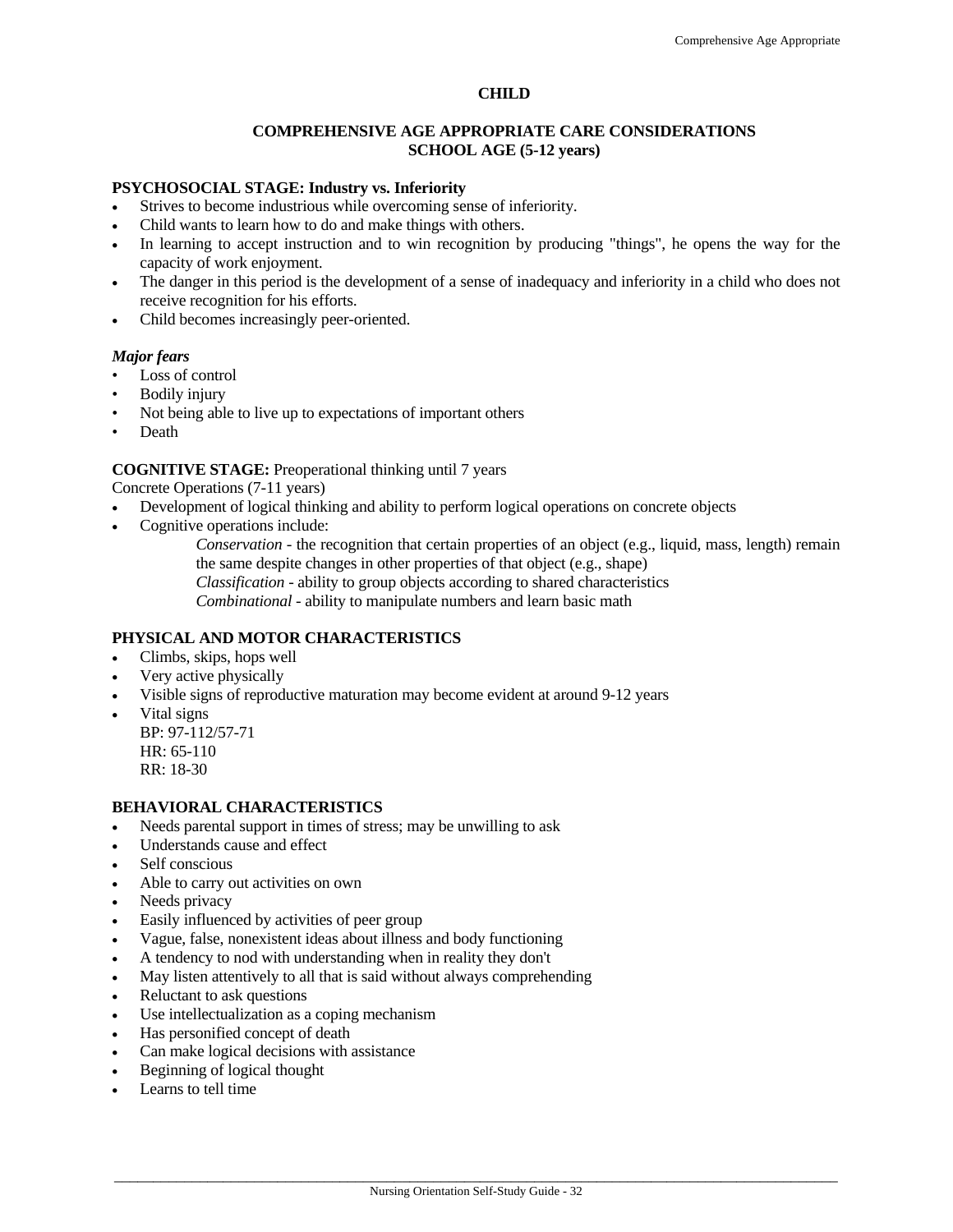## **APPROACHES**

## *General*

- Involve child in care planning
- Ask them to explain what they understand
- Use body diagrams, pictures, models
- Give them a choice of whether they want their parents present during procedure
- Give them choices to increase their sense of control
- TOYS: Arts and crafts, jigsaw puzzles (20-75 pieces), Etch-a-sketch, board games

#### *Safety*

• Needs to be reminded of dangerous situations

## *Teaching*

- Use games to teach
- Prepare days to week in advance for major events
- Have child explain what he understands
- Use body diagrams, pictures, models
- Give them a choice as to whether or not they want their parents present during procedures
- Emphasize the "normal" things the child can/will be able to do
- Give as many choices as possible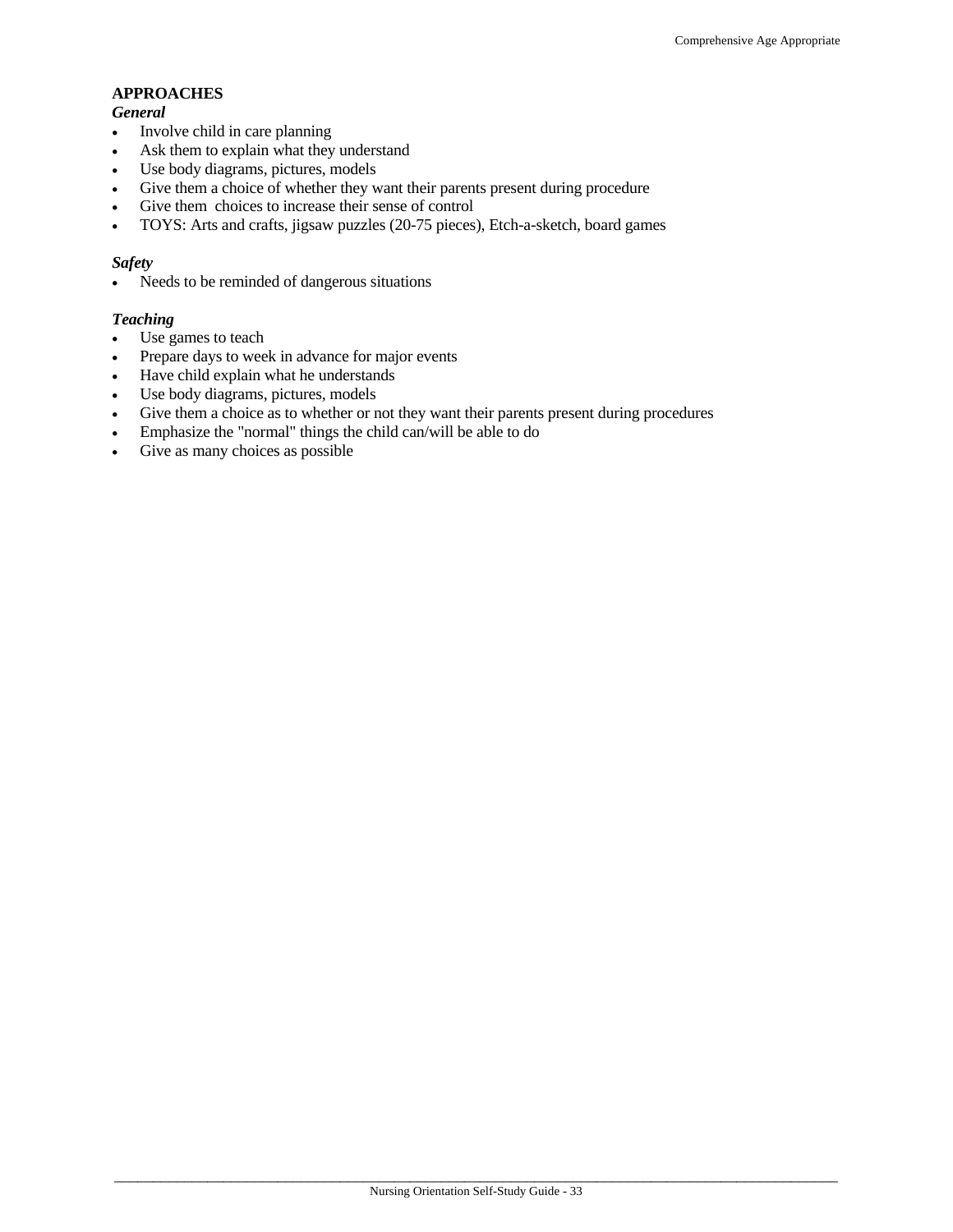## **ADOLESCENT**

## **COMPREHENSIVE AGE APPROPRIATE CARE CONSIDERATIONS ADOLESCENT (12-18 years)**

## **PSYCHOSOCIAL STAGE: Identity vs. Role Confusion**

- Develops identity by defining the self favorably in relation to others.
- Role confusion occurs if the adolescent has continued conflicts with the family and society over the current role and anticipated future role.

#### *Major fears*

- Loss of control
- Altered body image
- Separation from peer group

#### **COGNITIVE STAGE: Formal Operations** (12-adulthood)

- Emergence of abstract thinking
- Some magical thinking and egocentrism

## **PHYSICAL AND MOTOR CHARACTERISTICS**

- Rapid growth changes in height, weight, body proportions
	- Vital signs: BP: 112-128/66-80 HR: 60-90 RR: 12-16

## **BEHAVIORAL CHARACTERISTICS**

- Fairly mature level of reasoning
- Self conscious
- Ability to think abstractly
- Some magical thinking may still exist (feel guilty for illness)
- Little understanding of the structure and workings of their body

## **APPROACHES**

*General*

- Allow them to be an integral part of their care
- Encourage self care and personal grooming
- Respect adolescent's independence and allow them to make choices
- Avoid an authoritative approach, as this will most likely be met with resistance
- Offer help frequently (this age group has difficulty asking for help)
- Give as many choices as possible
- Provide privacy
- TOYS: Electronic games, checkers

#### *Safety*

Still needs to be reminded of dangerous situations and consequences of behavior

#### *Teaching*

- Explain treatments and procedures carefully
- Explain physical activity limitations carefully and what risks are involved if
- Instruct patient/parent regarding:
	- a. Disease process
	- b. Dietary needs
	- c. Safety/health issues related to accidents, drugs, alcohol, smoking, sexual activities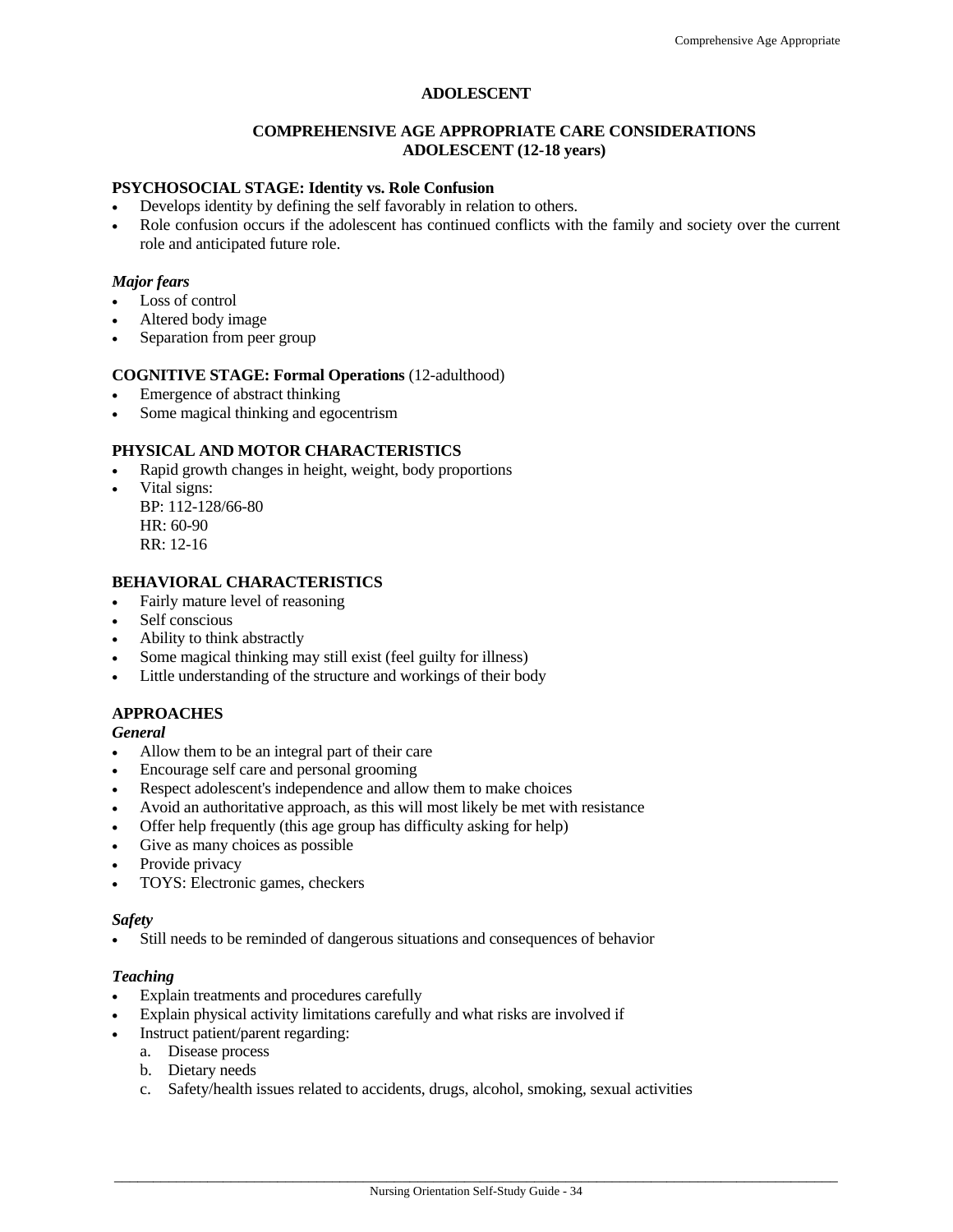## **GERIATRIC**

## **COMPREHENSIVE AGE APPROPRIATE CARE CONSIDERATIONS (>65 yrs old )**

## **PSYCHOSOCIAL STAGE: Integrity vs. Despair**

- Integrity is the ability to view one's past life experiences in a positive manner, despite the mistakes along the way.
- Despair is characterized by exhibiting disgust with one's past life, setting of unrealistic and unobtainable goals, and a morbid fear of death.

#### *Major fears*

- Physical weakness/discomforts
- Morbid fear of death
- Regret for not experiencing life experiences at it's best
- Loss control
- Separation
- Acceptance in his/her own social circles.
- Loss in a crowd
- Loss of self value to his community
- New situations or anything unknown
- Taking risk

#### **COGNITION**

- Aging is a highly individual process that results in great diversity among older adults. Distinction must also be noted between the changes that occur from maturational process and those that are affected by environmental influences.
- Decreased mental functioning related to vascular disease or brain's capacity to store information.
- Decreased performance capacity related to decreased sensory processes and less efficient processing of stimuli by the central nervous system, leading to a decreased reaction time.
- Decrease use of hypothetical approach to problem solving.
- Decrease recent memory or ability to transfer information from recent memory to long term memory for later retrieval.
- Learning ability may be decreased due to same factors mentioned previously.

## **PHYSICAL AND MOTOR CHARACTERISTICS**

Principles to consider:

- Aging changes vary from organ to organ
- Aging commonly impairs homeostasis and decreases functional reserve ability and response to stress.

#### Integumentary

- Decrease subcutaneous tissues
- Decreased blood supply with increased fragility of blood vessels
- Decrease sweat glands and skin capillaries.

#### Neurological

- 15 25% decrease in cerebral blood flow
- Sleep pattern changes
- Decreased memory

#### Musculoskeletal

- Decrease in bone mass
- Increased soft tissue calcification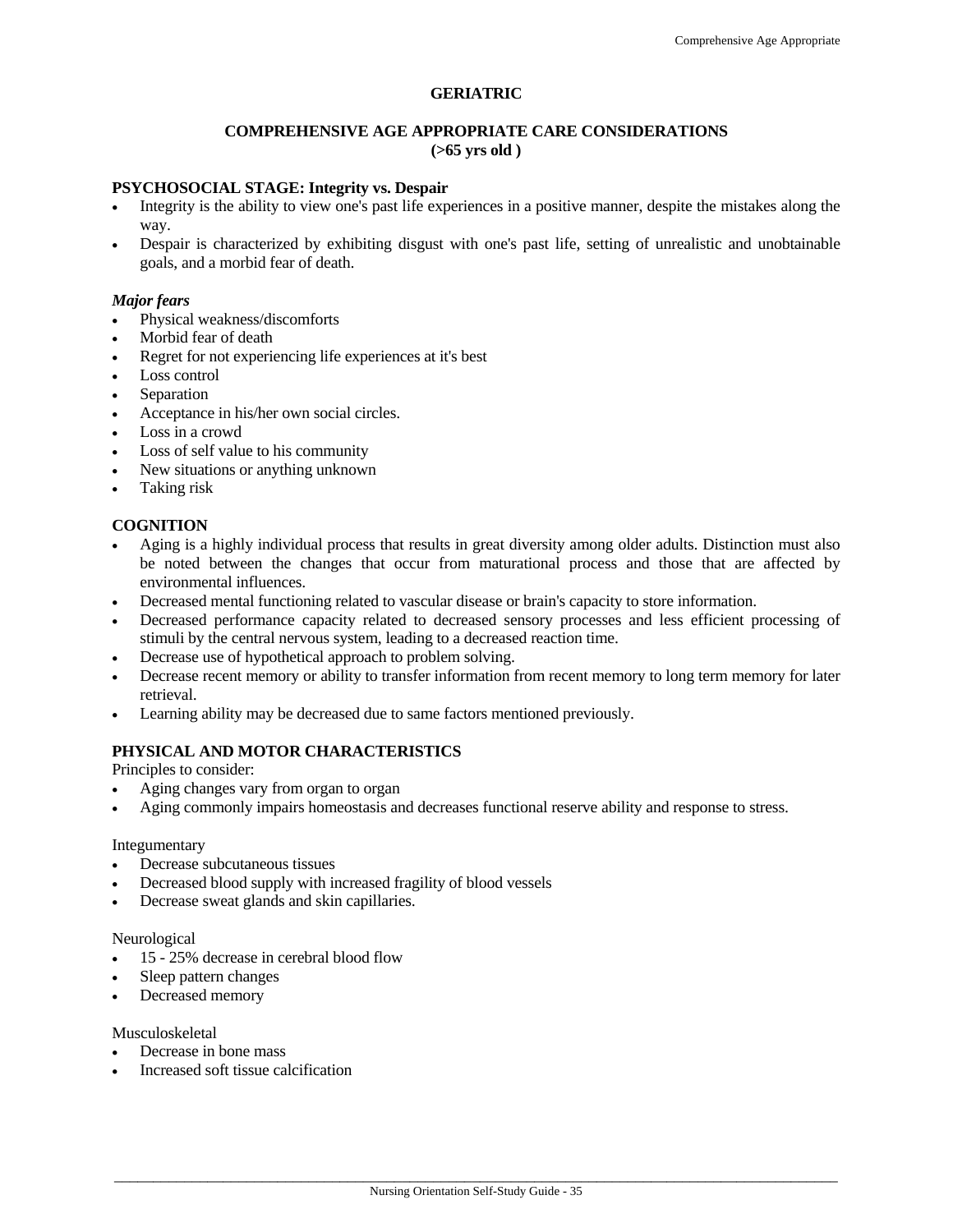## Cardiovascular

- Decreased cardiac output
- Increased incidence of postural hypotension
- Elevation of both systolic and diastolic blood pressure

#### Respiratory

- Weakening of muscle of rib cage
- Decreased mucociliary function

#### Gastrointestinal

- Decreased secretions of digestive juices and enzymes
- Decreased liver blood flow

#### **Genitourinary**

- Decreased ability to concentrate urine
- Decreased bladder capacity and sphincter control

#### Special Senses

- Decreased visual acuity
- Decreased auditory acuity

## **BEHAVIORAL CHARACTERISTICS**

- Introverted or conservative related to diminished reaction time, learning capability and perception.
- Exaggerated behavioral response related to response to stressors, limited biologic resources and loss of social and economic support systems.
- Alteration in self concept is affected by the individual's acute or chronic illness, changes in physical, social and economic environment, loss of social support system or sensory system.

## **APPROACHES**

*General* 

Integumentary

- Preventive care to maintain skin integrity
	- a. Turn patient at least every 2 hrs
	- b. Consider special beds
	- c. Maintain good nutrition
	- d. Careful attention to hygiene/incontinent care
	- e. Use care with tapes, adhesives, topical solutions
	- Monitor IV sites; careful and judicious use of tourniquets
- Assess carefully for delayed wound healing.

#### Neurological

- Monitor levels of consciousness and orientation
- Environmental safety/fall prevention
- Develop short term goals
- Introduce one subject at a time
- Verify understanding through verbalization and/or demonstration

#### Musculoskeletal

- Fall prevention
- Active and passive ROM exercises
- Do procedures requiring patient movement in an unhurried manner

#### Cardiovascular

- Frequent rest periods
- Avoid sudden changes in position
- Relaxation exercises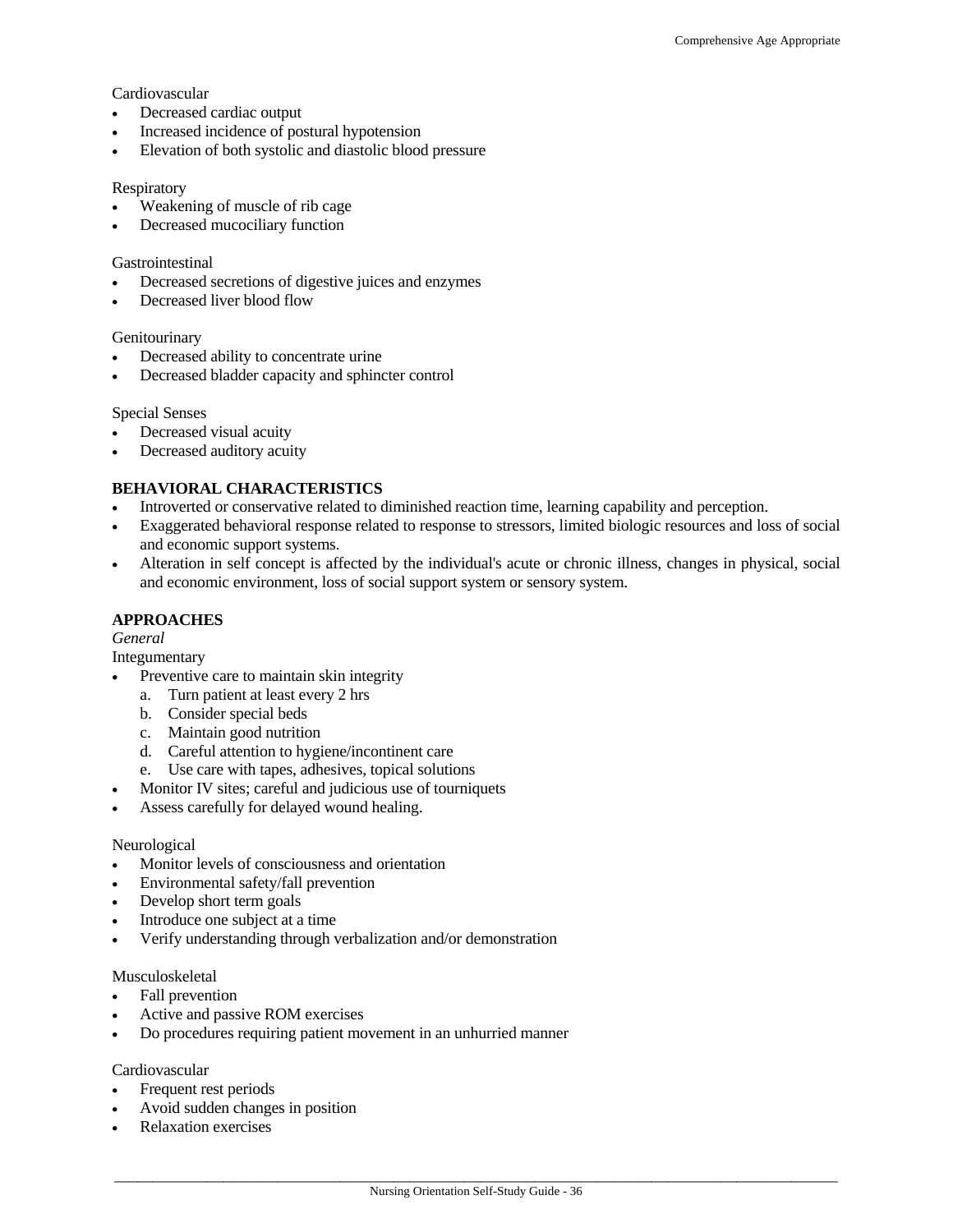#### **Respiratory**

- Prevent upper respiratory infection
- Encourage deep breathing and coughing exercises every 2 hrs
- Keep HOB elevated at least  $15^{\circ}$

#### **Genitourinary**

- Monitor intake and output
- Fall prevention
- Monitor food and drug interactions

## Gastrointestinal

- Offer small, frequent feedings
- Monitor intake and provide supplements as needed
- Monitor medication tolerance
- Monitor food and drug interactions

#### Safety

- Provide good lighting for reading, ambulation, etc.
- Use large print for patient education and other written materials/instructions
- Initiate fall prevention precautions
- Speak slowly and keep your tone of voice low

#### Teaching

- Assess readiness to learn before trying to teach. Watch for clues that would indicate that the client is preoccupied or too anxious to comprehend the material.
- Defer teaching if client becomes distracted or tired or cannot concentrate for other reasons.
- Sit facing the patient so the patient can watch your lip movements and facial expressions.
- Give the patient enough time in which to respond.
- Focus on a single topic to help the patient concentrate.
- Keep environmental distractions to a minimum.
- Invite another member of the household to join the discussion.
- Use audio, visual and tactile cues to enhance learning and help the patient remember information.
- Ask for feedback to ensure that the information has been understood.
- Use past experience; connect new learning to that already learned.
- Support a positive self-image in the learner.
- Use creative teaching strategies.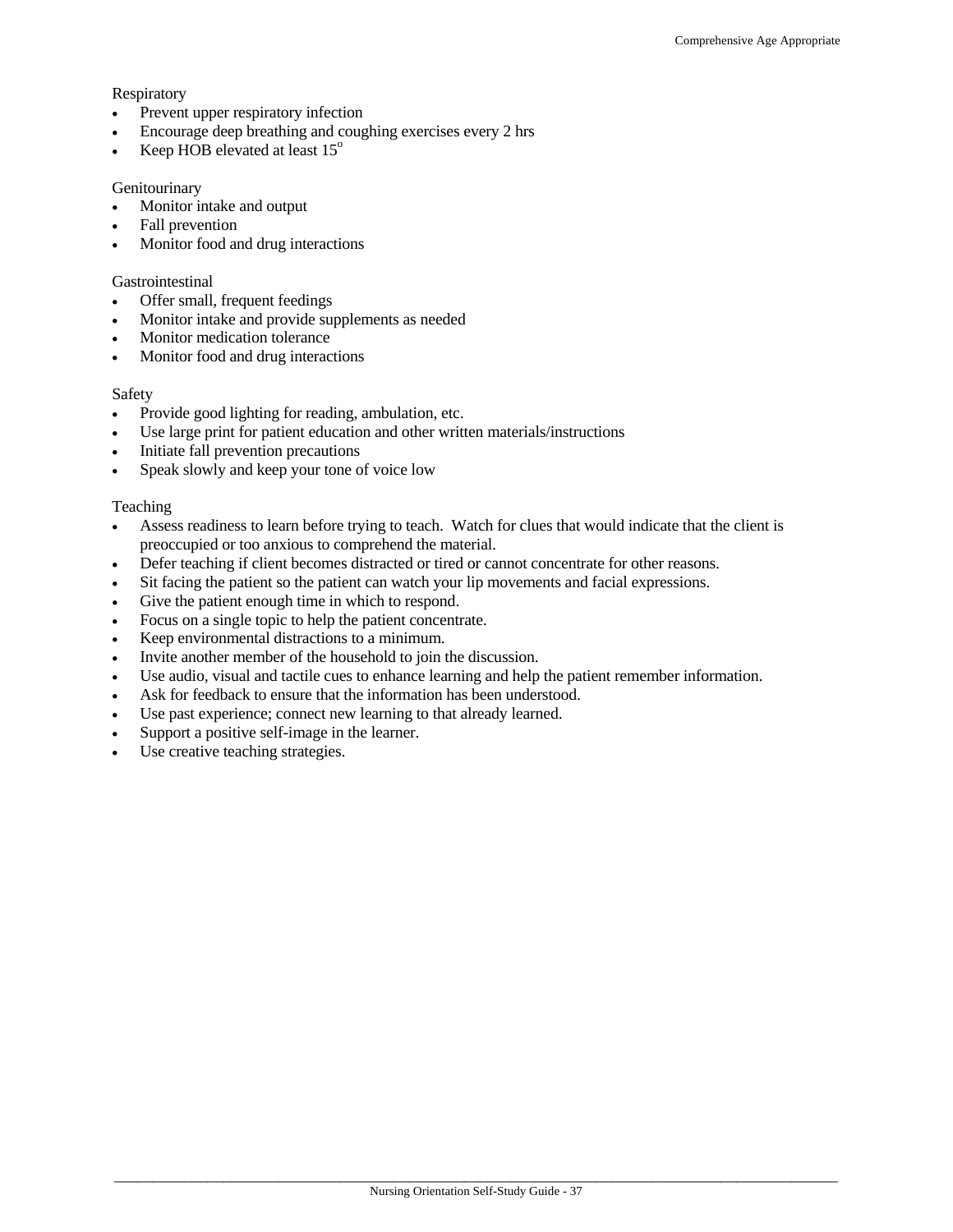#### **Bibliography**

Cloherty JP, Eichenwald EC, Stark AR. *Manual of Neonatal Care*. 6<sup>th</sup> ed. Philadelphia, PA: Lippincott Williams & Wilkins; 2007.

Ebersole P, Hess P. *Towards Healthy Aging: Human Needs Nursing Response*. 7th ed. St Louis, MO: Elsevier Mosby Co. 2008.

Hazinski M. *Manual of Pediatric Critical Care*. St. Louis, MO: Elsevier Mosby; 1999.

Hogstel M. *Nursing Care of the Older Adults*. 3rd ed. New York, NY: Delmar Publishers Inc. 1994.

Merenstein GB, Gardner SL. *Handbook of Neonatal Intensive Care*. 6<sup>th</sup> ed. St. Louis, MO: Elsevier Mosby; 2006.

Selzer SC. Normal psychological development: theories and concepts. In Greydanus DE, Wolraich ML eds. *Behavioral Pediatrics*. 1992: 1-15.

Slota M. *Core Curriculum for Pediatric Critical Care Nursing*. 2<sup>nd</sup> ed. Philadelphia, PA: Elsevier Saunders; 2006.

Thompson ML. *Concepts and Activities: Pediatric Nursing*. Philadelphia, PA; Springhouse Corporation. 1995.

Verklan MT, Walden M. *Core Curriculum for Neonatal Intensive Care Nursing.* 4rd ed. St. Louis, MO: Elsevier Saunders; 2010.

Wong DL, Whaley LF. *Clinical Manual of Pediatric Nursing.* 3rd ed. St. Louis, MO; Elsevier Mosby Co. 1990.

F:\Orientation Manuals\Orientation 2012\AGE APP SSG FA.doc ORIG: 1995 REV: December 19, 2012 (FA)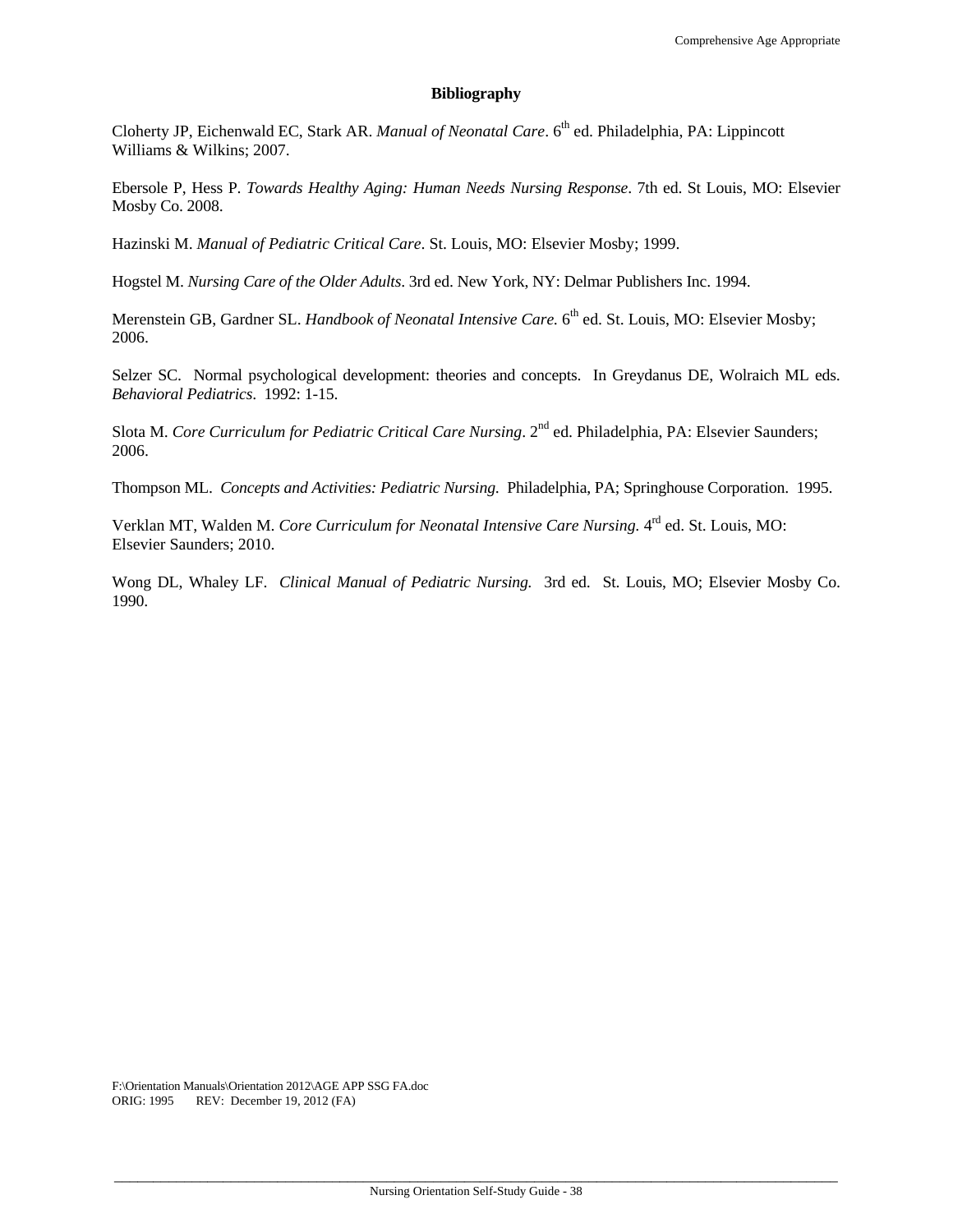Harbor-UCLA Medical Center Department of Nursing

# **USE OF RESTRAINTS**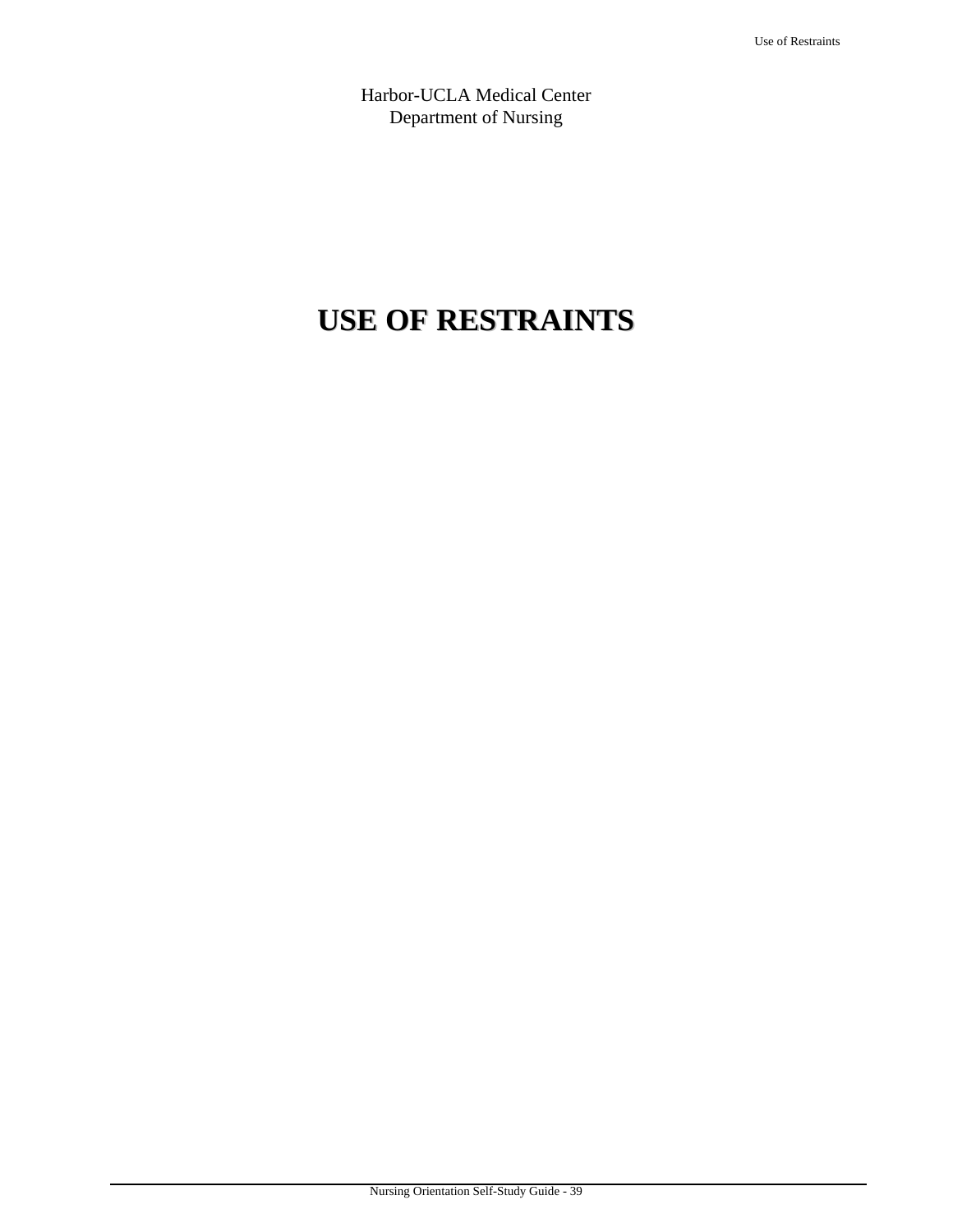## **USE OF RESTRAINTS**

## **Objectives:**

Upon completion of this section, the nurse will be able to:

- 1. Identify indications for behavioral and non-behavioral restraints.
- 2. Identify the types of physical restraints.
- 3. Identify time limitations of physician orders for behavioral and non-behavioral restraints.
- 4. Identify the required monitoring, assessment and documentation parameters for patients who are restrained for both behavioral and non-behavioral justifications.
- 5. Identify the appropriate documentation forms to use when caring for restrained patients.
- 6. Identify the process for activating the Crisis Response Team (CRT) and the information that must be documented on the patient's medical record once Code Green is initiated.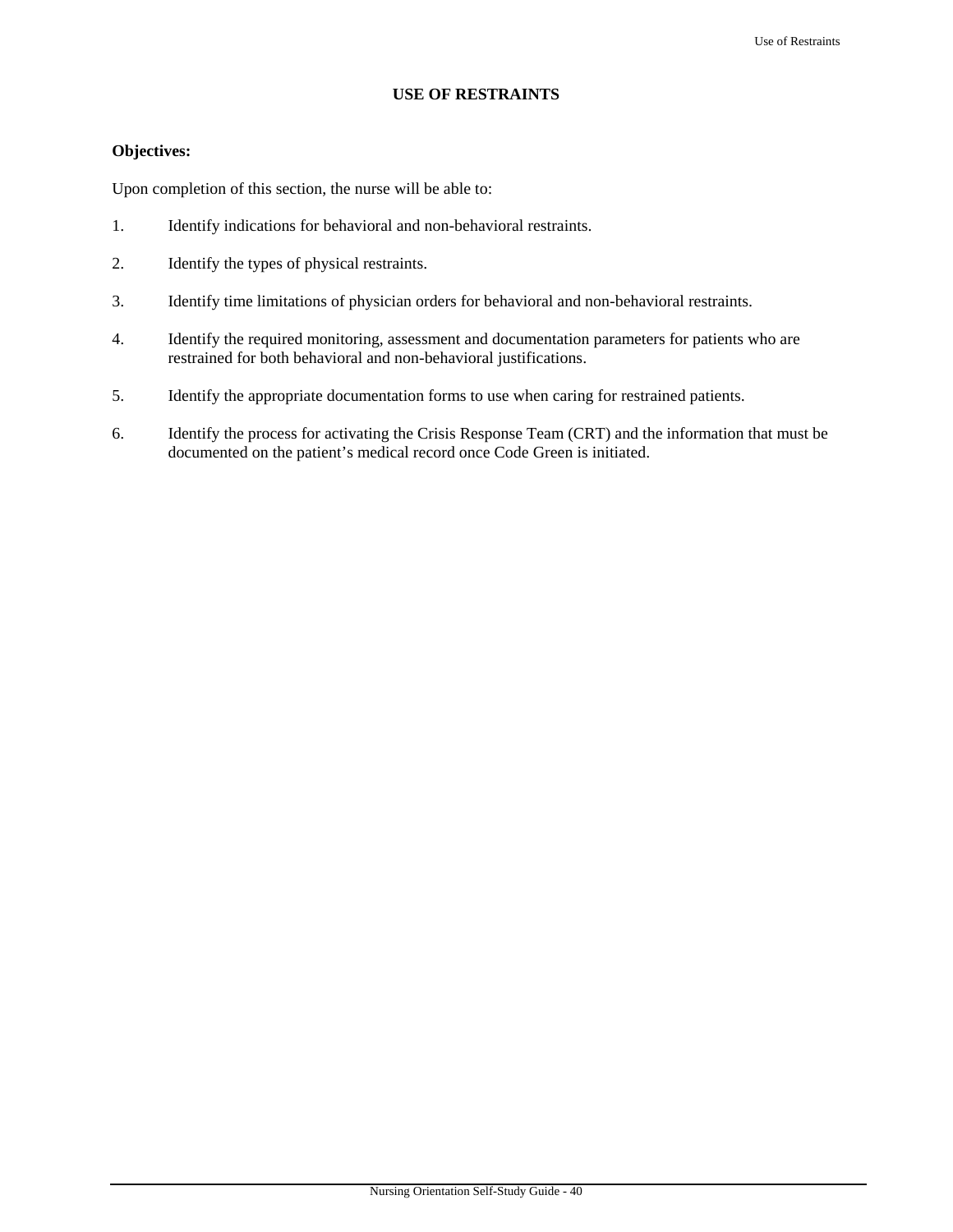## **USE OF RESTRAINTS**

#### I. DEFINITION

As defined by the Centers for Medicare/Medicaid Services (CMS):

A. Restraint refers to any manual method or physical or mechanical device, material, or equipment, that immobilizes or reduces the ability of a patient to move his or her arms, legs, body, or head freely.

 Note: A drug or medication may be considered as a restraint if it is used as a restriction to manage the patient's behavior or restricts the patient's freedom of movement. The use of medications considered a standard treatment or dosage for the patient's condition does not meet the definition of restraints.

B. Seclusion refers to the involuntary confinement of a patient alone in a room or area from which the patient is physically prevented from leaving. Seclusion is used only for the management of violent or self-destructive behavior.

## II. BEHAVIORAL AND NON-BEHAVIORAL JUSTIFICATIONS FOR RESTRAINT USE

There are two distinct types of justifications and guidelines related to the use of restraints. *Behavioral justifications* include those emergency situations in which a patient exhibits behaviors that are violent, aggressive, assaultive and/or destructive which represent imminent risk of harm to the patient, staff or others and immediate physical intervention is required. *Non-behavioral justifications* include patients restrained for behaviors other than violent, aggressive or destructive behaviors (e.g., attempting to pull out lines, tubes or other necessary medical devices) that have the potential to harm the patient.

**Note:** Restraint does not include devices for medical immobilization (e.g., use of arm board during IV therapy, surgical positioning), orthopedically prescribed devices, surgical dressings or bandages, protective helmets or methods to protect the patient from falling out of bed (side rail use). The physical holding of a patient for the purpose of conducting routine physical examinations or tests is also not considered a form of restraint.

#### III. ALTERNATIVE MEASURES

Restraints are to be used only when alternative measures are ineffective in protecting the patient or others from injury. Attempts of alternative measures to control the patient's physical activity in order to protect the patient or others from injury are critical and must be documented prior to placing the patient in restraints. Other alternative measures are to increase observation by more frequent nurse rounding and/or provide a sitter for safety measures. Restraints cannot be used as a punishment, aversive treatment, or for the convenience of staff. The patient and family (with the consent of the patient in the psychiatric areas) will be notified of the reason for placing the patient in restraints. **Restraints should be applied only when a need is supported by patient behavior that will result in harm to self or others and alternative methods have proven to be ineffective**.

The following is a list of alternative methods and specific examples that can be considered:

- A. Location Change
	- 1. Move the patient closer to the central nursing station.
		- a. Provide the patient closer access to nursing staff. It is also a good idea to move a patient away from the window if the patient is at risk of suicide.
	- 2. Separate the patient from other patients.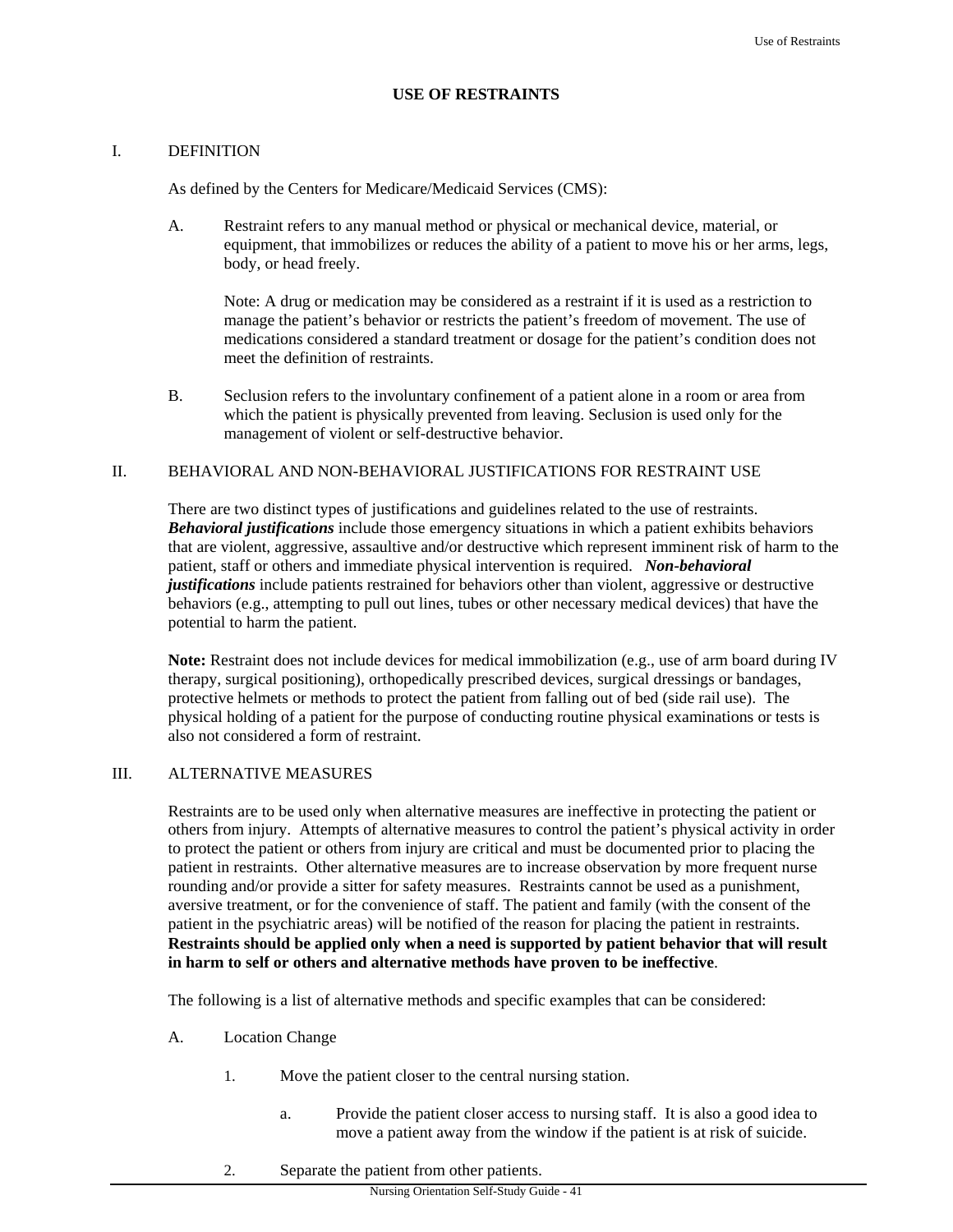- a. Allow the patient to experience a less stimulating and quieter atmosphere or different environment, (e.g., move the patient from a 4 bed to a 2 bed or a single bed room). In the psychiatric areas, the patient may be placed in open seclusion.
- B. Family Involvement

The patient in the psychiatric area will be informed of the right to have family informed of any episodes of restraint or seclusion.

- 1. Educate patient and family. Inform the patient and family of the organization's philosophy on the use of restraints and seclusion. Include the patient and family in identifying behaviors requiring restraint/seclusion, identifying alternatives and the treatment plan. Inform the family of the reasons for the use of restraints, placing an emphasis on safety. (In the psychiatric area, this requires the patient's consent.)
- 2. Encourage family members to bring things that the patient likes or needs. Ask the family to bring pictures of loved ones/significant other, pets or religious items that can help to individualize the patient's environment. Family involvement is encouraged in the psychiatric areas; however, personal items from home that are sharp, breakable or determined to be unsafe by the psychiatric staff must be kept at the nurses' station and are not allowed at the bedside.
- 3. Family support and involvement in the patient's care must be encouraged. Allow family members to give baths, assist in patient care needs, interpret for the patient or just stay at the bedside to hold the patient's hand.
- C. Therapeutic Interactions
	- 1. 1:1 de-escalation.Remove patient from a situation or discussion when the patient has been observed feeling powerlessness, and help him/her to refocus on "here and now activities". Continue to reinforce the current reality and day-to-day activities. Provide direction slowly and maintain a calm manner.
	- 2. Assist the patient in identifying sources of fear, anxiety, and frustration. Use openended questions to help the patient identify the source of his/her fears. Orient and reorient patient to the room environment, plan of care and staff who are providing care.
	- 3. Verbal de-escalation. Encourage patient to express emotions or feelings. Ask the patient how he/she feels and listen to what the patient is saying. Assist the patient in verbalizing feelings by using emphatic responses. Reflect and clarify statements the patient has made. Use direct communication and talk with, not at the person.
	- 4. Redirection. Help the patient identify appropriate expressions of his/her emotions by allowing the patient to verbalize his/her feelings to the appropriate person, provide a journal, and time for quiet reflection, etc.
	- 5. Offer voluntary time out. Allow time for the patient to be alone or pull the curtain around the bed. Provide decreased stimulation.(In the psychiatric units, time out may take place in the patient's room or a seclusion room with the door remaining unlocked).
	- 6. Offer medication(s) to decrease irritability, agitation, or pain. Assist the patient to feel comfortable by offering pain medication as needed. To decrease irritability and agitation caused by hypoxia and/or electrolyte imbalances, assess and provide interventions to maintain the patient's electrolytes and oxygen saturation within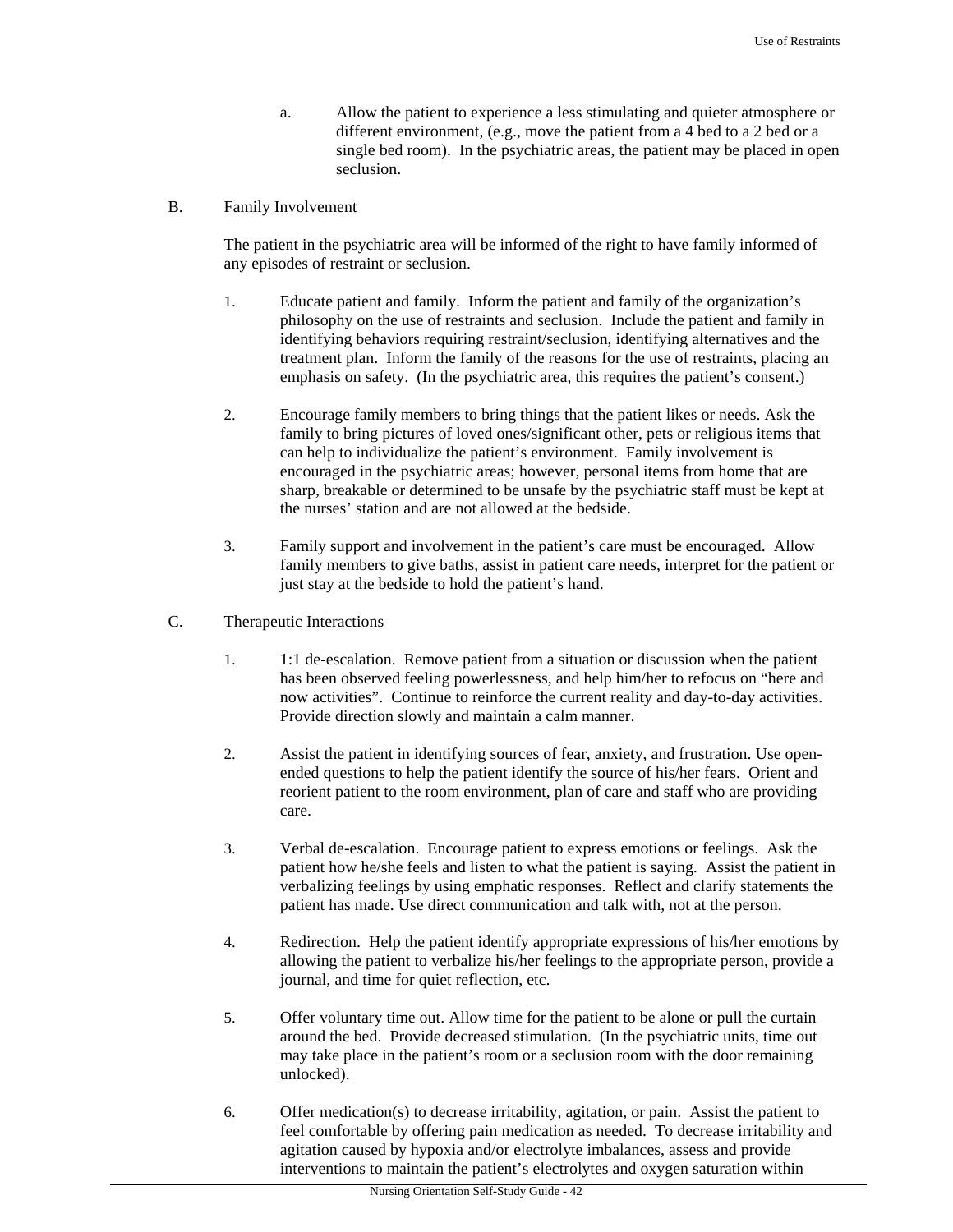normal limits. Offer psychotropic medications as indicated. Have the nurse with good rapport with the patient offer the medication.

- 7. Set clear, firm, enforceable limits. Remember, when setting limits with patient, instructions should be clear and simple. Tell the patient what the healthcare team's objectives and expectations are, e.g., calling the nurse when he/she needs to go to the bathroom, not to be out of bed without assistance. Inform patient of consequences associated with behavior. Explain specific behaviors that are inappropriate and the reason why they are inappropriate.
- 8. Verbally contract with the patient for safe/appropriate behavior. The goal of a nursepatient verbal contract is to increase the patient's involvement in his/her plan of care and give the patient a sense of control for his/her treatment plan. For example, the nurse orients the patient on initial contact regarding safety practices. Furthermore, the nurse should receive verbal acknowledgment and agreement from the patient regarding the plan of care.
- D. Environmental
	- 1. Maintain patient territorial space. Inform the patient on admission which areas in the room are for individual use and which areas are shared, such as the bathroom and sink. Respect personal space.
	- 2. Respond promptly to the patient's request for help.Answer the patient call light as soon as possible, provide information or a reason for delay of service/treatment.
	- 3. Decrease environmental stimuli. Encourage all patients in a room to help maintain a reasonable noise level with their visitors, telephone conversations, television or radios. Also keep the lights dim during sleeping hours.
	- 4. Increase the frequency of interactions. Visit the patient more frequently when the patient is confused or having episodes of disorientation. Provide a companion to stay with the patient to observe the patient, keep the patient safe and oriented.
	- 5. Provide clocks and calendars. Orient the patient to time and place and point out assistive devices like clocks and calendars.
	- 6. Involve the patient in diversion activities and meaningful activity/exercise. Have the patient perform simple repetitive tasks (e.g., word games and other such activities). Designate a safe area for the patient to ambulate (if condition allows).
	- 7. Music therapy. Offer to call the volunteer office to borrow a tape recorder and audio cassettes and/or ask the family to bring the patient's favorite musical tapes. Research has shown that listening to music over a period of time can decrease the patient's level of anxiety.

## IV. INITIATION OF PHYSICAL RESTRAINTS

## **Underlying medical conditions should be assessed and treated (e.g., hypoxic induced altered mental status) before considering initiation of restraints**

A. Factors affecting patients in restraints

Prior to placing a patient in restraints, the clinician should consider factors that may affect the patient's experience of being restrained. The experience of being physically restrained may harm patients psychologically by causing anxiety, humiliation, fear/panic, agitation, anger and increased feelings of powerlessness and helplessness. Age, gender, preexisting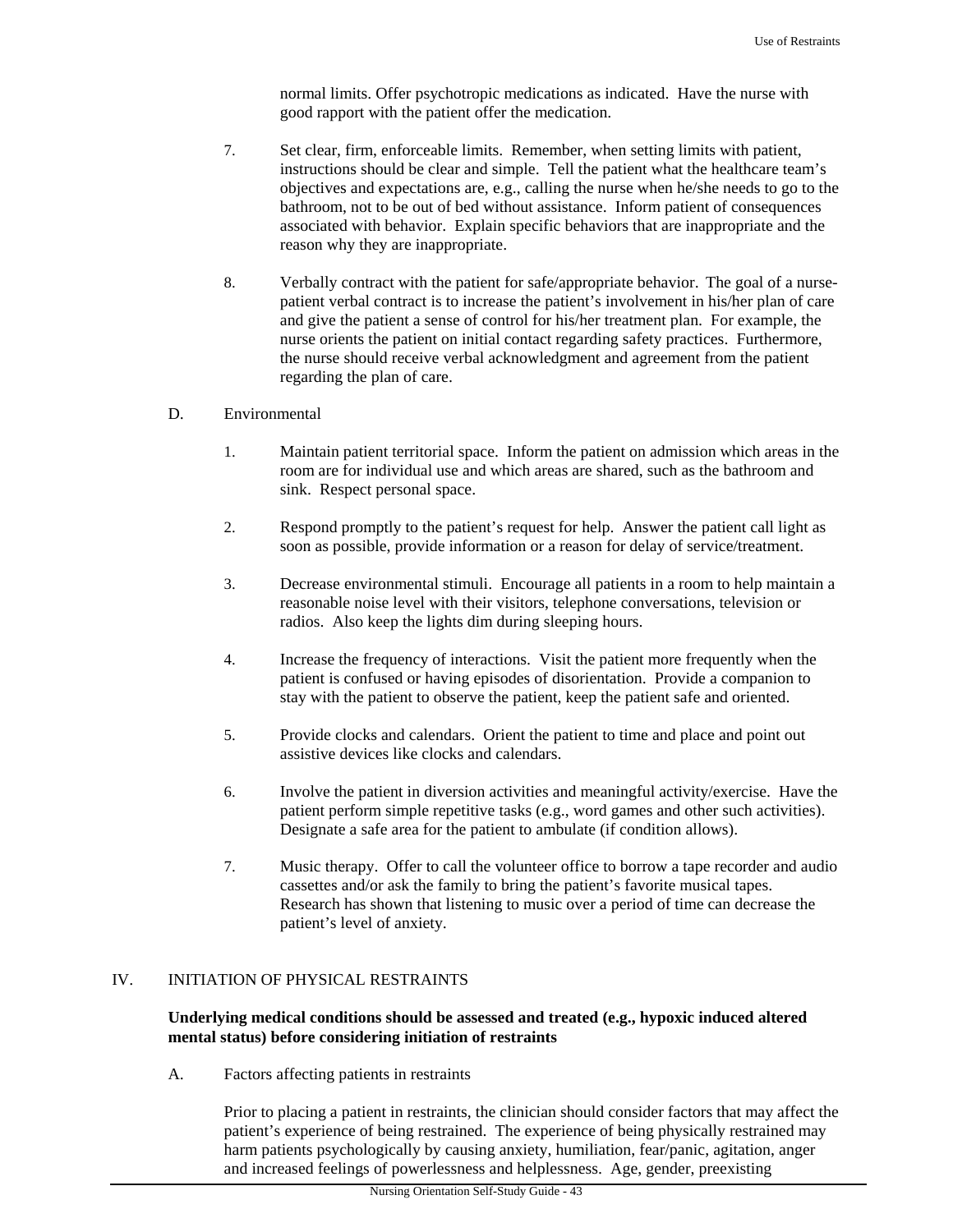conditions, current medical/psychiatric conditions including symptoms and diagnosis, prior episodes of restraint, history of trauma or abuse are all factors that have the potential to influence the patients' response to being restrained by making the individual more psychologically vulnerable. These factors may lead to a greater potential for harm. Therefore, the risks and benefits for each individual and each episode of restraint must be considered by the clinician. For example, a female patient with a history of being sexually/physically abused may respond with increased anxiety/fear, agitation or extreme emotional withdrawal when being restrained by male staff members. Being restrained commonly evokes feelings of increased powerlessness and helplessness. An individual who has experienced a trauma resulting in feelings of powerlessness and helplessness may have these feelings reoccur with the same intensity during an episode of restraint which may progress to a state of panic.

- B. Types of physical restraints
	- 4. Soft wrist/ankle restraints including cloth vest
	- 5. Hard wrist/ankle restraints
	- 6. Walking wrist restraints\*

\*A less restrictive alternative used in the behavioral heath care inpatients unit.

## V. TECHNIQUE FOR APPLICATION AND REMOVAL OF PHYSICAL RESTRAINTS

- A. Cloth vest
	- 1. Select the appropriate size for the patient.
	- 2. Place the vest on the patient with opening in the back.
	- 3. Overlap panels and pass the strap through opening.
	- 4. Tie waist straps to bed frame, **not** to the side rail.
	- 5. To remove the jacket, untie the waist straps from the bed frame and remove from shoulders.
	- 6. Slip the jacket off the patient.
- B. Soft restraints (pediatric and adult)
	- 1. Position the patient's limb with the restraint under it (Figure 1a).
	- 2. Wrap the restraint around the patient's limb and secure with the Velcro fastener. The restraint should be snug, but now too tight. This assures adequate circulation (Figure 1b). **\*Do not apply a restraint over a wound dressing or jewelry (e.g., watch).**
	- 3. Check the skin color, temperature and circulation of the wrist, hand, ankle and foot.



 **Figure 1a.** 



**Figure 1b.**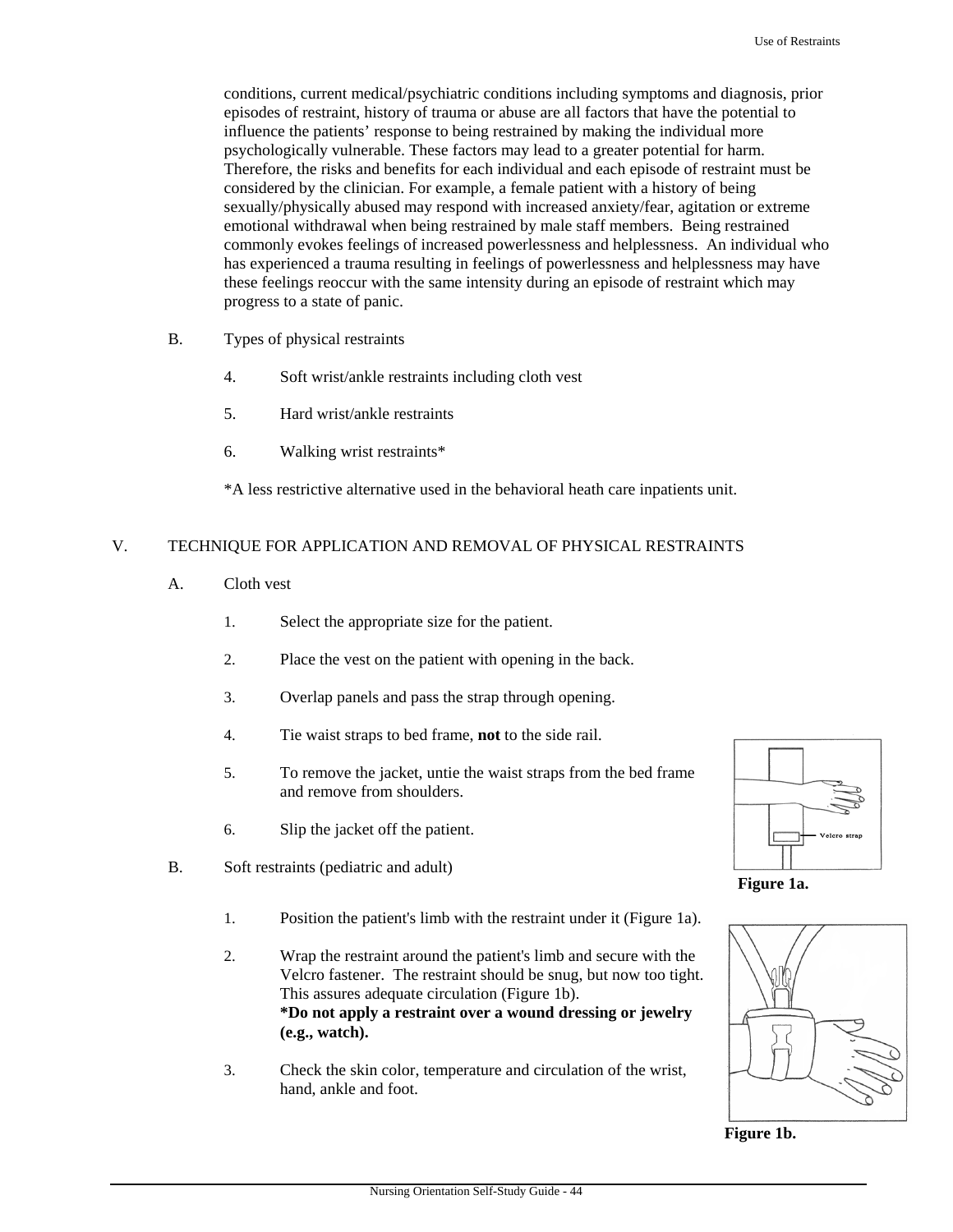- 4. Take the female receptor wrist strap buckle and connect to the male plug of the buckle (Figure 1c).
- 5. Close the snap to secure the restraint and then adjust the restraints, allowing a finger space between the cuff and the patient's skin; **do not** over tighten.
- 6. Secure the strap using the loop fastener device or by quick-release tying the strap(neonate patients) to the bed frame. Adjust the strap length according to requirements. Utilize a shorter strap length for greater control, a longer strap length for freedom of movement.
- 7. To release, disconnect the closure. Remove the restraint from the limb.
- C. Soft restraints (infant)
	- 1. Position the patient's limb with the restraint under it.
	- 2. Wrap the restraint around the patient's limb and secure with the velcro fastener. To ensure adequate circulation, the restraint should not be too tight.
	- 3. Check the skin color, temperature and circulation of the wrist, hand, ankle and foot.
	- 4. Tie the strap to the frame of the radiant warmer or crib.
	- 5. To release the patient, untie the strap from the frame of the radiant warmer or crib.
	- 6. Remove the velcro fastener and unwrap restraint from the patient's limb.
- D. Hard polyurethane restraints (pediatric and adult)
	- 1. Call Code Green at ext. 111 and a Crisis Response Team (CRT) RN Leader will respond and attempt to de-escalate the emergency situation before the initial application of the restraints.
	- 2. After the initial application of the hard restraints, the primary nurse is responsible for removal of the restraints and monitoring the patient continuously for safety.
	- 3. The minimum number of behavioral restraints which can be used is 3 points.
	- 4. There are **2 components** to the behavioral restraints (Figure 2):
		-
		- b. The locking belt



**Figure 1c.** Male plug.



a. The cuff **Figure 2.** Belt threaded through cuff loop.



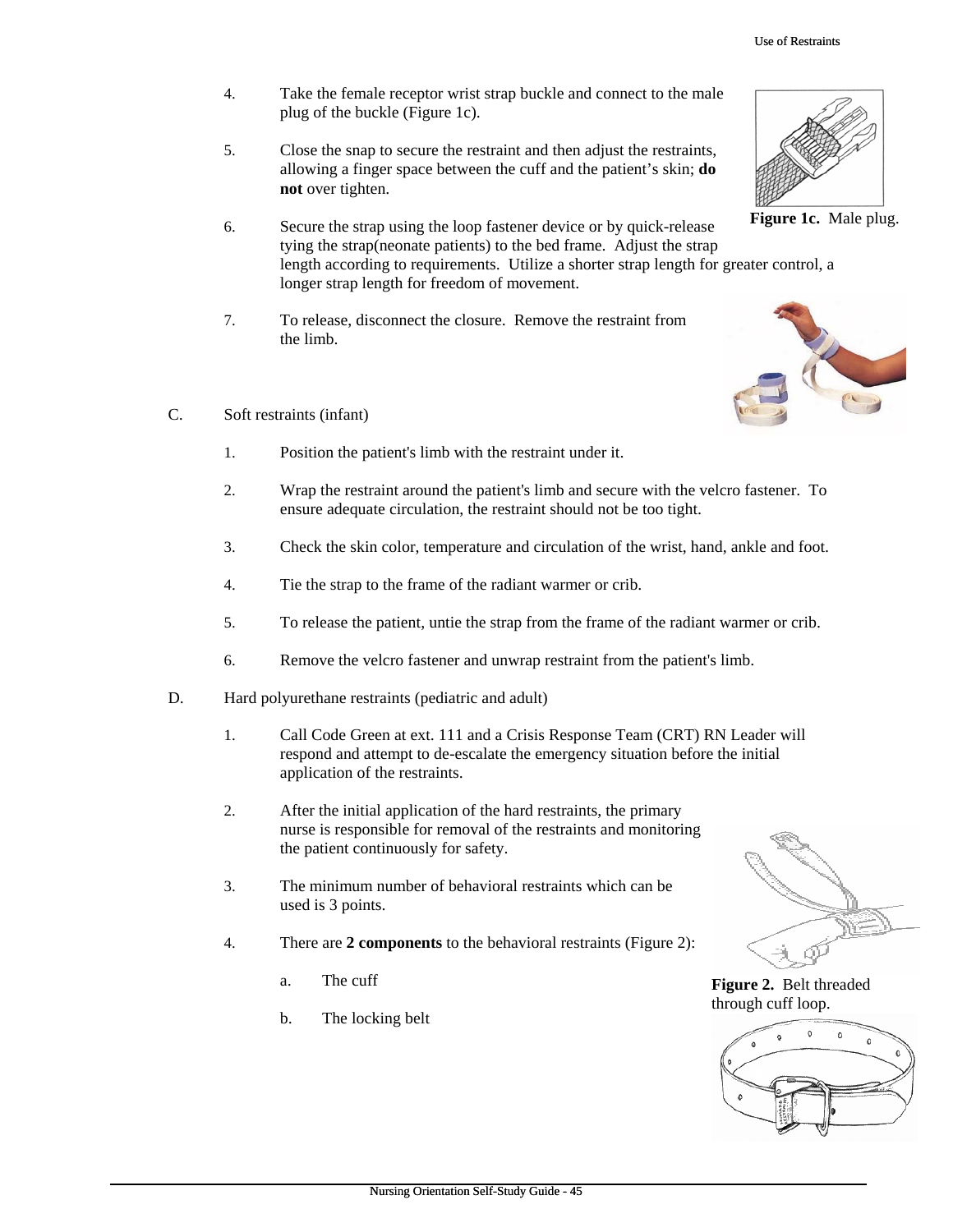**Figure 3.** Belt attached to

bed frame.

- 5. After applying the cuff securely around the limb, thread the tail end of the locking belt through the metal loop on the cuff and wrap it around the bed frame.
	- a. Insert the belt strap through the lock to the desired length and close the lock into the belt hole. The belt should be long enough so the patient can move the limb, but cannot swing his/her limb to hit someone (Figure 3).
	- b. Pull on both straps to tighten the lock. The belt should be taut.
	- c. Push in the spring-loaded pin and push locking "slide" section into the lock.
	- d. After ensuring the patient has limited movement, push in the metal tabs to lock the device.
	- e. To remove the belt, open the locking device by inserting the key with the large tooth facing left.
	- f. Push the key inward to open the locking "slide" section.
	- g. Pull on the end of the belt to loosen the locking device.
	- h. Unwrap the belt from the bed frame.
	- i. Unthread the belt from the metal loop on the cuff.

 **Restraints (cloth or polyurethane) should be able to be easily removed in the event of fire or other emergency. Restraints must be fastened to the bed frame, not the mattress or side rails. The polyurethane restraint key must be available in the nurse's station/Pyxis.. All registered nurses in the psychiatric areas carry restraint keys.** 

#### VI. PROCEDURE

The following are steps to be followed when placing a patient in restraints.

- A. Initiation (Appendix A)
	- 1. Behavioral
		- a. In the Psychiatric care areas, an RN may initiate behavioral restraints prior to obtaining a physician order. **In-person evaluation by the physician and the written order must be obtained within one hour**.

**The physician must conduct an in-person, face-to-face assessment of the inpatient's current clinical condition, including the following:** 

- **The patient's immediate situation**
- **The patient's reaction to the intervention**
- **The patient's medical and behavioral condition**
- **The need to continue or terminate the restraint or seclusion**
- **Alternative intervention methods attempted or considered prior to restraints/seclusion**
- **Indications/justifications for restraints/seclusion** 
	- b. In all other areas, behavioral restraints are initiated by the Crisis Response Team (CRT) RN Team Leader.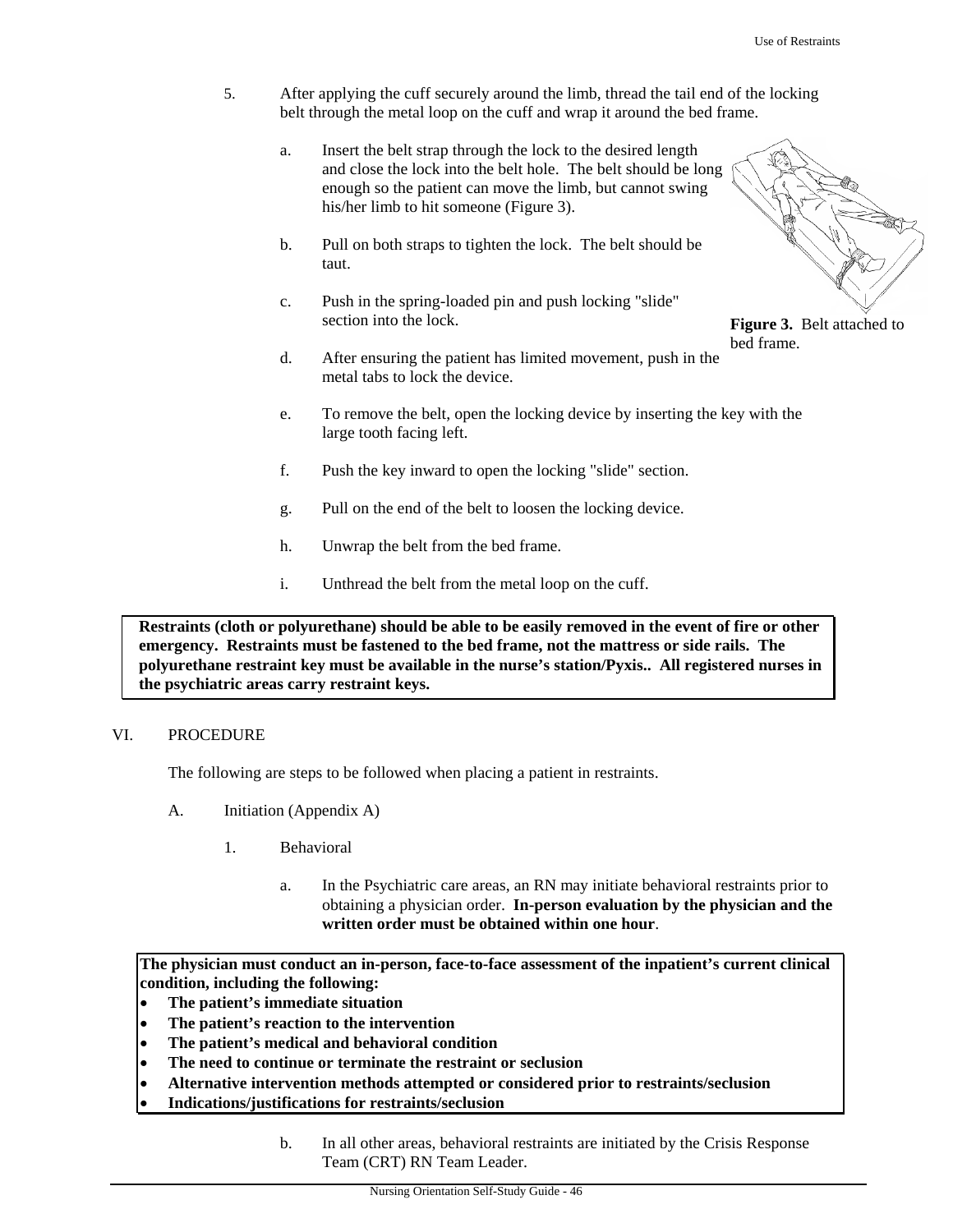- 2. Non-Behavioral
	- a. A physician's order is required prior to initiation of restraints. A telephone order may be accepted in approved areas provided the physician comes to evaluate the patient and signs the order within one hour.
- B. Physician's order

The Physician's order must be written on either the Behavioral Restraint Order Form or the Non-Behavioral Restraint Order Form for each application. The order must include the following:

- 1. Alternative interventions tried
- 2. Specific behaviors justifying restraints
- 3. Type and number of restraints to be used
- 4. Beginning and expiration times
- 5. Order time limitations: maximum length of time for each restraint order
- 6. Family notification in the psychiatric areas only
- C. Patient/Family education
	- 1. Discuss rationale for the use of restraint with the patient and family (consent required for patients in psychiatric care setting).
	- 2. Involve the patient and family in the plan to reduce or discontinue restraints.
- D. Discontinuation of restraints
	- 1. Restraints are to be discontinued as soon as possible.
	- 2. The nurse should consider reducing or discontinuing restraints if there has been a improvement in the behavior that led to the patient being restrained.
	- 3. A physician's order is not required to reduce/discontinue restraints.

## VII. MONITORING AND DOCUMENTATION

- A. Continuous monitoring
	- 1. Behavioral Justification. While in restraints, a patient must receive continuous in person observation by a nursing staff member. In the psychiatric area when a patient is in seclusion only, he/she must be continually observed by a nursing staff member for the first hour. After the first hour, further observation may be performed by continuous audiovisual monitoring. Continuous in-person observation is accomplished by utilizing a sitter.
		- a. Sitter policy and essential sitter duties. When a patient is being continually monitored, the sitter policy must be followed. A sitter will be provided for patients restrained for behavioral reasons in the Adult Medical/Surgical Wards, Adult/Pediatric ED, 7 West Ward and Pediatric Ward. A sitter will also be provided for patients in restraints and for patients in seclusion for the first hour in the locked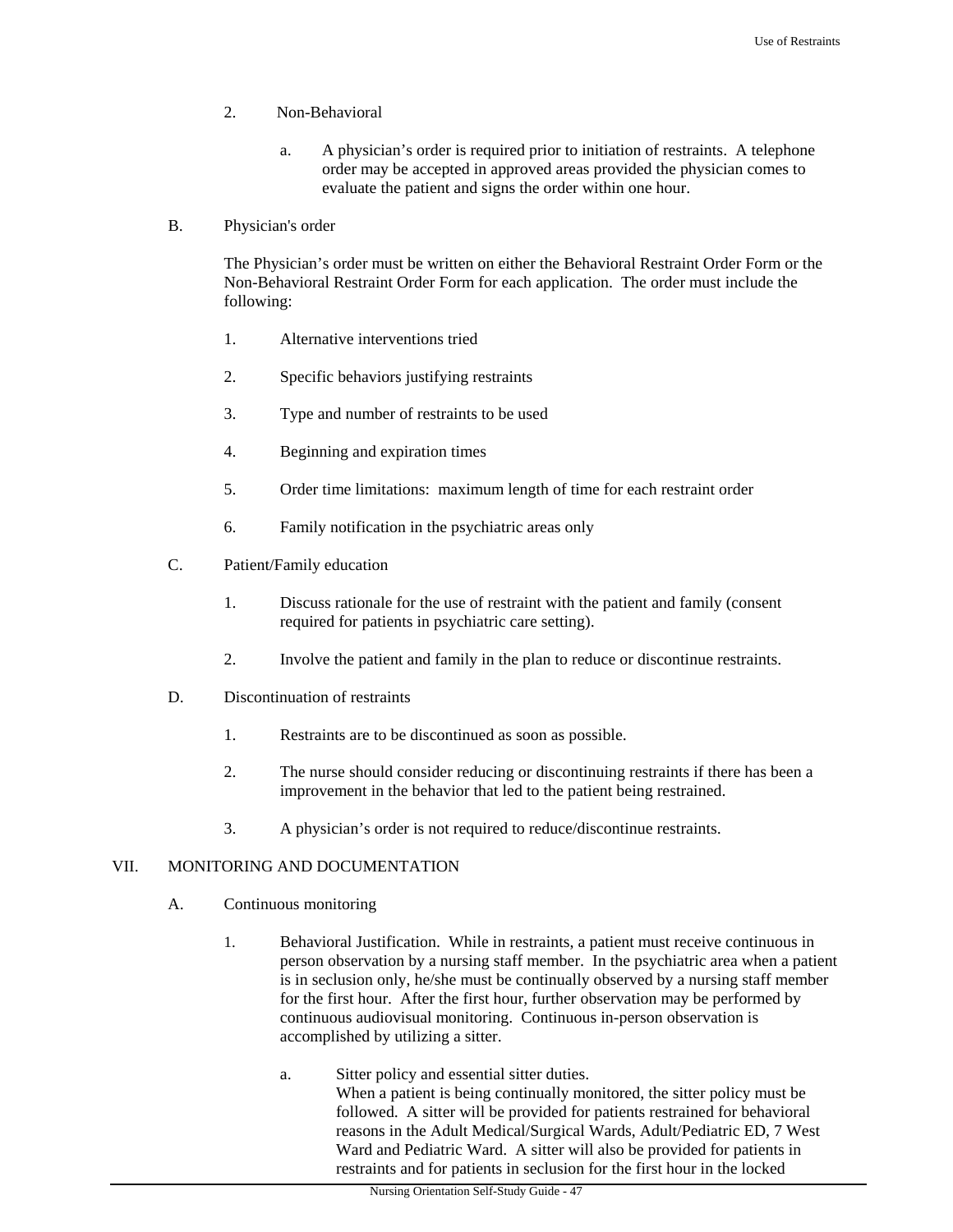psychiatric units. The sitter's duties are as follows:

- Remain within view and immediate contact of the patient at all times. If at any time the sitter is unable to remain within view of the patient, he/she must notify the RN responsible for the patient so that an alternate sitter can be made available to remain with and monitor the patient.
- Provide general nursing care to the patient being observed.
- Provide continuous in-person observation.
- Provide a safe environment including removing potentially dangerous objects from the room and screening any items brought by family and friends.
- Report ongoing behavioral observations to the RN responsible for the patient.
- 2. Non-Behavioral Justification: Monitor patient every 15 minutes, or more frequently if indicated.
- B. 15 minute observations

When placed in restraints for Non-Behavioral justifications, the patient is immediately assessed for appropriate application and then reassessed every 15 minutes for:

- 1. Any signs of injury associated with restraint or seclusion
- 2. Circulation and range of motion in the extremities (Not applicable for side rail restraints)
- 3. Nutrition and hydration needs
- 4. Hygiene and elimination needs
- 5. Vital signs (respiratory rate) when restrained for behavior
- 6. Physical and psychological comfort
- 7. Readiness for discontinuation of restraint and seclusion
- C. Documentation
	- 1. Observations are documented on either the *Behavioral Restrain/Seclusiont Nursing Observation and Care Record* or the *Non-Behavioral Restraint Nursing Observation and Care Record* by checking the appropriate boxes and initialing the column. All adverse effects are documented upon observation and described in the nurse's progress notes.
	- 2. Checking the awake/asleep column every 15 minutes indicates that the patient was evaluated for all of the above assessments.
	- 3. When restrained for behavioral reasons, vital signs (minimally, respiratory rate) are recorded every 15 minutes.
		- The patient's primary nurse should document the following on the medical record:
		- a. Patient's behavior
		- b. De-escalation techniques tried and failed
		- c. Initiation of Crisis Response Team
		- d. Resolution of CRT's response (e.g., restraint/seclusion)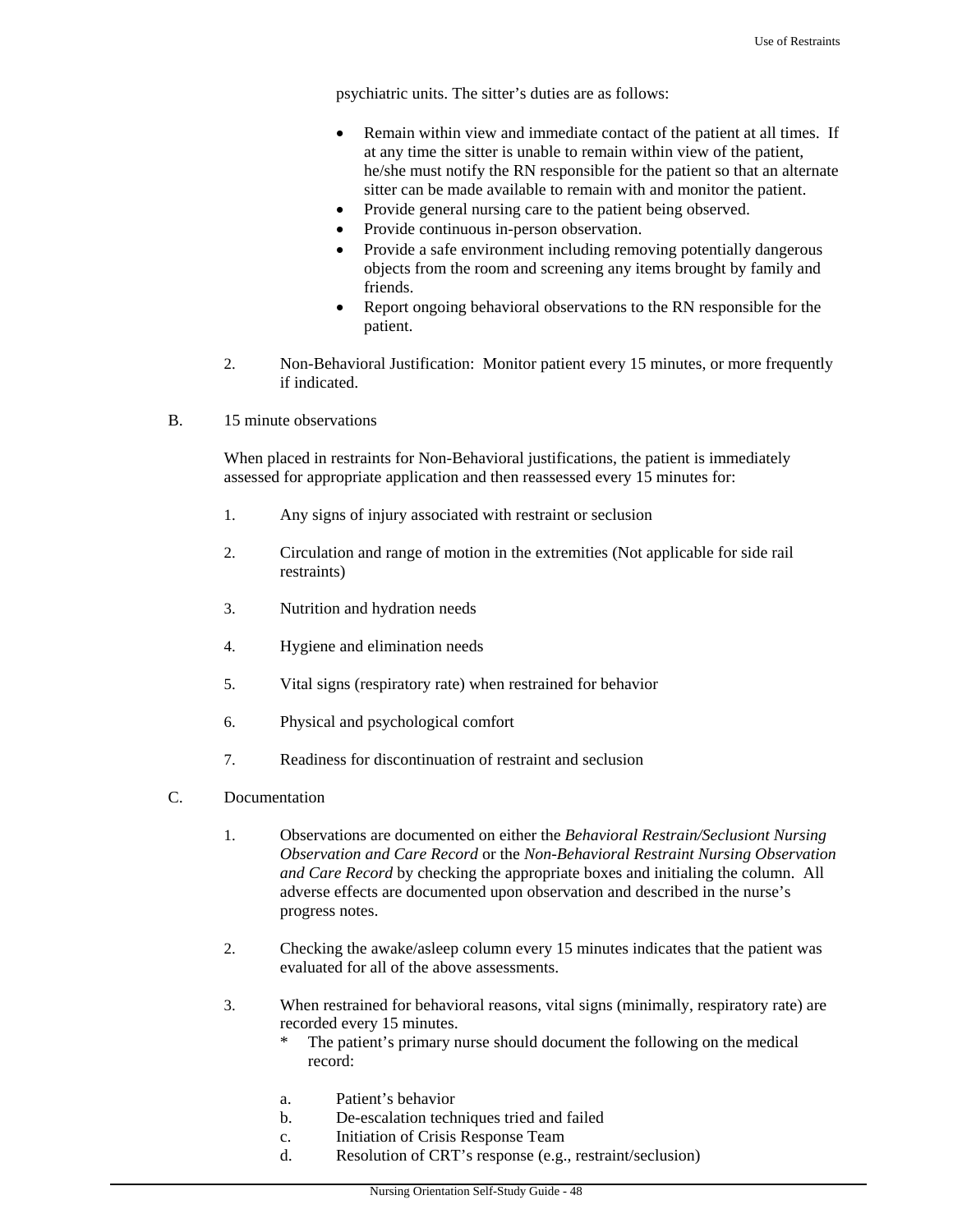- 4. The following must be documented a minimum of every 2 hours for all patient's in restraints:
	- a. Fluids provided if patient is not NPO (while patient is awake).
	- b. Toileting provided (urinary and bowel) measures (while patient is awake).
	- c. Range of motion provided while patient is awake (not applicable for side rail restraints).
	- d. Rotation of restraints (when clinically indicated).
- 5. If elimination or food/fluid intake is contraindicated because of the medical condition or plan of care, a notation must be made on the appropriate *Nursing Observation and Care Record.*
- 6. Any adverse effects from the use of restraints, such as swelling and/or color change of the restrained limbs, are documented at the time of occurrence and a note is entered on the *Nursing Evaluation and Progress Note*. Any related interventions and responses must be documented in the *Nursing Evaluation and Progress Note* also.
- 7. For restraints used with behavioral justification, there are sections to document ongoing assessment, interventions and evaluations. However, this does not eliminate the need for assessment, intervention, and evaluation (AIE) documentation in the nurses' notes.
- 8. The date and time restraints are removed must be documented on the appropriate *Nursing Observation and Care Record*.
- D. Debriefing: In the psychiatric areas, a debriefing with the patient and, when appropriate, the family, is expected following all restraint/seclusion episodes. The benefits of debriefing include reestablishing trust with patient, increasing the patient's sense of autonomy and control, and identifying precipitating factors to eliminate further restraint episodes. The debriefing should follow the coping model below:
	- 1. The situation in which the incident occurred will be discussed with the patient and the family.
	- 2. Identify any patterns that result in an episode of restraint or seclusion. For example:
		- When does the behavior tend to occur?
		- Where does the behavior tend to occur?
		- Who is present when the behavior occurs?
		- What are the potential triggering events which precede the behavior?
	- 3. Investigate alternative methods of handling the situation.
	- 4. Negotiate alternatives to be used in the future.
	- 5. Ensure that patient/family concerns are discussed.
	- 6. Incorporate any interventions related to patient/family concerns into the plan of care.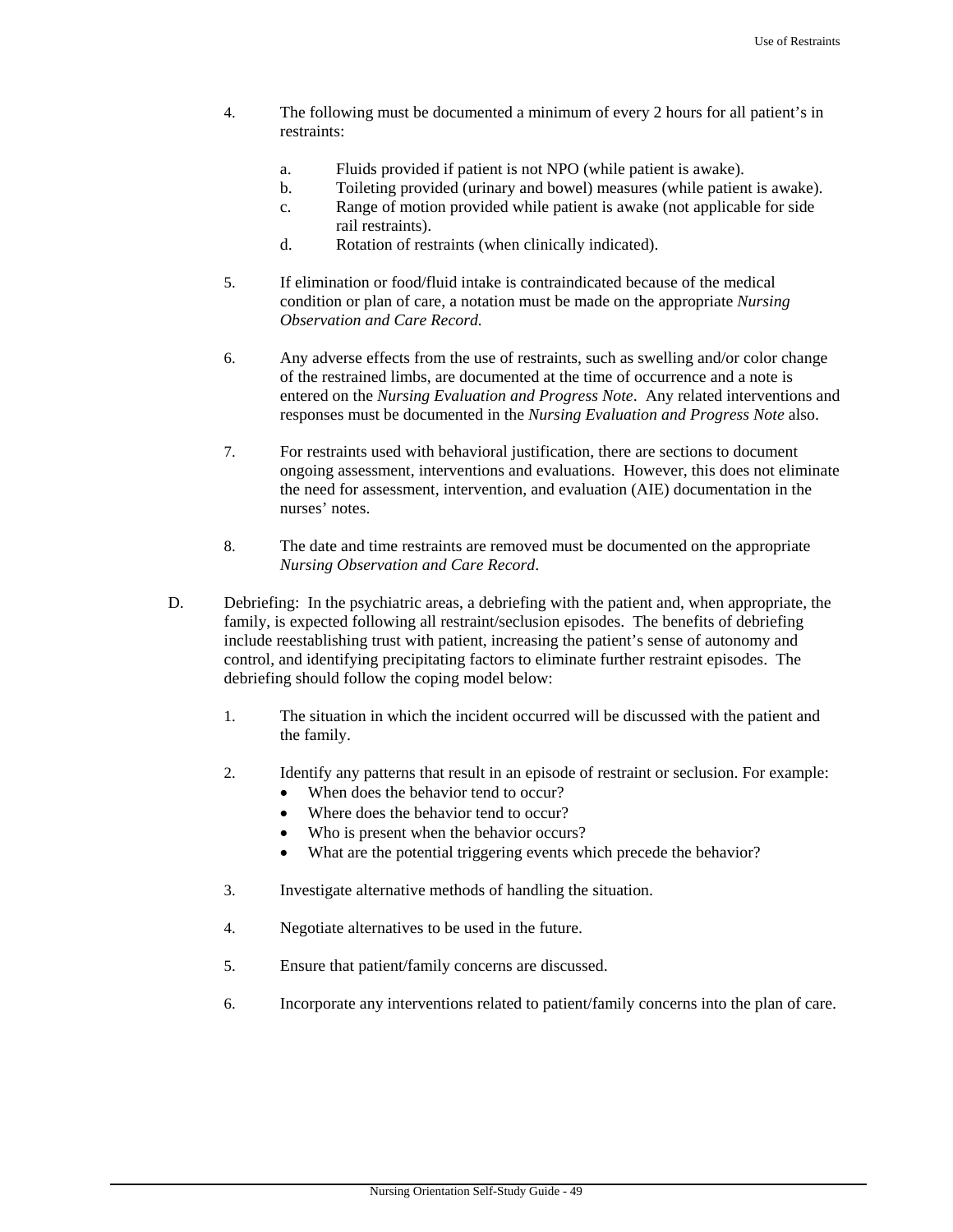## VIII. CARE OF RESTRAINTS

- A. Restraints must be inspected prior to, during, and after application for the following:
	- 1. Non-Behavioral restraints
		- a. Broken stitching
		- b. Frayed or cut straps
		- c. Broken, cracked deteriorated buckles, ring closures or other type of connectors
		- d. Any other signs of deterioration
	- 2. Behavioral restraints
		- a. Cuff and belt are clean
		- b. Polyurethane is not deteriorated, broken or cracked
		- c. Locking device locks and can be easily opened
		- d. Restraint key is on the unit
	- 3. A supply of behavioral restraints will be kept in the following areas:
		- a. Psychiatric Emergency Room
		- b. Medical Emergency Room
		- c. 8 West
		- d. 1 South
		- e. Central Supply
	- 4. When restraints require cleaning they are to be returned to Central Supply. A complete clean set will be given in exchange.

## IX. CONCLUSION

In summary, restraint and/or seclusion are to be utilized only when alternative, less restrictive interventions have been tried and deemed ineffective. Restraints are utilized only when there is a risk of imminent injury to self or others (**behavioral justification**) or as an adjunct to medical/surgical care in order to prevent the disruption of essential treatment (**non-behavioral**). When restraints are utilized, patient safety is maintained.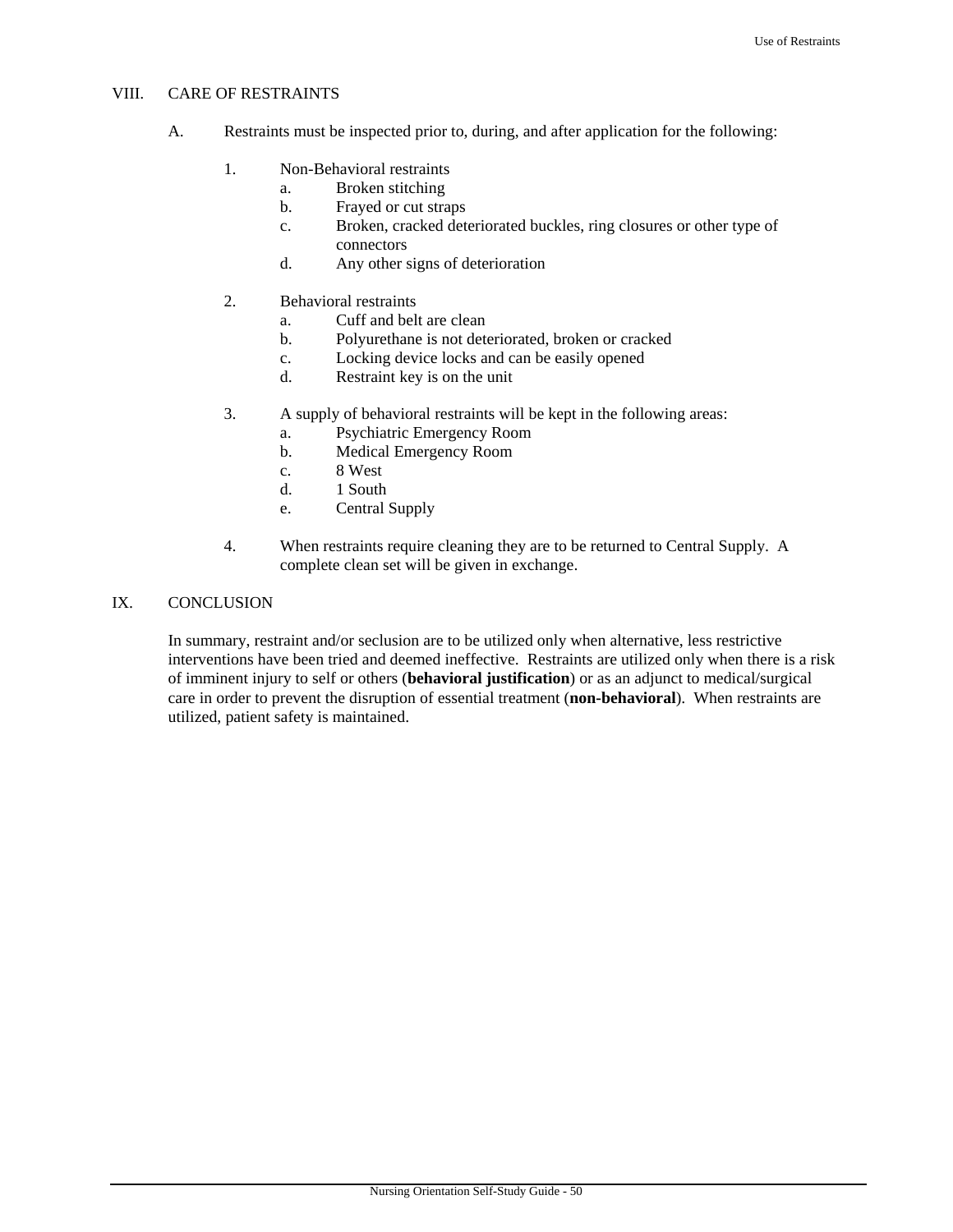Listed below is the criteria for the use of restraints and seclusion.

| THE USE OF RESTRAINT AND SECLUSION                                               |                                                                                                                                                                                                                                                                                                                                                                                                                                                                                                                                                                                                                                                       |                                                                               |                                                                                       |  |  |  |  |  |
|----------------------------------------------------------------------------------|-------------------------------------------------------------------------------------------------------------------------------------------------------------------------------------------------------------------------------------------------------------------------------------------------------------------------------------------------------------------------------------------------------------------------------------------------------------------------------------------------------------------------------------------------------------------------------------------------------------------------------------------------------|-------------------------------------------------------------------------------|---------------------------------------------------------------------------------------|--|--|--|--|--|
| <b>Criteria</b>                                                                  | <b>Behavioral Justification</b>                                                                                                                                                                                                                                                                                                                                                                                                                                                                                                                                                                                                                       | <b>Non-Behavioral</b><br><b>Justification</b><br>(medical/surgical)           |                                                                                       |  |  |  |  |  |
|                                                                                  | <b>Psychiatric Areas</b>                                                                                                                                                                                                                                                                                                                                                                                                                                                                                                                                                                                                                              | <b>All Other Areas</b>                                                        | <b>All Areas</b>                                                                      |  |  |  |  |  |
| <b>Prior to Initiation</b><br>(Assessment)                                       | Considers any pre-existing conditions/disabilities/limitations that would place the patient at greater<br>$\bullet$<br>risk for harm from the application of restraint/seclusion.<br>Determines the patient's condition or symptom that warrants use of restraint or seclusion<br>$\bullet$<br>Determine benefits to patient and whether a less restrictive intervention would offer the same<br>$\bullet$<br>benefit at less risk.<br>Determines whether patient has<br>$\bullet$<br>an advance directive with respect<br>to behavioral health care and<br>ensures that direct care staff is<br>aware of the behavioral health<br>advance directive. |                                                                               |                                                                                       |  |  |  |  |  |
| <b>Initiation</b>                                                                | Restraints/seclusion can be initiated<br>by Crisis Response (CRT) RN Team<br>Leader or behavioral health RN                                                                                                                                                                                                                                                                                                                                                                                                                                                                                                                                           | Restraints initiated by Crisis<br>Response (CRT) RN Team<br>Leader.           | Restraints may be initiated<br>upon order of physician<br>(telephone order accepted). |  |  |  |  |  |
| <b>Application</b>                                                               | CRT will place patient in seclusion or apply restraints.                                                                                                                                                                                                                                                                                                                                                                                                                                                                                                                                                                                              | Clinical staff apply restraints.                                              |                                                                                       |  |  |  |  |  |
| <b>In-Person Evaluation</b><br>by Licensed<br>Independent<br><b>Practitioner</b> | Within 1 hour.                                                                                                                                                                                                                                                                                                                                                                                                                                                                                                                                                                                                                                        | Within 1 hour.                                                                | Within 1 hour.                                                                        |  |  |  |  |  |
| <b>Physician's Orders</b>                                                        |                                                                                                                                                                                                                                                                                                                                                                                                                                                                                                                                                                                                                                                       | May never be written as a standing order or PRN                               |                                                                                       |  |  |  |  |  |
| Obtaining                                                                        | Within one hour.                                                                                                                                                                                                                                                                                                                                                                                                                                                                                                                                                                                                                                      | Within one hour.                                                              | Prior to application.                                                                 |  |  |  |  |  |
| Time Limitation                                                                  | • 4 hours for ages 18 and older<br>• 2 hours for ages $9 - 17$<br>• 1 hour for ages under 9                                                                                                                                                                                                                                                                                                                                                                                                                                                                                                                                                           | <b>Maximum</b><br>24 hours all ages                                           |                                                                                       |  |  |  |  |  |
| Include the<br>$\bullet$<br>following                                            | Specific violent, aggressive, or destructive behavior.<br>$\bullet$                                                                                                                                                                                                                                                                                                                                                                                                                                                                                                                                                                                   | • Medical/Surgical<br>justification e.g., trying to<br>pull out lines, tubes. |                                                                                       |  |  |  |  |  |
|                                                                                  | Alternatives tried prior to initiation<br>• Type and number of restraints used<br>• MD/RN signature with date and time                                                                                                                                                                                                                                                                                                                                                                                                                                                                                                                                |                                                                               |                                                                                       |  |  |  |  |  |
| <b>Physician's Orders</b><br>Renewal                                             | Requires face to face physician re-evaluation before expiration of original order to determine the<br>patient's response to the intervention including the rationale for continued use of the intervention.                                                                                                                                                                                                                                                                                                                                                                                                                                           |                                                                               |                                                                                       |  |  |  |  |  |
| <b>Notification of Use</b><br>Family                                             | Requires patient's consent.                                                                                                                                                                                                                                                                                                                                                                                                                                                                                                                                                                                                                           |                                                                               |                                                                                       |  |  |  |  |  |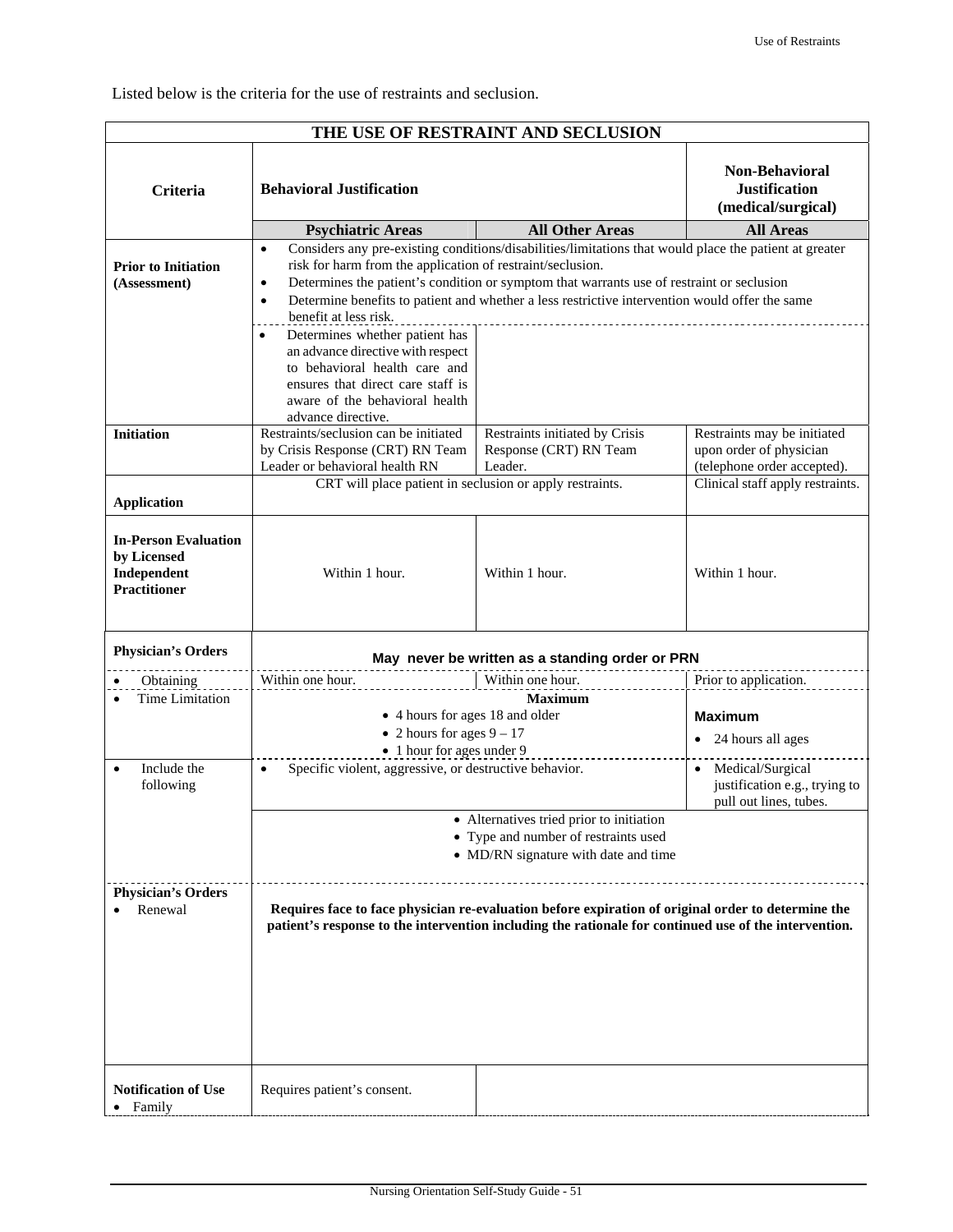| THE USE OF RESTRAINT AND SECLUSION                                                                   |                                                                                                                                                                                                                                                                                                                                                                                                                                                         |  |                                                                                                                                                               |                                                                     |  |  |  |
|------------------------------------------------------------------------------------------------------|---------------------------------------------------------------------------------------------------------------------------------------------------------------------------------------------------------------------------------------------------------------------------------------------------------------------------------------------------------------------------------------------------------------------------------------------------------|--|---------------------------------------------------------------------------------------------------------------------------------------------------------------|---------------------------------------------------------------------|--|--|--|
| <b>Criteria</b>                                                                                      | <b>Behavioral Justification</b>                                                                                                                                                                                                                                                                                                                                                                                                                         |  |                                                                                                                                                               | <b>Non-Behavioral</b><br><b>Justification</b><br>(medical/surgical) |  |  |  |
|                                                                                                      | <b>Psychiatric Areas</b>                                                                                                                                                                                                                                                                                                                                                                                                                                |  | <b>All Other Areas</b>                                                                                                                                        | <b>All Areas</b>                                                    |  |  |  |
| Clinical Leadership                                                                                  | <b>NURSE MANAGER OR</b><br>DESIGNEE AND ATTENDING<br>PHYSICIAN WILL BE<br><b>INFORMED OF INSTANCES IN</b><br>WHICH INDIVIDUAL<br><b>EXPERIENCE EXTENDED, OR</b><br>MULTIPLE EPISODES OF<br>RESTRAINT/ SECLUSION.<br>episodes of >12 hours<br>2 or more separate episodes<br>within 12 hours<br>every 24 hours if conditions<br>$\bullet$<br>continue                                                                                                    |  |                                                                                                                                                               |                                                                     |  |  |  |
| <b>Patient/Family</b>                                                                                | $\bullet$                                                                                                                                                                                                                                                                                                                                                                                                                                               |  | Inform patient/family of the organization's philosophy on the use of restraint/seclusion.                                                                     |                                                                     |  |  |  |
| <b>Education</b>                                                                                     | Include patient/family in identifying behaviors/clinical issues requiring restraint/seclusion.<br>Include patient/family in identifying alternatives.<br>Ensure that conditions for release/removal are communicated.<br>Include family in the treatment plan if available/appropriate (Requires patient's consent if in<br>psychiatric areas).<br>Inform patient of right to have family<br>informed of any restraint/seclusion                        |  |                                                                                                                                                               |                                                                     |  |  |  |
| <b>Monitoring</b>                                                                                    | episode.<br>Continuous in person observation                                                                                                                                                                                                                                                                                                                                                                                                            |  | Continuous in person                                                                                                                                          | Every 15 minutes                                                    |  |  |  |
|                                                                                                      | for restraints/seclusion*.<br>*For individuals in seclusion only,<br>after the first hour of continuous in-<br>person observation, further continuous<br>monitoring may be done through the<br>use of audio/visual technology.                                                                                                                                                                                                                          |  | observation for restrained<br>patients.                                                                                                                       |                                                                     |  |  |  |
| Assessment:                                                                                          |                                                                                                                                                                                                                                                                                                                                                                                                                                                         |  |                                                                                                                                                               |                                                                     |  |  |  |
| <b>Time Frames</b><br>Criteria for every<br>$\bullet$<br>15 minute<br>observations                   | Immediately upon initiation and every 15 minutes while restrained to ensure patient's rights, dignity and<br>safety are maintained.<br>Check for adverse physical effects or signs of injury.<br>$\bullet$<br>Address nutrition/hydration/elimination needs.<br>Check circulation and ROM in extremities<br>$\bullet$<br>Determine physical and psychological status and comfort.<br>$\bullet$<br>Determine readiness for discontinuation.<br>$\bullet$ |  |                                                                                                                                                               |                                                                     |  |  |  |
| Vital Signs                                                                                          | Every 15 minutes (Minimally, VS include respiratory rate.<br>Temperature, pulse, and blood pressure as clinically indicated.)                                                                                                                                                                                                                                                                                                                           |  |                                                                                                                                                               | As per unit policy.                                                 |  |  |  |
| <b>Discontinuation of</b><br><b>Restraints/Seclusion</b><br>(A physician's order is<br>not required) | A RN may reduce the patient from<br>restraint to seclusion, reduce the<br>number and/or discontinue<br>restraints/seclusion based on the<br>patient's behavior.<br>If discontinued before expiration of order, a new physician's order must                                                                                                                                                                                                             |  | A registered nurse may reduce the number of restraints and/or<br>discontinue restraints when the behavioral reason/clinical<br>justification is/are resolved. |                                                                     |  |  |  |
| <b>Debriefing</b>                                                                                    | be obtained before reinstating restraints/seclusion.<br>As soon as possible but not later than<br>24 hours after discontinuation of a<br>restraint/seclusion episode, the patient,<br>and if appropriate, family, participate<br>with staff in a debriefing to evaluate<br>the event, review plan of care and<br>modify if necessary.                                                                                                                   |  |                                                                                                                                                               |                                                                     |  |  |  |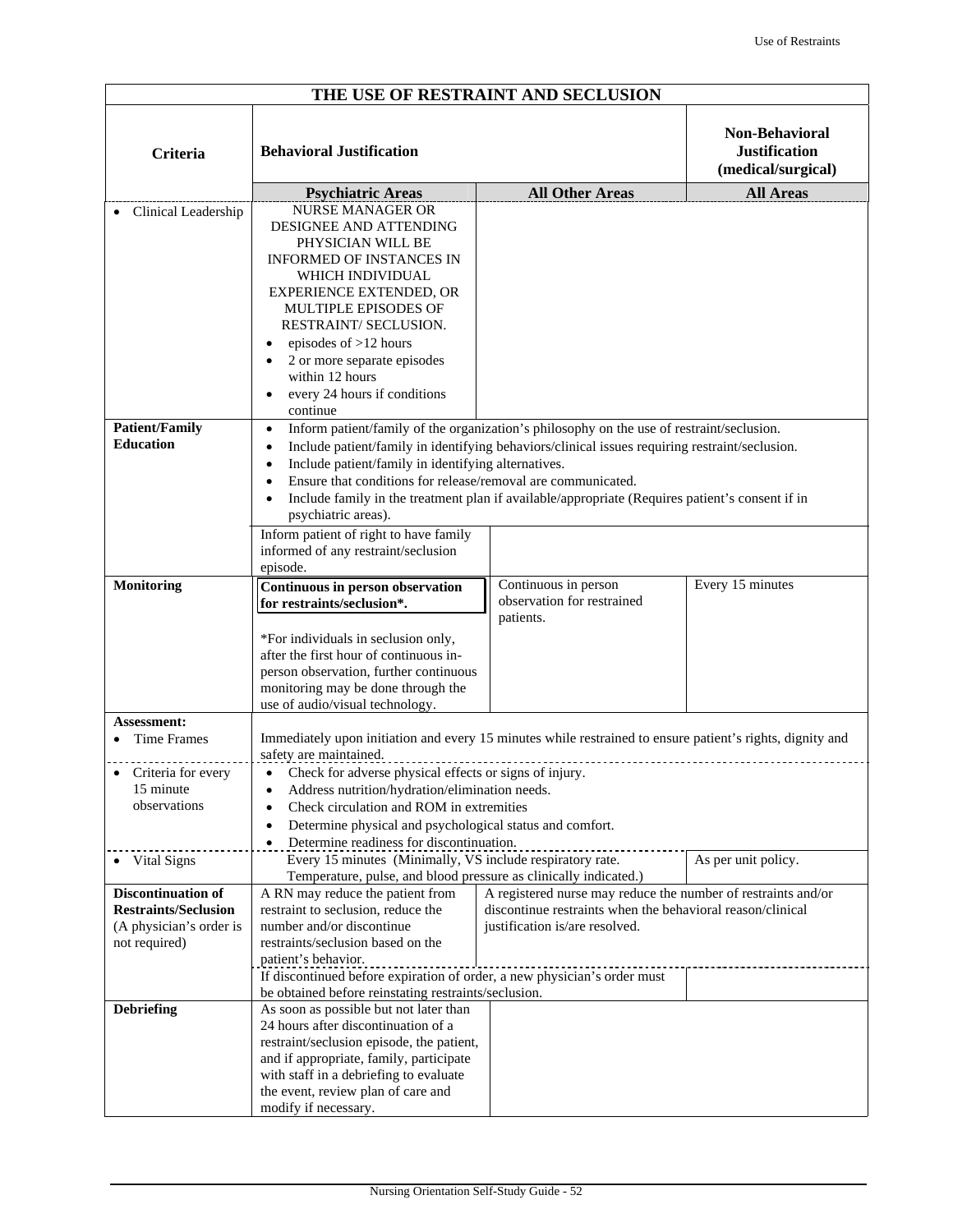| THE USE OF RESTRAINT AND SECLUSION |                                                                                                                                                                                                                                                                                                                                                                                                                                                                                                                                                                                                                                                                                                                                                                                                                                                                                                                                                                                                                                                                                                                                                                                   |                                                                     |                  |  |  |  |
|------------------------------------|-----------------------------------------------------------------------------------------------------------------------------------------------------------------------------------------------------------------------------------------------------------------------------------------------------------------------------------------------------------------------------------------------------------------------------------------------------------------------------------------------------------------------------------------------------------------------------------------------------------------------------------------------------------------------------------------------------------------------------------------------------------------------------------------------------------------------------------------------------------------------------------------------------------------------------------------------------------------------------------------------------------------------------------------------------------------------------------------------------------------------------------------------------------------------------------|---------------------------------------------------------------------|------------------|--|--|--|
| <b>Criteria</b>                    | <b>Behavioral Justification</b>                                                                                                                                                                                                                                                                                                                                                                                                                                                                                                                                                                                                                                                                                                                                                                                                                                                                                                                                                                                                                                                                                                                                                   | <b>Non-Behavioral</b><br><b>Justification</b><br>(medical/surgical) |                  |  |  |  |
|                                    | <b>Psychiatric Areas</b>                                                                                                                                                                                                                                                                                                                                                                                                                                                                                                                                                                                                                                                                                                                                                                                                                                                                                                                                                                                                                                                                                                                                                          | <b>All Other Areas</b>                                              | <b>All Areas</b> |  |  |  |
| <b>Documentation</b>               | Clinical staff shall assure the adequate documentation of the following:<br>Written physician's orders.<br>٠<br>Description of the patient's behavior and circumstances that necessitated use.<br>٠<br>Consideration or failure of non-physical interventions.<br>٠<br>Rationale for use.<br>Notification of family/clinical leadership when appropriate.<br>Behavioral/medical/surgical justification for discontinuation.<br>٠<br>Informing patient/family of criteria for discontinuation.<br>٠<br>Initial and q 15 minute assessments.<br>٠<br>Opportunities for elimination/nutrition/hydration/ROM* needs provided whenever needed and<br>٠<br>documented a minimum of $q_2$ hours while awake. (*ROM not applicable for side rail restraint)<br>Rotation of restraints when clinically indicated.<br>٠<br>Patient/family education provided.<br>٠<br>Patient's response to restraint and/or seclusion.<br>Revisions made to the plan of care to reflect the use of restraints.<br>٠<br>Assistance provided to meet criteria for discontinuation. Continuous monitoring.<br>In person evaluation and re-evaluation.<br>Injuries sustained, type of evaluation and treatment |                                                                     |                  |  |  |  |

# **PLEASE COMPLETE THE STUDY QUESTIONS ON THE NEXT PAGE**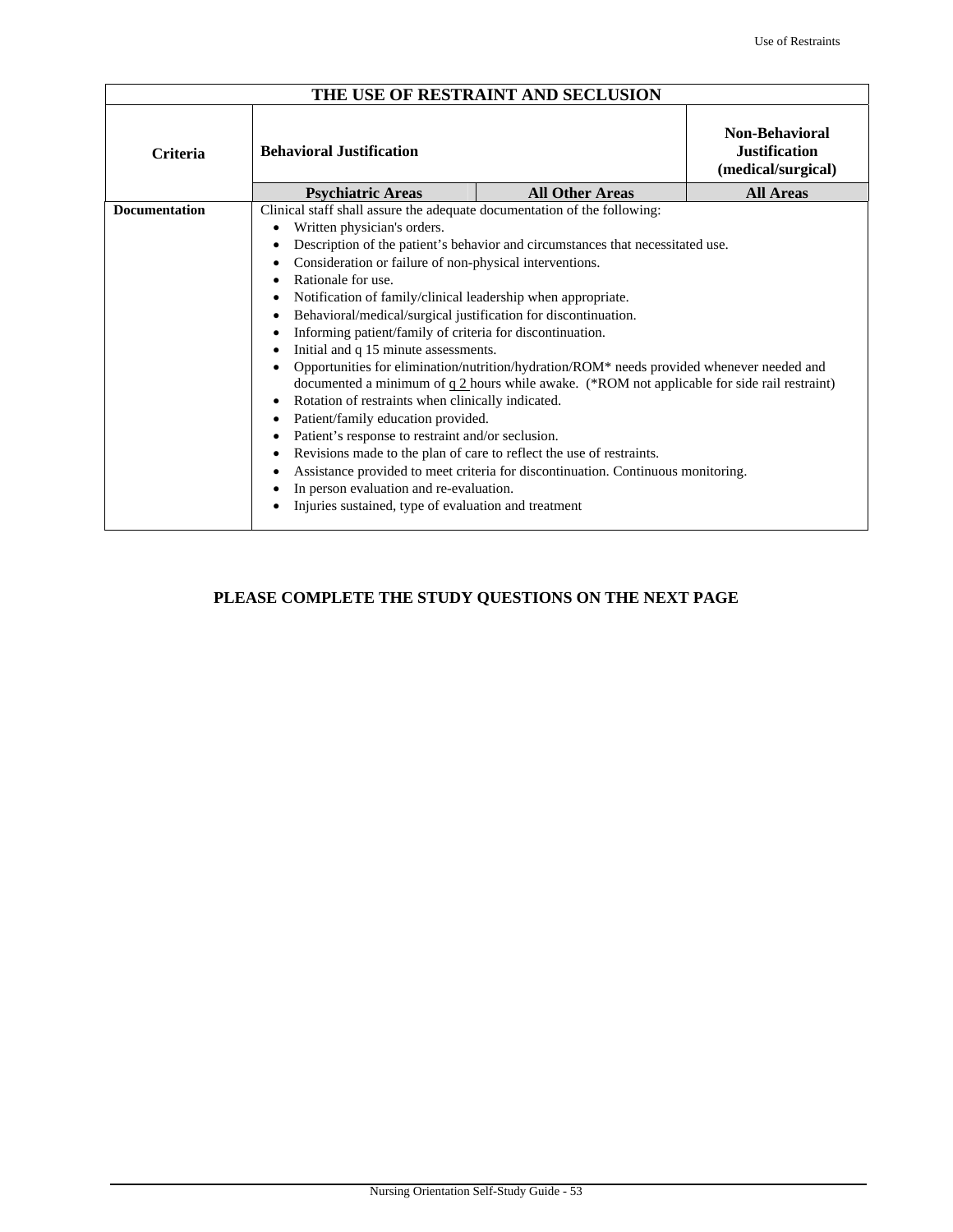## **USE OF RESTRAINTS Study Questions**

Select the best answer to each question. **DO NOT** write in this manual.

#### **General Questions** - *Content addressed by these questions will be on the adult and pediatric test.*

- 1. An order for restraints used for behavioral justification for an adult patient expires in:
	- a. 2 hours
	- b. 4 hours
	- c. 8 hours
	- d. 24 hours
- 2. Under what circumstances would 2-point cloth wrist restraints be indicated?
	- a. To prevent suicide attempt
	- b. To prevent patient from getting out of bed
	- c. To stop patient from striking at staff with fists
	- d. To prevent removal of IV fluids, tubes, or other necessary medical devices
- 3. 15 minute observations are documented on the *Nursing Observation and Care Record* by:
	- a. RN only
	- b. RN and LVN
	- c. All nursing staff
	- d. Nursing attendant only
- 4. The nurse determines that a patient being restrained for behavioral justification is no longer a threat to him/herself or others. The nurse should:
	- a. Discontinue restraints
	- b. Keep the patient in restraints
	- c. Continue to observe the patient
	- d. Obtain physician order to discontinue restraints
- 5. A patient whose behavior indicates a behavioral justification for restraints would display which of the following behaviors?
	- a. Cursing at staff
	- b. Attempting to kick staff
	- c. Attempting to extubate self
	- d. Threatening to leave the hospital against medical advice
- 6. For which of the following patients would non-behavioral restraints be appropriate?
	- a. Patient who is demanding attention
	- b. Patient who takes roommates food
	- c. Patient who refuses to have his blood drawn
	- d. Patient attempting to remove central line
- 7. A physician's order must include all of the following **EXCEPT**:
	- a. Type and number of restraints
	- b. Beginning and expiration times
	- c. Alternative intervention tried
	- d. Expected behavior for release
- 8. The nurse notes swelling and color changes of a restrained limb. The nurse should initially: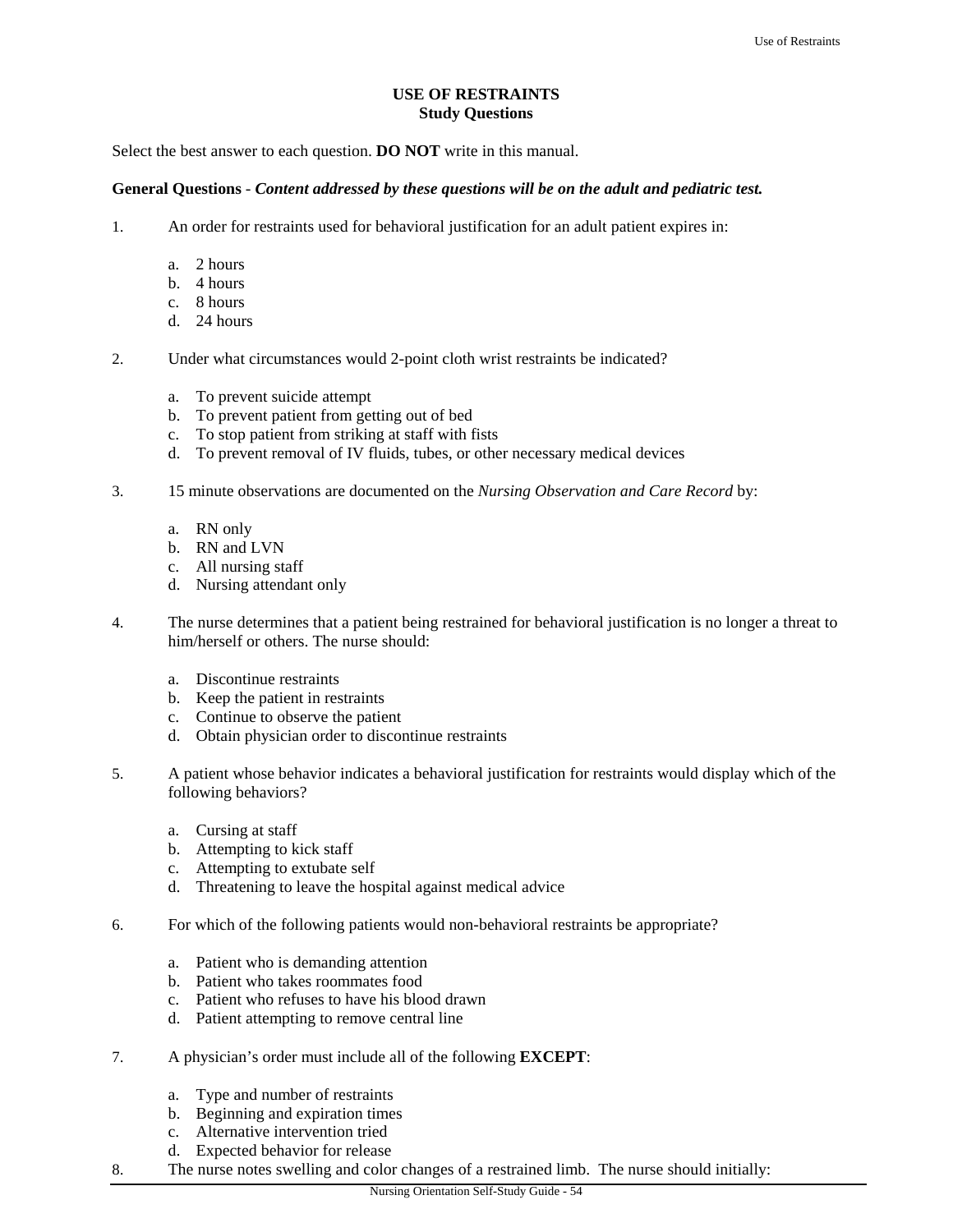- a. Take vital signs
- b. Notify the physician
- c. Remove limb restraints and apply cloth vest
- d. Loosen restraints, assess circulation, sensation, and movement
- 9. When alternatives have failed to de-escalate violent, aggressive behavior, a should be activated.
	- a. Code Teal
	- b. Code Purple
	- c. Code Green
	- d. Code Pink
- 10. The telephone number within the medical center to activate the Crisis Response Team (CRT) is:
	- a. 111
	- b. 112
	- c. 113
	- d. 114
- 11. Which of the following contents need to be documented on the patient's medical record once Code Green is initiated?
	- a. Patient's behavior and de-escalation techniques used
	- b. Patient's behavior, de-escalation techniques used, and resolution of CRT's response
	- c. De-escalation techniques used, time Code Green initiated, and resolution of CRT's response
	- d. All of the above

#### **Adult Questions -** *Content addressed by these questions will be on the adult test.*

- 12. All of the following are appropriate alternatives that may be tried prior to placing an adult patient in restraints EXCEPT:
	- a. Move the patient to an isolated area and minimize all interaction
	- b. Offer medication to the patient
	- c. Set limits on inappropriate behavior
	- d. Decrease environmental stimuli
- 13. A 58 year old man was admitted yesterday for alcohol withdrawal. Upon admission and during the night he attempted to punch the nurses. This morning he is lying quietly in his bed, eagerly awaiting his breakfast. He is cooperating with the nursing attendant during his morning care. The last order was written 4 hours ago. The nurse should:
	- a. Call the MD for a new order
	- b. Reduce the restraints to two wrist restraints
	- c. Discontinue the restraints
	- d. Leave the restraints on and wait for the MD to come evaluate the patient
- 14. A 30 year old trauma patient in the ICU repeatedly attempts to pull out his endotracheal tube. He is also attempting to remove an IV in his right arm. Which of the following restraint methods would be appropriate for this patient?
	- a. Place an arm board on both upper extremities
	- b. 2 point non-behavioral restraints
	- c. 2 point behavioral restraints
	- d. 4 point behavioral restraints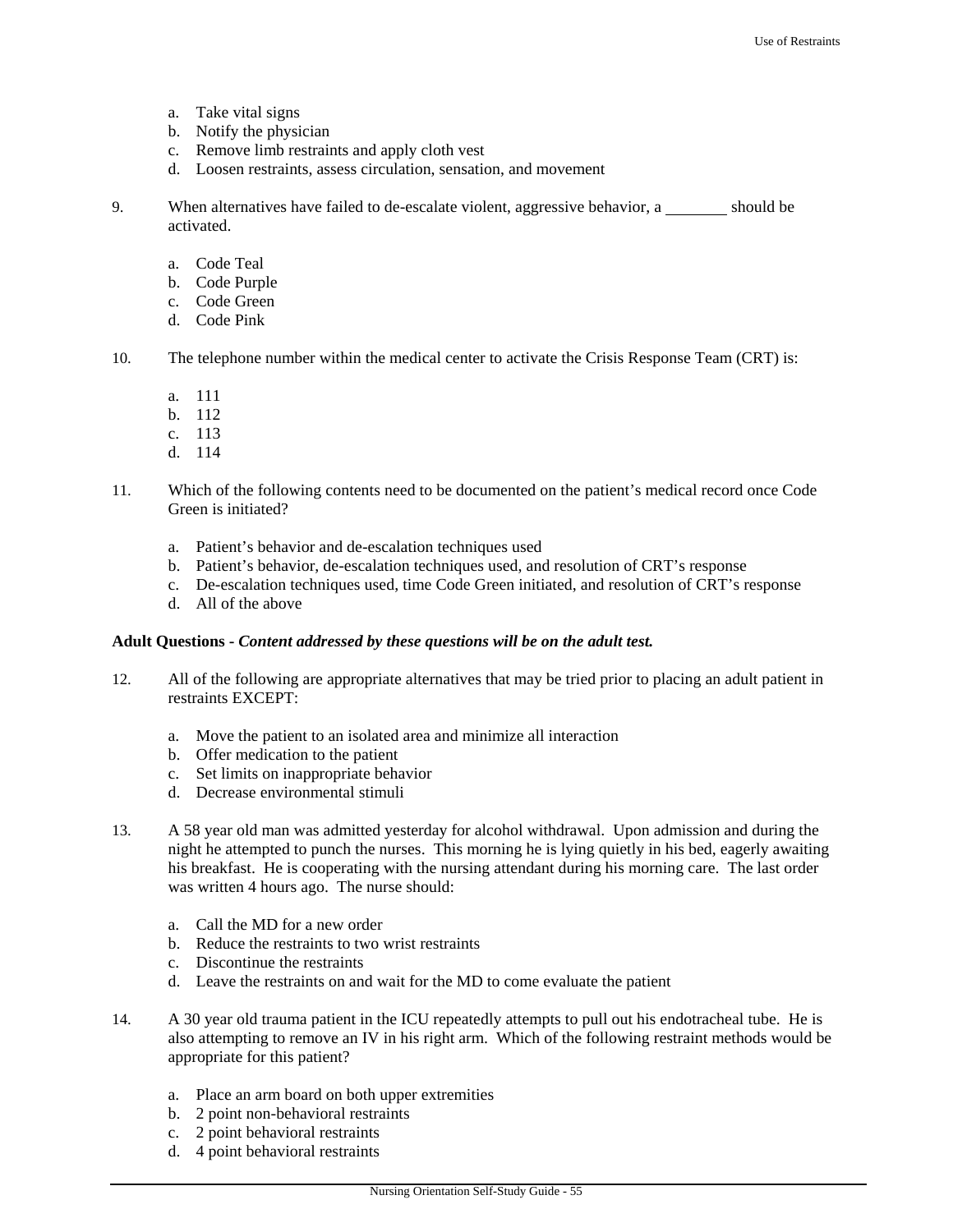## **Pediatric Questions -** *Content addressed by these questions will be on the pediatric test.*

- 15. A twelve year old girl who was kicking and verbally abusing staff on evening shift is in 4 point soft restraints. Now she is sleeping quietly with her mother at the bedside. The restraint order was written 2 hours ago. The nurse should.
	- a. Call the MD for a new order
	- b. Reduce the restraints to two wrist restraints
	- c. Discontinue the restraints
	- d. Leave the restraints on and wait for the MD to come evaluate the patient
- 16. A four-month-old infant repeatedly attempts to pull out his endotracheal tube with his right hand. He has an arm board and an IV in his left hand. Which of the following options reflects the correct way to apply restraints to this infant?
	- a. Apply soft restraints to the right and the left wrist
	- b. Apply an arm board to the right hand
	- c. Apply a soft restraint to the right wrist only
	- d. Apply soft restraints to the right wrist and the left ankle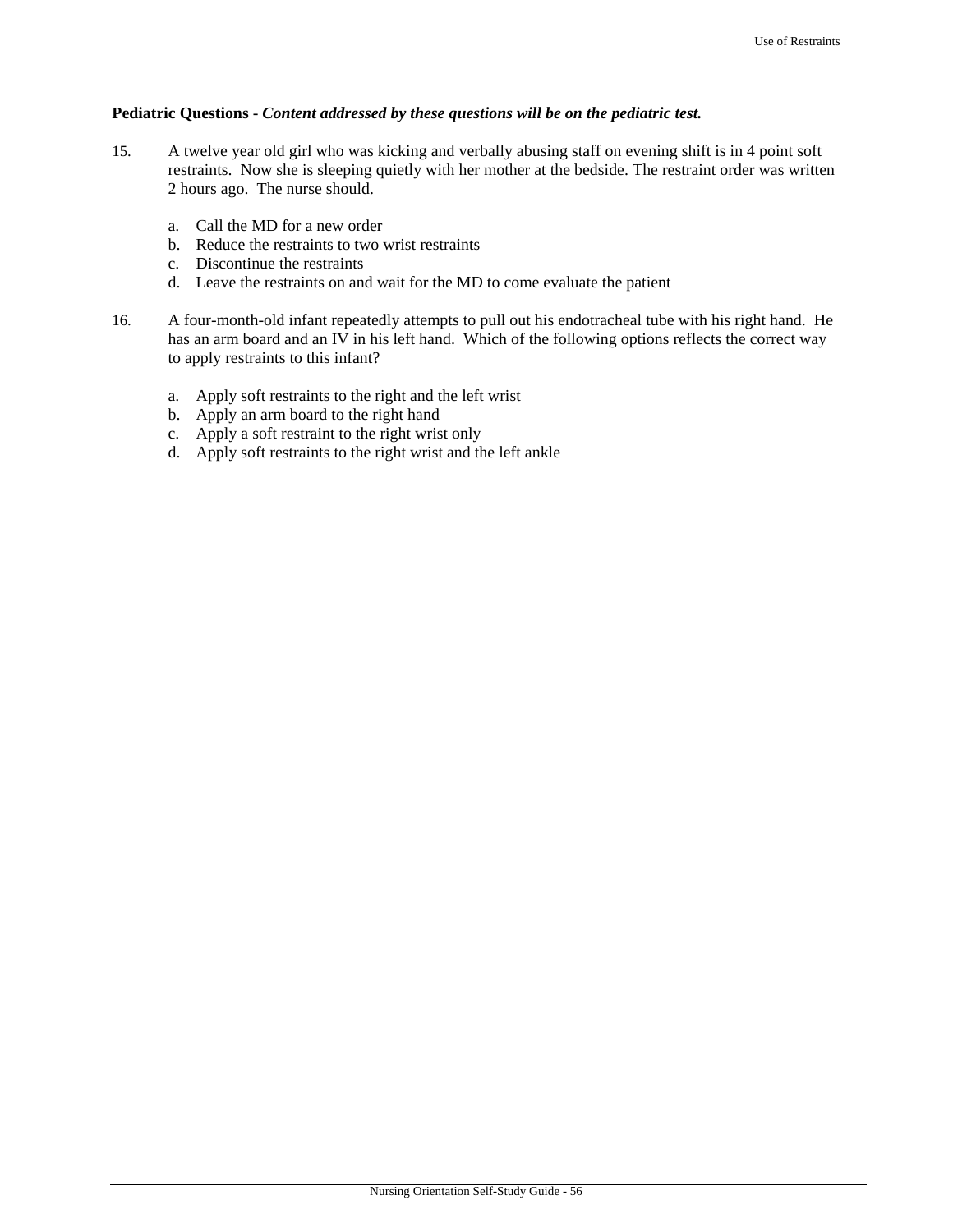## **USE OF RESTRAINTS Answers to Study Questions**

#### **Answers to General Questions:**

- 1. b 2. d 3. c 4. a 5. b 6. d
- 7. d
- 8. d
- 9. c
- 10. a
- 11. d

# **Answers to Adult Patients:**

- 12. a
- 13. c
- 14. b

## **Answers to Pediatric Questions:**

- 15. c
- 16. a

## **IF YOU ANSWERED 14 OF THE 16 QUESTIONS CORRECTLY, REVIEW THE PERFORMANCE EVALUATION. IF YOU MISSED 3 OR MORE, REREAD THE CONTENT AND REPEAT THE STUDY GUIDE QUESTIONS.**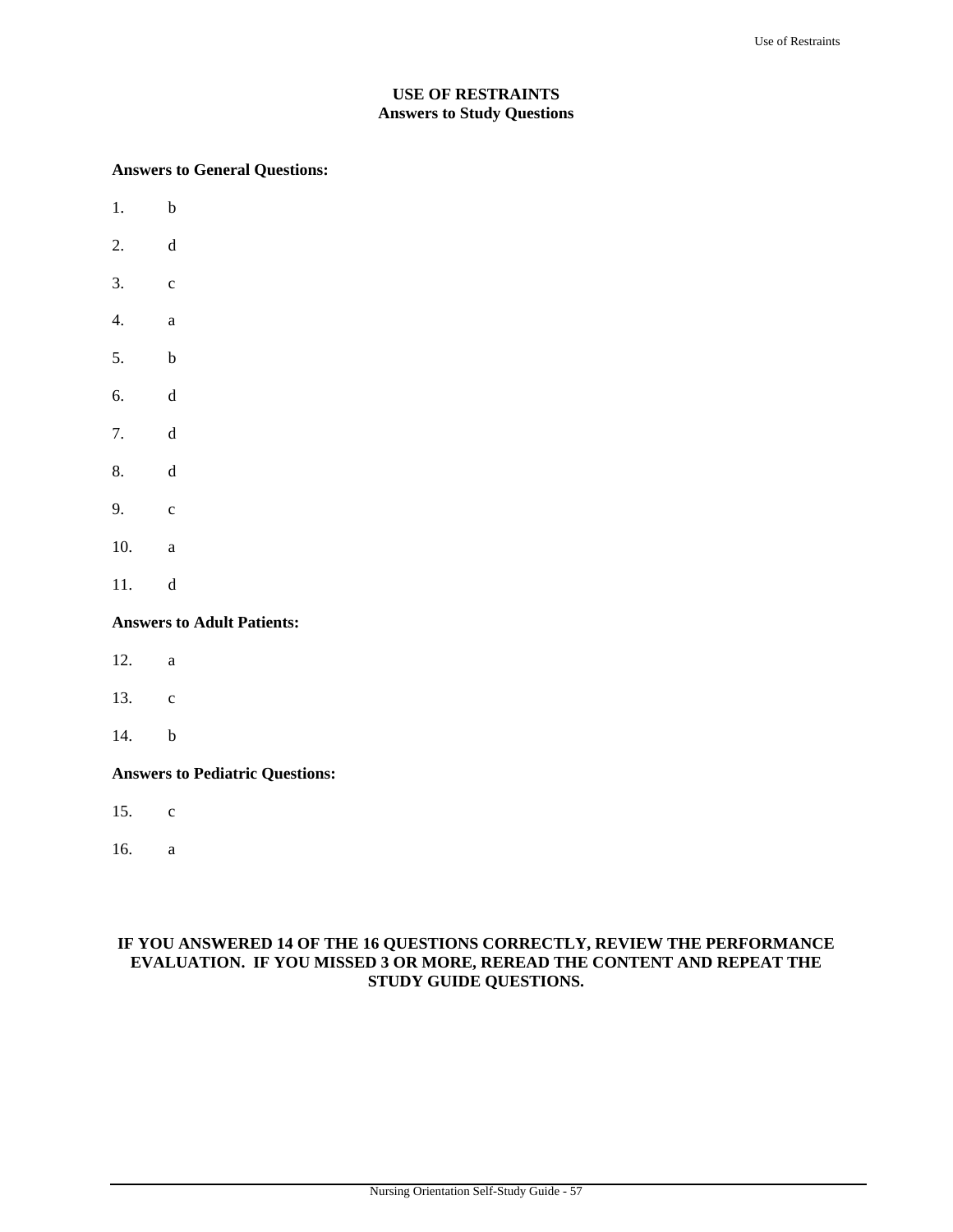**APPENDIX A Decision Tree for Use of Physical Restraint** 

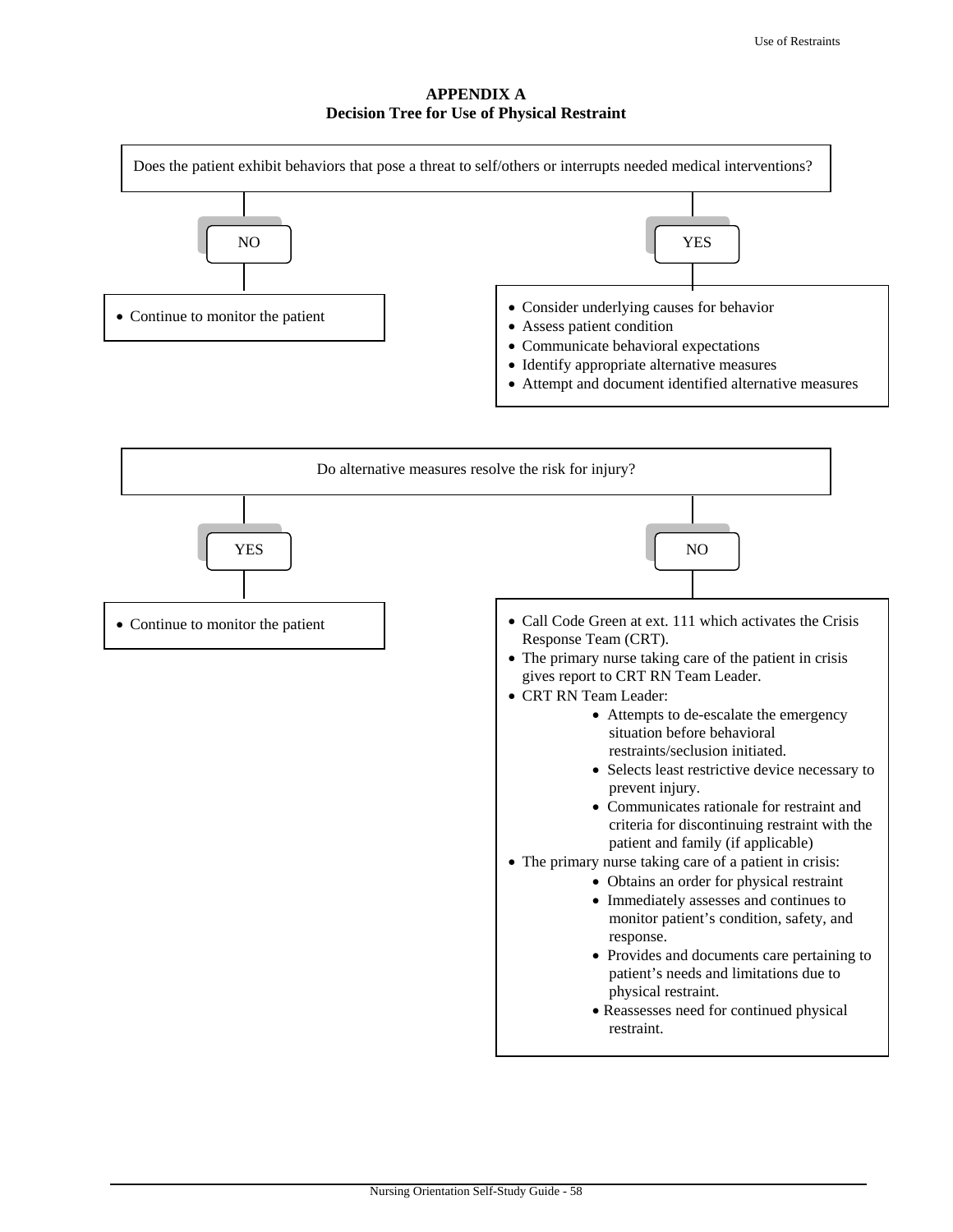

Remove restraints as soon as it is safe to do so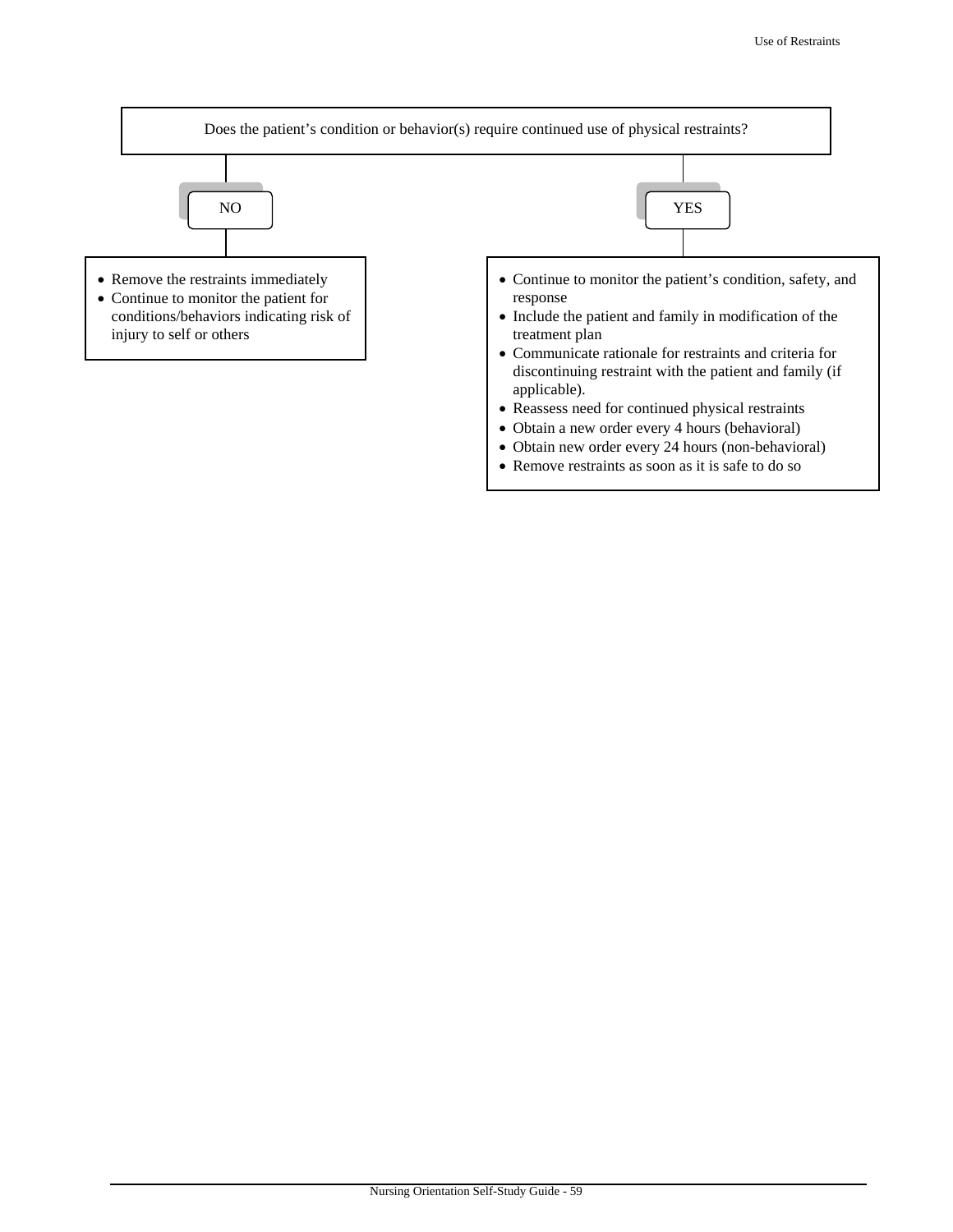#### **Bibliography**

Changing the practice of physical restraint use in acute care. Web site: http://www.ncbi.nim.nih.gov/pubmed/171310658. Accessed October 23,2012

Crisis Prevention Institute, Inc. Risk of Restraints, Understanding Restraint-Related Positional Asphyxia. 2004.

Elkin M, Perry A, Potter P. *Nursing Interventions and Clinical Skills*. 4th ed. St. Louis, MO: C.V. Mosby; 2008.

Hospital interpretive guidelines: patients equal rights page. Healthcare Financing Administration, State Operations Manual. hcfa://www.gov.pubforms. Accessed October 23, 2012.

Joint Commission on Accreditation on Healthcare Organizations. Bed Rail-Related Entrapment Deaths. http://jointcommission.org/SentinelEvents/SentinelEventAlert/sea\_27.htm. Accessed October 23,2012

Joint Commission on Accreditation of Healthcare Organizations. *Comprehensive Accreditation Manual for Hospitals: The Official Handbook.* 2010 Edition. Oakbrook Terrace, IL; January 11, 2011.

Joint Commission on Accreditation on Healthcare Organizations. Preventing Restraint Deaths. http://jointcommission.org/SentinelEvents/SentinelEventAlert/sea\_8.htm. Accessed October 23, 2012

Medscape Medical News. New Guidelines for Restraint Use in ICU. http://www.medscape.com. Accessed October 23, 2012

Quinn CA. Nurses' perceptions about physical restraints. *Western Journal of Nursing Research*. 1993; 15: 148-162.

Problems associated with the use of physical restraints. Web site: http://www.ninr.nih.gov/NR/rdonlyres/87C83B44-6FC6-4183-96FE-67E00623ACE0/4769/Restraints.pdf Accessed October 23, 2012

Reducing Restraint Use in Nursing Homes. Web site: http://www.cfmc.org/files/nh/Reducing%20Restraint%20Use%20in%20Nursing%20Homes.pdf Accessed October 23, 2012

Rogers P, Bocchino N. Restraint free care: is it possible? *American Journal of Nursing*. 1999; 99: 26-34.

Staten, P. JCAHO solutions: Firmly grasp new restraint and seclusion standards. *Nursing Management*. 2003; 34: 12-14.

The use of restraints including seclusion. In: *Hospital and Medical Administration Policy and Procedure Manual*. Torrance, CA: Harbor-UCLA Medical Center; 2011. Policy 347.

F:\Orientation Manuals\Orientation 2012\Use of Restraints FA .doc REV: DECEMBER 19, 2012 (FA)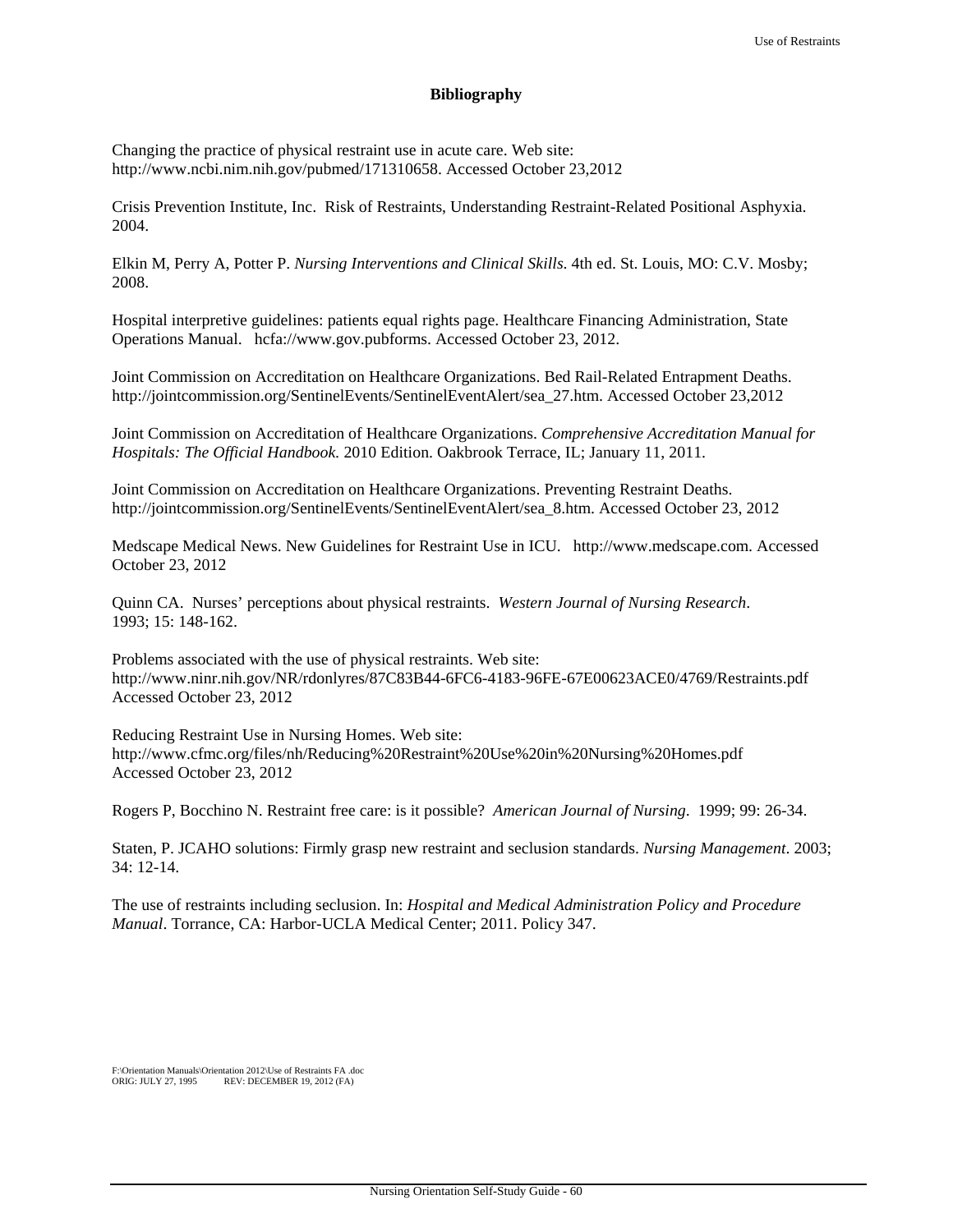Harbor-UCLA Medical Center Department of Nursing

# **INTRAVENOUS THERAPY: PART I SELF-STUDY GUIDE**

*Developed by* 

*Ellen Gorbunoff, RN, BSN Ambulatory Care Clinical Nurse Educator* 

*© Revised December 2012*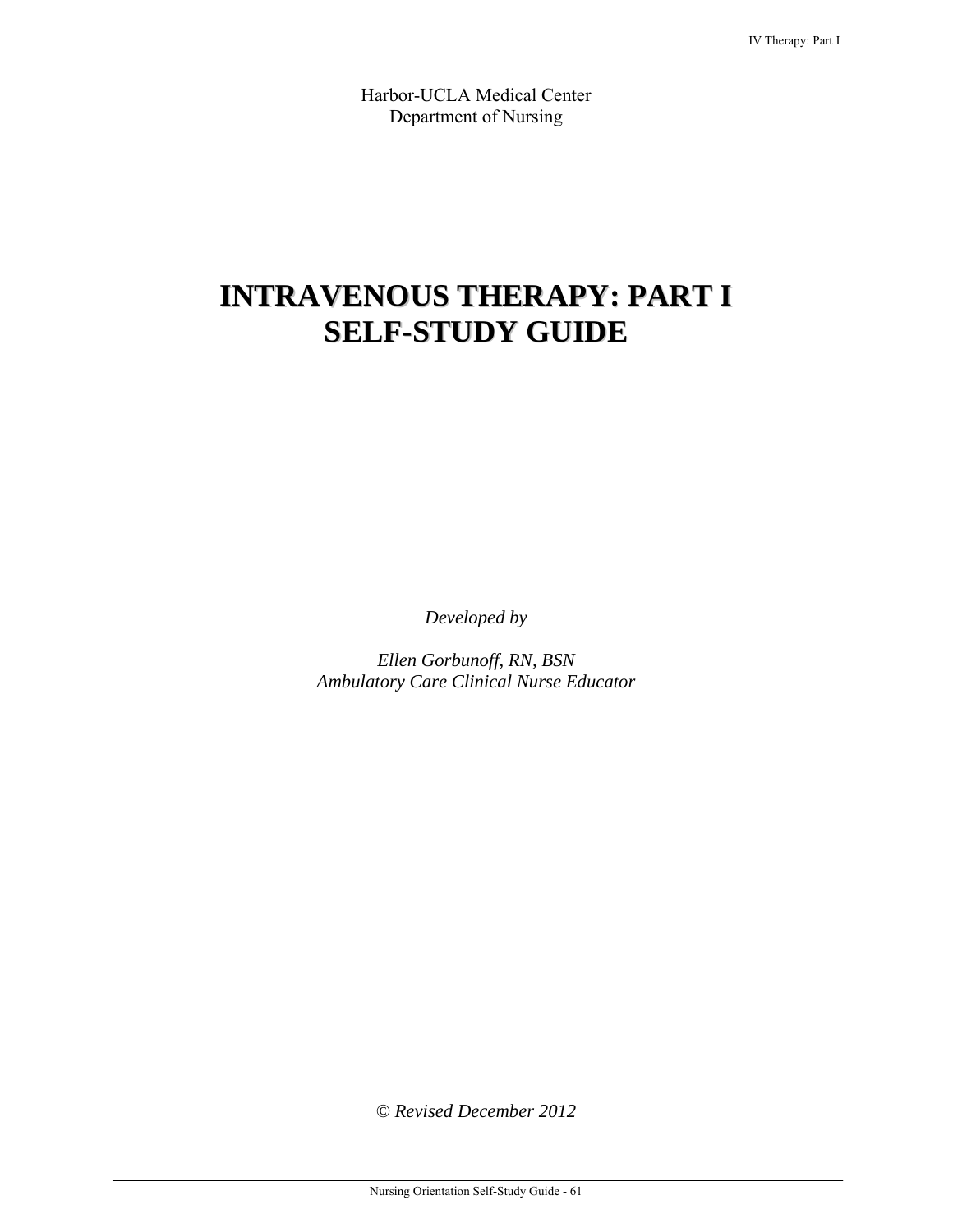# **IV Therapy: Part I**

# **Objectives:**

At the end of completing this self-study guide, the nurse will be able to:

- 1. Identify the RN and LVN scopes of practice as it relates to IV therapy.
- 2. List the indications of IV therapy.
- 3. Identify four complications of IV Therapy and discuss its related nursing interventions and preventive measures.
- 4. Identify frequency of IV site inspection and dressing changes.
- 5. Discuss information to document on site, tubing and solution labels.
- 6. State measures to avoid complications in intravenous therapy.
- 7. State the nursing responsibilities associated with labeling of an IV site.
- 8. Describe the risks and benefits of intravenous medication administration.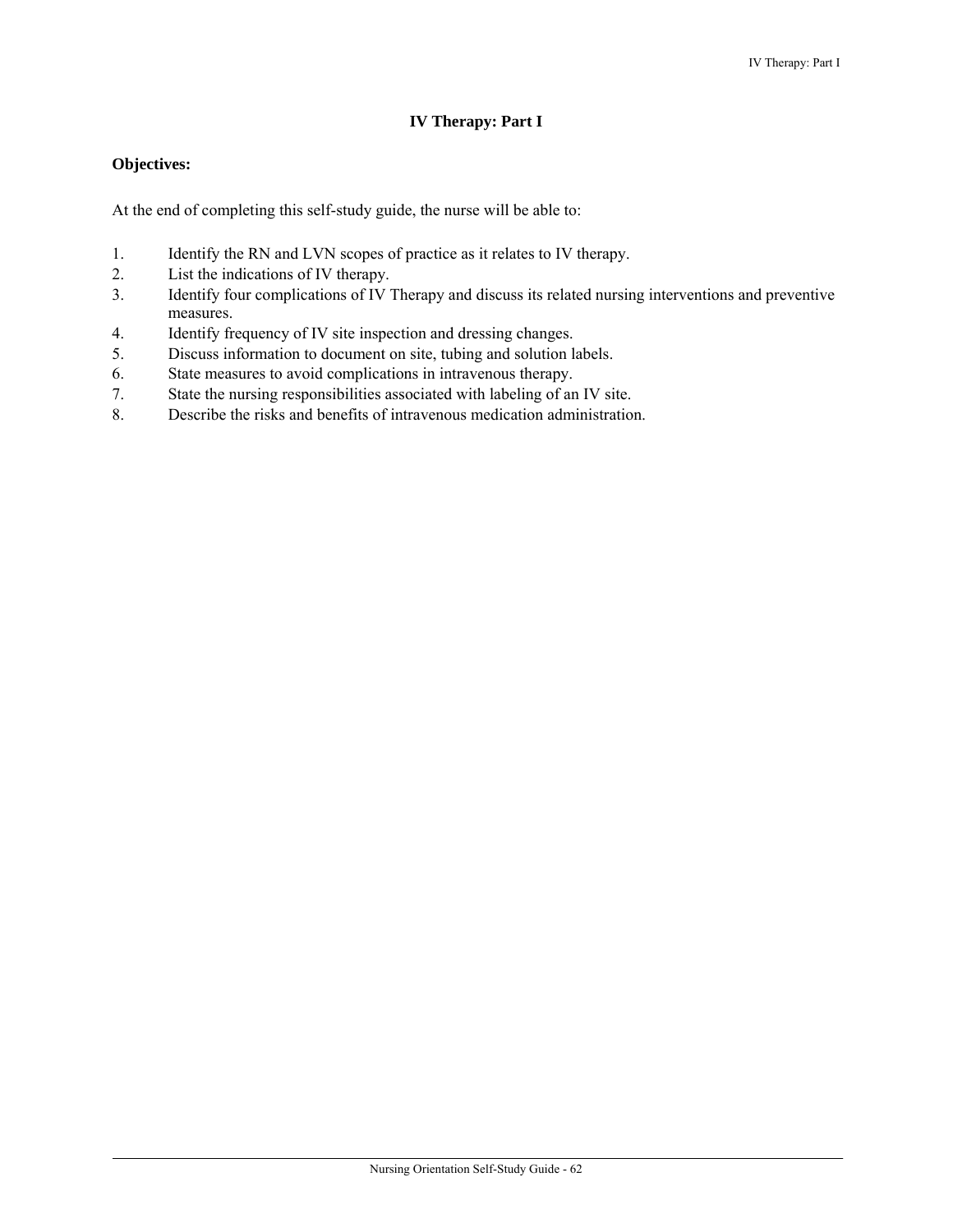## I. **Complications of IV Therapy: Identification, Prevention and Management**

 Assessment of the IV site - The patient can be protected from serious harm if infiltration is detected early. The following nursing considerations should be used as guidelines when caring for a patient with an IV:

- A. Assess the IV site every two hours in adult patients and every hour in pediatric patients. Check IV tubing for kinks or leaks. If a filter is being used, check to see that it is patent and free of trapped air.
- B. Assessment of the site includes checking for an infiltration or thrombophlebitis. The first signs of infiltration or thrombophlebitis will develop at the cannula tip, near the edge of the dressing. Assess for redness, blanching streak formation, palpable cord, temperature change, induration, pain, leakage or swelling. If swelling is present, compare the area to the same area on the patient's other arm. Sometimes, what appears to be swelling from infiltration can be dependent edema or the normal shape of the patient's arm.
- C. Palpate the IV site. If there is pain on palpation, it is an early sign of thrombophlebitis. Compare skin temperature at the IV site to skin temperature of the same area on the other arm. Cool skin may be an early sign of infiltration. Warm skin may indicate thrombophlebitis even before the skin is red or tender.
- D. Infiltration may slow the flow rate of an IV flowing by gravity (e.g., as used for a fluid bolus). However, if a patient has poor skin turgor the flow rate may increase because resistance is lower in the tissue than the vein. If a change in the flow rate is noted, apply pressure to the vein about 1-2 inches distal to the cannula tip. If the IV solution continues to flow, an infiltration has developed. If the vein stops the flow of the IV solution when pressure is applied, it can be a sign also of phlebitis.
- E. Document signs of phlebitis or infiltration and the actions taken. Always include notification of the physician.

Complications of IV Therapy

- A. **PHLEBITIS:** Phlebitis is an inflammation of the intima of the veins.
	- 1. Causes
		- a. Mechanical factors related to rubbing of the cannula against the vein wall
		- b. Contamination by transference of microscopic particles in the infusion fluid
		- c. Chemical irritation by fluid being infused
	- 2. Clinical manifestations include
		- a. Pain
		- b. Erythema along the vein path
		- c. Swelling
		- d. Tenderness
	- 3. Preventive measures
		- a. Always follow aseptic technique
		- b. Select smallest cannula and largest vein for delivery of the fluid or medication. Select large veins for infusing irritating fluids. Larger veins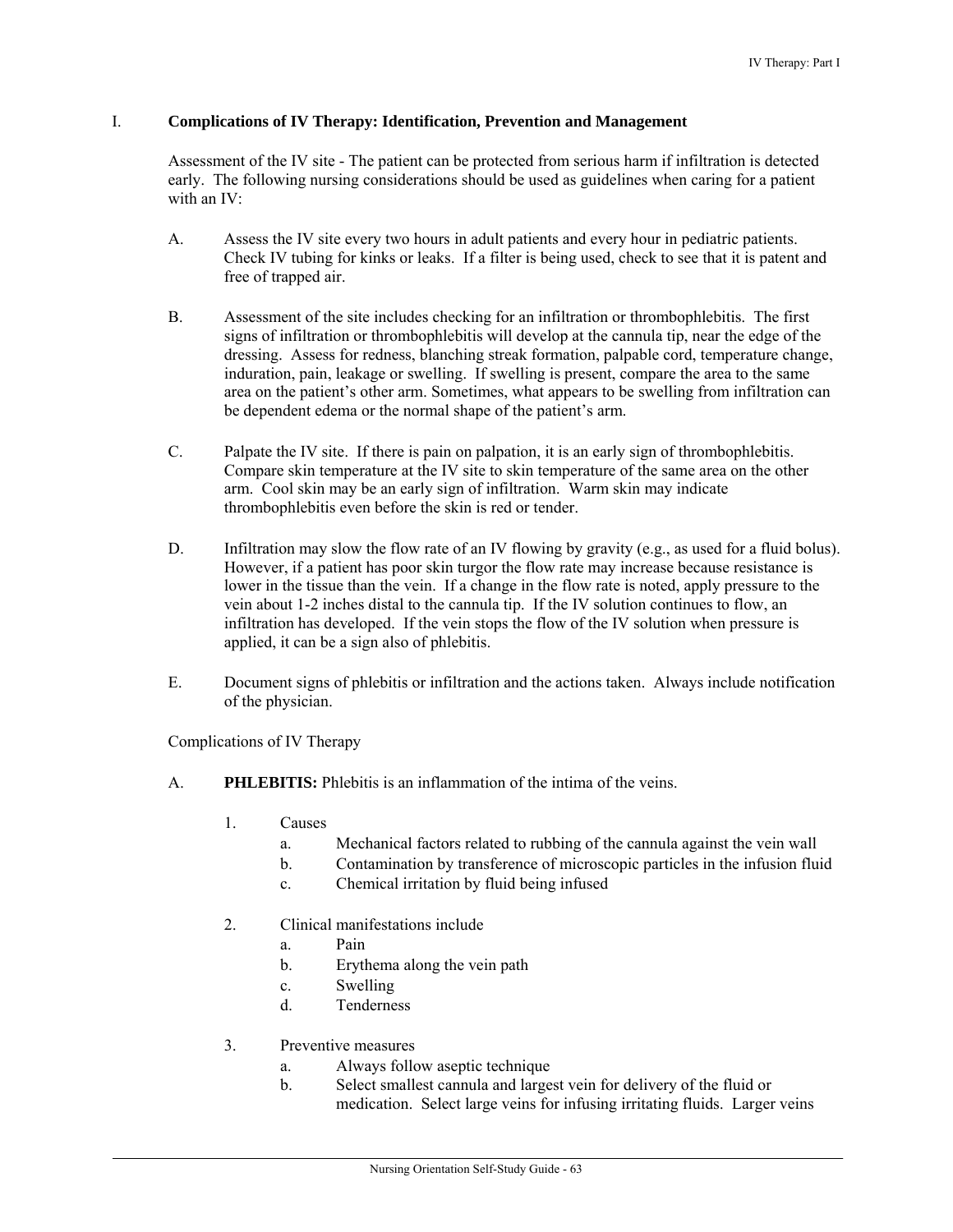have higher blood flow which rapidly dilutes irritants.

- c. Select a site away from a joint
- d. Check IV sites frequently (every two hours in adults, every hour in pediatrics) for complications. Palpate area at tip of catheter
- e. Use recommended types and amounts of diluents
- f. Change IV cannula and rotate sites every 96 hours (Exception: do not routinely rotate IV sites in pediatrics unless clinically indicated)
- g. Change IV cannula at first sign of inflammation, tenderness, or redness
- 4. Nursing interventions
	- a. Stop the infusion at once
	- b. Select a new site and restart the infusion
	- c. When restarting an IV use new tubing and solution
	- d. Notify MD
	- e. Document assessment, intervention, and patient's response
- B. **THROMBOPHLEBITIS:** Thrombophlebitis is inflammation of a vein in conjunction with formation of a clot (thrombus).
	- 1. Causes
		- a. Injury to vein during venipuncture, large bore needle/catheter use, prolonged needle or catheter use
		- b. Irritation to a vein due to rapid infusions or irritating solutions. Smaller veins are more susceptible
		- c. Clot formation at the end of needle or catheter due to slow infusion rates
		- d. More commonly seen with synthetic catheters than steel needles
	- 2. Clinical manifestations include
		- a. Tenderness at first, then pain along the course of the vein
		- b. Swelling, warmth, and redness at an infusion site
		- c. A vein may appear as a red streak above an insertion site
	- 3. Preventive measures
	- 4. Nursing interventions
		- a. Always follow aseptic technique
		- b. Select smallest cannula and largest vein for delivery of the fluid or medication. Select large veins for infusing irritating fluids. Larger veins have higher blood flow which rapidly dilutes irritants.
		- c. Select a site away from a joint
		- d. Check IV sites frequently (every two hours in adults, every hour in pediatrics) for complications. Palpate area at tip of catheter
		- e. Use recommended types and amounts of diluents
		- f. Change IV cannulas and rotate sites every 96 hours (In 6E, 6EICU, 6ENICU, 7E Level II Nursery do not routinely rotate IV sites unless clinically indicated).
		- g. Change IV cannula at first sign of inflammation, tenderness, or redness
		- h. Notify MD immediately
		- i. Apply cold compresses immediately to relieve pain and inflammation
		- j. Later follow with moist compresses to stimulate circulation and promote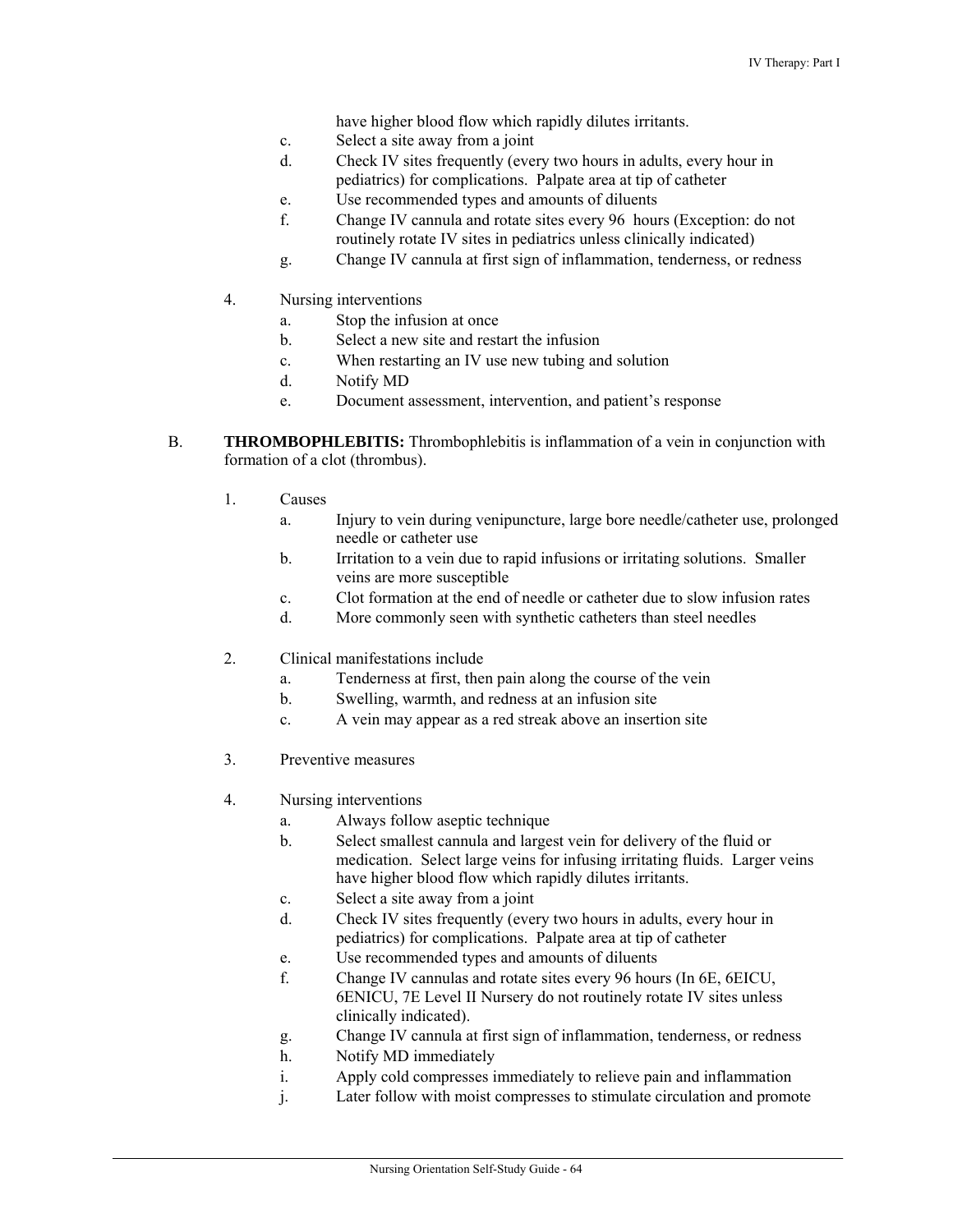absorption

- k. Document assessment, intervention and patient's outcome
- C. **INFILTRATION:** An infiltration is the inadvertent administration of a non- vesicant solution into the tissue surrounding an IV cannula.
	- 1. Cause: the most common cause of infiltrations is dislodgement of an IV catheter from the vein.
	- 2. Clinical manifestations include
		- a. Swelling, blanching, coolness of surrounding skin and tissues
		- b. Discomfort, depending on the nature and amount of solution
		- c. Decrease in IV fluid flow rate or failure to flow
		- d. Absence of blood or backflow in the IV catheter or tubing when aspirated
	- 3. Preventive measures
		- a. Ensure that IV and distal tubing is secured sufficiently to prevent dislodgement
		- b. Splint arm or hand as necessary
		- c. Check IV sites frequently (every two hours in adults, every hour in pediatrics) for complications
		- d. Provide patient/family with information on measures to reduce the chance of infiltration, such as not manipulating the cannula, pulling on the tubing, picking at the dressing, or using the extremity excessively
	- 4. Nursing interventions
		- a. Stop the infusion at once
		- b. Evaluate affected extremity
		- c. Depending on solution or medication infused, apply warm or cold compress to site to alleviate discomfort and help absorb infiltration by increasing circulation to affected area
			- 1) If the infiltrate is small and involves a non-caustic solution or medication, warm packs are helpful.
			- 2) Moist warm packs must be used with caution especially on large infiltrates because they can lead to maceration, necrosis, or rapid movement of the drug into the tissue.
			- 3) Sloughing can occur from the application of warm compresses to an area infiltrated with certain medications, such as potassium chloride. In these cases, the application of cold compresses is recommended.
			- 4) Warm compress also should not be used if the infiltrated solution is blood or a vesicant.
		- d. If leaking from the tissues occurs because of extensive infiltration, apply sterile dressing to affected area. Dressing should be applied loosely and with minimal amount of tape to avoid further damage to surrounding tissues. Remove dressing when leaking stops.
		- e. Select a new site and restart the infusion (if patient still requires and IV). Notify MD
		- f. Document assessment, intervention, and patient's response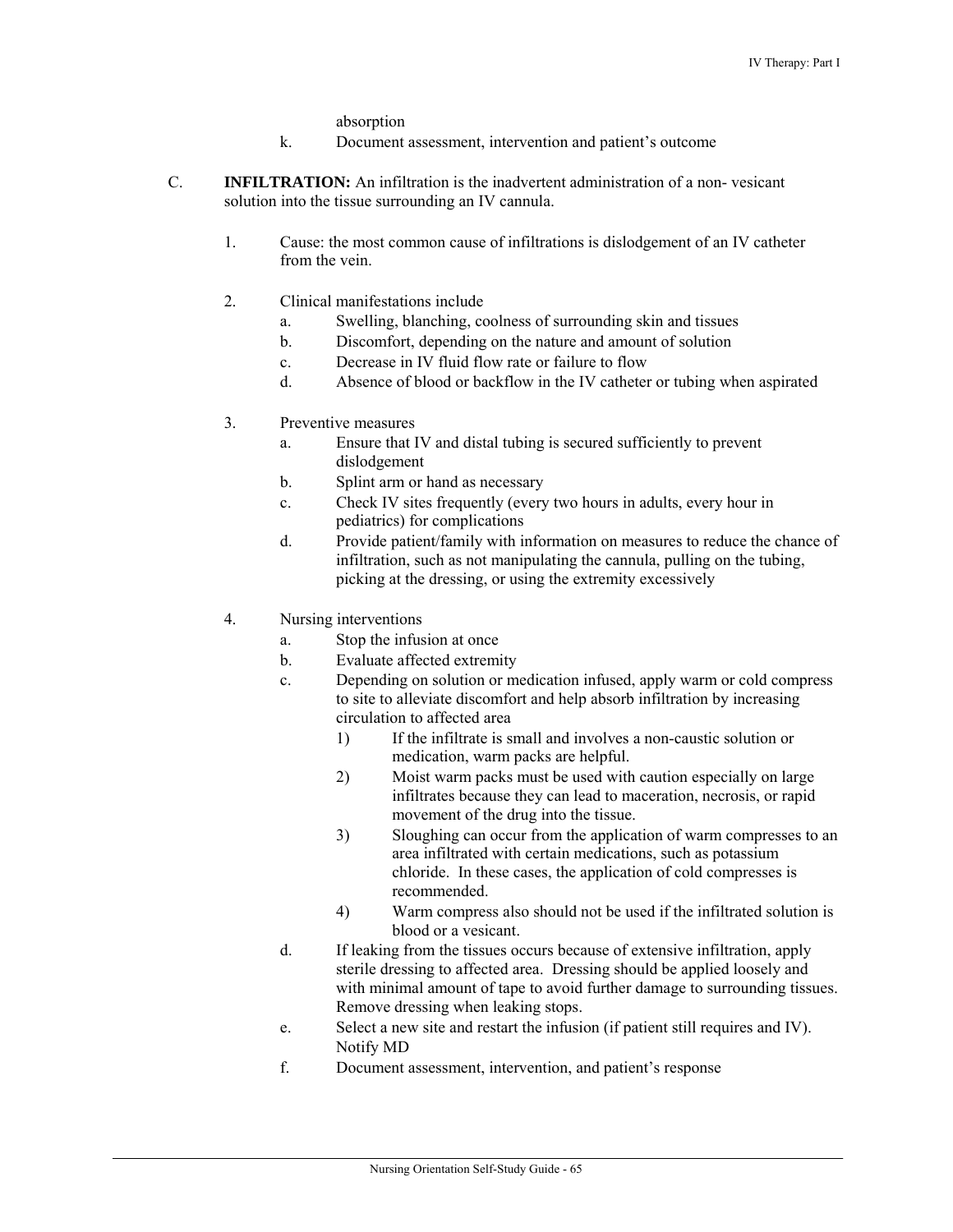- D. **EXTRAVASATION:** An extravasation is an infiltration with a vesicant solution or medication into surrounding tissues.
	- 1. Cause: A vesicant is a solution or medication that causes the formation of blisters, with subsequent sloughing of tissues occurring from tissue necrosis (Table 1).
	- 2. Clinical manifestations include:
		- a. Swelling, blanching, and discomfort
		- b. Coolness of the skin
		- c. Decrease in fluid flow or lack of blood backflow in the catheter and tubing
		- d. Blisters
		- e. Tissue necrosis
	- 3. Preventive measures:
		- a. Be familiar with solutions and medications that can cause tissue damage if infiltrated.
		- b. Avoid administering vesicants in an area of a previous IV site (vesicants can seep through vein entry sites of previous infusion)
		- c. When available, administer irritating solutions through a central line [ie, peripherally inserted central catheter (PICC), acute or chronic central venous catheter]
		- d. Ensure that the IV and distal tubing is secured sufficiently to prevent dislodgement
		- e. Splint arm or hand as necessary
		- f. Check IV sites frequently (every two hours in adults, every hour in pediatrics) for complications
		- g. Provide patient/family with information on measures to reduce the chance of infiltration, such as not manipulating the cannula, pulling on the tubing, picking at the dressing, or using the extremity excessively

# **Table 1. IV Medications**

*Associated With Tissue Non-Chemotherapeutic Agents* Acyclovir Aminophylline Calcium Chlordiazepoxide Diazepam (Valium) Digoxin Dobutamine Epinephrine Mannitol Nafcillin Norepinephrine Penicillin Phenytoin Potassium Vancomycin *Chemotherapeutic Agents* Actinomycin D Dactinomycin Daunorubicin Doxorubicin Epirubicin Idarubicin Mitomycin Vinblastine Vincristine Vinorelbine

- 4. Nursing interventions:
	- a. Stop infusion at once
	- b. Do not remove needle or catheter if the solution was a vesicant or vasoconstrictor. Extravasation of this type may require administration of an antidote through the catheter.
	- c. Aspirate any remaining fluid/medication in the catheter if catheter appears to be lodged in the tissues. This procedure may decrease the amount of medication/drug at the tissue site.
	- d. Notify MD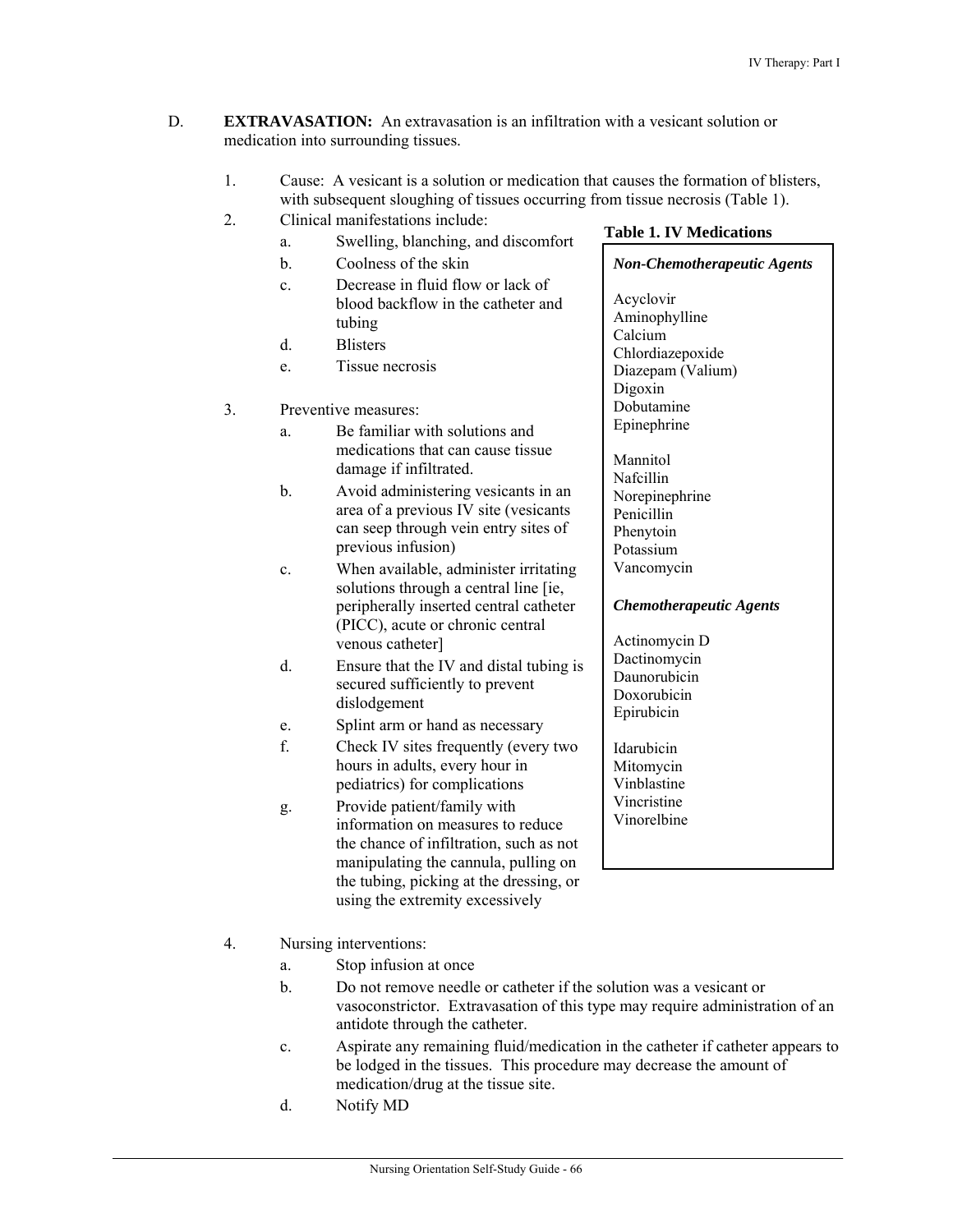- e. Cold compresses are usually used for antibiotic and alkalating vesicants. Warm compresses are applied for extravasation of vinca alkaloids
- f. Elevate affected extremity
- g. If a vasoconstrictor or vesicant has infiltrated, initiate emergency treatment to the local area. Serious tissue damage, necrosis or sloughing may result if actions are not taken immediately.
- h. Educate patient/family to report any sensation change such as pain, burning, or stinging at the site
- i. Document assessment, intervention, and patient's response

#### II. **Scope of Responsibility**

- A. RNs who have completed IV Therapy Part I may:
	- 1. Hang base solutions, base solutions with medications and single dose pre-mixed medications (IVPB).
	- 2. Administer and monitor intravenous infusions  $\&$ /or blood/blood products, e.g. observe the patient, maintain proper solution flow, care for the venipuncture site, discontinue an IV, and document.
	- 3. Initiate or re-initiate IV infusions through an existing open IV-lock after checking for patency.
- B. RNs/LVNs who have completed IV Therapy Part I and Part II (venipuncture technique) may initiate or re-initiate peripheral IV's upon the written order of a physician.
- C. RNs may inject approved medications directly into the IV-Lock, or into the intravenous tubing.
	- Note: The RN may carry out those procedures only in the area and while assigned to that area consistent with the IV Restricted Policy.
- D. LVNs may start and superimpose peripheral intravenous fluids if , (1) they have met the state requirements, (2) completed IV Therapy Part I and Part II and have proof to that effect on file.
	- Note 1: "Intravenous fluids" includes fluid solutions of electrolytes and vitamins and blood  $\&$ blood products.
	- Note 2: "Intravenous fluids" does not include TPN.
	- Note 3: "Intravenous fluids" does not include solutions containing medications, except as noted in Note 1 above.
- E. LVNs who do not meet the requirements stated in policy #D may not start or superimpose intravenous fluids.
- F. LVNs are responsible for monitoring of intravenous infusions in progress; e.g. observation of the patient, maintaining proper solution flow, discontinuing an IV, recording and reporting.
- G. THE VASCULAR ACCESS NURSE: a) Inserts and removes peripherally inserted central venous catheters (PICC's, PIC's or midlines) on adult patients, b) repairs central lines and vascular access ports, and performs limited IV services (IV start, re-start) when their expertise is required.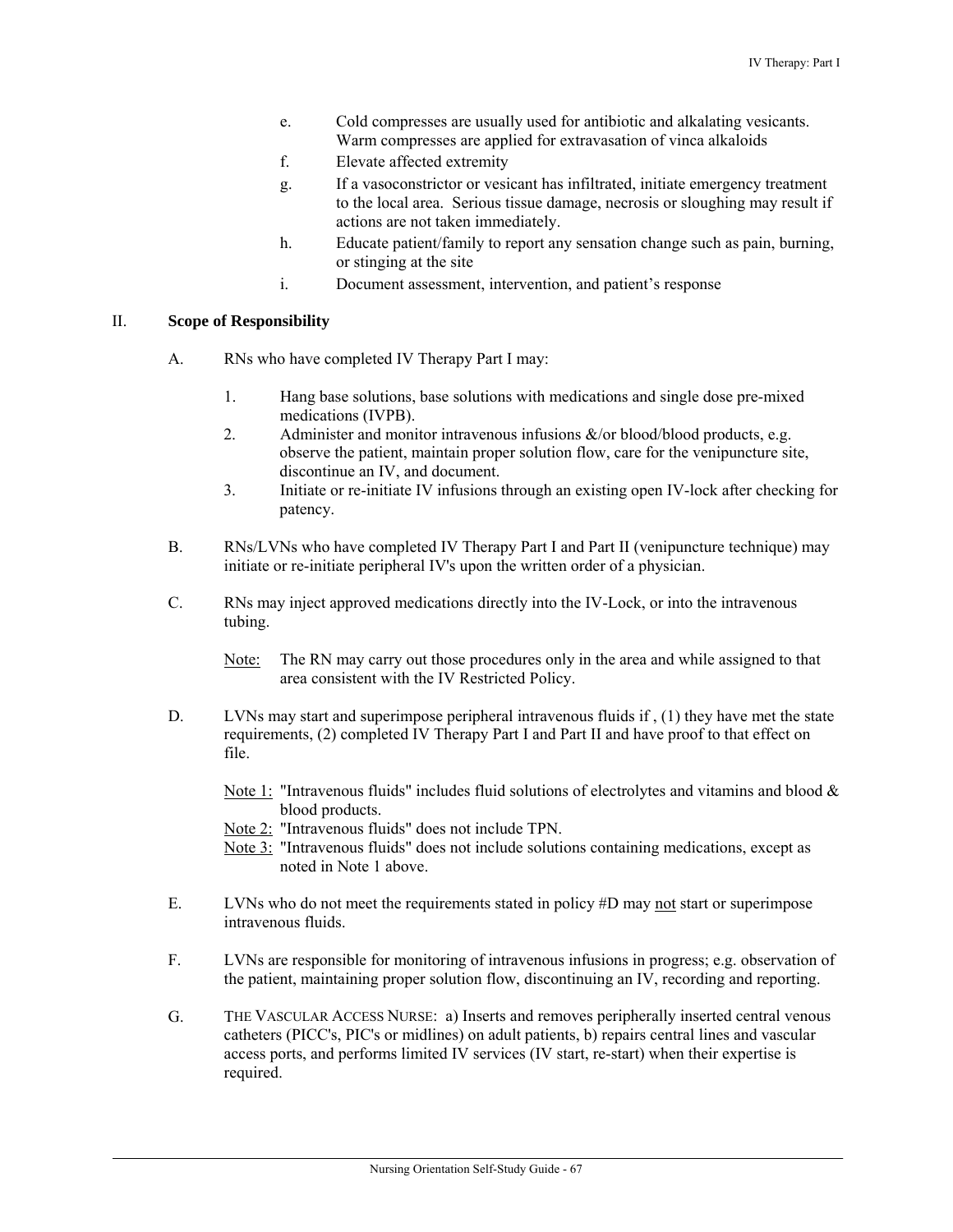TO OBTAIN VASCULAR ACCESS TEAM SERVICE: Call ext 3427 and leave a message on the Code-a-Phone (include the time, ward, patient name, room and bed number) or after hours page through ext 3434.

H. FEMORAL LINES. Patients with femoral lines may NOT be placed on Medical/Surgical floors. They must be located in ICU's, PCU's, RTU, or TTCU.

 **EXCEPTION: Patient with a dialysis catheter placed in a femoral area can be admitted to any medical/surgical unit provided the patient is alert, oriented and the line is not used for anything other than dialysis. The catheter has to be sutured and capped.** 

#### III. **Solutions and Additives Approved for Administration by RN's**

- A. PIGGYBACK MEDICATIONS. RNs may piggy-back approved medications consistent with IV Restricted Policy to an existing primary line or via an IV Lock.
- B. MEDICATIONS ADDED TO AN APPROVED BASE SOLUTION. The medications may be administered intravenously by an RN, when added to an approved base solution.

The following solutions may be administered by RN's and LVN's (exception D20 through central line) who have met the state requirements and have proof on file may administer the Approved Base Solutions suitable for peripheral infusion only.

#### **Approved Base Solutions**

only.)

| $2.5\%$ Dextrose in 0.45% Na Cl<br>2.5% Dextrose in 0.9% Na Cl | Sodium Chloride 0.45%<br>Sodium Chloride 0.9% |                                 |
|----------------------------------------------------------------|-----------------------------------------------|---------------------------------|
| 5% Dextrose in Distilled $H_2O$<br>5% Dextrose in 0.2% Na Cl   | $D_5$ Lactated Ringers                        |                                 |
| 5% Dextrose in 0.45% Na Cl                                     | KCI $10mEq/L$<br>$D5\frac{1}{2}NS$            | $D5\frac{1}{4}NS$ KCI $10mEq/L$ |
| 5% Dextrose in 0.9% Na Cl                                      | KCI $20mEq/L$<br>$D5\frac{1}{2}NS$            | $D5\frac{1}{4}NS$ KCI $20mEq/L$ |
| 5% Dextrose in Lactated                                        | $KCI$ 30mEq/L<br>$D5\frac{1}{2}NS$            | $D5\frac{1}{4}NS$ KCI 30mEq/L   |
| Ringers                                                        | $D5\frac{1}{2}NS$ KCI 40mEq/L                 | $D5\frac{1}{4}NS$ KCI 40mEq/L   |
| 10% Dextrose in Distilled $H_2O$                               | D5NS<br>KCI 10mEq/L                           | KCI $10mEq/L$<br>NS.            |
| $10\%$ Dextrose in 0.45% Na Cl                                 | KCI $20mEq/L$<br>D5NS                         | KCI $20mEq/L$<br>NS -           |
| 10% Dextrose in 0.9% Na Cl                                     | KCI $30mEq/L$<br>D5NS                         | KCI 30mEq/L<br>NS               |
|                                                                | D5NS KCI 40mEq/L                              | NS KCI 40mEq/L                  |
| 20% Dextrose in Distilled $H_2O$                               |                                               |                                 |
| (Central Lines ONLY-RN's                                       |                                               |                                 |

C. The following solutions may be administered by **RN's** only:

| Dextran 40   | Intralipids          |
|--------------|----------------------|
| Hespan       | Amino Acid Solutions |
| 5% Albumisol | Albumin 25%          |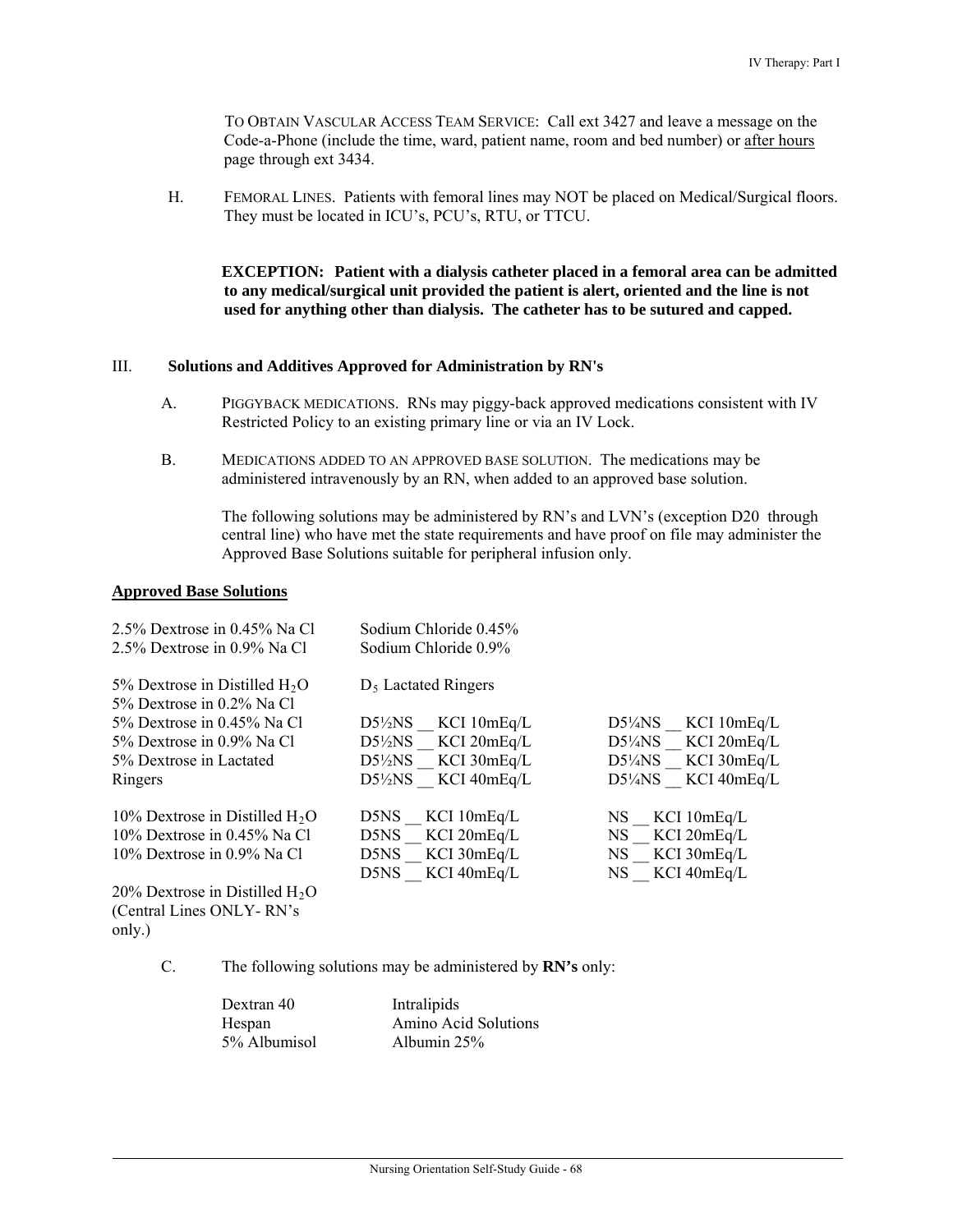#### IV. **Admixtures**

- A. Drugs and vitamins will be added to large volume IV solutions by the Pharmacy Admixture Service on a 24 hour basis. Note: In an emergency, the RN is responsible for the preparation of medications and the mixing of IV solutions as requested by the physician. If a pharmacist is present, he/she will assist the RN with the preparation of drips and drug dilutions.
- B. In special care units, the RN may add those medications specified in the protocol for the given special care unit. \*For Special Care units, see also Procedure Manual, Page 210, "IV Admixtures"

## V. **Equipment and Equipment Changes**

- A. IV PUMP LOCKOUT. The lockout mechanisms must be used with infusion pumps that are equipped with them.
- B. Base Solution bottle. IV solutions that are not completely infused within 24 hours, from the time they are started, must be discarded.
- C. When restarting an IV, change the entire infusion system. NOTE: A phlebitic site (or suspected phlebitic site) should be re-sited using all new components regardless of the length of use of the reservoir bottle and administration set.
- D. If an IV site is not dated, the nurse is to determine the date of insertion and write it on the tape.
- E. Vascular catheters inserted in emergency situations (i.e., by Paramedics, during resuscitation, etc.) with possible improper aseptic technique should be changed as soon as a satisfactory site can be established elsewhere.
- F. Labeling: Insertion Sites, Tubing and Solutions:

| Label for                                                | Label name                        | Label color           | Documentation to include                                                                                   | <b>Instructions</b>                                                                                                                                                             |
|----------------------------------------------------------|-----------------------------------|-----------------------|------------------------------------------------------------------------------------------------------------|---------------------------------------------------------------------------------------------------------------------------------------------------------------------------------|
| <b>Insertion Site</b>                                    | N/A                               | N/A                   | Date, time, initials of person,<br>catheter gauge                                                          | Enter information in pt record.                                                                                                                                                 |
| <b>IV</b> Tubing                                         | <b>IV</b> Tubing<br>Changed Label | Fluorescent<br>Pink   | Date, nurses initial                                                                                       | Attach just below drip chamber.                                                                                                                                                 |
| <b>IV</b> Solutions<br>without Med-<br>ication           | <b>IV</b> Label                   | Fluorescent<br>Orange | Pt. name, MRUN,<br>Ward/unit, room/bed,<br>solution, rate (cc/hr,<br>drops/min), started by,<br>date/time. | Attach label to container so as not<br>to obstruct other writing on<br>container.<br>A separate marked tape may be af-<br>fixed to container to facilitate<br>timing flow rate. |
| <b>IV</b> Solutions<br>with Medicat-<br>10 <sub>ns</sub> | Medication<br>Added<br>Label      | Fluorescent<br>Red    | Name, amt. of meds added,<br>name of person who mixed<br>meds, date & time                                 | Admixtures done by Pharmacy will<br>be labeled with Pharmacy Label.                                                                                                             |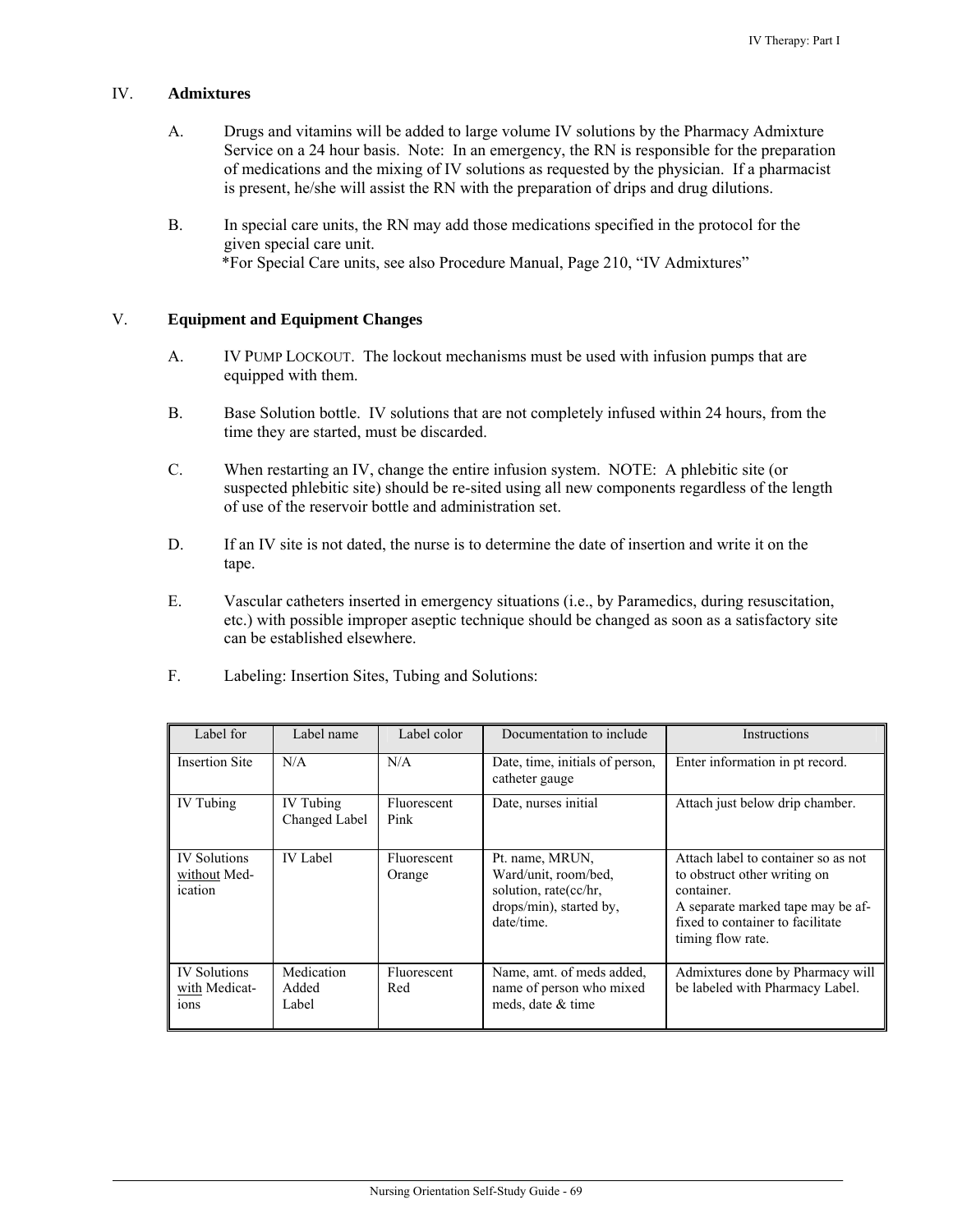# G. Infection Control Guidelines for Intravenous Catheters:

| Type of Device                                                                               | Cannula/<br>Site *                                           | Solution Change | Tubing Change                                                                                                                                                                                                                                                                                                                                     | Dressing Change                                                                                                                                                                                                                                                      |
|----------------------------------------------------------------------------------------------|--------------------------------------------------------------|-----------------|---------------------------------------------------------------------------------------------------------------------------------------------------------------------------------------------------------------------------------------------------------------------------------------------------------------------------------------------------|----------------------------------------------------------------------------------------------------------------------------------------------------------------------------------------------------------------------------------------------------------------------|
| *                                                                                            |                                                              |                 |                                                                                                                                                                                                                                                                                                                                                   | The site should be evaluated daily for signs of infection and changed immediately if line-related sepsis or catheter site<br>complications are suspected. With the exception of tunneled catheters (Broviac, Hickman), the risk of catheter-related sepsis increases |
| when catheters are left in place more than 72 <sup>o</sup> .                                 |                                                              |                 |                                                                                                                                                                                                                                                                                                                                                   |                                                                                                                                                                                                                                                                      |
| Peripheral VENOUS Catheter                                                                   | $96°*$                                                       | $24^\circ$      | $72^{\circ}$                                                                                                                                                                                                                                                                                                                                      | Replace dressings on short-term catheter sites<br>every 2 days with sterile dry gauze or if<br>dressing becomes damp, loose, or soiled. Sterile<br>transparent dressing can be safely left on for the<br>duration of the catheter insertion                          |
| Piggybacks                                                                                   | $NA*$                                                        | each IVPB       | $72^{\circ}$                                                                                                                                                                                                                                                                                                                                      | NA                                                                                                                                                                                                                                                                   |
|                                                                                              |                                                              |                 | Discard and replace<br>all intermittent IV<br>administration sets<br>every 24 hrs                                                                                                                                                                                                                                                                 |                                                                                                                                                                                                                                                                      |
| Peripheral IV catheter<br>(including saline lock)                                            | Adults: 96<br>hrs<br>Peds: Do<br>not<br>routinely<br>replace | NA              | 96hrs.<br>Replace tubing used<br>to administer blood,<br>blood products,<br>parenteral nutrition<br>(including 3-in-1<br>solutions), fat<br>emulsions within 24<br>hrs of initiating<br>infusion. Replace<br>tubing used to<br>administer propofol<br>every 6-12 hrs, when<br>the vial is changed,<br>per the<br>manufacturer's<br>recommendation | Change if damp, loosened, or visibly soiled                                                                                                                                                                                                                          |
| Intralipids                                                                                  | $NA*$                                                        | $24^{\circ}$    | each bottle                                                                                                                                                                                                                                                                                                                                       | NA                                                                                                                                                                                                                                                                   |
| PIC-Peripherally inserted<br>midline catheter                                                | $2 - 4$<br>weeks*                                            | $24^\circ$      | $72^\circ$                                                                                                                                                                                                                                                                                                                                        | If using chlorhexidine gluconate (Biopatch)<br>change every 5 days<br>Note: Dressing changes done by Vascular<br>Access Nurses only or Specialized Trained<br><b>Nurses</b>                                                                                          |
| Central Venous Catheter:<br>SUBCLAVIAN, JUGULAR<br>VEIN, OR BRACHIAL<br><b>DEDICATED TPN</b> | 72-96 $^{\circ}$ *                                           | $24^\circ$      | $24^\circ$                                                                                                                                                                                                                                                                                                                                        | Replace dressing on short-term catheter sites<br>every 2 days with sterile dry gauze and tape. If<br>using chlorhexidine gluconate (Biopatch)<br>change every 5 days                                                                                                 |
| Central Venous Catheter:<br>SUBCLAVIAN, JUGULAR<br>VEIN, OR BRACHIAL (NON<br>TPN)            | $72-96$ °*                                                   | $24^\circ$      | $72^{\circ}$                                                                                                                                                                                                                                                                                                                                      | Replace dressing on short-term catheter sites<br>every 2 days with sterile dry gauze and tape                                                                                                                                                                        |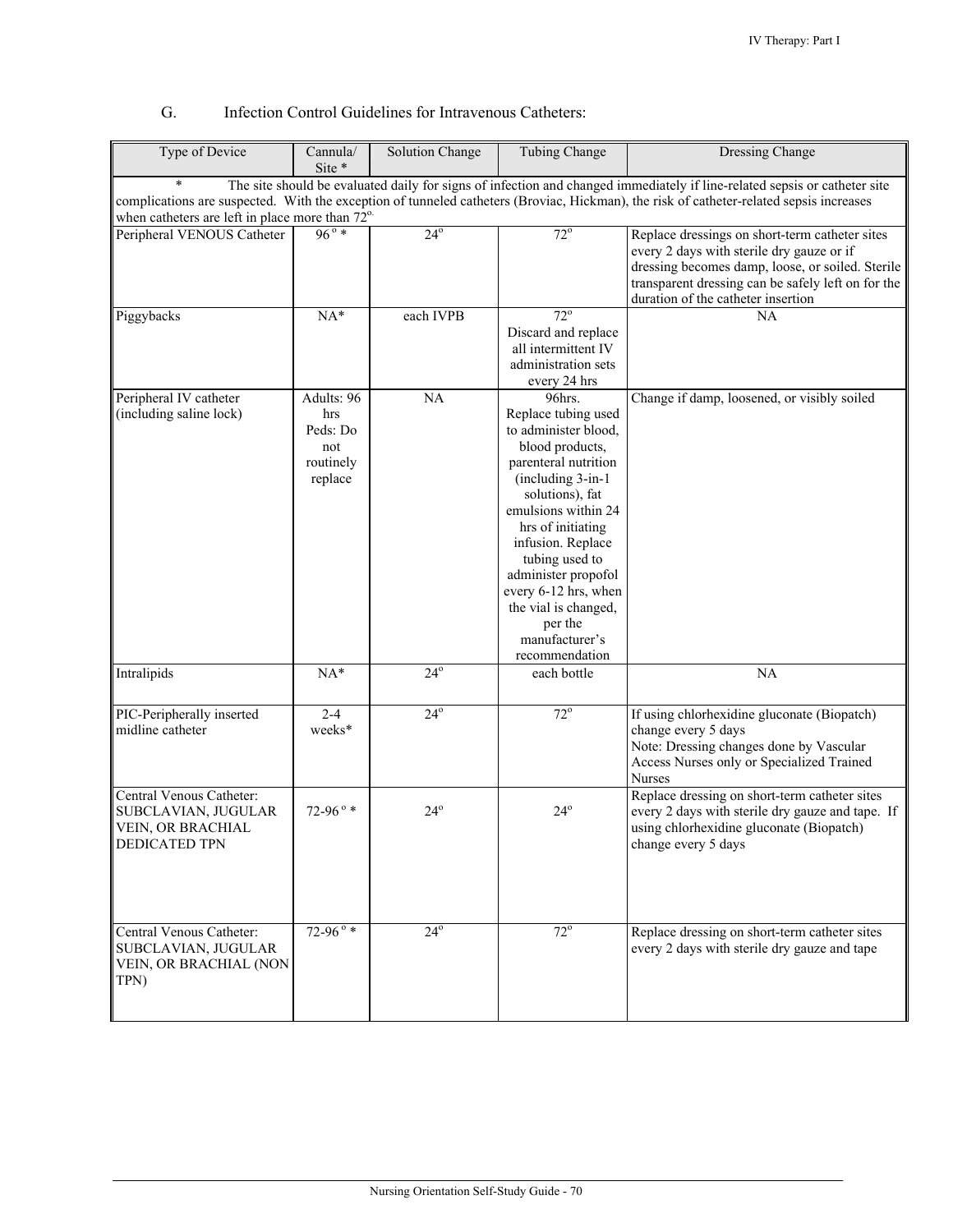| Type of Device                                                                    | Cannula/<br>Site $*$     | Solution Change                                                                                                                                                                       | Tubing Change                                                                                                                    | Dressing Change                                                                                                                                                                                                                                                                                                                                          |
|-----------------------------------------------------------------------------------|--------------------------|---------------------------------------------------------------------------------------------------------------------------------------------------------------------------------------|----------------------------------------------------------------------------------------------------------------------------------|----------------------------------------------------------------------------------------------------------------------------------------------------------------------------------------------------------------------------------------------------------------------------------------------------------------------------------------------------------|
| Pulmonary Arterial Catheter,<br>e.g.,<br>Swan-Ganz Catheters                      | $72 - 96$ °*             | For pressure<br>monitoring systems,<br>replace continuous<br>flush solution every<br>72-96 at the time the<br>transducer is<br>changed.<br>Exceptions: NICU<br>and PICU change<br>q24 | Hemodynamic<br>Monitoring: Change<br>tubing every 72-96<br>(including the stop<br>cock)<br>Exception:<br>PICU/NICU change<br>q24 | Replace sterile transparent dressing every 7<br>days. If using Biopatch, change every five days<br>for central line or when it becomes damp,<br>loosened or soiled                                                                                                                                                                                       |
| Peripheral ARTERIAL Lines                                                         | $72 - 96$ °*             |                                                                                                                                                                                       |                                                                                                                                  |                                                                                                                                                                                                                                                                                                                                                          |
| Femoral Lines:<br>(Arterial or Central Venous<br>Catheter)                        | $48 - 72$ <sup>o</sup> * |                                                                                                                                                                                       |                                                                                                                                  | Leave dressing in place until the catheter is<br>removed, or changed, or the dressing becomes<br>damp, loose or soiled. Must be changed by 72°                                                                                                                                                                                                           |
| PICC's (peripherally inserted<br>central catheter)                                | $6 - 12$<br>months       |                                                                                                                                                                                       |                                                                                                                                  | The transparent dressing should be changed<br>every five days if using chlorhexidine gluconate<br>patch (Biopatch) followed by VI2000<br>transparent dressing. Change gauze dressing<br>every 72-96 hrs or if dressing become damp,<br>loose, or soiled.<br>Note: PICC line dressing changes are done by<br>Vascular Access Nurses/PICC certified nurses |
| <b>Tunneled Central Venous</b><br>Catheters (Broviac, Hickman,<br>Cook, Groshong) | $NA*$                    |                                                                                                                                                                                       |                                                                                                                                  | only.                                                                                                                                                                                                                                                                                                                                                    |
| Implantable intravascular<br>Device                                               | $NA*$                    |                                                                                                                                                                                       |                                                                                                                                  | The transparent dressing should be changed<br>every five days if using chlorhexidine gluconate<br>patch (Biopatch) followed by VI2000<br>transparent dressing. Change gauze dressing<br>every 72-96 hrs or if dressing become damp,<br>loose, or soiled.                                                                                                 |
| Umbilical Catheters (arterial<br>or venous)                                       | $NA*$                    | $24^\circ$                                                                                                                                                                            | $24^\circ$                                                                                                                       | NA                                                                                                                                                                                                                                                                                                                                                       |
| Hemodialysis Catheters                                                            | $NA*$                    | NA                                                                                                                                                                                    | NA                                                                                                                               | Per hemodialysis RN                                                                                                                                                                                                                                                                                                                                      |

## VI. **Documentation**

- Record all IV solutions on the Medication Administration Record and Flowsheet.
- Record IV site observation on Flowsheet or Nursing Notes.<br>• Document any teaching done on "Interdisciplinary Patient/F
- Document any teaching done on "Interdisciplinary Patient/Family Education Record".

# **PLEASE COMPLETE THE STUDY QUESTIONS ON THE NEXT PAGE**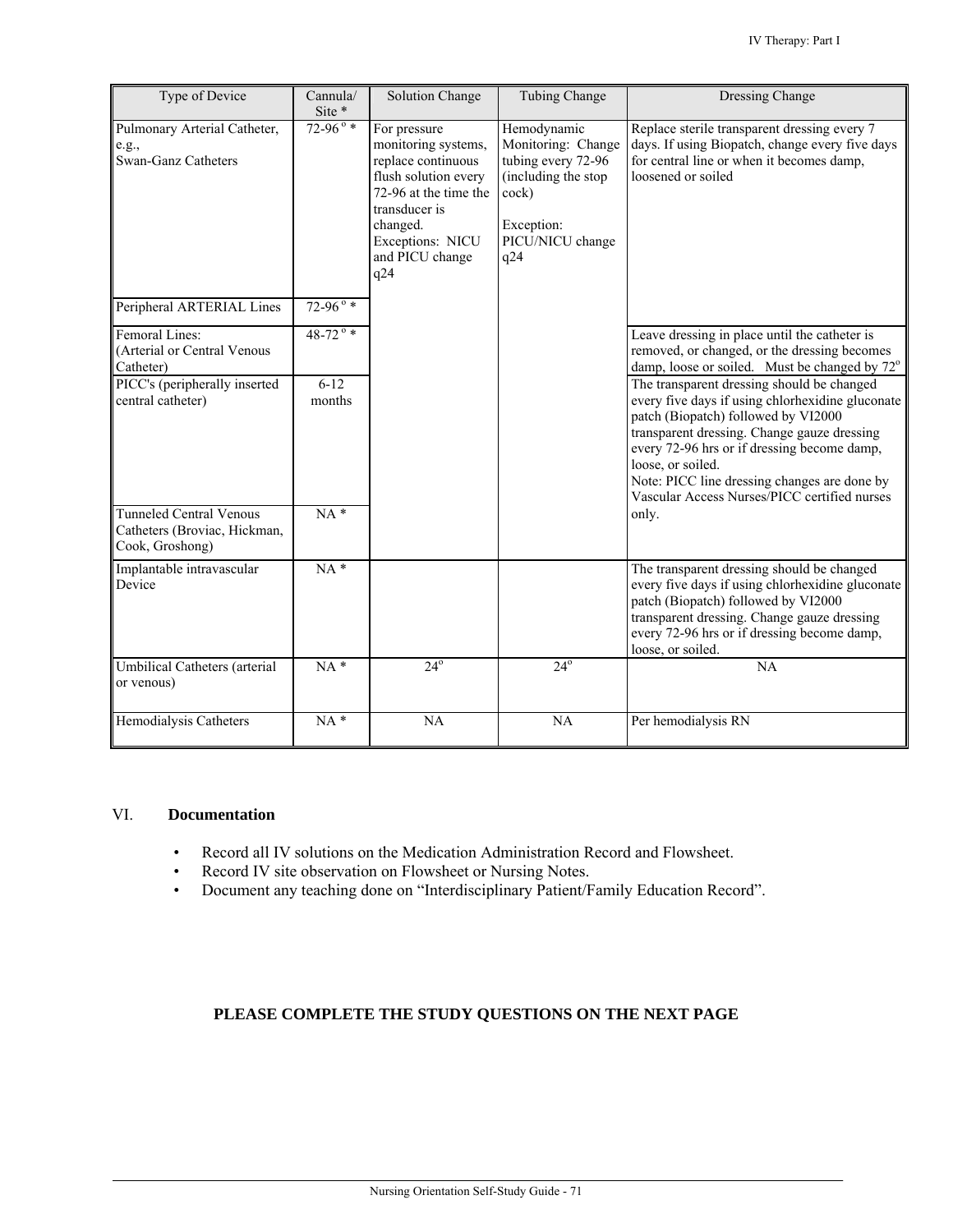## **Study Questions**

Select the BEST answer by referring to the preceding text and policies and procedures for the answers.

- 1. All of the following are signs of phlebitis **EXCEPT:**
	- a. Tenderness
	- b. Pain at IV site
	- c. Skin feels cool around IV site
	- d. Redness and/or swelling noted at IV site
- 2. Observation and evaluation of the peripheral IV site in adults and its surrounding tissue should be done every:
	- a. 2 hours
	- b. 4 hours
	- c. 8 hours
	- d. 30 minutes
- 3. The nurse should change peripheral IV tubing every:
	- a. 12 hours
	- b. 24 hours
	- c. 96 hours
	- d. 4 times a week
- 4. On a medical-surgical ward, an antibiotic order should be renewed after:
	- a. 3 days
	- b.  $5 \text{ days}$
	- c. 7 days
	- d. 10 days
- 5. The physician's orders for administration of a blood product must state **all** of the following **EXCEPT:**
	- a. Number of units to be infused
	- b. Type of blood/blood product to be given
	- c. Rate of infusion if not given over usual time frame
	- d. Specific intervals when vital signs should be taken
- 6. All of the following staff may verify the information on the Transfusion Record form, the blood label on the unit, and the patient's identification band prior to administration **EXCEPT**:
	- a. RN/RN
	- b. RN/LVN
	- c. LVN/LVN
	- d. RN/MD
- 7. The tubing and filter used to administer total parenteral nutrition is to be changed how frequently?
	- a. Every 24 hours
	- b. Every 36 hours
	- c. Every 48 hours
	- d. Every 72 hours
- 8. Cannulation of the lower extremities in adults should be avoided because of the high risk of:
	- a. Embolism
	- b. Thrombophlebitis
	- c. Both a and b
	- d. Neither a or b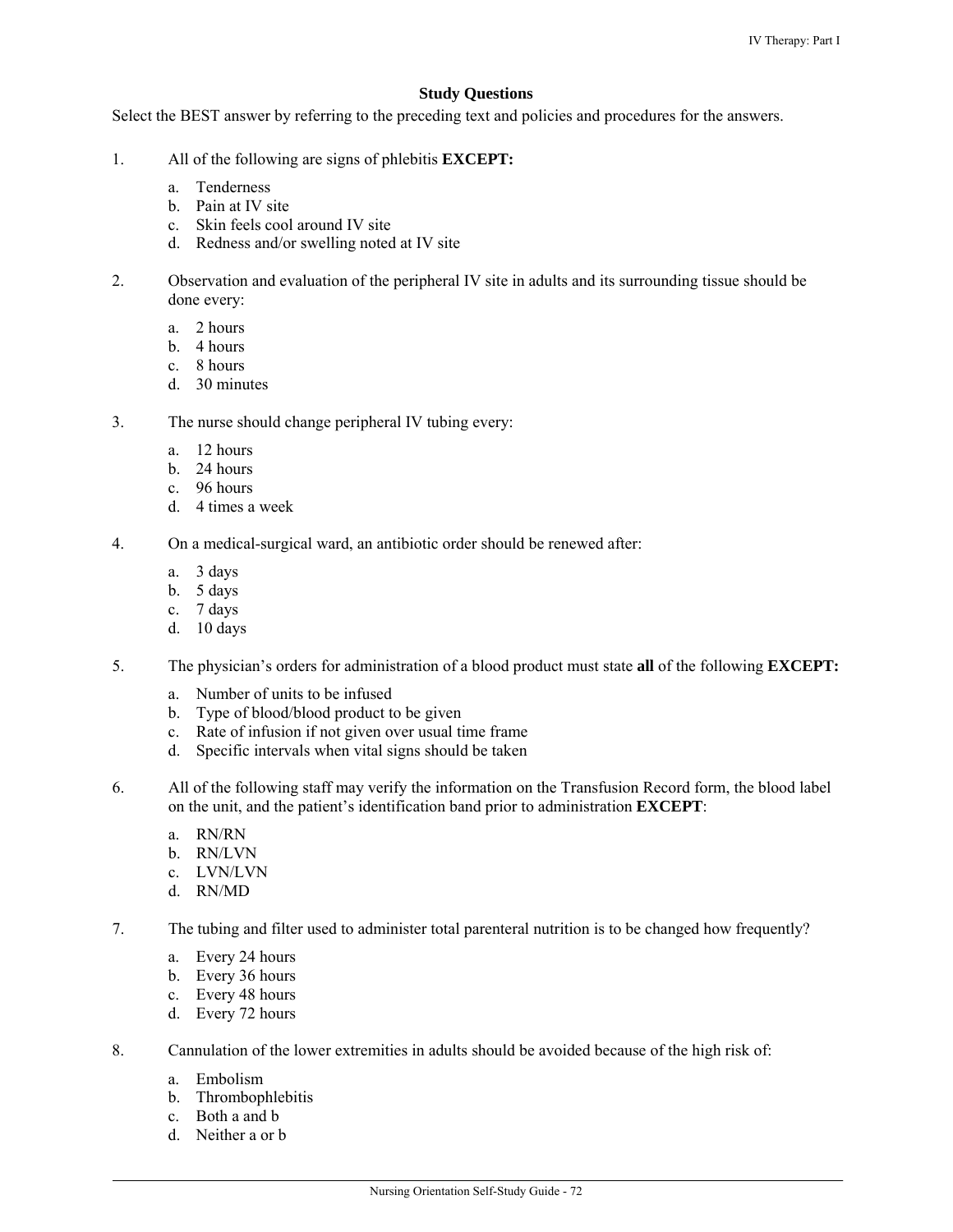- 9. Symptoms associated with complications to a peripheral IV include all of the following **EXCEPT:**
	- a. Pain
	- b. Redness
	- c. Tenderness
	- d. Crepitation

# 10. A PICC line is:

- a. A central line
- b. A peripheral line
- c. Not confirmed by x-ray for placement
- d. Inserted directly into the superior vena cava

# **CHECK YOUR ANSWERS TO THE STUDY QUESTIONS ON NEXT PAGE**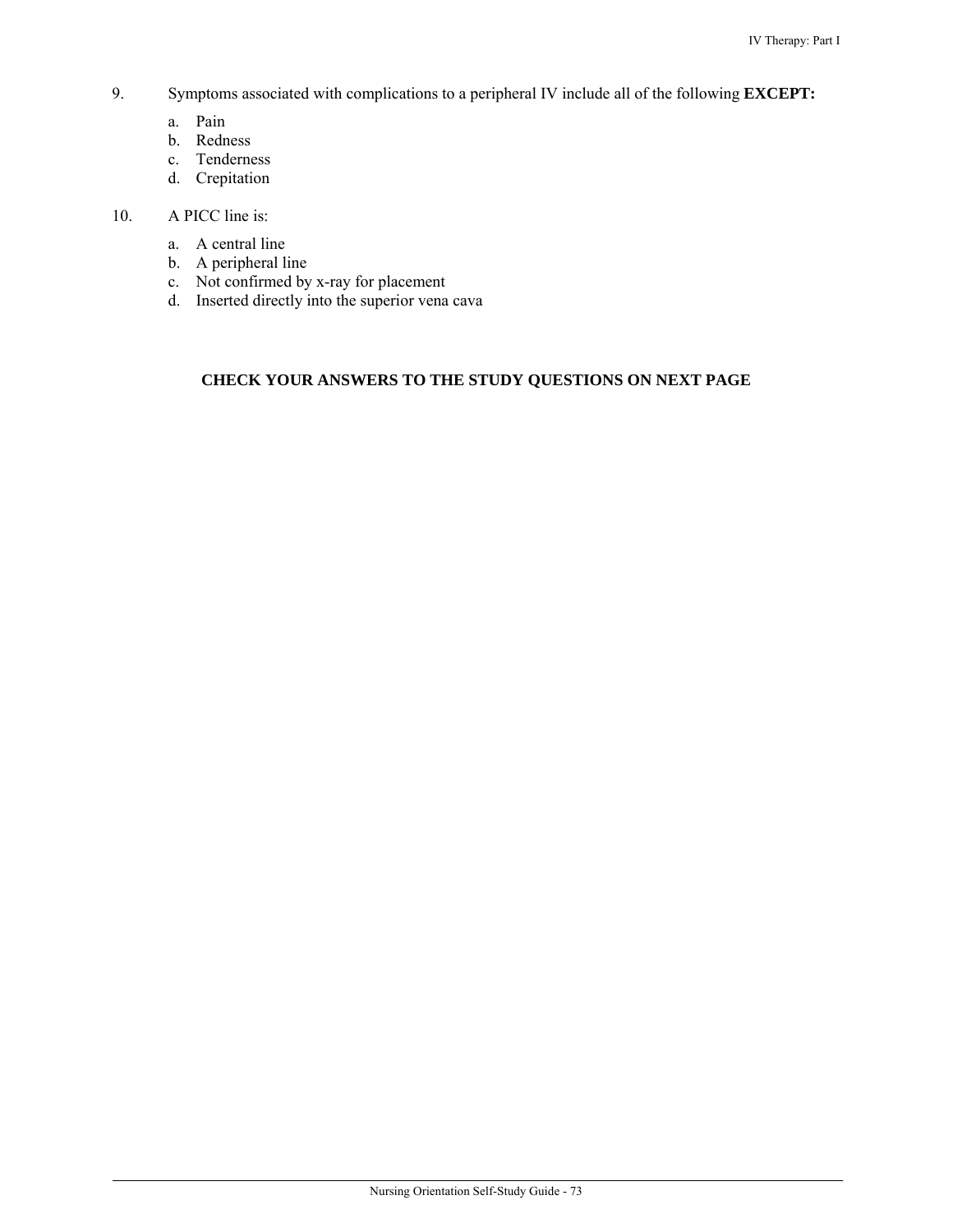# **Answers to Study Questions**

| 1. $\mathbf{c}$ | 2. a 3. c 4. c 5. d |  |       |  |
|-----------------|---------------------|--|-------|--|
| 6. c            | 7. a 8. c 9. d      |  | 10. a |  |

# **IF YOU MISSED ONE OR MORE QUESTIONS, REREAD THE CONTENT AND REPEAT THE STUDY GUIDE QUESTIONS.**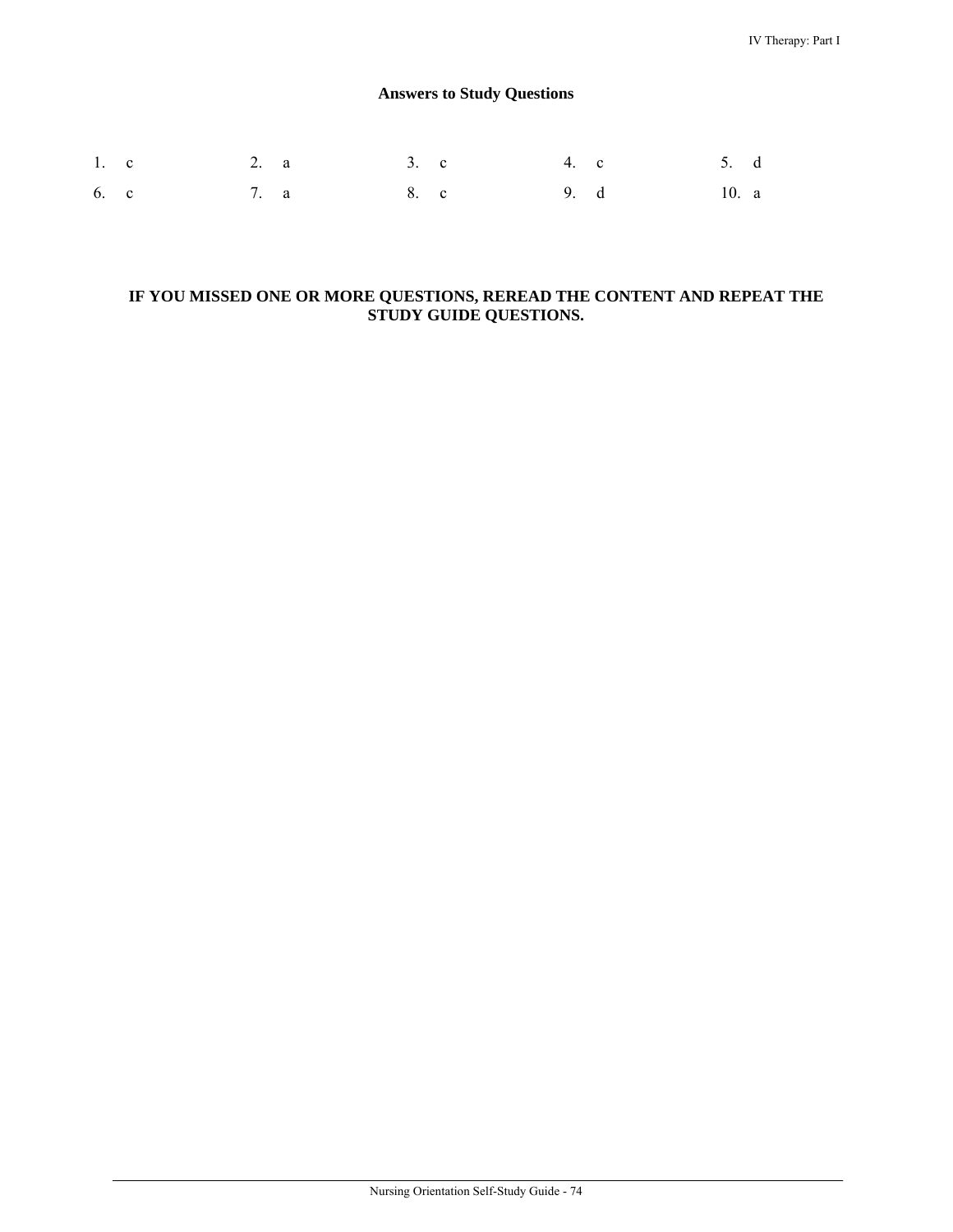#### **Bibliography**

Buck ML. Treatment of intravenous extravasations. Pediatric Pharmacotherapy [serial online]. January 1998;4(1). http://healthsystem.virginia.edu/internet/pediatrics/pharma-news/JAN98.pdf. Accessed December 4, 2012

Centers for Disease Control and Prevention. Guidelines for the Prevention of Intravascular Catheter-Related Infections. MMWR 2002;51(No. RR-10). http://www.cdc.gov/mmwr/PDF/rr/rr5110.pdf. Accessed December 4, 2012

Hadaway L. Infusing without infecting. http://www.nursingcenter.com/prodev/ce\_article.asp?tid=424377. Accessed December 4, 2012

Hankins J, Lonsway RAW, Hedrick C, Perdue MB, eds. *The Infusion Nurses Society Infusion Therapy in Clinical Practice* 2<sup>nd</sup> ed. St. Louis, MO: W.B. Saunders Company; 2001.

Intravenous admixtures. In: *Nursing Procedure Manual*. Torrance, CA: Harbor-UCLA Medical Center; 1999: 210.0-210.1.

Intravenous Therapy (Peripheral). In: Nursing Procedure Manual. Torrance, CA: Harbor UCLA Medical Center; 2012: 215.0-215.18.

Guidelines for the prevention of intravascular catheter-related infections. In: *Hospital and Medical Administration Policy and Procedure Manual*. Torrance, CA: Harbor-UCLA Medical Center; 2010. Policy 324.

Infusion Nurses Society. Infusion nursing standards of practice. *Journal of Intravenous Nursing*. 2000; 23 (suppl 6): S12-S86.

Macklin D. Phlebitis: a painful complication of peripheral I.V. catheterization that may be prevented. *American Journal of Nursing* 2003; (103) 2: 55-60

Montgomery, LA, Hanrahan K, Kottman K, Otto A, Barrett T, Hermiston B. Guideline for IV infiltrations in pediatric patients. *Pediatric Nursing*. 1999; 25:167-180.

Millam DA. On the road to successful I.V. starts. *Nursing 2000.* 2000; 4:34-50.

Nettina SM. *The Lippincott Manual of Nursing Practice*. 9<sup>th</sup> ed. Philadelphia, PA: Lippincott Williams & Wilkins, 2006.

Preventing intravenous catheter-asssociated infections: an update. http://www.infectioncontroltoday.com/articles/161feat6.html. Accessed December 4, 2012.

Rosenthal, K. Tailor your I.V. insertion techniques: Special populations. *Nursing 2005*; 35(5): 36-41. Terry J. *Intravenous Therapy Clinical Principles and Practice*. Philadelphia, PA: W.B. Saunders; 1995.

F:\Orientation Manuals\Orientation 2012\IV Therapy SSG FA (12-12-12).doc ORIG: 1995 REV: December 19, 2012 (FA)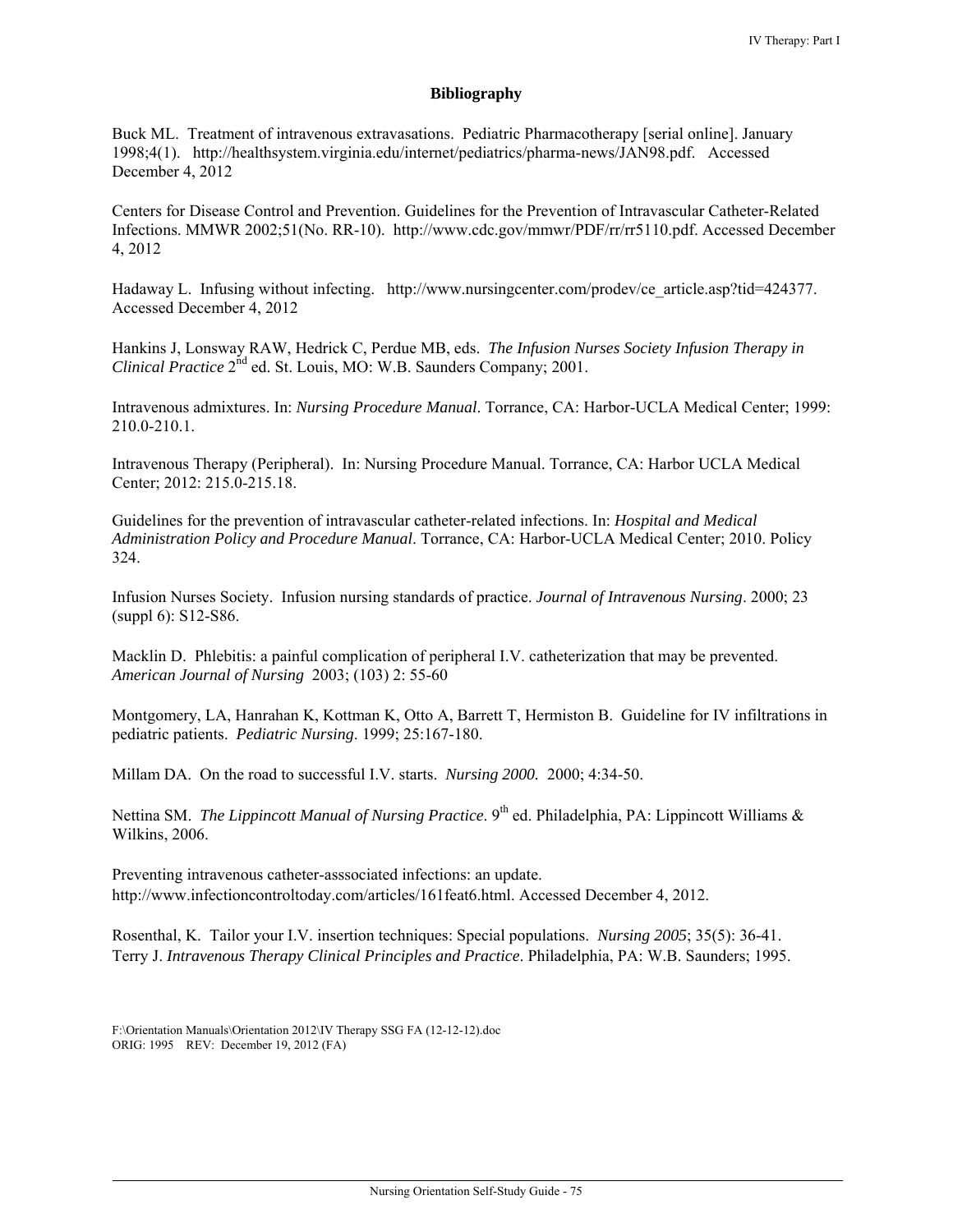Harbor-UCLA Medical Center Department of Nursing

# **PATIENT TEACHING - ADULTS SELF-STUDY GUIDE**

*Original Created by* 

*Becky Crane RN, MN Oncology Clinical Nurse Specialist* 

*© 2001, Revised 2012*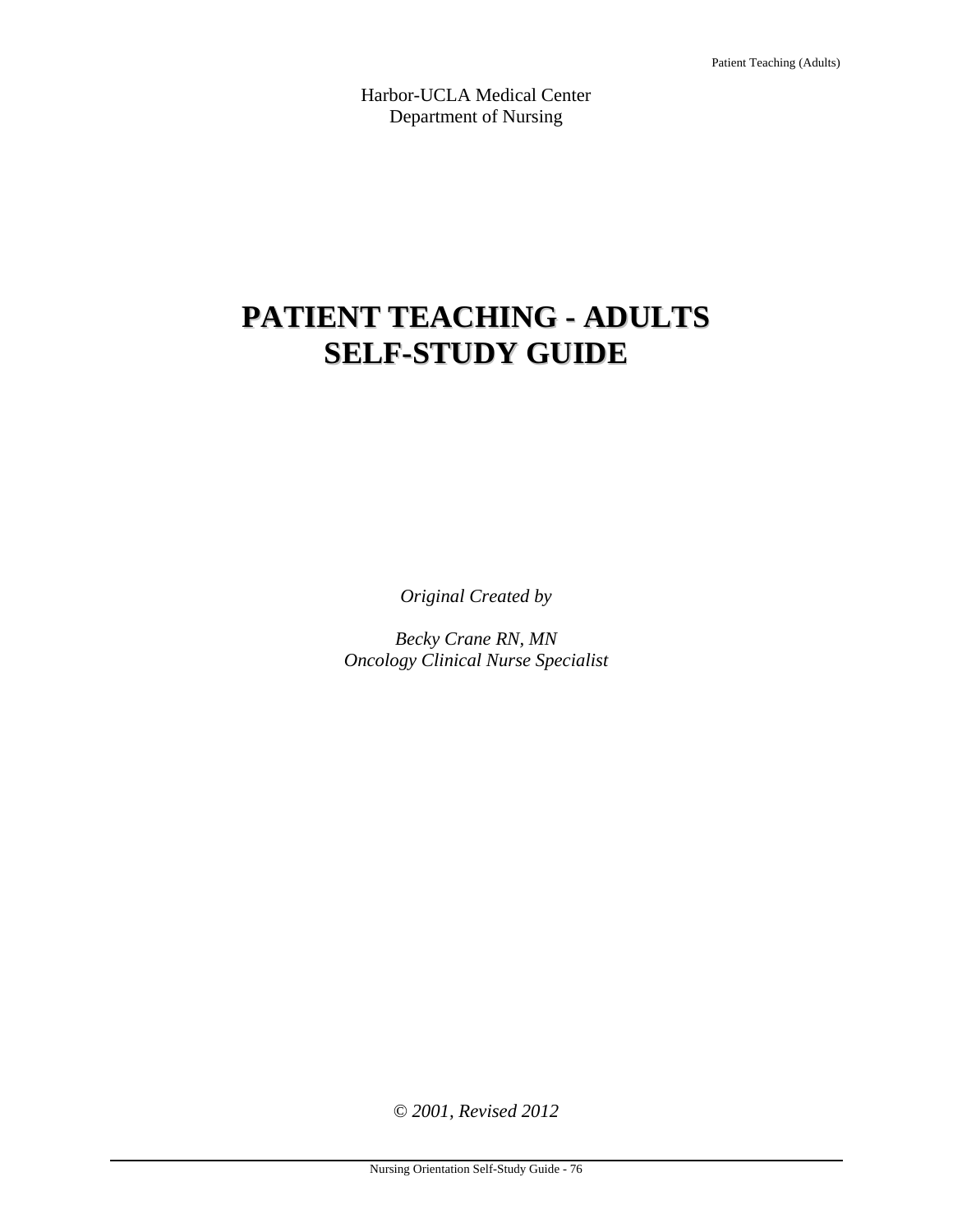# **Patient Teaching: Adults**

# **Objectives:**

Upon completion of this self-learning module and the patient teaching practicum, the learner will be able to:

- 1. Define the three types of learning (knowledge, attitudes, skills).
- 2. State the general purpose of patient teaching.
- 3. Define four principles of adult learning theory.
- 4. Compare the contributing factors that can influence learning.
- 5. Describe the process of assessment of the learning needs of the patient and family.
- 6. Explain the process of patient teaching, including the importance of the patient redemonstrating a skill or rephrasing of instructions.
- 7. Identify resources for patient education at the Medical Center or in the community.
- 8. Demonstrate the following skills:
	- Assessment of learning needs of a patient and/or family in a specific scenario.
	- Describe how a plan of patient teaching might be developed.
	- Teach a patient and/or family (e.g., how to take a medication specific to the clinical work area, or post-procedure follow-up instructions).
	- Document the evaluation of the teaching interventions provided and the patient's response.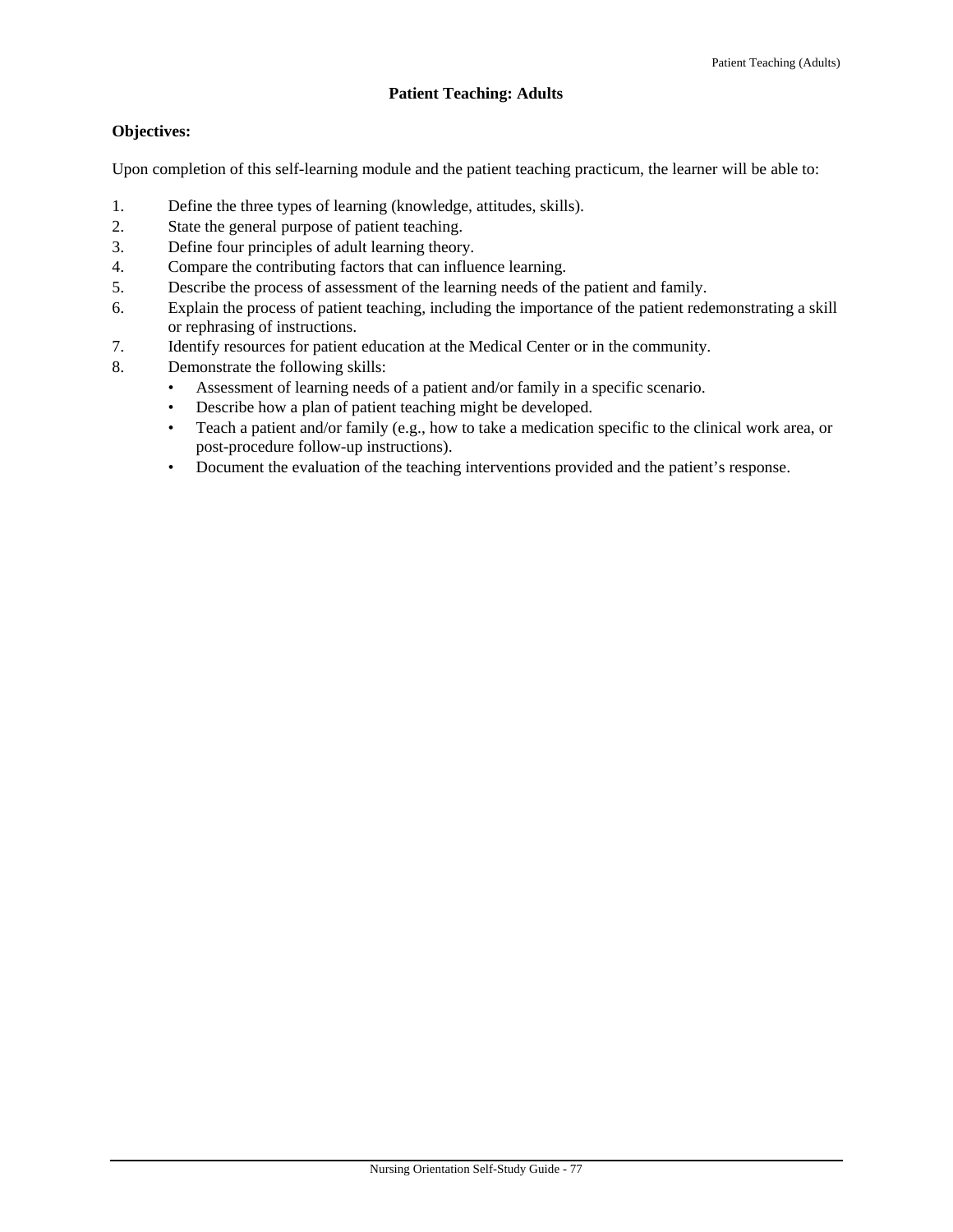## **How does patient teaching compare with learning?**

Patient teaching is the transfer of information to patients and/or families concerning their healthcare needs. It is an essential aspect of nursing care, and follows the nursing process of assessment, problem/diagnosis, planning, intervention, and evaluation.

The purpose of patient teaching is to provide information to patients and/or families about their responsibilities in their healthcare and information that will help them maintain or restore health, promote adjustment to illness, promote compliance with medical or nursing care recommendations, prevent complications, and promote self-care. Patients have a need and a right to know about their illness and treatments.

Learning is a process that occurs immediately and over time, and which may require repeated and varied instruction methods. Patient teaching is performed whenever a learning need is apparent and is ongoing. When the nurse is unable to directly provided patient teaching, a referral to appropriate resources is obtained.

## **What are the different types of patient learning?**

Patient and/or families may need patient teaching in order to change their **knowledge, attitude** or **skills**. Knowledge includes information about the patients' responsibilities of their own healthcare, medication, the disease, or treatment (e.g., signs of hypoglycemia and actions to take). Attitude may refer to new ways of viewing an illness or disability. Psychomotor skills include such things as how to give insulin injections. More examples are listed in Figure 1. Information about the medical condition and treatment, and the healthcare system is often part of patient teaching by registered nurses.

## **How do the principles of adult learning affect patient teaching?**

Adults learn when they are motivated and can find meaning in what they are learning. Malcolm Knowles has described assumptions about adult learners which are widely accepted as a foundation for planning adult patient teaching<sup>1</sup>.

The first assumption is that as a person matures, his/her self-concept is likely to move from dependence to independence. The adult takes more responsibility for decisions and their consequences. Based on this assumption, adult learners should be considered as wanting to be active participants and not passive recipients in a teaching situation. Adult learners therefore should be involved in the educational process (i.e., planning expressing ideas and concerns, and making decisions).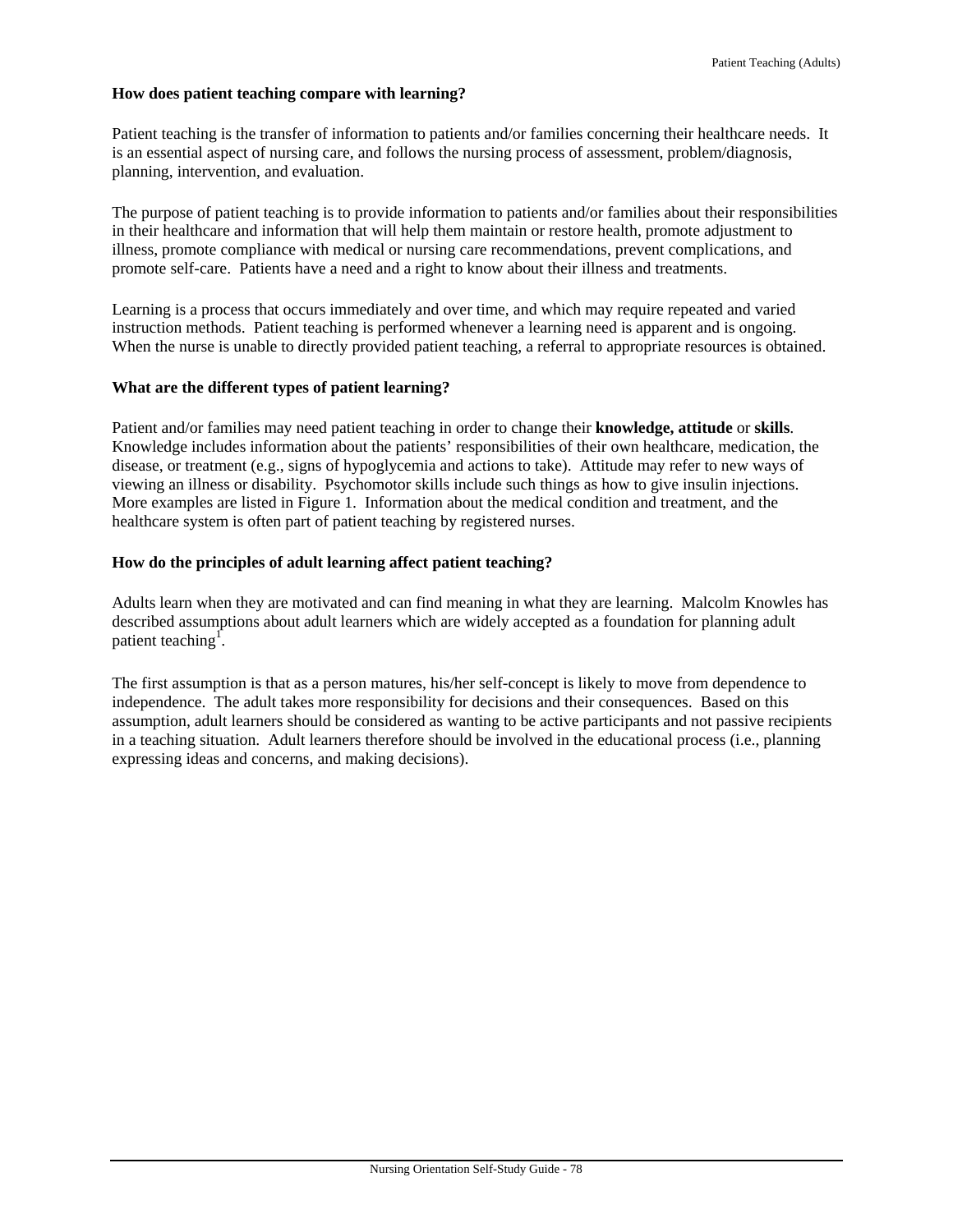- Knowles's second assumption is that the previous experience of the adult is a rich resource for learning. Patient's prior experiences may influence how and what a patient (or family) is taught. Negative experiences can be barriers to learning. On the other hand positive experiences can enhance learning. Therefore, *patient teaching needs to be built on the positive aspects of the prior experiences*.
- The third assumption is that the readiness to learn in adults often is related to a developmental task within the age group, or social role. Gessner<sup>2</sup> states that major events simulate adult learning. For example, illness represents a period of change and motivates many to learn. Another example is when a person needs a new job and is motivated to learn new skills.  $G \in \text{Gessner}^2$  suggests it is best to provide information close to the time it is needed. *Adults should also be taught when they feel comfortable and are free of pain.*
- Finally, the fourth assumption is adults want to apply new knowledge and skills immediately. *Adults look for information that is problem-centered rather than subject-centered.1* . For example, hands-on practice of a new skill, such as caring for a tracheostomy will enhance learning. Recognizing a gap between what they know and what they *want* or *need* to know may also motivate learning.<sup>1</sup>

#### **Figure 1: Types and Areas of Patient Teaching**

| Knowledge       |                                                                                   |
|-----------------|-----------------------------------------------------------------------------------|
|                 | Medical Condition (What's wrong)                                                  |
|                 | Diagnosis, etiology                                                               |
|                 | Terminology                                                                       |
|                 | Anatomy and physiology                                                            |
|                 | Clinical monitors (e.g., B/P, CBC, urine checks)                                  |
|                 | Diagnostic procedures (purpose, how, when, where)                                 |
|                 | Aggravating factors (e.g., stress, foods)                                         |
|                 | Expected outcomes of treatments                                                   |
|                 | Symptoms and management                                                           |
|                 |                                                                                   |
|                 | <b>Treatment or Therapy (What's to be done)</b>                                   |
|                 | Medications (names, action, side effects, how taken)                              |
|                 | Prevention or management of side effects                                          |
|                 | Foods or alcohol to be avoided                                                    |
|                 | Treatments (names, preparation)                                                   |
|                 | Alternative                                                                       |
|                 | Restrictions devices/limitation/Seclusions                                        |
|                 | What to report and to whom                                                        |
|                 |                                                                                   |
|                 | Healthcare Systems (Who does what to and for whom)                                |
|                 | Patient safety                                                                    |
|                 | Personnel (nurses, physicians, etc.) and their responsibilities in                |
|                 | their care                                                                        |
|                 | Hospital or clinic routines and procedures to follow                              |
|                 | Responsibilities as a patient                                                     |
|                 | Locations of procedures, tests, or treatment                                      |
|                 | How to reach a physician or nurse, or to report a concern                         |
|                 | What to do in an emergency                                                        |
|                 | Financial responsibilities/solutions                                              |
|                 | Community resources                                                               |
|                 |                                                                                   |
| <b>Attitude</b> |                                                                                   |
|                 | Curability versus fatality of disease                                             |
|                 | Hopefulness versus powerlessness                                                  |
|                 | Active versus passive participant in care                                         |
|                 | Comfort versus discomfort                                                         |
|                 | Balance versus imbalance                                                          |
|                 | Self-control versus 'other'-control                                               |
|                 |                                                                                   |
| Skills          |                                                                                   |
|                 | <b>Medical Condition</b>                                                          |
|                 | Mobility                                                                          |
|                 | Skin care                                                                         |
|                 | Use of assistive devices or equipment                                             |
|                 | How to use monitoring equipment (e.g., glucometer,                                |
|                 | thermometer)                                                                      |
|                 | How to access/use community resources                                             |
|                 |                                                                                   |
|                 | <b>Treatments</b>                                                                 |
|                 | Special food or medication preparation<br>Medication administration               |
|                 | How to give injections                                                            |
|                 | How to give rectal suppositories                                                  |
|                 |                                                                                   |
|                 | Treatment                                                                         |
|                 | How to care for Hickman Catheter                                                  |
|                 | How to give an enema                                                              |
|                 | Self-catheterization                                                              |
|                 | Wound care and dressing changes                                                   |
|                 | Site-specific after procedures (e.g., oral                                        |
|                 | surgery/mouth care, cast care, etc.<br>Use of intravenous equipment (e.g., pumps) |
|                 |                                                                                   |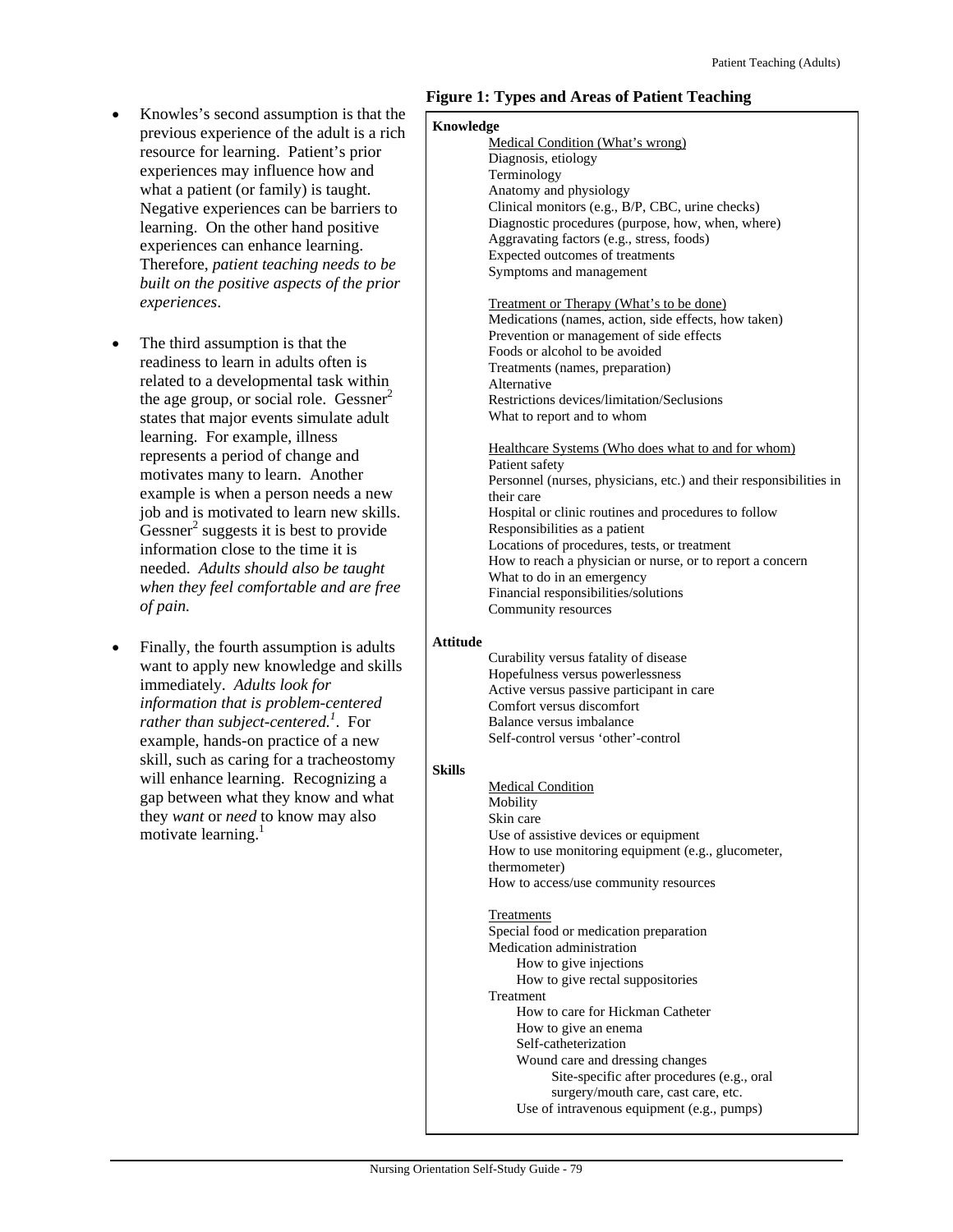## **What factors can influence learning?**

In addition to Knowles's assumption about adult learners, there are other factors that need to be considered that can influence a patient or family's ability to learn (Figure 2.) It is important to remember that while these are broad categories to consider when preparing to teach patients, each factor must be considered either a positive or a negative influence in relationship to the patient's situation. Some patients have difficulty learning a concept due to the presence of multiple stressors or lack of support.

Stimulation of one's senses affects learning (Table 1). Research has also shown that 75% of what is heard is forgotten after two days. The table shows that there is a higher percentage of retained information when patient teaching is presented through the stimulation of more senses.

| Teaching material was: | Learning retention: |
|------------------------|---------------------|
| Read                   | 10%                 |
| Heard                  | 20%                 |
| Seen                   | 30%                 |
| Heard and Seen         | 50%                 |
| Read, Heard and Seen   | 80%                 |

|  |  |  | Table 1: Stimulation of Senses and Learning Retention |
|--|--|--|-------------------------------------------------------|
|--|--|--|-------------------------------------------------------|

# **Figure 2: Factors That Can Influence Learning**

| <b>Factors to Consider</b>        | May Be Negative Influence if       | May Be Positive Influence if               |
|-----------------------------------|------------------------------------|--------------------------------------------|
| <b>Habits</b>                     | Destructive                        | Constructive                               |
| <b>Physical Condition</b>         | Pain                               | Symptom free                               |
| Cultural/Religious/Social Beliefs | Belief patient not responsible     | Belief patient responsible for care        |
| Diagnosis                         | Neurological impairment            | Disease responsive to treatment            |
| Language                          | English as second language         | Patient and provider have same language    |
| <b>Health Belief</b>              | Misconceptions                     | Actions make a difference                  |
| Education                         | Low literacy/less formal education | More formal education                      |
| Knowledge                         | None                               | Some                                       |
| <b>Motivations</b>                | <b>Bored</b>                       | Eager to learn                             |
| Reading Ability                   | Unable to read                     | College level English                      |
| Experience                        | Negative experiences               | Positive experiences                       |
| <b>Emotional State</b>            | Anxious                            | Relaxed/calm                               |
| Goals                             | None defined                       | Sees desirable outcome                     |
| Expectations                      | Expects worst                      | Experts best                               |
| Coping                            | Doesn't ask questions              | Asks questions                             |
| Social Support/Resources          | Limited network                    | Family(s) and others available             |
| Environment                       | Noisy, crowded                     | Quiet, comfortable                         |
| Staff Knowledge/Expertise         | Inexperienced                      | Knowledgeable                              |
| Sensory Levels                    | Blind, hard of hearing             | No alterations                             |
| <b>Medical Conditions</b>         | Alzheimer's                        | No impairments                             |
| Transportation                    | Concentration impaired             | No side effects                            |
| <b>Financial Resources</b>        | Poor transportation                | Transportation or resources available      |
| <b>Sexual Orientation</b>         | Pending or limited resources       | Insurance or resources available           |
| Relationship with Healthcare Team | Limited or conflicted support      | Extended and supportive others             |
|                                   | Lack of trust or respect           | Positive feedback from team; trust/respect |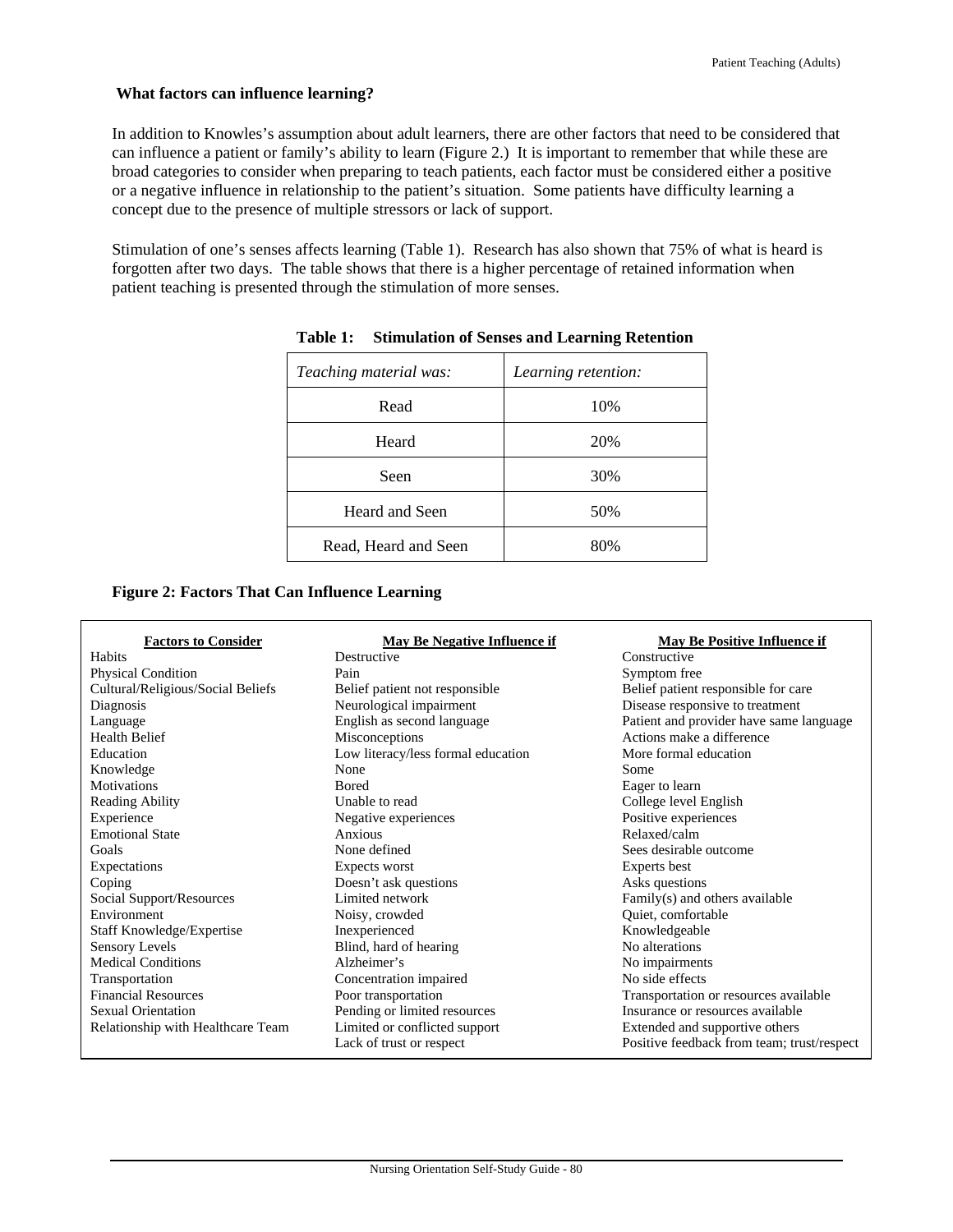| <b>Potential High Risk Patients</b>   |  |
|---------------------------------------|--|
| Multiple learning needs               |  |
| Multiple medical problems             |  |
| History of coping difficulties and/or |  |
| noncompliance                         |  |
| Limited social support                |  |
| Learning disability                   |  |
| Language barrier                      |  |

#### *Teaching Methods*

Through the years, individuals have utilized different methods of teaching to help another person learn new information. These teaching methods range from basic beliefs, such as the power of magic, good-luck charms and the supernatural, cultural or social belief and practices (e.g., home remedies of poultices and herbal teas), intuition and personal experience (e.g., learning from experience on what helps one to sleep at night), to more formalized methods of knowing gained from instruction or education and the influence of authority figures, or the power of deductive and inductive reasoning.<sup>3</sup> These authors describe the highest form of learning as the scientific method, or the attainment of knowledge by means of repeated observation and controlled testing, the primary means of guiding nurses in what should be the content of patient teaching.3

#### *Literacy*

The use of written instruction materials is widely used in patient teaching and offers several challenges to patient educators. Instructions or patient education pamphlets are not well received by students who did not receive formal education and/or who are not able to read or write. The same is true if the patient's primary language differs from the language of written materials. While many patient education materials have been developed in simplified language(s), a large number of materials for major diseases and treatments remain unavailable in language that is less than high school or college level English. "Low literacy and illiteracy are major contributing factors to noncompliance."<sup>4</sup> Handwritten materials or materials printed in all capital letters may also be difficult to read for some patients, whereas hand-printed materials where capital and small letters are used may not be as difficult.<sup>5</sup> Because definitions of literacy vary, **functional literacy** is a term that has been used to described the ability of the individual to read, understand and interpret what he/she reads and to then use that information as it was intended.  $4.5$  Having poor reading skills impact the ability of the patient and/or family to organize thoughts and to formulate questions, integrate the information into behaviors, and to problem-solve.<sup>4, 5</sup> Explanations of symptoms may be very simple, without a variety of adjectives to describe them.<sup>5</sup> Patients tend to think in specific and concrete ways and will need limited, basic information, perhaps using creative audiovisual or other means of instruction.<sup>4, 5</sup> Doak and others<sup>5</sup> concluded that individuals with poor communication skills:

- 1. Tend to have limited respective related to direct personal experience.
- 2. May be unaware of the need to give information to healthcare providers.
- 3. Think in concrete terms, rather than in classes or categories of information.
- 4. May be given information in bits and pieces without an identifiable pattern or logical connection.

#### *Cultural Influences*

It is important to understand the influence of culture and social groups on the patient's values and beliefs about healthcare and illness. How the patient and/or family's view the healthcare system, the nurse, and the treatment may largely be determined by cultural or social norms. For example, in most cultures there are folk beliefs and practices that are used to treat minor illnesses, and the use of religious or lay healers or resources is not uncommon. The uses of chicken soup, herbal teas, and/or menthol ointment applied to the patient's chest are all 'folk' remedies for the common cold. Many patients integrate these practices with modern medical care, while others may have more difficulty accepting some aspects of modern medical care.<sup>6.7</sup> In most instances, it is helpful to learn the practices that the patient and/or family incorporate into their healthcare, and to work with the patient and/or family to understand the recommendations of modern healthcare.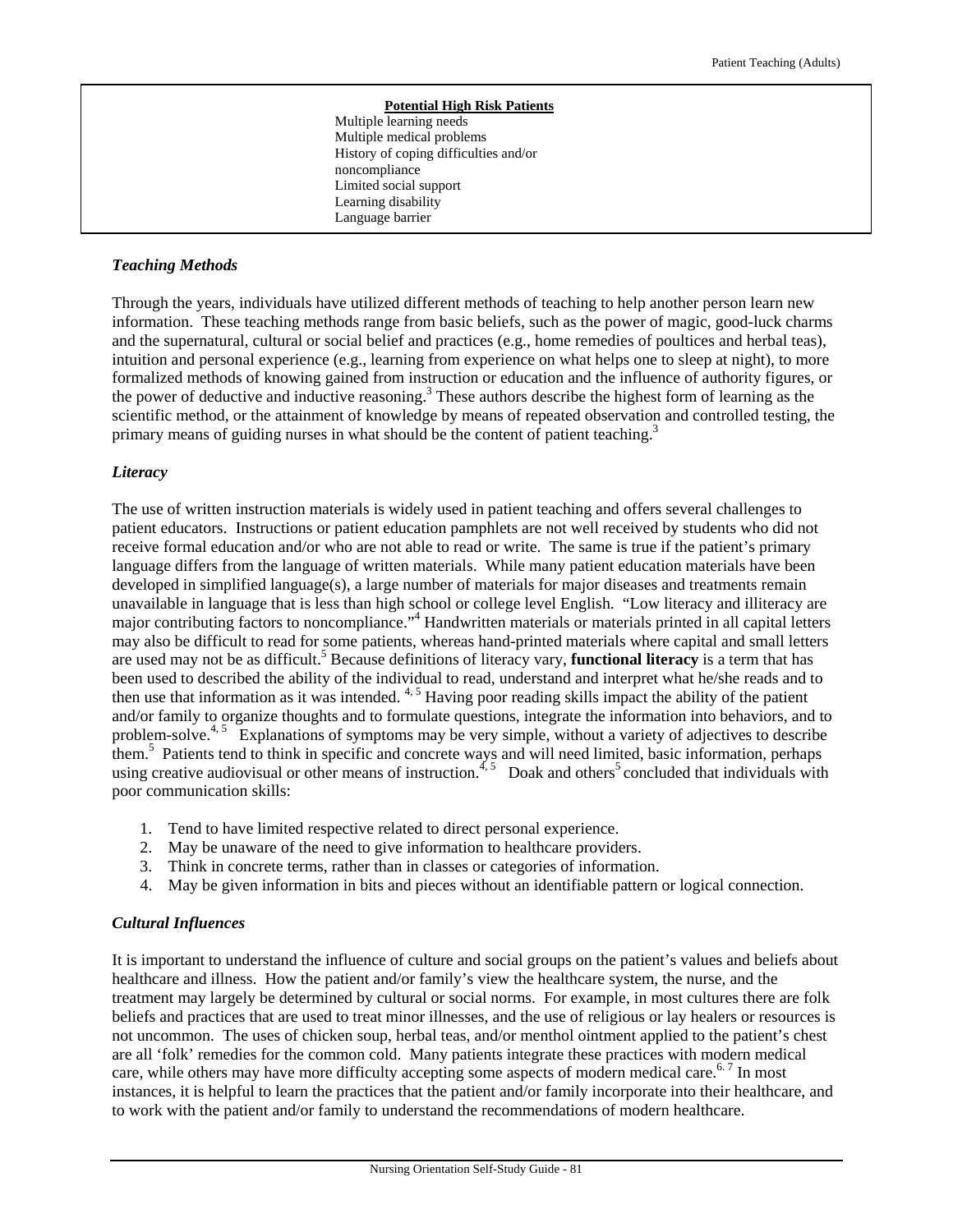Figure 3 summarizes a few tips that could be useful in educating culturally diverse patients.

#### **Figure 3: Tips for Teaching Culturally Diverse Patients**

Understand that patients often perceive nurses in a position of power; therefore, *approaching them with respect may help reduce the negative effects of such perceptions.*

Identify patients' preferred communication style within their cultural group (*e.g., rules of address, formal or informal: in most Asian ethnic groups men and elders prefer to be addressed as Mr. or Mrs. \_\_\_\_\_\_\_\_*).

Assess family relationships. *Identify who has the power in the family, who makes the decisions, or approves recommendations*. *In Asian ethnic groups, men and elders have authority*, making decisions and approving recommendations.

Utilize the *patient's primary language*.

*Provide instructional material, preferably in the patient's native language*.

*Speak slowly and use a simple sentence.* 

*Avoid technical terms.* 

Consider *non-verbal communications:* direct eye contact may indicate aggression to some patients.

#### **How to assess the learning needs of patient and/or family?**

The purpose of assessment is to gather information in a systematic way that will address the health status of the patient and the family's beliefs and understanding about the medical problem which may influence learning. Ideally, the assessment and discussion should take place in a quiet and comfortable environment. This environment will not only enhance learning but it will also serve as a place where the patient and family will develop a trusting relationship. During assessment of learning needs, the nurse needs to give attention to symptoms that the patient is experiencing. This will make the process of assessment more effective. In addition, it is important to allow the patient and/or family to express their concerns and needs freely. The following must be considered when conducting an assessment of needs:

#### **Figure 4: Factors That Affect Learning Needs**

| Medication diagnoses, dates of onset, treatment(s) to date, prognosis, history of compliance |
|----------------------------------------------------------------------------------------------|
| Primary reason for visit (and/or for nursing involvement)                                    |
| Education and experience (work and health related) language preference                       |
| Reading ability                                                                              |
| Family's status and support                                                                  |
| Community or other resources                                                                 |
| Role (spouse, child, parent, sibling, professional, etc.) and/or developmental level         |
| Perceptions about medical diagnosis and treatment(s)                                         |
| Cultural and religious influences                                                            |
| Prior experiences                                                                            |
| Expectations                                                                                 |
| Alternative healing practices                                                                |
| Physical and emotional strengths/limitations                                                 |
| Perceived learning needs (skills, knowledge, attitudes)                                      |
| Actual learning needs                                                                        |
| Readiness to learn                                                                           |
|                                                                                              |

The nurse, an interviewer and observer, adds objective assessment information, such as behaviors or statements by the patient and/or family which might indicate motivation and interest in patient teaching, or the lack of it (e.g., attentiveness and appropriateness of questions asked, versus restless body language, lack of eye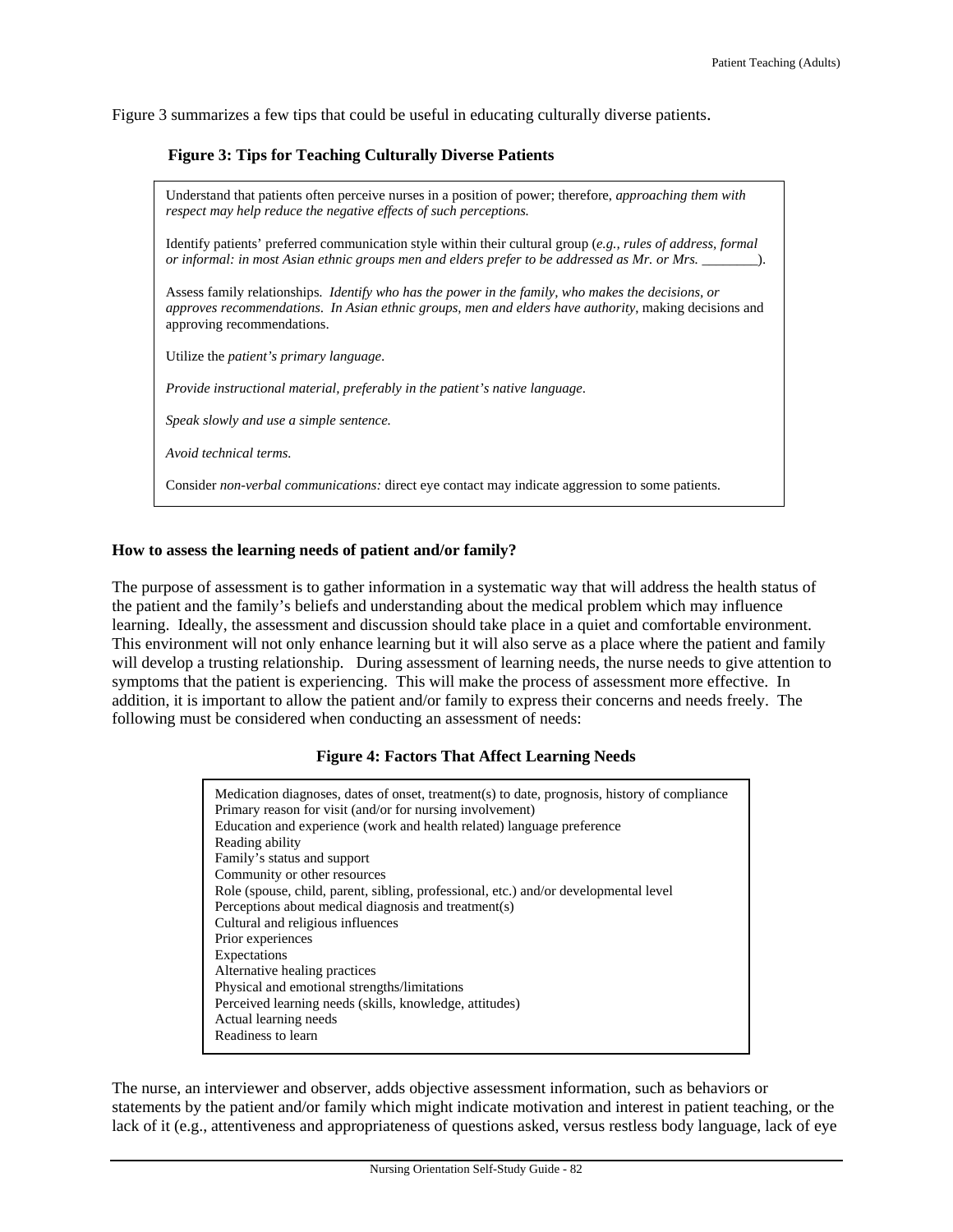contact, unrelated or repetitive questions). While assessing the patient and family it is important to consider the influence of cultural and physiological circumstances which influence behavior. For example, lack of eye contact might be considered to be a very respectful behavior in some cultures is not meant to convey lack of interest, whereas restlessness during an interview might be indicative of the physiological need to empty the bladder! It is during the assessment process that the nurse begins to formulate a plan as to the type of information to be included in patient teaching, the methods to be utilized, and the timing of when it should occur.

#### **What is the patient teaching process?**

First, the nurse must review all of the information gathered during the initial assessment phase and then, formulates goals. The patient educational information is prioritized in consultation with the patient/family before starting the teaching sessions. Patients who agree with the goals, and/or who helps determine the goals, will most likely be more involved in the process and will be able to realize the value of patient teaching.

Establishing goals and objectives may be simple and straightforward, or complex. It is important to determine what patients need to learn in order to manage their healthcare adequately, and what they want to know as well. It will be easier to teach patients what they need and want to learn and more difficult to teach what they need to learn but do not want to learn. When establishing goals, it is also important to consider needs of the individual with Maslow's hierarchy of needs.<sup>1</sup> For example, breathing difficulties secondary to lung cancer will create a basic physiological need for oxygen; therefore, the nurse would teach the patient on how to manage portable oxygen prior to teaching him/her the potential side effects of radiation therapy for treatment of the disease.

"In acute and chronic illness, patient education is often limited to physiologic and survival needs. Prioritization of these learning needs involves asking the following questions:

- 1. What are the most acute needs of these individuals?
- 2. What does he already know? What behaviors can he perform?
- 3. What learning needs are unmet? Which are life-threatening?"

#### **What resources are needed in patient teaching?**

When planning and providing effective patient teaching, the nurse should be aware of the appropriate and available resources that can be used with the various methods of teaching. The methods of teaching include lecture, demonstration and return demonstration, role-playing, behavior modification, contracting, play, simulation, programmed instruction, group discussion, and audiovisual materials (videotapes, films, models, diagrams, pamphlets, audiotapes, chalk boards/flip charts/displays, computer-assisted instruction, reminder cards, books), peer counselors/recovered patients as visitors.<sup>1, 4, 8</sup> Opportunities to return demonstrate or to play a role are both useful when teaching skills and the applying the knowledge learned. It is important to allow enough time to demonstrate a skill and have the patient or family repeat it.

Roe<sup>9</sup> describes an unfortunate incident when newly diagnosed with insulin-dependent diabetes patient was identified to have a high blood sugar. After a thorough review, the patient was found injecting oranges with insulin (as used in the demonstration) and then eating the oranges! The use of an interpreter is also helpful in patient teaching. The interpreter service coordinating center assists staff in locating appropriate interpreters to assist in patient teaching. An Interpreter Directory is also available through the Harbor-UCLA Intranet.

A thorough knowledge base of materials to be taught, effective communication skills and self-confidence is important for the nurses to effectively provide education. Several authors have suggested strategies to enhance effective patient teaching.<sup>4, 8</sup> (See Figure 5)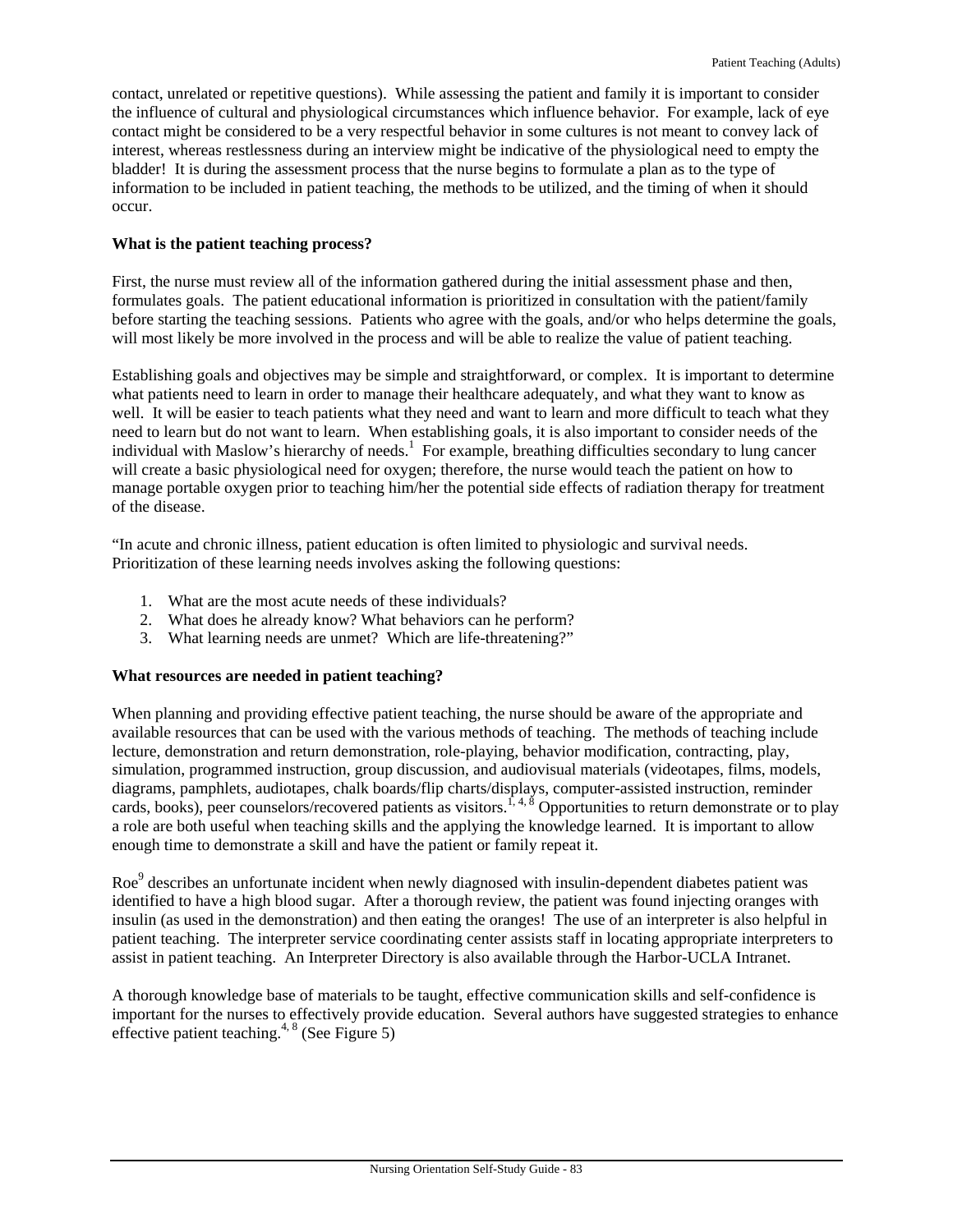## **Figure 5: Strategies To Enhance Effective Patient Teaching**

#### **Documentation**

Documentation in the medical record is necessary because it reflects care delivered to patients. Patient teaching about medications, procedures, or other aspects of the illness or treatment and self-care is an on going intervention. Documentation serves as an important communication tool between healthcare providers when planning care and teaching sessions. Lack of documentation of patient teaching suggests that no specific instruction or information was provided to the patient. In California, the state law mandates that patients need to be informed of their treatments options. For example, the physician of a patient with breast cancer is expected to document that he/she discussed treatment options with this patient.

Documentation of patient teaching should include a statement as to the *need or problem identified, any supporting information provided by the patient or family that supports the need* (e.g., patient states "I don't understand why I must take insulin every day if I feel better), *the nurse's observations related to the need* (e.g., patient with known diagnosis of hypertension; given refills of anti-hypertensive medication and pill count indicates none consumed; B/P today 224/150), *the information given verbally, in written or other form, other audiovisual materials used in the teaching process* (e.g., patient watched video on the control of high B/P), *and some evaluation of the patient's response* (e.g., patient gave return demonstration of injection of insulin on the right thigh and performed technique without difficulty; verbalized understanding of importance of insulin on the right thigh and performed technique without difficulty; verbalized understanding of importance of insulin and dangers of lack of use). *Plans for further teaching or resources to which the patient was referred*  should also be included. The educational plan should be reviewed and documented in the *Multidisciplinary* 

*care plan or individual disease management pathway.*

Documentation should include the assessment of the patient's and/or family's learning needs the specifics of the information provided

| The Nurse Will Be Most Effective if he/she:                                         |
|-------------------------------------------------------------------------------------|
| Presents key points early in the session and repeats periodically                   |
| Uses short and simple words and sentences                                           |
| Presents information in different ways and uses a combination of teaching methods   |
| Encourages and allows time for feedback and discussion                              |
| Reinforces learning that has taken place                                            |
| Continuous evaluation of the educational plan and patient's need                    |
| Allows enough time to teach and provides time for questions. An environment that is |
| relaxed and distraction-free is desirable                                           |
| Keeps teaching sessions short and meaningful                                        |
| Encourages team effort (the patient and/or family and the nurse together)           |
| Plans further teaching time, if indicated                                           |
|                                                                                     |

including any written or other materials. In addition, the following must also be documented: patients understanding, and skills gained after the teaching session, including successful return demonstration of skills, and of any future teaching needed and planned, and resources consulted. This documentation should be found on the *Interdisciplinary Patient/Family Educational Record, nursing progress notes, the discharge plan, and/or the outpatient progress notes.* "The nurse should document what he/she taught, how the patient responded to the teaching, the results of the evaluation of the teaching plan, and the materials that were distributed to the patient."<sup>4</sup>

#### **Case Example**

The case example highlights how a nurse uses the process of patient teaching in the process of patient teaching in the care of an individual patient. Please review the principles utilized and apply them to a patient with similar needs.

Mrs. Smith is a 55-year-old Caucasian female admitted because shortness of breath and chest pain and a history of high blood pressure. She is attached to the bedside cardiac monitor, has intravenous line maintained with D5W at 30 cc/hr, and is on bed rest. She just received 40 mg of Lasix IVP in the ER prior to transfer to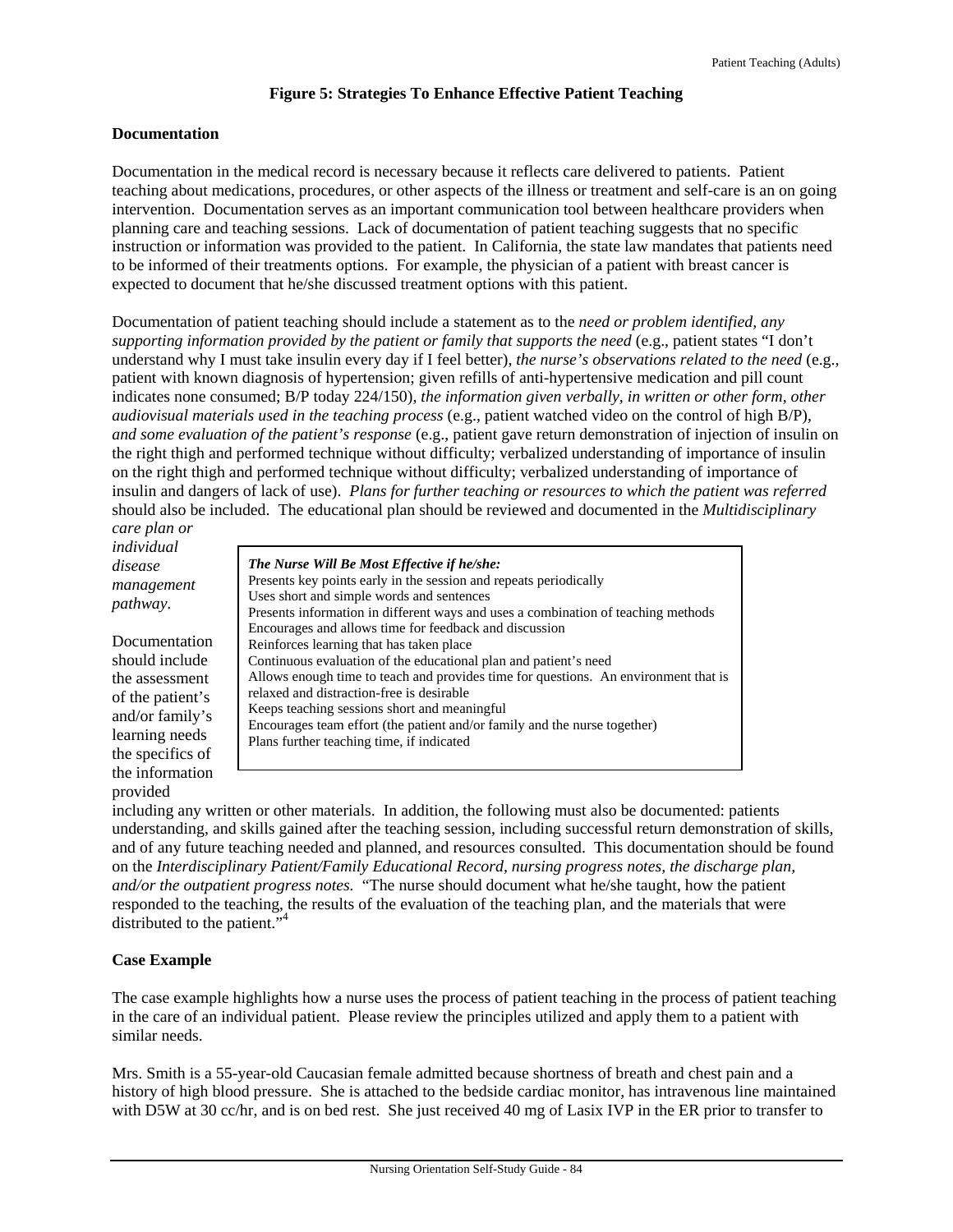the unit, how would the nurse set and prioritize Mrs. Smith's educational needs? In order to do this, the nurse should answer the following questions:

- What is necessary for the patient to learn?
- What are the priorities of learning?
- How will successful learning be measured?

The priorities of learning require that the nurse first reviews the patient's understanding of safety and pain management, and his/her responsibilities as a patient. Mrs. Smith must be informed as to when to call the nurse for assistance and to report any new or increasing chest pain so that immediate assessment and early interventions can be implemented. Mrs. Smith also needs to be educated on why patients are placed on bedrest, why they cannot freely get up and go to the bathroom even when they want to and when the nurses are available to help them.

The nurse must also educate Mrs. Smith about the action, indication and side effects of her medications. Mrs. Smith will need to know what happens routinely with patients on cardiac monitors and the progression in the different phases of diagnostic tests. Early assessment triggers analysis of diagnostic and lab test that leads to timely treatment and prevention of extension of the disease process.

After an initial evaluation that a patient is not in immediate distress during admission, the nurse conducts a brief interview with the patient or family to assess learning potentials (e.g., knowledge, skills, attitude and ability). Factors which may help or hinder the patient from carrying out necessary care (e.g., disabilities, age, family or other support, understanding of the English language, reading ability) and the patient's priorities are also ascertained.

Instructional material is given to support information given to patient. The patient is asked to explain what has been discussed or to return a demonstration of any skill, as appropriate. Sometimes the patients do not understand the given instructions because too much information may have been given at one time, or due to the stress of having surgery or illness which can interfere with the ability to learn. Prior to attaching the monitoring leads on the patient's chest, the patient should be instructed about cardiac monitoring. Patients are provided with the names and phone numbers of contact people for any problems or questions.

All of the patient teaching should be planned with not just the patient alone but also with the patient's family. This gives them the opportunity to share the responsibility of the patient's care. The nurse must also evaluate how well prepared the patient feels and give additional patient resources whenever possible.

Success is measured in several ways. This can be measured by assessment of the patients self-reporting pain regularly and patients compliance to treatments. Questions that can be asked for any patient to evaluate success in patient teaching include:

- What is the patient's understanding of his/her condition or illness, the medications or other treatments, and necessary follow-up?
- Were the physical, emotional, development, and cultural needs address?
- Is the patient/family able to demonstrate new skills learned?
- Is the patient compliant with therapy, medications, appointments, and activities?
- Is the patient following the prescribed or contracted plan of care?
- Is the patient/family consulting with appropriate resources?
- Does he/she have any further questions?

If the goals of patient teaching have not been met, reasons for incomplete success should be evaluated. Another plan of teaching should be developed or contracted and teaching initiated. Again, if problems continue to be identified, additional resources must be consulted, such as the Clinical Nurse Specialists, Clinical Nurse Educators, Resource Nurses, Case Managers, Visiting Nurses (for in-home assessment of compliance and/or follow up teaching, etc.)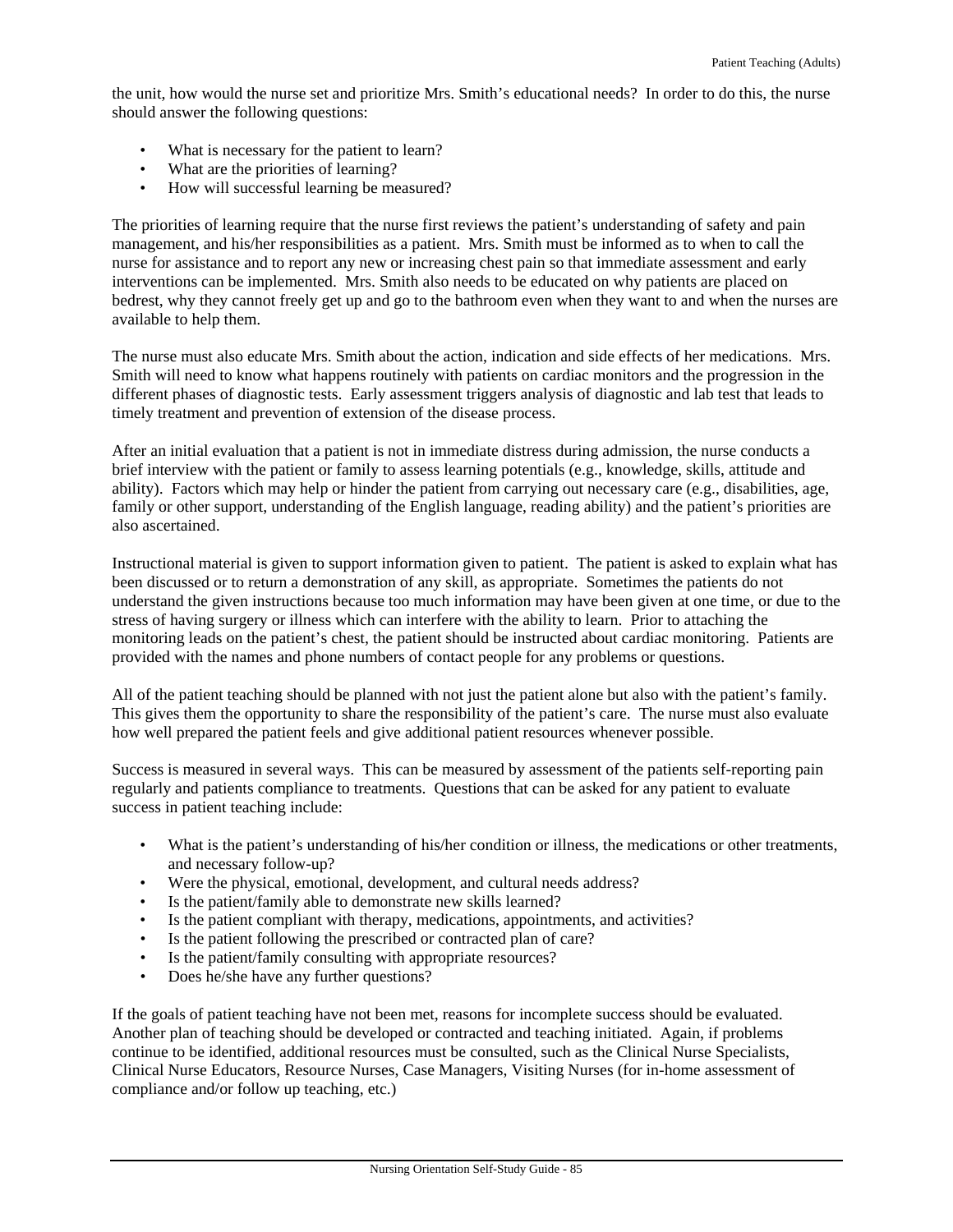#### **In summary, when planning patient teaching:**

- 1. Select the best method to meet the goal that is appropriate for the patient
- 2. Consider the time from the patient's, as well as the caregiver's, point of view
- 3. Plan with the patient, giving the patient the opportunity to share in the responsibility of his or her care
- 4. Mobilize patient resources
- 5. Break down the plan into manageable steps according to priority
- 6. Involve the patient and family in the care. If the patient has no family, inquire about friends or church members who may be able to help in the recovery period. Sort out with the patient what he/she needs to know for meeting his/her goals
- 7. Evaluate to determine whether the patient has acquired the knowledge and skills taught. Ask questions to make sure the patient understands the instructions given to him/her.

# **PLEASE COMPLETE THE STUDY QUESTIONS ON THE NEXT PAGE**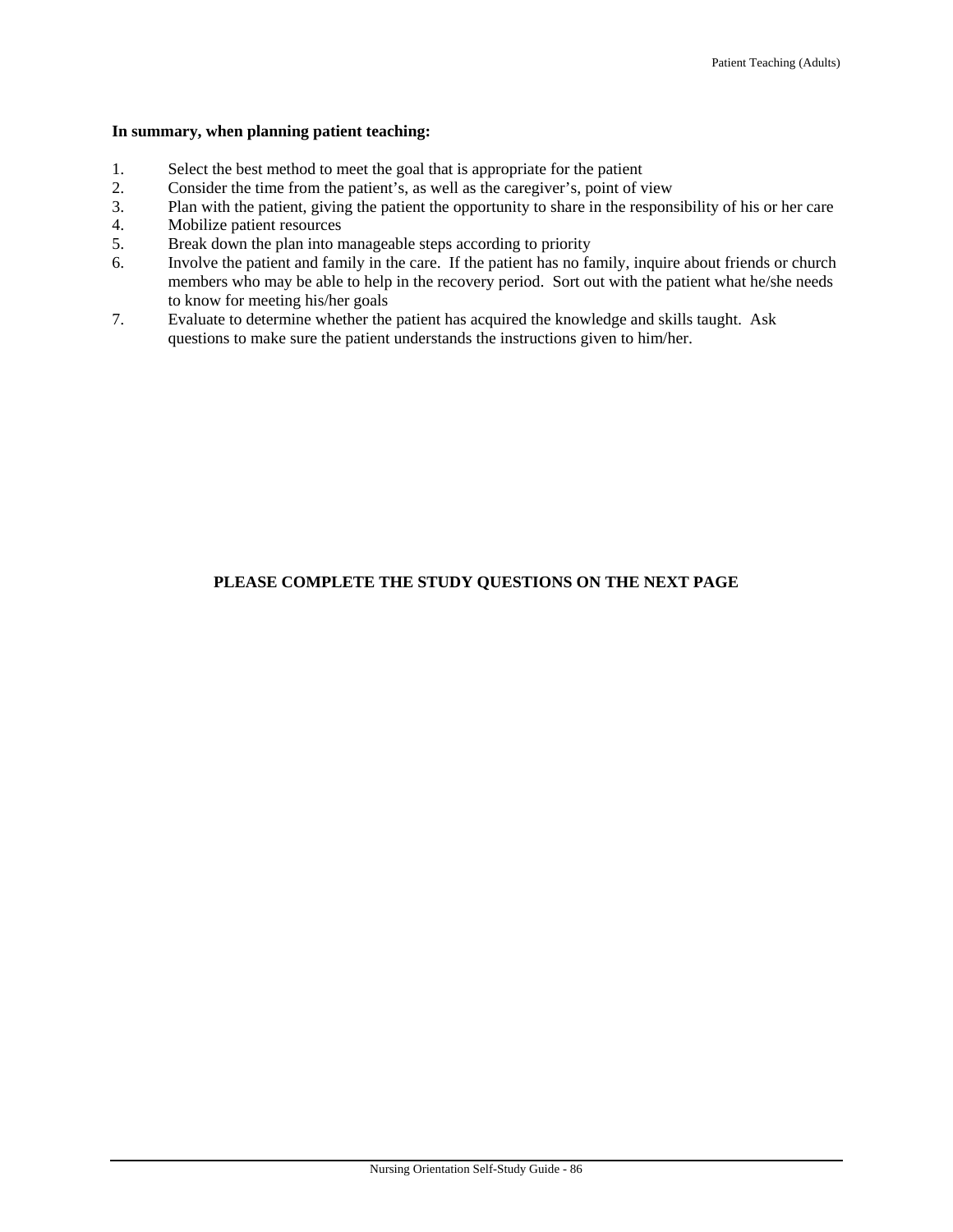- 1. The purpose of patient teaching is to:
	- a. Help the family support the patient
	- b. Ensure that patients and families understand what is expected of them
	- c. Ensure that patients understand what the medical and nursing teams have told them
	- d. Provide information that will help them to maintain or restore health, promote adjustment to illness, promote compliance with medical or nursing care recommendations, prevent complications, and promote self care
- 2. When nurses teach patients important facts about a disease process/condition, nurses are enhancing the learning of:
	- a. Skills
	- b. Attitude
	- c. Behavior
	- d. Knowledge
- 3. Malcolm Knowles describes 4 principles of adult learning. All of these are true **EXCEPT**:
	- a. Adults learn when they are motivated
	- b. Prior experiences influence learning
	- c. Readiness to learn is dependent on developmental tasks
	- d. Adults prefer to learn about future events rather than what is important today
- 4. A patient is admitted for uncontrolled hypertension and planned to be discharged in the morning. Previously, he had informed the nurse that he loves to eat out. When administering his 6 p.m. medication, how would the nurse prioritize the education that the patient needs regarding his current medications?
	- a. Evaluate his knowledge of medication, diet, risk factors and current condition
	- b. Ask questions regarding his knowledge of the anti-hypertensive medication including drugnutrient interactions
	- c. Give him information regarding anti-hypertensive drugs, action and side effects and how he can get refill for his medication
	- d. Ask him the name, action, side effects, special considerations he has to observe when he takes his anti-hypertensive medications
- 5. Teaching a patient with diabetes about foot care is an example of:
	- a. Skills
	- b. Attitude
	- c. Behavior
	- d. Knowledge

#### **CHECK YOUR ANSWERS TO THE STUDY QUESTIONS ON NEXT PAGE**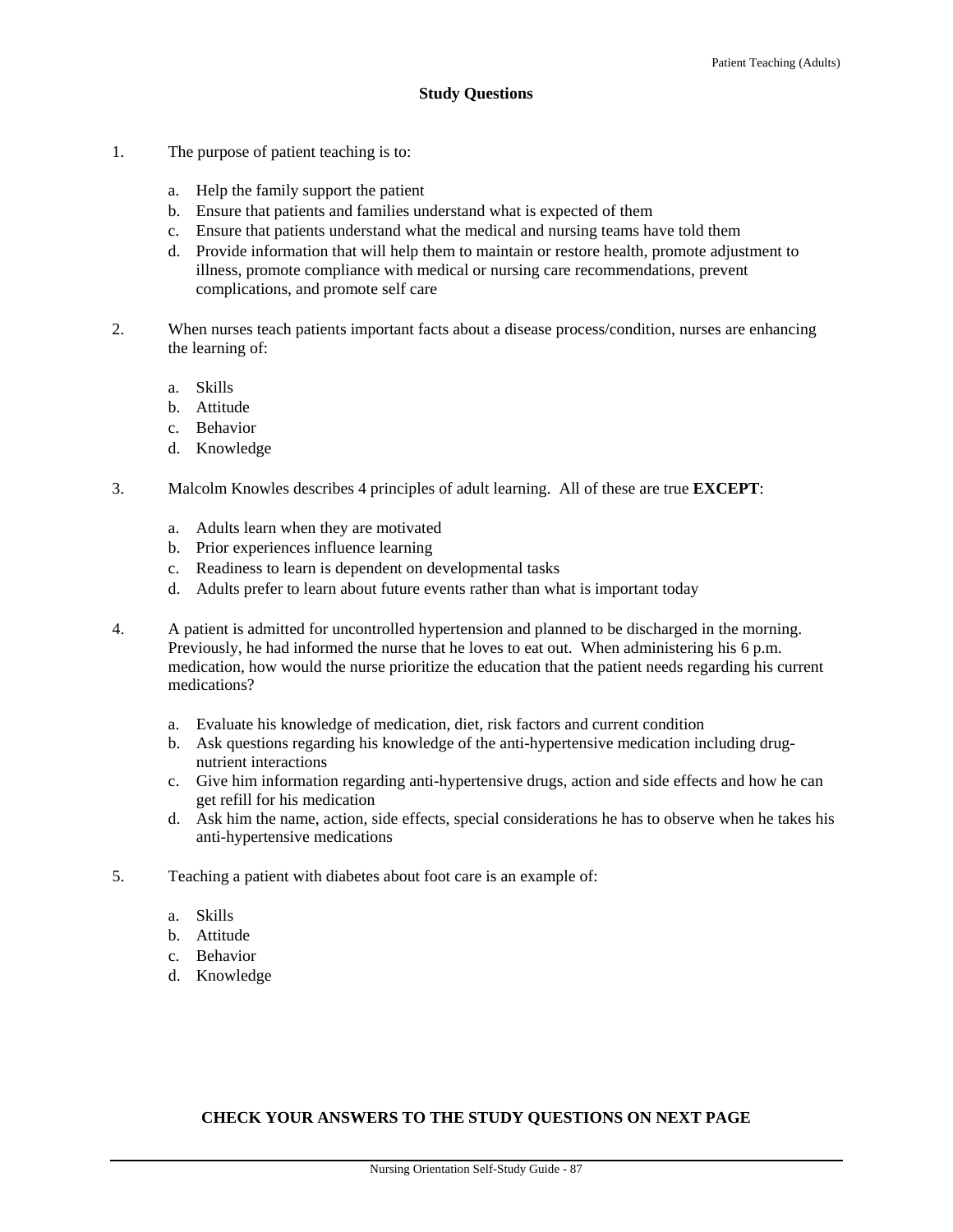# **Answers to Study Questions**

| 2. d<br>1. d |  | 3. d 4. a 5. a |  |
|--------------|--|----------------|--|
|--------------|--|----------------|--|

## **IF YOU MISSED ONE OR MORE QUESTIONS, REREAD THE CONTENT AND REPEAT THE STUDY GUIDE QUESTIONS.**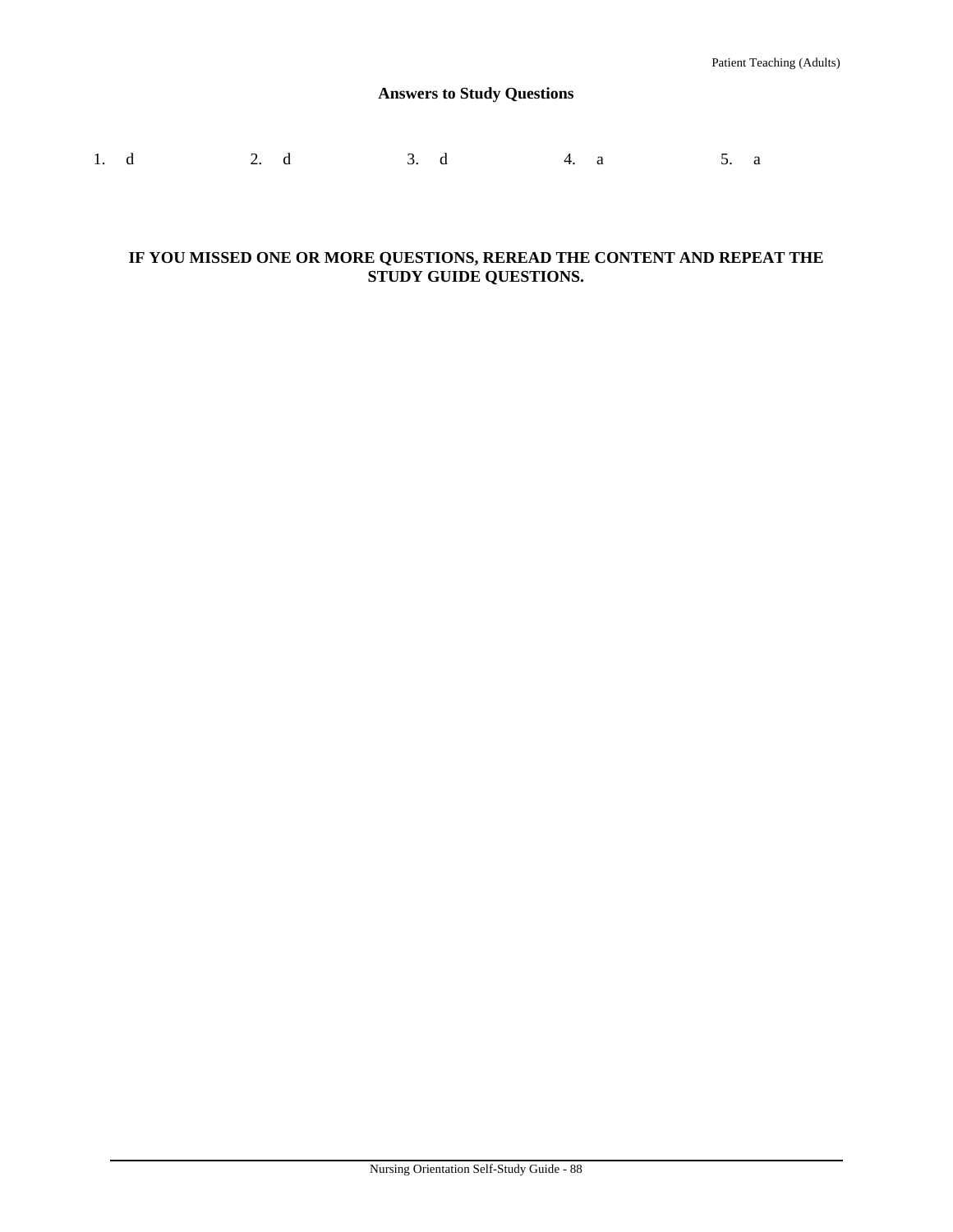#### **References**

- 1. Knowles MS. *The Modern Practice of Adult Education: From Pedagogy to Andragogy.* Englewood Cliffs, NJ: Cambridge Adult Education; 1980.
- 2. Gessner BA. Adult education: The cornerstone of patient teaching. *Nursing Clinics of North America.* 1989; 24:589-595.
- 3. Ford RD. *Patient Teaching Manual 2.* Springhouse, PA: Springhouse Corporation, 1987.\*
- 4. Rankin SH, Stallings K. *Patient Education: Issues, Principles, Practices.* 3rd ed. Philadelphia: JB Lippincott; 1996.
- 5. Doak CC, Doak LG, Root JH. *Teaching Patients with Low Literacy Skills.* 2nd ed. Philadelphia: JB Lippincott Williams & Wilkins; 1996.
- 6. Tripp-Reimer T, Afifi LA. Cross-cultural perspectives on patient teaching. *Nursing Clinics of North America. 1989;24:613-619.*
- 7. Falvo DR. *Effective Patient Education: A Guide to Increased Compliance.* Rockville, MD: Aspen Systems Corporation; 1985.
- 8. Roe C. The muddy waters of clinical teaching. *American Journal of Nursing.* 1992;92:20.

#### **Bibliography**

Canobbio, M. *Mosby's Handbook of Patient Teaching.* 3<sup>rd</sup> ed. St. Louis, MO: C.V. Mosby 2006.

Cochrane DA, Oberle K, Nielsen S. Do they really understand us? *American Journal of Nursing. 1992; 92:19- 20.* 

Giger JN, Davidhizar RE. *Transcultural nursing.* 4<sup>th</sup> ed. St. Louis, MO: Mosby Year Book; 2004.

Patient/family education. In: *Hospital & Medical Administration Policy and Procedure Manual*. Torrance, CA: Harbor-UCLA Medical Center; 2005*.* Policy 366.

Adult education theories: informing cooperative extension's transformation. http://www.joe.org/joe/2007february/a1.shtml. Updated February 2007. Accessed May 16, 2008 December 5, 2012.

Lorig K. *Patient Education: A Practical Approach.* 3<sup>rd</sup> ed. Thousand Oaks, CA: Sage Publications. 2001.

National–Louis University. Malcolm Knowles: Apostle of andragogy. http://www.nl.edu/academics/cas/ace/resources/malcolmknowles.cfm. Updated May 1, 2005. Accessed May 16, 2008. Page no longer available.

QOTFC The Clinical Educator's Resource Kit. *Adult Learning Theory and Principles*. http://www.qotfc.edu.au/resource/index.html?page=65375. Accessed December 5, 2012.

Redman BK. *The Practice of Patient Education*. <sup>9th</sup> ed. St Louis, MO: C.V. Mosby Year Book; 2001.

Winslow E. Patient education materials: can patients read them, or are they ending up in the trash? *American Journal of Nursing*. 2001; 101(10): 33-38.

F:\Orientation Manuals\Orientation 2012\Patient Teaching Adult FA.doc ORIG: MAY 19, 2005 (JR) REV: DECEMBER 19, 2012 (FA) REV: DECEMBER 19, 2012 (FA)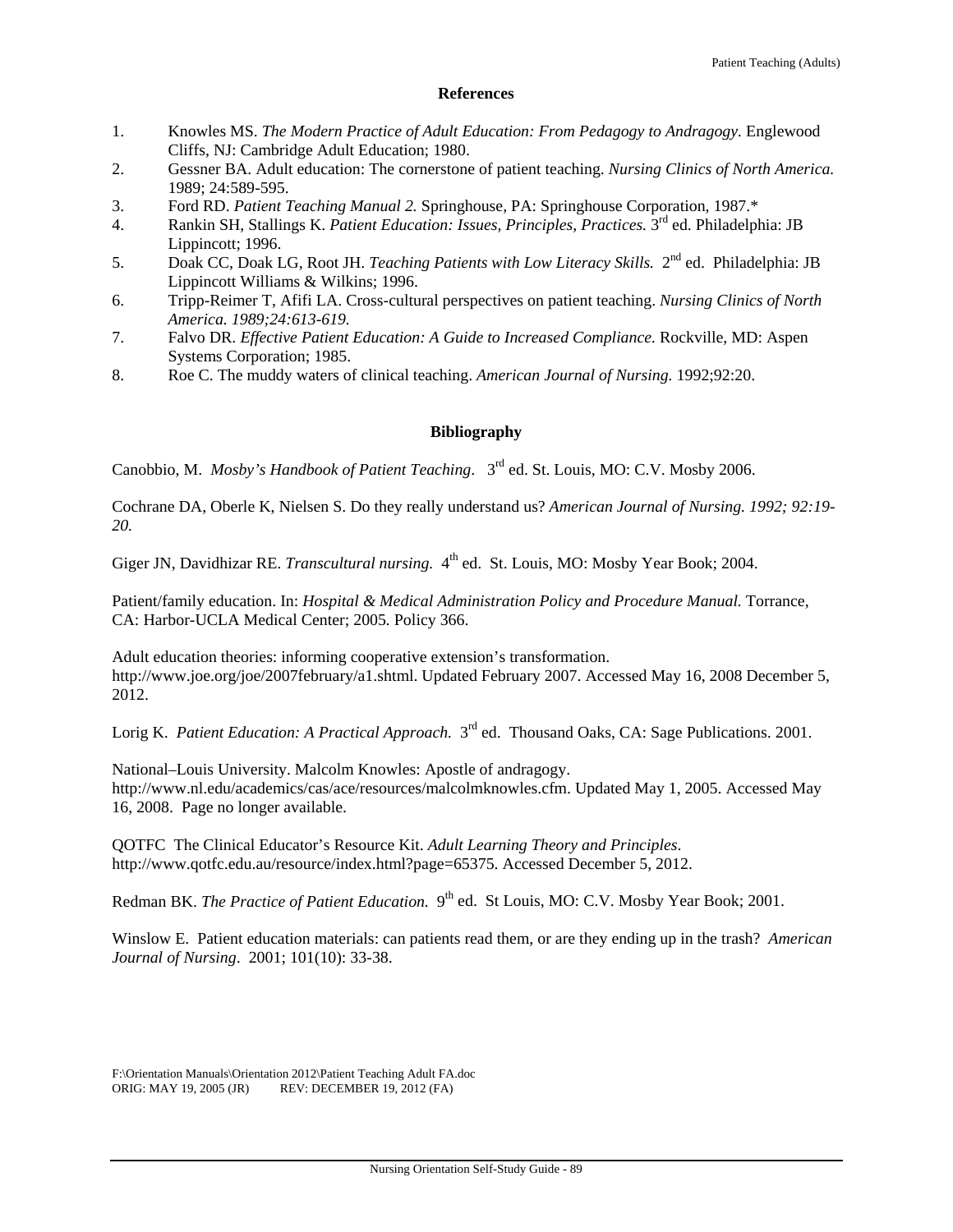Harbor-UCLA Medical Center Department of Nursing

# **PATIENT TEACHING - CHILDREN SELF-STUDY GUIDE**

*Developed by* 

*Susan M. Revero, RN, CCRN Pediatric Clinical Resource Nurse* 

*Contributors* 

*Maryalice Jordan-Marsh, RN, PhD* Robin Watson, RNC, MN, CCRN Director, Nursing Research Meonatal/Pediatric Clinical Nurse Spectrum Research *Director, Nursing Research Neonatal/Pediatric Clinical Nurse Specialist* 

*© 1995, Revised 2012*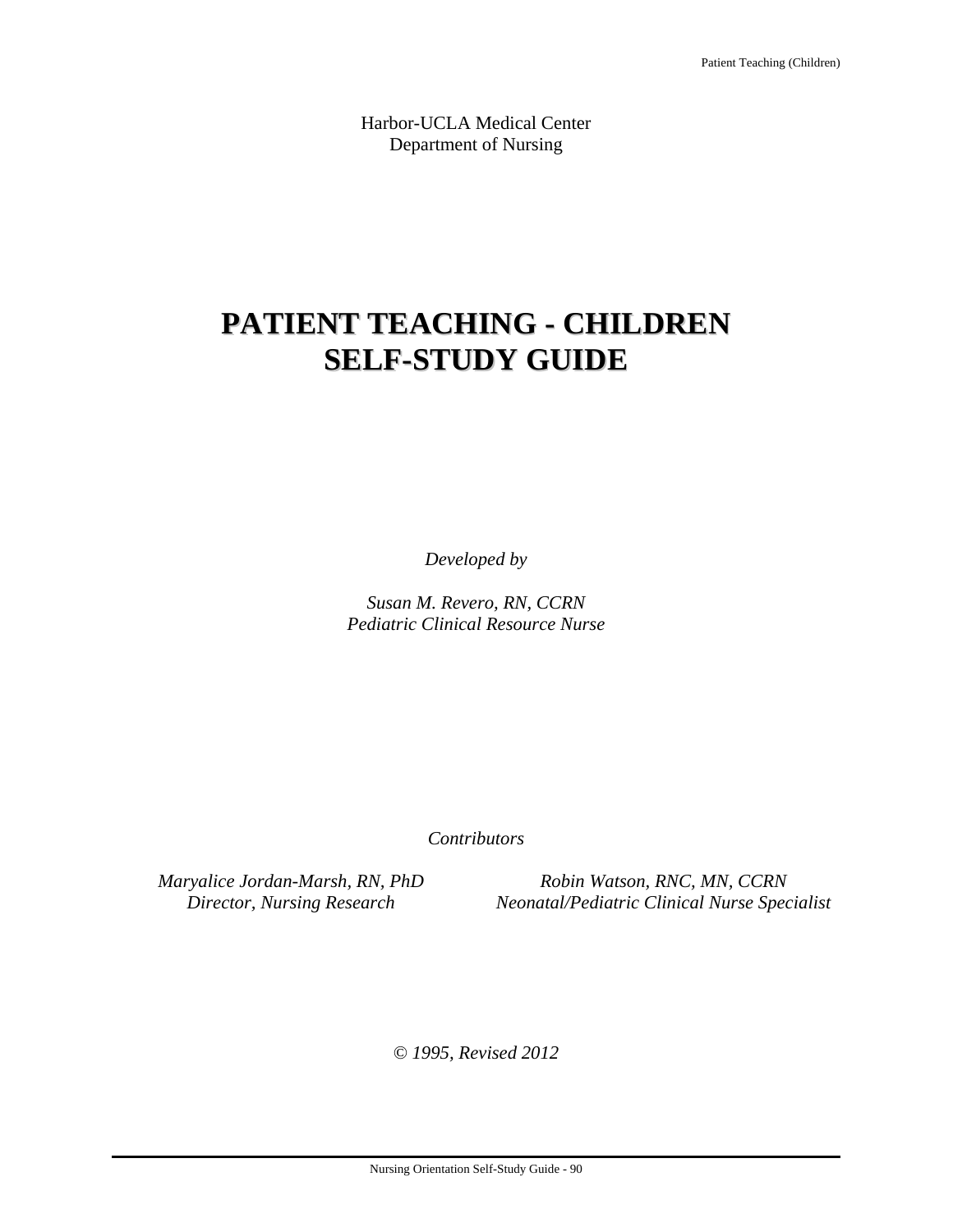## **Patient Teaching: Children**

#### **Objectives**

Upon completion of this self-study guide the participant will be able to:

- 1. Identify five components of planning patient education.
- 2. Identify three people who should be considered in planning the goals of patient education for children.
- 3. Describe 3 factors to consider when assessing a child's readiness to learn.
- 4. Identify resources available that can be utilized to aid and facilitate patient education.
- 5. Describe appropriate interventions in teaching children of different cognitive stages.
- 6. Choose appropriate, accurate, and minimally threatening language when speaking to children of different developmental ages.
- 7. Demonstrate the following:
	- a. Develop and implement a plan for teaching children regarding a specific learning need
	- b. Distinguish between goals of child, parents, and healthcare providers
	- c. Establish the purpose of education from the perspective of the child
	- d. Assess readiness to learn from perspective of the child and the support available from parents, teachers and other adults
	- e. Provide patient teaching to a child regarding a specific learning need
	- f. Document the teaching provided and patient's understanding of teaching provided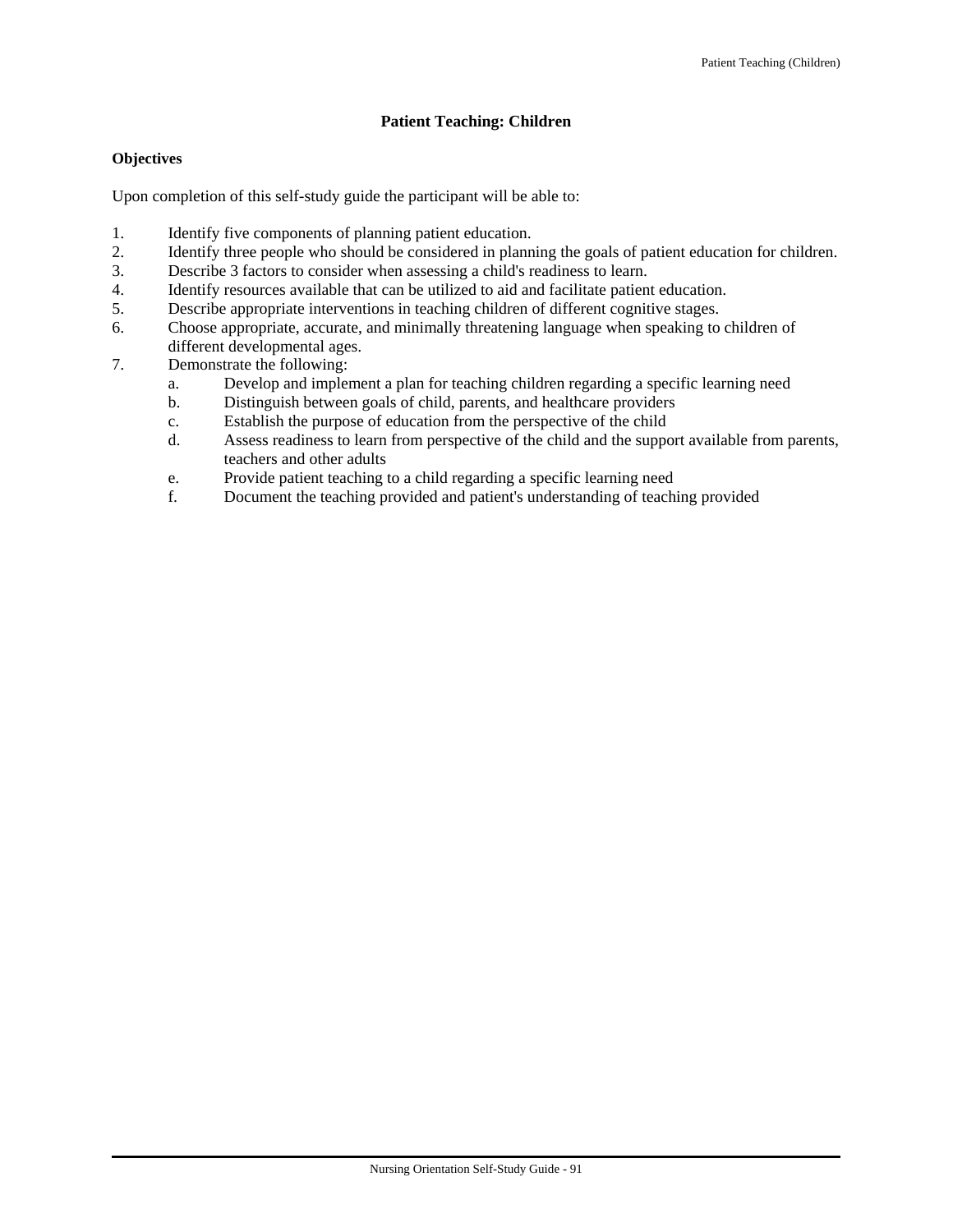## **PLANNING PATIENT EDUCATION**

*Planning patient education is like planning a garden. The gardener (nurse, MD, etc.) has a goal for what the garden should look like in full bloom. There are some strategies for planting, fertilizing, watering and maintenance. But, there is a lot of variation that can happen. The owners of the garden (patients) have ideas of their own. Mother nature pulls tricks and there can be unpredictable frosts, early heat waves and torrential rains. There may not be enough time to plant all the seeds, to keep everything trimmed up; therefore, priorities need to be set. What is urgent? How much time is available? Is everything ready in order for one to get the work done? Owners and visitors (family, friends, etc.) can get in the way, pick prize flowers and trample on delicate plants. Or, visitors can help with weeding, watering, bringing new plants and respecting fences. With support and teamwork, pleasing outcomes can emerge. Remember, growing a garden, and providing patient education are not one time events!*

#### **COMPONENTS OF PLANNING**

Planning patient education involves paying attention to the following:

| a. Who  | d. When  |
|---------|----------|
| b. Why  | e. How   |
| c. What | f. Where |

Paying attention to these key elements will save time and bring better results. Consistent attention to each of these components will save time and bring better results. If you remember these elements for each learning plan, you will minimize confusion and make the good use of available resources. For example, not being clear on why the education is to be done could result in a fine lesson how a child can administer his/her own insulin after discharge and ignore the fact that he/she is to be on a special diet prior to a diagnostic procedure. Compliance with the special diet is more of a priority. Or, there might be an elaborate standardized approach to teaching new diabetics, but the child is being discharged unexpectedly the next day.

## **PLANNING THE WHO**

With children, at least three people need to be considered:

- a. Child
- b. Parents
- c. Staff

Considering these three groups of people is critical when it comes to determining what will be taught. The planner has to appreciate that the healthcare providers may have goals that are not the same as the child's. The parents may have goals that are a mix of the provider, child and their own goals. Individual members of the healthcare team may have conflicting goals and priorities. The key players need to agree which goals will get attention. At least one objective from each key player will increase success.

#### **PLANNING THE WHY**

The team needs to be clear on the purpose of the education. There may be a multitude of purposes that have to be accomplished over time. Some common purposes of patient education are: choice, cooperation, compliance, control of symptoms, and change of habits. It is important that the purpose be clear to the child.

The purpose is **choice** if the parents, and the child, have to make a decision about what treatment to select, or when to have a treatment or procedure.

The purpose is **cooperation** if the child just has to go along with a decision. Going along with the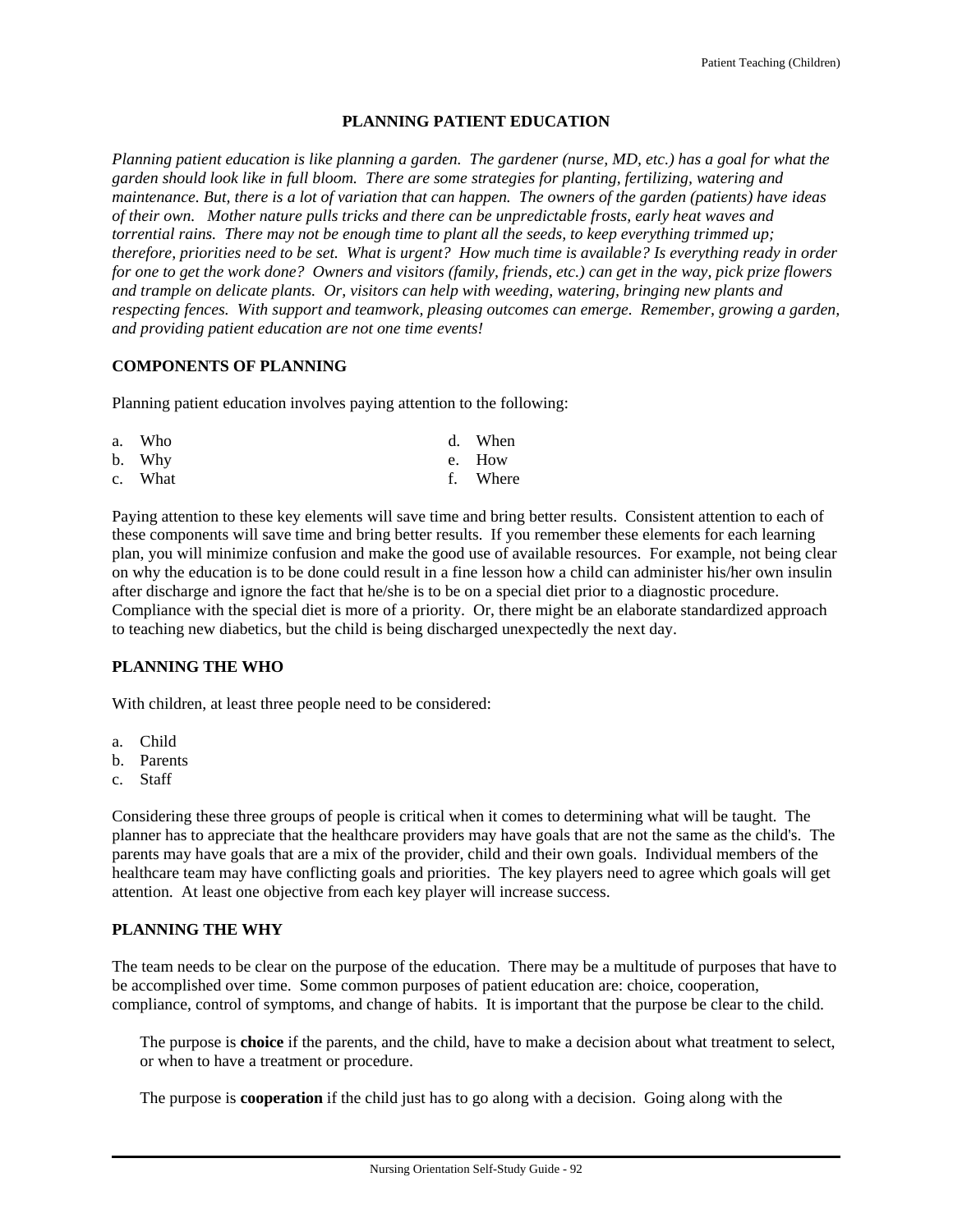decision means that the child does what is asked during a dressing change, swallows a pill on request, lifts his/her arm or cooperates in some fashion. Cooperation is called for when one is going to do something to another person and that person doesn't get in the way.

**Compliance** calls for more participation, asks the child, or parent, to carry out some instruction themselves. Examples of instruction that is geared towards compliance include: "Drink three glasses of juice today", "Call me whenever you have to go to the bathroom", "This is how the dressing change has to be done three times a day."

**Controlling symptoms** is more complex. We teach the child some strategies that will help them manage an unpleasant or hazardous symptom. Examples include teaching PCA for pain management, ambulation for constipation, insulin adjustments for blood sugar control.

The most complicated purpose for patient teaching is when healthcare providers ask people to **change habits** for a healthier lifestyle. For example, diabetics who have to carefully match special diet, exercise and take insulin. "You can play sports if you adjust your insulin and diet. Here are some ideas that might work." Healthcare providers can't tell these patients exactly what to do (compliance) but they can give them guidelines on how to change their lifestyle.

# **PLANNING THE WHAT**

In order to determine "what" will be taught, the nurse must set goals. In setting goals, the nurse should perform the following:

- a. Set objectives
- b. Identify evaluation criteria

The WHAT piece of patient education is based in the ideal world. If everything were perfect, which skills and information would get covered. However, selecting the content for lessons is a complex mix of knowing what to include to accomplish the purpose of the education and tailoring the content and delivery to the needs of the child and family. The success of the mix is determined by evaluation criteria that are agreed upon in advance.

**Objectives.** When nurses know the purpose of the education, they are ready to plan the content of the lessons. This content is spelled out in statements that identify what the nurses want the learners to learn. The statements have to be measurable and clear enough so that all the players are headed in the same direction. For children, it should be clear as to who is responsible for which objectives: parent or child? The objectives should be related to the purpose and must take into account all the other patient education components (urgency, availability, preferences, readiness, and support system). The Joint Commission requires that the following information be covered:

- 1. Relevant medications
- 2. Equipment
- 3. Drug-food interactions (primarily the responsibility of pharmacy personnel)
- 4. Nutrition (primarily the responsibility of dietary personnel)
- 5. Rehabilitation techniques (primarily the responsibility of PT/OT personnel)
- 6. Availability of community resources
- 7. How to obtain further treatment

**Evaluation criteria.** The ultimate outcomes for patient education are recovery, return to function, healthy behavior and involvement in care decisions. When formulating evaluation criteria, the following questions can be asked.

a. How will the nurses know if the education they provided was effective?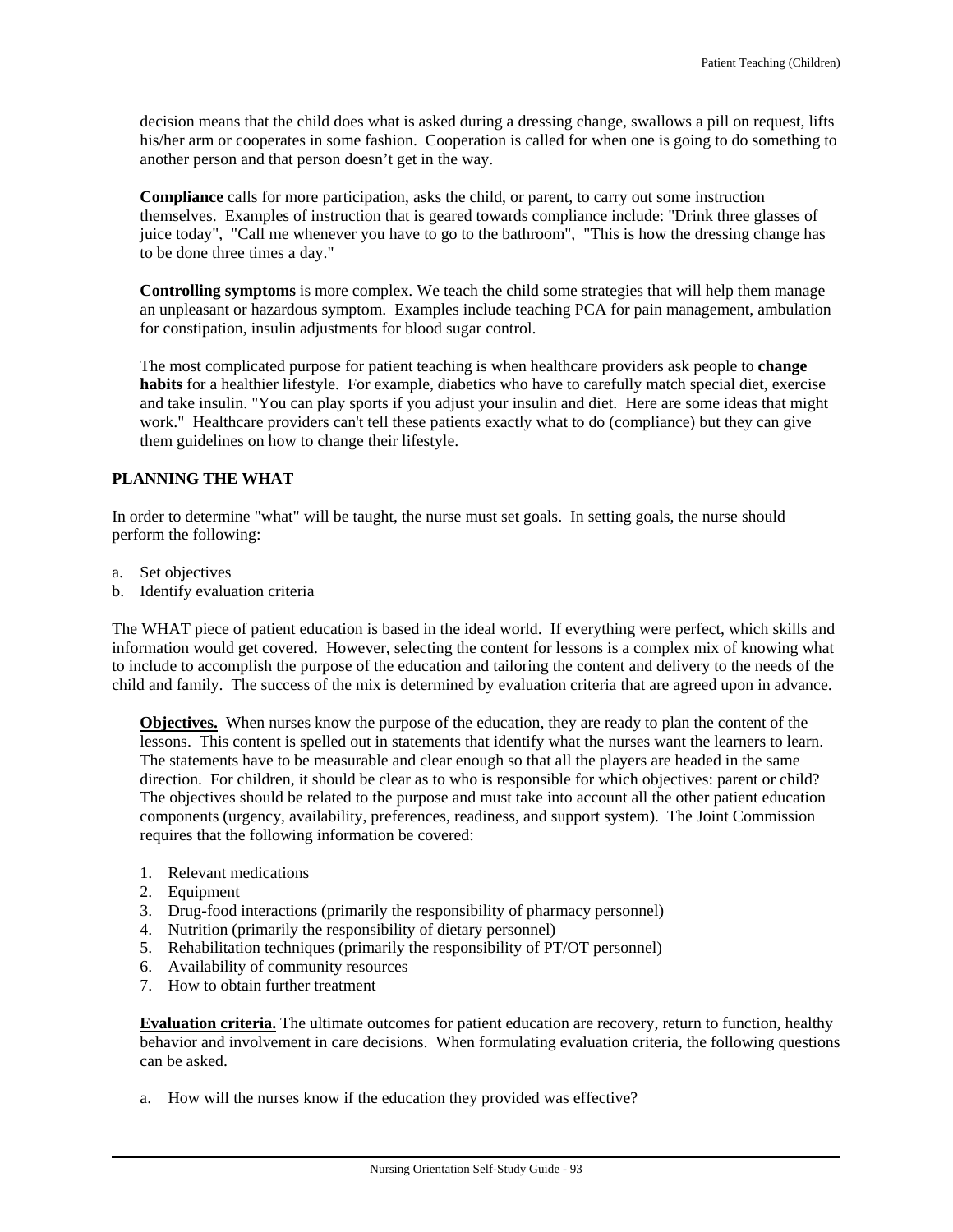- b. Did the patient and family do what was expected of them?
- c. Did the nurses achieve the results they were hoping for?
- d. Whose job is it to find out?

# **PLANNING THE WHEN**

Once the priorities are set, the nurse needs to plan when the teaching should occur. Teaching is influenced by the following three factors:

- a. Urgency
- b. Availability
- c. Readiness to learn

**Urgency:** How urgent is the need? Immediate (OR is on the way, stitches must be taken), sometime today, sometime before discharge, in the near future (after discharge, or further into the hospitalization), or is there a set date for a planned surgery, or the next clinic visit?

**Availability:** How available is the patient? Does he/she have just a few minutes, hours, days, and weeks or can he/she use time at the next visit? Is it equally important to figure out how available the patient's parents are? And how much time does the nurse need to provide patient education?

**Readiness to learn:** Many factors influence a child's ability and readiness to learn. Understanding these factors is the basis for developing age appropriate and effective teaching methods. These include:

- 1. Developmental level
- 2. Stress unrelated to hospitalization (ie; family situations, divorce, etc.)
- 3. Previous hospitalizations, doctor visits, medical procedures, etc.
- 4. Emotional response and level of anxiety
- 5. Previous preparation for hospitalization or procedures
- 6. Separation from parents or significant caregiver
- 7. Parental or caregiver anxiety
- 8. Cultural or religious beliefs/practices

**Developmental level** can affect the way children respond to hospitalization and how they learn. Understanding that developmental stages are age appropriate and will enable the nurse to plan and prepare teaching methods for children of different ages. A more thorough explanation of developmental stages is addressed in the next section.

**Stress unrelated to hospitalization** plays an important part on how a child can effectively cope with hospitalization, procedures, or surgeries. Divorce, single parent families, or unusual family circumstances may cause unconscious stress unrelated to hospitalization. The nurse needs to become aware of what these factors are when developing a teaching plan.

**Previous hospitalizations** can affect how a child will react to present hospitalization depending on whether the first experience was positive or negative for him/her. The nurse must ask about the child's previous hospital experiences through the child's parents.

**Emotional response or level of anxiety** combined with the separation from parents or significant caregiver may create a barrier or resistance to learning for the child, causing difficulty in processing information. Behaviors that a younger sibling may manifest include: eating and sleeping disturbances, or episodes of regressive behaviors. Finding ways to decrease a child's anxiety such as encouraging parents to stay with the child, or choosing appropriate language when speaking to him/her can improve understanding and decrease anxiety during the teaching process. Choosing appropriate language will be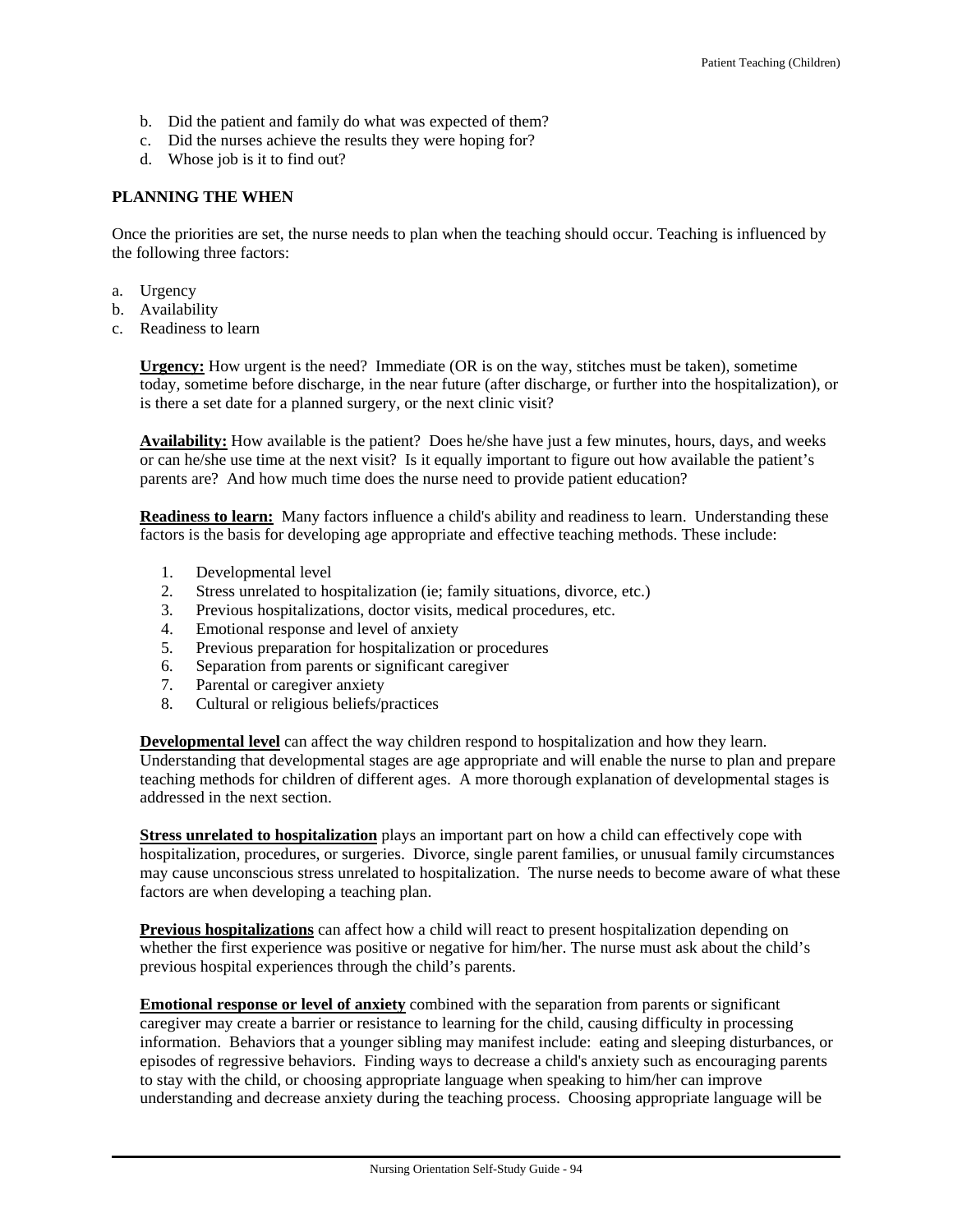addressed later in the self-study guide.

**Previous preparation for hospitalization or procedures** can have a strong impact on how a child reacts to the experience. If the child is adequately prepared for the hospitalization or procedure, his/her level of anxiety can be reduced or even eliminated.

**Separation from parents or significant caregiver** can cause severe emotional reactions in children. For some children, being apart from their parents, or caregiver is an experience they have not encountered. Encouraging the parent or caregiver to stay with the child while in the hospital can decrease the child's anxiety level, which leads to an environment conducive to learning.

**Parental or caregiver anxiety** children are sensitive to the emotions and anxiety levels of their parents or caregiver. Hospitalization creates anxiety to both the children and their parents. Finding ways to decrease parental anxiety such as providing them appropriate information and explanations in easy to understand terminology and allowing them to assist in simple care of their child will help decrease their anxiety. In addition, listening, and validating parental fears and concerns is another method to decrease parental or caregiver anxiety.

**Cultural or religious beliefs/practices** should be considered when deciding when to teach, what to teach, and how to teach a child. The nurse can assess these cultural and religious beliefs and practices by asking such questions as "What has the child been taught about doctors or hospitals?" or "Do you have any religious or cultural practices that will help us take better care of your child?" The answers to these questions play an important part in how the nurse prepares his/her teaching style for specific situations. Comprehending the language that is spoken during the teaching process is a major factor to consider. If the child's understanding of the English language is limited, the nurse needs to have an interpreter help communicate with the child. Obtaining basic foundations of the child's religious and/or cultural practices and incorporating this information in the teaching process will help facilitate learning for children.

## **PLANNING THE HOW**

When planning the methods to use to convey the desired information, the nurse should consider the following:

- a. Preferences
- b. Support

**Preferences.** Learners vary in whether they get things better from seeing, hearing or doing. To the extent possible, learning experiences should take this into account. A blend of all three is usually the most powerful approach. The instruction can take many formats. Both the learner and the teacher may have strong preferences with respect to the use of videotapes, supervised demonstrations, role play, pamphlets, small groups, simulations.

**Support.** Children can actively participate in the learning process as long as they understand information given to them. They can also participate in certain procedures when resources are utilized by the nurses to facilitate learning. The success of healthcare interventions depends on establishing a supportive, trusting relationship with the child and family. Providing appropriate play materials such as dolls and safe equipment is one way to begin the teaching process. Allowing children to process information through play activity with appropriate resources will increase their level of understanding and help decrease their anxiety about upcoming tests, surgeries, or procedures.

A. Support includes resources for patients and for staff conducting the education. For example, patient preferences are often ignored because resources are not available or are to hard to access. Nurses need to know where to find and have easy access to a wide variety of educational resources.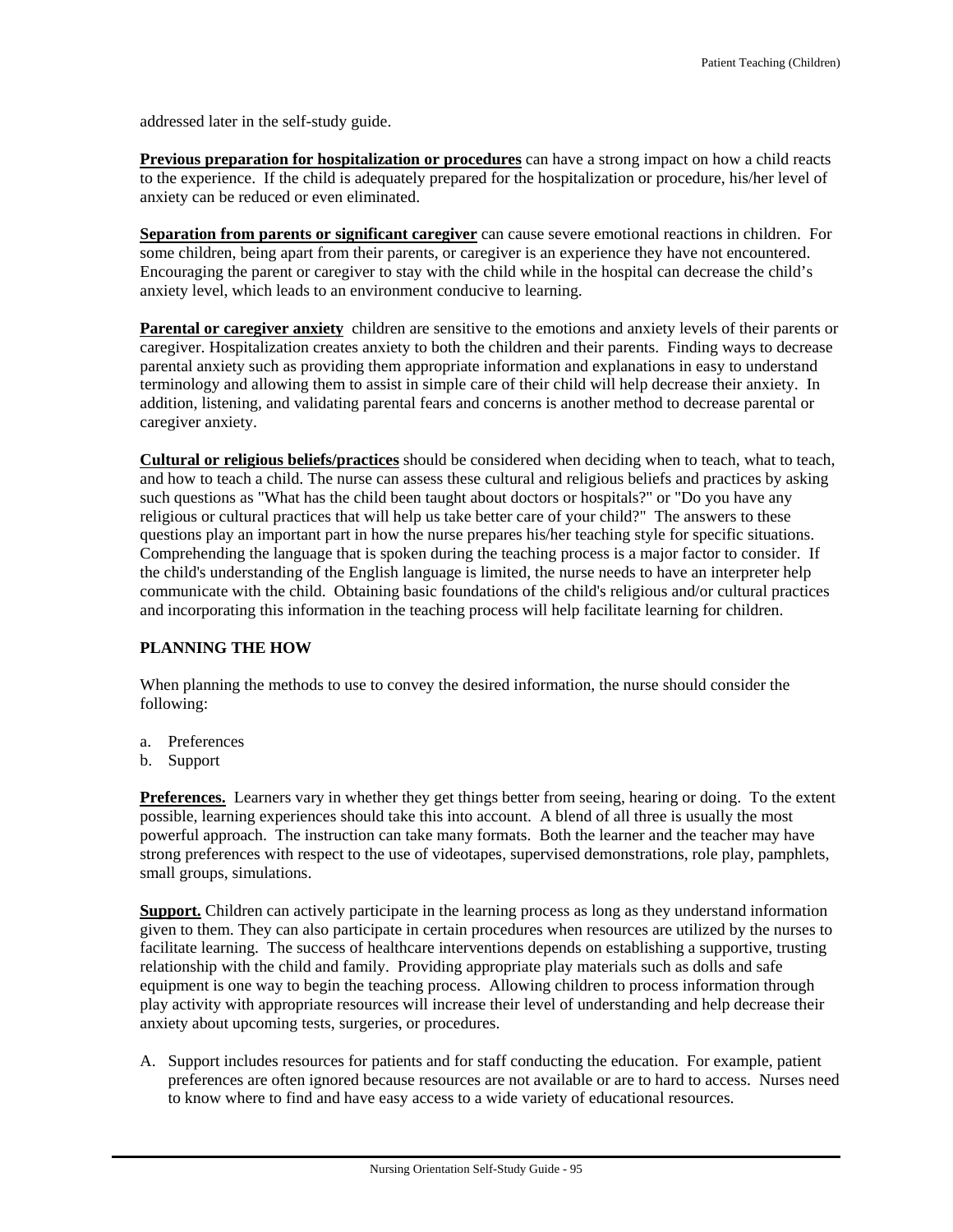- B. Additional resources can be found with the Child Life Program. Involving children with staff from Child Life will help increase their level of understanding, decrease their anxiety related to hospitalization, separation from parents, and most of all, it will provide coping mechanisms during hospitalization. To contact a Child Life Specialist call extension **2130**. Be prepared to provide the child's name, admission date, diagnosis, and any pertinent information related to care.
- C. The Department of Social Services is an excellent resource for the family. All NICU and PICU patients are assigned to a social worker upon admission. Patients on the 6 East Pediatric Ward are assigned to a social worker three days after admission or upon a doctors referral. The Department of Social Services can be reached at extension **3278**. Be prepared to provide the child's name, admission date, diagnosis, and any pertinent information related to care.

#### **PLANNING THE WHERE**

Careful attention should be paid to where learning will take place. Some considerations are as follows: distractions, lighting, space, and privacy. For instance, some hospitals do not allow to use the playroom to hold patient education classes. Sometimes it is important to practice new skills in the setting where they will be used. The child may need to go to his/her classroom, home, or in the facility where he/she will be practicing/using blood sugar checks.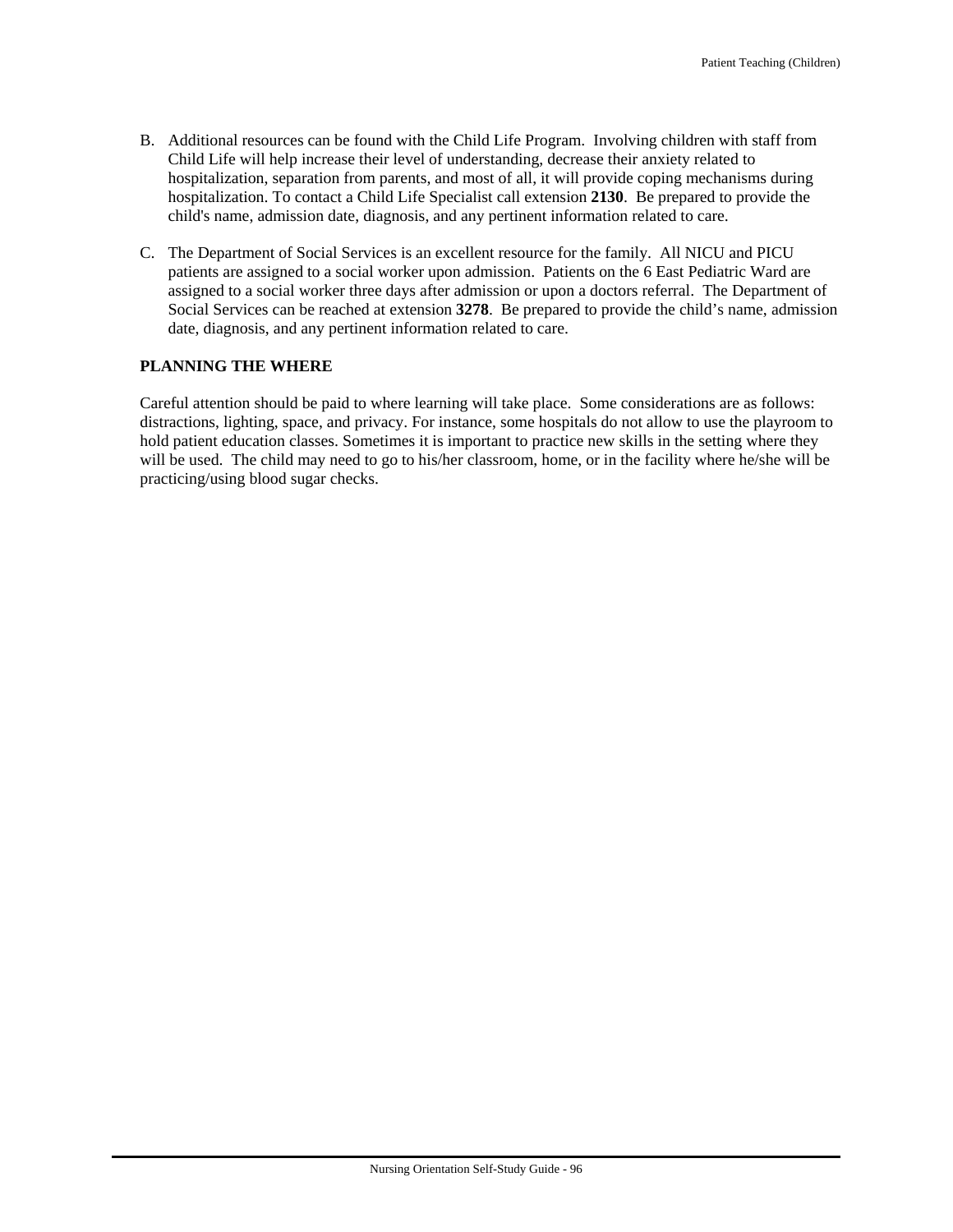# **AGE APPROPRIATE STRATEGIES**

## **Cognitive Stage...Implications for Nursing**

When teaching children, the growth, development, and cognitive stage need to be considered. At each stage of development, children experience and respond to their world differently. Developmental level plays a vital role in determining the child's psychological needs, level of understanding, and coping mechanisms. Integrating age appropriate development into the teaching process allows the nurse to provide minimally threatening changes in the child's environment and to attempt to maintain normal routines for the child. The following table describes each cognitive stage and provides strategies for teaching<sup>2</sup>.

| <b>Characteristics</b>                                                                                                                                                | <b>Approach to Teaching</b>                                                                                                                                                                                                                                                                                                                                                            |  |  |
|-----------------------------------------------------------------------------------------------------------------------------------------------------------------------|----------------------------------------------------------------------------------------------------------------------------------------------------------------------------------------------------------------------------------------------------------------------------------------------------------------------------------------------------------------------------------------|--|--|
|                                                                                                                                                                       | <b>Birth to 2 Years: Sensorimotor Stage</b>                                                                                                                                                                                                                                                                                                                                            |  |  |
| Begins as completely undifferentiated from<br>environment.                                                                                                            | Orient all teaching to parents.                                                                                                                                                                                                                                                                                                                                                        |  |  |
| Eventually learns to repeat actions that have<br>effects on objects.                                                                                                  | Make infants feel secure as possible with familiar objects from<br>home environment.                                                                                                                                                                                                                                                                                                   |  |  |
| Has rudimentary ability to make associations.                                                                                                                         | Give older infants an opportunity to manipulate objects in their<br>environments, especially if long hospitalization is expected.                                                                                                                                                                                                                                                      |  |  |
|                                                                                                                                                                       | 2 to 7 Years: Preoperational Stage                                                                                                                                                                                                                                                                                                                                                     |  |  |
| Has cognitive processes that are literal and<br>concrete. Cannot reason beyond what is<br>observable. Thoughts dominate what he/she<br>sees, feels, and hears.        | Be aware of explanations that the child may interpret literally<br>(e.g., "The doctor is going to make your heart like new" may be<br>interpreted as "He is going to give me a new heart"). Allow<br>child to manipulate safe equipment such as stethoscopes, tongue<br>blades. Use simple drawings of the external anatomy because<br>knowledge is limited on the function of organs. |  |  |
| Lacks ability to generalize.                                                                                                                                          | Comparisons to other children are not helpful. Comparing one<br>diagnostic procedure to another will not be understood.                                                                                                                                                                                                                                                                |  |  |
| Has egocentrism predominating. Views<br>everything surrounding him/her as it relates to<br>himself/herself. "I", "me", and "my" are the<br>focus of his/her thoughts. | Child needs reassurance that he/she is not to blame for his/her<br>pain or hospitalization.                                                                                                                                                                                                                                                                                            |  |  |
| Believes that he/she causes events to happen;<br>thus results in feeling guilty that he/she caused<br>his/her own pain or hospitalization.                            |                                                                                                                                                                                                                                                                                                                                                                                        |  |  |
| Has animistic thinking (thinks that all objects<br>possess life or human characteristics of their<br>own).                                                            | Give human qualities to surrounding objects and equipment that<br>is especially frightening. Explain medications such as<br>antibiotics as "Captain Kirk destroying the Clingons".                                                                                                                                                                                                     |  |  |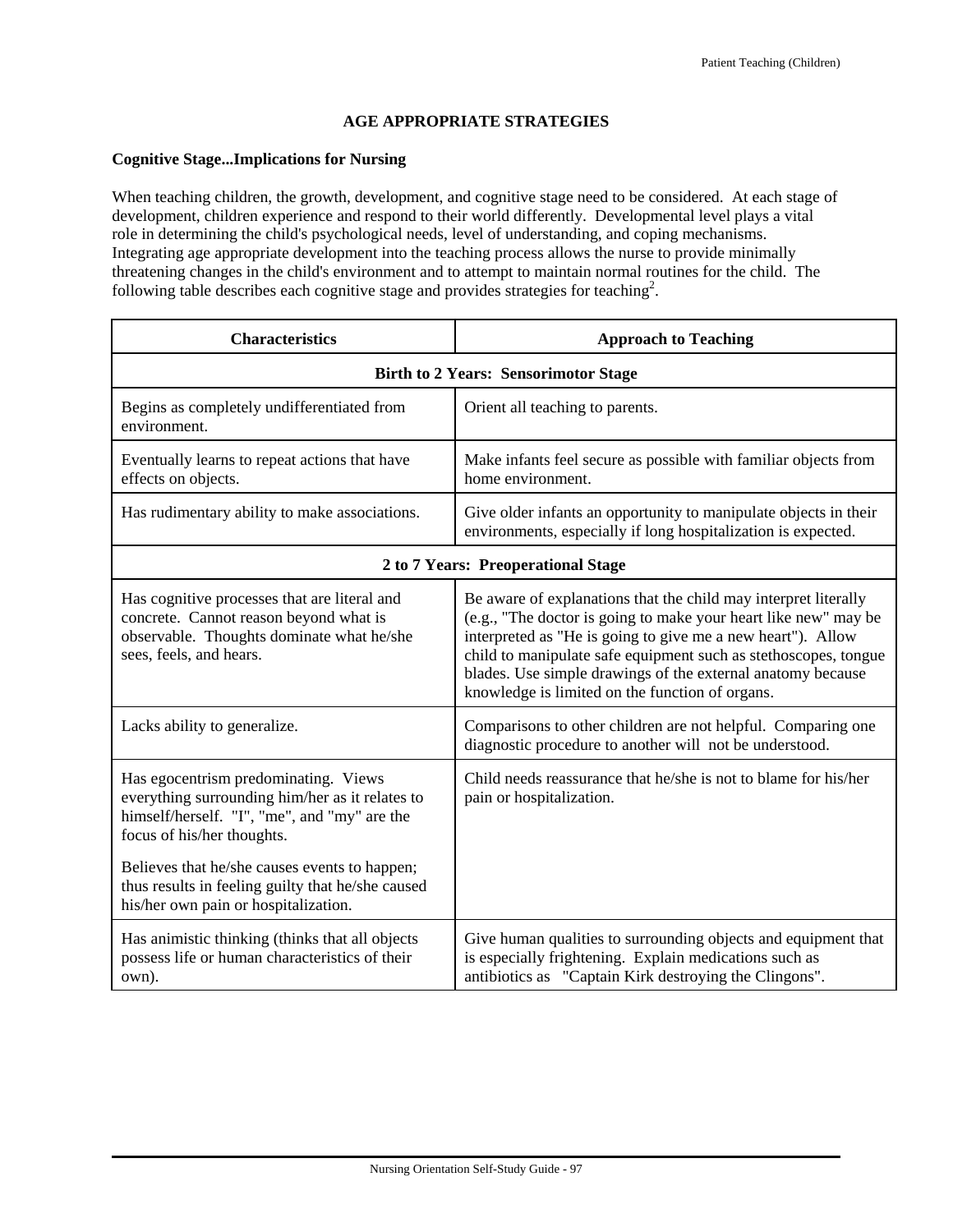| 7 to 12 Years: Concrete Operational Thought Stage                                                                                                                                                                           |                                                                                                                                                                                                                                                                                                                                                                                                                |  |
|-----------------------------------------------------------------------------------------------------------------------------------------------------------------------------------------------------------------------------|----------------------------------------------------------------------------------------------------------------------------------------------------------------------------------------------------------------------------------------------------------------------------------------------------------------------------------------------------------------------------------------------------------------|--|
| Has concrete, but more realistic and objective,<br>cognitive processes.                                                                                                                                                     | Children at this age have vague understanding of internal body<br>processes. Use drawing and models. Show actual equipment or<br>supplies to be used for procedures and provide dolls to explain<br>surgical techniques to help facilitate learning.                                                                                                                                                           |  |
| Is able to compare objects and experiences<br>because of increased ability to classify among<br>dimensions. Able to sort, order, organize facts to<br>problem solve systematically.                                         | Relate his/her care to other children's experiences so he/she can<br>learn from them. Compare procedures to one another to help<br>diminish anxiety.                                                                                                                                                                                                                                                           |  |
| Views world from more objective viewpoint and<br>is able to understand another's position.                                                                                                                                  | Use films, group activities and discussions to expand collection<br>of useful behaviors and establish role models.                                                                                                                                                                                                                                                                                             |  |
| Has knowledge of cause and effect that has<br>progressed to deductive logical thinking.<br>Develops permanence-conservation. Realizes<br>volume and weight will remain the same even if<br>outward appearance is different. | Use child's interest in science to explain logically what has<br>happened and what will happen to him/her. Explain<br>medications and procedures straightforwardly (e.g., "This<br>medicine (insulin) unlocks the door to your body's cells just as a<br>key unlocks the door to your house. By unlocking the door to<br>the cell, the insulin can deliver the food and energy in your<br>blood to the cell.") |  |

## **How to Talk to Children**

#### General Guidelines

Children need accurate and minimally threatening descriptions of the sensations that they will experience during and after procedures, surgeries or treatments. Certain techniques, when used appropriately, will promote a supportive and trusting relationship between healthcare workers and children. The following are some general guidelines that describe how to talk to children.<sup>3,4</sup>

- a. **Listen to the child.** Words or phrases that are helpful to one child may be threatening to another. Nurses must listen carefully and be sensitive to the child's use and reaction to language.
- b. **Choose words that give accurate descriptions of specific sensations.** When teaching and preparing children, avoid using the vague word "hurt" to describe a sensation they may experience with a procedure. Children tend to become more anxious when hearing "hurt", as opposed to hearing the words, "sting, pinch, or prick".
- c. **Provide explanations using simple terminology.** Giving children too many details can confuse and/or frighten them. Provide explanations for what the child will see, feel, hear, taste and smell.
- d. **Ask for clarification.** Children often misinterpret explanations given to them or misinterpret what they hear. For clarification, ask the child to describe what he/she thinks is going to happen or what he/she has heard other people say is going to happen.
- e. **Get down to the child's eye level.** How would one feel if a six-foot individual looms over him or her during a scary moment?
- f. **Speak directly to the child or adolescent**. The child is an individual. Talk to him or her, not just to the parents.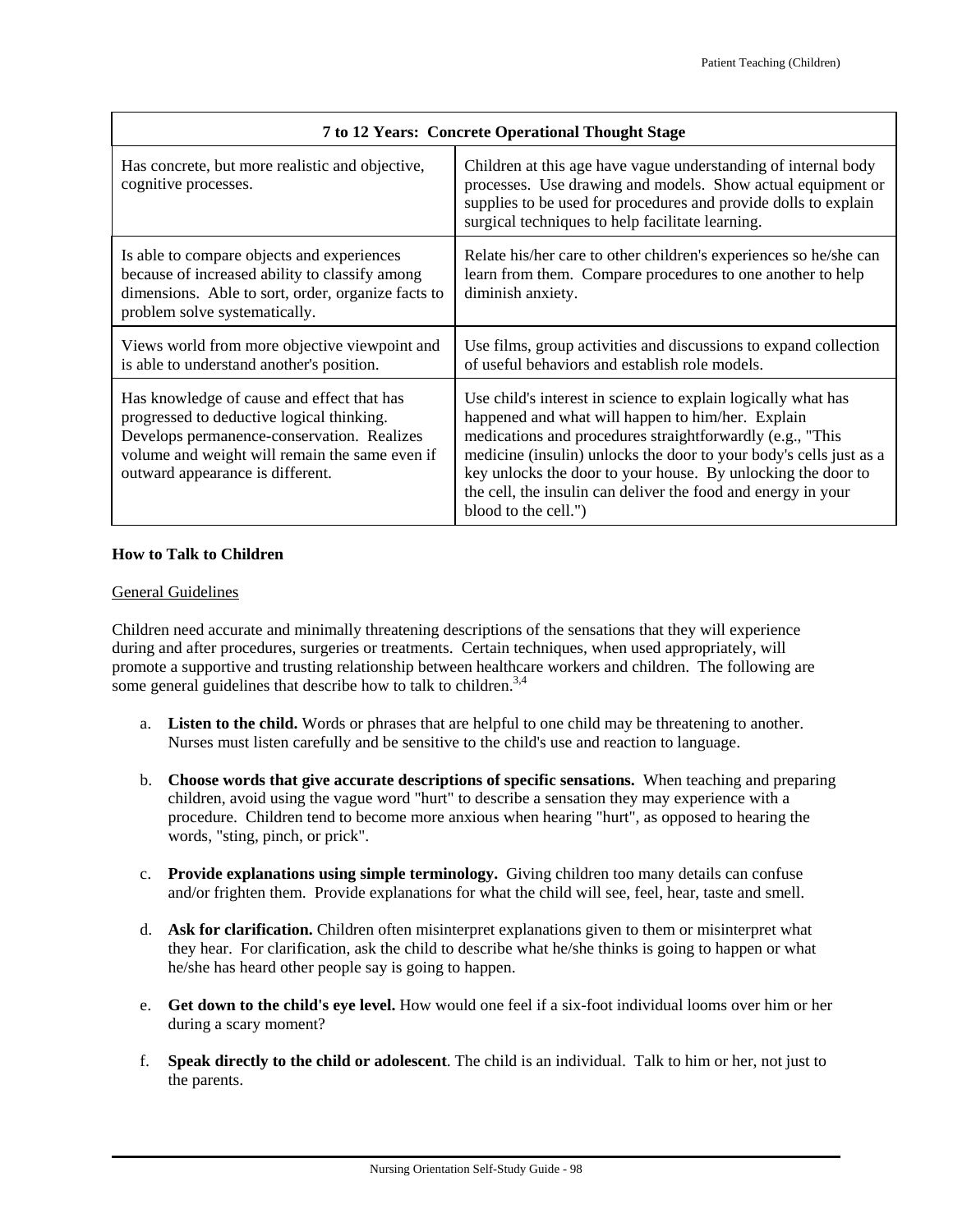- g. **Avoid comparing the child to others** Nothing makes children more mad than "you should be able to do this. Johnny is younger than you, and he can do it."
- h. **Be careful when touching children other than for medical reasons**. Touch children only when they indicate readiness...they are not pets.
- i. **Be honest**. Even with best intentions, hiding the truth from children will only promote mistrust.
- j. **Do not pity.** People/children need support and caring, not gushy sympathy.
- k. **Identify, allow, and respect normal expressions of emotion.** Crying is okay and so is anger. A child will feel and cope better if he/she can let his/her emotions out.
- l. **Refrain from infantilizing the older child.** Treat kids appropriately for their age. Just because the child is under 21, doesn't mean ones voice needs to go up three octaves when speaking to him/her.
- m. **Give the child choices.** But only real choices! If the child can choose juice or water to drink with medication, great! But he/she has no choice about taking the medication so don't offer one.
- n. **Try not to say, "Be a big boy".** Children will do the best they can. Added pressure or embarrassment doesn't help, and it's harmful if the child learns to feel negatively about himself/herself.
- o. **Support the relationship between child and parents.** All children, even teenagers, need their parents, and parents are the experts on their own children.
- p. **All children are not raised the same.** Don't expect other people to use the same child discipline or child rearing techniques that one uses with his/her own children.
- q. **Talk to the child or adolescent about things of interest to him or her.** All kids have school, friends, pets, and hobbies and would love to share that part of themselves with another person.
- r. **Don't threaten children.** Saying, "If you're not good, mommy will have to leave", may result in temporary good behavior because the child will fear. But there may be serious psychological consequences later.
- s. **Maintain own self-control.** When one "loses it", get someone else to work with the child.
- t. **Don't be a grouch**. Maintain a positive attitude. Humor is especially effective with children and adolescents.
- u. **Respect the child's right for privacy.** Everyone needs his/her own space, both physically and emotionally. Adolescents, in particular, are sensitive to violations of this basic human right.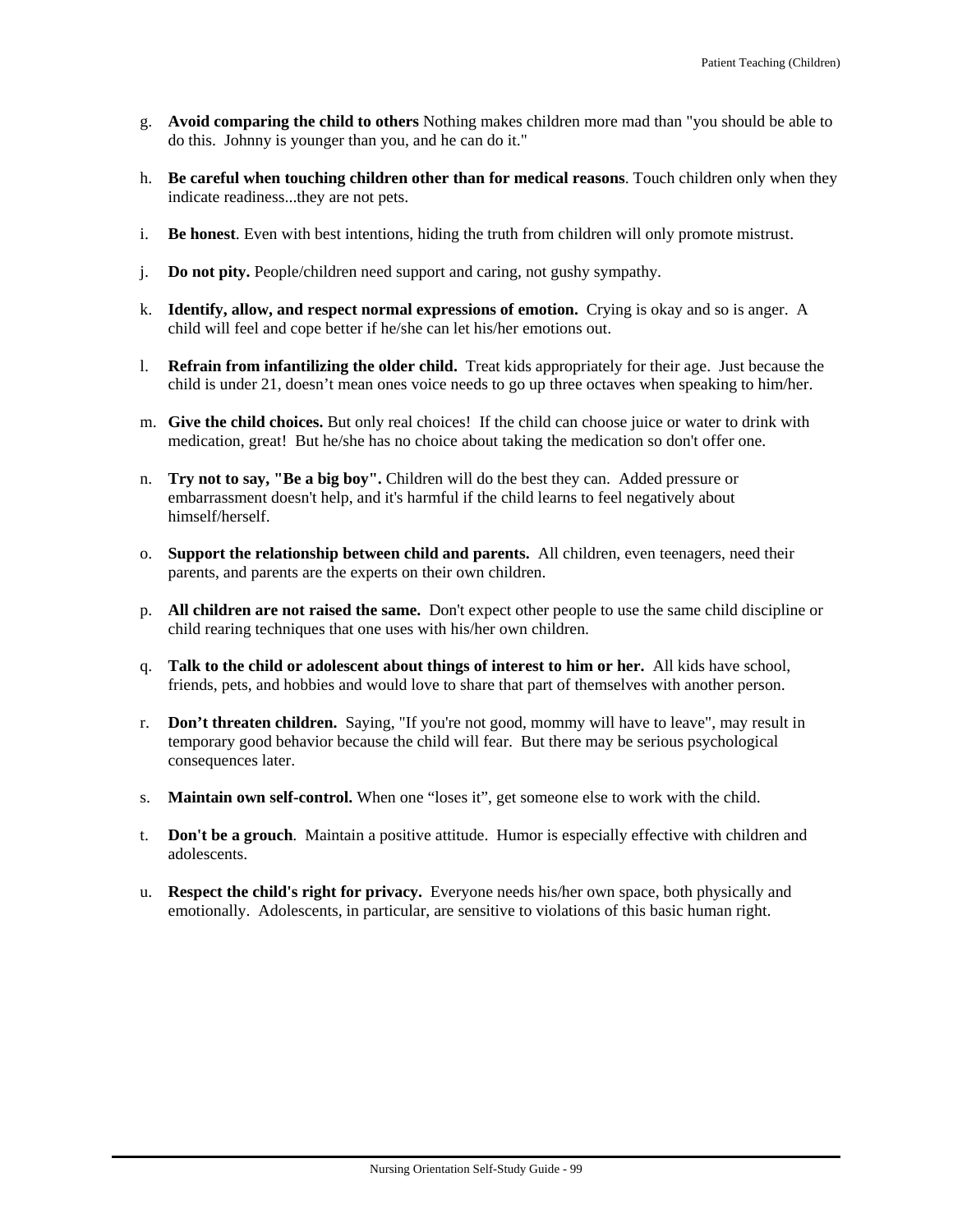#### Choosing Language

Children need information communicated in a developmentally appropriate manner. The nurse needs to be able to evaluate the child's developmental level prior to teaching so the appropriate language can be used for the development level observed. The following are some recommendations on what to say to children and examples of appropriate language for children.

Use language that reflects the child's natural level of understanding.

Use language that communicates respect, and strengthens the child's integrity and self-esteem.

| Don't say: | I will feed you now.                   |
|------------|----------------------------------------|
| Do say:    | I am ready to help you eat your lunch. |

Use questions only when one will be able to provide the child with choices.

|--|

| Do say: |  | It is time to take your medication now. |  |
|---------|--|-----------------------------------------|--|
|         |  |                                         |  |

Use pronouns appropriately. Avoid talking with plurals.

| Do say:    | It is time for you to take your bath now. |
|------------|-------------------------------------------|
| Don't say: | It is time for us to take our bath now.   |

Use language with a positive interpretation. Using "don't" usually conveys a negative meaning. Telling children what they can do, rather than what they should not do promotes more desired behaviors.

| Don't say: | Don't move!                                       |
|------------|---------------------------------------------------|
| Do say:    | It is really important for you to hold still now. |

**how you want me to do it.**

Use words or sentences that are not threatening, communicates information simply and accurately, and is appropriate to the child's developmental level.

| Don't say: | The doctor is going to cut your stomach.                     |
|------------|--------------------------------------------------------------|
| Do say:    | The doctor is going to make a small opening in your stomach. |
| Don't say: | You will feel a burning sensation.                           |
| Do say:    | You will feel a warm stinging feeling.                       |

Encourage children to play active roles in their care. This allows them to feel like they are participating in the process that will help them to get better quicker. It also gives them more control on how things will be done, which increases their self esteem.

| Don't say: | Stay still, keep your knees curled up.                                           |
|------------|----------------------------------------------------------------------------------|
| Do say:    | Your job is to stay curled up with your knees touching your head.                |
| Don't say: | I need to change your bandage.                                                   |
| Do say:    | I need to change your bandage now, you can take the tape off yourself or tell me |

Try to give a range of choices when describing what the child might feel during or after a procedure. Offering choices will allow the child to feel like an individual, and will give him/her some empowerment and control over his/her body and situation.

Don't say: You will feel a little poke. It will only last a minute. **Do say: Some children tell me it feels like a "pinch", other children tell me it feels like a sting. Some children tell me they did not feel it at all. How do you think it will feel? Afterwards you tell me how it felt to you.**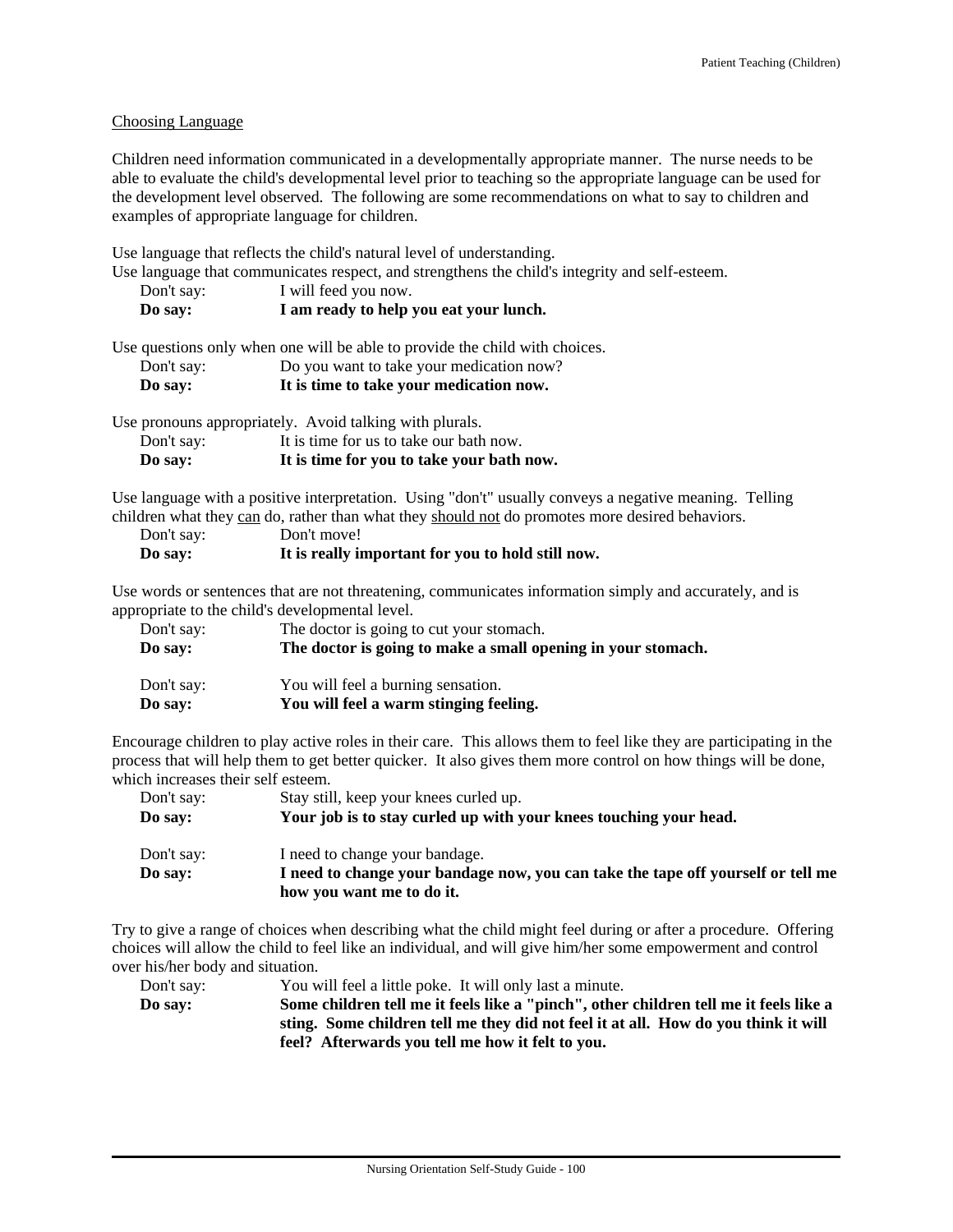# Making Things Clear

Using phrases or explanations that are unfamiliar to children increases their anxiety. Giving concrete explanations with specific descriptions helps in decreasing their anxiety and increasing their level of comprehension. Below are phrases that give examples of vague explanations with correlating phrases that are specific and less confusing.

| <b>VAGUE</b>                                                                                                                       | <b>MORE CLEAR</b>                                                                                                                                                                                    |
|------------------------------------------------------------------------------------------------------------------------------------|------------------------------------------------------------------------------------------------------------------------------------------------------------------------------------------------------|
| The doctor is going to give you some "dye."<br>(To make me die?)                                                                   | The doctor is going to put some medicine in the tube<br>that will help him/her to see your heart more clearly.                                                                                       |
| It is time to change your dressing.<br>(Do I have to get undressed?)                                                               | It is time to put some clean new bandages on your<br>leg.                                                                                                                                            |
| I have to obtain a stool specimen.<br>(Why do you want to get some chairs?)                                                        | I have to put a little bit of your poop in a cup so the<br>doctor can look at it.                                                                                                                    |
| I need to get some urine.<br>(You're in?)                                                                                          | I need to have you pee in this cup.                                                                                                                                                                  |
| It is time for your shot.                                                                                                          | I am going to give you some medicine through a<br>small, tiny needle.                                                                                                                                |
| You will get to ride on a stretcher.<br>(Is someone going to stretch me?)                                                          | You will get to ride on a small bed with wheels.                                                                                                                                                     |
| This is a special way of doing this Avoid using<br>words that usually have a positive meaning. (It does<br>not look special to me) | This is a different way of doing this. You can help<br>me by holding                                                                                                                                 |
| You will have a mask over your face with gas that<br>makes you sleep.<br>(I am going to have gasoline on my face?)                 | You will be breathing with a mask on your face that<br>will have medicine called anesthesia. It is a kind of<br>air that will help you sleep during your operation so<br>you will not feel anything. |
| Put you to sleep.<br>(Like my cat was put to sleep? It never came back)                                                            | This medicine will help you go into a very deep<br>sleep, you will not feel anything until the operation<br>is over and then the doctor will stop giving you the<br>medicine, so you can wake up.    |
| You are going to be moved to the floor.<br>(Why are you going to put me on the floor?)                                             | You are going to be moved to the regular ward<br>because you are getting better. The kids there are<br>not as sick as they are in here.                                                              |
| Take a picture. (CAT, MRI equipment is larger<br>and more intimidating that a camera)                                              | You are going to get a picture taken of what is<br>inside of you. The camera does not look like a<br>regular camera, it is much bigger.                                                              |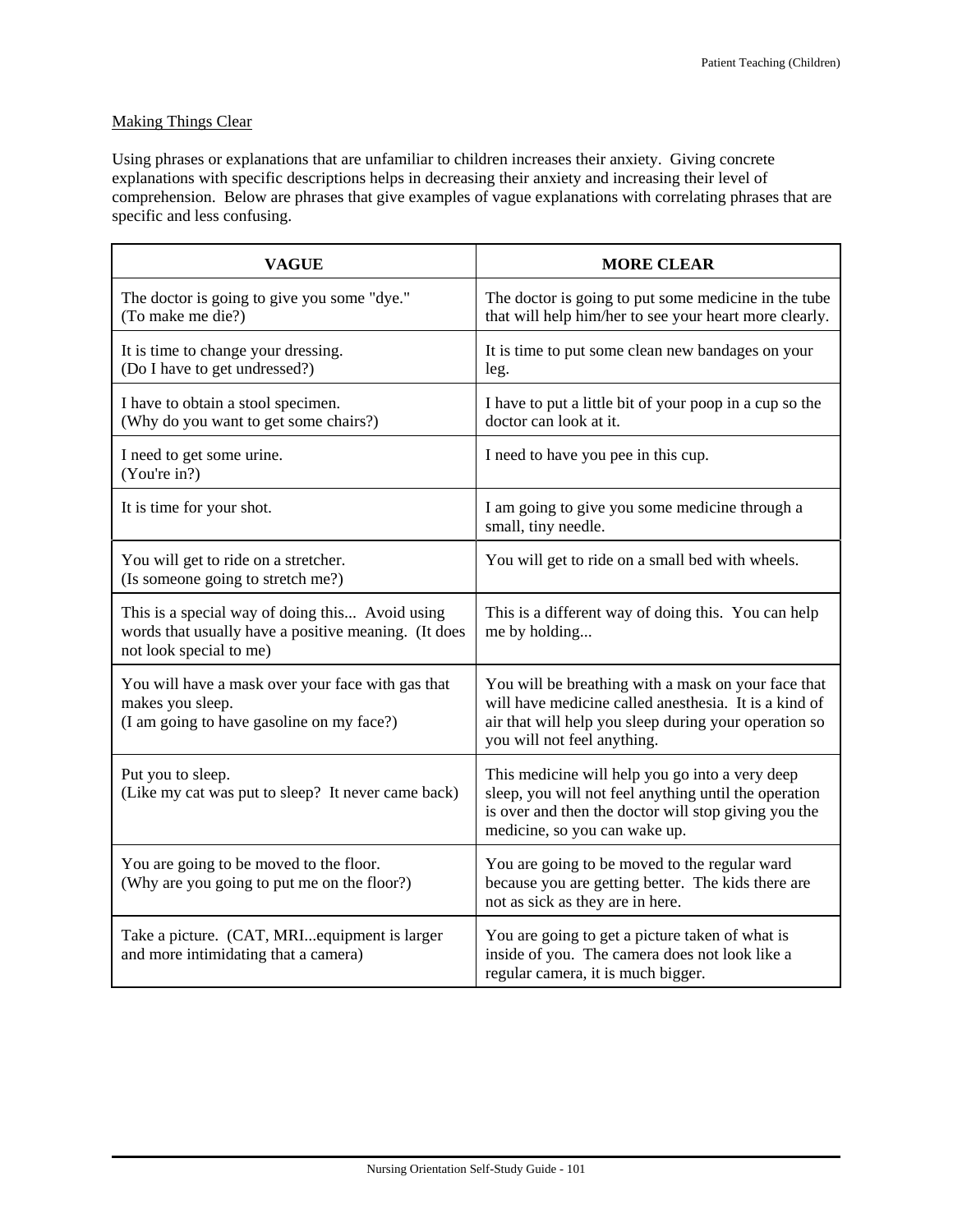Instead of using medical terms, use words that the child can understand. If medical terms are going to be used, or it is likely that the child will overhear certain terms in relation to his/her care, the words should be explained or defined. Below are medical words commonly used with alternate descriptions that are familiar to children.

| <b>Medical Words</b>                                                           | <b>Alternate Descriptions</b>                                                                                                                                                                                                                                                                                                                                                                                                                                                  |
|--------------------------------------------------------------------------------|--------------------------------------------------------------------------------------------------------------------------------------------------------------------------------------------------------------------------------------------------------------------------------------------------------------------------------------------------------------------------------------------------------------------------------------------------------------------------------|
| Vital signs:<br><b>Temperature</b><br><b>Heart rate</b><br><b>Respirations</b> | I am going to measure your temperature, to see how warm your body is.<br>I am going to listen to your heart, to see how fast your heart is pumping.<br>I am going to listen to your lungs to hear how you are breathing.                                                                                                                                                                                                                                                       |
| <b>Electrodes</b>                                                              | Small round stickers with a wet spot in the middle on one side, and a metal button on the other<br>side.                                                                                                                                                                                                                                                                                                                                                                       |
| <b>Leads</b>                                                                   | Tiny strings, (wires) that attach to the button on the sticker.                                                                                                                                                                                                                                                                                                                                                                                                                |
| <b>Tourniquet</b>                                                              | I am going to put this on your arm, it is like a big rubber band.                                                                                                                                                                                                                                                                                                                                                                                                              |
| <b>Blood pressure</b><br>(B/P)                                                 | I am going to put this strap around your arm. It will feel like a bear hug.                                                                                                                                                                                                                                                                                                                                                                                                    |
| PO Meds                                                                        | This is a medicine you put in your mouth and swallow like you are drinking or eating<br>something.                                                                                                                                                                                                                                                                                                                                                                             |
| $O2$ Sat                                                                       | This is like a band aid with a special light in it, like an E.T. light. Have you seen the movie<br>E.T.?                                                                                                                                                                                                                                                                                                                                                                       |
| <b>Percuss</b>                                                                 | I am going to tap your chest like I am playing the drums. This will help you get better<br>quicker.                                                                                                                                                                                                                                                                                                                                                                            |
| <b>Suction</b>                                                                 | I am going to put this small tube down your nose and then pull it out really quick. It is like<br>using a straw to pull up the bad stuff in your lungs.                                                                                                                                                                                                                                                                                                                        |
| Abdominal girth                                                                | I am going to use this soft ruler to see how big your stomach is.                                                                                                                                                                                                                                                                                                                                                                                                              |
| I.V.                                                                           | I need to put a little tube in your vein so I can give you some medicine to help you get better.<br>You will feel one little poke and then it won't hurt anymore. I am going to put some tape on<br>your arm to help keep the tube in. (For non- emergent situations the nurse should attempt to<br>use EMLA, (a topical ointment that provides a numbing reaction. The description would then<br>state "You will not feel anything when I put this little tube in your vein.) |
| <b>Heparin Lock</b>                                                            | Medicine that goes inside the little tube that is already in your arm. The tip of the syringe goes<br>in the tube, not in your arm, so you will not feel anything.                                                                                                                                                                                                                                                                                                             |
| Hematocrit                                                                     | I need to give your finger a little poke so I can put a little blood in this tube. Which finger do<br>you want me to use?                                                                                                                                                                                                                                                                                                                                                      |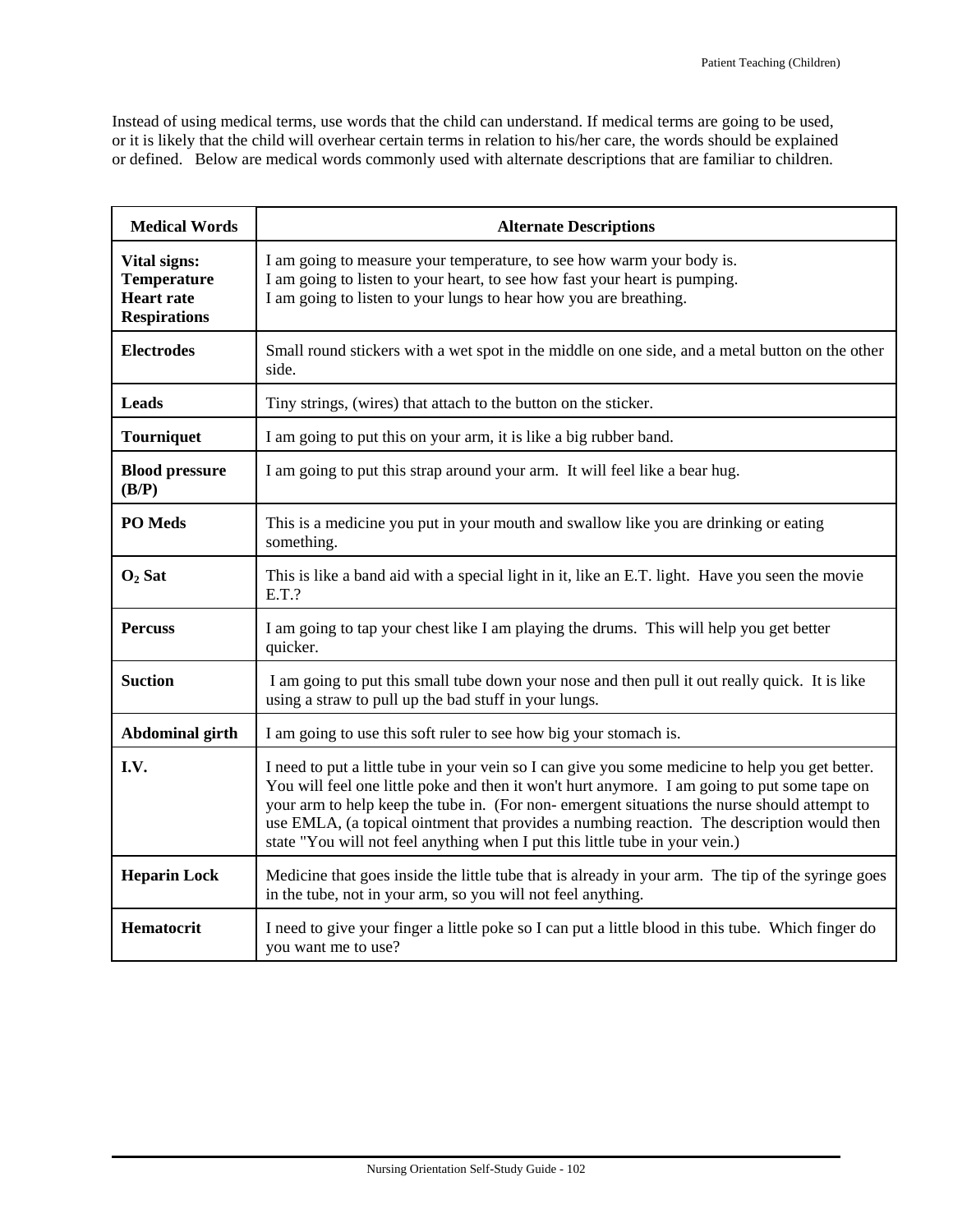#### **Summary**

- a. Planning patient education involves paying attention to the who, why, what, when, how, and where.
- b. Remember that children bring different experiences and beliefs to learning situations than adults.
- c. Children are affected by other stimuli that influence how they learn.
- d. Consider all resources available that will help the child feel less frightened and anxious.
- e. Provide age appropriate teaching that is dependent on the child's developmental and cognitive level.
- f. When communicating, incorporate strategies that will promote understanding and trust.
- g. Choose appropriate language for child's developmental stage and level of understanding.
- h. Use terms, phrases and descriptions in a minimal threatening way.
- i. Provide explanations of medical terms in a descriptive way that is familiar and easy to understand.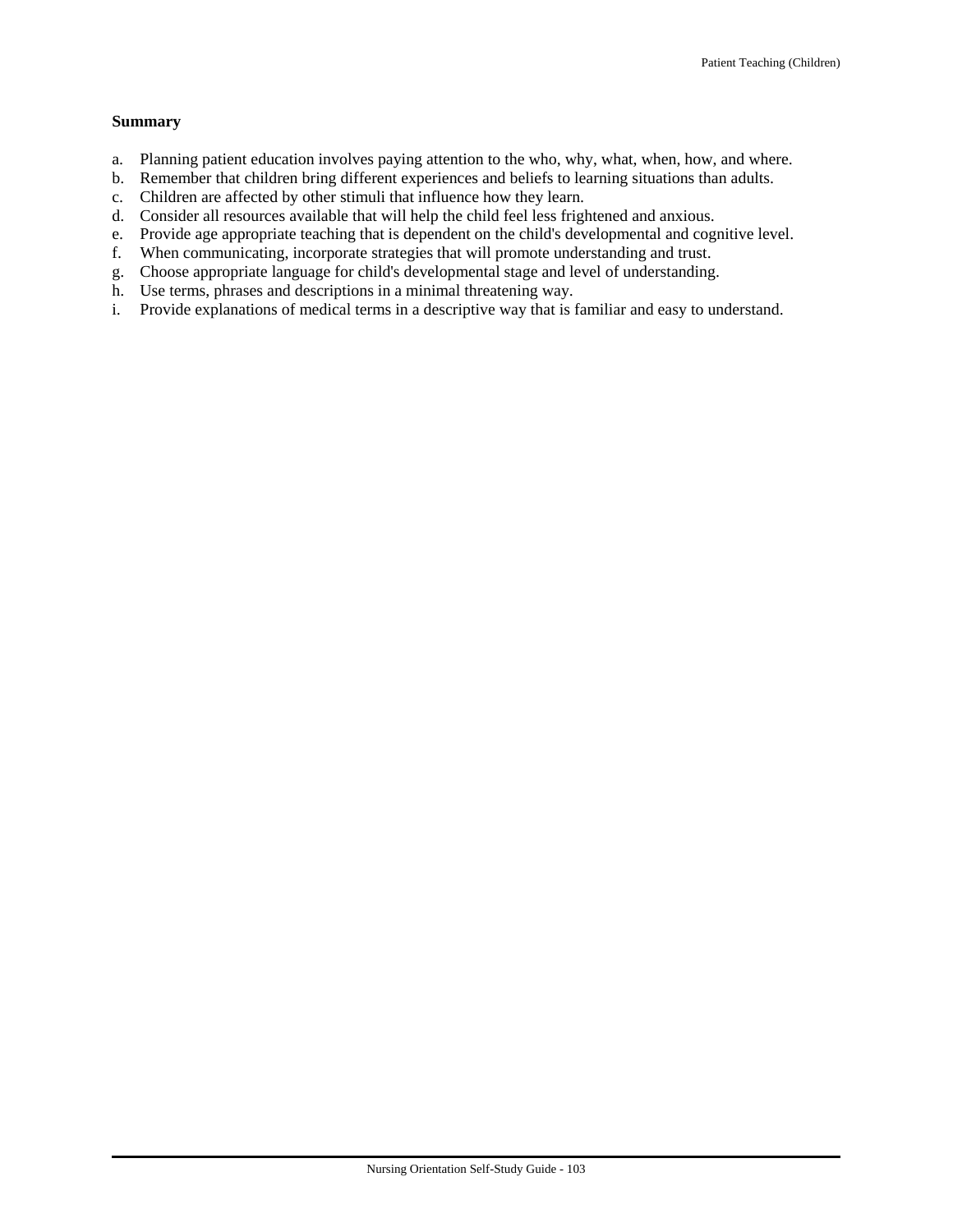# **PATIENT TEACHING - CHILDREN Study Questions**

Select the best answer to each question. **DO NOT** write in the manual.

- 1. When planning patient education, the nurse should consider the best time to provide the teaching.
	- a. True
	- b. False
- 2. Which of the following is the best strategy to increase the success of patient teaching in pediatrics?
	- a. Teach what the MD orders
	- b. Avoid teaching the same content repeatedly
	- c. Plan teaching session at the nurse's convenience
	- d. Include a key objective from the child, parent, and staff
- 3. When preparing a teaching plan for a child who is less than 3 years old, the nurse should be aware that the child's cognitive stage of development includes:
	- a. Ability to compare and classify objects
	- b. Concrete, realistic thoughts and processes
	- c. Understanding another person's viewpoint
	- d. The inability to reason beyond what they can see, hear, and smell
- 4. To provide minimal threatening explanations, the nurse should include which of the following phrases in the teaching process for a 6-year-old.
	- a. "I will feed you breakfast now"
	- b. "It is time for us to take our bath now"
	- c. "Your arm is going to hurt for a few minutes"
	- d. "It is really important for you to hold still now"
- 5. When teaching a 10-year-old child, which of the following statements reflect an effective strategy?
	- a. Give realistic choices
	- b. Compare to other children
	- c. Discuss with parents, excluding child in care
	- d. Talk loudly to ensure understanding
- 6. When admitting a 4-year-old boy, the nurse should use which of the following explanations describing his/her action?
	- a. I need to get some urine
	- b. I am going to draw some blood
	- c. I am going to take your vital signs now
	- d. I am going to see how warm your body is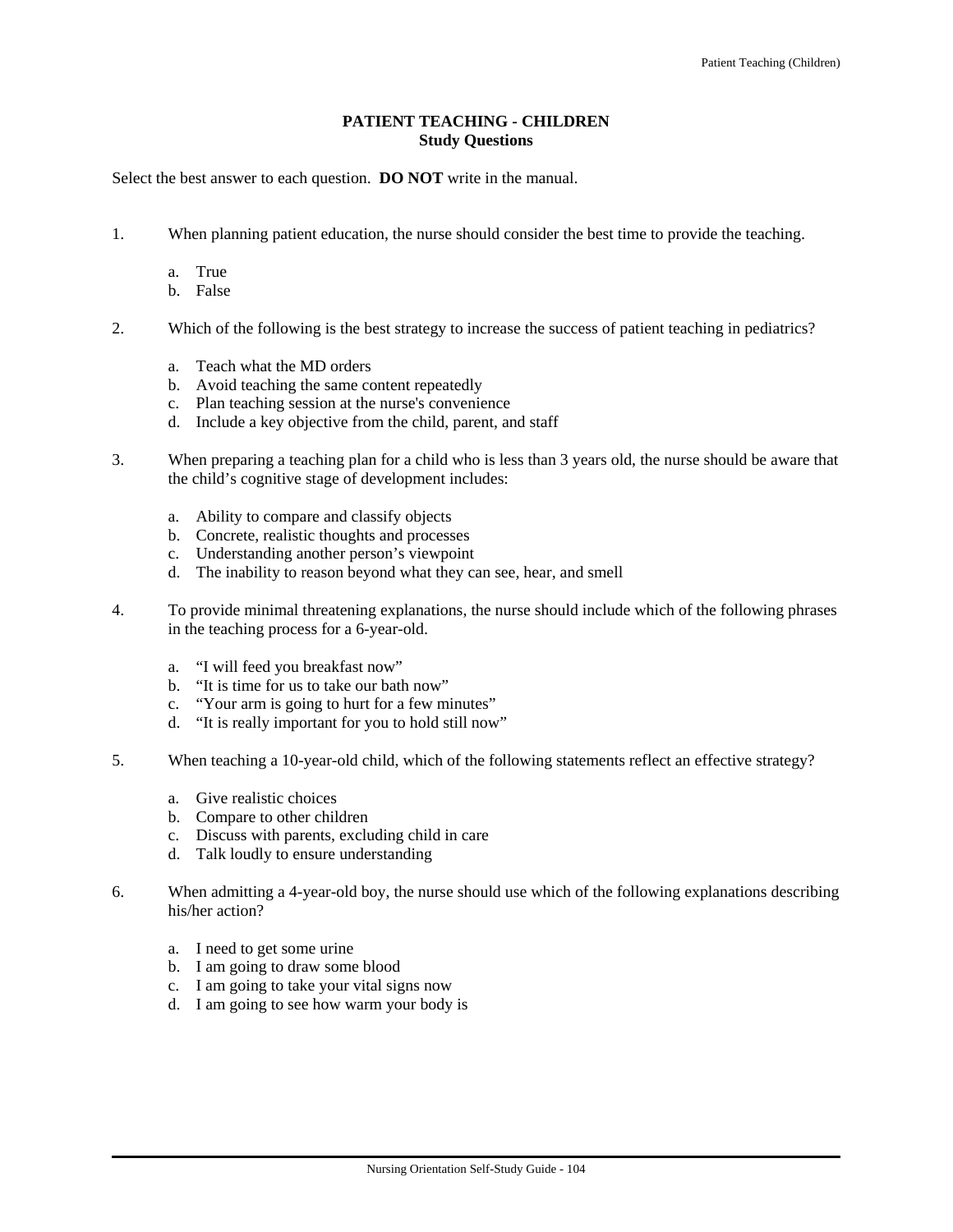- 7. Which of the following(s) affect a child's readiness to learn? Indicate with an "X" which item(s) are correct?
	- a. Developmental level
	- b. Developmental level and previous hospitalization
	- c. Developmental level, previous hospitalization and cultural/religious beliefs
	- d. Developmental level, previous hospitalization, cultural/religious beliefs and parental or caregiver anxiety

# **PLEASE TURN THE PAGE TO CHECK ANSWERS TO STUDY QUESTIONS**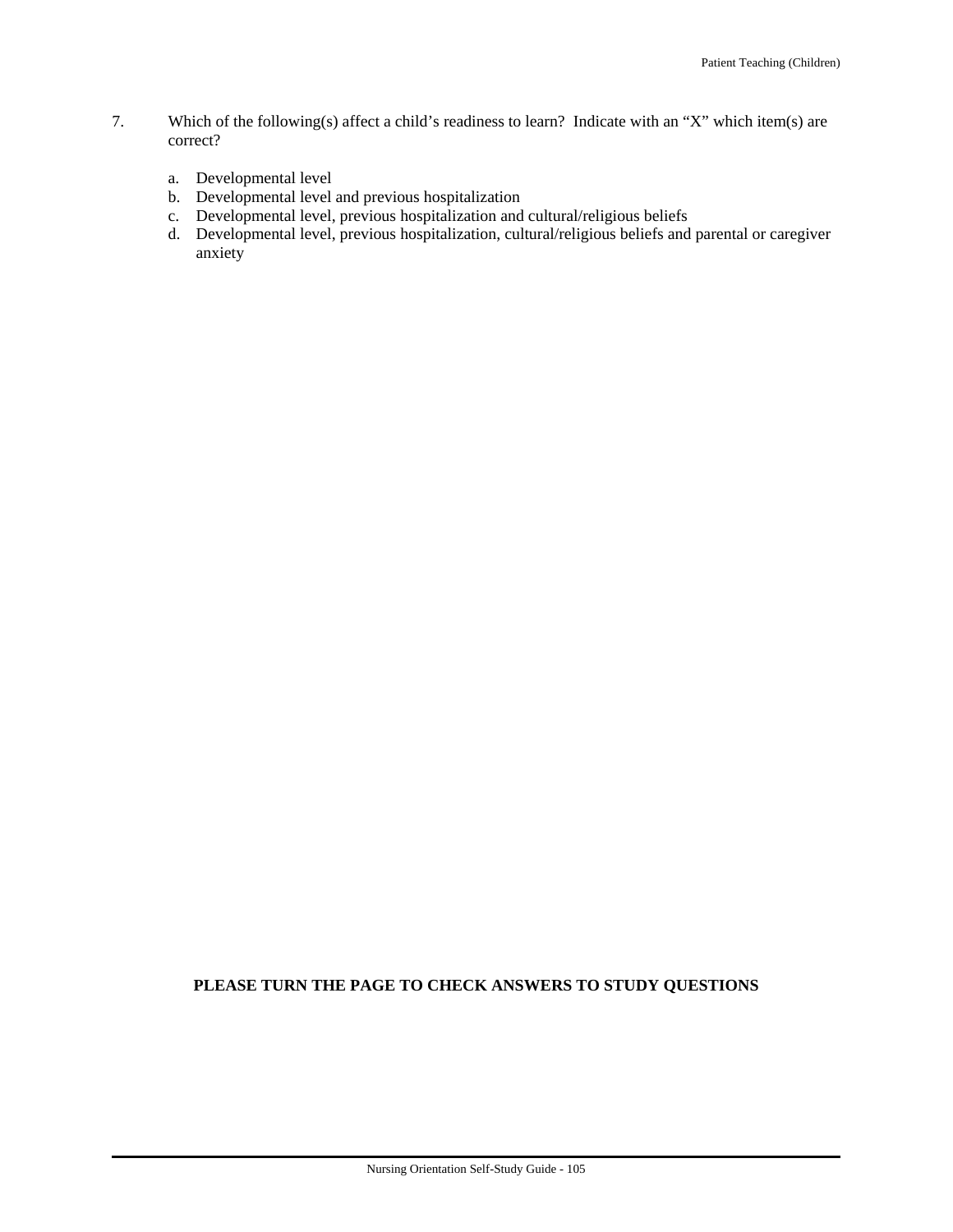# **PATIENT TEACHING-CHILDREN Answers to Study Questions**

1. a

- 2. d
- 3. d
- 4. d
- 5. a
- 6. d
- 7. d

# **IF YOU MISSED ONE OR MORE QUESTIONS, REREAD THE CONTENT AND REPEAT THE STUDY GUIDE QUESTIONS.**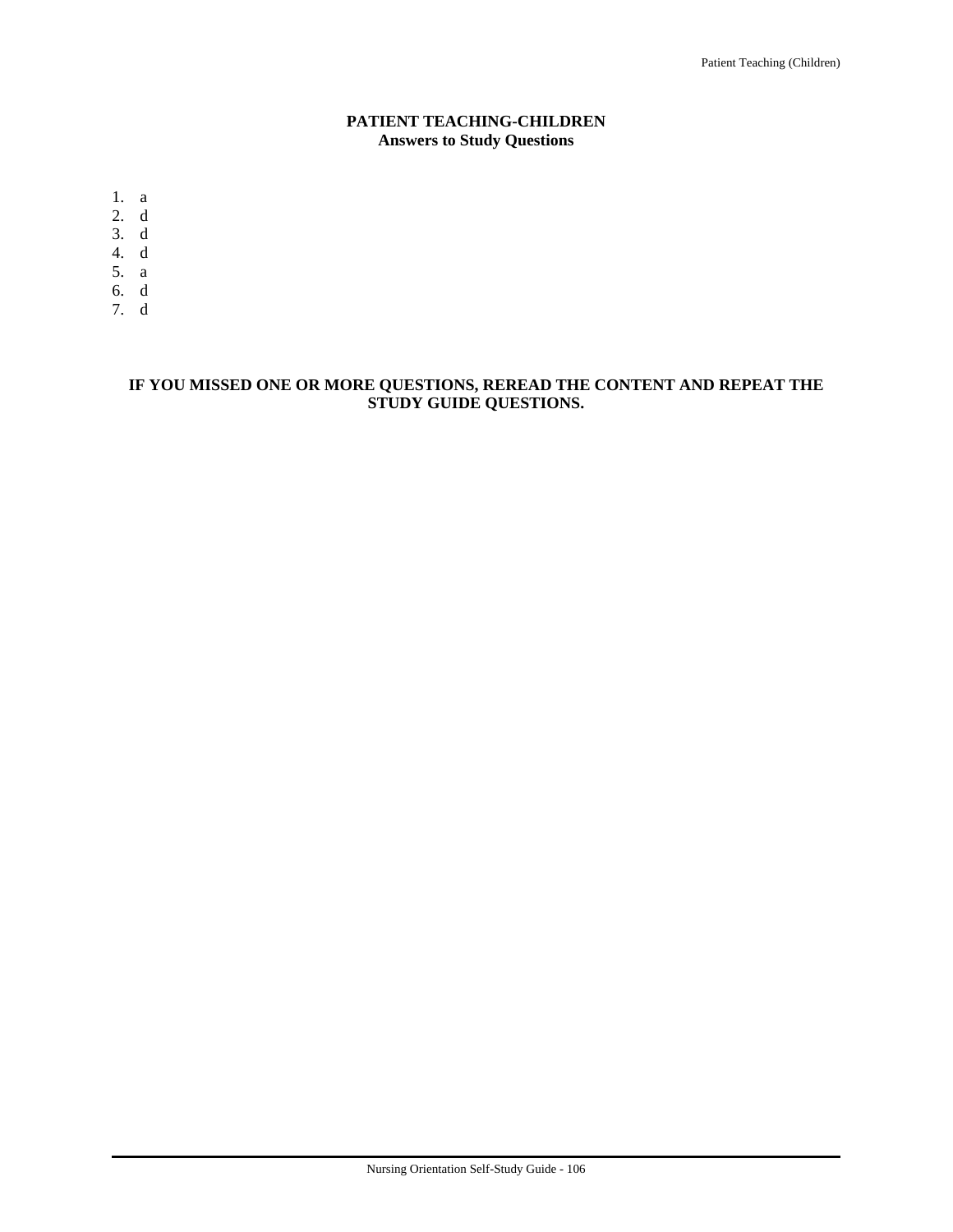#### **References**

- 1. Knowles MS. *The Modern Practice of Adult Education: From Pedagogy to Andragogy*. Englewood Cliffs, NJ: Cambridge Adult Education; l980.
- 2. Bille DA. *Practical Approaches to Patient Teaching*. Boston, MA: Little Brown; 1981.
- 3. Child Life Program. Cleveland Clinic Foundation: Social Work Department.
- 4. Gaynard L, Wolfer J, Goldberger J, Thompson R, Pedburn L, Laidley L. *Psychosocial Care of Children in Hospitals*. Betheseda, MD: Association for the Care of Children's Health;1990.

#### **Bibliography**

Azarnoff P, Hardgrove C. *The Family in Child Health Care*.New York, NY: John Wiley & Sons; 1981.

Board R, Ryan-Wenger N. State of the science on parental stress and family functioning in pediatric intensive care units. *American Journal of Critical Care*. 2000;9: 106-122.

Cloherty JP, Eichenwald EC, Stark AR. *Manual of Neonatal Care*. 6<sup>th</sup> ed. Philadelphia, PA: Lippincott Williams & Wilkins; 2007.

Dunst C, Trivette C, Deal A. *Enabling and Empowering Families: Principles and guidelines for Practice*. Cambridge, MA: Brookline Books; 1988.

Edelman L, Greenland B, Mills, BL. *Family Centered Communication Skills*. St Paul, MN: Pathfinder Resources; 1993.

Hazinski M. *Manual of Pediatric Critical Care*. St. Louis, MO: Mosby; 1999.

Merenstein GB, Gardner SL. *Handbook of Neonatal Intensive Care.* 6<sup>th</sup> ed. St. Louis, MO: Mosby: 2006.

Slota M. *Core Curriculum for Pediatric Critical Care Nursing*. 2<sup>nd</sup> ed. Philadelphia, PA: Elsevier Saunders; 2006.

Thomas KA, Renaud MR, DePaul D. Use of the parenting stress index in mothers of preterm infants. *Advances in Neonatal Care*. 2000;4: 33-41.

Verklan MT, Walden M. *Core Curriculum for Neonatal Intensive Care Nursing.* 3rd ed. St. Louis, MO: Elsevier Saunders; 2004.

Whaley LF, Wong DL. *Nursing Care of Infants and Children*. 7<sup>th</sup> ed. St Louis. MO: C.V. Mosby; 2003.

F:\Orientation Manuals\Orientation 2012\PATIENT TEACHING CHILDREN FA.rtf ORIG: JULY 27, 1995 REV: DECEMBER 18, 2012 (FA) REV: DECEMBER 18, 2012 (FA)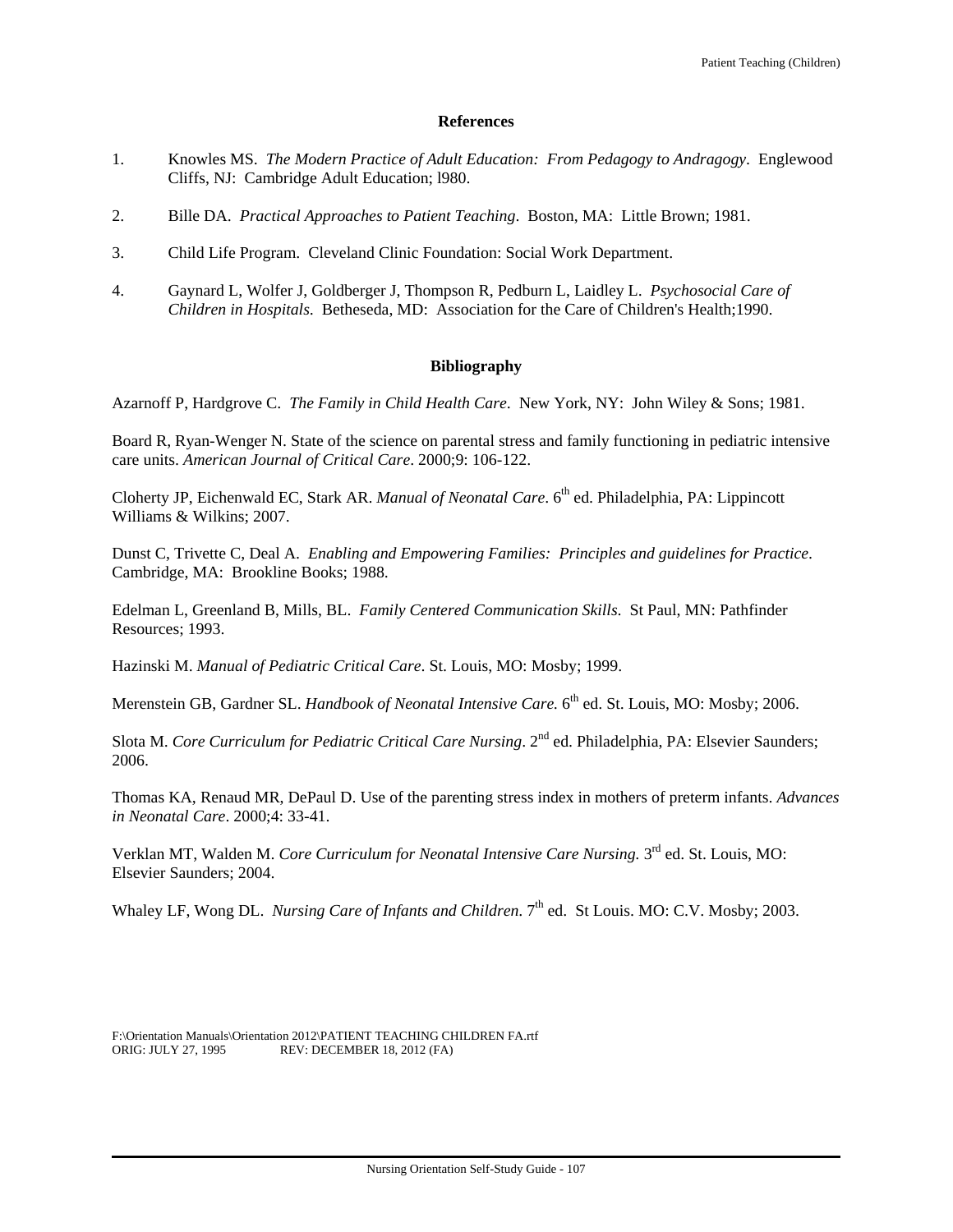Harbor-UCLA Medical Center Department of Nursing

# **MEDICATION SAFETY**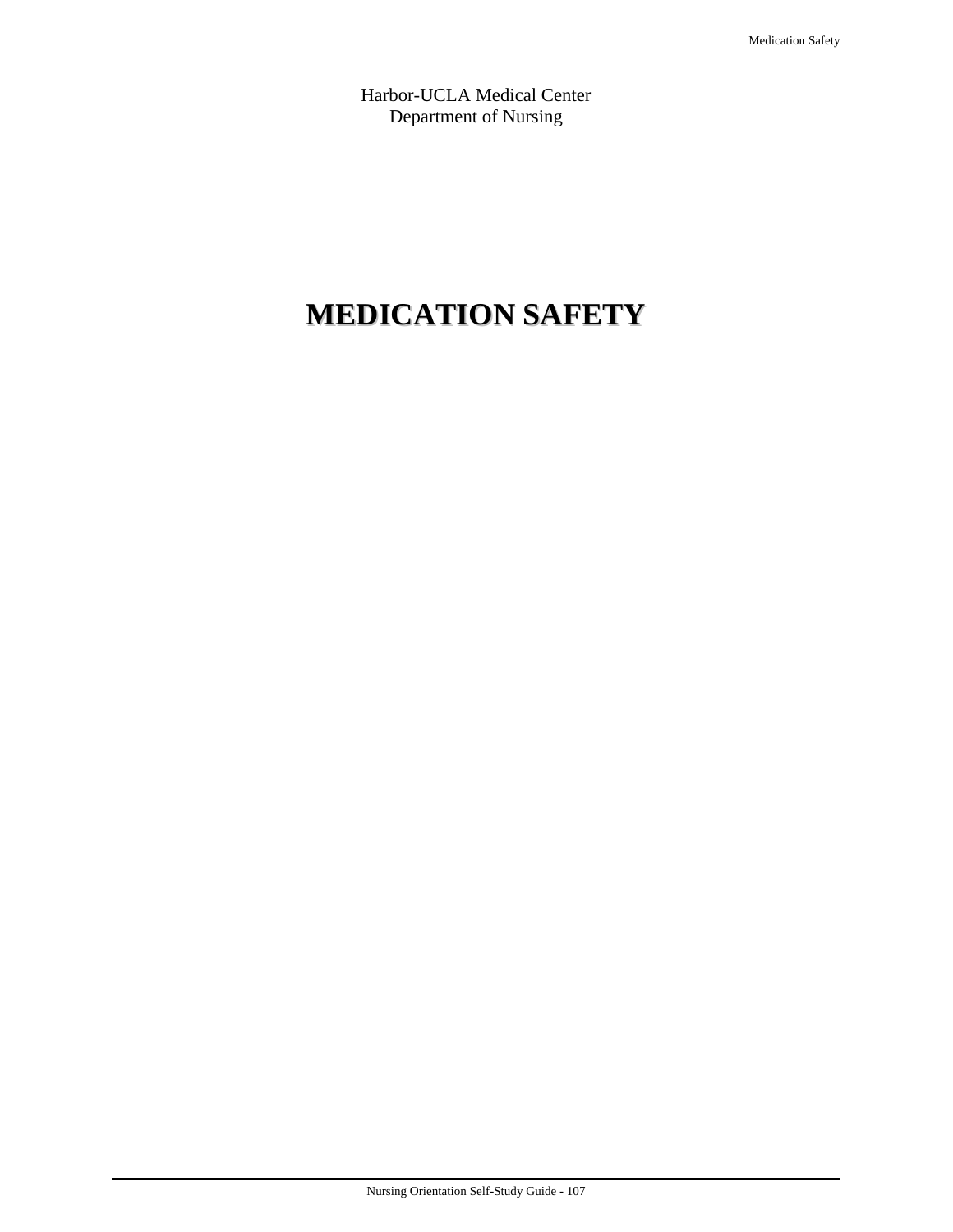#### **Medication Safety**

#### **Objectives:**

Upon completion of this section, the nurse will be able to:

- 1. Discuss the nurse's legal responsibilities regarding medication administration.
- 2. Discuss strategies nurses can implement to prevent medication errors.
- 3. Identify the number of patient identifiers required prior to medication administration.
- 4. Give examples of patient identifiers for various types of patients.
- 5. Distinguish correct from incorrect and complete from incomplete medication orders.
- 6. Identify appropriate actions to take if orders are incorrect, incomplete, illegible, or contain unapproved abbreviations.
- 7. Discuss Harbor-UCLA's policy on verbal orders, including situations in which verbal orders may be accepted, staff who may accept verbal orders, process for repeat back, time frame within which the physician must sign the order.
- 8. Discuss Harbor-UCLA's policy on telephone orders, including maximum number of telephone orders that may be accepted at one time, staff who may accept telephone orders, process for read back, time frame within which the physician must sign the order.
- 9. Discuss Harbor-UCLA's policy on unapproved abbreviations, including identification of documentation forms that the on which the abbreviations must not be used and identification of 10 abbreviations, acronyms and symbols **NOT** to be used in documentation.
- 10. Identify high alert medications that require an independent double check prior to administration.
- 11. Identify medications that are look-alike-sound-alike.
- 12. Identify medications that can safely be crushed prior to administration.
- 13. From a list of resources, select the best resource for obtaining information related to medication administration.
- 14. Identify nursing strategies to improve the safety of patient controlled analgesia (PCA).
- 15. Discuss the policy and procedure for labeling of medications and solutions in perioperative and procedural areas.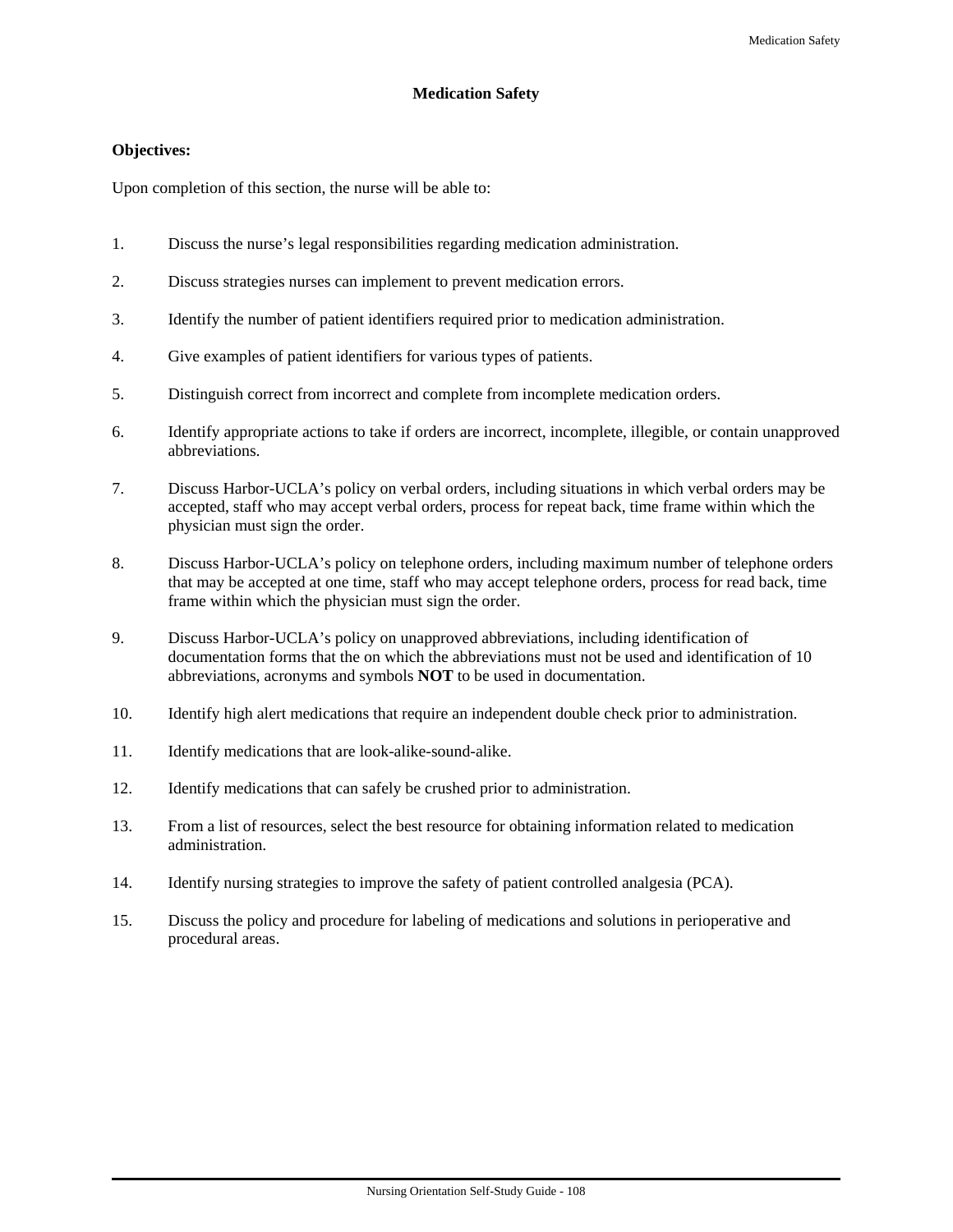# **I. INTRODUCTION**

Medication errors account for more than 7,000 deaths each year in the United States. $\frac{1}{1}$  The process of safely providing medications to hospitalized patients is highly complex and involves multiple systems and diverse healthcare professionals. The nurse plays an important role in maintaining patient safety throughout this complex, multiphasic process. This competency will review the legal responsibilities of the nurse related to medication administration, discuss types and causes of medication errors, identify factors contributing to medication errors, and explore safe medication strategies that nurses may use to promote patient safety.

**In a recent survey, only one-third of nurses said they would feel safe as a patient in a hospital (ISMP 7/05)** 

# **II. LEGAL RESPONSIBILITIES OF THE NURSE**

The California Board of Registered Nursing (BRN) and the California Board of Vocational Nurse and Psychiatric Technician Examiners (BVNPT) gives authority to RNs and LVNs respectively to administer medications within their scope of practice that have been ordered by licensed physicians, dentists or approved providers.<sup>2</sup> In a statement clarifying the nurse's role in carrying out orders, including medication orders, the BRN has stated that the RN is to assess all orders before implementation to determine if the order is in the client's best interest and is in accordance with all applicable policies and procedures.<sup>3</sup> It is clear that the nurse has a legal responsibility to assess medication orders to ensure that he/she administers the right drug and right dose to the right patient via the right route at the right frequency.

# **III. MEDICATION ERRORS – FREQUENTLY ASKED QUESTIONS (FAQS)**

- **Q**. Where do medication errors occur?
- **A**. Medication errors can and do occur in all phases of the medication process including ordering, transcribing, dispensing, administering, and monitoring. A recent news release, from the United States Pharmacopeia, indicated that almost half of medication errors in intensive care units occurred during prescribing and transcribing.4
- **Q**. What are the types of medication errors?
- **A**. There are many types of medication errors. One incident can involve more than one type of error. Harbor-UCLA Medical Center's Hospital and Medical Administration Policy and Procedure Manual, Medication Error Reporting, Policy No. 363 defines several types of error.
	- 1. **Omitted dose**. Failure to administer an ordered dose to a patient before the next scheduled dose. This does not include omissions because a patient refused a medication or a decision not to administer the drug.

2. **Improper dose**. Quantity or strength is different from that ordered by the physician. For example: administering 2 g of a medication, but 2 mg is ordered. Improper dose errors include overdosage, underdosage, and extra doses.

- 3. **Wrong strength/concentration.** Administration of a drug in a strength other than that ordered or not in accordance to policy. For example: administering D5 ¼ NS, but D5 ½ NS is ordered.
- 4. **Wrong drug**. Administration of a drug other than that ordered. For example: administering hydrocodone, but hydromorphone was ordered.
- **Incorrect administration technique and wrong route are the most frequent type of error that result in harm.<sup>6</sup>**
- 5. **Wrong dosage form**. Administration of a dose in a dosage form other than that ordered by the physician. For example: Cardizem 120 mg is administered, but Cardizem SR 120 mg is ordered.
- 6. **Wrong technique**. This includes incorrect procedures like crushing an extended release tablet.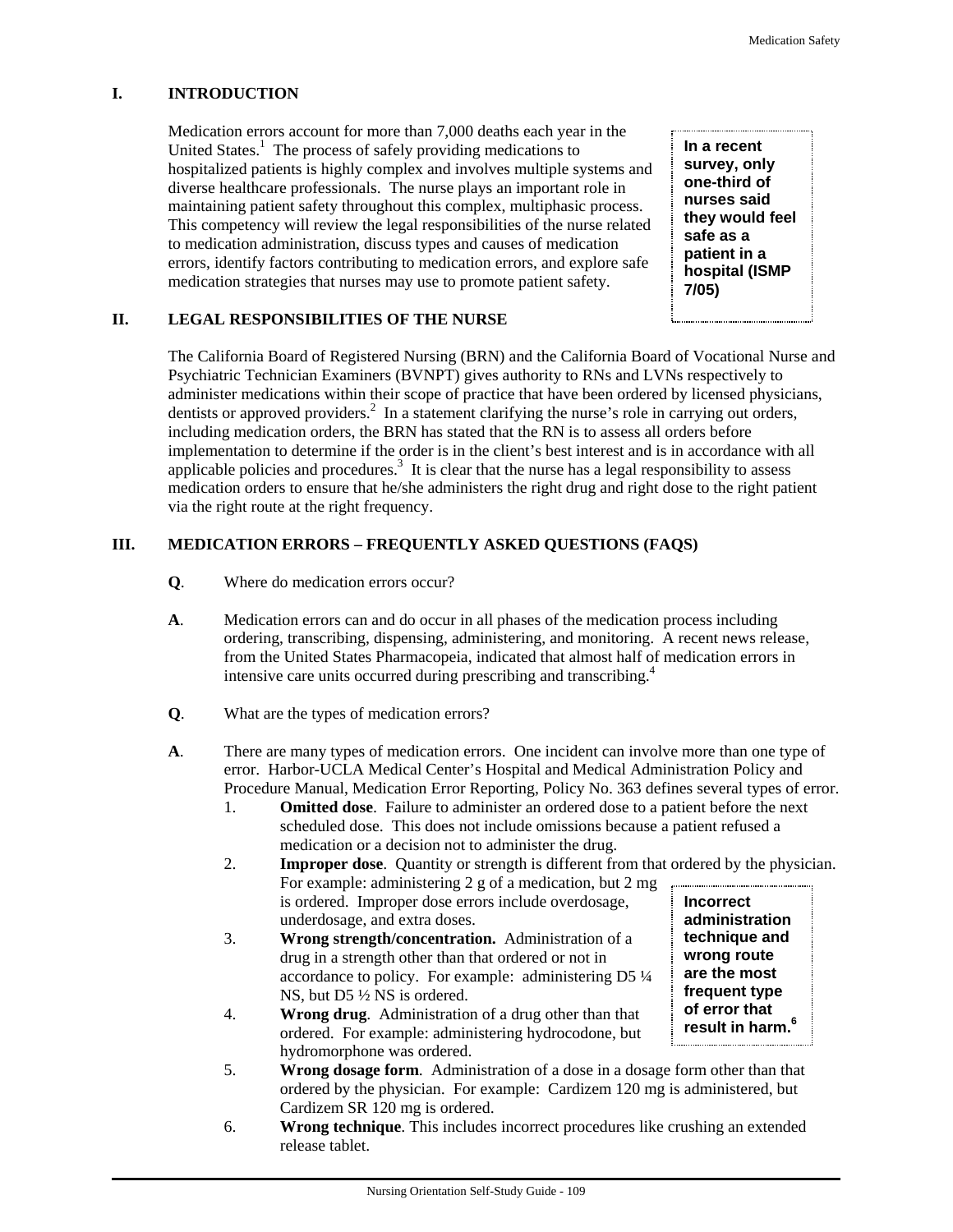- 7. **Wrong route**. Administration of a drug via a route other than that which is ordered.
- 8. **Wrong rate**. Administration of a drug at a rate different than stated in policy and/or recommended. For example: administering phenytoin (Dilantin) IV over 30 seconds.
- 9. **Wrong duration**. Administering a medication beyond the time for which it is ordered or indicated by hospital policy. Example: the physician writes an order to give indomethacin x 3 doses, and the nurse(s) continue(s) to administer indomethacin beyond the 3 doses.
- 10. **Wrong time**. Administration outside a predefined time interval from the scheduled administration. Example: the nurse administers the morning dose of a medication ordered BID at 0800 (per hospital policy, medications ordered BID are to be given at 1000 and 2200).
- 11. **Wrong patient**. Administering a drug to a patient other than whom the drug was prescribed.
- 12. **Monitoring error**. Failure to review a prescribed regimen for appropriateness and detection of procedure, or failure to use appropriate clinical or laboratory data for adequate assessment of patient response to prescribed therapy. Example: administering a drug that is contraindicated in certain conditions, giving a drug to which a patient is allergic, or ordering a dose of warfarin to be given to a patient with an International Normalized Ration (INR) of >6 (normal INR is 0.9-1.2, therapeutic value for a patient receiving warfarin is 2-3).
- 13. **Deteriorated drug error**. Administering a drug that has expired or whose physical or chemical integrity has been compromised. For example: administering a lipidcontaining parenteral nutrition solution when there is clear evidence of emulsion separation.
- **Q.** What are the causes of medication errors?
- **A**. There are five main causes of medication errors: communication issues, name confusion, labeling problems, human factors, and packaging/design issues.<sup>5</sup> Table 1 gives examples of specific problems under each cause. Performance deficit, not following policy/procedure, and communication issues are the most frequently cited causes of medication errors.<sup>6,7</sup>

**Table 1. Causes of Medication Errors<sup>5</sup>**

| Communication<br>Verbal miscommunication<br>Written miscommunication - illegible handwriting, use of unapproved<br>abbreviations                                                                                                                                     |
|----------------------------------------------------------------------------------------------------------------------------------------------------------------------------------------------------------------------------------------------------------------------|
| <b>Name Confusion</b>                                                                                                                                                                                                                                                |
| Look-alike sound-alike drugs                                                                                                                                                                                                                                         |
| Labeling                                                                                                                                                                                                                                                             |
| Container package looks like package of a different drug<br>Distracting logos on package<br>Label confusing or misleading<br>Wrong information (e.g., patient name, drug, dosage, strength) on<br>dispensed package label<br>Package insert inaccurate or misleading |
| Reference material inaccurate, unclear, outdated or unavailable                                                                                                                                                                                                      |
| <b>Human Factors</b>                                                                                                                                                                                                                                                 |
| Knowledge deficit                                                                                                                                                                                                                                                    |
| Performance deficit                                                                                                                                                                                                                                                  |
| Miscalculation of dosage or infusion rate                                                                                                                                                                                                                            |
| Drug preparation error                                                                                                                                                                                                                                               |
| <b>Transcription error</b>                                                                                                                                                                                                                                           |
| <b>Stress</b>                                                                                                                                                                                                                                                        |
| Fatigue/lack of sleep                                                                                                                                                                                                                                                |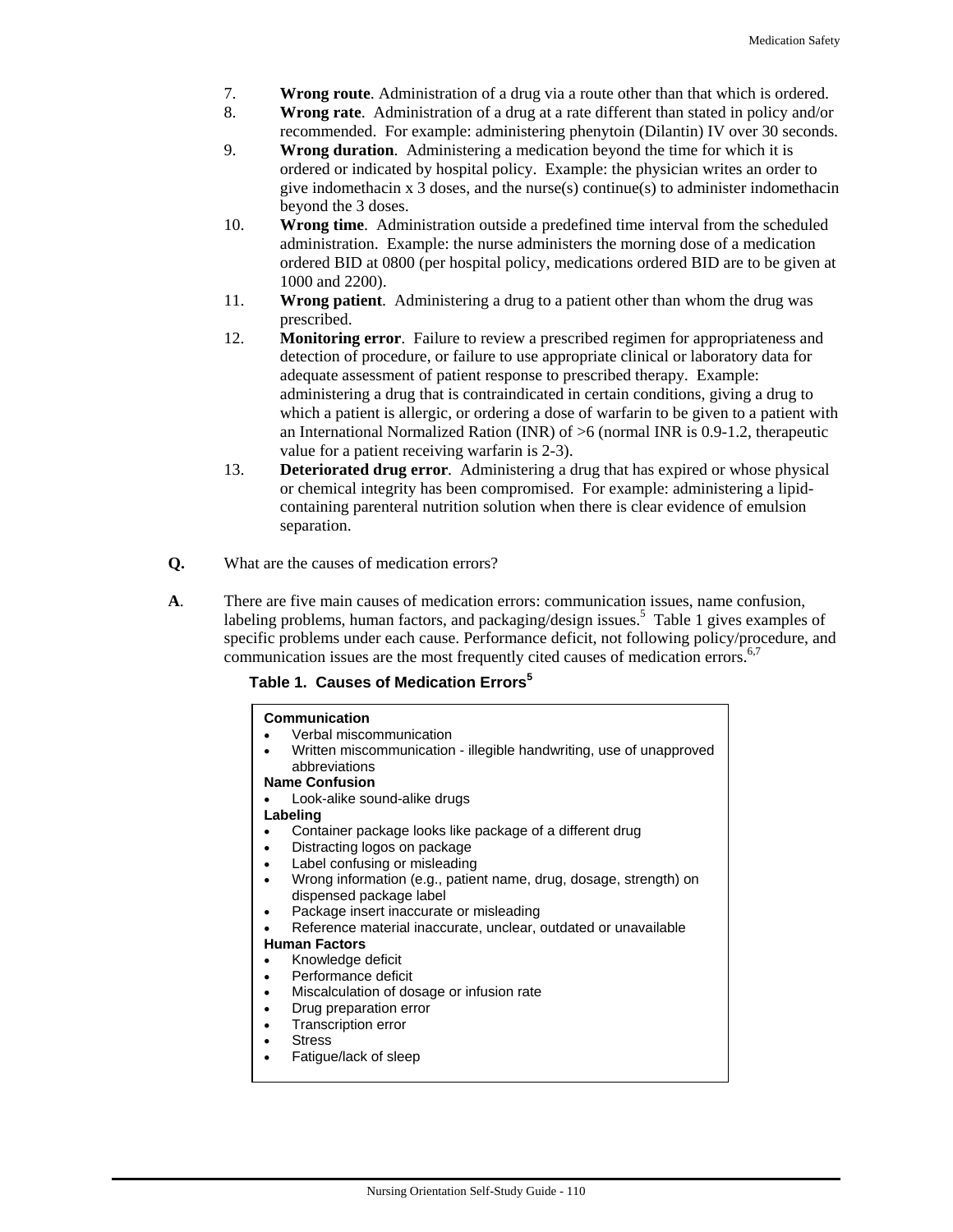- **Q**. What contributing factors are associated with medication errors?
- **A.** There are a number of systems related issues which have been associated with medication errors. The most commonly cited factor is distractions.<sup>6</sup> Additional factors include inadequate lighting, too much noise, inadequate staffing, lack of training, and inexperienced personnel.

# **IV. NURSING STRATEGIES FOR SAFER MEDICATION ADMINISTRATION**

# A. **Utilize the "Five Rights"**

The five rights are considered the gold standard for safe medication administration and every nurse can recite them. However, the five rights are not the "be-all end-all" of medication safety. Even when nurses firmly believed they verified the five rights, errors (including fatal ones) have occurred. So if a nurse verifies the five rights, why do medication errors continue to occur?

The five rights fall short on three accounts.<sup>8</sup> First, the five rights provide goals for medication administration, they do not provide a strategy that explains how to achieve these goals. For example, the five rights do not address how to avoid errors of omission or methods to address improper rate/method of IV drug administration or administration technique. How does a nurse check the right dose of a newer medication if it is not contained in a unit drug reference and the pharmacist is not available? Second, the five rights focus on individual performance and do not take into account the fact that safe medication practice is the culmination of multidisciplinary efforts and reliable systems. The five rights do not address illegible handwritten orders, the use of unapproved abbreviations that may lead to misinterpretation, confusing drug labels, or distractions. Finally, the five rights do not take into consideration "human factors" and the significant contribution they play in our daily life. Human factors is the study of humans and how they interact with the environment. The medication process is complex; to make the process more efficient, nurses generate pictures in their minds as to what certain drugs may look like. When nurses go to select a familiar item, this same template that has been generated prevents the nurse from seeing any disconfirming evidence if the wrong drug is selected. Human factors help to explain why a nurse who gave a wrong drug will say that he/she did look at the drug before administering it. **We see only what we intend to find**. There are many human factor variables that can contribute to errors.

The five rights are important for safe medication practice, but they do not stand alone as measures to prevent medication error. Other strategies for preventing medication errors must be implemented in addition to following the five rights.

## B. **Assess allergy status before administering any medication**

All healthcare providers must be aware of any allergies that the patient has prior to administering medication. If a patient develops an allergic response, he/she must be informed and instructed to notify future healthcare providers of the name of the medication and his/her response to it. Patients with a severe allergy may want to consider obtaining and wearing a Med Alert bracelet.

# C. **Use two patient identifiers prior to administering medications**

Two pieces of information are required to validate a patient's identification prior to the administration of any medication. Whenever possible, patients will be actively included in the identification process. The two patient-specific identifiers must be directly associated

Patient identification. In: Hospital and Medical Administration Policy and Procedure Manual. Torrance, CA: Harbor-UCLA Medical Center; 2012. Policy 452.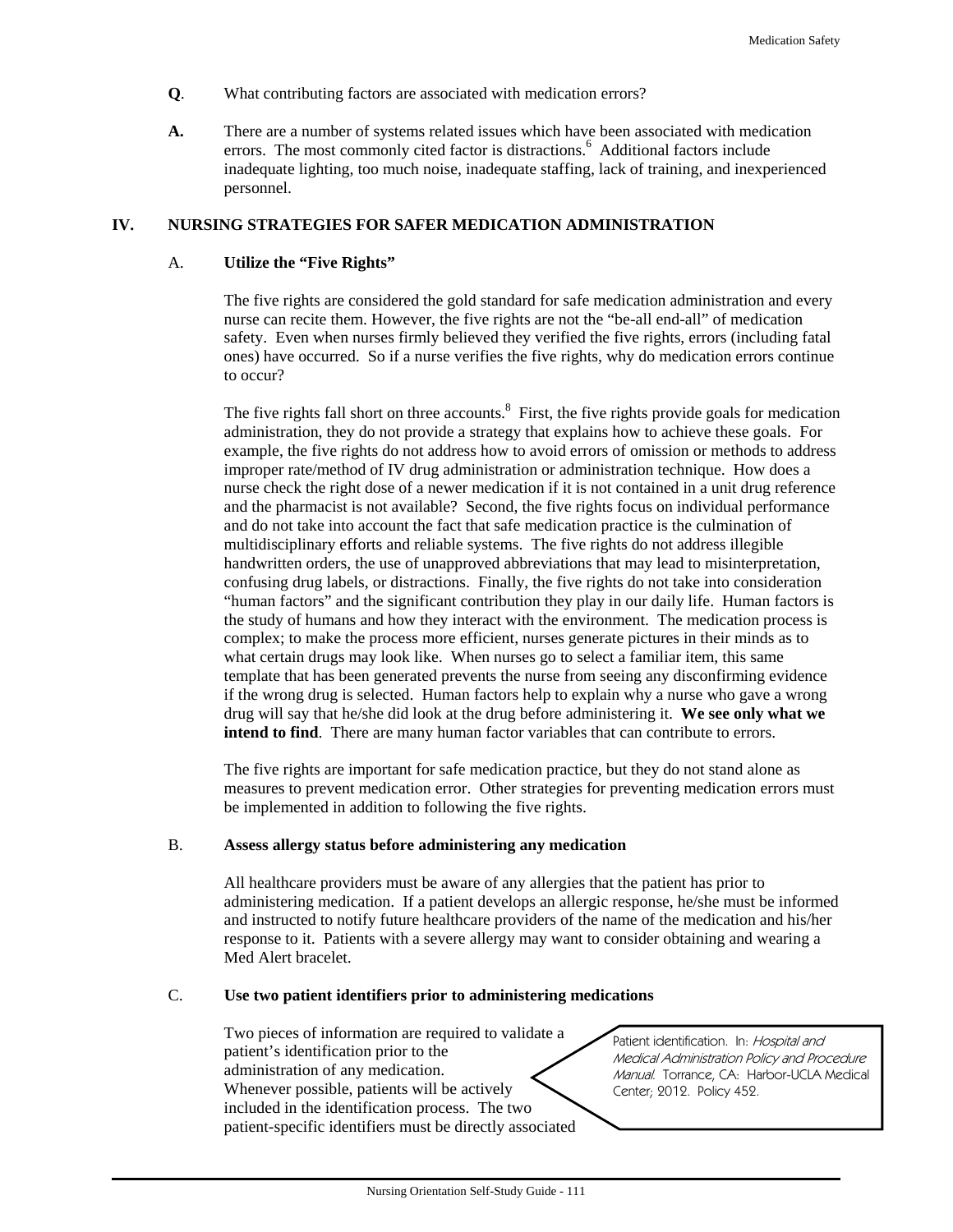with the individual and, in the case of medication administration, the same two identifiers must be directly associated with the medication (such as an attached label).<sup>10</sup>

1. What is an identifier?

An identifier is a piece of information specific to a person, for example a patient's name, identification number, telephone number, date of birth, social security number. An identifier **is not** the medium on which the information is kept (e.g., driver's license, identification card). In other words, two patient identifiers could mean name and identification number, name and social security number, **but not** identification card and bed card.<sup>9</sup>

2. Inpatients and Emergency Department

Verify name **and** MRUN from the identification band (Figure 1). If the patient is able, also ask him/her to state his/her name. Do not ask, "Are you Mrs. Smith?" Patients who are anxious or who do not speak English may respond, "yes" without appropriately hearing or understanding the question. Some patients who come to the emergency department may not be able to provide their identifying information because they are unconscious or unable to communicate. These patients can be assigned a temporary "name", e.g., John Doe, Trauma Patient and an E.D. or medical record number. These identifiers could then be used to identify the patient and match against specimen labels, medications ordered for the patient, or blood product labels.<sup>9</sup>

3. Ambulatory Care Clinics

Ask the patient to state his/her name and date of birth. Confirm this information against the patient's identification plate. In the event that the plate is not available, ask the patient his/her name and birth date and confirm by comparing with one of the following additional sources of identification:

a. Driver's license

# **Figure 1. Patient Identifiers for Various Types of Patients (identifiers shown inside circles)**

- b. Picture ID
- c. Passport
- d. Alien registration card

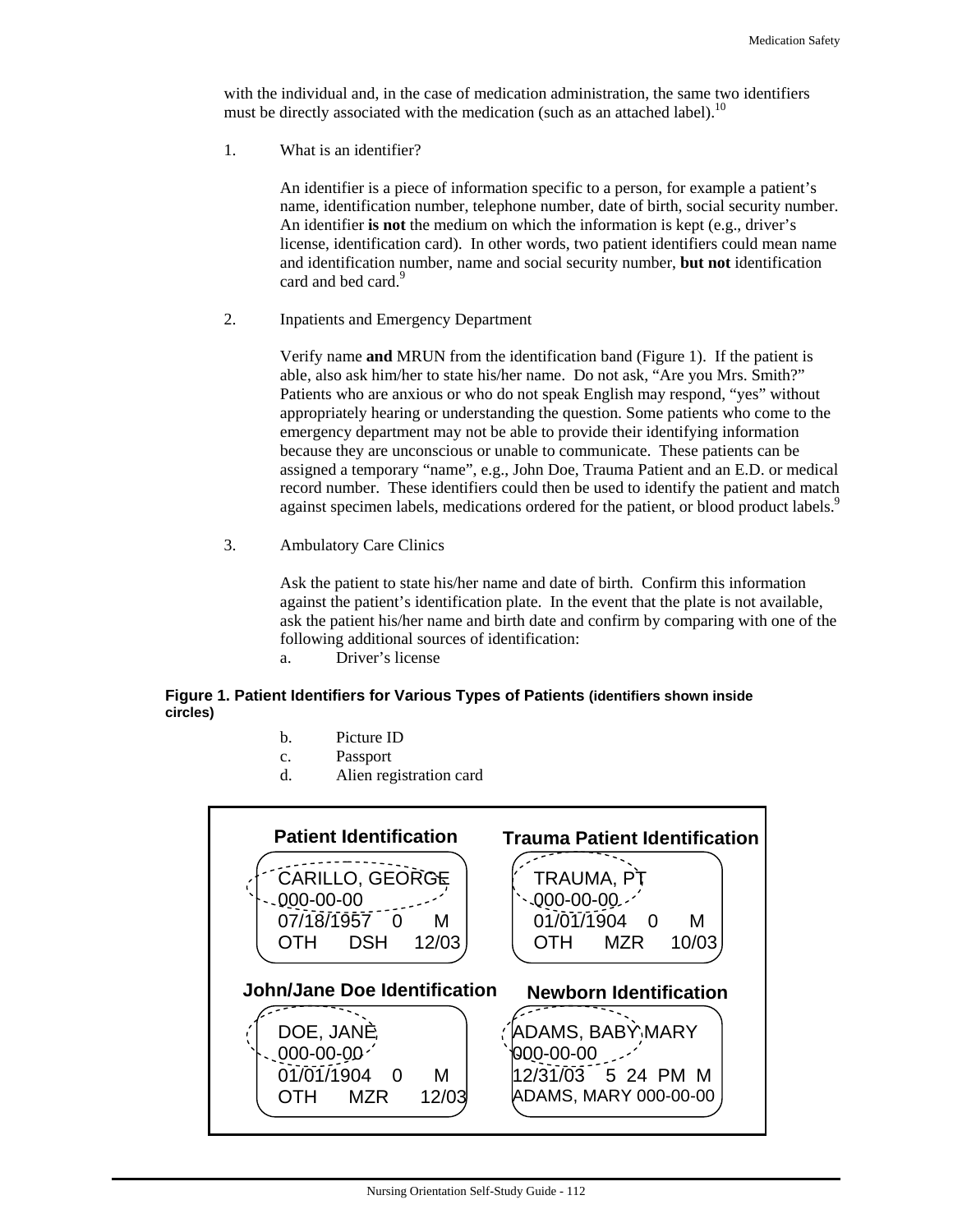#### **Lessons from the Front Lines**

**Mr. Smith Mix-Up**. Joe Smith [not his real name] a 42 year old man was on a medical surgical floor. Raymond Smith [not his real name] was in the same room. Raymond Smith was scheduled to receive a dose of haloperidol (Haldol) IV. The nurse obtained the prefilled syringe from Mr. Smith's medication drawer and went over to Joe Smith to administer the drug. Had a rounding medical student not been present and asked the nurse what she was giving, the nurse would have administered the Haldol to the wrong Mr. Smith.<sup>10</sup>

#### D. **Do not carry out any order that is not complete, not accurate, illegible, or contains unapproved abbreviations.**

A fundamental aspect of the registered nurse's role is to carry out physician orders. The likelihood of errors occurring increases when written orders are illegible, ambiguous or contain dangerous abbreviations. Errors can also occur when verbal and telephone orders are not accurately understood. Nurses are often placed in a position where they feel they must "interpret" orders that are difficult to read or are ambiguous. This dangerous practice has resulted in tragic patient outcomes.<sup>11</sup> It is the responsibility of the nurse to clarify the order with the prescriber prior to carrying it out.

- 1. Complete and Correct Orders
	- a. Physician orders must be legible and complete.

Medication Prescribing. In: Hospital and Medical Administration Policy and Procedure Manual. Torrance, CA: Harbor-UCLA Medical Center; 2012: Policy 325.

- b. A complete order includes the following information:
	- 1) Patient's name
	- 2) Patient's MRUN
	- 3) Date
	- 4) Time
	- 5) Location
	- 6) Signature of ordering practitioner
	- 7) Identification number of ordering physician
- c. In addition, medication orders must include:
	- 1) Name of drug
	- 2) Dose
	- 3) Frequency
	- 4) Route of administration
	- 5) PRN medications must also include indication (e.g., pain, nausea)
- d. Medication orders for pediatric patients:
	- 1) All medication orders must include total dose. Additionally, for medications that are dosed according to body weight, the physician orders must include the dose/kg/time interval, e.g., Lasix 5 mg IV now (1 mg/kg), Ampicillin 125 mg IVPB q6h (100 mg/kg/day). Some drugs have recommended doses based on a one time dose, for example furosemide, acetaminophen, metoclopramide. Most antimicrobials have a recommended dose based on a total amount per day. Pediatric drug references will indicate if the dose is based on a single dose or total amount per day (Table 2). A few drugs, although not many, have recommended doses not based on the specific weight of the child. Examples of drugs that do not have a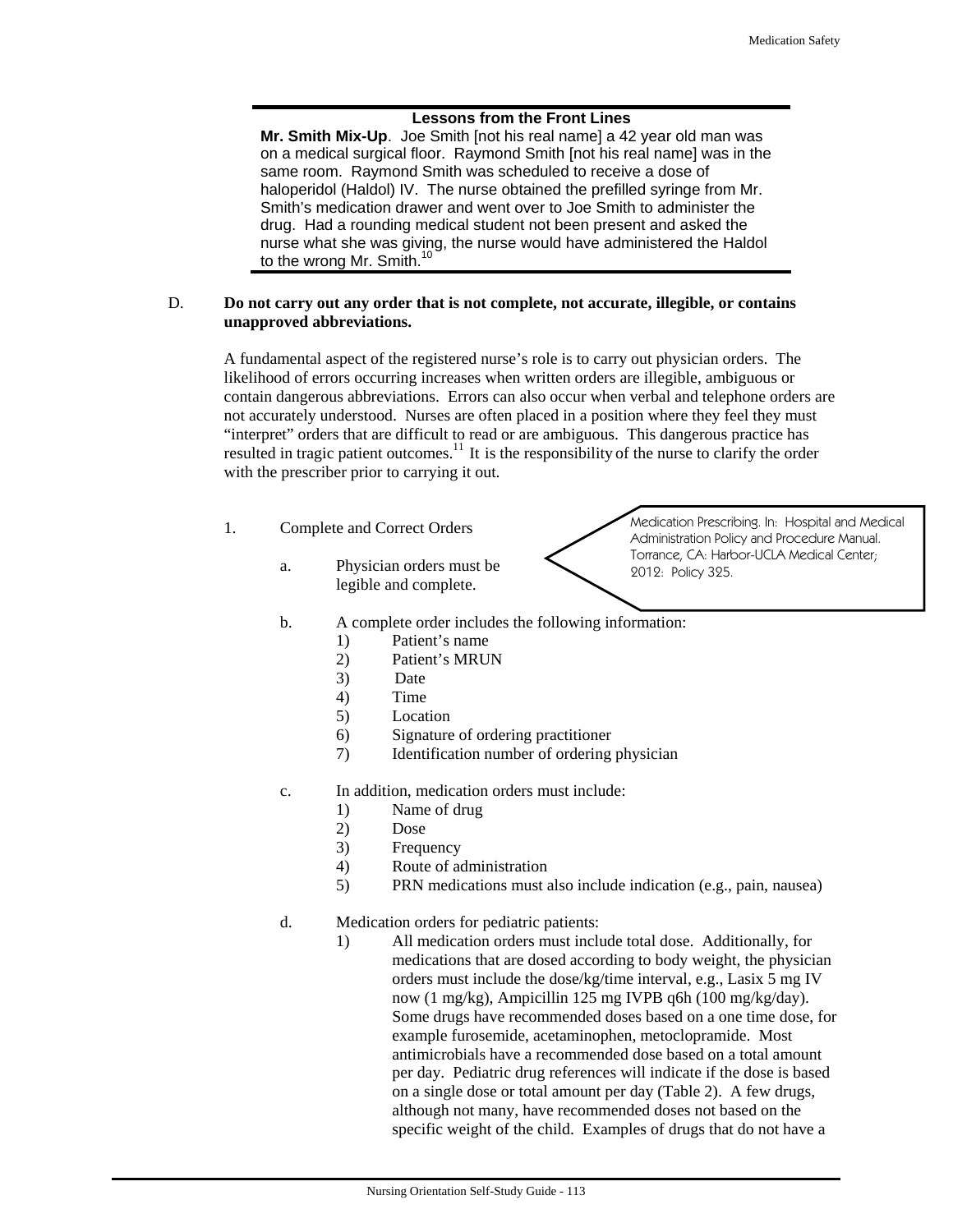recommended dose/weight include topicals, phytonadione (Aquamephyton), and eye drops.

|  | <b>Table 2. Examples of Pediatric Dosing Regimens</b> |  |
|--|-------------------------------------------------------|--|
|--|-------------------------------------------------------|--|

| <b>Single Dose</b>             | <b>Daily Dose</b>                                     |
|--------------------------------|-------------------------------------------------------|
| Acetaminophen 10-15 mg/kg/dose | Ampicillin 100-200 mg/kg/day divided<br>every 6 hours |

- 2) All oral and intravenous potassium supplements, including potassium chloride, potassium acetate, potassium phosphate and potassium gluconate, must be ordered in terms of mEq of potassium contained in the drug. If the medication is dosed according to body weight, then both the total amount to be given as well as the mEq/kg/time interval must be specified in the physician order.
- e. No medication order will contain a range in dose or dosing frequency. For example:

# Acceptable Lorazepam 2 mg IV/IM q4h as needed for agitation Morphine sulfate 2 mg IVP q4h as needed for moderate pain

## **NOT** acceptable

Lorazepam 2-4 mg IV/IM q4h as needed for agitation Morphine sulfate 2 mg IVP q3-4h as needed for moderate pain

#### E. **Follow safety procedures for verbal and telephone orders.**

1. The Joint Commission requirements and perspectives

The practice of accepting verbal and telephone orders has become a common and often necessary part of nursing practice. Physicians or Mid-Level Provider (MLP): A Nurse Practitioner (NP), Certified Registered Nurse Anesthetist (CRNA), Nurse Midwife, or Physician' Assistant (PA) are not always physically present at a patient's bedside to respond to a patient's changing needs. In such situations, the nurse discusses the patient's needs with the physician or MLP over the telephone and the physician or MLP may subsequently issue orders. When orders are issued aloud or over the telephone, safety of the patient depends on the accurate hearing and interpretation of the order by the nurse. Verbal and telephone orders are inherently problematic because of different accents, dialects, and pronunciations. Background noise, poor phone reception and interruptions add to the problem.<sup>10</sup> When verbal and telephone orders are accepted, they must then be transcribed as a written order, which adds complexity and another point of error-risk to the situation.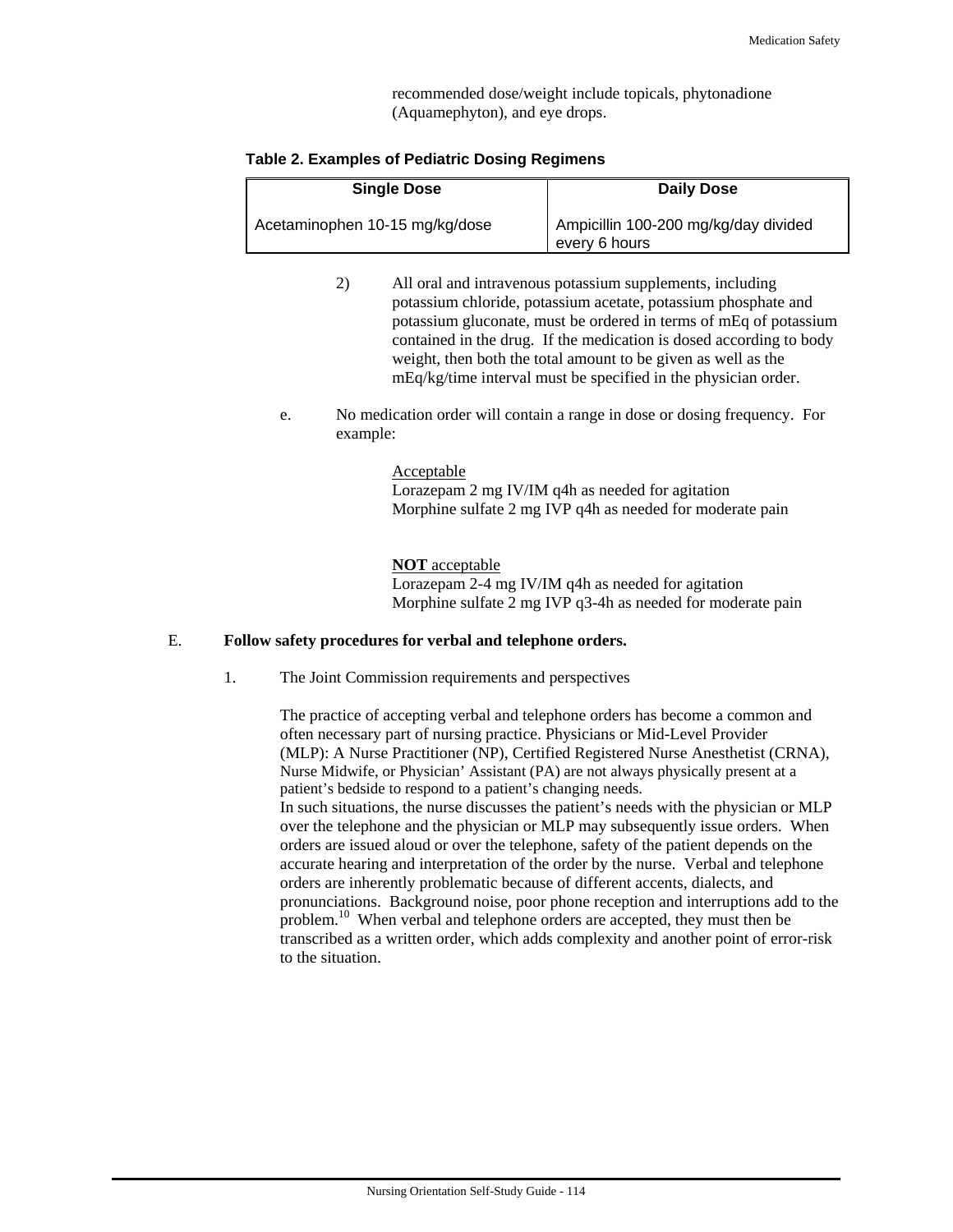# **Lessons from the Front Lines: Verbal Orders**

**"40 of K":** An 81 year old female on warfarin therapy for chronic atrial fibrillation developed runs of ventricular tachycardia. The nurse contacted the physician who was in the cardiac catheterization laboratory. The physician gave a verbal order for "40 of K" IV. The intent of the order was 40 mEq of potassium chloride IV. The order was misunderstood and the nurse gave 40 mg of Vitamin K intravenously. The patient's INR was subtherapeutic for 3 days, but no untoward clinical consequences  $\frac{1}{2}$ occurred.<sup>12</sup>

When verbal orders are necessary, the order must be written down **while it is being transmitted** and the order then read back verbatim to the practitioner who gave it. This "read back" requirement applies to **all** orders, not just those for medications.<sup>9</sup>

The Joint Commission does realize that in some situations, such as a code blue or in the operating room, it may not be feasible to write down the verbal order before carrying it out. In such situations, a "repeat-back" is acceptable, meaning the receiver verbally repeats back the order while someone else is documenting the name of the drug, dose, time, route, and rate.

- 2. Harbor-UCLA policy: Verbal orders
	- a. Definition: a verbal order is an order given by the prescribing physician or MLP to the care provider in the **direct presence** of the prescribing physician or MLP and care provider.

Verbal orders. In: Hospital and Medical Administration Policy and Procedure Manual. Torrance, CA: Harbor-UCLA Medical Center; 2009. Policy 322A.

- b. Who
	- 1) Verbal orders may be accepted from interns, residents, postgraduate, MLPs, and attending physicians.

# **Verbal orders may not be accepted from medical students.**

- 2) Registered Nurses (RNs) and Respiratory Care Practitioner (RCP) may receive verbal orders.
- c. Circumstances
	- 1) Verbal orders are acceptable only at a time of **extreme emergency** or during the course of treatment or surgical procedure.
	- 2) Examples of extreme emergency
		- a) Cardiac arrest
			- b) Impending hemorrhage
			- c) Shock
			- d) Cardiac arrhythmias
			- e) Respiratory distress
			- f) Seizures
			- g) Impending coma
			- h) Fetal distress
			- i) Umbilical cord prolapse
- d. Documentation
	- 1) All verbal orders must be written on an order form to include date, time, specific order, followed by "Verbal Order per '\_\_\_\_\_\_\_\_\_," and signed by the care provider who took and carried out the order.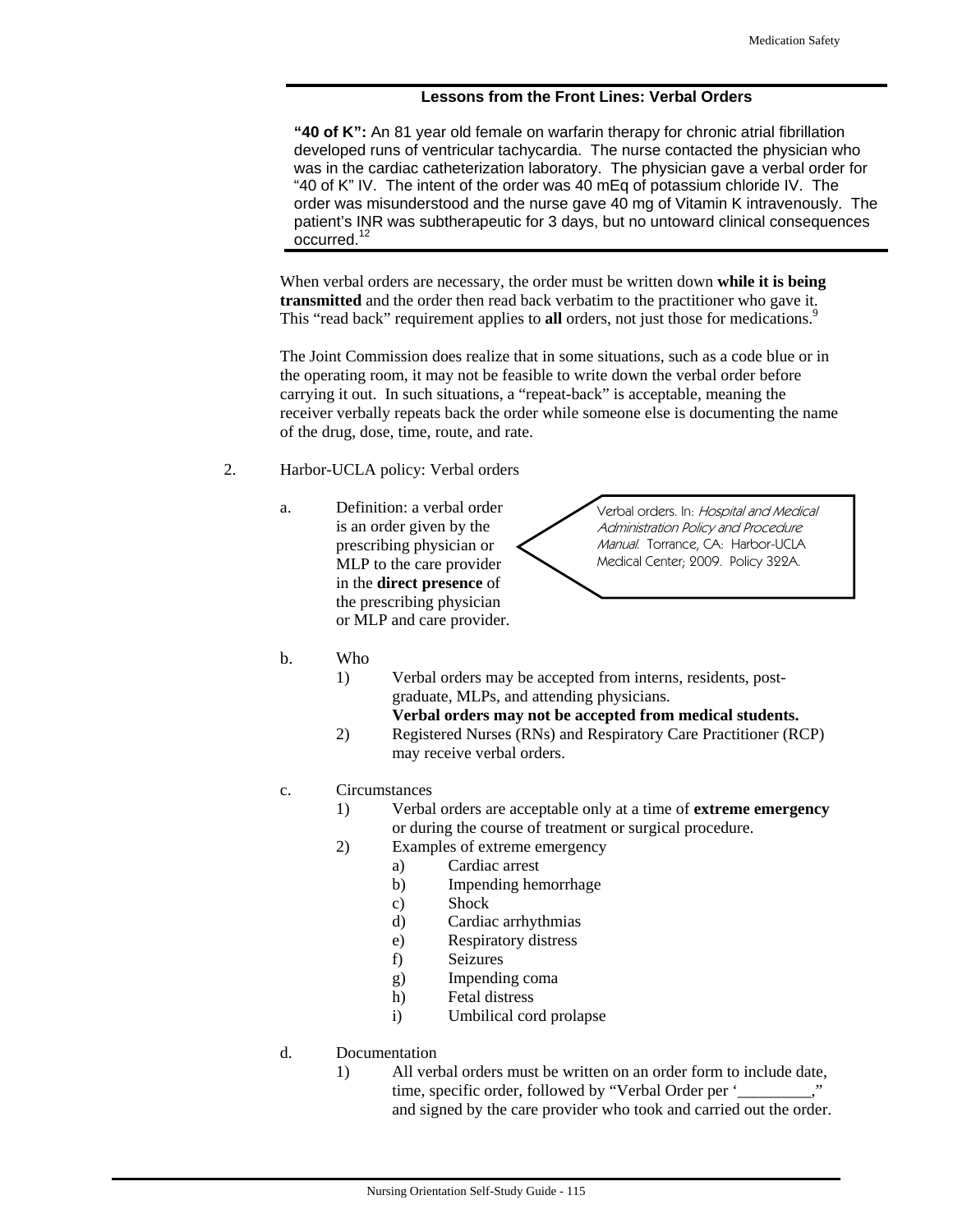- 2) Verbal orders must be countersigned, dated and timed as soon as the procedure or emergency permits and **before** the physician or MLP leaves the patient except for extreme emergency. The signature will be considered delinquent after 48 (forty-eight) hours.
- 3. Harbor-UCLA policy: Telephone orders Telephone orders. In: Hospital and Medical
	- a. Definition: a telephone order is an order transmitted **via telephone** to the RN by the prescribing physician or MLP.

#### b. Who

- 1) Telephone orders may be given by interns, residents, post-graduate and attending physicians. **Telephone orders may not be given by medical students.**
- 2) Telephone orders may be accepted by Registered Nurses only.

#### c. Procedure

- 1) The physician or MLP must make the RN aware that he/she is issuing a telephone order and provide the following information: a) His/her name and provider ID number
	-
	- b) Patient's name and MRUN
	- c) Diagnosis
	- d) Specific order given
- 2) While the physician or MLP is issuing the telephone order, the RN must write the order directly onto the *Prescriber's Orders* sheet, including date and time order was received.
- 3) Upon completion of the telephone order, the RN must read back the order to the physician or MLP to confirm accuracy.
- 4) After the physician or MLP and RN agree on the order's accuracy, the phrase "Telephone order issued by" or the abbreviation "T.O. by" followed by the printed physician's or MLP's full name and provider ID number must follow the written order.
- 5) The RN may refuse the telephone order under the following conditions:
	- a) In his/her professional judgment, the telephone order is inappropriate.
	- b) If he/she is unable to identify the physician or MLP.
- 6) Once the order is documented completely, the RN must sign, date and time the order in the "noted by" section of the order sheet.
- 7) A sticker identifying that the order requires a physician's or MLP's signature is to be placed on the outside edge of the *Prescriber's Orders* sheet so that it is visible once the chart is closed.
- 8) The physician must sign the order as soon as possible and, in all cases, within 48 hours.

# d. Order restriction

- 1) Telephone orders are limited to three (3) orders.
- 2) Telephone orders are **not** allowed for the following:
	- a) Admissions, discharges, transfers
	- b) Behavioral restraints/seclusion
	- c) Research drugs
	- d) Transfusion (in non-consented patient)
	- e) IV narcotics and sedatives
	- f) Chemotherapy

Administration Policy and Procedure Manual. Torrance, CA: Harbor-UCLA Medical Center; 2009. Policy 322B.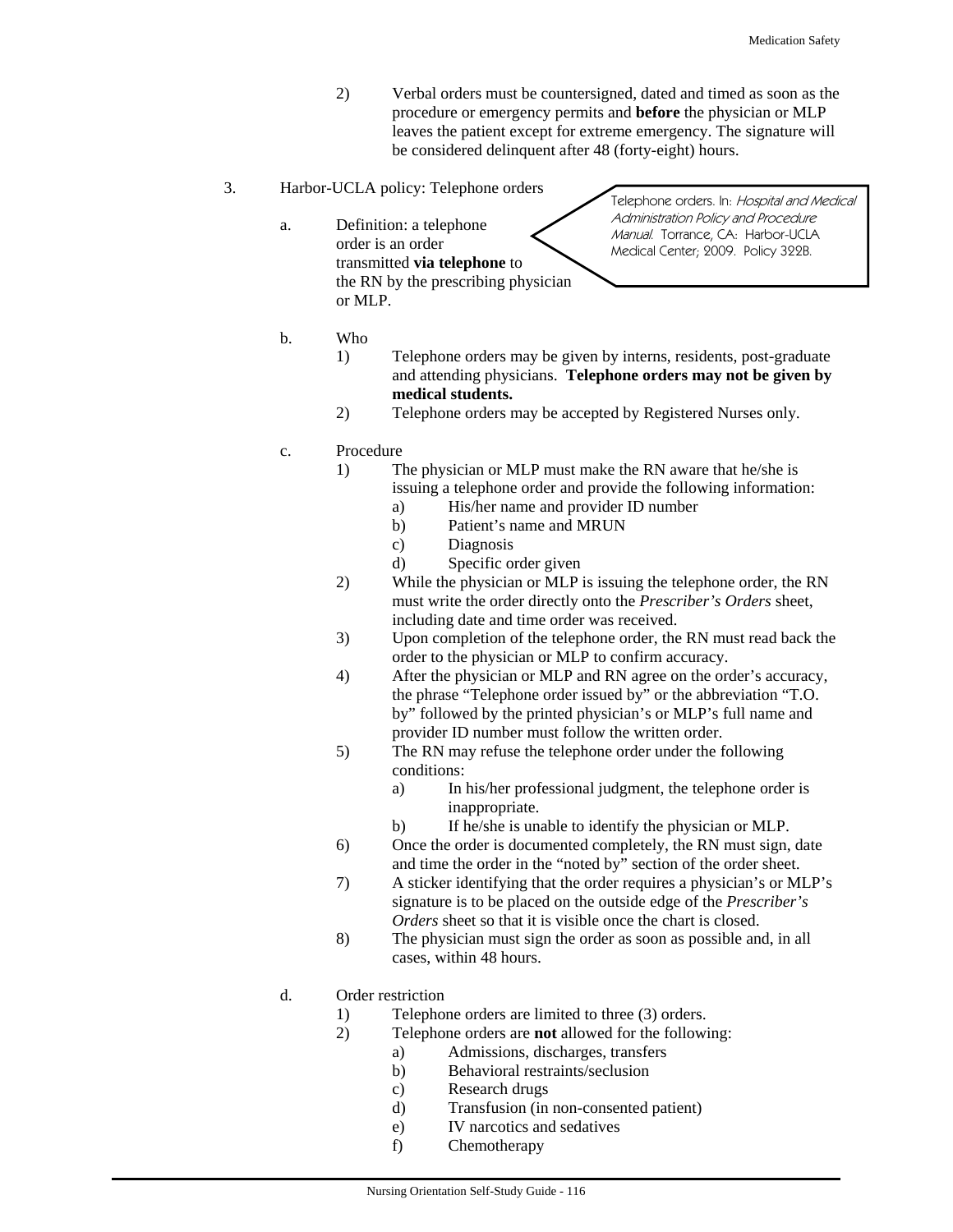|                          | <b>Verbal Order</b>                           | <b>Telephone Order</b>                        |
|--------------------------|-----------------------------------------------|-----------------------------------------------|
| <b>Where it occurs</b>   | In direct presence of prescriber              | Over the telephone                            |
| Who can initiate         | Intern                                        | Intern                                        |
|                          | Resident                                      | Resident                                      |
|                          | Post-graduate Physician                       | Post-graduate Physician                       |
|                          | <b>Attending Physician</b>                    | <b>Attending Physician</b>                    |
|                          | <b>Nurse Practitioners</b>                    | <b>Nurse Practitioners</b>                    |
|                          | <b>Certified Registered Nurse Anesthetist</b> | <b>Certified Registered Nurse Anesthetist</b> |
|                          | Nurse-Midwife                                 | Nurse-Midwife                                 |
|                          | Physician's Assistant                         | Physician's Assistant                         |
| Who can accept           | RN, RCP                                       | <b>RN</b>                                     |
| <b>Area restrictions</b> | May be issued anywhere an "extreme            | Not accepted in:                              |
|                          | emergency" occurs                             | OR/PAR<br>$\bullet$                           |
|                          |                                               | Endoscopy<br>$\bullet$                        |
|                          |                                               | Interventional Radiology                      |
|                          |                                               | Cath Lab                                      |
|                          |                                               | Ambulatory care<br>$\bullet$                  |
|                          |                                               | <b>OSSA</b>                                   |
|                          |                                               | ER                                            |
| Order restrictions       | Given only in cases of extreme                | Not allowed to be ordered via                 |
|                          | emergency.                                    | telephone:                                    |
|                          |                                               | • Admissions, discharges                      |
|                          |                                               | • Behavioral Restraints / Seclusion           |
|                          |                                               | Research drugs                                |
|                          |                                               | • Transfusion (in non-consented               |
|                          |                                               | patient)                                      |
|                          |                                               | IV narcotics and sedatives                    |
|                          |                                               | Chemotherapy                                  |
|                          |                                               | No more than 3 orders                         |
| <b>Verification of</b>   | Repeat back                                   | Read back                                     |
| understanding            |                                               |                                               |
| <b>MD signature</b>      | Must sign BEFORE leaving, will be             | Must sign within 48 hours                     |
|                          | considered delinquent after 48 hours          |                                               |

**Table 3. Comparison of Verbal vs. Telephone Order** 

# F. **Do not use unapproved abbreviations.**

Misinterpretation of dangerous expressions and abbreviations has shattered the lives of innocent patients, their families, and healthcare providers who have made tragic mistakes. The Joint Commission's National Patient Safety Goal on improving communication within an organization calls for organizations to standardize the abbreviations, acronyms and symbols used throughout the organization, including a list of abbreviations, acronyms and symbols **NOT** to use.<sup>9</sup> The dangerous abbreviations apply to all orders and all medication-related documents, including preprinted forms. Harbor-UCLA's list of "do not use" abbreviations is in Table 4.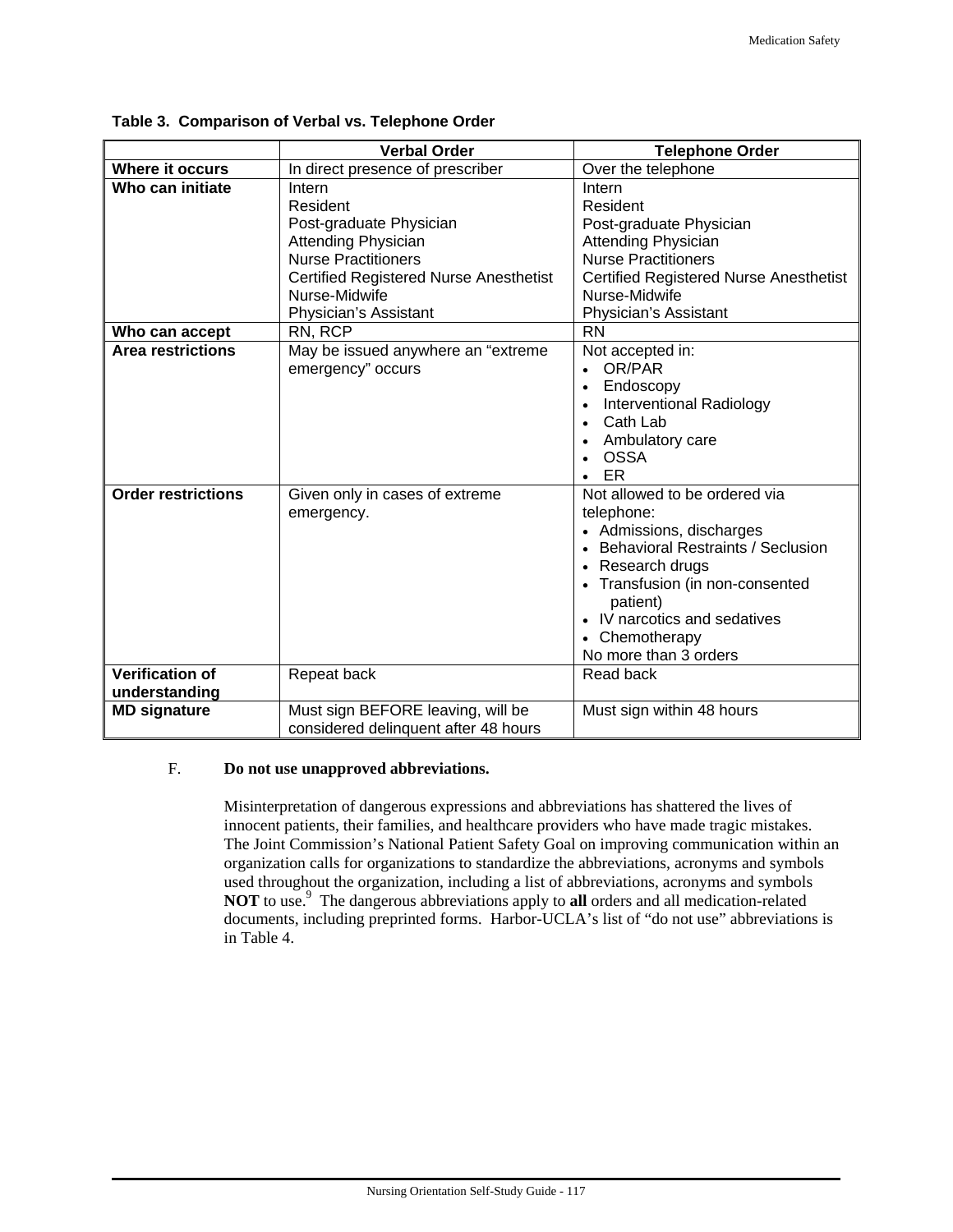| <b>Abbreviation</b>                                | <b>Potential Problem</b>                                                                                                                                                                     | <b>Preferred Term</b>                                                 |  |  |
|----------------------------------------------------|----------------------------------------------------------------------------------------------------------------------------------------------------------------------------------------------|-----------------------------------------------------------------------|--|--|
| $U$ (for unit)                                     | Mistaken as zero, four or cc.                                                                                                                                                                | Write "unit".                                                         |  |  |
| IU (for international unit)                        | Mistaken as IV or 10.                                                                                                                                                                        | Write "international unit".                                           |  |  |
| $q.d.$ or $Q.D.$                                   | Mistaken as q.i.d. especially if                                                                                                                                                             | Write "daily"                                                         |  |  |
|                                                    | the period after the "q" or the<br>tail of the "q" is missing.                                                                                                                               |                                                                       |  |  |
| q.o.d. or Q.O.D.                                   | Mistaken for "q.d" (daily) or<br>"q.i.d" (four times daily) if the<br>"o" is poorly written. The<br>period after the Q can be<br>mistaken for an "I" and the "O"<br>can be mistaken for "I". | Write "every other day".                                              |  |  |
| Trailing zero (X.0 mg)<br>Zero after decimal point | Decimal point is missed and<br>dose read as ten times too<br>much.                                                                                                                           | Never write a zero by itself<br>after a decimal point $(X \nmid y)$ . |  |  |
| Lack of leading zero (.X mg)                       | Decimal point is missed and<br>dose read as ten times too<br>much.                                                                                                                           | Always use a zero before a<br>decimal point (0.X mg)                  |  |  |
| MS, MSO <sub>4</sub> , MgSO <sub>4</sub>           | Confused for one another.<br>Can mean morphine sulfate or<br>magnesium sulfate.                                                                                                              | Write "morphine sulfate" or<br>"magnesium sulfate".                   |  |  |
| μg                                                 | Mistaken for "mg".                                                                                                                                                                           | Write "mcg" or "microgram".                                           |  |  |
| x 3"D", x 3 "d" (to mean times<br>3 days)          | Mistaken for 3 doses.                                                                                                                                                                        | Write "days".                                                         |  |  |
| t.i.w., T.I.W. (to mean 3 times<br>a week)         | Mistaken for 3 times a day or<br>twice weekly.                                                                                                                                               | Write 3 times a week.                                                 |  |  |

**Table 4. Abbreviations NOT to be Used in Any Medication Order or Related Document** 

Physician orders that contain any of the "do not use" abbreviations must be corrected prior to the order being noted and carried out by the nurse. If, however, finding the prescriber to correct the order would result in a delay that would place the patient at additional risk, the nurse may carry out the order as long as in the judgment of the nurse the order is clear, complete, and correct. The order must still be corrected as soon as possible thereafter. Remember, patient safety always comes first!

# **Lessons from the Front Lines: Dangerous Abbreviations**

**Misinterpretation of "d"**: A physician wrote an order for a maintenance dose of phenytoin using "mg/kg/d". The intent was that the "d" meant "day". However, the drug was administered based on mg/kg/dose and received three times the indicated dose. The subsequent phenytoin level was 98 mcg/mL (therapeutic range 10-20 mcg/mL).<sup>13</sup>

# G. **Utilize strategies for high alert medications.**

High alert medications are drugs that have a heightened risk of causing significant harm when they are used in error. Mistakes involving high alert medications may or may not be more

Handling high-alert medications – all sites of care. In: Hospital and Medical Administration Policy and Procedure Manual. Torrance, CA: Harbor-UCLA Medical Center; 2012. Policy 396.

common than mistakes involving other medications, however, the consequences can be devastating. Table 5 provides examples of high alert medications using the PINCHED acronym.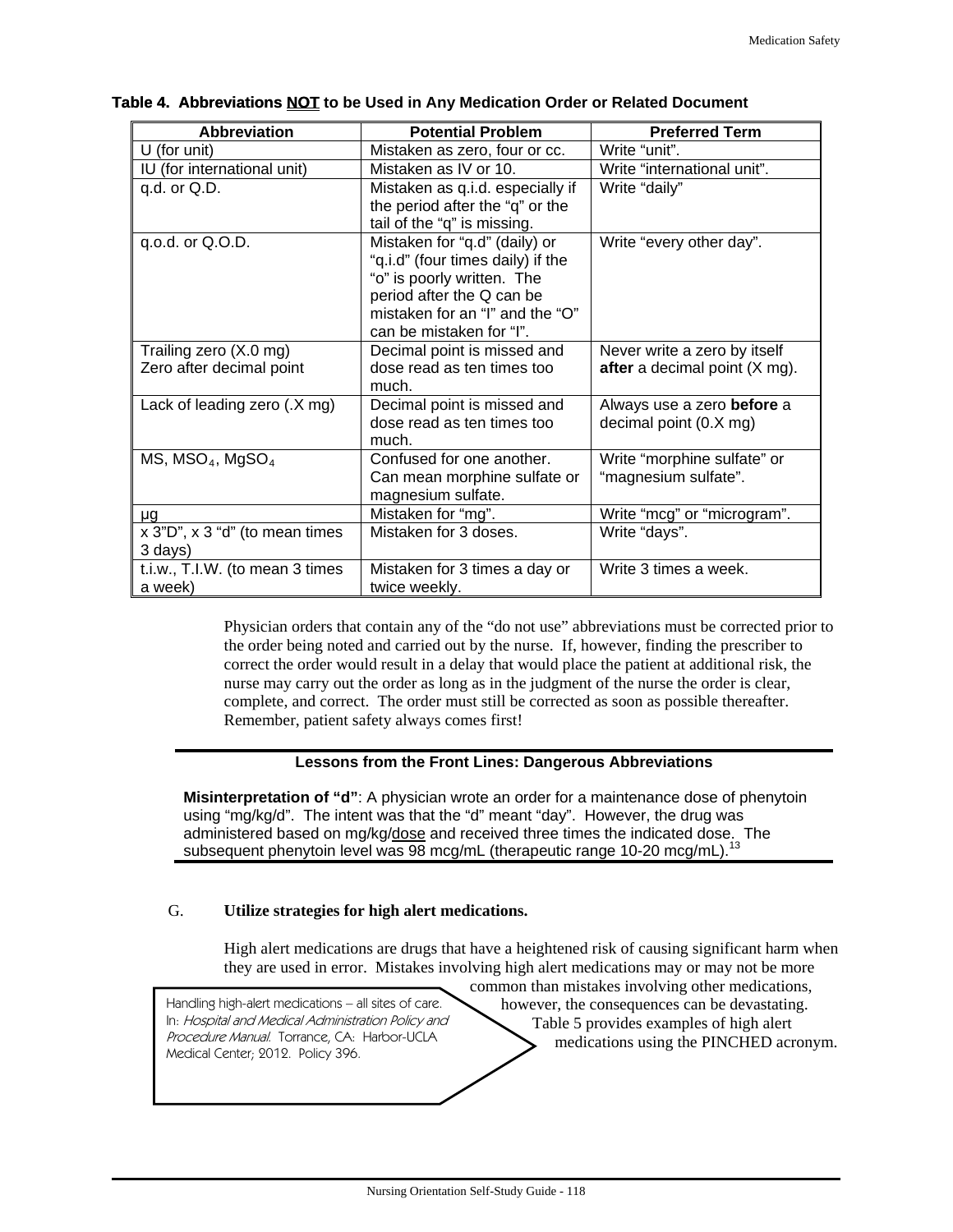# **Table 5. PINCHED Acronym for High-Alert Medications.**

**P**ressors (adrenergic agonists) including dopamine, dobutamine, epinephrine, phenylephrine **I**nsulin subcutaneous and intravenous administration **N**arcotics administered by continuous infusion and PCA pump, methadone and transdermal fentanyl **N**euromuscular blockers **C**hemotherapy - oral and intravenous dosage forms **H**eparin/anticoagulants/thrombolytics including heparin, tenecteplase, and vitamin K antagonists (warfarin) **E**lectrolytes including potassium, sodium-containing salts (includes parenteral preparations that may be given orally) and magnesium sulfate (in Obstetric areas only). Does not include potassium chloride up to 40 mEq/L in maintenance IV solutions **D**ilators include agents such as nitroprusside and nitroglycerin continuous infusions **D**igoxin (pediatrics) in both oral and intravenous formulations

> High alert medications requiring independent double checks have been clarified and expanded. Independent double checks now require both licensed personnel to initial the MAR. Medications where early or delayed administration of maintenance doses of greater than 30 minutes before or after the scheduled dose may cause harm or result in substantial sub-optimal therapy or pharmacological effect. Strategies to prevent errors involving high alert medications must be implemented throughout a healthcare organization. Although the exact strategy is dependent on the specific high alert medication, one nursing strategy employed with high alert medications is use of an independent double check. Double checks work best when performed independently. This means that the nurse performing the double check must not have cues from the other nurse as to the correct answer. While not all high alert medications require an independent double check, the following medications do: insulin, chemotherapy, potassium "riders" or "boluses", 3% sodium chloride, heparin, and digoxin (pediatrics only). Steps for performing an independent double check are described in Table 6.

> Time critical medications must be administered within 30 minutes before or after the scheduled dose. Time critical medications include: meal-sensitve agents (rapid and shortacting insulins, sulfonylureas), opioids (all scheduled not PRN), immunosuppressive agents (cyclosporine, mycophenolate, sirolimus, tacrolimus), and medications dosed every 4 hours or more frequently.

## **Table 6. Procedure for Performing Independent Double Check**

# **Independent double check when administering a high-alert drug via IV push, IV piggyback, SQ, PO**.

## A second licensed nurse:

- 1. Checks the order.
- 2. Performs an independent calculation of the amount to be given, based on observation of the stock solution.
- 3. Verifies that his/her answer matches the amount planned to be given by the administering nurse.
- 4. Verifies that the dose is safe and appropriate for patient.
- 5. Validates the second verification by co-signing MAR

## **Independent double check when administering a high alert drug via continuous IV infusion.**

*Prior to initiating infusion, 2 nurses (or nurse and MD/PharmD):* 

- 1. Check the order.
- 2. Verify the prepared medication with the order to ensure appropriate drug, concentration, route, solution, volume, and time.
- 3. Calculate the dose to be given based on the concentration of the infusion and observation of pump setting.
- 4. Verify that the correct dose will be administered to patient.
- 5. Validates the second verification by co-signing MAR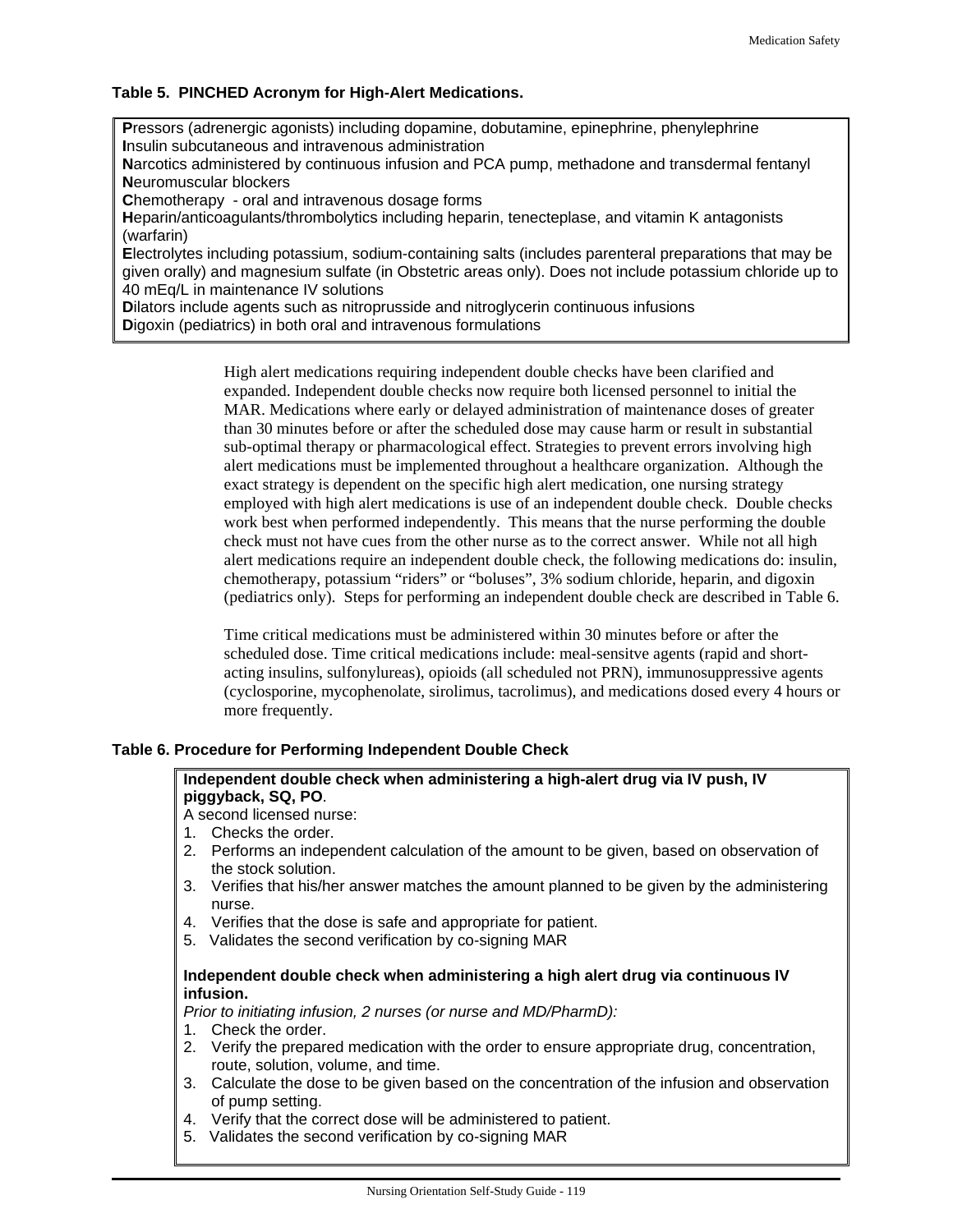*When assuming care for a patient (e.g., at change of shift), the RN:* 

- 1. Checks the order.
- 2. Calculates the dose to be given based on the concentration of the infusion and observation of pump setting.
- 3. Verifies that the correct dose is being administered to patient.

# H. **Inform patient of the drug, dose, potential side effects and relevant laboratory values.**

In order for the patient to play an active role in his/her healthcare, he/she must know about any medications that he/she is taking, how and when to take them, and what the effects and side effects are. The informed patient can also help prevent mistakes from happening. The Institute for Safe Medication Practices suggests the following safety tips for hospitalized patients to prevent medication errors:<sup>14</sup>

- 1. Keep an accurate and up to date list of all medications, including herbal remedies, vitamins and nutritional supplements, and over the counter medications.
- 2. Request the name of any new medication and what it is being used for, before taking it.
- 3. Know the brand and generic names of medications so the medications are not duplicated.
- 4. Notify healthcare providers of any allergies to medications or foods such as shellfish.
- 5. Get the name and phone number of the physician so that he/she can be contacted if there are questions related to medications.

## I. **Consult current references as necessary (e.g., pharmacist, current drug references).**

Consult current references for complete drug information, including dosage information, drug interactions, side effects, and special nursing interventions. At Harbor-UCLA Medical Center, staff may access Micromedex via the Novell desktop. Micromedex offers a current database of medication information. In addition, the pharmacist may be consulted for medication information.

Drug references must be current to be reliable. As new medications, incompatibilities, adverse event information, and practice changes evolve, this information is included in drug references. If an old reference is used, the is significant risk of error. For example, an order is written for the anticonvulsant Carbatrol (extended release carbamazepine). The nurse finds only Tegretol (the immediate release formulation of carbamazepine) in the patient's cassette and administers it. The nurse looks up carbamazepine in the out-dated drug reference, but the reference does list the newer extended release product. If the nurse administers the immediate release formulation in-lieu of the prescribed extended release, the patient is at risk for overdose.

# J. **Read the label three times.**



Medication Regulations and Administration. In: Nursing Policy Manual . Torrance, CA: Harbor-UCLA Medical Center; 2012: Policy 297.0.

Reading a label three times provides extra

precaution that the right drug and right dose will be given to the right patient. The drug label should be read:

- 1. Before removing the medication from the shelf or cassette
- 2. Before pouring or removing the drug from its original container
- 3. Before replacing the stock bottle in the medicine cabinet or discarding the unit dose wrapper

# K. **Be aware of medications with look-alike or sound-alike names.**

Many drug names look or sound like other drug names, which can lead to potentially harmful medication errors. Poor handwriting, poorly communicated verbal/telephone orders, and poor storage techniques can exacerbate the problem. Look-alike or sound-alike drug product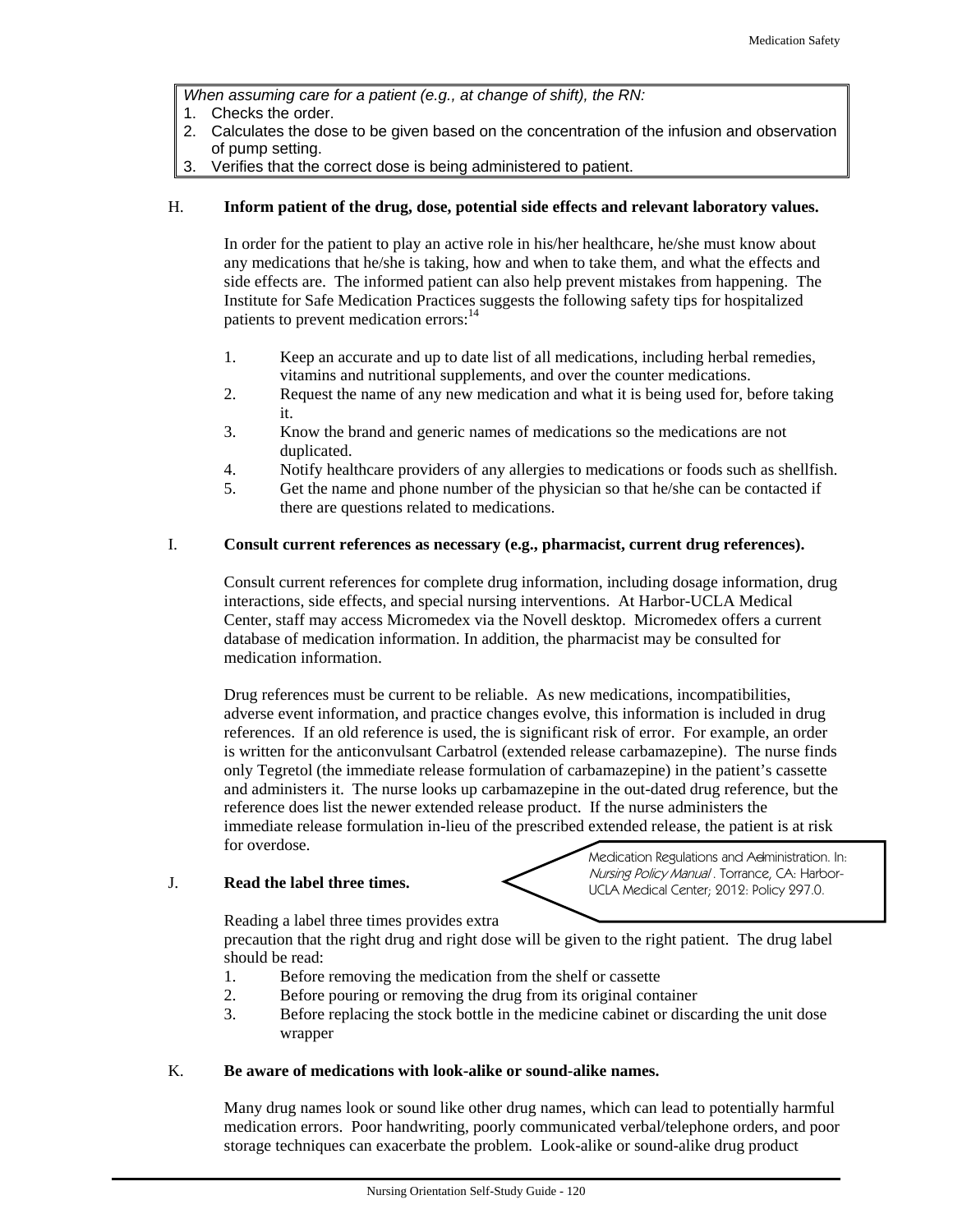names, packaging, and/or labeling was listed as one or more causes of error in almost 32,000 reports submitted to MEDMARX from January 2000 to March 2004.15 Reading the label three times is one strategy that can minimize the risk of error due to look-alike sound-alike drugs. Some of the common look-alike/sound-alikes are:

*Hydromorphone* and *morphine Lantus* and *Lente Humalog* and *Humalin Vinblastine* and *Vincristine Zantac* and *Xanax Celebrex* and *Celexa Celexa* and *Zyprexa Lasix* and *Luvox Oxycontin* and *Oxycodone*

#### L. **Administer medications only for whom the pharmacy delivered them.**

Do not borrow drugs that belong to another patient, even if it is the same drug and dosage ordered for another patient. All medication orders are required to be screened by a pharmacist who plays a vital role in detecting drug interactions, screening for appropriate drug and dose selection, and screening for allergies. Borrowing another patient's medications bypasses important safety steps otherwise provided by the pharmacist.

#### M. **Be sure the correct formulation of a drug is being administered.**

Some medications are available in a conventional formulation and a liposomal formulation. Three common examples are amphotericin B, doxorubicin, and daunorubicin. Liposomal drugs are encapsulated in fat globules and can circulate in the blood stream for several hours after injection, as compared to the same drug in a non-liposomal form. Liposomal formulations may result in an extended treatment effect and a simplified dosing regimen for physicians and patients. However, the liposomal and conventional forms of these drugs are dosed differently and are not interchangeable. To further complicate the issue, as in the case of the three different manufactured liposomal amphotericin B (Abelcet, Amphotec, Ambisome), doses may vary from product to product.

## **Lessons from the Front Lines: Ignoring Drug formulation**

**"Substituting conventional form for liposomal form".** A physician wrote an order 350 mg of the liposomal form of amphotericin B, Abelcet. The nurse gave 350 mg of the conventional form, resulting in death of the patient.<sup>16</sup>

#### N. **Administer the drug according to administration guidelines**.

1. Administer IV medications at the recommended rate.

Although the term "IV push" is frequently used, and even ordered, very few drugs should be administered in less than one minute. Nurses must have ready access to information about maximum rates of administration (e.g., mg per minute) for medications that have a high risk of adverse effects if given too fast. Because terms "IV push" and "IV bolus" can be misleading, it would be better for orders to be written using terms like, "IV over 5 minutes". Table 7 describes complications of administering some medications ordered as "IV push" or "IV bolus" too fast.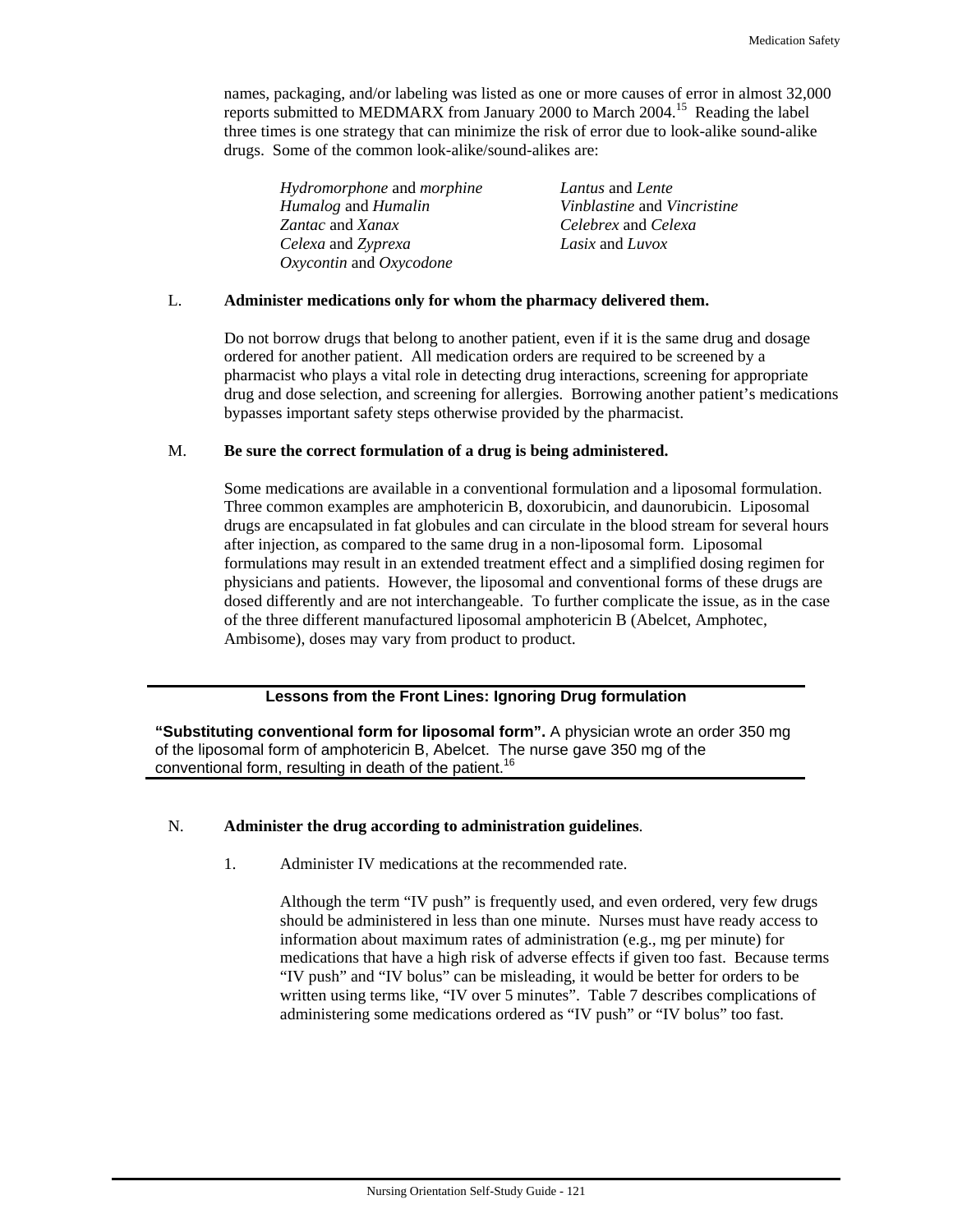| <b>Drug</b>                     | <br><b>Complications of</b>                                             | <b>IV Administration Duration</b>                                                                                                                                                                                                                                                                                        |
|---------------------------------|-------------------------------------------------------------------------|--------------------------------------------------------------------------------------------------------------------------------------------------------------------------------------------------------------------------------------------------------------------------------------------------------------------------|
|                                 | <b>Administering Too Fast</b>                                           |                                                                                                                                                                                                                                                                                                                          |
| Calcium<br>(chloride/gluconate) | Cardiac arrest                                                          | Administer over 3-5 minutes in life threatening<br>situations.<br>Infants/Children: For non-life threatening<br>situations, administer over 60 minutes.                                                                                                                                                                  |
| Fentanyl                        | Respiratory arrest                                                      | Administer over 1-2 minutes.                                                                                                                                                                                                                                                                                             |
| Labetalol (Normodyne)           | Hypotension                                                             | Children: Administer over 2-3 minutes; do not<br>administer faster than 2 mg/minute.<br>Adults: Administer at a rate of 2 mg/min.                                                                                                                                                                                        |
| Magnesium                       | Cardiac arrest                                                          | Children: Infuse over 2-4 hours. Do not exceed<br>125 mg/kg/hour. May be administered over 20-<br>30 minutes for treatment of severe asthma or<br>torsade de pointes.<br>Adults: IV administration should not exceed<br>150 mg/minute except in severe eclampsia<br>where 4 grams over 20-30 minutes may be<br>required. |
| Metoprolol (Lopressor)          | <b>Heart failure</b>                                                    | Adults: Administer 5 mg over 1-2 minutes.                                                                                                                                                                                                                                                                                |
| Midazolam (Versed)              | Respiratory arrest                                                      | Neonates: Administer over at least 5 minutes.<br>Children: Administer over 2-3 minutes.<br>Adults: Administer over at least 2 minutes                                                                                                                                                                                    |
| Phenytoin (Dilantin)            | Cardiovascular collapse                                                 | Neonates: Do not exceed 0.5 mg/kg/minute.<br>Infants/children/adults: Do not exceed 1-3<br>mg/kg/min with maximum rate of 50 mg/minute.<br>Adults: Do not exceed 50 mg/minute.                                                                                                                                           |
| Potassium chloride              | Cardiac arrest                                                          | Maximum rates of infusion are based on<br>cardiorespiratory monitoring capabilities,<br>location of patient and age of patient.<br>Refer to "Medication Regulations and<br>Administration" in the Nursing Department<br>Procedure Manual for potassium administration<br>guidelines for a specific unit.                 |
| Promethazine<br>(Phenergan)     | Hypotension                                                             | Should be diluted to maximum concentration of<br>25 mg/mL and infused at a rate of 25<br>mg/minute.                                                                                                                                                                                                                      |
| Vancomycin                      | Severe hypotension and flushing<br>of upper body (Red Neck<br>Syndrome) | Neonates and children: Administer over 60<br>minutes.<br>Adults: Administer over at least 60 minutes<br>(rate less than or equal to 10 mg/minute).                                                                                                                                                                       |

**Table 7. Complications Arising from Administering IV Medications Too Fast.**

2. Administer medications using the correct technique.

Medications come in many forms. The most common preparation is the solid form that includes tablets and capsules. Some tablets may be scored which allows for partial doses to be given. Partial doses of solid medications should occur only if the medication is scored and able to be broken to the actual amount ordered. If the dose is less than the actual scoring seen on the tablet then it should be returned to the pharmacy and the appropriate amount dispensed.

Some medications have a coating. The coating can have several purposes. A coating may simply serve the purpose of making the pill easier to swallow or taste better (e.g., ibuprofen). Enteric coating protects the gastrointestinal tract from harmful effects of the pill. Some coatings may prolong the effectiveness of the pill. There may be other chemical features about a tablet or capsule that prolongs its effectiveness. There are many abbreviations used to designate this timed-release

#### **Table 8. Common Abbreviations to Designate a Timed Release Drug.**

- CR controlled release LA – long acting SR – sustained release TR – time release XL – extended release
- XR extended release
- ER extended release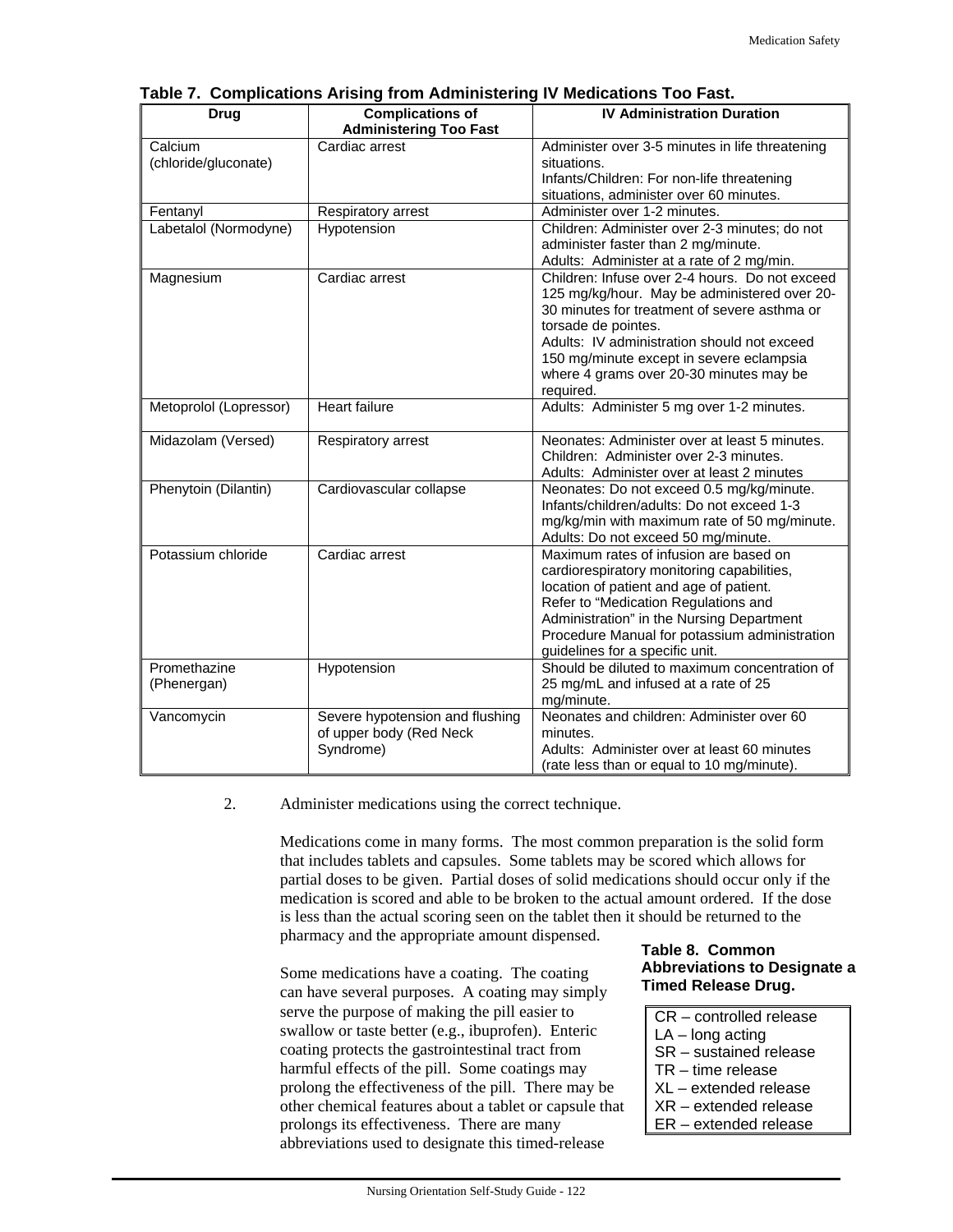feature of medications (Table 8). Solid medications that are produced as timedrelease, capsules, enteric coated, sublingual or buccal form, usually should not be altered for administration. Crushing or altering these medications may change their effectiveness, onset and/or duration of action.

3. Administer medications from the original packaging or label appropriately. Take the drug in its original package and the medication kardex or MAR to the

Medication Regulations and Administration. In: Nursing Policy Manual . Torrance, CA: Harbor-UCLA Medical Center; 2012. Policy 297.0-9.

patient's bedside. **Drugs should not be removed from their package until at the patient's bedside**. This practice will allow the nurse to verify the drug name with the order immediately before administering it. Parenteral drugs that are prepared

away from the bedside should be labeled with the drug name and dosage before removing the drug from the preparation area.

- 4. Label pumps and lines.
	- a. Label distal ends of medication administration tubing. Critically ill patients frequently require multiple medications administered simultaneously. For example, consider the patient who has a double lumen central line. One lumen may have nitroprusside infusing; while the other lumen may have maintenance IV fluid infusing. If the nurse accidentally administers a fluid bolus through the lumen that has the nitroprusside infusing, the patient will become suddenly hypotensive due to the rapid infusion of nitroprusside.
	- b. Label the pumps. Many pumps now have built in libraries from which the nurse selects the name of the drug being administered by the pump. Trace tubing before administering any medication.

# O. **Institute safe practices for patient controlled analgesia (PCA) by proxy**

1. PCA has greatly improved pain management for children and adults. PCA is meant to be activated by the *patient*. However, family members and health care professionals have administered doses to the patient, by proxy, hoping to keep them

Patient Controlled Analgesia (PCA). In: Nursing Procedure Manual . Torrance, CA: Harbor-UCLA Medical Center; 2012: Procedure 415.0-.5.

comfortable. Over 6000 PCA errors have been reported to the U.S. Pharmacopeiea database; 460 resulted in death or significant harm to the patient.<sup>17</sup> Fifteen of these 460 were the direct result of PCA by proxy. Although well intentioned, PCA by proxy can result in oversedation, respiratory depression

and death. Patients, staff and family members must be warned against this dangerous practice.

- 2. Monitor patient according to policy.
- 3. Educate patient/family about the proper use of PCA and the dangers of others pushing the button, including respiratory and/or cardiac arrest.
- 4. Educate patients and family members/legal guardians that the PCA button is to be pushed only by the patient. Notify provider if family or any visitor does not comply with instruction to not push the PCA button. Non-compliance with instruction to not push the PCA button may result in removal of family member(s)/visitor(s) from unit of discontinuance of PCA.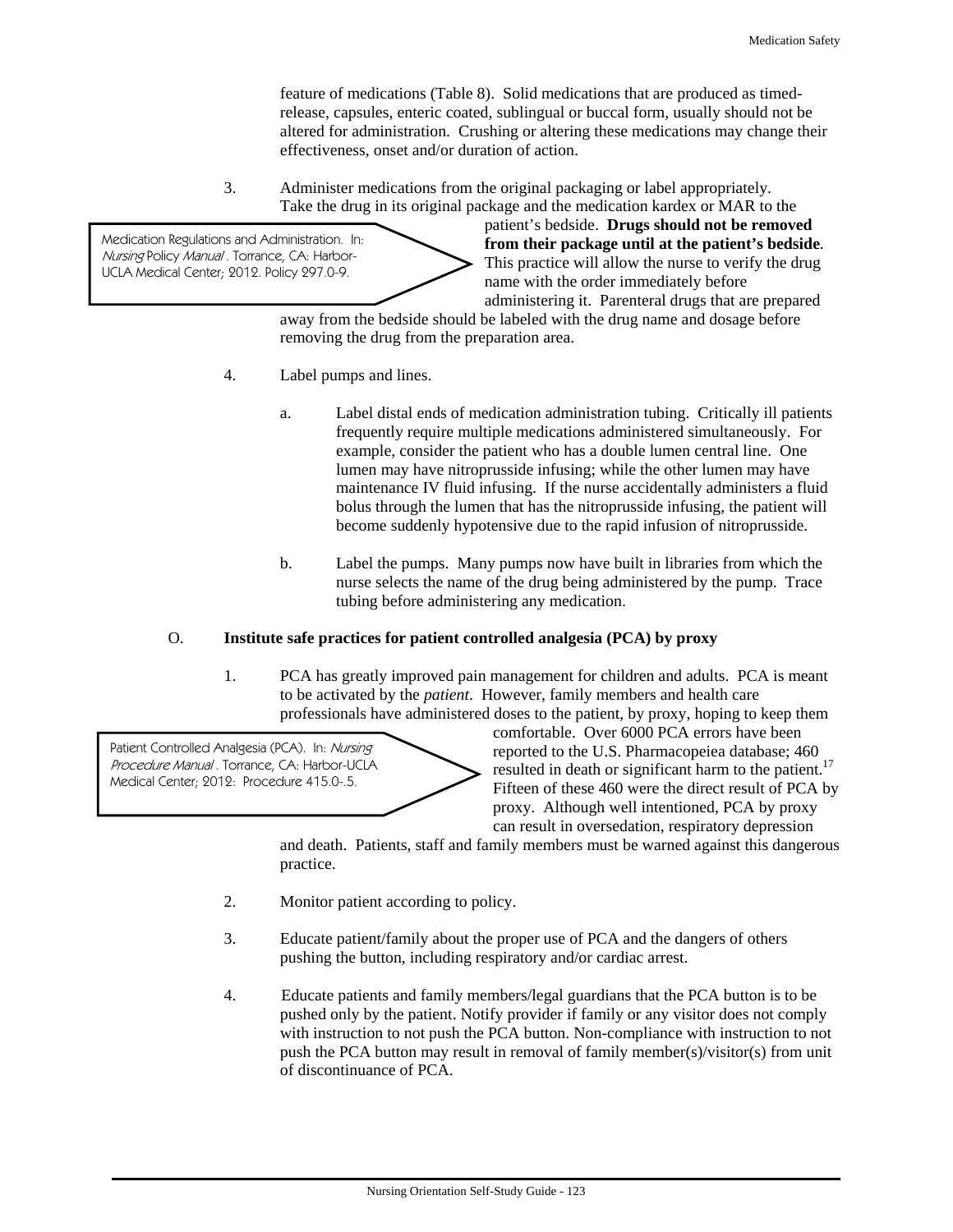# P. **Label all medications, medication containers or other solutions on and off the sterile field.**

In 2008, a Joint Commission National Patient Safety Goal required that anytime one or more medications are prepared for surgery or a procedure but not administered immediately, the container (e.g., syringes, medicine cups, basins) must be labeled. At a minimum, the label must include the drug name, strength, date and initials of the person preparing the label. This requirement pertains to ALL drugs AND solutions in all perioperative and procedural settings, including procedures performed at the patient's bedside (e.g., central/arterial line placement, endoscopy). Solutions that must be labeled include saline, sterile water, and chlorehexidine.<sup>18</sup> Additional requirements for labeling medications on the sterile field per Harbor-UCLA policy include:

- 1. Medications and solutions both on and off the sterile field must be labeled even if there is only one medication being used.
- 2. Labeling occurs when any medication or solution is transferred from the original packaging to another container.
- 3. All labels must be verified both verbally and visually by two qualified individuals. No more than one medication or solution is labeled at a time, e.g., if two drugs are being prepared, the first drug must be transferred and labeled before proceeding with the transfer and labeling of the second drug.
- 4. Any medication or solution found unlabeled must be immediately discarded.
- 5. All original containers from medications or solutions must remain available for reference in the perioperative area until the conclusion of the procedure. All labeled containers on the sterile field must be discarded at the conclusion of the procedure.
- 6. At shift change or break relief, all medications and solutions both on an off the sterile field and their labels must be reviewed by entering and exiting personnel.

# **V. CONCLUSION**

There are many strategies that nurses may use to promote patient safety throughout the medication administration process. Safe medication practices are a nursing responsibility and important aspect of patient safety. Institutions must look at the human factors involved in the medication administration process and take measures to improve the process to promote safety. In addition, a well-informed patient plays a crucial role in medication safety.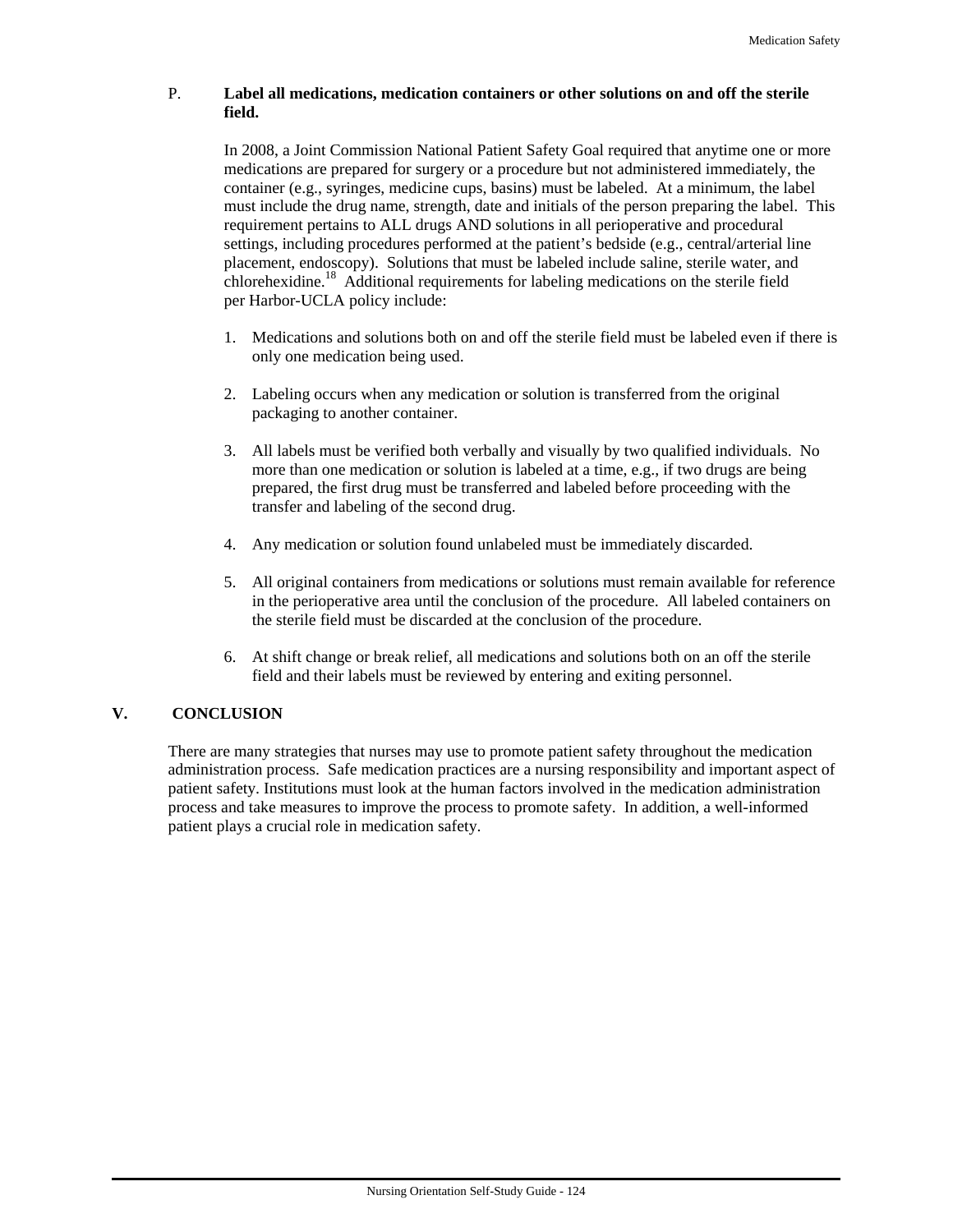#### **MEDICATION SAFETY Study Questions**

Select the best answer to each question. **DO NOT** write in the manual.

- 1. A physician wrote an order for lisinopril (Zestril) 100 mg PO daily. The LVN gave the drug as ordered. A drug error was committed because the prescribed dose is more than twice the maximum recommended dose. Which of the following best describes the RN's legal accountability in this situation?
	- a. The RN has legal liability because he/she is responsible for the LVN's mistakes.
	- b. The RN is excused from legal liability because it was the LVN who gave the drug.
	- c. The RN is excused from legal liability because it was the MD who wrote an incorrect order.
	- d. The RN does have legal liability because the RN is to assess all medication orders before they are implemented.
- 2. The nurse is preparing to administer a medication to a patient on a ward. In order to correctly identify the patient, the nurse should verify the patient's:
	- a. Name and MRUN
	- b. Room and bed number
	- c. Name and bed number
	- d. Bed number and diagnosis
- 3. A physician writes the following order: "Digoxin 125 mcg PO QD". The nurse should:
	- a. Complete an online Patient Safety Net Event Report
	- b. Have the physician correct the order, then note the order
	- c. Note the order then notify the physician to correct the order
	- d. Note the order then transcribe the order to the medication administration record (MAR)
- 4. According to Harbor-UCLA policy, in which of the following situations is it appropriate to accept a **verbal** order?
	- a. Patient has a fever and needs acetaminophen
	- b. Patient requires IV placement for antibiotic administration
	- c. Patient is coding and the heart rate indicates the need for epinephrine
	- d. Patient's urine output is decreased and the physician orders furosemide (Lasix)
- 5. Within what time frame must the physician sign a **verbal** order?
	- a. 1 hour
	- b. 8 hours
	- c. 24 hours
	- d. Prior to leaving the patient
- 6. Acetaminophen 650 mg PO is ordered for a patient. The pharmacy sends a 500 mg capsule. The nurse tells physician who is at the nurse's station that she has only a 500 mg capsule of acetaminophen and the physician says to give it. The nurse administers the 500 mg capsule of acetaminophen. Which of the following statements best describes the nurse's action in this scenario?
	- a. The nurse acted appropriately by carrying out a verbal order.
	- b. The nurse acted inappropriately by administering a medication without an order.
	- c. The nurse acted appropriately by giving the medication, however she should have documented the order as a verbal order on the *Prescriber Orders* sheet*.*
	- d. The nurse should have given the medication only after repeating back the order to the physician and documenting it as a verbal order on the *Prescriber Orders* sheet.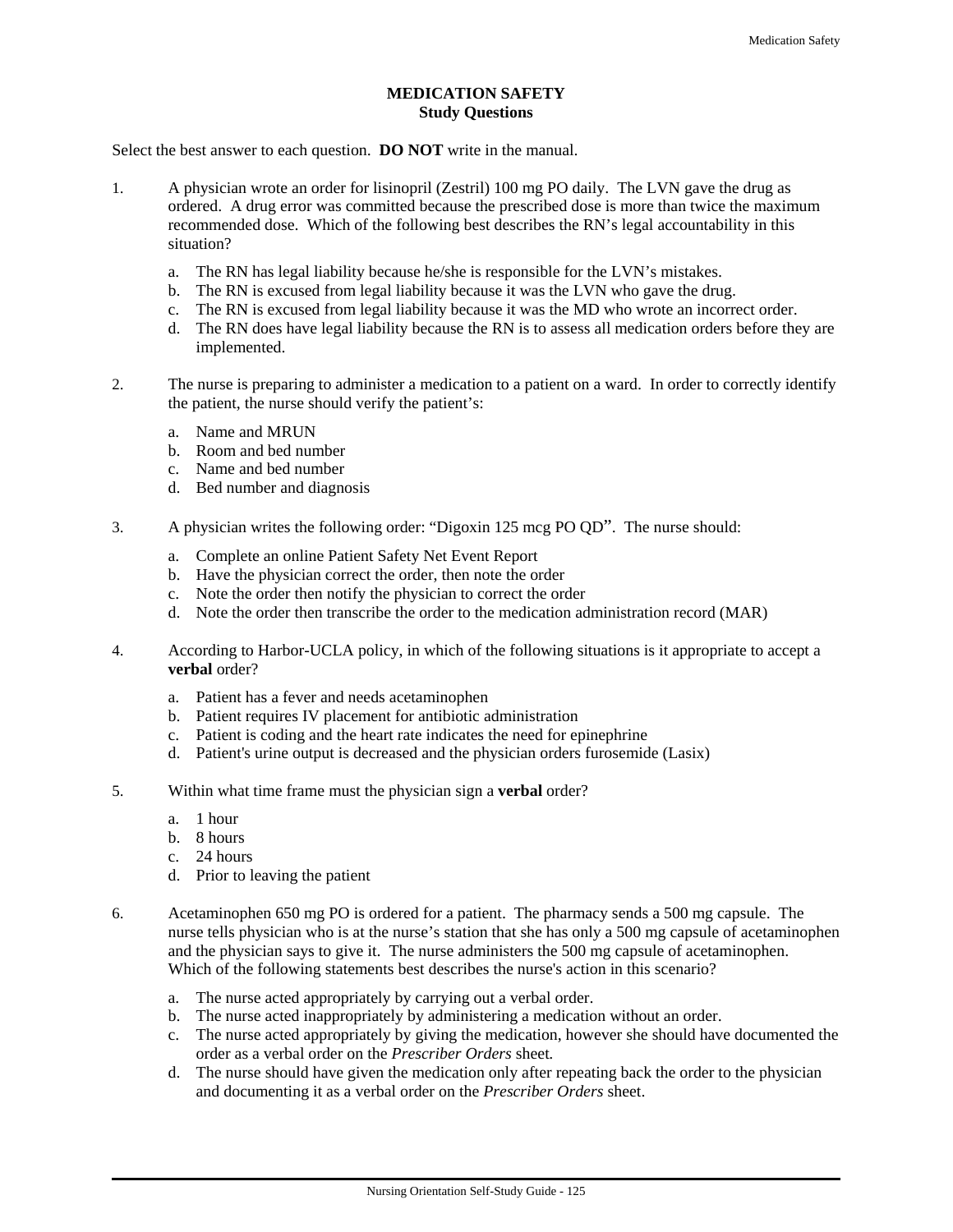- 7. During an emergency situation, a physician gives a verbal order for "epinephrine one milligram IV now". The nurse's first step is to:
	- a. Give epinephrine one milligram IV
	- b. Ask the physician to write the order
	- c. Repeat back the order to the issuing physician
	- d. Write down the verbal order on the *Prescriber Orders* sheet
- 8. Which of the following individuals can accept a **telephone** order?
	- a. RN only
	- b. LVN and RN
	- c. Unit clerk, LVN, and RN
	- d. Respiratory Care Practitioner (RCP), LVN, and RN
- 9. The maximum number of orders that may be issued over the telephone is:
	- a. 1
	- b. 2
	- c. 3
	- d. 4

10. Within what time frame must the physician sign a **telephone** order?

- a. 8 hours
- b. 12 hours
- c. 24 hours
- d. 48 hours
- 11. Which of the following is true regarding "dangerous unapproved abbreviations"? These abbreviations:
	- a. Are allowed as long as they are on pre-printed order sheets
	- b. May be used by nurses on handwritten Medication Administration Records (MARs)
	- c. Are prohibited from use in any physician order or medication-related document, pre-printed or handwritten.
	- d. Are prohibited from use in physician orders, but may be used on preprinted Medication Administration Records (MARs)
- 12. Which of the following is an acceptable abbreviation?
	- a. mL
	- $b. \quad \mu g$
	- c. .5 mg
	- d. MSO4
- 13. Lasix and Luvox are examples of
	- a. High alert medications
	- b. Sound-alike medications
	- c. Time-release medications
	- d. The same drug made by different manufacturers
- 14. If a hand-written medication order were illegible, which would be the best nursing decision?
	- a. Check with the pharmacy
	- b. Rewrite the order to make it more legible
	- c. Ask physician who wrote the order to rewrite the order
	- d. Ask physician who wrote the order to verbally explain it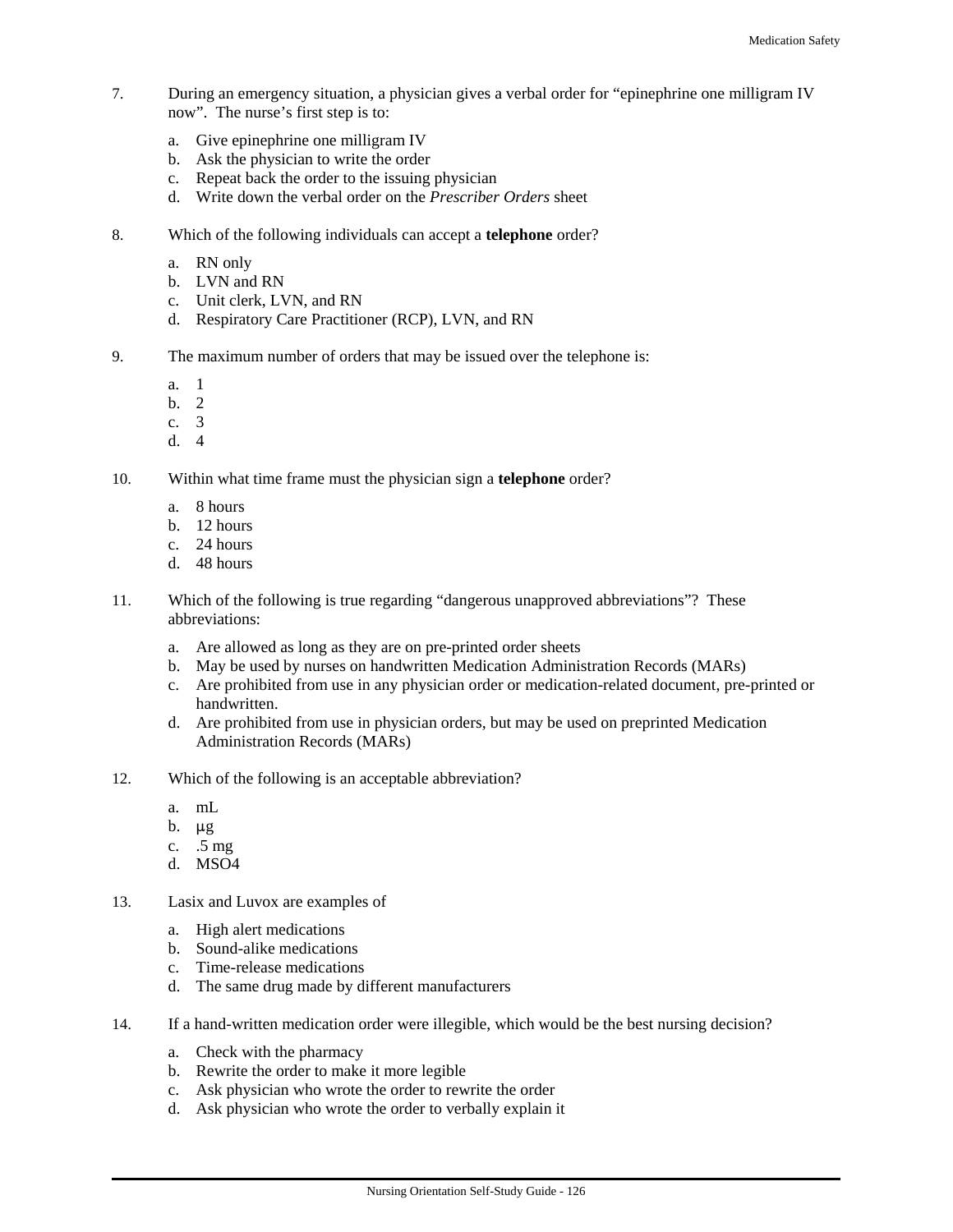- 15. A patient has an order for lorazepam 2 mg IV q 4 hours PRN agitation. The nurse administers lorazepam 2 mg IV at 0800. At 0845, the patient continues to be very agitated. At 0850, the nurse administers another 2 mg of lorazepam IV. Which of the following best describes the nurse's action?
	- a. The nurse carried out the order appropriately as ordered by the physician
	- b. The nurse acted in the best interest of the patient and should be commended
	- c. The nurse committed a medication error by administering a medication without an order
	- d. The nurse appropriately implemented treatment based on her assessment of the patient and her professional nursing judgment.
- 16. Medications that can be crushed include:
	- a. Capsules
	- b. Scored solid tablets
	- c. Sustained-release medications
	- d. All of the above
- 17. A 10 kg infant requires an order for acetaminophen. Which of the following orders may the nurse note and carry out?
	- a. Acetaminophen 5 mL PO now
	- b. Acetaminophen 150 mg PO now
	- c. Acetaminophen 15 mg/kg PO now
	- d. Acetaminophen 150 mg (15 mg/kg) PO now
- 18. Olanzapine (Zyprexa) is ordered for a patient. The nurse is unfamiliar with this drug. Which of the following resources would be most appropriate for the nurse to use?
	- a. Micromedex
	- b. Drug Facts & Comparisons, 2002 edition
	- c. Davis' Drug Guide for Nurses, 2004 edition
	- d. Handouts from a conference on schizophrenia held in 2006
- 19. Which of the following medications requires an independent double check prior to administration?
	- a. PO KCl, SQ insulin, morphine PCA
	- b. SQ insulin, SQ heparin, morphine PCA
	- c. IV heparin, 0.9% normal saline, vincristine
	- d. IV insulin, D5W 0.45% normal saline with 20 mEq KCl per liter, dopamine
- 20. Patient controlled analgesia (PCA) is safest when PCA doses are administered by the:
	- a. Nurse
	- b. Patient
	- c. Doctor
	- d. Family member
- 21. The hospital policy regarding labeling of medications and solutions applies to:
	- a. IV medications in the operating room only
	- b. Only solutions prepared for surgery or a procedure
	- c. Only IV medications prepared for surgery or a procedure
	- d. All medications and solutions prepared for surgery or a procedure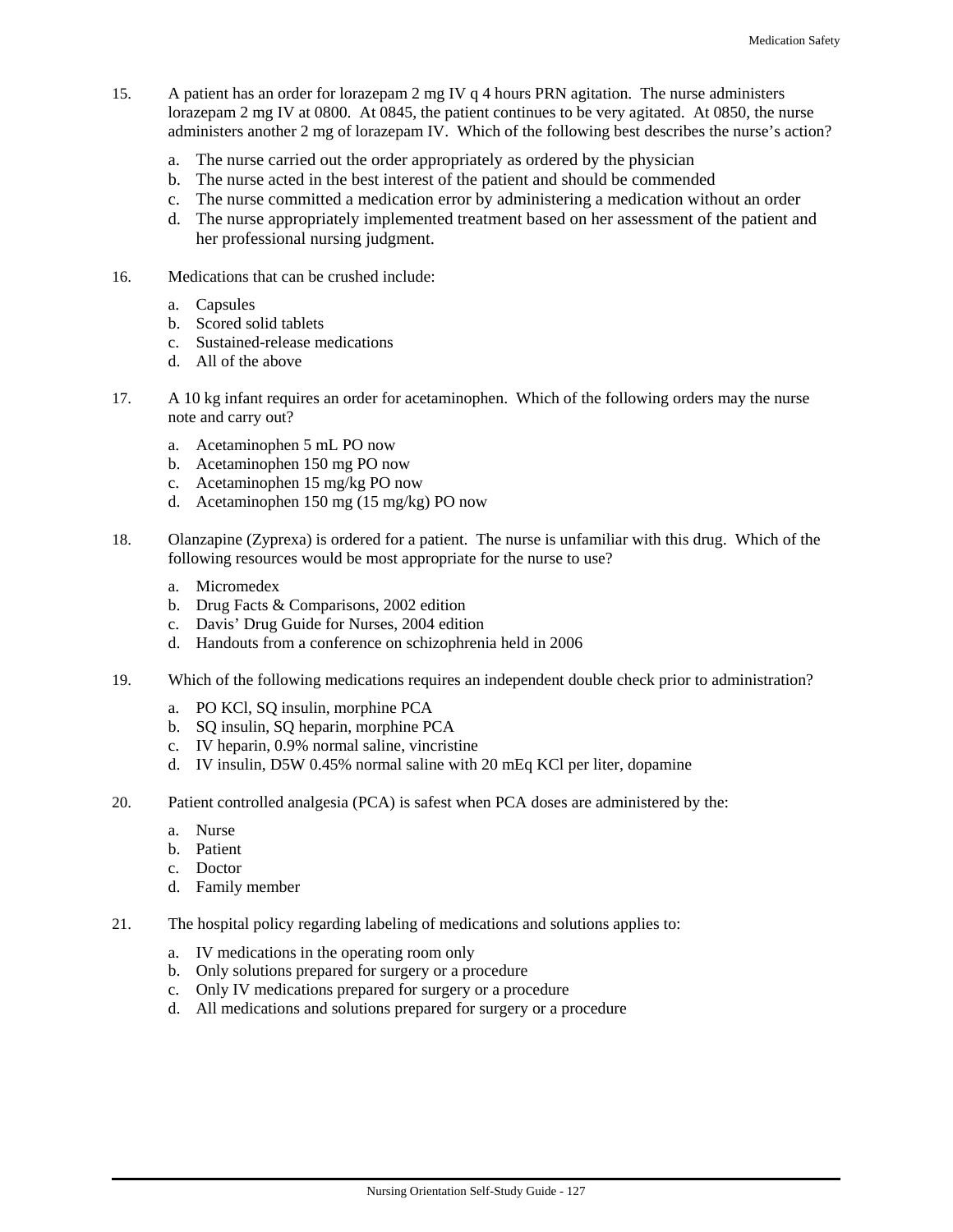# **CHECK YOUR ANSWERS TO THE STUDY QUESTIONS**

| $1.$ d | 2. a  | 3. b   | 4. c  |  |
|--------|-------|--------|-------|--|
| 5. d   | 6. b  | $7.$ c | 8. a  |  |
| 9. c   | 10. d | 11. c  | 12. a |  |
| 13. b  | 14. c | 15. c  | 16. b |  |
| 17. d  | 18. a | 19. b  | 20. b |  |
| 21. d  |       |        |       |  |

If you answered 19 out of 21 questions correctly, go on to the next section. If you missed 1 or more, read the content again and repeat the study questions.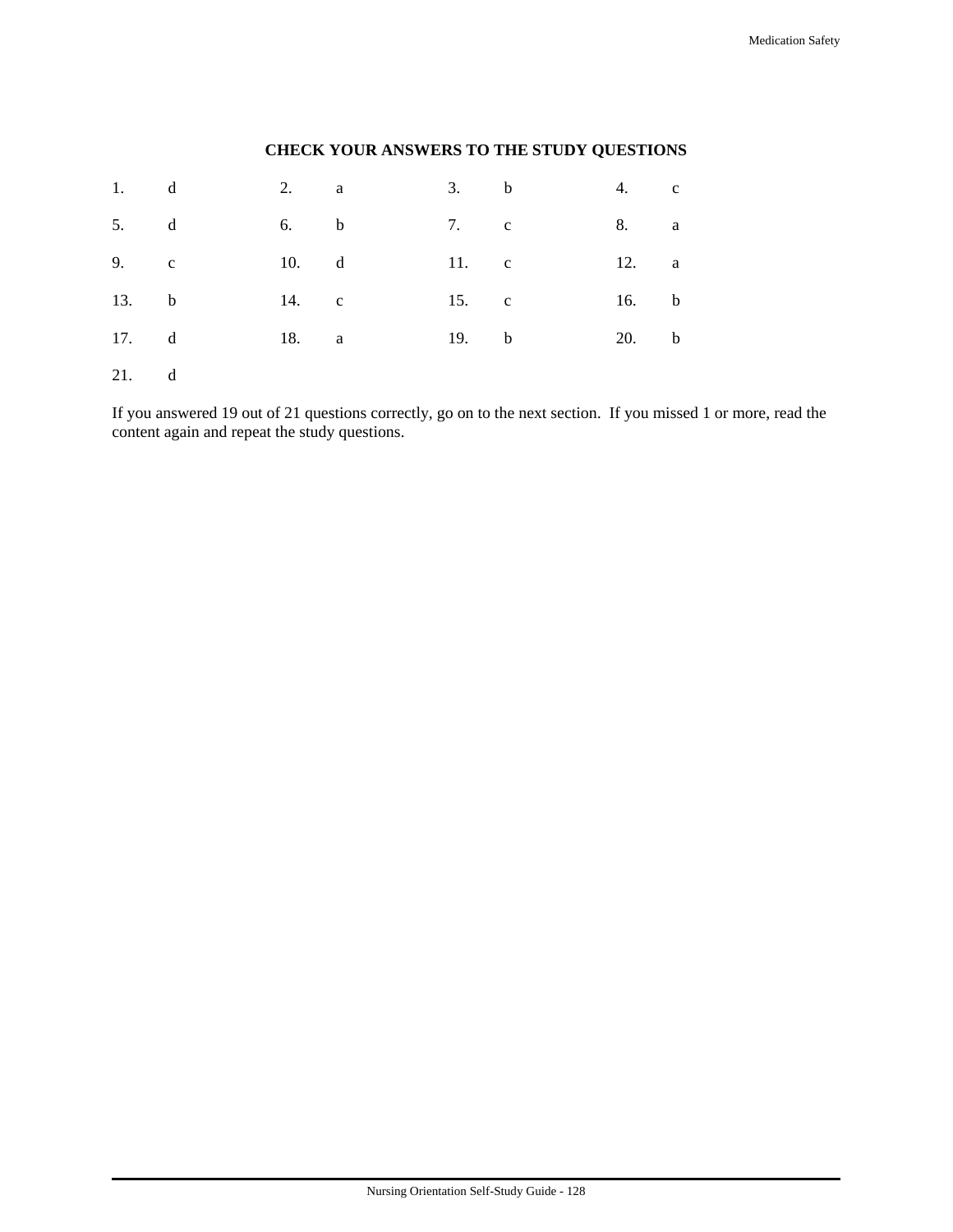# **MEDICATION SAFETY References**

- 1. New safety campaign to prevent medication errors. *NurseWeek*. 2006; January 9:16.
- 2. California Business and Profession Code-The Nursing Practice Act, § 2725.a.2. http://www.rn.ca.gov/regulations/bpc.shtml#2725. Accessed November 29, 2012
- 3. Acceptance and Implementation of Orders. Board of Registered Nursing. http://www.rn.ca.gov/pdfs/forms/brnfall2003.pdf. Accessed November 29, 2012.
- 4. Medication Error Reporting. In: *Hospital and Medical Administration Policy and Procedure Manual*. Torrance, CA: Harbor-UCLA Medical Center; 2011. Policy 363.
- 5. Joint Commission on Accreditation of Healthcare Organizations. Sentinel event statistics: As of September 20, 2004. [http://www.jcaho.org/accredited+organizations/sentinel+event/sentinel+event+statistics.htm.](http://www.jcaho.org/accredited+organizations/sentinel+event/sentinel+event+statistics.htm) Accessed November 29, 2012
- 6. The five rights cannot stand alone. *Nurse Advise-ERR*. November 2004:1.
- 7. Special report! 2004 The Joint Commission national patient safety goals: Practical strategies and helpful solutions for meeting these goals. *Joint Commission Perspectives on Patient Safety*. January 2003;3:3-4.
- 8. Instilling a measure of safety into those "whispering down the lane" verbal orders. *ISMP Medication Safety Alert*. January 24, 2001. [http://www.ismp.org/Newsletters/acutecare/articles/20010124.asp.](http://www.ismp.org/Newsletters/acutecare/articles/20010124.asp) Accessed November 29, 2012
- 9. Kirkpatrick, C. Safety first: The Joint Commission introduces new patient safety goals. *NurseWeek*. 2003; March 24. 20-21.
- 10. Cases & commentary: Medicine. 40 of K. *AHRQ Web M&M: Morbidity & Mortality Rounds on the Web*. November 2003. [http://www.webmm.ahrq.gov/case.aspx?caseID=36#case.](http://www.webmm.ahrq.gov/case.aspx?caseID=36#case) Accessed November 29, 2012
- 11. Case & commentaries: Pediatrics. Medication overdose. *AHRQ Web M&M: Morbidity & Mortality Rounds on the Web.* April 2003. [http://www.webmm.ahrq.gov/case.aspx?caseID=9&searchStr=phenytoin.](http://www.webmm.ahrq.gov/case.aspx?caseID=9&searchStr=phenytoin) Accessed November 29, 2012
- 12. Recommendations and safety tips: How to prevent medication errors. Institute for Safe Medication Practices. 2004. [www.ismp.org](http://www.ismp.org/). Accessed November 29,2012
- 13. Look-alike/sound-alike drug products affect cognition. USP Patient Safety CAPSLink. May 2004. http://www.usp.org/pdf/EN/patientsafety/capsLink2004-05-01.pdf. Accessed November 29, 2012
- 14. Confusion between liposomal and conventional forms of drugs. *Nurse Advise-ERR*. April 2005: 3;1.
- 15. Joint Commission on Accreditation of Healthcare Organizations. Patient controlled analgesia by proxy. *Sentinel Event ALERT*. December 20, 2004. http://www.jointcommission.org/sentinel\_event\_alert\_issue\_33\_patient\_controlled\_analgesia\_by\_pro xy/. Accessed November 29, 2012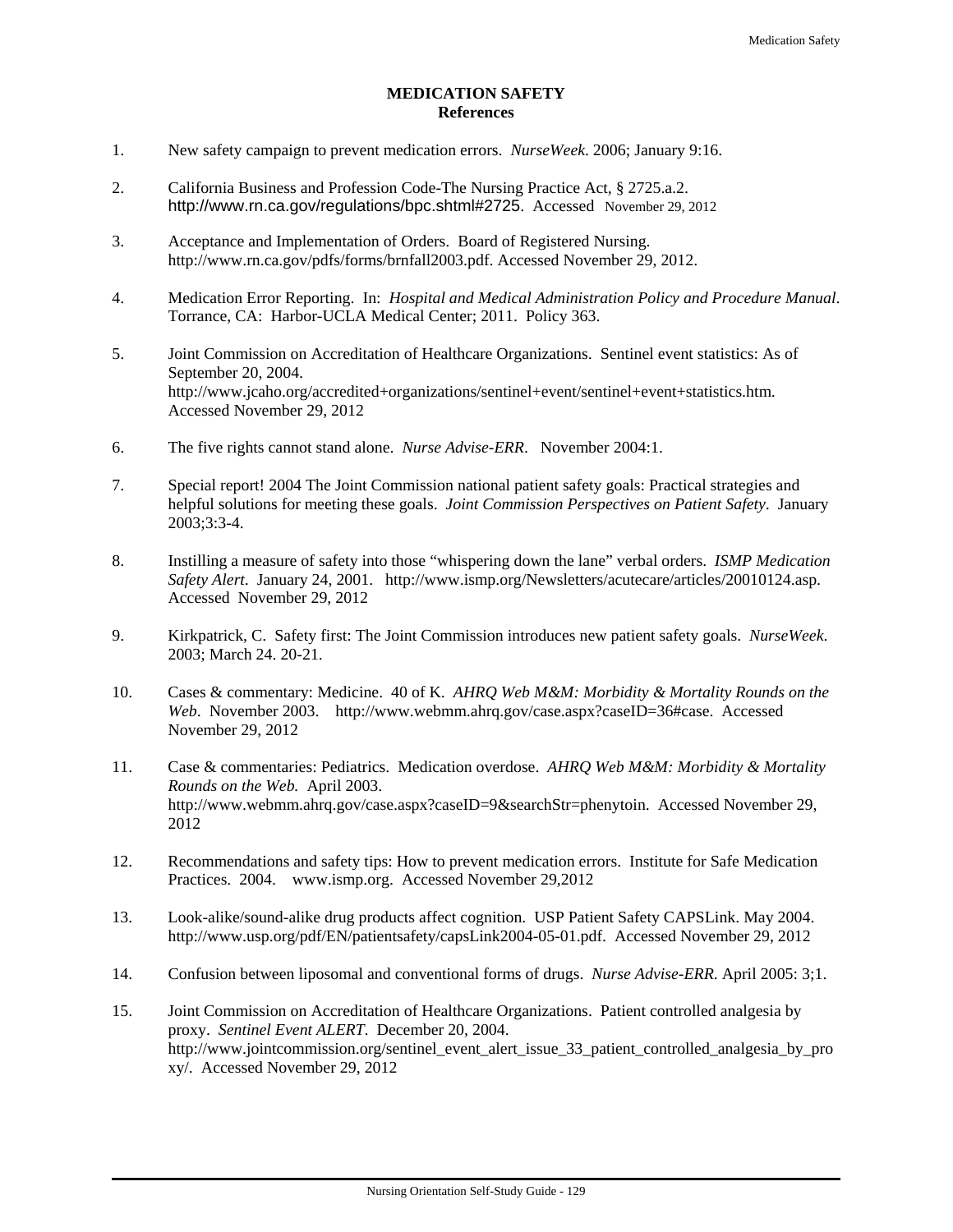16. Joint Commission on Accreditation of Healthcare Organizations. Joint Commission 2006 National Patient Safety Goals Implementation Expectations. http://www.jointcommission.org/PatientSafety/NationalPatientSafetyGoals. Accessed December 10, 2009.

# **Bibliography**

Physician orders. In: *Nursing Policy Manual* . Torrance, CA: Harbor-UCLA Medical Center; 2006:410.0- 410.4

Patient identification. In: *Hospital and Medical Administration Policy and Procedure Manual*. Torrance, CA: Harbor-UCLA Medical Center; 2012. Policy 452.

Verbal orders. In: *Hospital and Medical Administration Policy and Procedure Manual*. Torrance, CA: Harbor-UCLA Medical Center; 2009. Policy 322A.

Telephone orders. In: *Hospital and Medical Administration Policy and Procedure Manual*. Torrance, CA: Harbor-UCLA Medical Center; 2009. Policy 322B.

Handling high-alert medications – all sites of care. In: *Hospital and Medical Administration Policy and Procedure Manual*. Torrance, CA: Harbor-UCLA Medical Center; 2012. Policy 396.

Medication Regulations and Administration. In: *Nursing Procedure Manual*. Torrance, CA: Harbor-UCLA Medical Center; 2012: Procedure 297.0-9

Patient controlled analgesia (PCA). In: *Nursing Procedure Manual*. Torrance, CA: Harbor-UCLA Medical Center; 2012: Procedure 415.0-415.5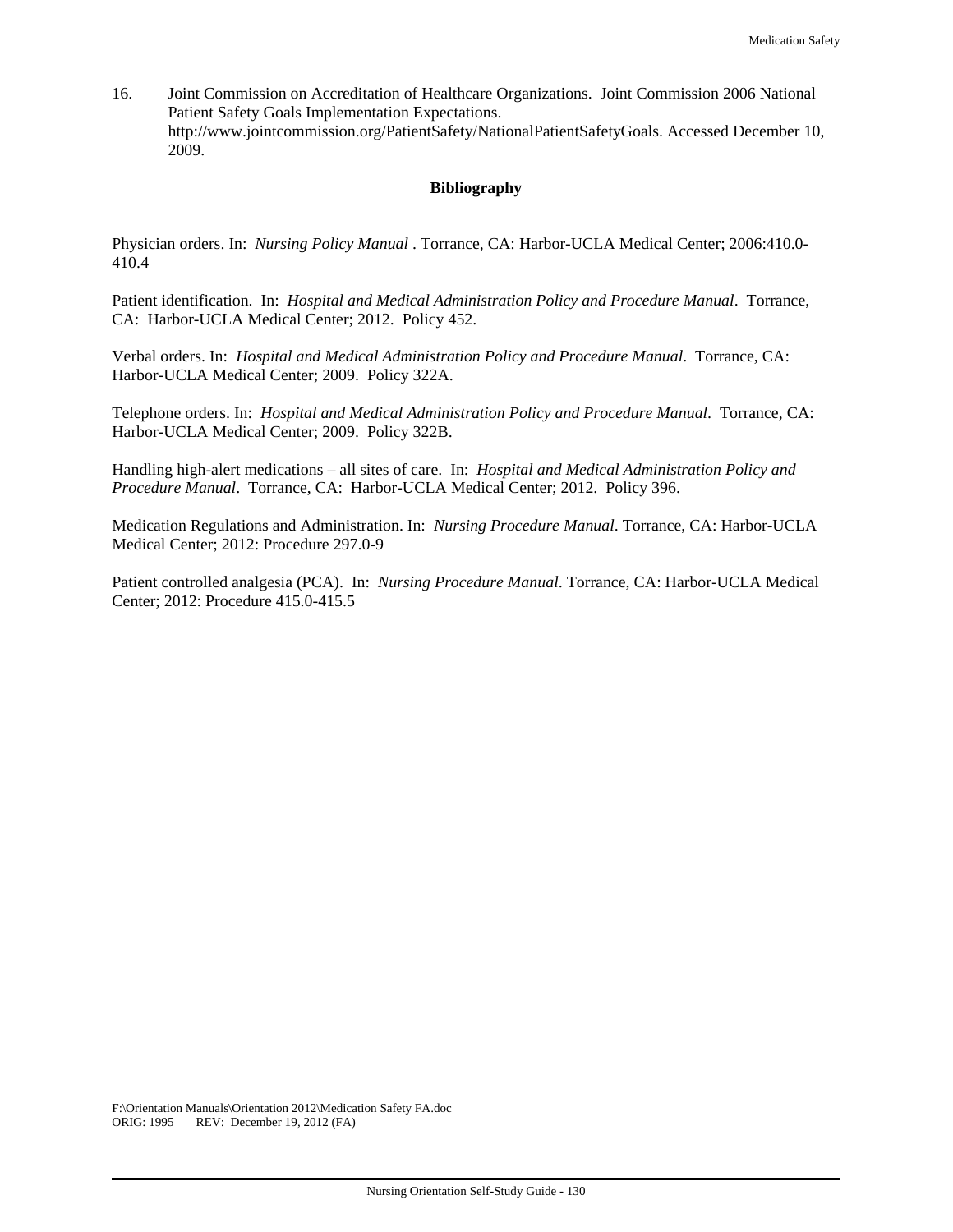Harbor-UCLA Medical Center Department of Nursing

# **MEDICATION CALCULATION**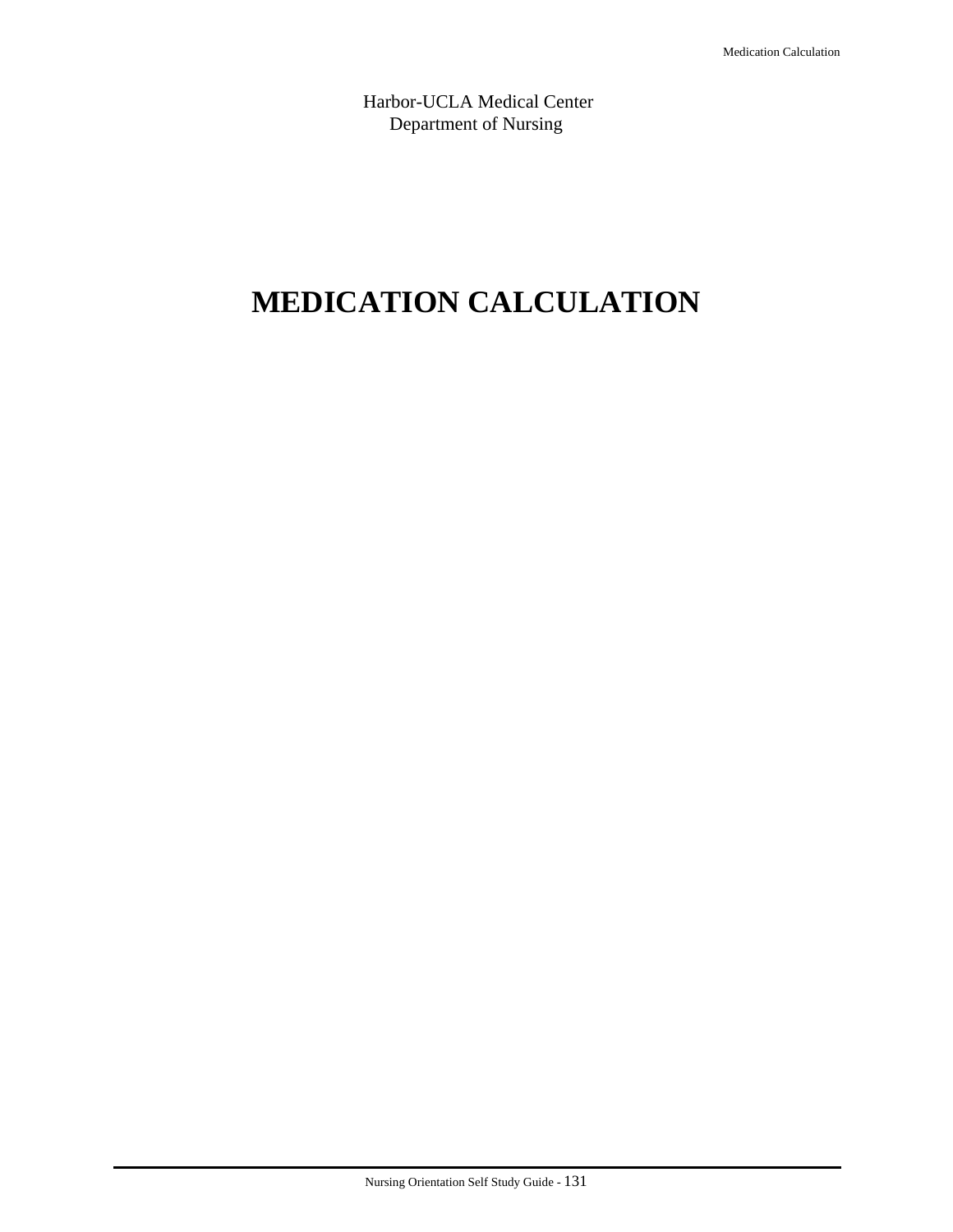# **MEDICATION CALCULATION**

# **Objectives:**

Upon completion of this section, the nurse will be able to:

- 1. Identify metric units of measurement commonly used in dosage calculation of oral and parenteral medications
- 2. State common equivalents in the metric system that are used for medication administration
- 3. Convert metric weights and volumes within the metric system
- 4. Express metric weights and volumes using correct notation rules
- 5. Describe the use of milliequivalents (mEq), units, and percentages (%) in dosage calculation
- 6. Use one of the following methods, to accurately calculate medication dosages:



- Ratio and proportion
- 7. Convert body weight from pounds to kilograms
- 8. Calculate medication dosages based on weight
- 9. Determine appropriateness of an ordered drug dosage based on recommendations from the literature

#### **NOTE**

*There are two parts to this competency*.

- 1. Part I reviews basic medication calculations and must be completed by licensed staff working in **all areas** of the hospital.
- 2. Part II reviews advanced medication calculations for continuous infusion medications (ie, drips) and must be completed by registered nurses working in neonatal, pediatric, and adult ICUs; the pediatric and adult emergency room; and the post anesthesia recovery unit.

Calculation questions on the Medication Calculation test will be fill in the blank, **not** multiple choice. You may use a calculator when completing the test.

## **Instructions to the Employee:**

Gather scratch paper and pencils. Please read the following section. Record the calculations and the answers to the study questions on your scratch paper. You may use a calculator to complete this competency. **Do not write in this manual.**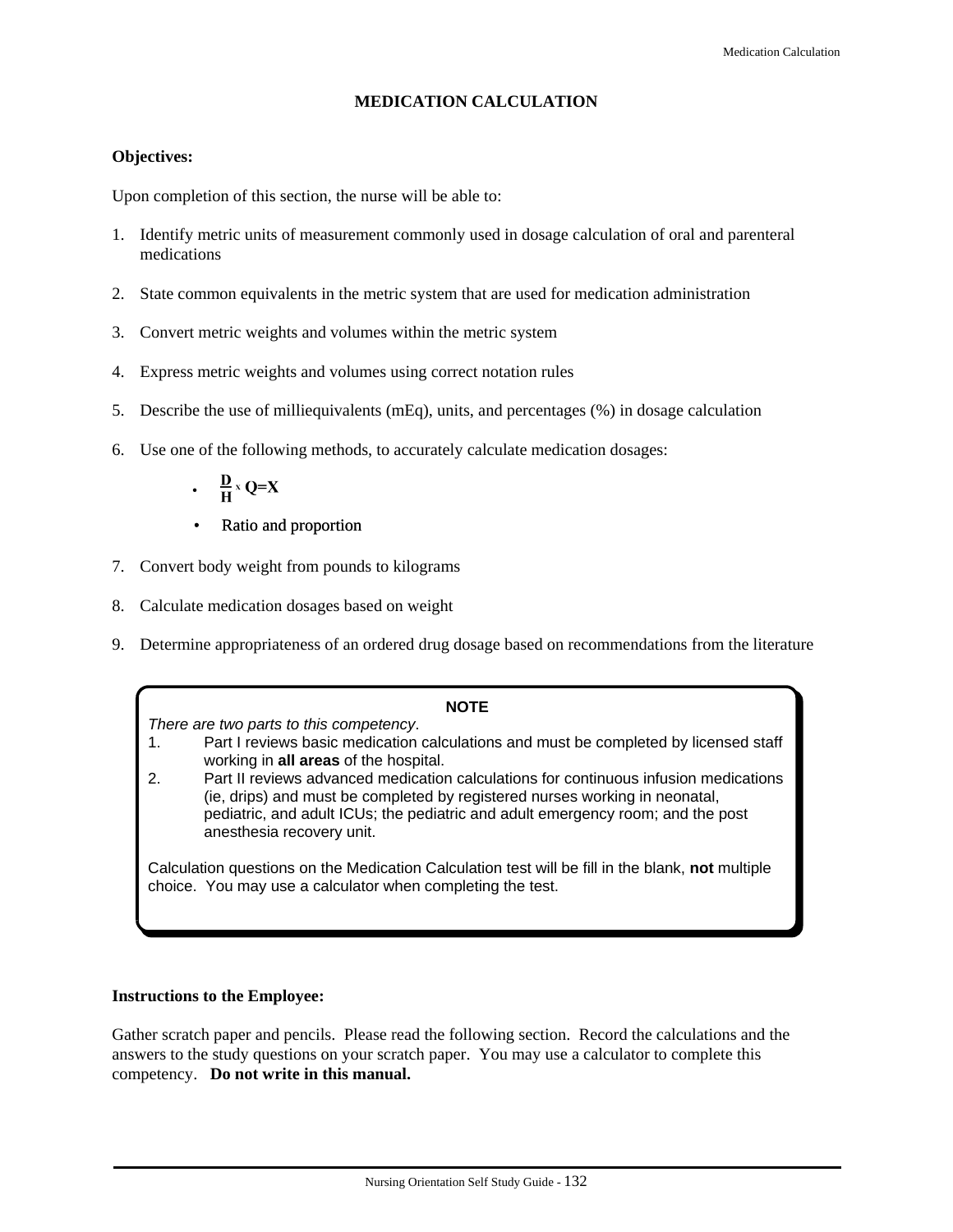# **MEDICATION CALCULATION**

# **Part I**

# **Basic Medication Calculations**

To be completed by licensed staff in all nursing areas.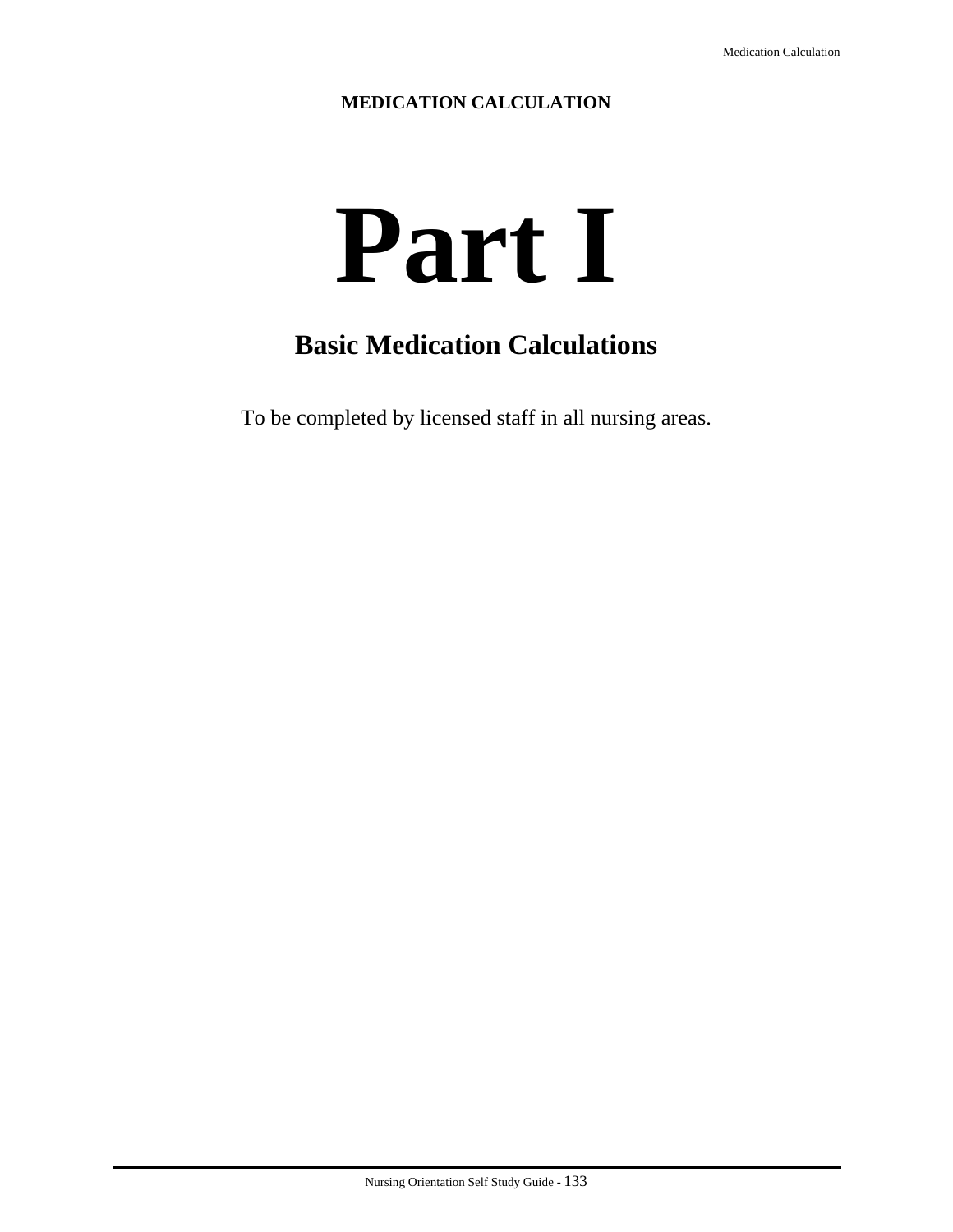# I. INTRODUCTION

Safe administration of medications to patients is an important function of nurses in the clinical setting. Medication administration has become more complex in this rapidly changing healthcare environment. Nurses must be aware of their responsibility to accurately calculate medication dosages. Errors in drug delivery related to miscalculation can result in negative patient outcomes. Medication errors are the most common healthcare mistake, accounting for more than 7000 deaths annually.<sup>1,2</sup> Research has shown that errors are rarely the fault of one single individual, but rather the result of a complex interaction of multiple factors within the healthcare environment.<sup>3</sup> Hospitals are being mandated by organizations such as the Joint Commission on Accreditation of Healthcare Organizations to create an environment in which safety is a priority. Nursing has a responsibility to ensure the competence of it's practitioners and foster a culture that encourages the identification and prevention of errors.<sup>3</sup> At the core of safe medication administration is the ability to perform arithmetic. By utilizing simple arithematic concepts such as multiplication and division, the nurse is able to ensure safe dosages of medications and volume or number of pills of a medication to give a patient.

This competency will focus on the dosage calculation of oral and parenteral medications. If a review of basic math concepts is needed, please refer to the resources available in the A.F. Parlow Medical Library (see "Other Resources" at end of this section). This competency will review drug measurement systems most commonly encountered in the clinical setting. Two common formulas for dosage calculations are presented for use in working through the practice problems. Reviewed also are dosage calculations based on weight.

# II. SYSTEMS OF DRUG MEASUREMENTS

# A. Metric System

The metric system is the most commonly used system of measurement for prescribing and administering medications. The metric system is a decimal system based on multiples of ten. Numbers to the left of the decimal are whole numbers and numbers to the right of the decimal are fractions of whole numbers. Each number has a place value. The value of each place is ten times the value of the place immediately to its right.

The first number after the decimal point is the tenth place. 0.1 is read as one tenth  $(1/10)$ .

The second number after the decimal point is the hundredth place. 0.01 is read as one hundredth (1/100).

The third number after the decimal point is the thousandth place. 0.001 is read as one thousandth (1/1000).

Because each place is a multiple of ten, moving a decimal point one place produces a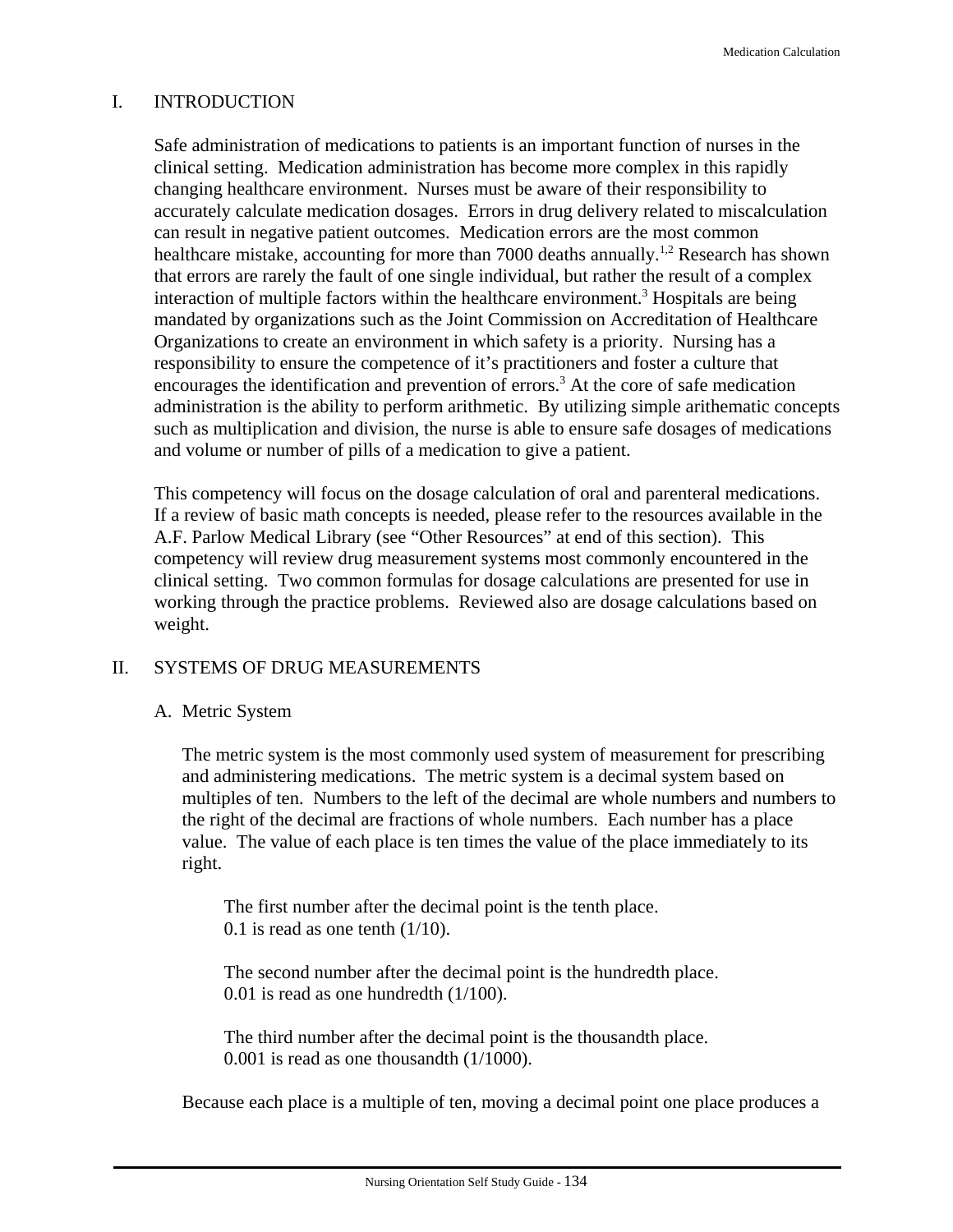10-fold change in the number. A medication error involving a misplaced decimal point can result in serious under or overdosages of a medication. For example, if a nurse gives 12 mL of a medication instead of 1.2 mL, the patient will receive 10 times the dose!

The metric system has three basic units of measure: meter (length), liter (volume), and gram (weight). Metric units important in dosage calculation are the liter (L) and the gram (g). Common prefixes are used to indicate the value of each unit of length, volume, or weight.

The following indicate smaller parts than the basic unit of measure:

| Prefix |     | Value               | <b>Decimal Equivalent</b> |     | <b>Relationship to</b><br><b>Basic Unit</b><br>(meter, liter, gram) |
|--------|-----|---------------------|---------------------------|-----|---------------------------------------------------------------------|
| deci   | $=$ | one tenth           | 0.1                       | $=$ | 10 times smaller                                                    |
| centi  | $=$ | one hundredth       | 0.01                      | $=$ | 100 times smaller                                                   |
| milli  | $=$ | one thousand th $=$ | 0.001                     | $=$ | 1,000 times smaller                                                 |
| micro  | $=$ | one millionth       | 0.000001                  | $=$ | $1,000,000$ times smaller                                           |

One prefix indicates a larger unit than the basic unit of measure:

| kilo |  | one thousand |  | 1000.0 |  | 1000 times greater |
|------|--|--------------|--|--------|--|--------------------|
|------|--|--------------|--|--------|--|--------------------|

It is helpful to memorize some of the common metric unit abbreviations and their equivalents used in clinical dosage calculations (Table 1).

**Table 1. Metric Equivalents**

| <b>WEIGHT</b>                                                                                                  |            |                                                                   |  |  |
|----------------------------------------------------------------------------------------------------------------|------------|-------------------------------------------------------------------|--|--|
| 1 kilogram (kg)<br>1 gram $(g)$<br>1 milligram (mg)                                                            | $=$<br>$=$ | 1000 grams $(g)$<br>1000 milligrams (mg)<br>1000 micrograms (mcg) |  |  |
| <b>VOLUME</b>                                                                                                  |            |                                                                   |  |  |
| 1 liter $(L)$                                                                                                  |            | 1000 milliliters (mL)<br>or<br>1000 cubic centimeters (cc)*       |  |  |
| 1 milliliter (mL)                                                                                              |            | 1 cubic centimeter (cc)                                           |  |  |
| *The cubic centimeter (cc) is the amount of space that 1 mL occupies. The two<br>measures are interchangeable. |            |                                                                   |  |  |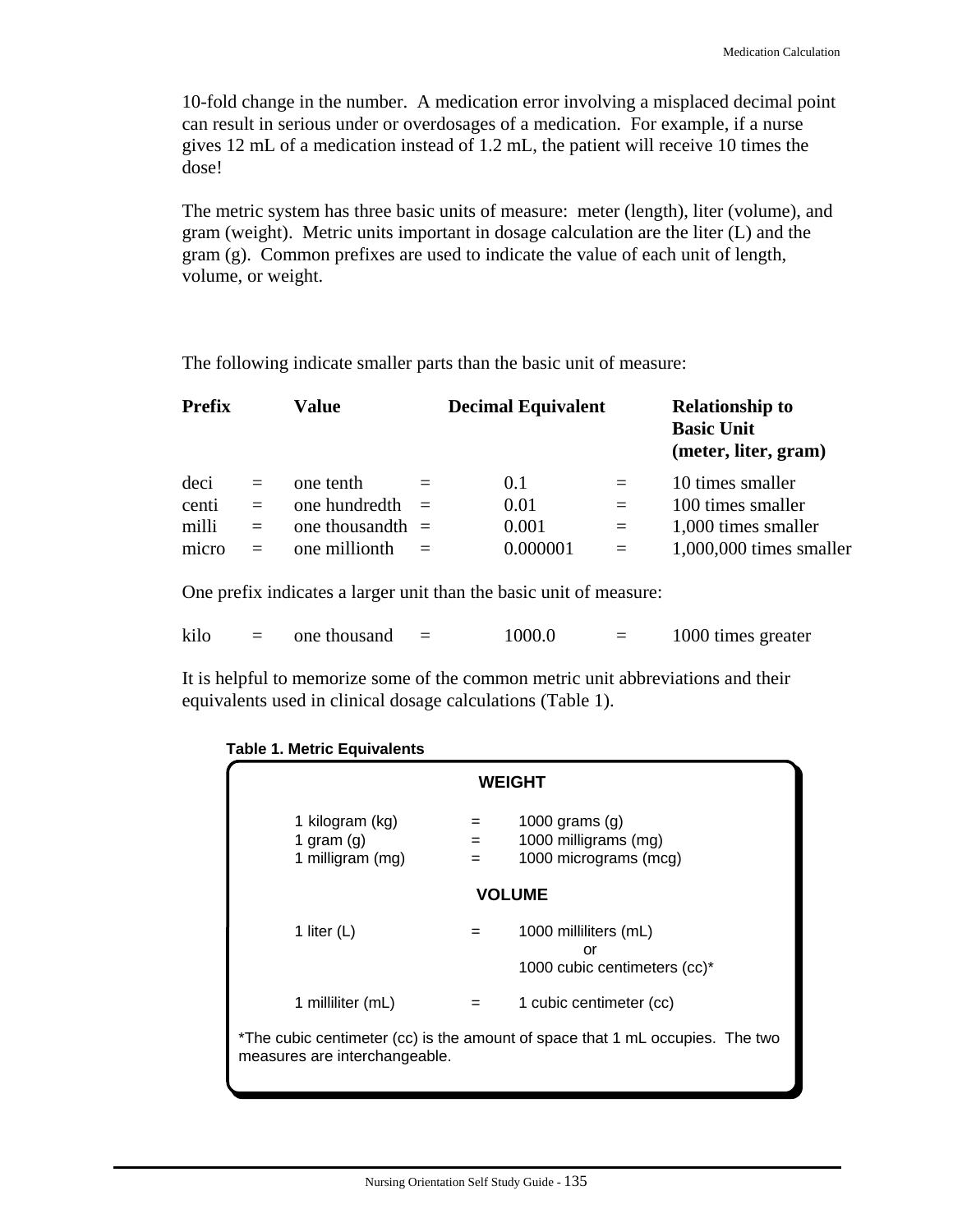As shown above, each of the common units of measure used in dosage calculations differs from the next by 1000. Since each place is a multiple of ten, and each zero represents one place value, to convert between these units of measure the decimal point is moved three places. The direction the decimal point is moved is dependent on whether the value is moving down to a smaller unit of measure or moving up to a larger unit of measure. If moving down in value, the quantity becomes larger so the decimal point is moved three places to the right (Table 2). If moving up in value, quantities become smaller and the decimal point is moved three places to the left (Table 3). Being able to convert these common units is important when calculating dosages.

## **Table 2. Moving Down in Value: Example**



## **Table 3. Moving Up in Value: Example**



**NOTE: Errors in metric system dosage calculations occur more frequently when the dosage contains a decimal. Whenever possible, perform the**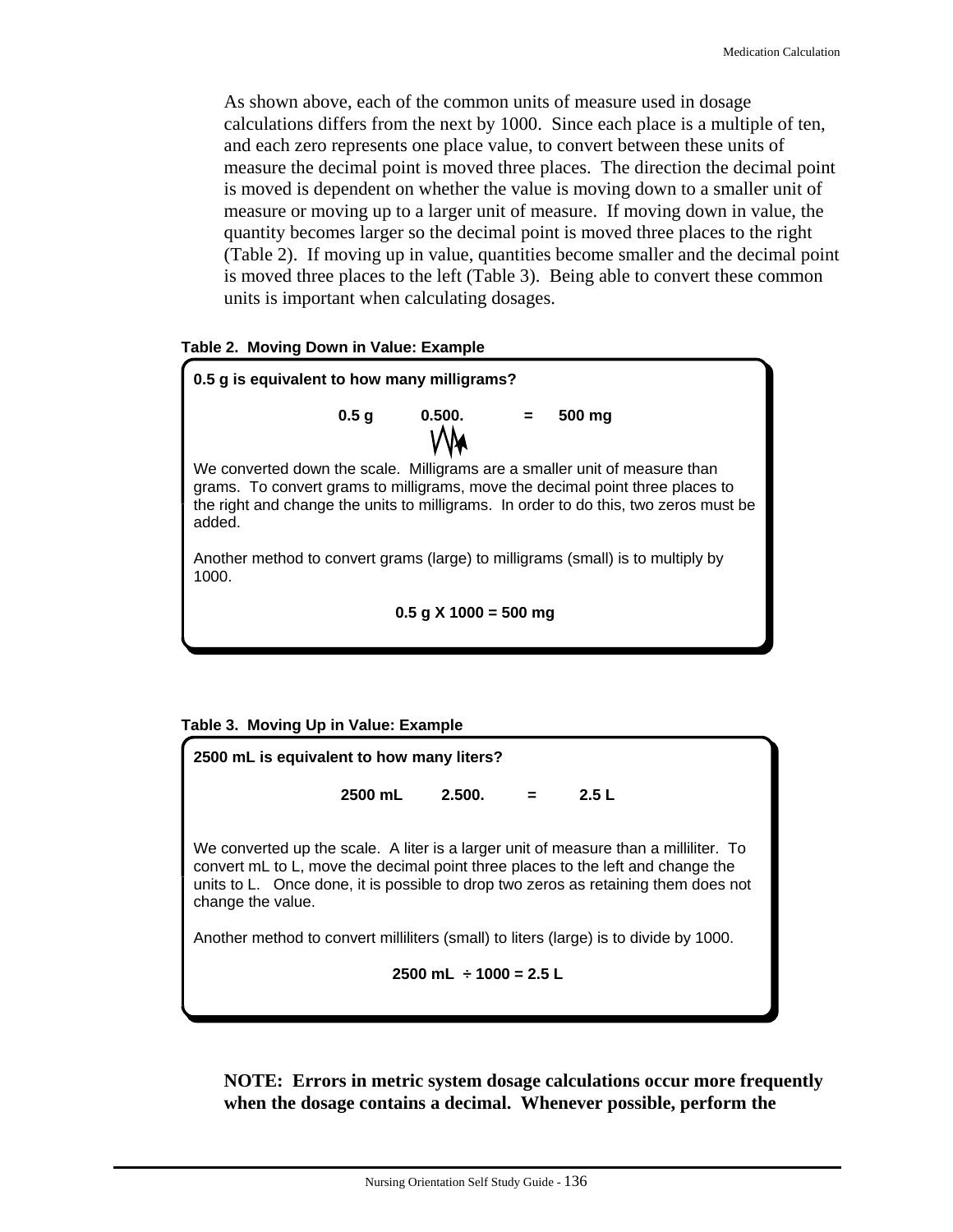# **conversions to eliminate the decimal point. It is also important to ALWAYS place a zero in front of decimal fractions.**



.3 mg is an improper notation 0.3 mg is the correct notation

B. Other Systems of Drug Measurements

*Units* - Drugs are sometimes measured in units. A unit measures a drug in terms of its action rather than its weight. There are three major drugs measured in units: heparin, penicillin, and insulin.

*Milliequivalents* - Milliequivalents (mEq) are the number of grams of a drug contained in a mL of solution. Milliequivalents are used to designate measurement in a variety of solutions, especially electrolytes.

*Percentage* - Percentages (%) are parts per hundred. Specifically, percentages represent the number of grams of drug per 100 mL of solution. The higher the percentage strength, the stronger the mixture. Percentages, as a unit of measure, are used in solutions, topical ointments and other medications. The following illustrates the concentration of medications expressed as percentages:

> Lidocaine  $2\% = 2$  g of drug per 100 mL of solution  $D_{10}W = 10 g$  of dextrose per 100 mL of water

Notice that the denominator is always 100, and the numerator shows how many parts out of 100.

# **Table 5. Changing Percent (%) to Fraction**

- 1. Drop the % sign.
- 2. Write the number as the numerator.
- 3. Write 100 as the denominator.
- 4. Reduce to lowest terms

# **EXAMPLE:**

```
Dextrose 5\% = 5g = 1g 100 mL 20 mL
```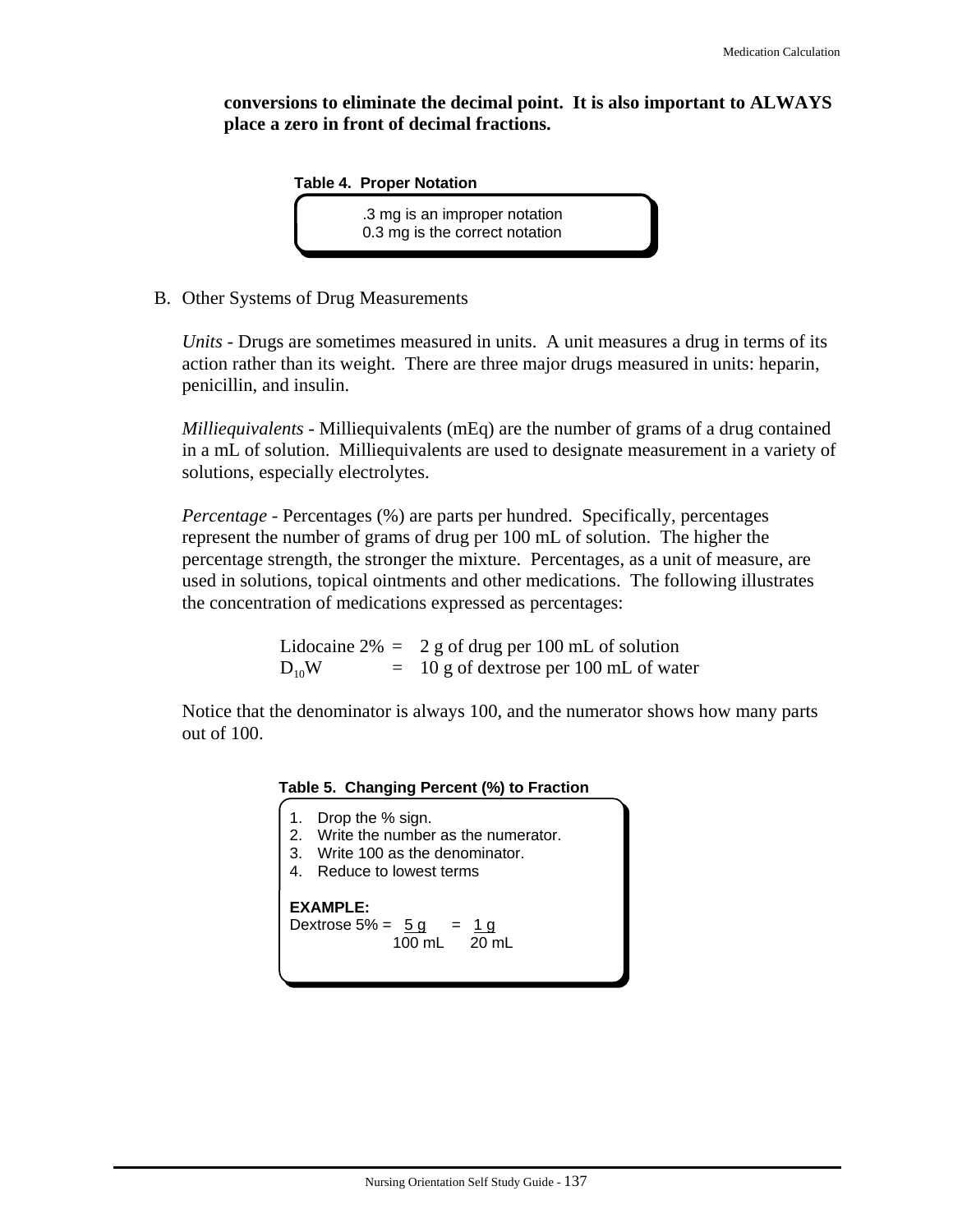# **PLEASE COMPLETE THE STUDY QUESTIONS ON THE NEXT PAGE**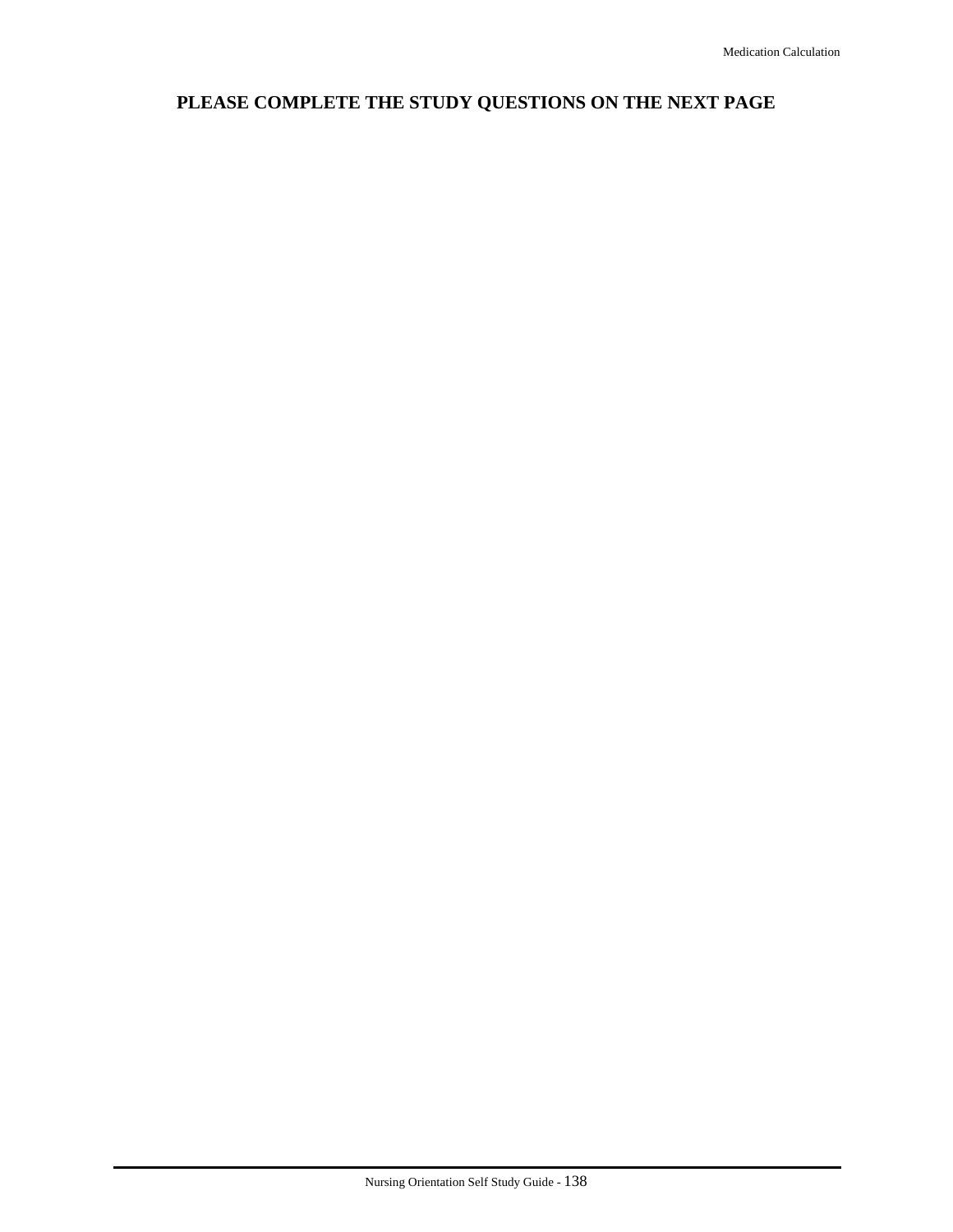# **MEDICATION CALCULATIONS Study Questions - Metric Units of Measure and Equivalents**

Using scratch paper, complete the following questions. **DO NOT** write in this manual.

1. How many micrograms (mcg) are in a milligram (mg)? \_\_\_\_\_\_\_\_\_\_\_\_\_\_\_\_\_\_\_\_\_\_\_\_\_\_

2. How many milliliters (mL) are in a liter (L)? \_\_\_\_\_\_\_\_\_\_

- 3. Which is larger?
	- a. g
	- b. kg
- 4. Which is smaller?
	- a. mg
	- b. mcg
- 5. What is the concentration of Calcium Gluconate 10%?
	- a. 10 mg/100 mL
	- b. 10 mg/1 L
	- c. 10 g/100 mL
	- d. 10 g/1 L

# **Convert the following metric measures:**

| 6. 420 mL   | $\equiv$ | L             |                         |                                |   |
|-------------|----------|---------------|-------------------------|--------------------------------|---|
| 7. 120 mg   | $\equiv$ | g             |                         |                                |   |
| 8. 2 kg     | $\equiv$ | g             |                         |                                |   |
| 9. 0.05 g   | $\equiv$ | mg            | $\qquad \qquad =\qquad$ | <sub>meg</sub> mcg             |   |
| 10.800 mcg  | $\equiv$ | mg            | $\equiv$                | <u> Liberatura de la conte</u> | g |
| 11.10 cc    | $\equiv$ | mL            |                         |                                |   |
| 12.6.7L     | $\equiv$ | mL            |                         |                                |   |
| 13.0.7 mg   | $\equiv$ | mcg           |                         |                                |   |
| 14.35 mg    | $\equiv$ | g             |                         |                                |   |
| 15.1.2 g    | $\equiv$ | mg            |                         |                                |   |
| 16.1450 mcg | $\equiv$ | $\frac{m}{g}$ |                         |                                |   |
| 17.0.05 mg  | $=$      | mcg           |                         |                                |   |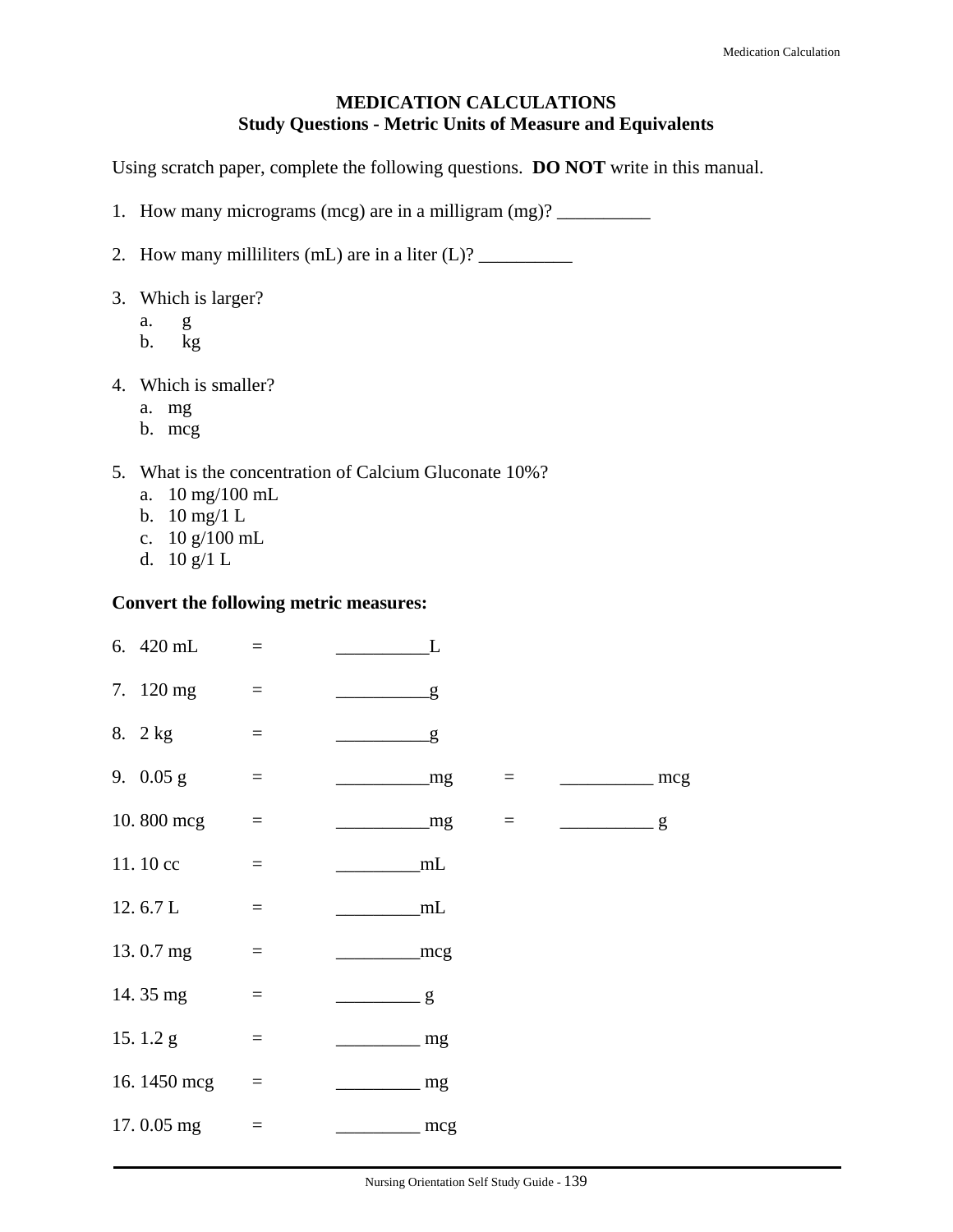# **MEDICATION: CALCULATIONS Answers to Study Questions - Metric Units of Measure and Equivalents**

- 1. 1000
- 2. 1000
- 3. b
- 4. b
- 5. c
- 6. 0.42 L
- 7. 0.12 g
- 8. 2000 g
- 9. 50 mg = 50,000 mcg
- 10. 0.8 mg =  $0.0008$  g
- 11. 10 mL
- 12. 6700 mL
- 13. 700 mcg
- 14. 0.035 g
- 15. 1200 mg
- 16. 1.45 mg
- 17. 50 mcg

If you answered all of the questions correctly, go on to the next section of this competency. If you missed 1 or more of the questions, read the content again and repeat the study guide questions.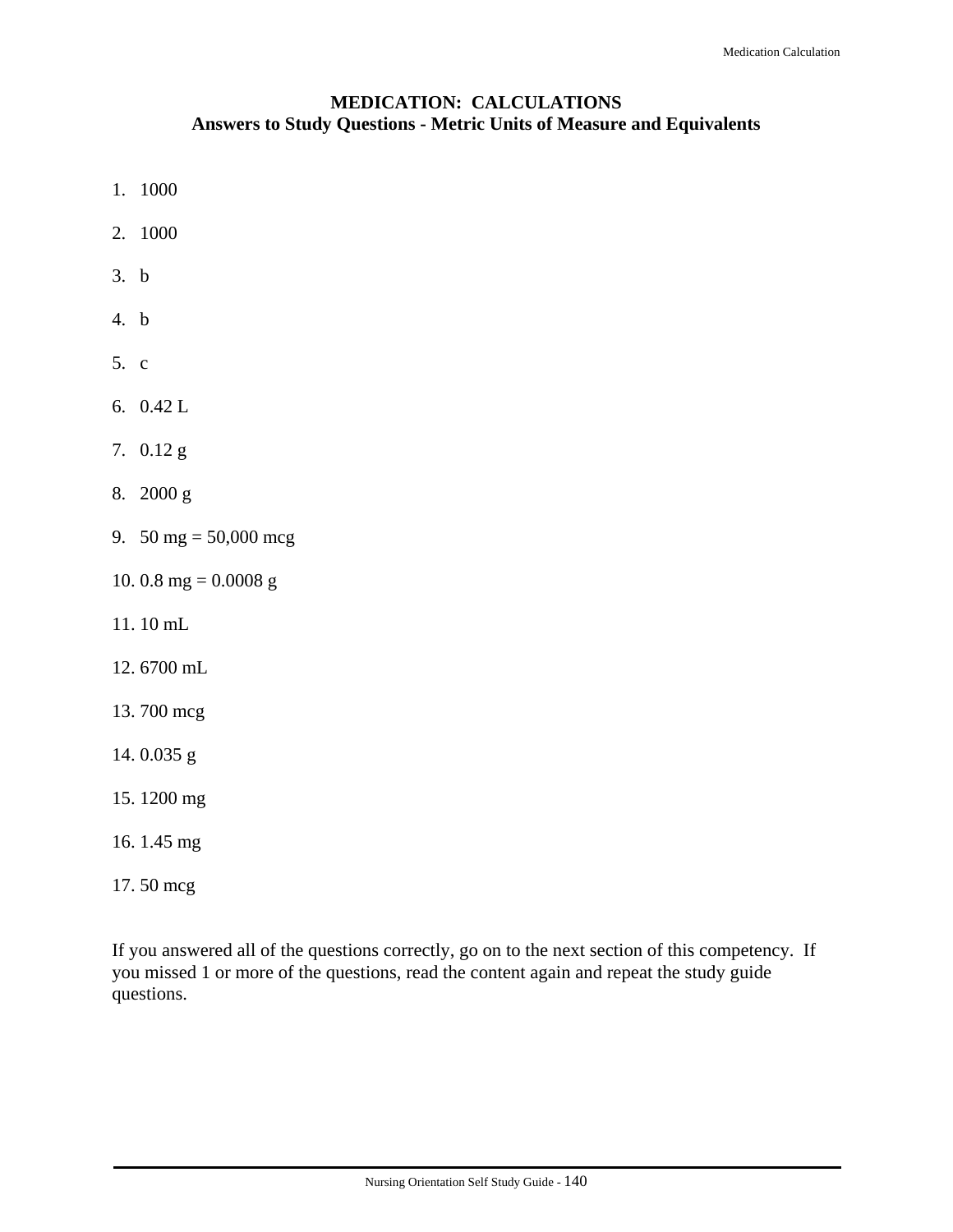# III. DOSAGE CALCULATIONS

Unit dose systems do not relieve the nurse of the responsibility of being able to accurately calculate medication dosages. Most medication orders contain the name and amount of drug to be given but **NOT** how many tablets or capsules contain the dosage. Calculation is required to determine this. If a nurse administers a wrong dosage as a result of miscalculation, the nurse is legally responsible.

*Tablets* and *capsules* each contain a specific amount of drug (Table 6). Most tablets and capsules come in multiples of the ordered dosage. When necessary, scored tablets may be divided. Most orders require giving ½ to 3 tablets. If a nurse's calculation results in an unusual number, this

#### **Table 6. Drug Preparations: Example**

One drug may come in a tablet and liquid preparation.

Tablet  $= 250$  mg tablet Liquid  $=$  250 mg/5 mL

could be a warning that a calculation mistake has been made. *Liquid* drug preparations contain a specific amount of drug in a certain volume of solution.

When the dosage ordered is different from what is available, dosage calculations are necessary. There are several different ways to calculate drug dosages. The following section will present two common methods of dosage calculations for preparing oral and parenteral medications, dimensional analysis and ratio and proportion. Practice the medication calculations using each method presented. Then select one method and work the study questions.

A. Drug Calculations Using Dimensional Analysis:

Dimensional analysis is a method to calculate medication doses using fractions. With dimensional analysis, the problem is set up according to the following:

$$
\frac{D}{H} \times Q = X
$$

**D** represents the **d**esired dosage or what the physician has ordered

**H** represents the dosage on **h**and or the strength available

**Q** represents the **q**uantity that contains the available dose

**X** represents the volume desired and is the unknown value.

*If the problem involves tablets the Q is always 1 and therefore can be eliminated from the equation (eg, 250 mg/tablet). However, when solving for medication in solution, the Q amount varies (eg , 250 mg/5 mL) and must be included in the equation.*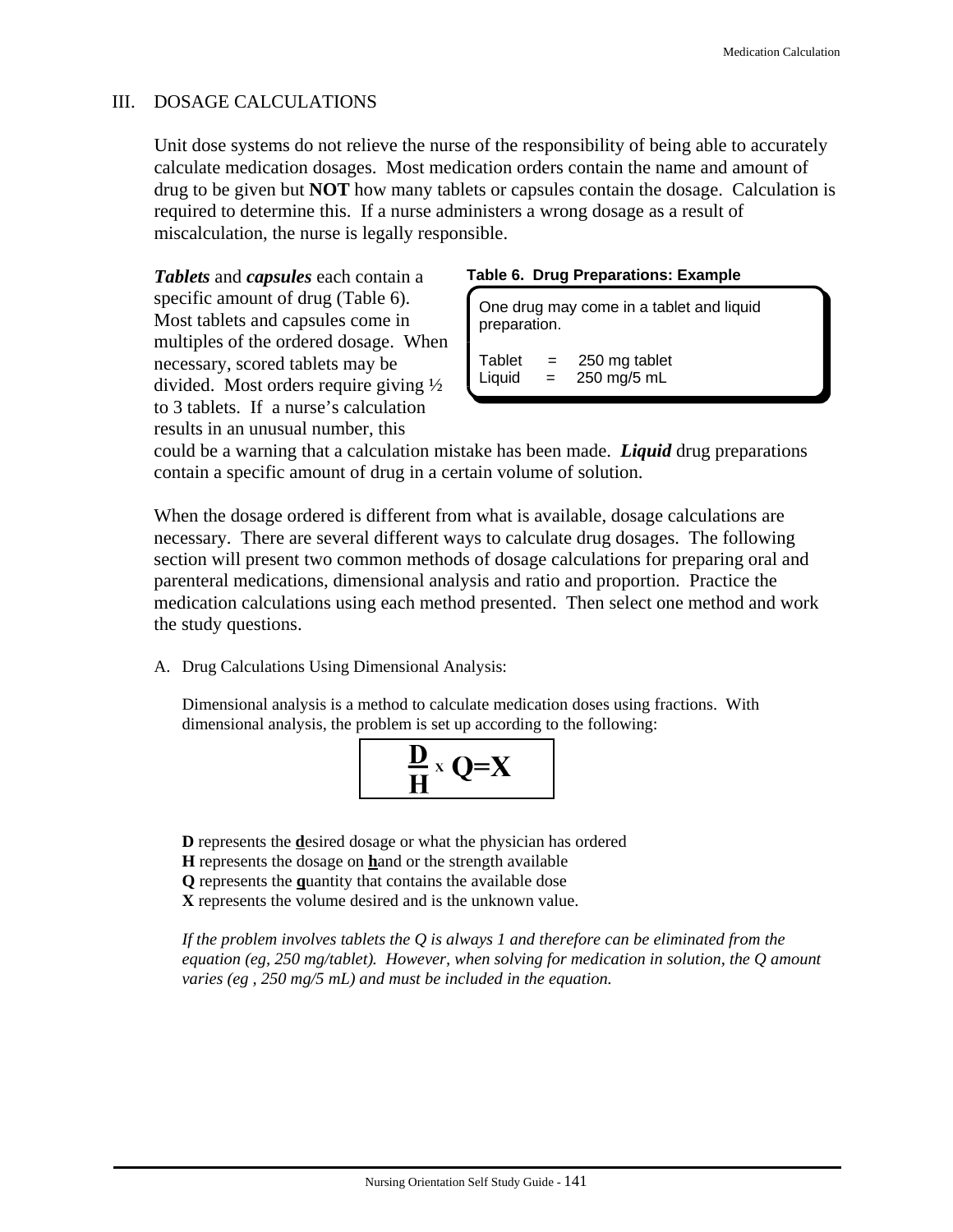#### **Table 7. Steps to Calculate Drug Dosages Using Dimensional Analysis**

- 1. Ensure all units are in the same size. Convert if necessary in a manner that will eliminate the decimal point. When converting be sure to convert **to** the units of the available drug.
- 2. Estimate what would be a reasonable amount to administer.
- 3. Place all the information into the correct position in the formula.
- 4. Calculate the answer.

#### **EXAMPLES: Drug Calculations Using Dimensional Analysis**

| Order:<br>Available: | 600 mg p.o.<br>300 mg tablets                                                                                                |             |             |     |                                                                                                                                                                               |  |  |  |  |  |
|----------------------|------------------------------------------------------------------------------------------------------------------------------|-------------|-------------|-----|-------------------------------------------------------------------------------------------------------------------------------------------------------------------------------|--|--|--|--|--|
| Step 1:              | Units are already in the same size (mg), no conversion is necessary.                                                         |             |             |     |                                                                                                                                                                               |  |  |  |  |  |
| Step 2:              | A reasonable estimate is that more than 1 tab will be given because the dosage ordered is<br>larger than the dosage on hand. |             |             |     |                                                                                                                                                                               |  |  |  |  |  |
| Step 3:              | (D) $600 \text{ mg} x$<br>$(H)$ 300 mg                                                                                       |             | $(Q)$ 1 tab | $=$ | X                                                                                                                                                                             |  |  |  |  |  |
| Step 4:              | $600$ mg<br>$300$ mg                                                                                                         | $\mathbf X$ | 1 tab       | $=$ | 2 tabs                                                                                                                                                                        |  |  |  |  |  |
| Order:<br>Available: | $0.025$ mg p.o.<br>50 mcg scored tablets                                                                                     |             |             |     |                                                                                                                                                                               |  |  |  |  |  |
| Step $l$ :           | mcg: $0.025$ mg = 25 mcg.                                                                                                    |             |             |     | Convert to like units. Convert mg to mcg, to eliminate the decimal point. To do this,<br>multiply by 1000 OR move the decimal point 3 places to the right and change units to |  |  |  |  |  |
| Step 2:              | less than the dosage on hand                                                                                                 |             |             |     | A reasonable estimate is that less than 1 tab will be given because the dosage ordered is                                                                                     |  |  |  |  |  |
| Step 3:              | $(D)$ 25 mcg<br>$(H)$ 50 mcg                                                                                                 | X           | $(Q)1$ tab  | $=$ | X                                                                                                                                                                             |  |  |  |  |  |
| Step 4:              | $25 \text{~me}$<br>$50 \text{ mcg}$                                                                                          |             |             | $=$ | $\frac{1}{2}$ tab                                                                                                                                                             |  |  |  |  |  |
|                      |                                                                                                                              |             |             |     |                                                                                                                                                                               |  |  |  |  |  |

*Order***:** 50 mEq p.o. *Available:* 20 mEq/15mL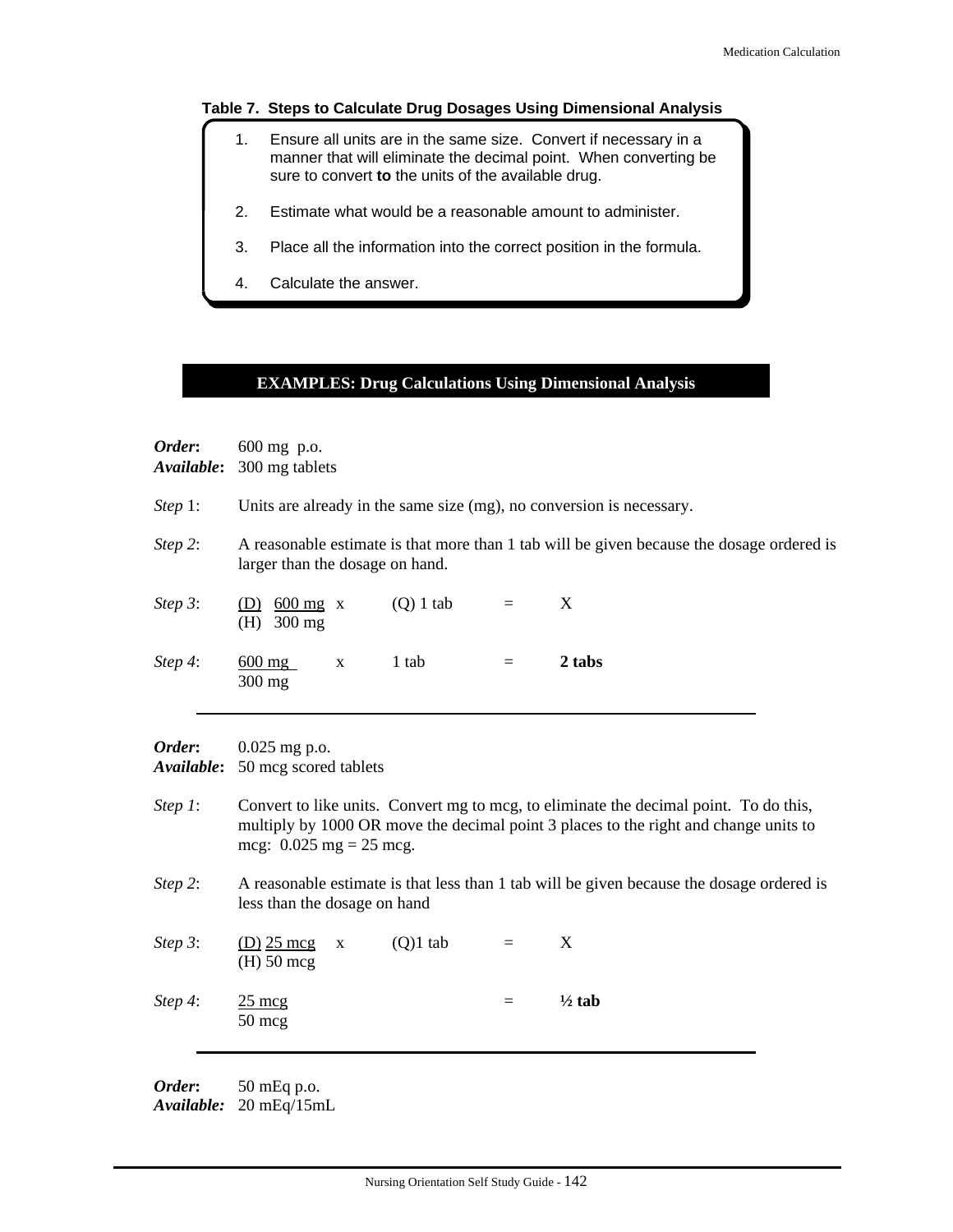| Step $1$ :           | Units are already in the same size, no conversion is necessary.                                                                                                                              |             |             |  |                 |                |          |         |  |
|----------------------|----------------------------------------------------------------------------------------------------------------------------------------------------------------------------------------------|-------------|-------------|--|-----------------|----------------|----------|---------|--|
| Step 2:              | A reasonable estimate is that more than 15 mL will be given because the dosage ordered<br>is more than the dosage on hand                                                                    |             |             |  |                 |                |          |         |  |
| Step $3$ :           | $(D)$ 50 mEq<br>$(H)$ 20 mEq                                                                                                                                                                 | $\mathbf X$ | $(Q)$ 15 mL |  | $\equiv$        | X              |          |         |  |
| Step 4:              | $50$ mEq<br>$20$ mEq                                                                                                                                                                         | $\mathbf X$ | $15$ mL     |  | $=$             | $\frac{75}{2}$ | $=$      | 37.5 mL |  |
| Order:<br>Available: | $0.25$ g I.M.<br>$200$ mg/2 mL                                                                                                                                                               |             |             |  |                 |                |          |         |  |
| Step 1:              | Convert to like units. Convert g to mg to eliminate the decimal point. To do this, move<br>the decimal point 3 places to the right and change units to mg: $0.25 \text{ g} = 250 \text{ mg}$ |             |             |  |                 |                |          |         |  |
| Step 2:              | A reasonable estimate is that more than 2 mL will be given because the dosage ordered is<br>larger than the dosage on hand.                                                                  |             |             |  |                 |                |          |         |  |
| Step $3$ :           | (D) $250 \text{ mg}$<br>$(H)$ 200 mg                                                                                                                                                         | $\mathbf X$ | $(Q)$ 2 mL  |  |                 | $=$            | X        |         |  |
| Step 4:              | $250 \text{ mg}$<br>$200$ mg                                                                                                                                                                 | $\mathbf X$ | $2 mL =$    |  | $\frac{50}{20}$ | $\equiv$       | $2.5$ mL |         |  |
| Order:<br>Available: | 600,000 units IM<br>3,000,000 units/5 mL                                                                                                                                                     |             |             |  |                 |                |          |         |  |
| Step 1:              | Units are already in the same size, no conversion is necessary.                                                                                                                              |             |             |  |                 |                |          |         |  |
| Step 2:              | A reasonable estimate is that less than 5 mL will be given because the dosage ordered is                                                                                                     |             |             |  |                 |                |          |         |  |

# B. Drug Calculations Using Ratio and Proportion Method

*Step 3:* (D) 600,000 units x (Q) 5 mL = X

3,000,000 mL 5

*Step 4:* 600,000 units  $x = 5$  mL =  $5 = 1$  mL

less than the dosage on hand.

(H) 3,000,000 mL

A *ratio* is a comparison of two numbers which are somehow related to each other. A medication dosage ratio can be used to show the amount of drug contained in one tablet. A dosage ratio can also be used to show the amount of drug in a given volume of solution. These relationships (ratios) are expressed by either placing a colon between the numbers or writing the numbers in fraction form.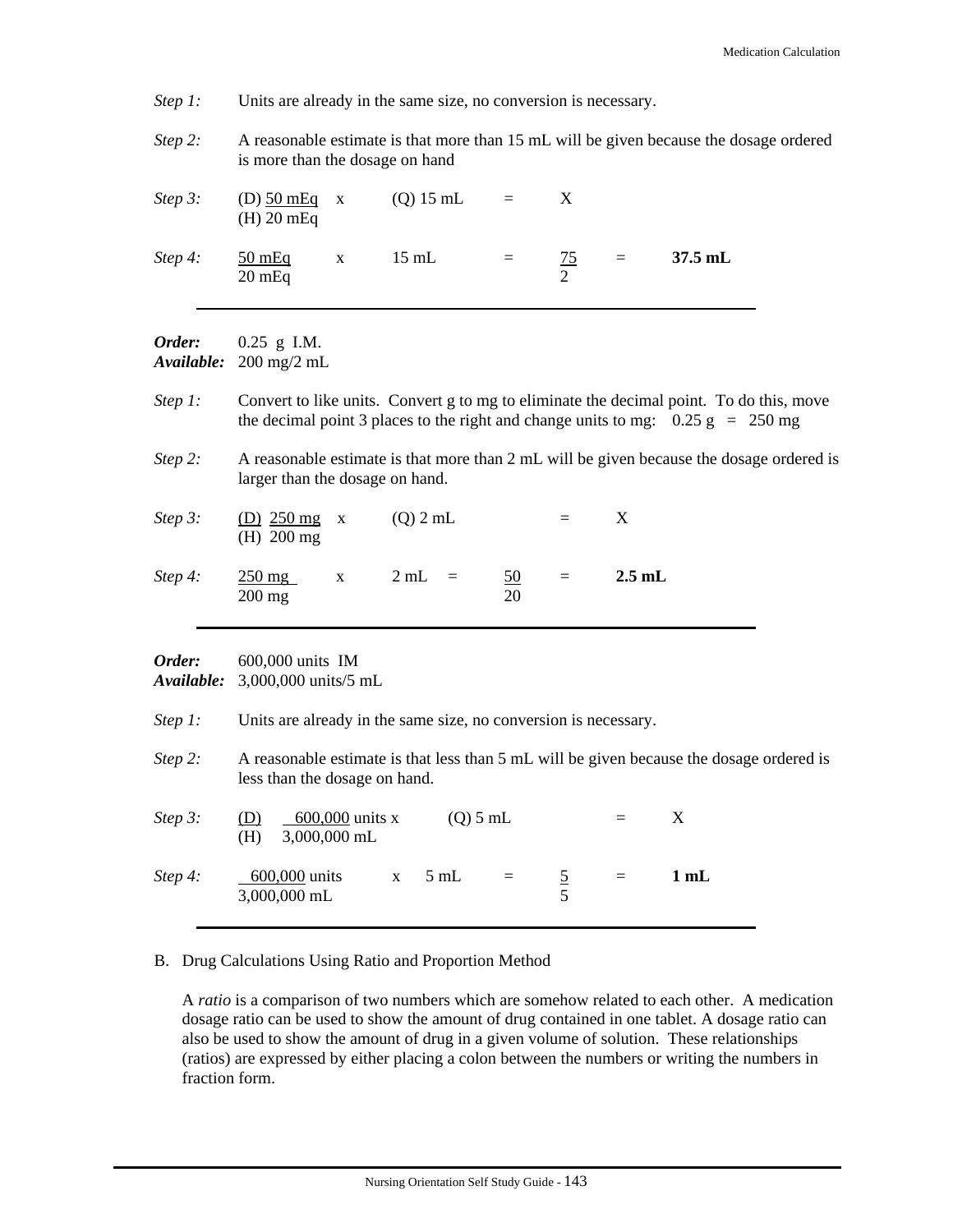**Table 8. Expression of a Ratio**

| A drug is available in a dose of 250 mg per 5 mL. The ratio is expressed as: |                |  |
|------------------------------------------------------------------------------|----------------|--|
| $5 mL: 250 mg$ or                                                            | 5 mL<br>250 ma |  |

A proportion is used to prove that two ratios are equal (Tables 9 and 10). A proportion may be separated by an equal sigh  $(=)$  or double colon  $(:).$ 



250 = 500 1 2

Read as 250 is to 1 as 500 is to 2

Proof of the ratios in a proportion being equal is demonstrated by cross multiplication. When expressed as a fraction, the numerator (top number) of each ratio is multiplied by its opposite denominator (bottom number). When expressed as a ratio, the inside numbers are multiplied, then the outside numbers are multiplied. The products in a true proportion are equal. In the above





example in Table 9, the product (answer) of the numerator in the ratio on the left "250" multiplied by the denominator in the ratio on the right "2" is "500". The product of the numerator in the ratio on the right "500" multiplied by the denominator in the ratio on the left "1" is "500". Thus, these ratios are equal. In Table 10, proof of the ratios being equal is evident by multiplying the means (1 X 500 = 500) and multiplying the extremes (250 X 2 = 500).

Ratio and proportion can be used to calculate dosages when only one complete ratio is known and the second is incomplete. If three numbers of the two ratios are known, the fourth can be determined. In the ratio and proportion method of dosage calculation, the unknown number is represented by X. When setting up a proportion, remember the following key points

- Ratio for known equivalent  $=$  ratio for unknown equivalent. Keep the "known" information on the left.
- Set up the equation according to the following:

| If using fractions, set up like this: |     |                      |
|---------------------------------------|-----|----------------------|
| dosage on hand                        | $=$ | dosage desired       |
| amount on hand                        |     | amount desired $(X)$ |

*If using ratio, set up like this:*

dosage on hand : amount on hand :: dosage desired : amount desired (X)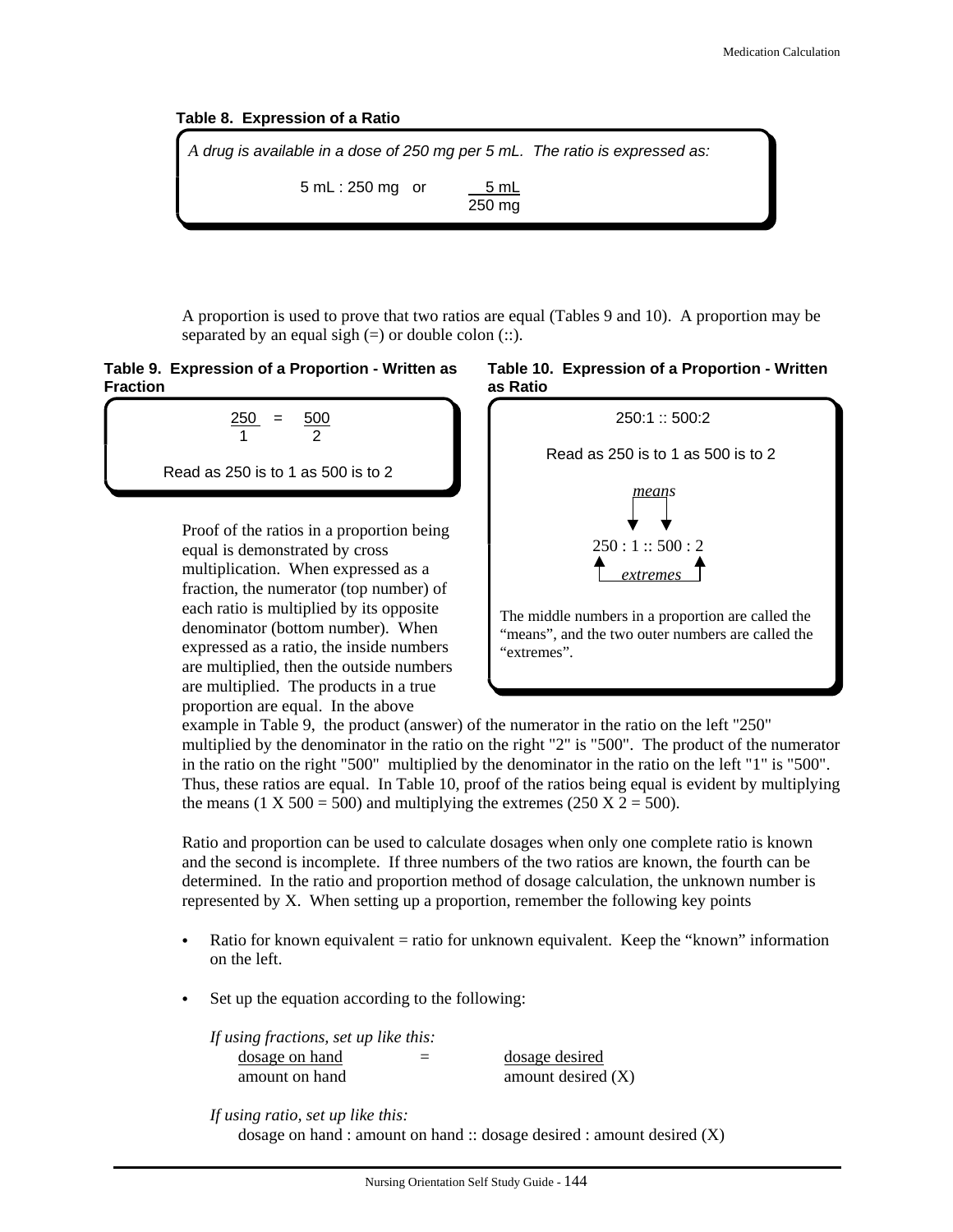Label the units and make sure the units in the numerators match and the units in the denominators match

#### **Example (fraction):**



#### **Table 11. Steps to Calculate Drug Dosages Using Ratio and Proportion Method**



Using the same example sets used to demonstrate the formula method, ratio and proportion will now be used to calculate medication dosages.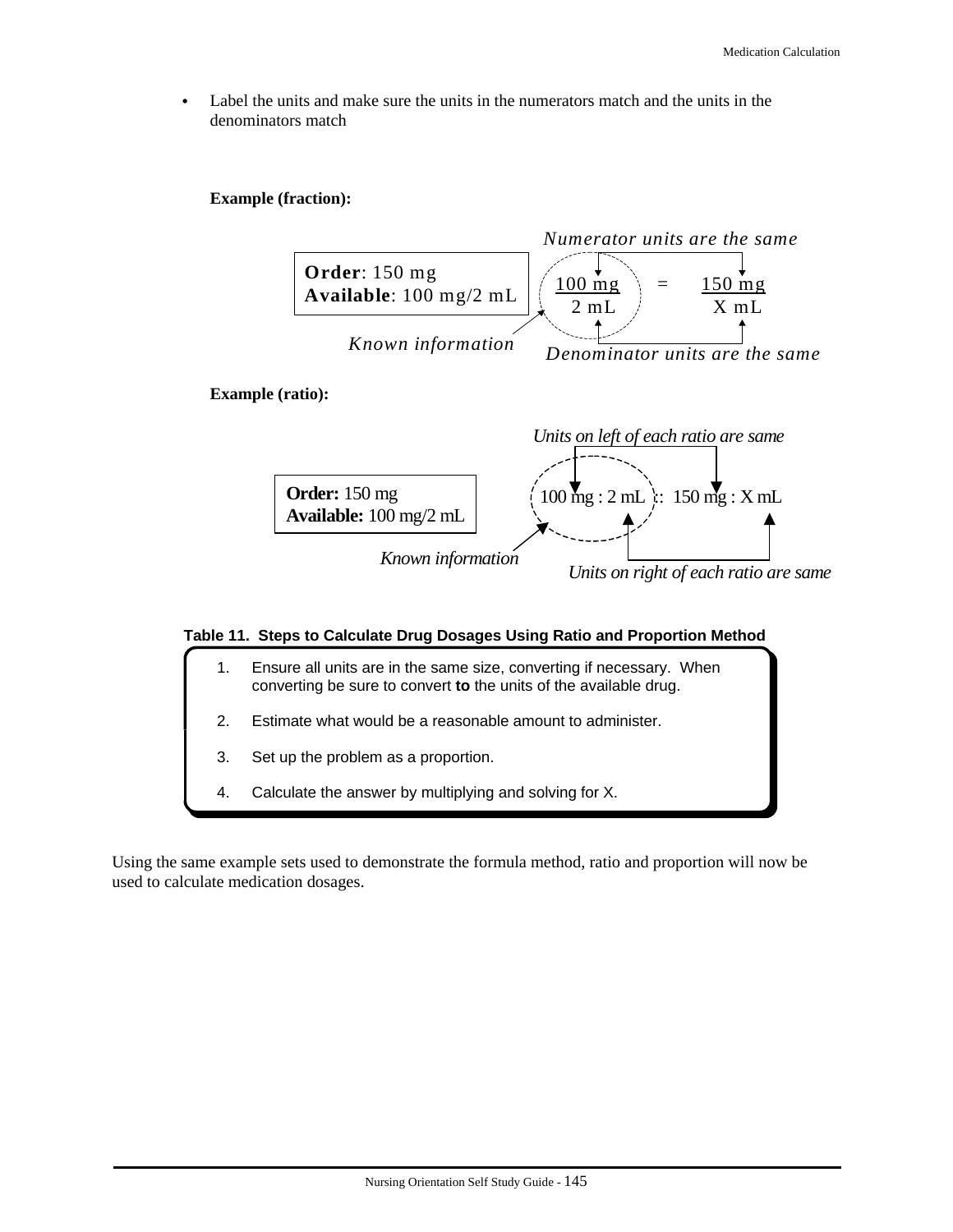# **EXAMPLES: Drug Calculations Using Ratio & Proportion Method**

| Order:<br>Available: | 600 mg p.o.<br>300 mg tablets                                                                                              |     |                    |  |  |  |  |  |
|----------------------|----------------------------------------------------------------------------------------------------------------------------|-----|--------------------|--|--|--|--|--|
| Step 1:              | No conversion necessary                                                                                                    |     |                    |  |  |  |  |  |
| Step 2:              | A reasonable estimate is that more than 1 tab will be given because the dosage ordered is<br>more than the dosage on hand. |     |                    |  |  |  |  |  |
| Step $3$ :           | $\frac{300 \text{ mg}}{200 \text{ mg}}$<br>1 tab                                                                           |     | $600$ mg<br>X tabs |  |  |  |  |  |
| Step 4:              | Cross multiply, keeping $X$ on the left side of the equation                                                               |     |                    |  |  |  |  |  |
|                      | $300$ mg<br>1 tab                                                                                                          | $=$ | $600$ mg<br>X tabs |  |  |  |  |  |
|                      | 300X                                                                                                                       | $=$ | 600                |  |  |  |  |  |
|                      | Solve for X by dividing the number on the right side of the equation by the number in                                      |     |                    |  |  |  |  |  |
| front                | of X.                                                                                                                      |     |                    |  |  |  |  |  |
|                      | 300X<br>300                                                                                                                | $=$ | 600<br>300         |  |  |  |  |  |
|                      |                                                                                                                            |     |                    |  |  |  |  |  |

*Same problem, but in this example, the equation is set up using ratios (NOTE: this is the only example in which solving ratio and proportion by setting up the equation using ratios is described)*

 $X = 2$  tabs

|            | X                             |                                                                                | 2 tabs                                                                                    |                       |
|------------|-------------------------------|--------------------------------------------------------------------------------|-------------------------------------------------------------------------------------------|-----------------------|
|            | 300X<br>300                   |                                                                                | $\underline{600}$<br>300                                                                  |                       |
|            | $300X = 600$                  | Solve for X by dividing the number on<br>equation by the number in front of X. | multiply                                                                                  | the right side of the |
| Step 4:    | Multiply means and extremes   |                                                                                | 300:1::600:X                                                                              |                       |
| Step $3$ : | 300:1::600:X                  |                                                                                | multiply                                                                                  |                       |
| Step 2:    | more than the dosage on hand. |                                                                                | A reasonable estimate is that more than 1 tab will be given because the dosage ordered is |                       |
| Step $1$ : | No conversion necessary       |                                                                                |                                                                                           |                       |

*Order:* 0.025 mg p.o.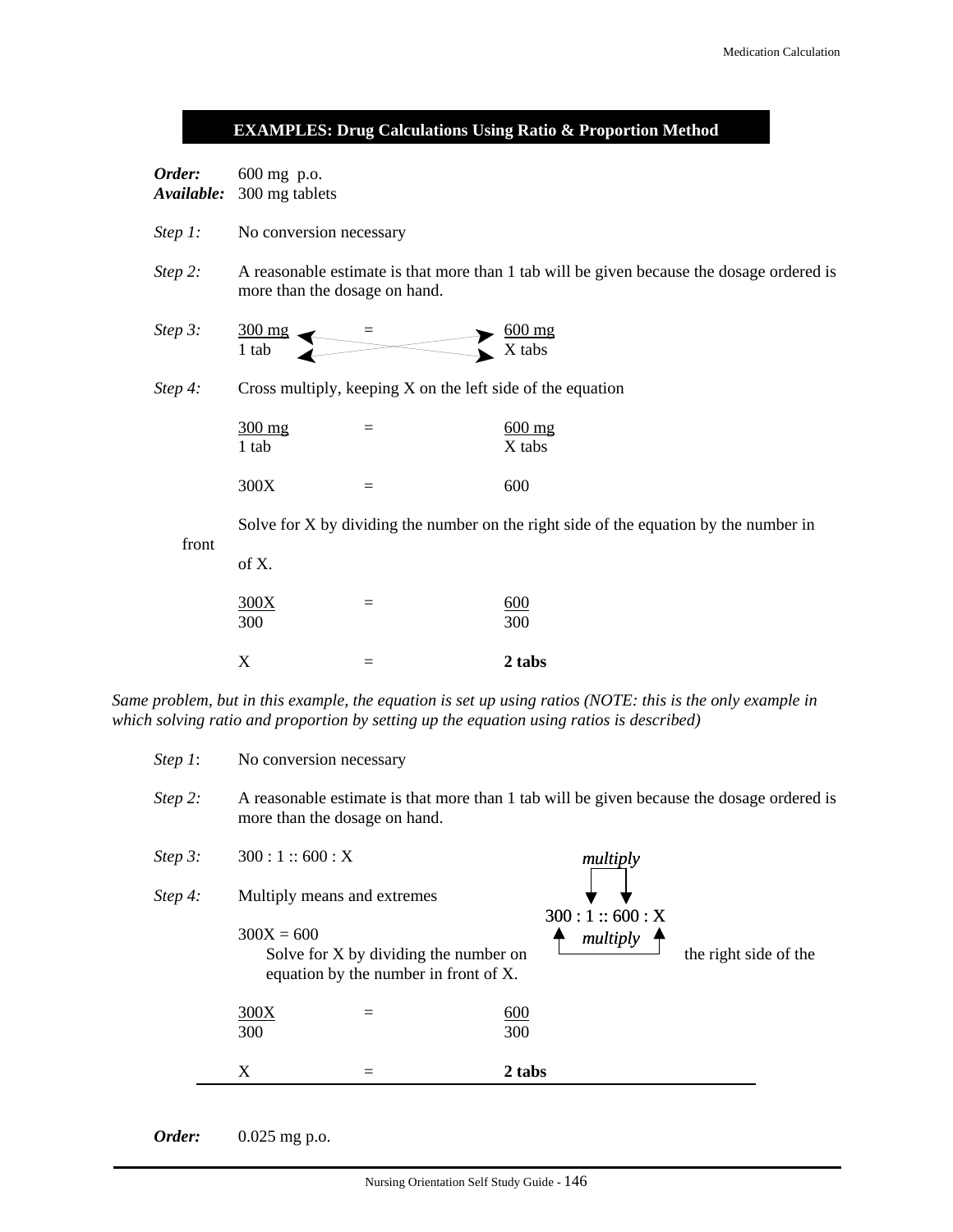#### *Available:* 50 mcg scored tablets

- *Step 1:* Convert to like units. To convert mg to mcg, move the decimal point 3 places to the right and change the units to mcg:  $0.025 \text{ mg} = 25 \text{ mg}$
- *Step 2:* A reasonable estimate is that less than 1 tab will be given because the dosage ordered is less than the dosage on hand.
- *Step 3:*  $\frac{50 \text{ mcg}}{25 \text{ mcg}}$  =  $\frac{25 \text{ mcg}}{25 \text{ mcg}}$ 1 tab X tab

| $50 \text{ mcg}$<br>1 tab |          | $25 \text{~mg}$<br>X tab   |
|---------------------------|----------|----------------------------|
| 50X                       | $\equiv$ | 25                         |
| 50X<br>50                 |          | $\frac{25}{50}$            |
| X                         |          | $0.5$ or $\frac{1}{2}$ tab |

*Step 4:* Cross multiply and solve for X

*Order:* 50 mEq p.o.

*Available:* 20 mEq/15 mL

- *Step 1:* Units are already in the same size, no conversion is necessary.
- *Step 2:* A reasonable estimate is that more than 15 mL will be given because the dosage ordered is more than the dosage on hand.
- *Step 3:* 20 mEq = 50 mEq<br>15 mL x mL X mL  $15$  mL
- *Step 4:* Cross multiply and solve for X

| $20$ mEq<br>$15$ mL |          | $50$ mEq<br>$X$ mL |
|---------------------|----------|--------------------|
| 20X                 | $\equiv$ | 750                |
| 20X<br>20           | $=$      | 750<br>20          |
| X                   | $=$      | 37.5 mL            |
|                     |          |                    |

*Order:* 0.25 g I.M. *Available:* 200 mg/2 mL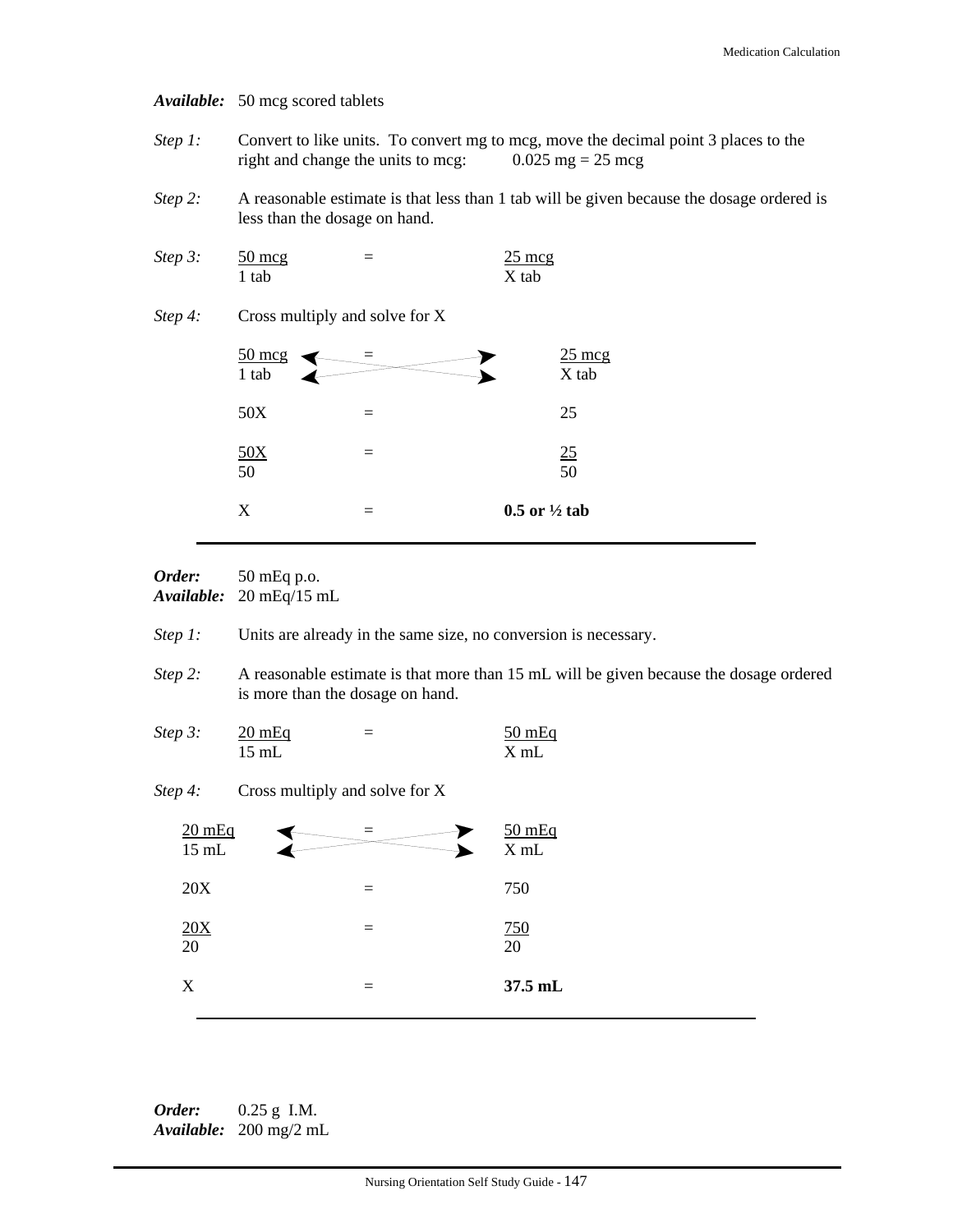- *Step 1:* Convert to like units. To convert g to mg, move the decimal point 3 places to the right and change units to mg:  $0.25$  g = 250 mg.
- *Step 2:* A reasonable estimate is that more than 2 mL will be given because the dosage ordered is more than the dosage on hand.
- *Step 3:* 200 mg = 250 mg 2 mL X mL
- *Step 4:* Cross multiply and solve for X  $\frac{200 \text{ mg}}{250 \text{ mg}}$  =  $\frac{250 \text{ mg}}{250 \text{ mg}}$ 2 mL X mL  $200X = 500$  $200X = 500$ 200 200  $X = 2.5$  mL

### *Order:* 600,000 units IM

*Available:* 3,000,000 units/5 mL

- *Step 1:* Units are already in the same size, no conversion is necessary.
- *Step 2:* A reasonable estimate is that less than 5 mL will be given because the dosage ordered is less than the dosage on hand.
- *Step 3:* 3,000,000 units = 600,000 units 5 mL X mL
- *Step 4:* Cross multiply and solve for X

 $3,000,000$  units  $= 600,000$  units 5 mL X mL



#### **PLEASE COMPLETE THE STUDY QUESTIONS ON THE NEXT PAGE**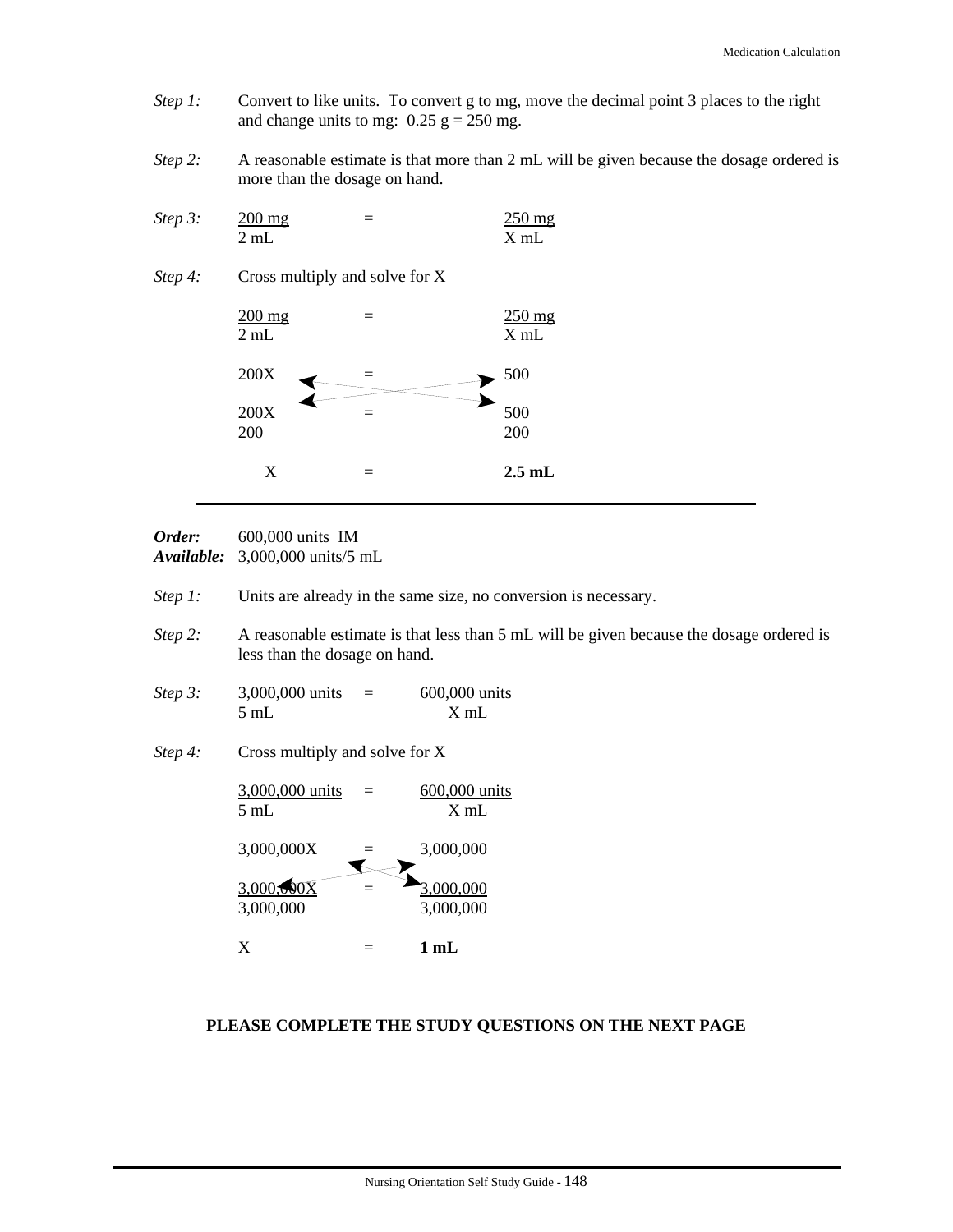#### **MEDICATION CALCULATIONS Study Questions - Dosage Calculations**

Using scratch paper, complete the following questions. **DO NOT** write in this manual.

Using either dimensional analysis  $\frac{D}{H} \times Q = X$  or the ratio and proportion method of dosage calculations, work the following problems. Include units in the answer.

- 1. 15 mg of drug is ordered by the physician to be given p.o. Available are 10 mg scored tablets. How many tablets will the nurse administer?
- 2. 3000 units of medication are ordered to be given as a subcutaneous injection. Available is a vial containing 6000 units per 1.2 mLs. How many mLs will the nurse administer?
- 3. Available is 250 mg/5 mL syrup. The physician orders 0.75 g p.o. How many mLs will the nurse administer?
- 4. 300 mcg of medication is ordered. On hand are 0.1 mg tablets. How many tablets will the nurse administer?
- 5. 30 mEq of a liquid medication is ordered to be given p.o. Available is 20 mEq/15 mL. How many mLs will the nurse administer?
- 6. 120 mcg of medication is ordered. On hand is a liquid suspension of 0.06 mg/mL. How many mLs will the nurse administer?
- 7. Order is for 5 mEq. Available is 40 mEq/20 mL. How many mLs will the nurse administer?
- 8. 250,000 units of a medication is ordered IM. On hand is 100,000 units per mL. How many mLs will the nurse draw up?
- 9. 320 mg of a medication is ordered. Available is 80 mg/15 cc. The nurse will administer how many mLs?
- 10. On hand is 200 mg/mL. How many mL would be needed to administer 0.35 g?
- 11. *Order*: 5000 units *Available*: 1000 units/mL How many mLs will the nurse administer?
- 12. *Order*: 2 g *Available: 500* mg/mL How many mLs will the nurse administer?
- 13. *Order*: 80 mg *Available*: 160 mg/5 mL How many mLs will the nurse administer?
- 14. *Order*: 30 mg *Available*: 20 mg/5 mL How many mLs will the nurse administer?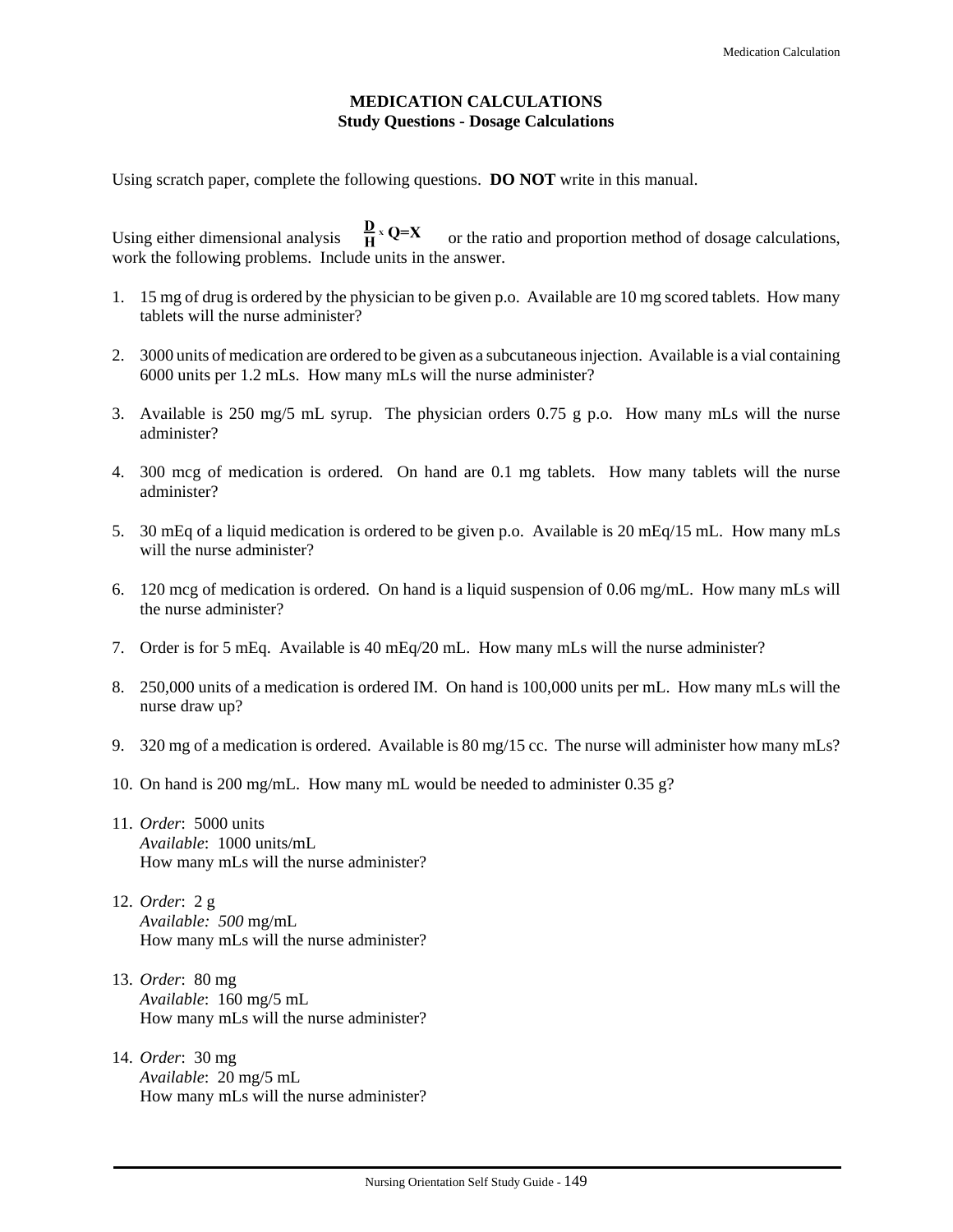- 15. *Order*: 0.6 mg *Available*: 50 mcg/mL How many mLs will the nurse administer?
- 16. *Order*: 1 g *Available*: 2 g/50 mL How many mLs will the nurse administer?
- 17. *Order*: 0.5 g *Available*: 500 mg/mL How many mLs will the nurse administer?
- 18. Vicodin contains the following: 500 mg acetaminophen and 5 mg hydrocordone bitartrate. The maximum adult dose of acetaminophen is 4000 mg in 24 hours. What is the maximum number of Vicodin tablets that the patient may receive in 24 hours before exceeding the maximum acetaminophen dose?

#### **CHECK YOUR ANSWERS TO THE STUDY QUESTIONS**

#### **Answers to Study Questions - Dosage Calculations**

|  | 1. 1.5 tabs 2. 0.6 mL 3. 15 mL 4. 3 tabs 5. 22.5 mL 6. 2 mL      |  |  |  |  |
|--|------------------------------------------------------------------|--|--|--|--|
|  | 7. 2.5 mL 8. 2.5 mL 9. 60 mL 10. 1.75 mL 11. 5 mL 12. 4 mL       |  |  |  |  |
|  | 13. 2.5 mL 14. 7.5 mL 15. 12 mL 16. 25 mL 17. 1 mL 18. 8 tablets |  |  |  |  |

If you answered all the questions correctly, go on to the next section of this competency. If you missed 1 or more questions, read the content again and repeat the study guide questions.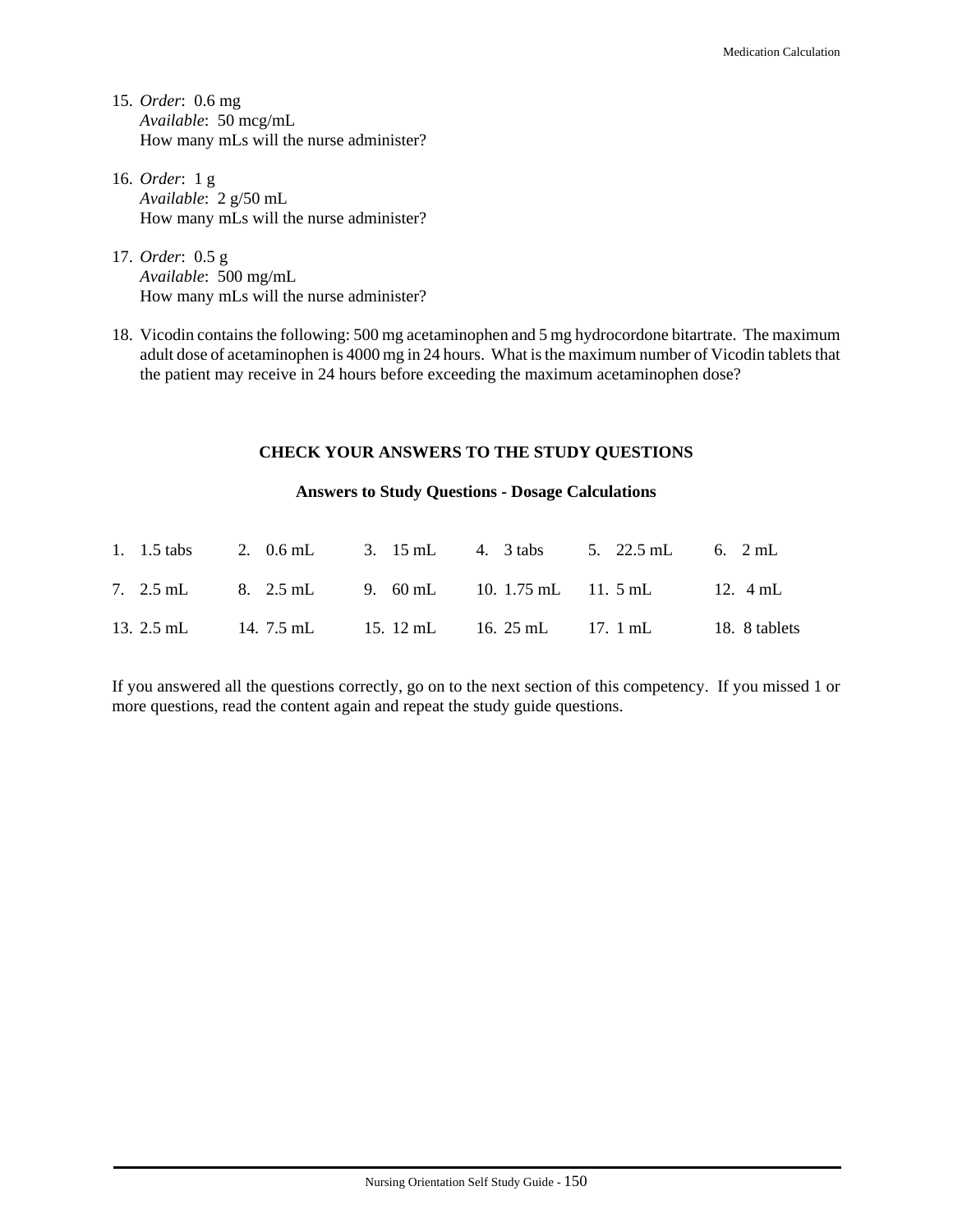#### IV. DOSAGES BASED ON BODY WEIGHT

Body weight is a factor in calculating medication dosages. Most patients state their body weight in pounds, however most drug sources state dosages in terms of mcg/kg or mg/kg. This section of the competency will review how to convert between lbs and kgs and offer examples of calculating dosages based on weight.

- A. Equivalency:  $1 \text{ kg} = 2.2 \text{ lb}$
- B. Conversions between pounds and kilograms can be accomplished using multiplication and division or the ratio and proportion method.
	- 1. Multiplication/Division
		- a. To convert from lb to kg, divide the number of lb by 2.2.
		- b. To convert from kg to lb, multiply the number of kg by 2.2.
	- 2. Ratio and proportion
		- a. Set up the problem as a proportion, using the equivalency above.
		- b. Solve for the unknown.
	- 3. Regardless of method, round the answer to the nearest tenth
		- a. **EXCEPTION:** When converting pounds to kilograms in neonates, round to the nearest thousandth.

#### **Table 12. Converting Pounds & Kilograms**

| Convert 60 lb to kg                                    |                              |     |                                               |  |  |
|--------------------------------------------------------|------------------------------|-----|-----------------------------------------------|--|--|
| Division method:<br>$60 \div 2.2 = 27.27 =$<br>27.3 kg | $2.2$ lb<br>$1$ kg           | $=$ | Ratio and proportion method:<br>60 lb<br>X kg |  |  |
|                                                        | 2.2X                         | $=$ | 60                                            |  |  |
|                                                        | X                            | $=$ | 27.27 kg                                      |  |  |
|                                                        | X                            | $=$ | 27.3 kg                                       |  |  |
| Convert 15 kg to lbs                                   |                              |     |                                               |  |  |
| Multiplication method:                                 | Ratio and proportion method: |     |                                               |  |  |
| $15 \times 2.2 = 33.0$<br>33 lb<br>$=$ $-$             | <u>1 kg</u><br>$2.2$ lb      | $=$ | 15 kg<br>X lb                                 |  |  |
|                                                        | X                            | $=$ | 33 <sub>lb</sub>                              |  |  |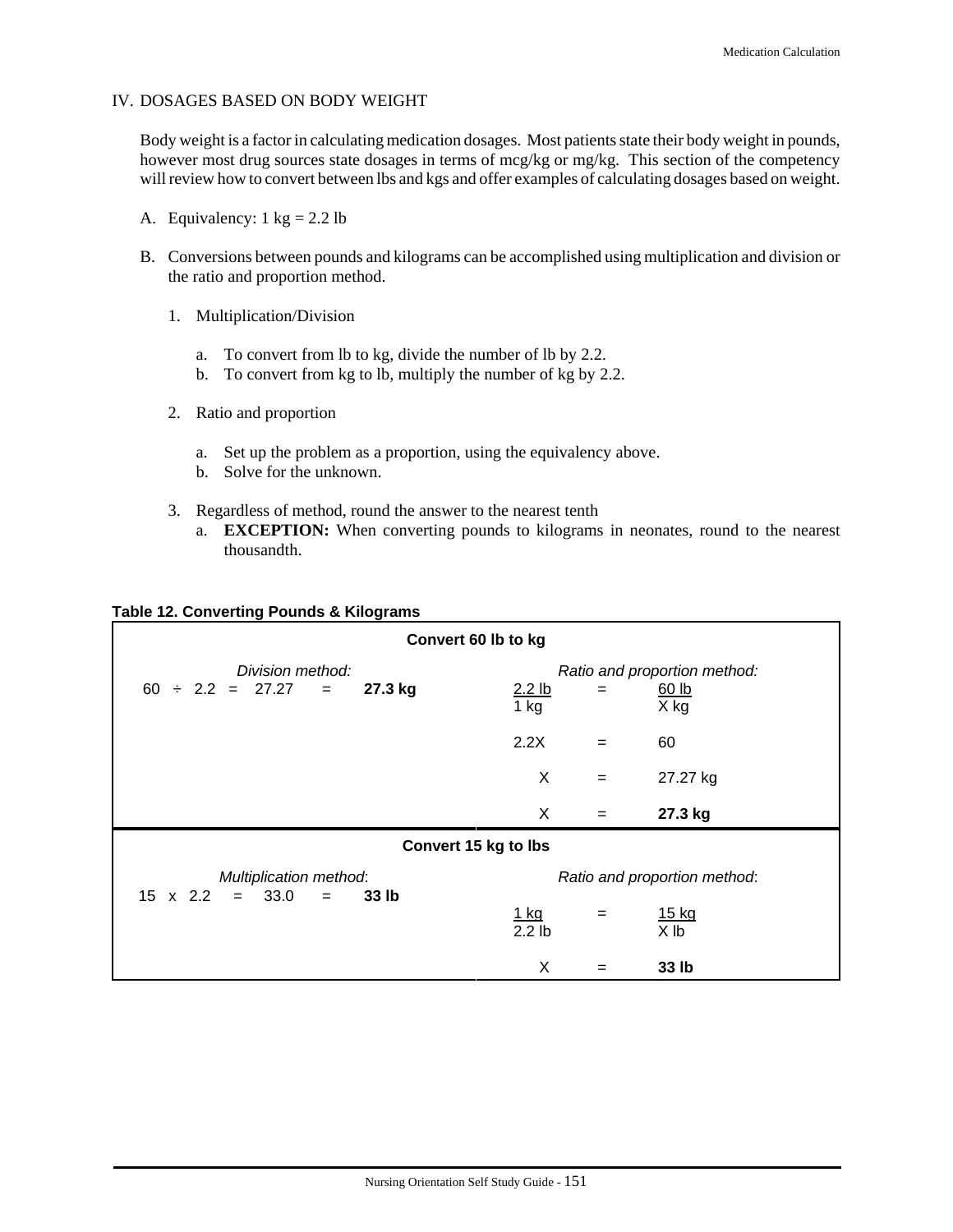# **EXAMPLES: Calculating Drug Dosages Based on Body Weight**

*Order:* 20 mg/kg *Patient Weight:* 176 lb

How many grams of medication will you administer?

*1. Convert lb to kg*

| $2.2$ lb<br>$1 \text{ kg}$ | ゠   | $176$ lb<br>X kg |  |  |
|----------------------------|-----|------------------|--|--|
| 2.2 X                      | $=$ | 176              |  |  |
| X                          |     | $80 \text{ kg}$  |  |  |

*2. Set up the problem using ratio/proportion*

| $20 \text{ mg}$<br>$1 \text{ kg}$ | $=$      | $X$ mg<br>$80 \text{ kg}$ |
|-----------------------------------|----------|---------------------------|
| X                                 | $\equiv$ | $1600$ mg                 |

*3. Convert mg to g*

| $1600$ mg |  | 1.6 grams |
|-----------|--|-----------|
|-----------|--|-----------|

Most medication dosages for infants and children are based on body weight. Some medication dosages for adults are also based on body weight, for example, chemotherapuetic agents, enoxaparin (Lovenox) and gentamicin. Because the nurse is responsible for verifying safe medication dosages, the nurse must be able to calculate drug dosages per kilogram of body weight. Recommended doses are listed in one of two ways: amount/kg/dose or amount/kg/24 h. Consider the following two recommended drug doses:

Acetaminophen (Tylenol): 10-15 mg/kg/dose q 4-6 hours - this means that each time Tylenol is administered, the dose should be in the range of 10-15 mg/kg. Additionally, that amount can be given every 4 to 6 hours.

Amoxicillin: 20-50 mg/kg/24 hr  $\div$  TID - this means that the total amount of Amoxicillin that the child can receive in 24 hours is in the range of 20-50 mg/kg. Each single dose is only a third of the total daily dose.

When calculating safe dosages two concepts to remember are:

- a. Recommended dose (from literature)
- b. Actual dosage (ordered amount)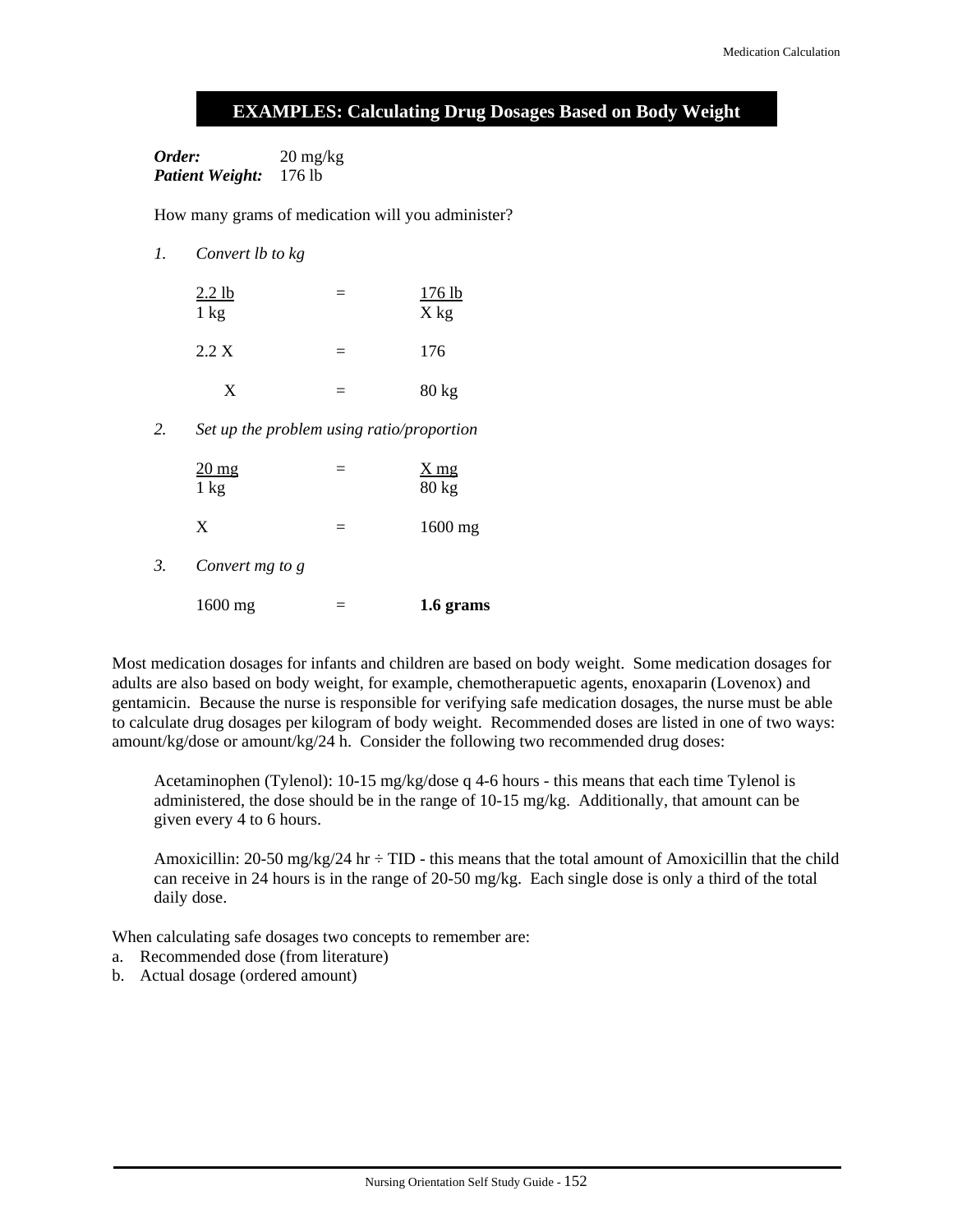# *Order***:** Tylenol 150 mg p.o. q 6 hr *Patient weight***:** 10 kg *Recommended dose in literature***:** 10-15 mg/kg/dose q 4-6 hr

*Step 1.* Calculate mg/kg the child would receive with the ordered dose.

 $150 \text{ mg} \div 10 \text{ kg} = 15 \text{ mg/kg}$ 

*Step 2.* Compare ordered mg/kg to recommended mg/kg

Ordered dose of 150 mg = 15 mg/kg and is the recommended dose of 15 mg/kg.

This becomes a bit more complicated when the recommended drug dose is based on 24 hours. For example, the recommended dose for Amoxicillin is 20-50 mg/kg/24 hr  $\div$  TID. The recommended dose is a total dose for a 24 hour period, and that amount is divided into 3 doses.

*Order***:** Amoxicillin 70 mg q 8 hr *Patient weight***:** 10 kg *Recommended dose in literature***:** 20-50 mg/kg/24 hr ÷ TID

#### *Step 1.* Calculate mg/kg the child would receive with each ordered dose.

 $70 \text{ mg} \div 10 \text{ kg} = 7 \text{ mg/kg}$ 

*Step 2.* Calculate total daily dose the child would receive with the ordered dose (multiply dose/kg for each dose by the number of times/day the drug is ordered to be given).

7 mg/kg X 3 times a day  $= 21$  mg/kg/day

*Step 3.* Compare to recommended daily dose.

Ordered dose of 70 mg q 8 hours = 21 mg/kg/day and is within the recommended dose of 20-50 mg/kg/24 hr.

#### **PLEASE COMPLETE THE STUDY QUESTIONS ON THE NEXT PAGE**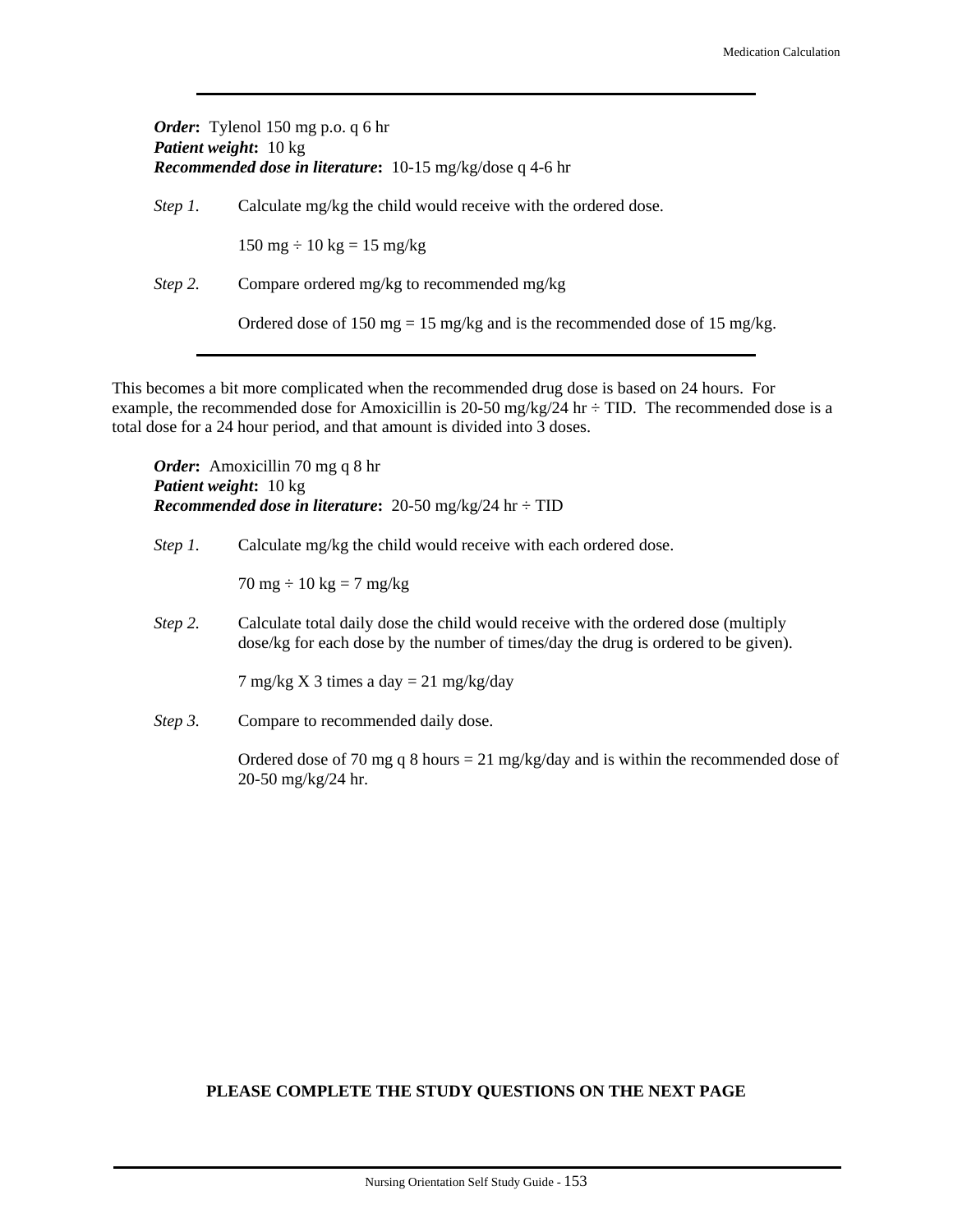#### **MEDICATION CALCULATIONS Study Questions - Dosages Based on Body Weight**

Using scratch paper, complete the following questions. **DO NOT** write in this manual.

#### **Convert the following weights**

- 1.  $20 \text{ kg}$  = 1b
- 2.  $64 \text{ lb} = \text{ kg}$
- 3. 5.8 kg = \_\_\_\_\_\_lb

#### **Calculate the following:**

- 4. *Order*: 50 mg/kg *Patient Weight*: 110 lb How many **milligrams** of medication will the nurse administer?
- 5. *Order*: 35 mg/kg *Patient Weight*: 198 lbs How many **grams** of medication will the nurse administer?
- 6. *Order*: Ampicillin 1.9 g q 6 h *Available*: 500 mg/mL *Patient weight*: 15 kg *Recommended dose*: 100-200 mg/kg/24 hours Is the ordered dose within the recommended dose range? Why or why not?
- 7. *Order*: Lovenox 70 mg *Available*: 80 mg/0.8 mL *Patient weight*: 70 kg *Recommended dose*: 1 mg/kg a. Is the ordered dose a safe dose to administer? Why or why not?
	- b. How many mL will the nurse administer?

#### **SEE FOLLOWING PAGE AND CHECK YOUR ANSWERS TO THE STUDY QUESTIONS**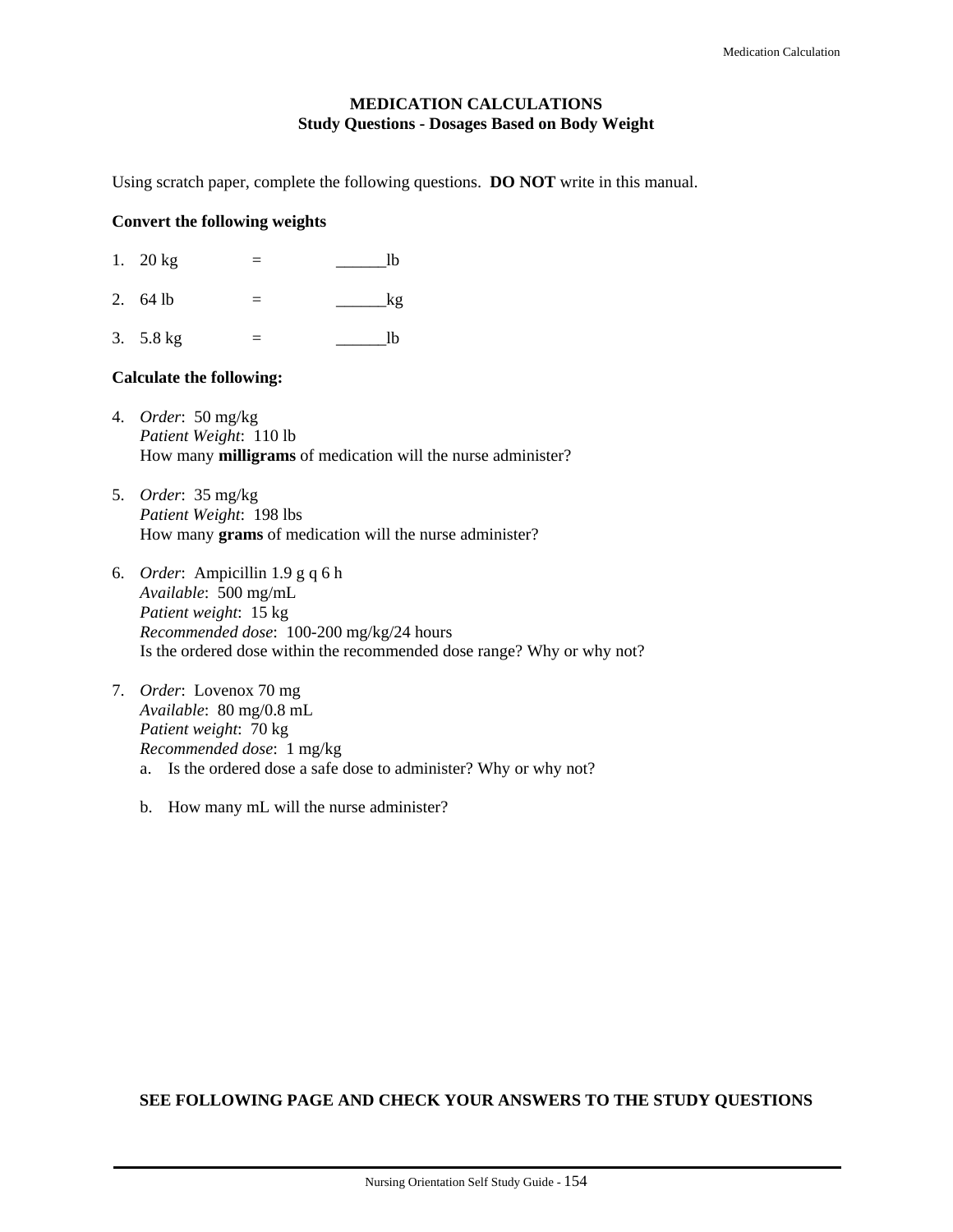## **MEDICATION: CALCULATIONS Answers to Study Questions - Metric Units of Measure and Equivalents**

- 1. 44 lb
- 2. 29.1 kg
- 3. 12.8 lb
- 4. 2500 mg
- 5. 3.15 g
- 6.  $1.9 \text{ g} \div 15 \text{ kg} = 0.126 \text{ g/kg/dose} = 126 \text{ mg/kg/dose}$ 126 mg/kg/dose X 4 doses a day =  $506$  mg/kg/day Ordered dose  $= 506$  mg/kg/day and is not within the recommended dose range
- 7 a.  $70 \text{ mg/kg} \div 70 \text{ kg} = 1 \text{ mg/kg}$ Ordered dose  $= 1$  mg/kg and is the recommended dose
	- b. Administer 0.7 mL

If you missed 1 or more questions, read the content again and repeat the study guide questions. If you work in any of the following areas, proceed to the next page and complete Part II: 3WICU, 3WCTU, 4WCCU, 5EICU, 6WICU, 6EICU, 6ENICU, Adult ER, Pediatric ER, PACU.

**NOTE**: Calculation questions on the Medication Calculations clinical competency test will be fill in the blank, **not** multiple choice. You may use a calculator when completing the test.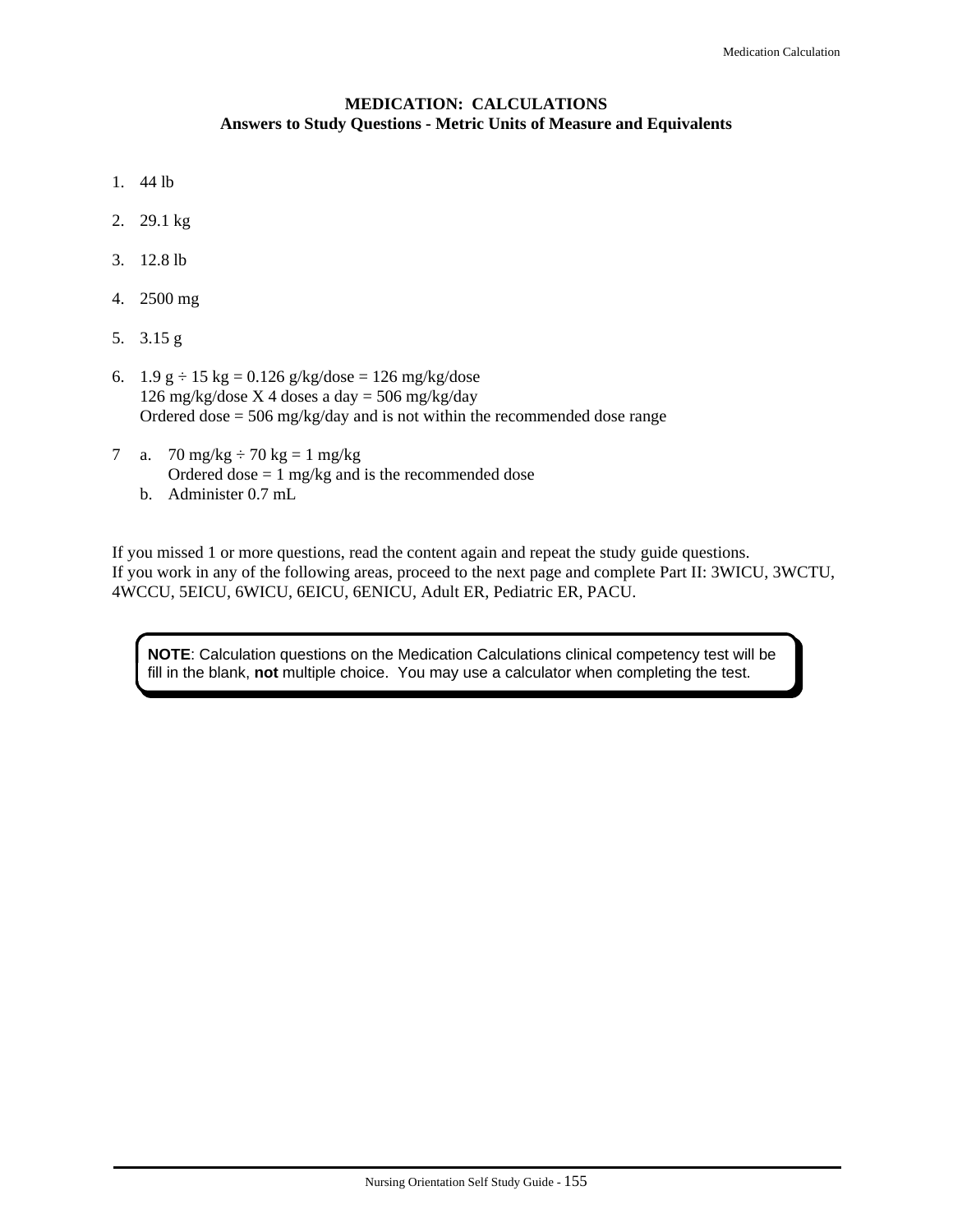٦

#### V. INTRAVENOUS SOLUTIONS

It is sometimes necessary to deliver fluids and medications intravenously to a patient. IV fluids are administered via an intravenous infusion set and regulated either manually or electronically by an infusion pump. It is the nurse's responsibility to regulate, monitor, and maintain IV fluids and flow rates. This section of the study guide will review how to calculate the time and flow rate of IV infusions.

#### A. Calculating IV Infusion Time

Intravenous solutions are usually administered at a prescribed number of milliliters per hour.

#### **Table: Calculating Number of Hours to Infuse**

| Amount of solution to be infused $=$<br>mL/hour                                                   | Number of hours |  |
|---------------------------------------------------------------------------------------------------|-----------------|--|
| Example<br>Order: Infuse 1000 mL at 125 mL per hour.<br>How many hours will the IV solution last? |                 |  |
| 1000 mL<br>125 mL/hour $= 8$ hours                                                                |                 |  |

B. Calculating Flow Rates

The nurse must calculate the IV volume to be delivered in milliliters per hour when necessary.

#### **Table: Calculating the Flow Rate**

| mL/hour<br>Amount of solution to be infused $=$<br>mL/hour     |  |  |
|----------------------------------------------------------------|--|--|
| Example                                                        |  |  |
| Order: Infuse 1000 mL over 8 hours<br>Calculate the flow rate. |  |  |
| 1000 mL<br>125 mL/hour<br>8 hours<br>$\equiv$ $\equiv$         |  |  |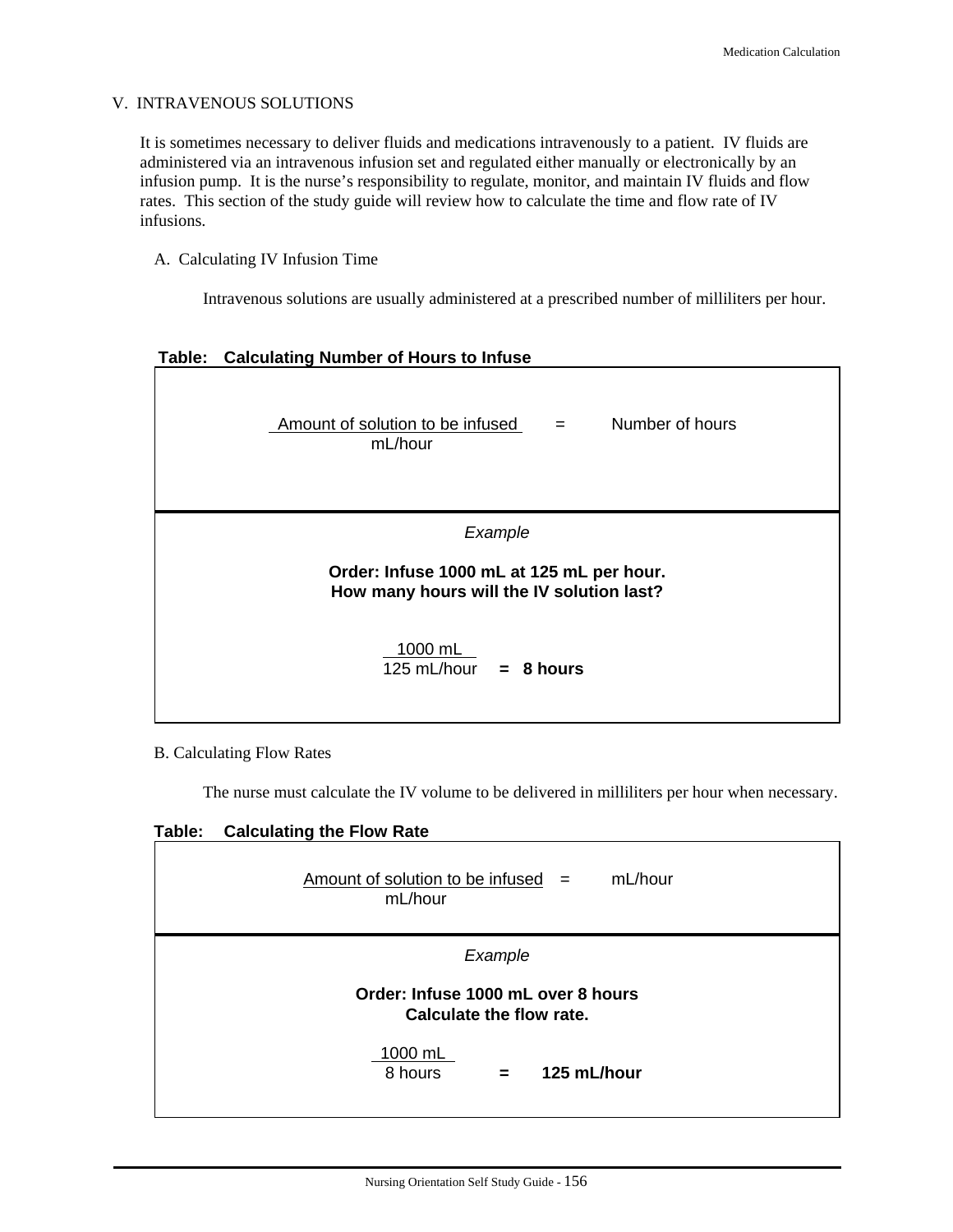In some cases, an IV with medication added or an IV Piggyback may be ordered to be administered in less than one hour.

| Table: Calculating the Flow Rate Using Time in Minutes |  |
|--------------------------------------------------------|--|
|--------------------------------------------------------|--|

| $Amount to be infused X 60 minutes/hour = mL/hour$<br>Time in minutes                                     |  |  |
|-----------------------------------------------------------------------------------------------------------|--|--|
| Example #1                                                                                                |  |  |
| Order: Infuse Ampicillin 500mg IV in 50 mL D <sub>5</sub> W over 30 minutes.<br>Calculate your flow rate. |  |  |
| $= 100$ mL/hour<br>X 60 minutes<br>50 mL<br>30 minutes<br>1 hour                                          |  |  |
| Example #2                                                                                                |  |  |
| Order: Infuse Normal Saline 500 mL IV over 2 hours.<br>Calculate your flow rate.                          |  |  |
| Step 1<br>Convert hours into minutes                                                                      |  |  |
| $= 120$ minutes<br>1 hour<br>$= 2 hours$<br>60 minutes<br>X minutes                                       |  |  |
| Step 2<br>Calculate                                                                                       |  |  |
| $60$ minutes = 250 mL/hour<br>500 mL<br>X<br>120 minutes<br>1 hour                                        |  |  |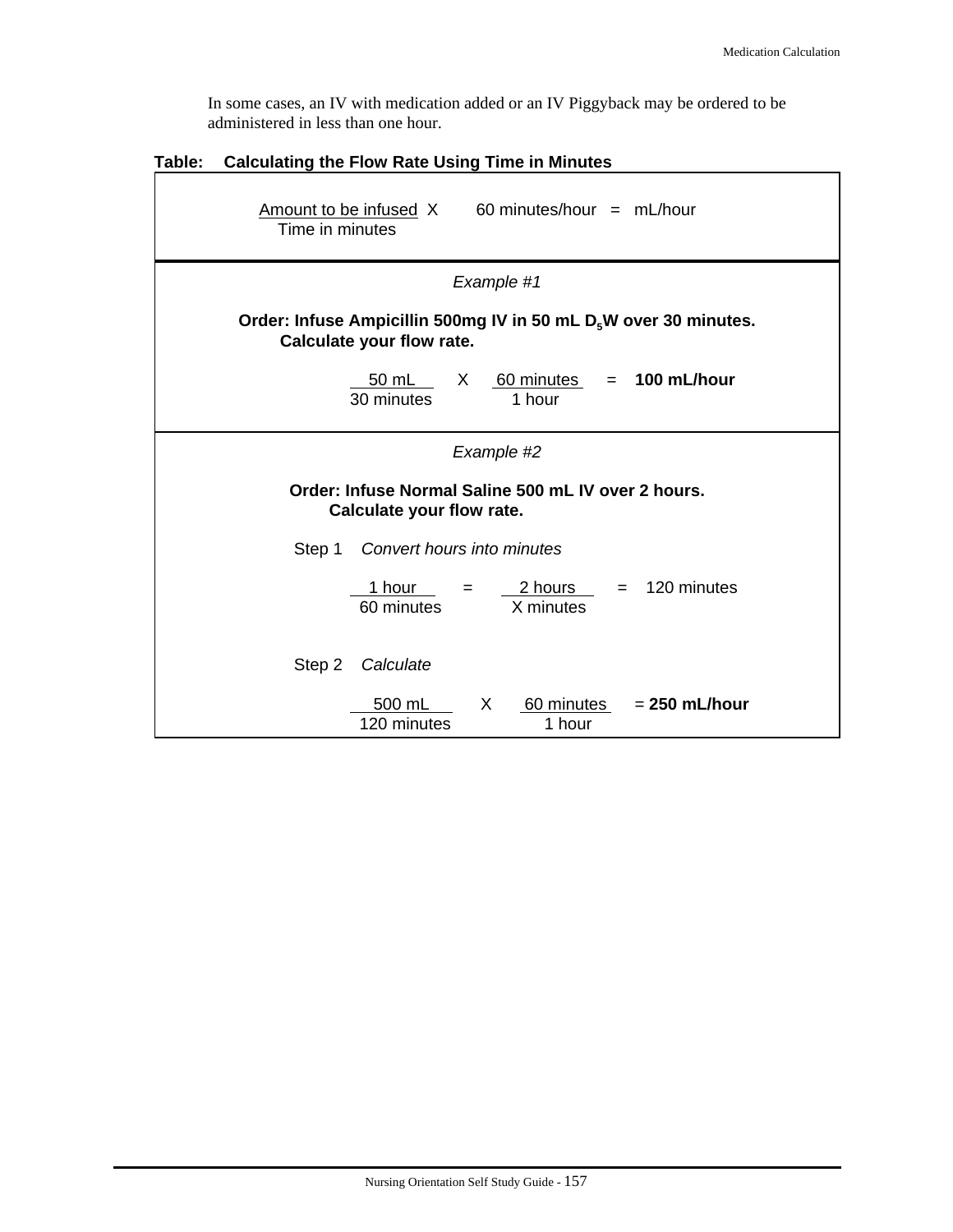#### **MEDICATION CALCULATIONS Study Questions - Intravenous Solutions**

Using scratch paper, complete the following questions. **DO NOT** write in this manual.

- 1. The physician orders 500 mL IV solutions of  $D<sub>s</sub>NS$  to be infused at 100 mL/hour. How many hours will it take for this infusion to be complete?
- 2. The physician orders vancomycin 1 gm in 100 mL of  $D_5W$  to be administered via an infusion pump in 60 minutes. What is the flow rate?
- 3. The order is to infuse 1 g of ceftriaxone sodium in 100 mL of  $D<sub>5</sub>W$  via infusion pump over 30 minutes. What is the flow rate?

#### **CHECK YOUR ANSWERS TO THE STUDY QUESTIONS**

#### **Answers to Study Questions - Intravenous Solutions**

| 1. | $500$ mL<br>100 mL/hour        | 5 hours |                      |     |             |
|----|--------------------------------|---------|----------------------|-----|-------------|
| 2. | $100$ mL<br>60 minutes         | X       | 60 minutes<br>1 hour | $=$ | 100mL/hour  |
| 3. | $100 \text{ mL}$<br>30 minutes | X       | 60 minutes<br>hour   | $=$ | 200 mL/hour |

If you answered all the questions correctly, go on to the next section of this competency. If you missed 1 or more questions, read the content again and repeat the study guide questions.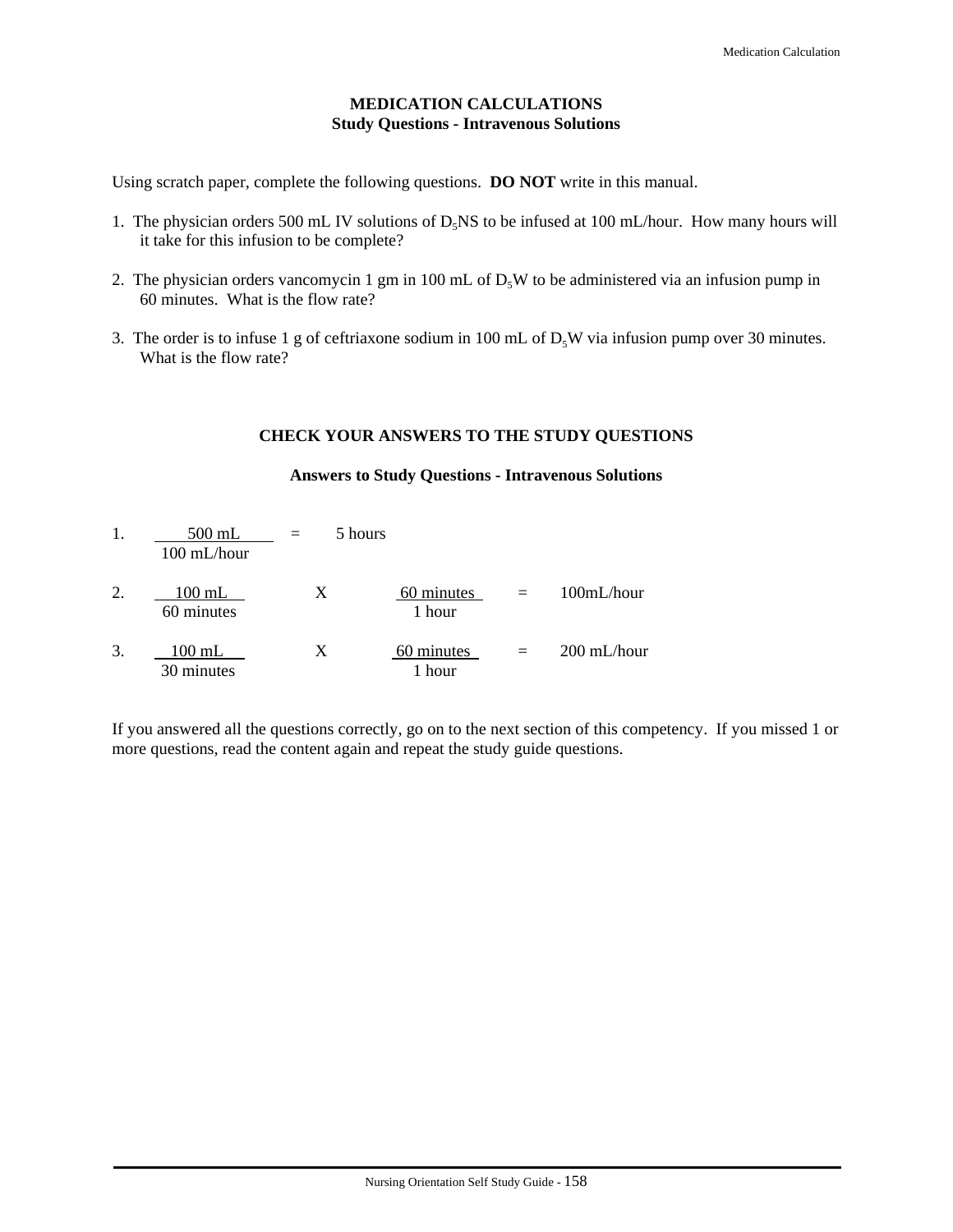#### **MEDICATION CALCULATION References**

- 1. The Joint Commission. Speak up: Help prevent errors in your care. http://www.jointcommission.org/PatientSafety/SpeakUp/speak\_up\_general.htm Accessed May 29, 2009.
- 2. The National Academies. Institute of Medicine. Preventing death and injury from medical errors requires dramatic, system-wide changes. http://www8.nationalacademies.org/onpinews/newsitem.aspx?RecordID=9728 Accessed May 29, 2009.
- 3. Tri-Council for Nursing. American Association of Colleges of Nursing. Response to the Institute of Medicine's report to err is human: Building a safer health system. http://www.aacn.nche.edu/Publications/positions/tricouncsept00.htm Accessed May 29, 2009.

#### **Bibliography**

Brown M, Mulholland JM. *Drug Calculations: Process and Problems for Clinical Practice.* 7<sup>th</sup> ed. St. Louis, MO: Mosby; 2004.

#### **Other Resources**

*If a review of basic math concepts is needed prior to completion of this competency, the following resources are available in the A.F. Parlow Medical Library:*

#### **Computer Assisted Instruction (CAI)\*:**

Math, General Hospital

*\*See reference librarian if needed for assistance with accessing CAI terminals*

#### **Library Loan Books**

A selection of math review workbooks are available. They are shelved under Call # QV 18 and are found in both the reserve book section and on the second floor of Parlow Library.

2010 ORIENTATION SSG/\Medication Calculation.wpd Rev: 5/29/08 (FA)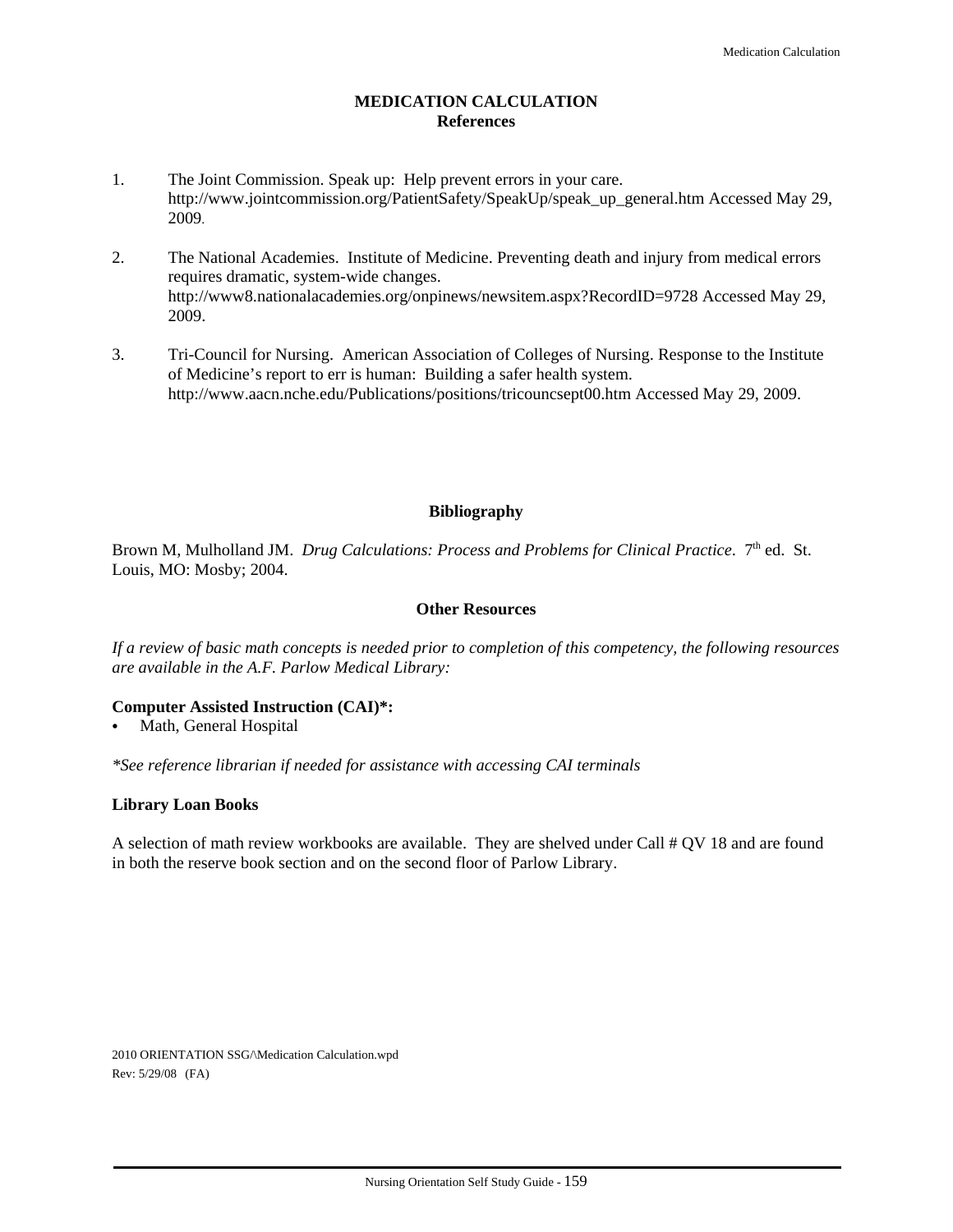# **Part II**

# **Advanced Medication Calculations for Continuous Infusion Medications**

To be completed by registered nurses working in the following areas

**3WICU 3WCTU 4WCCU 5EICU 6EICU 6ENICU 6WICU Adult ER Pediatric ER PACU Cardiac Catheterization Laboratory Interventional Radiology**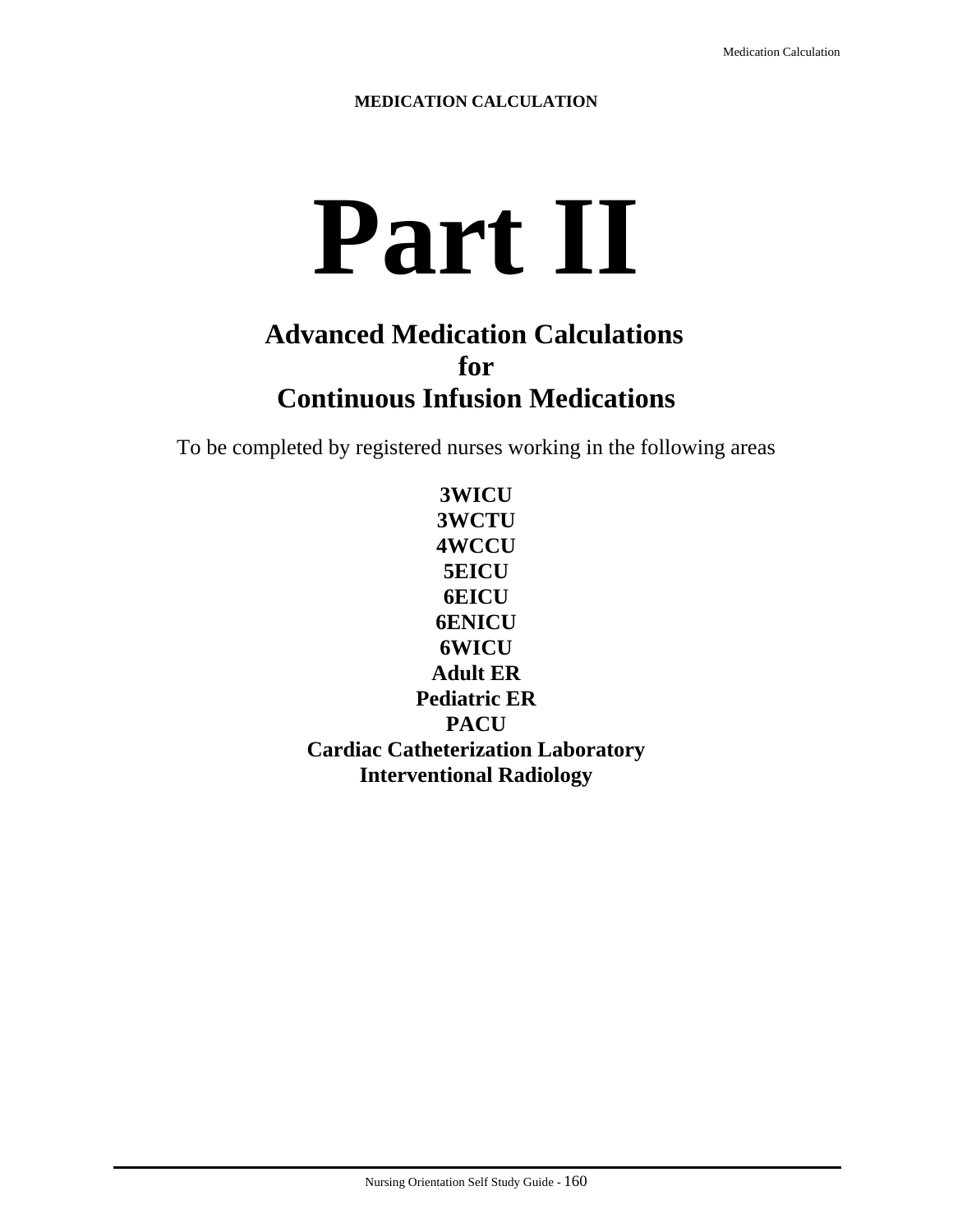#### I. INTRODUCTION

- A. Pharmacological agents used in critically ill patients are administered in a variety of doses. Examples of these doses include the following:
	- 1. Mcg/kg/min
	- 2. Mcg/min
	- 3. Mg/hr
	- 4. Units/kg/hr
- B. Dosing

The dose of the medication is the amount of medication that must be administered over a certain period of time (eg, dopamine 5 mcg/kg/min). The units of measure differ between the various medications. The length of time is expressed either in 1 minute or in 1 hour. If the medication is weight-based, then the dosing is calculated per kilogram of patient weight. Table 13 lists dosing units for commonly administered continuous infusion medications. Note, that many drugs use different dosing methods in adults and children.

| <b>Drug</b>   | <b>Dosing Units</b> |                         |  |
|---------------|---------------------|-------------------------|--|
|               | <b>Adults</b>       | <b>Infants/Children</b> |  |
| Amiodarone    | mg/min              | mcg/kg/min*             |  |
| Dobutamine    | mcg/kg/min          | mcg/kg/min              |  |
| Dopamine      | mcg/kg/min          | mcg/kg/min              |  |
| Epinephrine   | mcg/min             | mcg/kg/min              |  |
| Fentanyl      | mcg/kg/hr           | mcg/kg/hr*              |  |
| Heparin       | units/hr            | units/kg/hr             |  |
| Midazolam     | mg/hr               | mg/kg/hr*               |  |
| Morphine      | mg/hr               | mcg/kg/hr*              |  |
| Nitroprusside | mcg/kg/min          | mcg/kg/min              |  |
| Vecuronium    | mcg/kg/min          | mg/kg/hr                |  |

**Table 13. Dosing Units for Common Continuous Infusion Medications**

\* Once a child reaches a weight in which the weight-based dose would exceed the adult dose, non-weight based is used.

#### C. Rate

The flow rate is the rate at which the medication is delivered. The rate is always expressed in mL/hr.

#### D. Concentration

The concentration is the amount of medication diluted in a given volume of IV solution (eg, 400 mg of dopamine diluted in 250 mL  $D_5W$ ).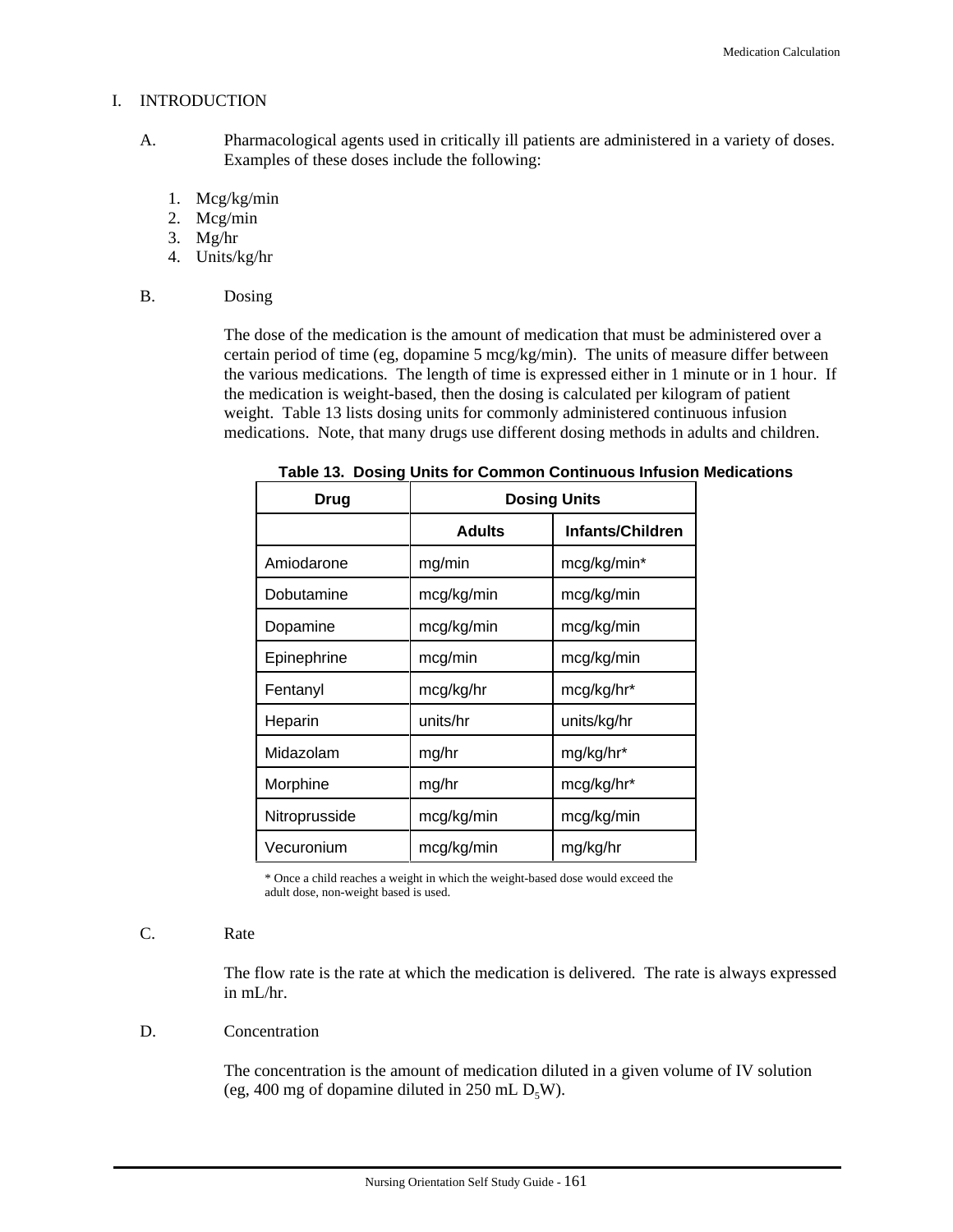#### II. CONTINUOUS IV MEDICATION INFUSION

NOTE: This section of the Medication Competency will be completed by nurses who care for neonatal, pediatric and adult patients. Although many drips in adults are not dosed on weight (eg, mg/min, mcg/min), this competency will address only calculations related to weight based dosing (eg, mcg/kg/min, mcg/kg/hr).

- A. All units of measure in the formulas must be the same. Sometimes, it is necessary that conversions be made to the concentration of the medication prior to performing the calculation (eg, concentration of dopamine is stated in mg, but the actual dosing of dopamine is stated in mcg). Furthermore, the calculation is made simpler if the concentration is expressed per milliliter of fluid, rather than the total volume of the diluent in the IV bag/syringe.
- B. The mathematical formula for continuous IV drip medications involves three factors; they are the dosing, the flow rate and the concentration. When two out of three factors are known, the third can be calculated by using the basic formula.

#### **DRUGS DOSED AS DOSE/KG/HR**

#### **To calculate FLOW RATE**

Dose (mg/kg/hr OR mcg/kg/hr) x wt (kg) = flow rate (mL/hr) Concentration (mg/mL or mcg/mL)

*EXAMPLE: Fentanyl 1000 mcg/100 mL NS to infuse at 2 mcg/kg/hr. Patient weighs 70 kg.*

a. Determine concentration of drug in 1 mL

 $1000 \text{ mcg} = 10 \text{ mcg}$  $100 \text{ mL}$  1 mL

b. Enter known factors into formula

 $2 \text{~mcg/kg/hr}$  x 70 kg = **14 mL/hr** 10 mcg/mL

#### **To calculate DOSE**

Concentration (mcg/mL OR mg/mL) X rate (mL/hr) = dose/kg/hr wt (kg)

*EXAMPLE: Fentanyl 250 mcg/50 mL NS is running at 0.6 mL/hr. Patient weighs 3 kg.*

a. Determine concentration of drug in 1 mL

 $250 \text{ mcg} = 5 \text{ mcg}$ 50 mL 1 mL

b. Enter known factors into formula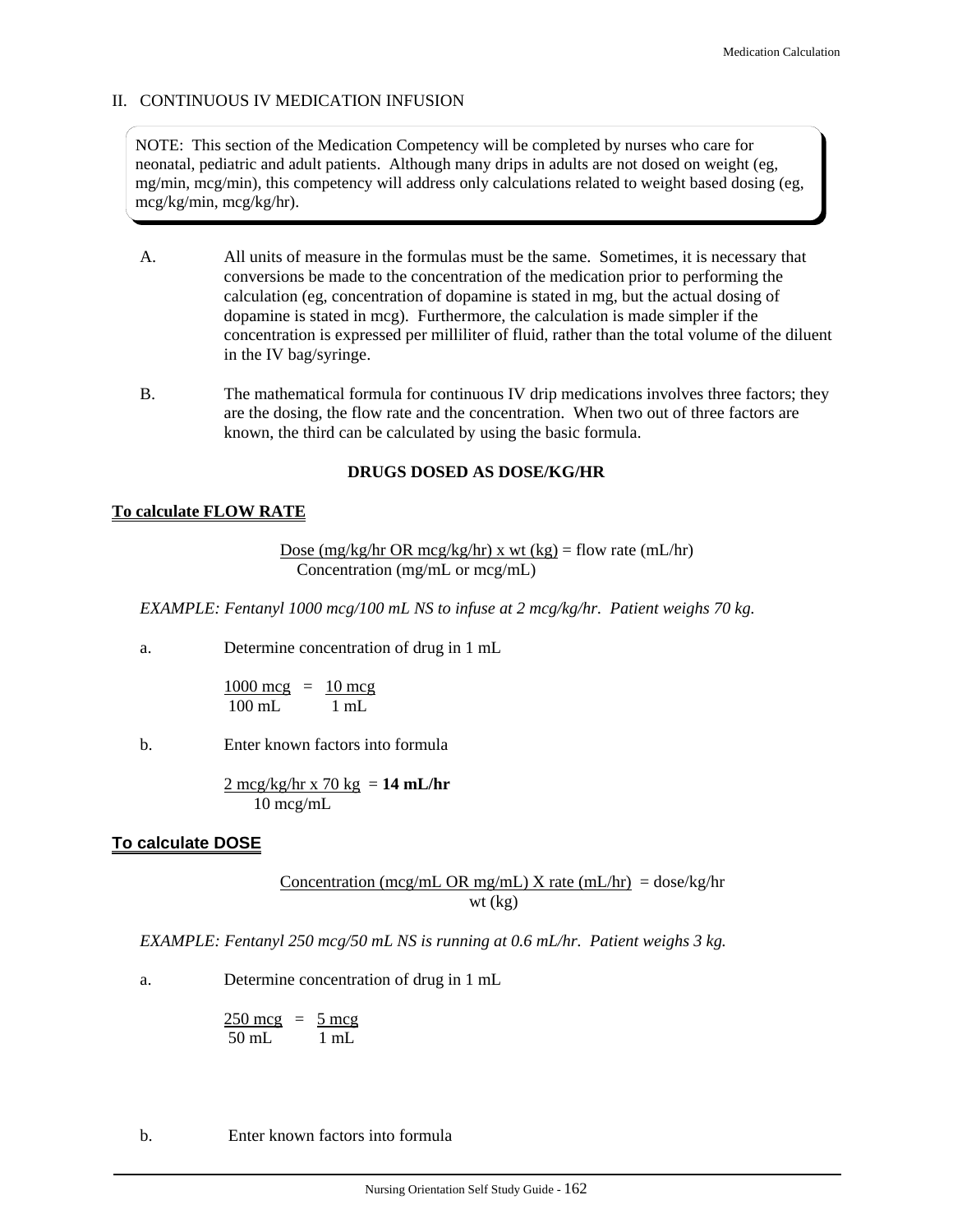#### $5 \text{ meg/mL} \times 0.6 \text{ mL/hr} = 1 \text{ meg/kg/hr}$  $3$  kg

#### **DRUGS DOSED AS DOSE/KG/MIN**

#### **To calculate FLOW RATE**

Dose (mcg/kg/min) x 60 min/hr x wt (kg) = flow rate (mL/hr) Concentration (mg/mL or mcg/mL)

*EXAMPLE: Dopamine 160 mg/50 mL D<sub>5</sub>W to infuse at 5 mcg/kg/min. Patient weighs 15 kg.* 

b. Determine concentration of drug in 1 mL

 $160 \text{ mg} = 3.2 \text{ mg}$ 50 mL 1 mL

b. Convert concentration units to dosing units

3.2 mg x 1000 mcg/mL = 3200 mcg/mL

c. Enter known factors into formula

 $\frac{5 \text{ mcg/kg/min}}{2 \text{ m}} \times 60 \text{ min} \times 15 \text{ kg} = 1.4 \text{ mL/hr}$ 3200 mcg/mL

#### **To calculate DOSE**

Concentration (mcg/mL or mg/mL) x rate (mL/hr)  $\div$  60 min/hr  $\div$ wt (kg) = dose/kg/min

*EXAMPLE: Nitroprusside 50 mg/250 mL D<sub>5</sub>W is running at 5 mL/hr. Patient weighs 55 lbs.* 

a. Determine concentration of drug in 1 mL

 $50 \text{ mg} = 0.2 \text{ mg}$ 250 mL 1 mL

b. Convert concentration units to dosing units

0.2 mg x 1000 mcg/mL = 200 mcg/mL

c. Convert patient's weight from pounds to kilograms

$$
\frac{55 \text{ lbs}}{2.2 \text{ kg}} = 25 \text{ kg}
$$

d. Enter known factors into formula

200 mcg/mL x 5 mL/hr  $\div 60 \div 25 = 0.67$  mcg/kg/min **PLEASE COMPLETE THE STUDY QUESTIONS ON THE NEXT PAGE**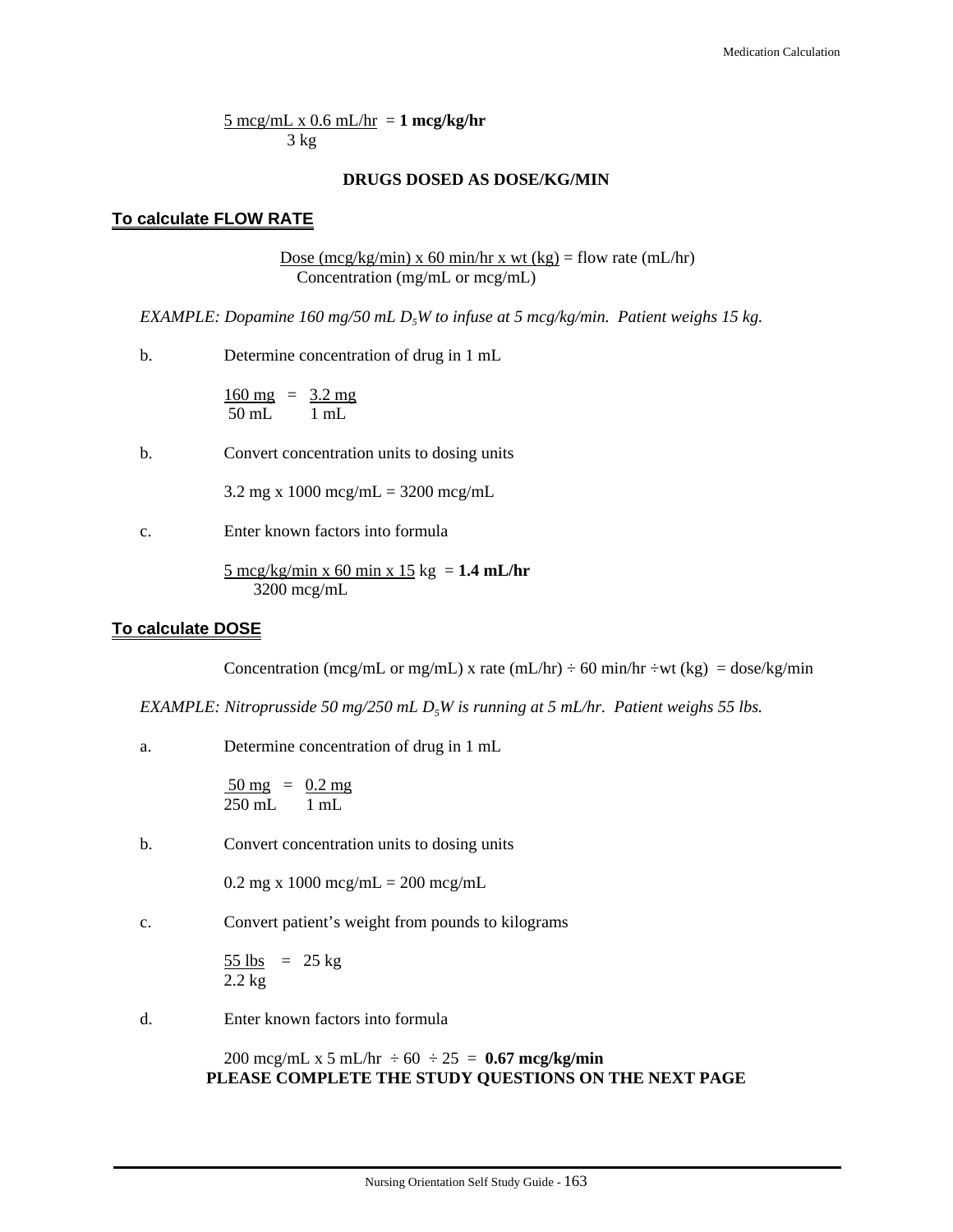#### **MEDICATION CALCULATION**

#### **Study Questions - Part II: Advanced Medication Calculations for Continuous Infusion Medications**

Using scratch paper, complete the following questions. **DO NOT** write in this manual.

- 1. Dobutamine is mixed 500 mg/250 mL D<sub>5</sub>W. Ordered dose is 5 mcg/kg/min. The patient weighs 65 kg. At what rate (mL/hr) should the dobutamine be infused?
- 2. Dopamine is mixed 400 mg/250 mL D<sub>s</sub>W. Ordered dose is 10 mcg/kg/min. The patient weighs 5 kg. At what rate (mL/hr) should the dopamine be infused?
- 3. Fentanyl is mixed 1000 mcg/100 mL NS. Ordered dose is 2 mcg/kg/hr. The patient weighs 70 kg. At what rate (mL/hr) should the fentanyl be infused?
- 4. Dobutamine is 100 mg/50 mL  $D_5W$ . It is running at 2.7 mL/hr. The patient weighs 15 kg. What dose is the patient receiving?
- 5. Fentanyl is mixed 1000 mcg/100 mL NS. It is running at 17 mL/hr. The patient weighs 85 kg. What dose is the patient receiving?

#### **CHECK YOUR ANSWERS TO THE STUDY QUESTIONS**

#### **Answers to Study Questions - Dosage Calculations**

- 1. 9.75 mL/hr
- 2. 1.875 mL/hr
- 3. 14 mL/hr
- 4. 6 mcg/kg/min
- 5. 2 mcg/kg/hr (170 mcg/hr)

If you missed 1 or more questions, read the content again and repeat the study guide questions.

**NOTE**: Calculation questions on the Medication Calculation test will be fill in the blank, **not** multiple choice. You may use a calculator when completing the test. The formulas listed in Part II of this competency will be provided for you during the test.

#### **MEDICATION CALCULATION**